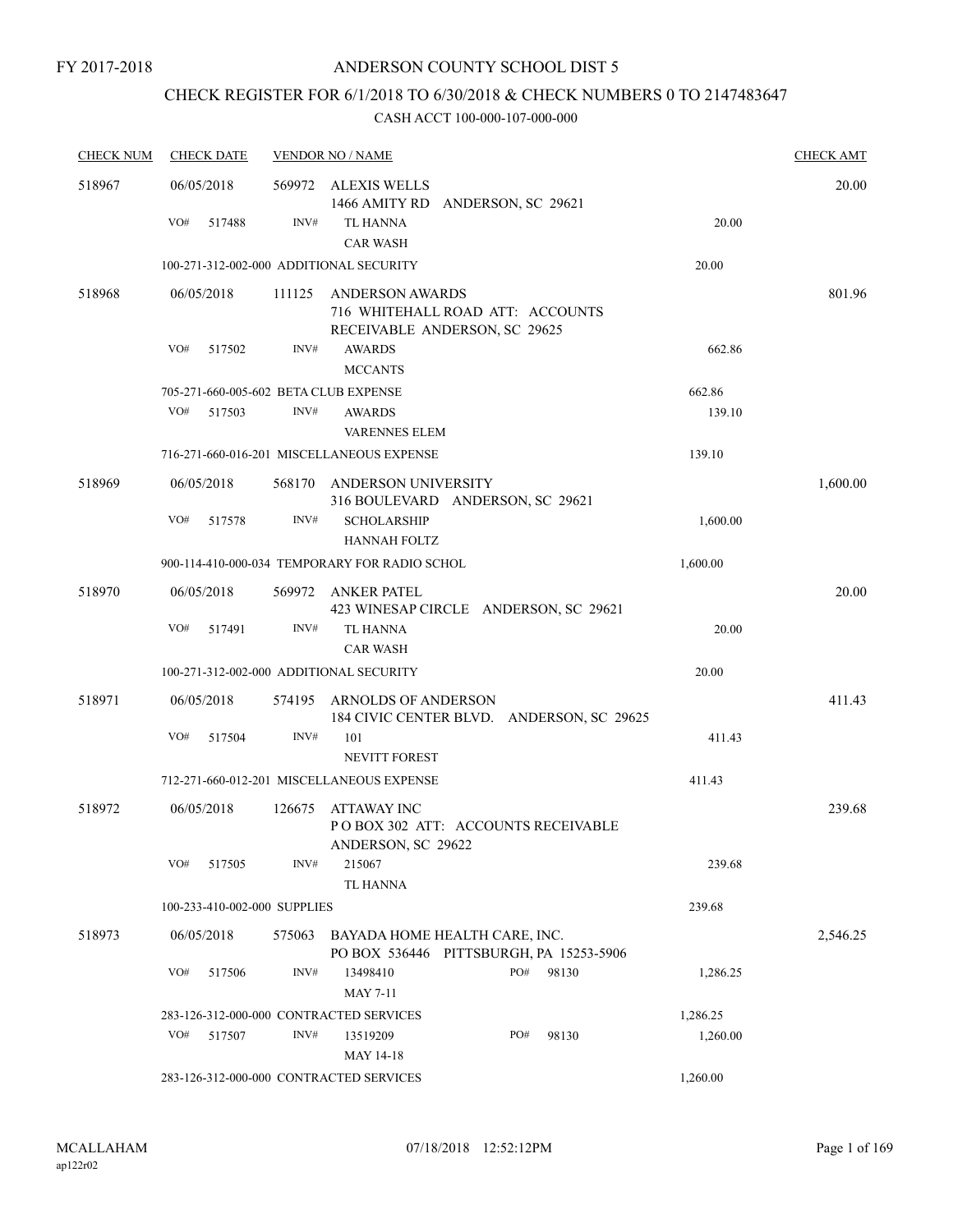FY 2017-2018

## ANDERSON COUNTY SCHOOL DIST 5

# CHECK REGISTER FOR 6/1/2018 TO 6/30/2018 & CHECK NUMBERS 0 TO 2147483647

| <b>CHECK NUM</b> | <b>CHECK DATE</b>                       |        | <b>VENDOR NO / NAME</b>                                                                           |       |           | <b>CHECK AMT</b> |
|------------------|-----------------------------------------|--------|---------------------------------------------------------------------------------------------------|-------|-----------|------------------|
| 518974           | 06/05/2018                              | 564662 | <b>BRADY'S SCREEN PRINTING</b><br>106 CONCORD ROAD ATT: ACCOUNTS<br>RECEIVABLE ANDERSON, SC 29621 |       |           | 2,018.02         |
|                  | VO#<br>517508                           | INV#   | 33336<br><b>NEVITT FOREST</b>                                                                     |       | 2,018.02  |                  |
|                  | 712-271-660-012-317 FIELD DAY EXPENSE   |        |                                                                                                   |       | 2,018.02  |                  |
| 518975           | 06/05/2018                              | 570763 | <b>BRAINPOP</b><br>P.O. BOX 28119 NEW YORK, NY 10087-8119                                         |       |           | 16,020.37        |
|                  | VO#<br>517509                           | INV#   | PO#<br>US172825<br><b>SUBSCRIPTION</b>                                                            | 98778 | 16,020.37 |                  |
|                  |                                         |        | 338-221-445-000-EAR TECHNOLOGY SUPPLIES                                                           |       | 16,020.37 |                  |
| 518976           | 06/05/2018                              | 575351 | <b>BRUSTER'S ICE CREAM</b><br>3201 MARTIN LUTHER KING JR. BLVD<br>ANDERSON, SC 29625              |       |           | 370.60           |
|                  | VO#<br>517579                           | INV#   | 1001<br><b>MCCANTS</b>                                                                            |       | 370.60    |                  |
|                  | 705-271-660-005-429 FACULTY EXPENSE     |        |                                                                                                   |       | 370.60    |                  |
| 518977           | 06/05/2018                              | 575351 | <b>BRUSTER'S ICE CREAM</b><br>3201 MARTIN LUTHER KING JR. BLVD<br>ANDERSON, SC 29625              |       |           | 566.80           |
|                  | VO#<br>517580                           | INV#   | 1001<br>ROBERT ANDERSON                                                                           |       | 566.80    |                  |
|                  | 100-113-410-006-000 SUPPLIES            |        |                                                                                                   |       | 566.80    |                  |
| 518978           | 06/05/2018                              | 575350 | BRYANT, JACKSON^^<br>201 DANDELION TRAIL ANDERSON, SC 29621                                       |       |           | 25.00            |
|                  | VO#<br>517577                           | INV#   | <b>MAY 24</b><br>TLH VIDEO TEAM                                                                   |       | 25.00     |                  |
|                  | 100-271-312-002-000 ADDITIONAL SECURITY |        |                                                                                                   |       | 25.00     |                  |
| 518979           | 06/05/2018                              | 575348 | BYCE, HANNAH^^<br>132 FIELDSTONE WAY ANDERSON, SC 29621                                           |       |           | 35.00            |
|                  | VO#<br>517575                           | INV#   | APRIL 25<br><b>TLH VIDEO TEAM</b>                                                                 |       | 35.00     |                  |
|                  | 100-271-312-002-000 ADDITIONAL SECURITY |        |                                                                                                   |       | 35.00     |                  |
| 518980           | 06/05/2018                              | 574974 | <b>CALVARY HOME FOR CHILDREN</b><br>110 CALVARY HOME CIRCLE ANDERSON, SC<br>29621                 |       |           | 1,515.42         |
|                  | VO#<br>517510                           | INV#   | 001<br>PO#<br><b>TUTORS</b>                                                                       | 98858 | 1,515.42  |                  |
|                  |                                         |        | 221-113-312-CHC-000 COORDINATORS/TUTORS                                                           |       | 1,515.42  |                  |
| 518981           | 06/05/2018                              | 574149 | <b>CAMP JEKYLL</b><br>550 S. BEACHVIEW DR JEKYLL ISLAND, GA<br>31527                              |       |           | 300.00           |
|                  | VO#<br>517511                           | INV#   | 1905013<br><b>MCCANTS DEPOSIT</b>                                                                 |       | 300.00    |                  |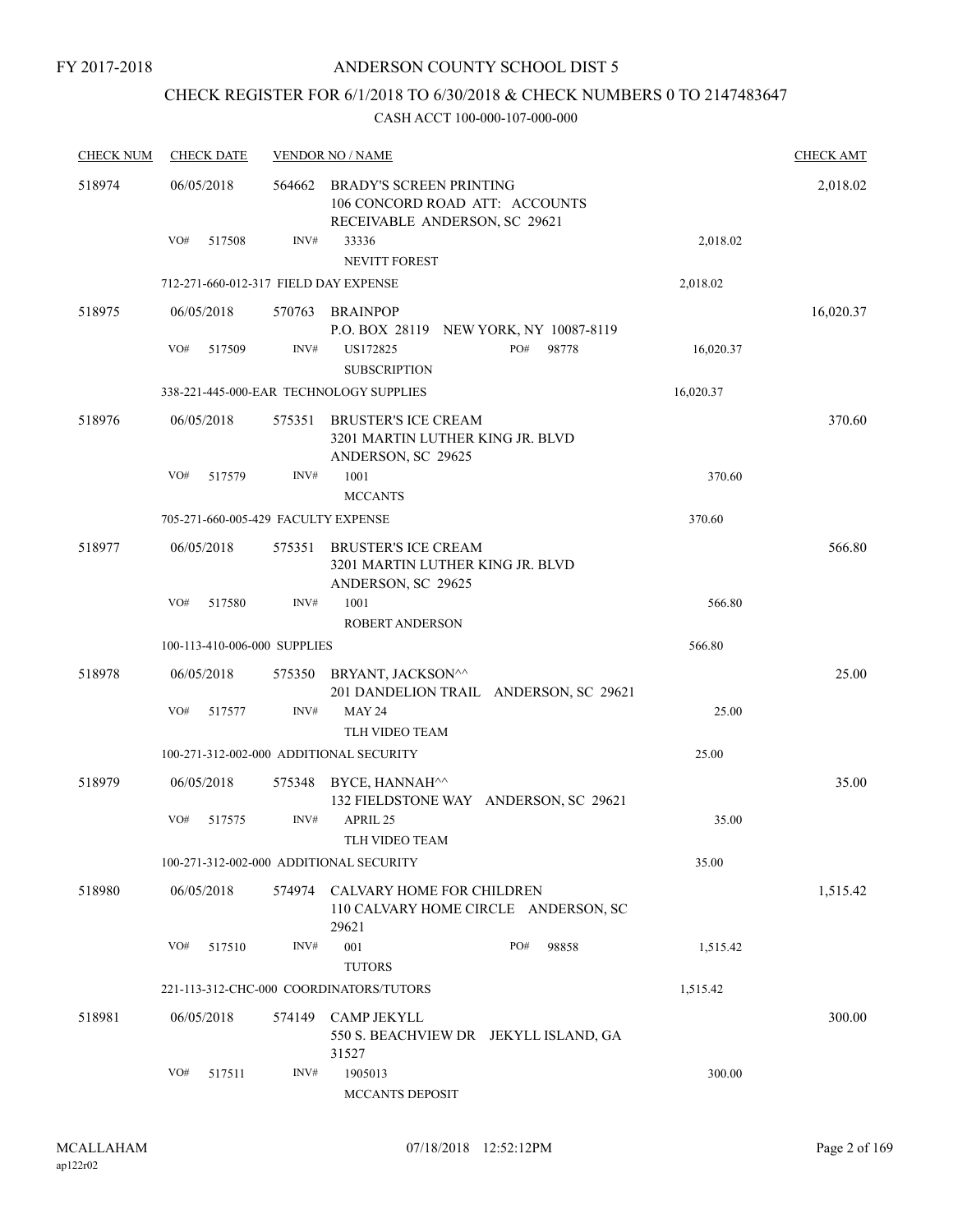## CHECK REGISTER FOR 6/1/2018 TO 6/30/2018 & CHECK NUMBERS 0 TO 2147483647

| <b>CHECK NUM</b> |     | <b>CHECK DATE</b>                  |        | <b>VENDOR NO / NAME</b>                                                                        |     |       |           | <b>CHECK AMT</b> |
|------------------|-----|------------------------------------|--------|------------------------------------------------------------------------------------------------|-----|-------|-----------|------------------|
|                  |     |                                    |        | 705-271-660-005-582 JEKYLL ISLAND TRIP EXPENSE                                                 |     |       | 300.00    |                  |
| 518982           |     | 06/05/2018                         | 155900 | CAROLINA BIOLOGICAL SUPPLY<br>POBOX 60232 ATT: ACCOUNTS RECEIVABLE<br>CHARLOTTE, NC 28260-0232 |     |       |           | 1,551.29         |
|                  | VO# | 517512                             | INV#   | 50273551<br><b>SUPPLIES</b>                                                                    | PO# | 98694 | 1,551.29  |                  |
|                  |     |                                    |        | 326-113-410-000-000 SCIENCE KITS SUPPLIES                                                      |     |       | 1,551.29  |                  |
| 518983           |     | 06/05/2018                         |        | 574109 CAROLINA FLORIST SUPPLY LLC<br>1131 PLANTATION ROAD ANDERSON, SC 29621                  |     |       |           | 61.42            |
|                  | VO# | 517581                             | INV#   | 201805292<br><b>CAREER CENTER</b>                                                              |     |       | 61.42     |                  |
|                  |     | 325-115-410-000-0CO SUPPLIES (C/O) |        |                                                                                                |     |       | 61.42     |                  |
| 518984           |     | 06/05/2018                         | 572600 | CENERGISTIC, INC<br>DEPARTMENT 41160 PO BOX 650823 DALLAS, TX<br>75265                         |     |       |           | 24,400.00        |
|                  | VO# | 517513                             | INV#   | 128678<br><b>JULY FEES</b>                                                                     | PO# | 97277 | 24,400.00 |                  |
|                  |     |                                    |        | 100-254-470-000-CEN CENERGISTIC CONTRACT                                                       |     |       | 24,400.00 |                  |
| 518985           |     | 06/05/2018                         | 575349 | CHAMBLEE, DEBRA^^<br>111 WOODLAND DR. APT.C ANDERSON, SC 29621                                 |     |       |           | 35.00            |
|                  | VO# | 517576                             | INV#   | APRIL 26<br>TLH VIDEO TEAM                                                                     |     |       | 35.00     |                  |
|                  |     |                                    |        | 100-271-312-002-000 ADDITIONAL SECURITY                                                        |     |       | 35.00     |                  |
| 518986           |     | 06/05/2018                         | 569972 | CHASITY HUDSON<br>101 CONCORDE CIRCLE ANDERSON, SC 29621                                       |     |       |           | 75.00            |
|                  | VO# | 517499                             | INV#   | <b>CAROWINDS</b><br><b>REFUND</b>                                                              |     |       | 75.00     |                  |
|                  |     |                                    |        | 705-271-660-005-601 BAND CLUB EXPENSE                                                          |     |       | 75.00     |                  |
| 518987           |     | 06/05/2018                         | 167800 | CHICK-FIL-A<br>3725 CLEMSON BOULEVARD ATT: ACCOUNTS<br>RECEIVABLE ANDERSON, SC 29625           |     |       |           | 1,029.50         |
|                  | VO# | 517582                             | INV#   | 3505<br>ROBERT ANDERSON                                                                        |     |       | 1,029.50  |                  |
|                  |     | 100-113-410-006-000 SUPPLIES       |        |                                                                                                |     |       | 1,029.50  |                  |
| 518988           |     | 06/05/2018                         | 569972 | CHRISTOPHER CHAMBLEE<br>117 HOWARD LANE APT F ANDERSON, SC 29621                               |     |       |           | 20.00            |
|                  | VO# | 517493                             | INV#   | TL HANNA<br><b>CAR WASH</b>                                                                    |     |       | 20.00     |                  |
|                  |     |                                    |        | 100-271-312-002-000 ADDITIONAL SECURITY                                                        |     |       | 20.00     |                  |
| 518989           |     | 06/05/2018                         | 569972 | CIARA BRISLANE<br>110 WHISPERING PINES DR ANDERSON, SC 29621                                   |     |       |           | 20.00            |
|                  | VO# | 517496                             | INV#   | TL HANNA<br><b>CAR WASH</b>                                                                    |     |       | 20.00     |                  |
|                  |     |                                    |        | 100-271-312-002-000 ADDITIONAL SECURITY                                                        |     |       | 20.00     |                  |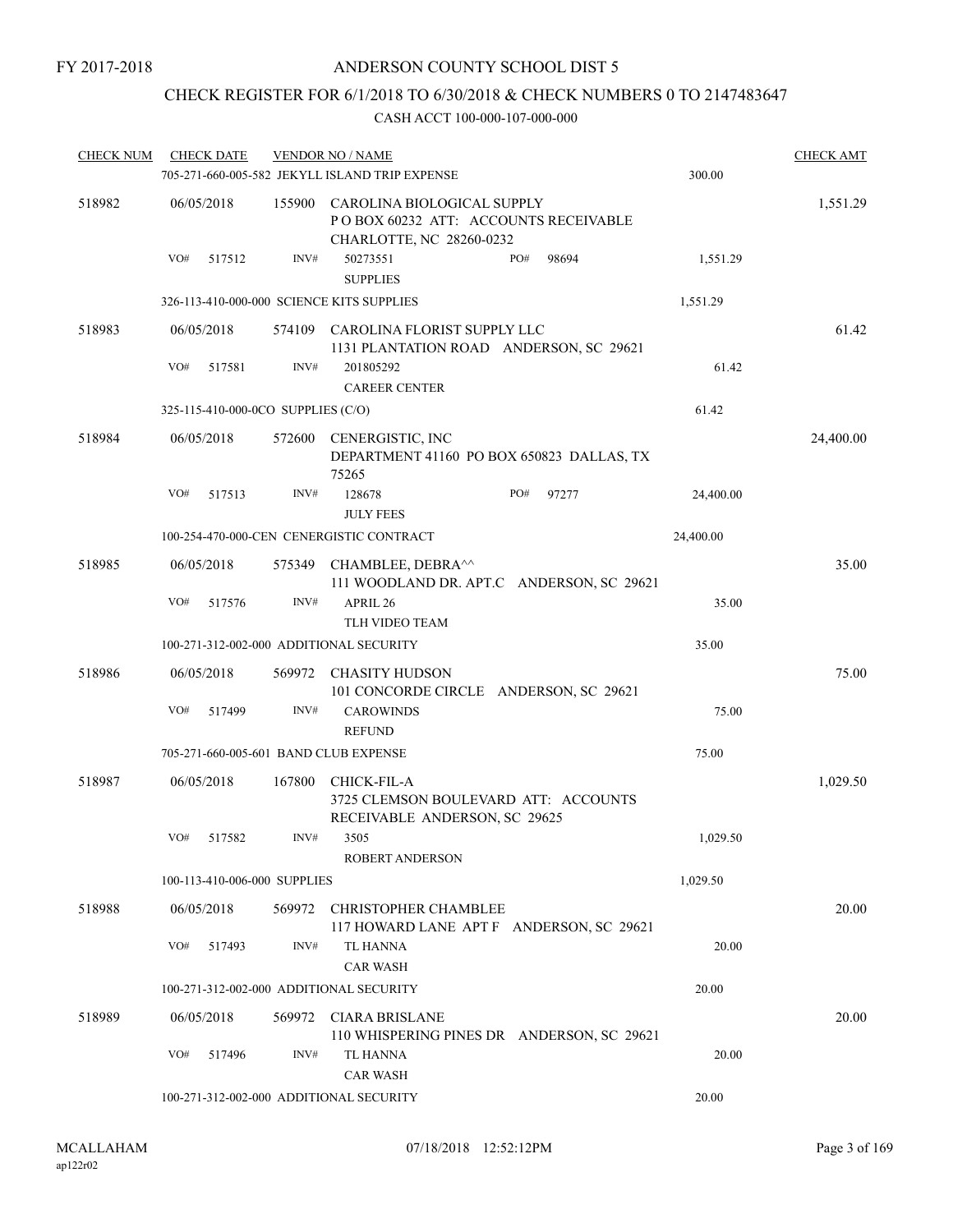# CHECK REGISTER FOR 6/1/2018 TO 6/30/2018 & CHECK NUMBERS 0 TO 2147483647

| <b>CHECK NUM</b> | <b>CHECK DATE</b> |                                 |        | <b>VENDOR NO / NAME</b>                                                                                            |     |       |                  | <b>CHECK AMT</b> |
|------------------|-------------------|---------------------------------|--------|--------------------------------------------------------------------------------------------------------------------|-----|-------|------------------|------------------|
| 518990           | 06/05/2018        |                                 |        | 569972 CLAUDE WILLIS<br>302 SMITHFIELD DR ANDERSON, SC 29621                                                       |     |       |                  | 5.90             |
|                  | VO#               | 517501                          | INV#   | TL HANNA<br>LUNCH REFUND                                                                                           |     |       | 5.90             |                  |
|                  |                   |                                 |        | 600-000-474-002-000 REVENUES COLLECTED IN ADVANCE                                                                  |     |       | 5.90             |                  |
| 518991           | 06/05/2018        |                                 |        | 180701 CONCORD ELEMENTARY PTA<br>2701 CALROSSIE ROAD ANDERSON, SC 29621                                            |     |       |                  | 20.00            |
|                  | VO#               | 517583                          | INV#   | <b>YEARBOOK</b><br>REIMBURSEMENT                                                                                   |     |       | 20.00            |                  |
|                  |                   | 232-188-410-000-000 SUPPLIES    |        |                                                                                                                    |     |       | 20.00            |                  |
| 518992           | 06/05/2018        |                                 |        | 565685 CORNER BAGEL SHOP<br>715 EAST GREENVILLE STREET ANDERSON, SC<br>29621                                       |     |       |                  | 117.72           |
|                  | VO#               | 517584                          | INV#   | <b>LUNCH</b><br><b>JUNE 12</b>                                                                                     |     |       | 117.72           |                  |
|                  |                   |                                 |        | 387-224-312-000-MAP PURCHASED SERVICES                                                                             |     |       | 117.72           |                  |
| 518993           | 06/05/2018        |                                 | 572679 | DEFENDER SERVICES, INC.<br>PO BOX 1775 COLUMBIA, SC 29202                                                          |     |       |                  | 1,469.15         |
|                  | VO#               | 517514                          | INV#   | 726904,726707<br><b>SECURITY</b>                                                                                   | PO# | 97553 | 1,469.15         |                  |
|                  |                   |                                 |        | 100-258-312-000-000 CONTRACTED SERVICES - RESOURCE OFFR<br>100-258-312-000-000 CONTRACTED SERVICES - RESOURCE OFFR |     |       | 866.90<br>602.25 |                  |
| 518994           | 06/05/2018        |                                 | 567489 | DE LAGE LANDEN<br>POBOX 41602 PHILADELPHIA, PA 19101-1602                                                          |     |       |                  | 407.67           |
|                  | VO#               | 517516                          | INV#   | 59134106<br><b>COPIER</b>                                                                                          |     |       | 103.79           |                  |
|                  |                   | 201-112-490-019-000 COPIER COST |        |                                                                                                                    |     |       | 103.79           |                  |
|                  | VO#               | 517517                          | INV#   | 59194412<br><b>COPIER</b>                                                                                          |     |       | 119.84           |                  |
|                  |                   | 201-113-490-006-000 COPIER COST |        |                                                                                                                    |     |       | 119.84           |                  |
|                  | VO#               | 517518                          | INV#   | 59055033<br><b>COPIER</b>                                                                                          |     |       | 103.79           |                  |
|                  |                   | 201-112-490-011-000 COPIER COST |        |                                                                                                                    |     |       | 103.79           |                  |
|                  | VO#               | 517585                          | INV#   | 59280997<br><b>COPIER</b>                                                                                          |     |       | 80.25            |                  |
|                  |                   | 201-113-490-006-000 COPIER COST |        |                                                                                                                    |     |       | 80.25            |                  |
| 518995           | 06/05/2018        |                                 | 198651 | DELL MARKETING LP<br>PO BOX 534118 ATT: ACCOUNTS RECEIVABLE<br>ATLANTA, GA 30353-4118                              |     |       |                  | 20,875.38        |
|                  | VO#               | 517519                          | INV#   | 10243517164<br><b>TECH SUPPLIES</b>                                                                                | PO# | 98788 | 1,357.51         |                  |
|                  |                   |                                 |        | 387-127-445-000-ELA TECHNOLOGY SUPPLIES                                                                            |     |       | 1,357.51         |                  |
|                  | VO#               | 517520                          | INV#   | 10236487222<br><b>CHROMEBOOKS</b>                                                                                  | PO# | 98407 | 19,477.22        |                  |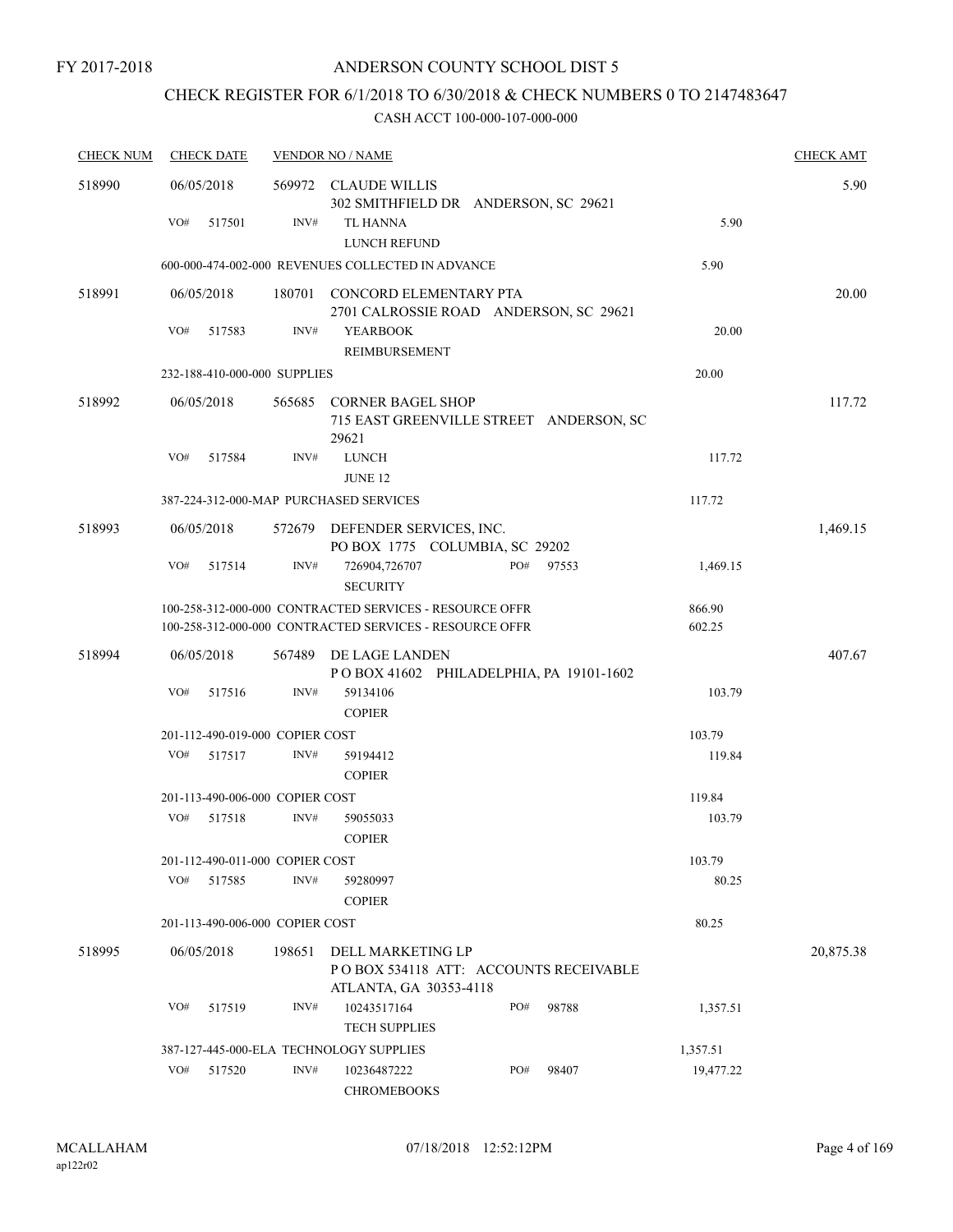# CHECK REGISTER FOR 6/1/2018 TO 6/30/2018 & CHECK NUMBERS 0 TO 2147483647

| <b>CHECK NUM</b> |     | <b>CHECK DATE</b> |                                           | <b>VENDOR NO / NAME</b>                                             |     |                      |           | <b>CHECK AMT</b> |
|------------------|-----|-------------------|-------------------------------------------|---------------------------------------------------------------------|-----|----------------------|-----------|------------------|
|                  |     |                   |                                           | 100-112-410-017-WRH WAREHOUSE ORDERS                                |     |                      | 19,477.22 |                  |
|                  | VO# | 517521            | INV#                                      | 10244059140<br><b>SUPPLIES</b>                                      | PO# | 98807                | 40.65     |                  |
|                  |     |                   |                                           | 203-127-410-000-000 SUPPLIES- LD/DD/OHI                             |     |                      | 40.65     |                  |
| 518996           |     | 06/05/2018        | 202600                                    | <b>DILLARD'S SPORTS CENTER</b>                                      |     |                      |           | 1,560.91         |
|                  |     |                   |                                           | 708 WHITEHALL ROAD ATT: ACCOUNTS<br>RECEIVABLE ANDERSON, SC 29625   |     |                      |           |                  |
|                  | VO# | 517522            | INV#                                      | 100938<br><b>MCCANTS</b>                                            |     |                      | 834.60    |                  |
|                  |     |                   |                                           | 705-271-660-005-611 PEP CLUB EXPENSE                                |     |                      | 834.60    |                  |
|                  | VO# | 517523            | INV#                                      | 100615,100946<br><b>ROBERT ANDERSON</b>                             |     | 726.31               |           |                  |
|                  |     |                   |                                           | 706-271-660-006-674 FOOTBALL EXPENSE                                |     |                      | 692.16    |                  |
|                  |     |                   |                                           | 706-271-660-006-674 FOOTBALL EXPENSE                                |     |                      | 34.15     |                  |
|                  |     |                   |                                           |                                                                     |     |                      |           |                  |
| 518997           |     | 06/05/2018        | 575302                                    | DIRECT PROMOTIONALS<br>100 CAPITOLA DRIVE<br>27713                  |     | SUITE 109 DURHAM, NC |           | 2,425.00         |
|                  | VO# | 517586            | INV#                                      | DSB18050305                                                         | PO# | 98750                | 2,425.00  |                  |
|                  |     |                   |                                           | <b>SUPPLIES</b>                                                     |     |                      |           |                  |
|                  |     |                   |                                           | 201-112-410-000-000 SUPPLIES- MINI GRANT                            |     |                      | 2,425.00  |                  |
| 518998           |     | 06/05/2018        | 566171                                    | EMPLOYMENT SCREENING, INC<br>PO BOX 410442 ATT: ACCOUNTS RECEIVABLE |     |                      |           | 47.00            |
|                  | VO# | 517587            | INV#                                      | CHARLOTTE, NC 28241<br>ANDER5060118-1<br><b>MAY SERVICES</b>        |     |                      | 47.00     |                  |
|                  |     |                   |                                           | 100-264-312-000-000 PURCHASED SERVICES                              |     |                      | 47.00     |                  |
| 518999           |     | 06/05/2018        | 569972                                    | ERICA SYKES                                                         |     |                      |           | 12.00            |
|                  | VO# | 517500            | INV#                                      | 337 VICTOR CIRCLE ANDERSON, SC 29625<br><b>T-SHIRTS</b>             |     |                      | 12.00     |                  |
|                  |     |                   |                                           | <b>REFUND</b>                                                       |     |                      |           |                  |
|                  |     |                   |                                           | 710-271-660-010-257 PE FOUNDATION EXPENSE                           |     |                      | 12.00     |                  |
| 519000           |     | 06/05/2018        | 569871                                    | FOLLETT SCHOOL SOLUTIONS, INC<br>91826 COLLECTION CENTER DRIVE ATT: |     |                      |           | 10,453.53        |
|                  |     |                   |                                           | ACCOUNTS RECEIVABLE CHICAGO, IL 60693-0918                          |     |                      |           |                  |
|                  | VO# | 517524            | INV#                                      | 845745<br>NEW PROSPECT                                              | PO# | 98673                | 6,945.43  |                  |
|                  |     |                   |                                           |                                                                     |     |                      |           |                  |
|                  |     |                   | 397-222-430-010-000 LIBRARY BOOKS         |                                                                     |     |                      | 532.53    |                  |
|                  | VO# | 517525            | 397-222-430-010-000 LIBRARY BOOKS<br>INV# | 815887                                                              | PO# | 98446                | 6,412.90  |                  |
|                  |     |                   |                                           | <b>VARENNES ELEM</b>                                                |     |                      | 1,386.79  |                  |
|                  |     |                   | 100-222-410-016-000 SUPPLIES              |                                                                     |     |                      | 208.04    |                  |
|                  |     |                   | 100-222-410-016-000 SUPPLIES              |                                                                     |     |                      | 1,178.75  |                  |
|                  | VO# | 517526            | INV#                                      | 842118                                                              | PO# | 98646                | 1,633.03  |                  |
|                  |     |                   |                                           | <b>CALHOUN ELEM</b>                                                 |     |                      |           |                  |
|                  |     |                   | 100-222-410-014-000 SUPPLIES              |                                                                     |     |                      | 1,633.03  |                  |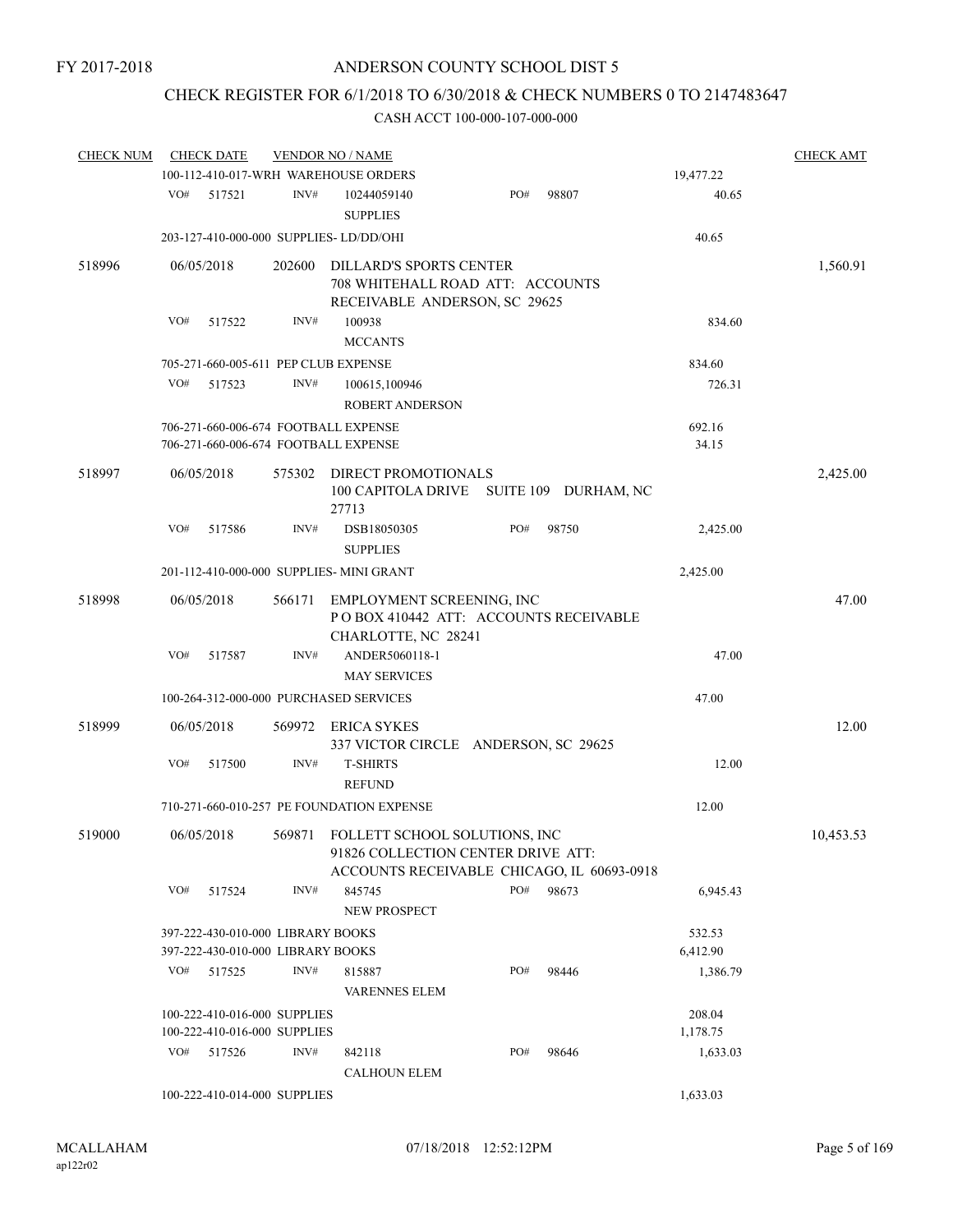# CHECK REGISTER FOR 6/1/2018 TO 6/30/2018 & CHECK NUMBERS 0 TO 2147483647

| <b>CHECK NUM</b> |            | <b>CHECK DATE</b>                |        | <b>VENDOR NO / NAME</b>                                                                                               |     |  |       |          | <b>CHECK AMT</b> |
|------------------|------------|----------------------------------|--------|-----------------------------------------------------------------------------------------------------------------------|-----|--|-------|----------|------------------|
|                  | VO#        | 517588                           | INV#   | 777625<br><b>MCLEES ELEM</b>                                                                                          | PO# |  | 98120 | 488.28   |                  |
|                  |            | 100-222-410-000-MDA MEDIA EBOOKS |        |                                                                                                                       |     |  |       | 488.28   |                  |
| 519001           | 06/05/2018 |                                  | 237555 | <b>FORMS &amp; SUPPLY</b><br>PO BOX 563953 ATT: ACCOUNTS RECEIVABLE<br>CHARLOTTE, NC 28256                            |     |  |       |          | 654.08           |
|                  | VO#        | 517589                           | INV#   | 4610693<br><b>SUPPLIES</b>                                                                                            |     |  |       | 162.89   |                  |
|                  |            |                                  |        | 715-271-660-015-201 MISCELLANEOUS EXPENSE                                                                             |     |  |       | 162.89   |                  |
|                  | VO#        | 517590                           | INV#   | C4602319<br><b>CREDIT</b>                                                                                             |     |  |       | $-18.85$ |                  |
|                  |            |                                  |        | 817-112-410-014-000 SUPPLIES AND MATERIALS                                                                            |     |  |       | $-18.85$ |                  |
|                  | VO#        | 517591                           | INV#   | 4601872<br><b>ART SUPPLIES</b>                                                                                        |     |  |       | 34.98    |                  |
|                  |            |                                  |        | 817-112-410-014-000 SUPPLIES AND MATERIALS                                                                            |     |  |       | 16.13    |                  |
|                  |            |                                  |        | 817-112-410-014-000 SUPPLIES AND MATERIALS                                                                            |     |  |       | 18.85    |                  |
|                  | VO#        | 517592                           | INV#   | 4569538<br><b>SUPPLIES</b>                                                                                            | PO# |  | 98591 | 109.35   |                  |
|                  |            |                                  |        | 201-221-410-006-000 SUPPLIES AND MATERIALS                                                                            |     |  |       | 109.35   |                  |
|                  | VO#        | 517593                           | INV#   | 4608065<br><b>BATTERIES</b>                                                                                           |     |  |       | 57.16    |                  |
|                  |            | 100-221-410-000-ELE SUPPLIES     |        |                                                                                                                       |     |  |       | 57.16    |                  |
|                  | VO#        | 517594                           | INV#   | 4603763<br><b>TONER</b>                                                                                               |     |  |       | 308.55   |                  |
|                  |            |                                  |        | 714-271-660-014-328 PRODUCTIONS EXPENSE                                                                               |     |  |       | 308.55   |                  |
| 519002           | 06/05/2018 |                                  | 517300 | FURMAN UNIVERSITY<br>3300 POINSETT HWY GREENVILLE, SC 29613                                                           |     |  |       |          | 1,844.70         |
|                  | VO#        | 517527                           | INV#   | 4506<br>18-19 DUES                                                                                                    | PO# |  | 98859 | 1,844.70 |                  |
|                  |            |                                  |        | 267-224-312-000-PD5 CONTRACTED-SC STANDARDS                                                                           |     |  |       | 1,844.70 |                  |
| 519003           | 06/05/2018 |                                  | 252100 | <b>GRACE'S COFFEE HOUSE AND RESTAURANT</b><br>1510 NORTH MURRAY AVENUE ATT: ACCOUNTS<br>RECEIVABLE ANDERSON, SC 29625 |     |  |       |          | 155.18           |
|                  | VO#        | 517595                           | INV#   | <b>LUNCH</b><br>JUNE 12TH                                                                                             |     |  |       | 155.18   |                  |
|                  |            |                                  |        | 387-224-333-000-ELA TRIPS AND CONFERENCES                                                                             |     |  |       | 155.18   |                  |
| 519004           | 06/05/2018 |                                  | 569972 | H2O FOR LIFE                                                                                                          |     |  |       |          | 349.95           |
|                  |            |                                  |        | 1310 HWY 96 EAST, #235 WHITE BEAR LAKE, MN<br>55110                                                                   |     |  |       |          |                  |
|                  | VO#        | 517596                           | INV#   | <b>DONATION</b><br>ROBERT ANDERSON                                                                                    |     |  |       | 349.95   |                  |
|                  |            |                                  |        | 706-271-660-006-460 MISC FUNDRAISER EXPENSE                                                                           |     |  |       | 349.95   |                  |
| 519005           | 06/05/2018 |                                  |        | 264114 HEINEMANN                                                                                                      |     |  |       |          | 6,884.44         |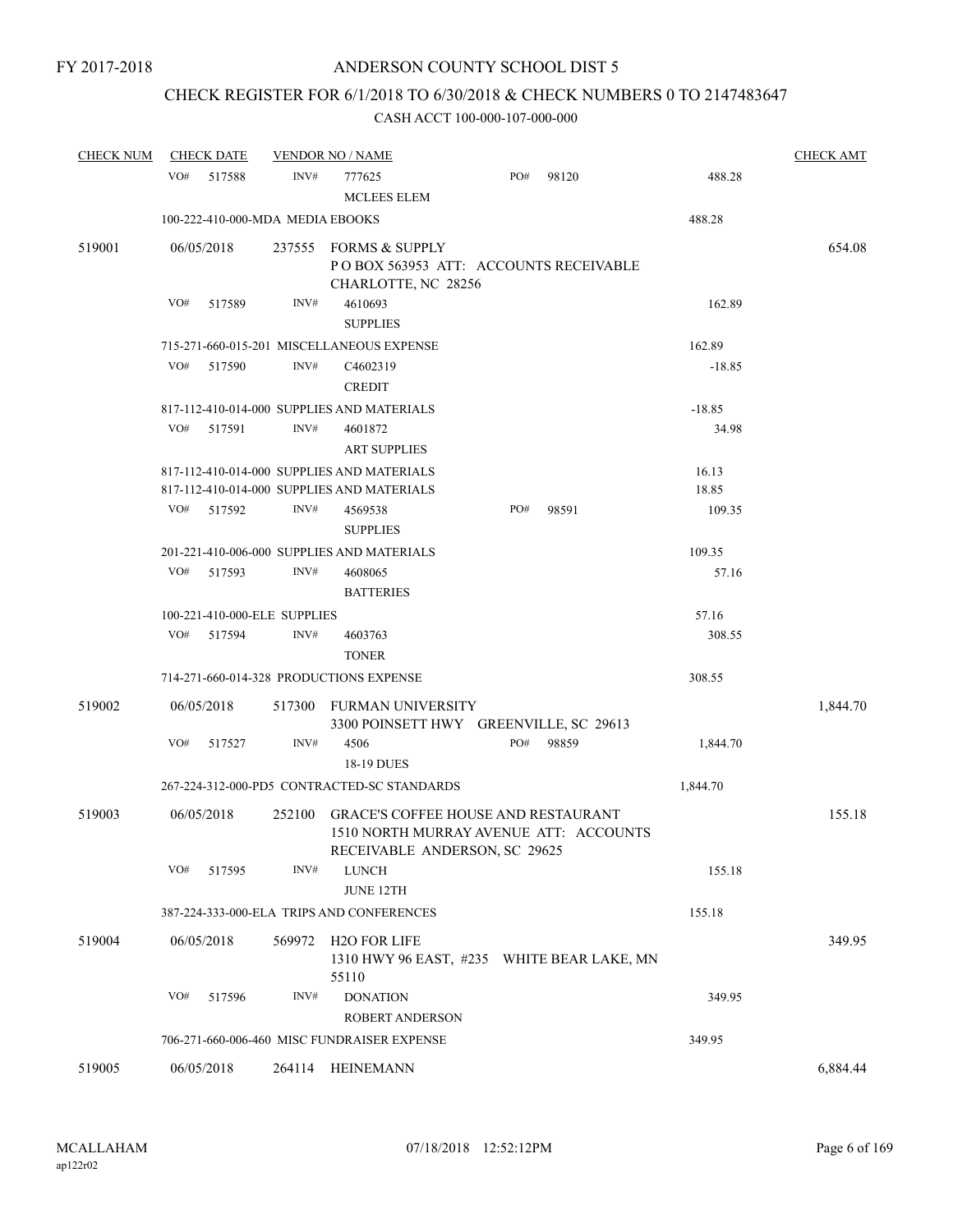## CHECK REGISTER FOR 6/1/2018 TO 6/30/2018 & CHECK NUMBERS 0 TO 2147483647

| <b>CHECK NUM</b> | <b>CHECK DATE</b> |        |                                 | <b>VENDOR NO / NAME</b>                                                      |     |       |          | <b>CHECK AMT</b> |
|------------------|-------------------|--------|---------------------------------|------------------------------------------------------------------------------|-----|-------|----------|------------------|
|                  |                   |        |                                 | 15963 COLLECTIONS CENTER DRIVE ATT:<br>ACCOUNTS RECEIVABLE CHICAGO, IL 60693 |     |       |          |                  |
|                  | VO#               | 517528 | INV#                            | 6898169                                                                      | PO# | 98582 | 6,884.44 |                  |
|                  |                   |        |                                 | <b>ACCT 63606</b>                                                            |     |       |          |                  |
|                  |                   |        | 387-224-410-000-ELA SUPPLIES    |                                                                              |     |       | 6,316.00 |                  |
|                  |                   |        | 387-224-410-000-ELA SUPPLIES    |                                                                              |     |       | 568.44   |                  |
| 519006           | 06/05/2018        |        | 270600                          | HONEY BAKED HAM COMPANY                                                      |     |       |          | 1,016.33         |
|                  |                   |        |                                 | 3188 N. MAIN STREET ANDERSON, SC 29621                                       |     |       |          |                  |
|                  | VO#               | 517529 | INV#                            | 1586-060118                                                                  |     |       | 1,016.33 |                  |
|                  |                   |        |                                 | <b>BOX LUNCHES</b>                                                           |     |       |          |                  |
|                  |                   |        | 100-255-312-000-MEA MEALS       |                                                                              |     |       | 1,016.33 |                  |
| 519007           | 06/05/2018        |        |                                 | 564281 HORTON, CHARLES (CHUCK)^^<br>310 HUNTER'S LANE ANDERSON, SC 29625     |     |       |          | 53.00            |
|                  | VO#               | 517487 | INV#                            | APRIL 30                                                                     |     |       | 53.00    |                  |
|                  |                   |        |                                 | TLH OFFICIAL                                                                 |     |       |          |                  |
|                  |                   |        |                                 | 100-271-312-002-000 ADDITIONAL SECURITY                                      |     |       | 53.00    |                  |
| 519008           | 06/05/2018        |        | 272800                          | <b>HOUSE OF TROPHIES</b>                                                     |     |       |          | 174.42           |
|                  |                   |        |                                 | 616 NORTH MURRAY AVENUE ATT: ACCOUNTS                                        |     |       |          |                  |
|                  |                   |        |                                 | RECEIVABLE ANDERSON, SC 29625-4311                                           |     |       |          |                  |
|                  | VO#               | 517531 | INV#                            | 32076                                                                        |     |       | 132.15   |                  |
|                  |                   |        |                                 | <b>A5 CHARTER</b>                                                            |     |       |          |                  |
|                  |                   |        | 124-114-410-024-000 SUPPLIES    |                                                                              |     |       | 132.15   |                  |
|                  | VO#               | 517532 | INV#                            | 32073                                                                        |     |       | 34.78    |                  |
|                  |                   |        |                                 | <b>MCLEES ELEM</b><br>708-271-660-008-360 SCHOOL STORE/COUNCIL EXPENSE       |     |       | 34.78    |                  |
|                  | VO#               | 517533 | INV#                            | 32050                                                                        |     |       | 7.49     |                  |
|                  |                   |        |                                 | <b>FFA AWARDS</b>                                                            |     |       |          |                  |
|                  |                   |        | 701-271-660-001-850 FFA EXPENSE |                                                                              |     |       | 7.49     |                  |
|                  |                   |        |                                 |                                                                              |     |       |          |                  |
| 519009           | 06/05/2018        |        | 575315                          | INTERVENTION SOLUTIONS GROUP<br>255 38th ST. SUITE L ST. CHARLES, IL 60174   |     |       |          | 8,010.00         |
|                  | VO#               | 517597 | INV#                            | 710102448                                                                    | PO# | 98805 | 8,010.00 |                  |
|                  |                   |        |                                 | <b>HOSTING RENEWALS</b>                                                      |     |       |          |                  |
|                  |                   |        | 387-224-410-000-ELA SUPPLIES    |                                                                              |     |       | 8,010.00 |                  |
| 519010           | 06/05/2018        |        | 282620                          | <b>IONOSPHERE TOURS</b>                                                      |     |       |          | 6,600.00         |
|                  |                   |        |                                 | 307 N. MAIN STREET ANDERSON, SC 29621                                        |     |       |          |                  |
|                  | VO#               | 517534 | INV#                            | <b>CHARTER 6282</b>                                                          |     |       | 6,600.00 |                  |
|                  |                   |        |                                 | <b>MCCANTS</b>                                                               |     |       |          |                  |
|                  |                   |        |                                 | 705-271-660-005-582 JEKYLL ISLAND TRIP EXPENSE                               |     |       | 6,600.00 |                  |
| 519011           | 06/05/2018        |        | 575344                          | IVETT, GLENN^^                                                               |     |       |          | 83.60            |
|                  |                   |        |                                 | 177 FORESTVILLE ROAD TRAVELERS REST, SC<br>29690                             |     |       |          |                  |
|                  | VO#               | 517571 | INV#                            | APRIL 30                                                                     |     |       | 83.60    |                  |
|                  |                   |        |                                 | TLH OFFICIAL                                                                 |     |       |          |                  |
|                  |                   |        |                                 | 100-271-312-002-000 ADDITIONAL SECURITY                                      |     |       | 83.60    |                  |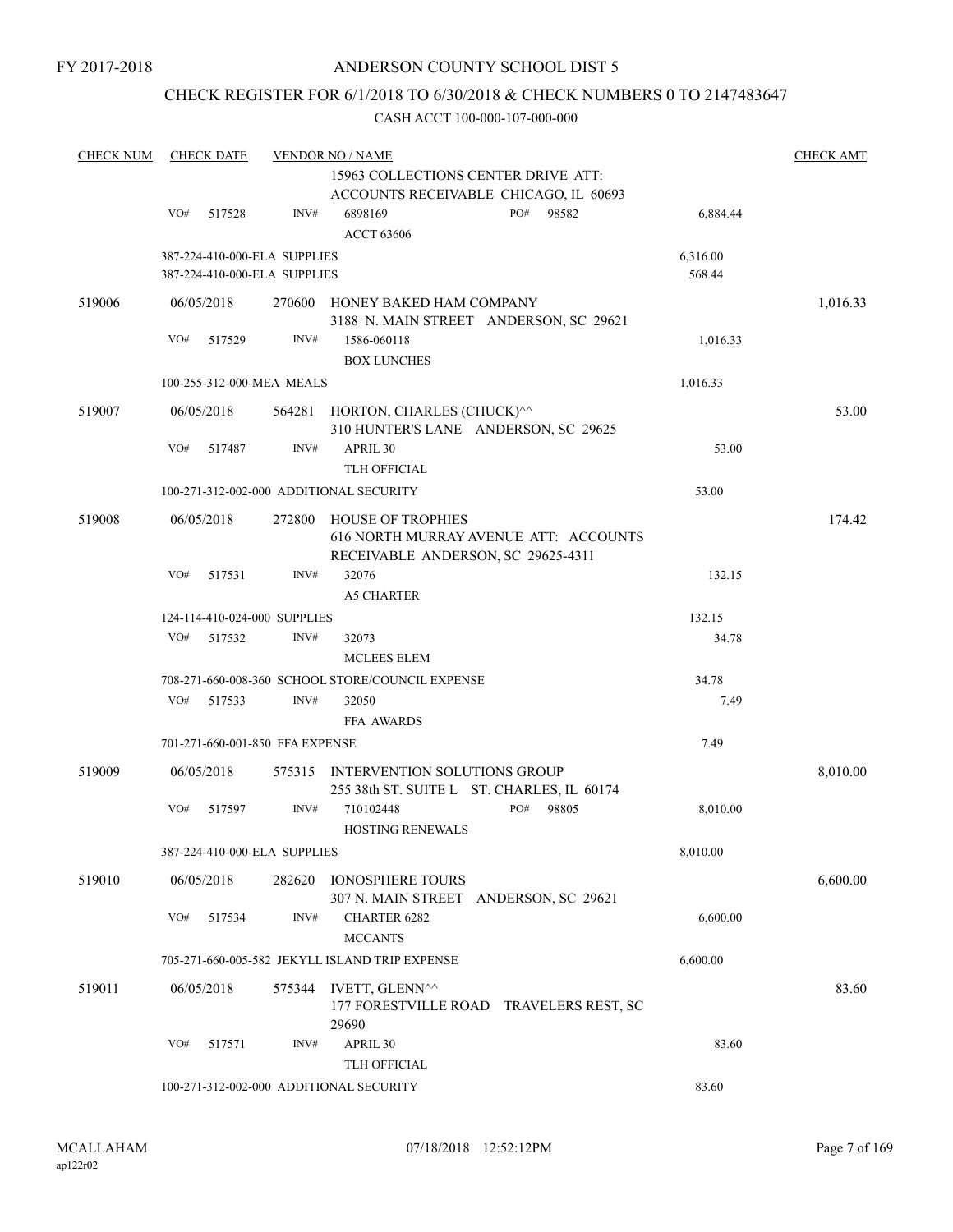# CHECK REGISTER FOR 6/1/2018 TO 6/30/2018 & CHECK NUMBERS 0 TO 2147483647

| <b>CHECK NUM</b> | <b>CHECK DATE</b>                       |        | <b>VENDOR NO / NAME</b>                                                                             |          | <b>CHECK AMT</b> |
|------------------|-----------------------------------------|--------|-----------------------------------------------------------------------------------------------------|----------|------------------|
| 519012           | 06/05/2018                              | 569972 | JEVONTEY BROWN<br>620 EAST ORR ST ANDERSON, SC 29621                                                |          | 20.00            |
|                  | VO#<br>517495                           | INV#   | TL HANNA<br><b>CAR WASH</b>                                                                         | 20.00    |                  |
|                  | 100-271-312-002-000 ADDITIONAL SECURITY |        |                                                                                                     | 20.00    |                  |
| 519013           | 06/05/2018                              | 569972 | JOSHUA CASON<br>2801 LEFTWICH LANE ANDERSON, SC 29621                                               |          | 10.00            |
|                  | VO#<br>517494                           | INV#   | <b>TL HANNA</b><br><b>CAR WASH</b>                                                                  | 10.00    |                  |
|                  | 100-271-312-002-000 ADDITIONAL SECURITY |        |                                                                                                     | 10.00    |                  |
| 519014           | 06/05/2018                              | 300176 | JOSTENS INC<br>21336 NETWORK PLACE ATT: ACCOUNTS<br>RECEIVABLE CHICAGO, IL 60673                    |          | 8,870.96         |
|                  | VO#<br>517598                           | INV#   | 21770507<br><b>DIPLOMA</b>                                                                          | 0.95     |                  |
|                  |                                         |        | 100-114-410-000-000 SUPPLIES AND MATERIALS                                                          | 0.95     |                  |
|                  | VO#<br>517599                           | INV#   | 1121304                                                                                             | 8,870.01 |                  |
|                  |                                         |        | MCCANTS YEARBOOK                                                                                    |          |                  |
|                  | 705-271-660-005-552 YEARBOOK EXPENSE    |        |                                                                                                     | 8,870.01 |                  |
| 519015           | 06/05/2018                              | 304900 | KAPLAN EARLY LEARNING COMPANY<br>PO BOX 890575 ATT: ACCOUNTS RECEIVABLE<br>CHARLOTTE, NC 28289-0575 |          | 2,938.66         |
|                  | VO#<br>517535                           | INV#   | 4761762<br>PO#<br>98665<br><b>CLASS SUPPLIES</b>                                                    | 2,938.66 |                  |
|                  | 924-147-410-018-000 SUPPLIES            |        |                                                                                                     | 2,938.66 |                  |
| 519016           | 06/05/2018                              | 569972 | KELLY MULLIKIN<br>504 WOODLAKE RD ANDERSON, SC 29621                                                |          | 75.00            |
|                  | VO#<br>517498                           | INV#   | <b>CAROWINDS</b><br><b>REFUND</b>                                                                   | 75.00    |                  |
|                  | 705-271-660-005-601 BAND CLUB EXPENSE   |        |                                                                                                     | 75.00    |                  |
| 519017           | 06/05/2018                              |        | 568647 MANSFIELD OIL COMPANY<br>PO BOX 733706 DALLAS, TX 75373-3706                                 |          | 5,704.56         |
|                  | VO#<br>517536                           | INV#   | <b>SOLCD 418565</b><br><b>FUEL</b>                                                                  | 5,704.56 |                  |
|                  | 100-254-411-000-001 GASOLINE            |        |                                                                                                     | 5,464.67 |                  |
|                  | 100-255-411-000-000 GASOLINE            |        |                                                                                                     | 148.57   |                  |
|                  | 600-256-690-000-000 OTHER OBJECTS       |        |                                                                                                     | 91.32    |                  |
| 519018           | 06/05/2018                              | 574929 | MASTERYCONNECT, INC<br>175 WEST 200 SOUTH<br>SUITE 1000 SALT LAKE                                   |          | 3,000.00         |
|                  | VO#<br>517537                           | INV#   | CITY, UT 84101<br>PO 98851<br>PO#<br>98851<br><b>SUBSCRIPTION</b>                                   | 3,000.00 |                  |
|                  |                                         |        | 100-221-333-000-SEC TRIPS AND CONFERENCES                                                           | 3,000.00 |                  |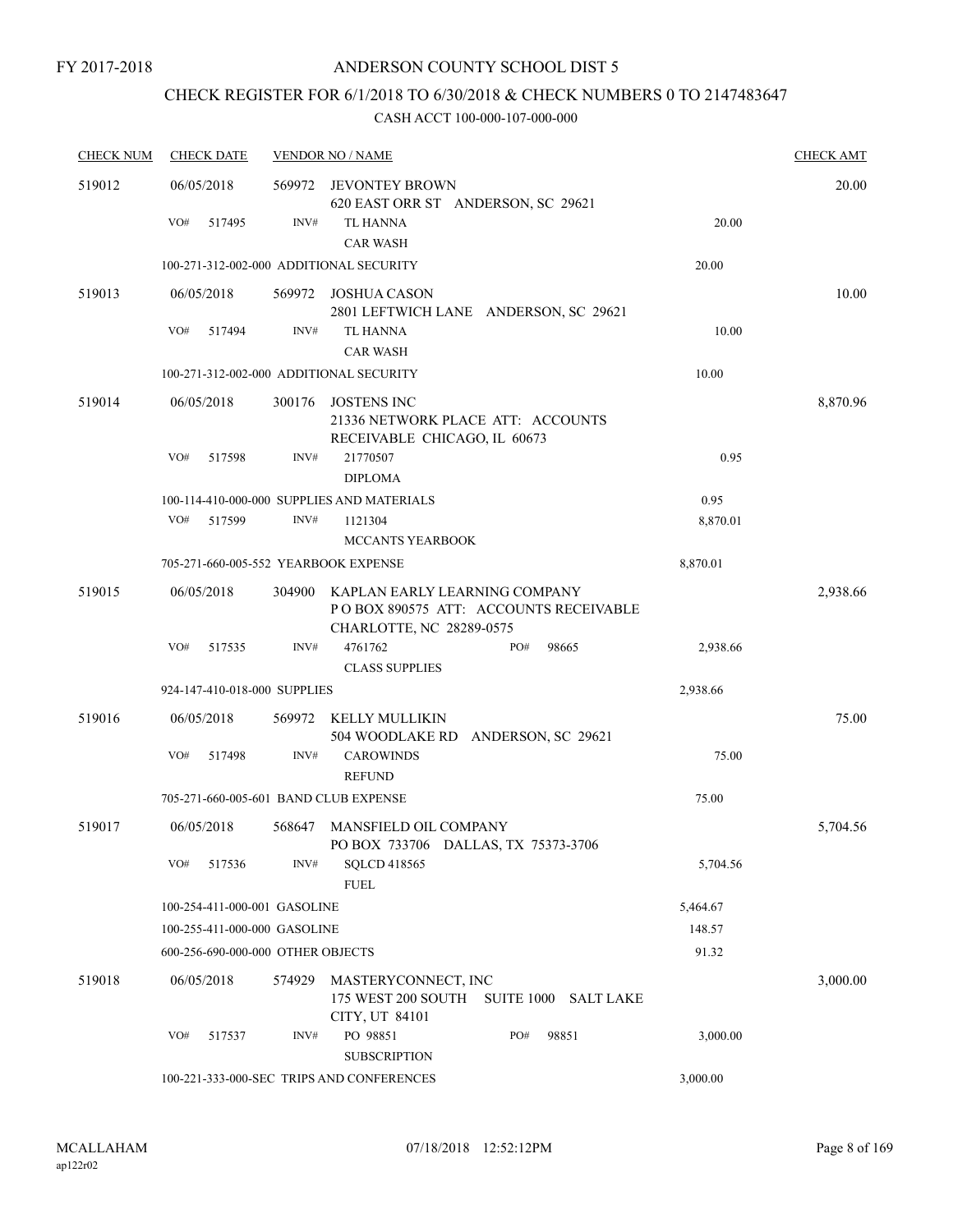# CHECK REGISTER FOR 6/1/2018 TO 6/30/2018 & CHECK NUMBERS 0 TO 2147483647

| <b>CHECK NUM</b> | <b>CHECK DATE</b>                                            |                | <b>VENDOR NO / NAME</b>                                                                                     |              |                    | <b>CHECK AMT</b> |
|------------------|--------------------------------------------------------------|----------------|-------------------------------------------------------------------------------------------------------------|--------------|--------------------|------------------|
| 519019           | 06/05/2018                                                   | 572165         | MCGRAW-HILL SCHOOL EDUCATION, LLC<br>BMO HARRIS BANK, N.A. LOCKBOX 71545<br>CHICAGO, IL 60694-1545          |              |                    | 3,654.53         |
|                  | VO#<br>517600                                                | INV#           | 103043243001<br>ACCT #416912                                                                                | PO#<br>98797 | 3,654.53           |                  |
|                  | 387-224-410-000-MAP SUPPLIES<br>387-224-410-000-MAP SUPPLIES |                |                                                                                                             |              | 3,345.21<br>309.32 |                  |
| 519020           | 06/05/2018                                                   | 574302         | MCLAUGHLIN, RICHARD^^<br>11 RIVERTN COURT GREER, SC 29650                                                   |              |                    | 86.30            |
|                  | VO#<br>517486                                                | $\text{INV}\#$ | APRIL 30<br>TLH OFFICIAL                                                                                    |              | 86.30              |                  |
|                  | 100-271-312-002-000 ADDITIONAL SECURITY                      |                |                                                                                                             |              | 86.30              |                  |
| 519021           | 06/05/2018                                                   | 574423         | MOE'S<br>3144 N MAIN STREET ANDERSON, SC 29621                                                              |              |                    | 214.57           |
|                  | VO#<br>517601                                                | INV#           | 14305<br>LUNCH JUNE 11                                                                                      |              | 214.57             |                  |
|                  | 387-224-312-000-MAP PURCHASED SERVICES                       |                |                                                                                                             |              | 214.57             |                  |
| 519022           | 06/05/2018                                                   | 572429         | NATIONAL PEN COMPANY<br>PO BOX 847203 DALLAS, TX 75284-7203                                                 |              |                    | 351.95           |
|                  | VO#<br>517602                                                | INV#           | 110044969<br>CUST #13803829                                                                                 |              | 351.95             |                  |
|                  |                                                              |                | 100-111-410-008-000 SUPPLIES AND MATERIALS                                                                  |              | 351.95             |                  |
| 519023           | 06/05/2018                                                   | 574428         | NEARPOD, INC<br>18305 BISCAYNE BOULEVARD SUITE 301<br>AVENTURA, FL 33160                                    |              |                    | 45,000.00        |
|                  | VO#<br>517538                                                | INV#           | 11461<br><b>SITE LICENSE</b>                                                                                | PO#<br>98801 | 45,000.00          |                  |
|                  | 100-114-445-000-000 VIRTUAL COURSEWARE                       |                |                                                                                                             |              | 45,000.00          |                  |
| 519024           | 06/05/2018                                                   | 382750         | NEW FOUNDATIONS CHILDREN & FAM SVCS INC<br>2300 STANDRIDGE ROAD ATT: DONNA<br>HARRINGTON ANDERSON, SC 29625 |              |                    | 4,233.64         |
|                  | VO#<br>517539                                                | INV#           | 1568<br><b>APRIL EXPENSES</b>                                                                               | PO#<br>98823 | 4.233.64           |                  |
|                  | 221-113-312-NFH-000 COORD/FACIL/TUTORS                       |                |                                                                                                             |              | 4,233.64           |                  |
| 519025           | 06/05/2018                                                   | 569972         | NOLAND SMITH<br>109 BREWTON COURT ANDERSON, SC 29621                                                        |              |                    | 15.00            |
|                  | VO#<br>517490                                                | INV#           | TL HANNA<br><b>CAR WASH</b>                                                                                 |              | 15.00              |                  |
|                  | 100-271-312-002-000 ADDITIONAL SECURITY                      |                |                                                                                                             |              | 15.00              |                  |
| 519026           | 06/05/2018                                                   | 571457         | NWEA<br>121 NW EVERETT STREET PORTLAND, OR 97209                                                            |              |                    | 114,062.50       |
|                  | VO#<br>517540                                                | INV#           | 2082<br><b>MAP GROWTH</b>                                                                                   | PO#<br>98719 | 114,062.50         |                  |
|                  | 318-113-312-000-000 PURCHASED SERVICES                       |                |                                                                                                             |              | 114,062.50         |                  |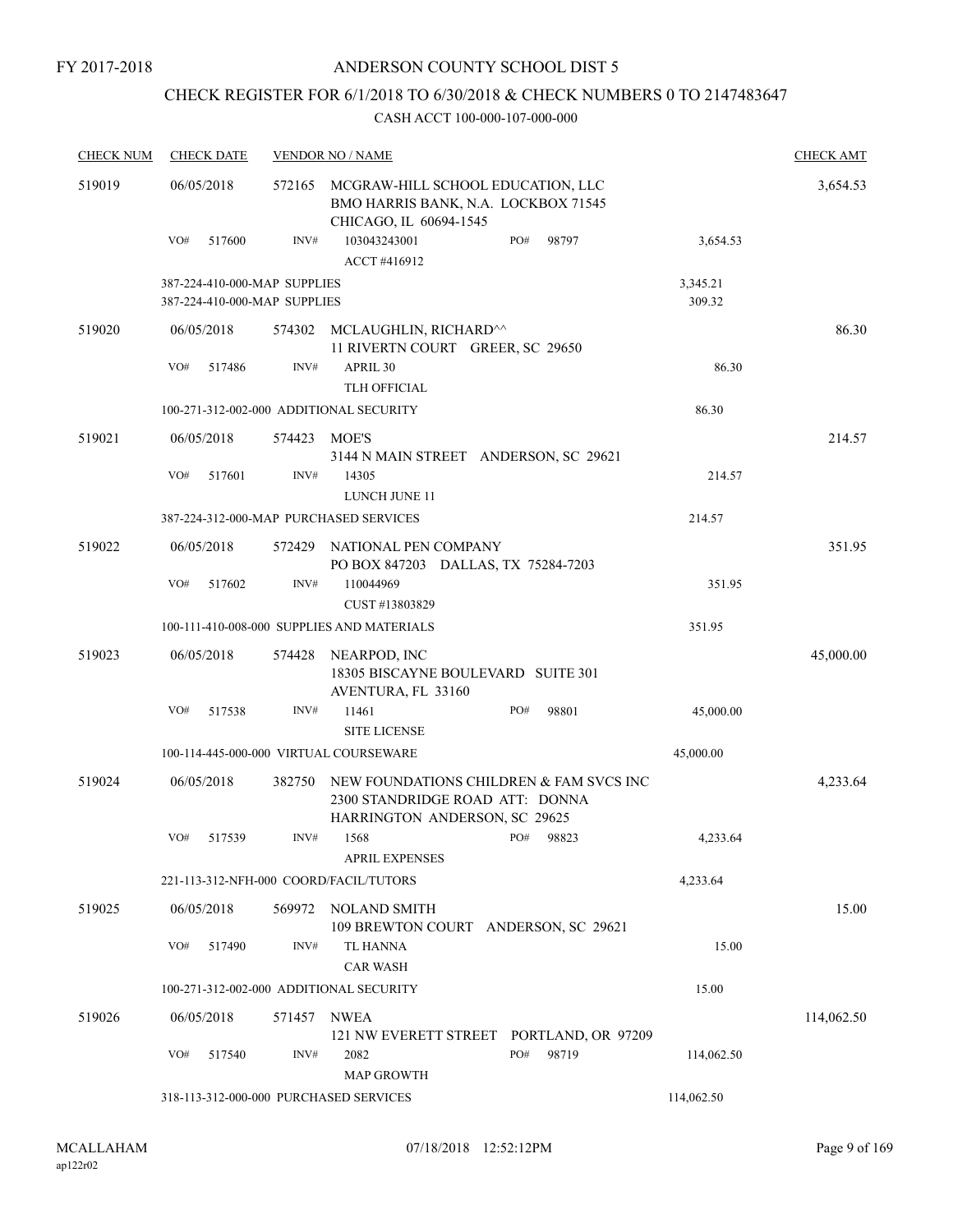# CHECK REGISTER FOR 6/1/2018 TO 6/30/2018 & CHECK NUMBERS 0 TO 2147483647

| <b>CHECK NUM</b> | <b>CHECK DATE</b> |                                                              | <b>VENDOR NO / NAME</b>                                                                         |     |       |                    | <b>CHECK AMT</b> |
|------------------|-------------------|--------------------------------------------------------------|-------------------------------------------------------------------------------------------------|-----|-------|--------------------|------------------|
| 519027           | 06/05/2018        | 389900                                                       | OFFICE DEPOT                                                                                    |     |       |                    | 468.67           |
|                  |                   |                                                              | POBOX 1413 CHARLOTTE, NC 28201-1413                                                             |     |       |                    |                  |
|                  | VO#<br>517541     | INV#                                                         | 137393265001<br><b>SUPPLIES</b>                                                                 |     |       | 74.76              |                  |
|                  |                   | 100-233-410-002-000 SUPPLIES                                 |                                                                                                 |     |       | 74.76              |                  |
|                  | VO#<br>517542     | INV#                                                         | 140783319001<br>139556332001                                                                    | PO# | 98726 | 221.85             |                  |
|                  |                   |                                                              | 100-213-410-000-000 SUPPLIES AND MATERIALS                                                      |     |       | 25.51              |                  |
|                  |                   |                                                              | 100-213-410-003-000 SUPPLIES-HEALTH SERVICES                                                    |     |       | 86.00              |                  |
|                  |                   | 100-213-410-019-000 SUPPLIES                                 |                                                                                                 |     |       | 110.34             |                  |
|                  | VO#<br>517543     | INV#                                                         | 140282997001<br><b>SUPPLIES</b>                                                                 | PO# | 98827 | 172.06             |                  |
|                  |                   | 100-233-410-000-000 SUPPLIES                                 |                                                                                                 |     |       | 172.06             |                  |
| 519028           | 06/05/2018        |                                                              | 569972 PAIGE WARREN<br>155 ELLIOTT CIRCLE ANDERSON, SC 29621                                    |     |       |                    | 20.00            |
|                  | VO#<br>517497     | INV#                                                         | <b>LIBRARY BOOK</b><br><b>REFUND</b>                                                            |     |       | 20.00              |                  |
|                  |                   | 705-271-660-005-519 LIBRARY EXPENSE                          |                                                                                                 |     |       | 20.00              |                  |
| 519029           | 06/05/2018        | 569766                                                       | PEAP<br>PRESIDENT'S EDUCATION AWARDS PROGRAM PO<br>BOX 1020 SEWICKLEY, PA 15143-1020            |     |       |                    | 83.00            |
|                  | VO#<br>517544     | INV#                                                         | 359738<br><b>AWARDS</b>                                                                         |     |       | 83.00              |                  |
|                  |                   | 100-112-410-012-0RE RELATED ARTS                             |                                                                                                 |     |       | 83.00              |                  |
| 519030           | 06/05/2018        | 414400                                                       | <b>POSTMASTER</b>                                                                               |     |       |                    | 120.00           |
|                  |                   |                                                              | MAIN POST OFFICE ANDERSON 1900 N. MAIN<br>STREET ANDERSON, SC 29621-9998                        |     |       |                    |                  |
|                  | VO#<br>517545     | INV#                                                         | <b>RENEWAL</b><br>PO BOX 439                                                                    |     |       | 120.00             |                  |
|                  |                   | 100-252-325-000-000 RENTALS                                  |                                                                                                 |     |       | 120.00             |                  |
| 519031           | 06/05/2018        |                                                              | 426200 QUILL CORPORATION<br>POBOX 37600 ATT: ACCOUNTS RECEIVABLE<br>PHILADELPHIA, PA 19101-0600 |     |       |                    | 2,857.54         |
|                  | VO#<br>517546     | INV#                                                         | <b>SUPPLIES</b><br>ACCT C5063044                                                                |     |       | 2,857.54           |                  |
|                  |                   | 100-115-410-001-000 SUPPLIES<br>100-115-410-001-000 SUPPLIES |                                                                                                 |     |       | 333.91<br>1,175.49 |                  |
|                  |                   | 325-115-410-000-0CO SUPPLIES (C/O)                           |                                                                                                 |     |       | 1,348.14           |                  |
| 519032           | 06/05/2018        | 573390                                                       | <b>RESCARE HOMECARE</b><br>PO BOX 2797 VALDOSTA, GA 31604-2797                                  |     |       |                    | 2,227.23         |
|                  | VO#<br>517547     | INV#                                                         | 7606300096242<br><b>APRIL 16-30</b>                                                             | PO# | 97700 | 1,115.75           |                  |
|                  |                   |                                                              | 283-126-312-000-000 CONTRACTED SERVICES                                                         |     |       | 1,115.75           |                  |
|                  | VO#<br>517548     | INV#                                                         | 7606300096251                                                                                   | PO# | 97700 | 1,111.48           |                  |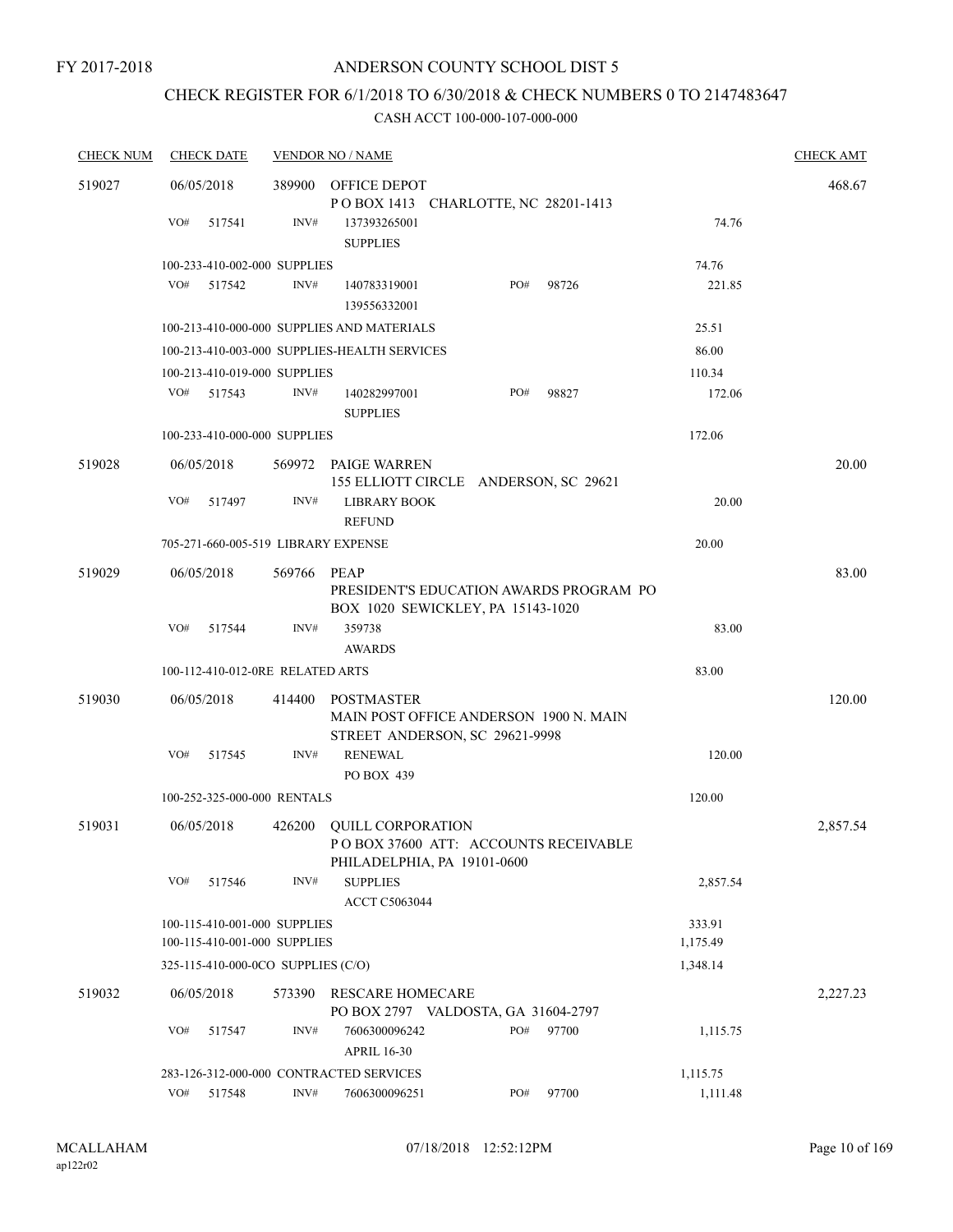## CHECK REGISTER FOR 6/1/2018 TO 6/30/2018 & CHECK NUMBERS 0 TO 2147483647

| <b>CHECK NUM</b> | <b>CHECK DATE</b>                       |        | <b>VENDOR NO / NAME</b>                                                           |                                            |          | <b>CHECK AMT</b> |
|------------------|-----------------------------------------|--------|-----------------------------------------------------------------------------------|--------------------------------------------|----------|------------------|
|                  |                                         |        | <b>APRIL 16-30</b>                                                                |                                            |          |                  |
|                  | 283-126-312-000-000 CONTRACTED SERVICES |        |                                                                                   |                                            | 1,111.48 |                  |
| 519033           | 06/05/2018                              |        | 574524 ROBERTS, BRITTANY^^<br>412 CHESTNUT BLVD ANDERSON, SC 29625                |                                            |          | 130.50           |
|                  | VO#<br>517485                           | INV#   | <b>CUPCAKES</b>                                                                   |                                            | 130.50   |                  |
|                  |                                         |        | <b>FFA CEREMONY</b>                                                               |                                            |          |                  |
|                  | 701-271-660-001-850 FFA EXPENSE         |        |                                                                                   |                                            | 130.50   |                  |
| 519034           | 06/05/2018                              | 440950 | ROCHESTER 100 INC<br>PO BOX 92801 ATT: ACCOUNTS RECEIVABLE<br>ROCHESTER, NY 14692 |                                            |          | 1,031.25         |
|                  | VO#<br>517549                           | INV#   | P90090<br><b>SUPPLIES</b>                                                         | PO#<br>98871                               | 281.25   |                  |
|                  | 100-139-410-018-000 Supplies            |        |                                                                                   |                                            | 281.25   |                  |
|                  | VO#<br>517550                           | INV#   | P88894<br><b>SUPPLIES</b>                                                         |                                            | 750.00   |                  |
|                  |                                         |        | 714-271-660-014-201 MISCELLANEOUS EXPENSE                                         |                                            | 750.00   |                  |
| 519035           | 06/05/2018                              | 574561 | RUZGA, MARY^^<br>521 CAMBRIDGE DRIVE SPARTANBURG, SC<br>29301                     |                                            |          | 3,000.00         |
|                  | VO#<br>517551                           | INV#   | <b>MARCH 14-15</b><br>WHITEHALL ELEM                                              | PO#<br>98836                               | 3,000.00 |                  |
|                  | 201-224-312-019-000 CONSULTANT/PROF DEV |        |                                                                                   |                                            | 3,000.00 |                  |
| 519036           | 06/05/2018                              | 448502 | SC DEPT OF EDUCATION/ACCOUNTING                                                   |                                            |          | 218.05           |
|                  |                                         |        | 1429 SENATE ST ROOM 307 ATT: DIANE<br>HOUSE COLUMBIA, SC 29201                    |                                            |          |                  |
|                  | VO#<br>517603                           | INV#   | <b>REFUND</b><br><b>18 ADULT ED QTR3</b>                                          |                                            | 218.05   |                  |
|                  | 243-004-410-000-000 ADULT ED- FEDERAL   |        |                                                                                   |                                            | 218.05   |                  |
| 519037           | 06/05/2018                              | 563542 | SC FFA ASSOCIATION<br>POBOX 23205 ATTN: BRENDA BALDWIN<br>COLUMBIA, SC 29224-3205 |                                            |          | 320.00           |
|                  | VO#<br>517604                           | INV#   | <b>CONVENTION</b><br><b>REGISTRATION</b>                                          |                                            | 320.00   |                  |
|                  |                                         |        | 207-115-312-000-010 STUDENT ORGANIZATIONS                                         |                                            | 320.00   |                  |
| 519038           | 06/05/2018                              | 463590 | SCHOOLMATE.COM<br>POBOX 2110 ATT: ACCOUNTS RECEIVABLE                             |                                            |          | 1,500.00         |
|                  | VO#<br>517553                           | INV#   | KEARNEY, NE 68848-2110<br>489285<br><b>PLANNERS</b>                               |                                            | 1,500.00 |                  |
|                  |                                         |        | 716-271-660-016-201 MISCELLANEOUS EXPENSE                                         |                                            | 1,500.00 |                  |
| 519039           | 06/05/2018                              | 570099 | SCHOOL SPECIALTY, INC.<br>32656 COLLECTION CENTER DR. ATT:                        |                                            |          | 874.02           |
|                  |                                         |        |                                                                                   | ACCOUNTS RECEIVABLE CHICAGO, IL 60693-0656 |          |                  |
|                  | VO#<br>517554                           | INV#   | 208120449062                                                                      | PO#<br>98774                               | 132.47   |                  |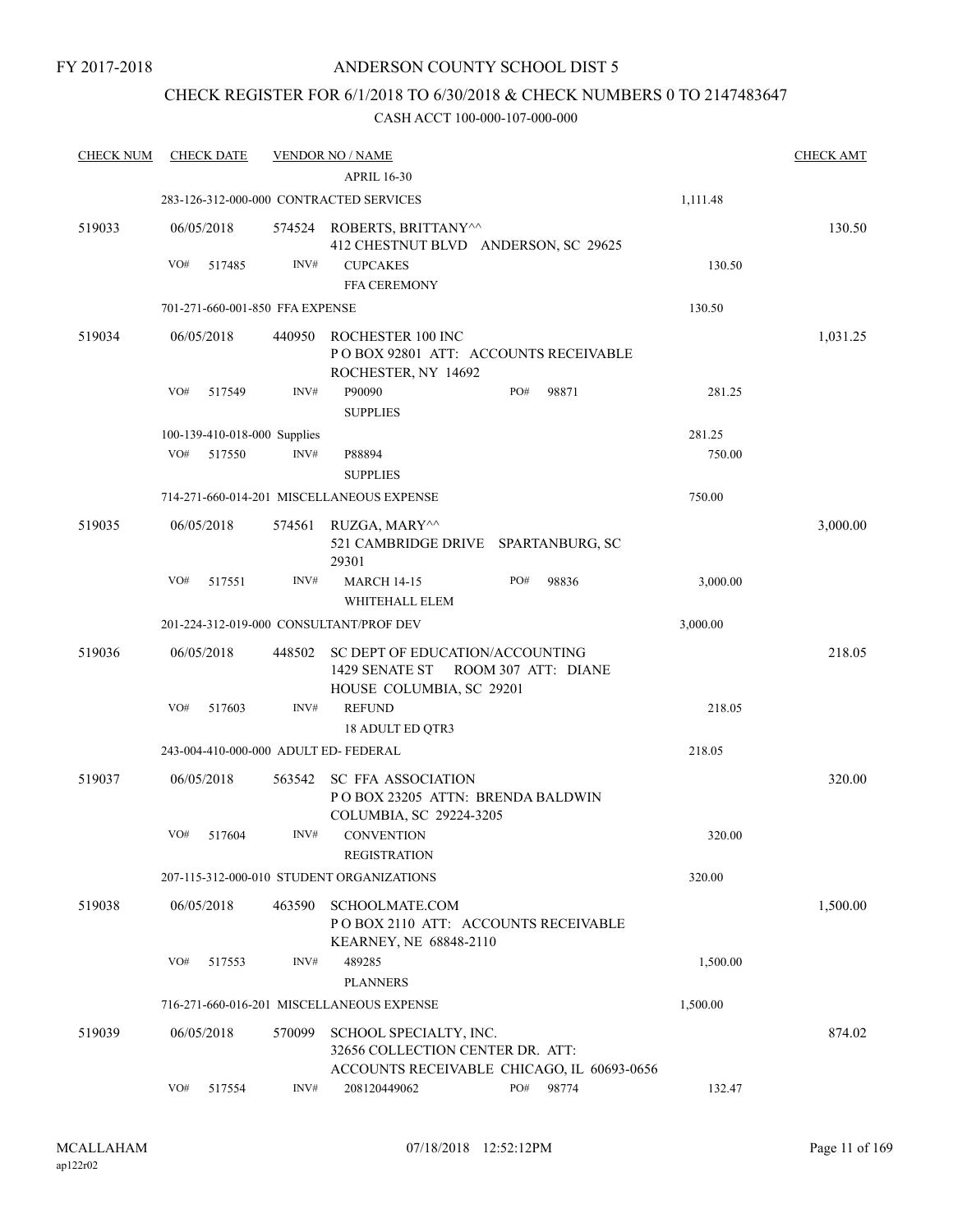## CHECK REGISTER FOR 6/1/2018 TO 6/30/2018 & CHECK NUMBERS 0 TO 2147483647

| <b>CHECK NUM</b> | <b>CHECK DATE</b>                       |        | <b>VENDOR NO / NAME</b>                                                                     |        | <b>CHECK AMT</b> |
|------------------|-----------------------------------------|--------|---------------------------------------------------------------------------------------------|--------|------------------|
|                  |                                         |        | <b>CLASS SUPPLIES</b>                                                                       |        |                  |
|                  | 203-127-410-000-000 SUPPLIES- LD/DD/OHI |        |                                                                                             | 90.82  |                  |
|                  | 205-137-410-000-000 PRESCHOOL SUPPLIES  |        |                                                                                             | 41.65  |                  |
|                  | VO#<br>517555                           | INV#   | PO#<br>98771<br>208120469179<br><b>KRAFT PAPER</b>                                          | 741.55 |                  |
|                  | 100-112-410-008-EXT EXTRA SUPPLIES      |        |                                                                                             | 741.55 |                  |
| 519040           | 06/05/2018                              |        | 337875 SC STATE MUSEUM<br>301 GERVAIS STREET COLUMBIA, SC 29201                             |        | 519.00           |
|                  | VO#<br>517552                           | INV#   | 27873<br><b>CALHOUN ELEM</b>                                                                | 519.00 |                  |
|                  |                                         |        | 714-271-660-014-353 FIELD TRIPS GRADE 3 EXPENSE                                             | 519.00 |                  |
|                  |                                         |        |                                                                                             |        |                  |
| 519041           | 06/05/2018                              |        | 575347 SELMAN, MADELINE <sup><math>\wedge</math></sup><br>132 CHAD COURT ANDERSON, SC 29621 |        | 35.00            |
|                  | VO#<br>517574                           | INV#   | APRIL 25<br>TLH VIDEO TEAM                                                                  | 35.00  |                  |
|                  | 100-271-312-002-000 ADDITIONAL SECURITY |        |                                                                                             | 35.00  |                  |
| 519042           | 06/05/2018                              |        | 570059 SHARP BUSINESS SYSTEMS<br>DEPT 1216 PO BOX 121216 DALLAS, TX<br>75312-1216           |        | 1,115.48         |
|                  | VO#<br>517556                           | INV#   | C807774-721<br>9001062913                                                                   | 108.39 |                  |
|                  | 100-114-410-002-000 SUPPLIES            |        |                                                                                             | 19.26  |                  |
|                  | 100-114-410-002-000 SUPPLIES            |        |                                                                                             | 89.13  |                  |
|                  | VO#<br>517557                           | INV#   | 9001163118<br><b>COPIES</b>                                                                 | 214.40 |                  |
|                  | 201-113-490-006-000 COPIER COST         |        |                                                                                             | 214.40 |                  |
|                  | VO#<br>517558                           | INV#   | 9001159874<br><b>COPIES</b>                                                                 | 578.43 |                  |
|                  | 201-112-490-010-000 COPIER COST         |        |                                                                                             | 578.43 |                  |
|                  | VO#<br>517559                           | INV#   | 9001171361<br><b>COPIES</b>                                                                 | 142.93 |                  |
|                  | 201-112-490-019-000 COPIER COST         |        |                                                                                             | 142.93 |                  |
|                  | VO#<br>517560                           | INV#   | 9001149507<br><b>COPIES</b>                                                                 | 12.84  |                  |
|                  | 201-112-490-010-000 COPIER COST         |        |                                                                                             | 12.84  |                  |
|                  | VO#<br>517561                           | INV#   | 9001182446<br><b>COPIES</b>                                                                 | 58.49  |                  |
|                  | 100-139-410-018-000 Supplies            |        |                                                                                             | 58.49  |                  |
| 519043           | 06/05/2018                              | 568954 | <b>SHRED A WAY</b><br>PO BOX 51132 ATT: ACCOUNTS RECEIVABLE<br>PIEDMONT, SC 29673           |        | 159.00           |
|                  | VO#<br>517562                           | INV#   | A60939<br><b>MCCANTS</b>                                                                    | 33.00  |                  |
|                  |                                         |        | 705-271-660-005-411 MISCELLANEOUS EXPENSE                                                   | 33.00  |                  |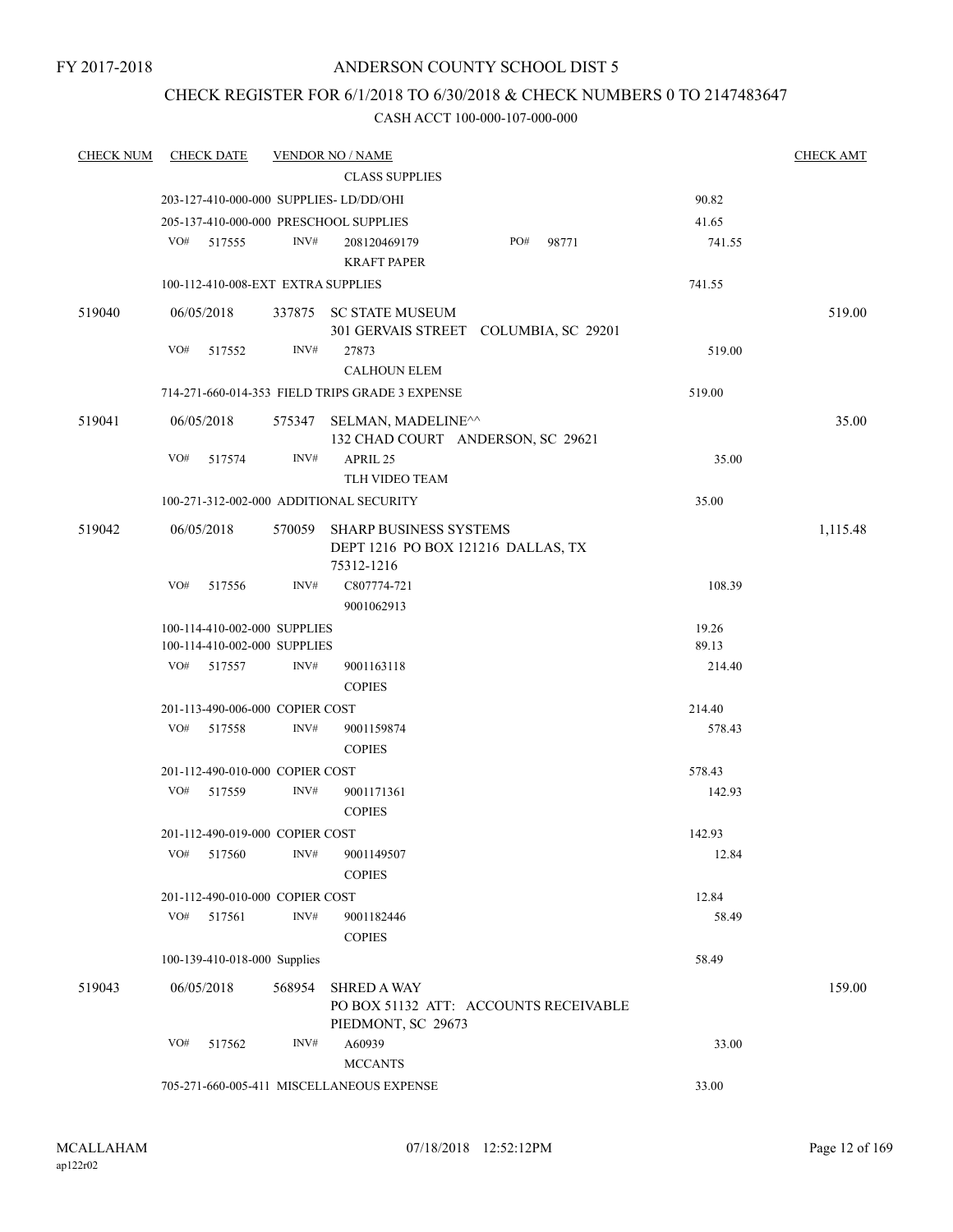# CHECK REGISTER FOR 6/1/2018 TO 6/30/2018 & CHECK NUMBERS 0 TO 2147483647

| <b>CHECK NUM</b> | <b>CHECK DATE</b>                       |        | <b>VENDOR NO / NAME</b>                                                                     |          | <b>CHECK AMT</b> |
|------------------|-----------------------------------------|--------|---------------------------------------------------------------------------------------------|----------|------------------|
|                  | VO#<br>517563                           | INV#   | A34479<br>WEST MARKET                                                                       | 78.00    |                  |
|                  |                                         |        | 718-271-660-018-201 MISCELLANEOUS EXPENSE                                                   | 78.00    |                  |
|                  | VO#<br>517564                           | INV#   | A34649                                                                                      | 48.00    |                  |
|                  |                                         |        | <b>ROBERT ANDERSON</b>                                                                      |          |                  |
|                  |                                         |        | 706-271-660-006-411 MISCELLANEOUS EXPENSE                                                   | 48.00    |                  |
| 519044           | 06/05/2018                              | 575346 | SMITH, SAWYER <sup>^^</sup><br>605 SHERRY DRIVE ANDERSON, SC 29621                          |          | 25.00            |
|                  | VO#<br>517573                           | INV#   | APRIL 24<br><b>TLH VIDEO TEAM</b>                                                           | 25.00    |                  |
|                  | 100-271-312-002-000 ADDITIONAL SECURITY |        |                                                                                             | 25.00    |                  |
| 519045           | 06/05/2018                              | 574710 | <b>SOLIANT HEALTH</b>                                                                       |          | 2,437.50         |
|                  | VO#<br>517565                           | INV#   | DEPT. CH 14430 PALATINE, IL 60055-4330<br>PO#<br>9665709<br>97427<br>MAY 14-18              | 2,437.50 |                  |
|                  | 283-126-312-000-000 CONTRACTED SERVICES |        |                                                                                             | 2,437.50 |                  |
| 519046           | 06/05/2018                              |        | 575345 SPENCE, AUSTIN <sup>^^</sup><br>102 CHAD COURT ANDERSON, SC 29621                    |          | 25.00            |
|                  | VO#<br>517572                           | INV#   | APRIL 24<br>TLH VIDEO TEAM                                                                  | 25.00    |                  |
|                  | 100-271-312-002-000 ADDITIONAL SECURITY |        |                                                                                             | 25.00    |                  |
| 519047           | 06/05/2018                              | 568718 | THE READING WAREHOUSE<br>POBOX 41328 ATT: ACCOUNTS RECEIVABLE<br>NORTH CHARLESTON, SC 29423 |          | 877.83           |
|                  | VO#<br>517566                           | INV#   | 183453<br>PO#<br>98794<br>TL HANNA                                                          | 877.83   |                  |
|                  | 100-223-410-002-000 Supplies            |        |                                                                                             | 877.83   |                  |
| 519048           | 06/05/2018                              | 501900 | THE SWEETERY<br>1814 EAST GREENVILLE STREET ATT:<br>ACCOUNTS RECEIVABLE ANDERSON, SC 29621  |          | 80.25            |
|                  | VO#<br>517605                           | INV#   | <b>CAKE</b><br>ROBERT ANDERSON                                                              | 80.25    |                  |
|                  | 100-113-410-006-000 SUPPLIES            |        |                                                                                             | 80.25    |                  |
| 519049           | 06/05/2018                              | 569972 | <b>TYRON WARDLAW</b><br>632 RAILROAD ST ANDERSON, SC 29624                                  |          | 20.00            |
|                  | VO#<br>517489                           | INV#   | <b>TL HANNA</b><br><b>CAR WASH</b>                                                          | 20.00    |                  |
|                  | 100-271-312-002-000 ADDITIONAL SECURITY |        |                                                                                             | 20.00    |                  |
| 519050           | 06/05/2018                              | 563377 | UNIFIED AV SYSTEMS<br>DBA: MULTI MEDIA SERVICES 161 AUSTIN<br>AVENUE NE MARIETTA, GA 30060  |          | 2,135.72         |
|                  | VO#<br>517606                           | INV#   | 334172<br><b>CALHOUN ELEM</b>                                                               | 2,135.72 |                  |
|                  |                                         |        | 714-271-660-014-201 MISCELLANEOUS EXPENSE                                                   | 2,135.72 |                  |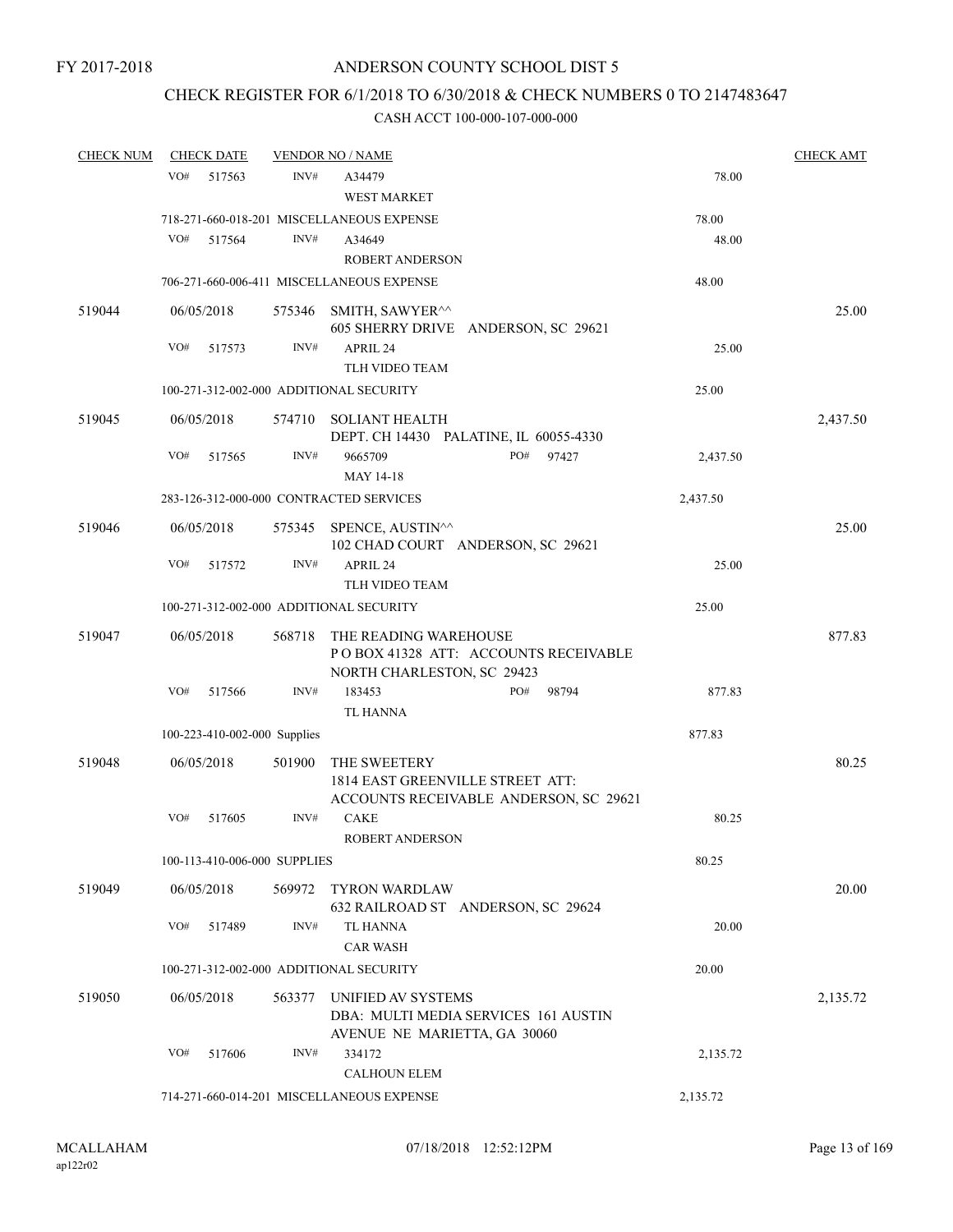# CHECK REGISTER FOR 6/1/2018 TO 6/30/2018 & CHECK NUMBERS 0 TO 2147483647

| <b>CHECK NUM</b> | <b>CHECK DATE</b>                      |        | <b>VENDOR NO / NAME</b>                                |                                            |          | <b>CHECK AMT</b> |
|------------------|----------------------------------------|--------|--------------------------------------------------------|--------------------------------------------|----------|------------------|
| 519051           | 06/05/2018                             | 572513 | UNITED LASER                                           | P.O. BOX 6889 FLORENCE, SC 29501           |          | 404.46           |
|                  | VO#<br>517567                          | INV#   | 161465<br><b>TONER</b>                                 | PO#<br>98806                               | 404.46   |                  |
|                  | 203-127-410-000-000 SUPPLIES-LD/DD/OHI |        |                                                        |                                            | 404.46   |                  |
| 519052           | 06/05/2018                             | 573363 | VARSITY SPIRIT FASHION                                 | PO BOX 751210 MEMPHIS, TN 38175-1210       |          | 2,360.69         |
|                  | VO#<br>517607                          | INV#   | 12595913<br>ACCT #83867900                             |                                            | 2,360.69 |                  |
|                  | 705-271-660-005-611 PEP CLUB EXPENSE   |        |                                                        |                                            | 2,360.69 |                  |
| 519053           | 06/05/2018                             | 524353 | WAL-MART COMMUNITY/GEMB<br>ATLANTA, GA 30353-0934      | PO BOX 530934 ATT: ACCOUNTS RECEIVABLE     |          | 517.66           |
|                  | VO#<br>517609                          | INV#   | 2017 8480<br><b>MCCANTS</b>                            |                                            | 517.66   |                  |
|                  |                                        |        | 705-271-660-005-411 MISCELLANEOUS EXPENSE              |                                            | 89.84    |                  |
|                  |                                        |        | 705-271-660-005-472 RELAY FOR LIFE EXPENSE             |                                            | 427.82   |                  |
| 519054           | 06/05/2018                             | 524353 | WAL-MART COMMUNITY/GEMB<br>ATLANTA, GA 30353-0934      | PO BOX 530934 ATT: ACCOUNTS RECEIVABLE     |          | 99.46            |
|                  | VO#<br>517608                          | INV#   | 2017 9876<br><b>WEST MARKET</b>                        |                                            | 99.46    |                  |
|                  |                                        |        | 718-271-660-018-201 MISCELLANEOUS EXPENSE              |                                            | 99.46    |                  |
| 519055           | 06/05/2018                             | 573864 | WELLS FARGO VENDOR FIN SERV                            | PO BOX 105710 ATLANTA, GA 30348-5710       |          | 260.22           |
|                  | VO#<br>517569                          | INV#   | 68334571<br><b>COPIER</b>                              |                                            | 260.22   |                  |
|                  | 201-112-490-010-000 COPIER COST        |        |                                                        |                                            | 260.22   |                  |
| 519056           | 06/05/2018                             | 573099 | WHOLESALE-CARABINERS.COM<br>43064                      | 8500 MEMORIAL DRIVE SUITE A PLAIN CITY, OH |          | 178.48           |
|                  | VO#<br>517570                          | INV#   | WWHI040918<br>DOG TAGS                                 | PO#<br>98451                               | 178.48   |                  |
|                  | 201-112-410-019-000 Supplies           |        |                                                        |                                            | 178.48   |                  |
| 519057           | 06/05/2018                             | 569972 | WILLIAM NOTION                                         | 202 FOREST HILL DRIVE ANDERSON, SC 29621   |          | 20.00            |
|                  | VO#<br>517492                          | INV#   | <b>TL HANNA</b><br><b>CAR WASH</b>                     |                                            | 20.00    |                  |
|                  |                                        |        | 100-271-312-002-000 ADDITIONAL SECURITY                |                                            | 20.00    |                  |
| 519058           | 06/05/2018                             | 332750 | WILLIAM V MACGILL & CO<br>RECEIVABLE LOMBARD, IL 60148 | 1000 NORTH LOMBARD ROAD ATT: ACCOUNTS      |          | 1,777.37         |
|                  | VO#<br>517568                          | INV#   | 0637182<br><b>SUPPLIES</b>                             | PO#<br>98651                               | 1,777.37 |                  |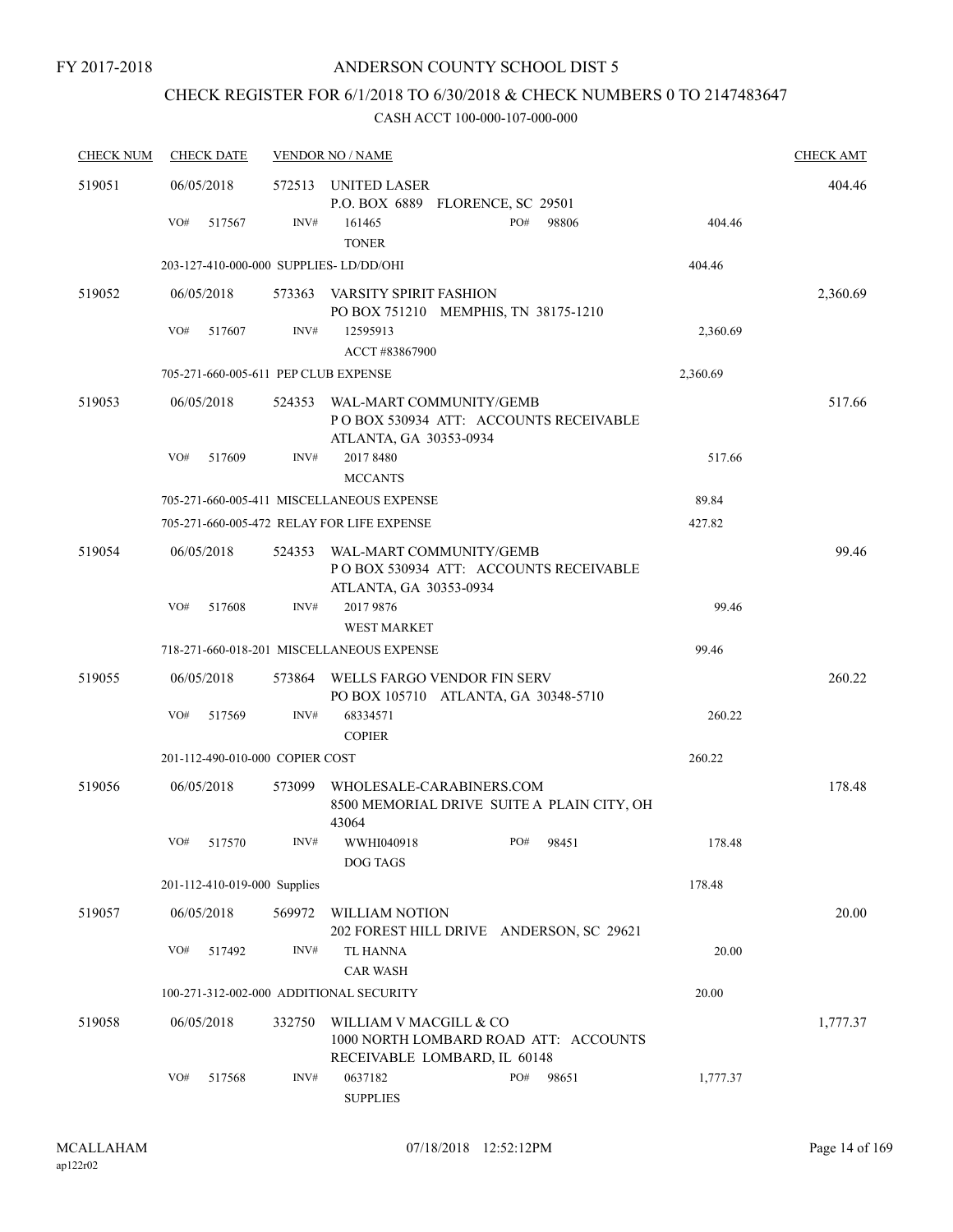## CHECK REGISTER FOR 6/1/2018 TO 6/30/2018 & CHECK NUMBERS 0 TO 2147483647

| <b>CHECK NUM</b> | <b>CHECK DATE</b>                        |        | <b>VENDOR NO / NAME</b>                                                                                 |        | <b>CHECK AMT</b> |
|------------------|------------------------------------------|--------|---------------------------------------------------------------------------------------------------------|--------|------------------|
|                  |                                          |        | 100-213-410-000-000 SUPPLIES AND MATERIALS                                                              | 91.04  |                  |
|                  |                                          |        | 100-213-410-003-000 SUPPLIES-HEALTH SERVICES                                                            | 371.29 |                  |
|                  | 100-213-410-005-000 SUPPLIES             |        |                                                                                                         | 234.00 |                  |
|                  | 100-213-410-006-000 SUPPLIES             |        |                                                                                                         | 103.61 |                  |
|                  |                                          |        | 100-213-410-008-000 SUPPLIES AND MATERIALS                                                              | 54.13  |                  |
|                  | 100-213-410-009-000 SUPPLIES             |        |                                                                                                         | 138.97 |                  |
|                  | 100-213-410-010-000 SUPPLIES             |        |                                                                                                         | 58.89  |                  |
|                  | 100-213-410-011-000 SUPPLIES             |        |                                                                                                         | 95.31  |                  |
|                  | 100-213-410-013-000 SUPPLIES             |        |                                                                                                         | 155.87 |                  |
|                  | 100-213-410-017-000 SUPPLIES             |        |                                                                                                         | 138.99 |                  |
|                  | 100-213-410-020-000 SUPPLIES             |        |                                                                                                         | 224.49 |                  |
|                  | 100-213-410-021-000 SUPPLIES             |        |                                                                                                         | 110.78 |                  |
| 519059           | 06/08/2018                               |        | 573978 AAA SUPPLY INC<br>PO BOX 17769 GREENVILLE, SC 29606                                              |        | 59.90            |
|                  | VO#<br>517653                            | INV#   | 04-470310<br><b>SUPPLIES</b>                                                                            | 59.90  |                  |
|                  |                                          |        | 100-254-410-006-400 HVAC/ELECTRICAL/PLUMBING                                                            | 59.90  |                  |
| 519060           | 06/08/2018                               |        | 572919 ADVANCED SALES & SERVICE<br>PO BOX 205 SANDY SPRINGS, SC 29677-0205                              |        | 577.65           |
|                  | VO#<br>517656                            | INV#   | 41371                                                                                                   | 577.65 |                  |
|                  |                                          |        | <b>GLENVIEW</b>                                                                                         |        |                  |
|                  | 600-256-323-020-000 REPAIRS TO EQUIPMENT |        |                                                                                                         | 577.65 |                  |
| 519061           | 06/08/2018                               | 114225 | ANDERSON RESTAURANT EQUIPMENT<br>112 EAST MAULDIN STREET ATT: ACCOUNTS<br>RECEIVABLE ANDERSON, SC 29621 |        | 296.07           |
|                  | VO#<br>517763                            | INV#   | 49677                                                                                                   | 281.97 |                  |
|                  |                                          |        | <b>SUPPLIES</b>                                                                                         |        |                  |
|                  | 600-256-410-000-000 SUPPLIES             |        |                                                                                                         | 281.97 |                  |
|                  | VO#<br>517764                            | INV#   | 49679<br><b>SUPPLIES</b>                                                                                | 14.10  |                  |
|                  | 600-256-410-000-000 SUPPLIES             |        |                                                                                                         | 14.10  |                  |
| 519062           | 06/08/2018                               | 563865 | ANDERSON WINNELSON CO<br>POBOX 1446 ATT: ACCOUNTS RECEIVABLE<br>ANDERSON, SC 29622                      |        | 124.54           |
|                  | VO#<br>517650                            | INV#   | 21429500<br><b>SUPPLIES</b>                                                                             | 73.38  |                  |
|                  |                                          |        | 100-254-410-007-400 HVAC/ELECTRICAL/PLUMBING                                                            | 36.69  |                  |
|                  |                                          |        | 100-254-410-017-400 HVAC/ELECTRICAL/PLUMBING                                                            | 36.69  |                  |
|                  | VO#<br>517651                            | INV#   | 21447800<br><b>SUPPLIES</b>                                                                             | 51.16  |                  |
|                  |                                          |        | 100-254-410-006-400 HVAC/ELECTRICAL/PLUMBING                                                            | 51.16  |                  |
| 519063           | 06/08/2018                               |        | 570168 APPLE, INC                                                                                       |        | 22,767.45        |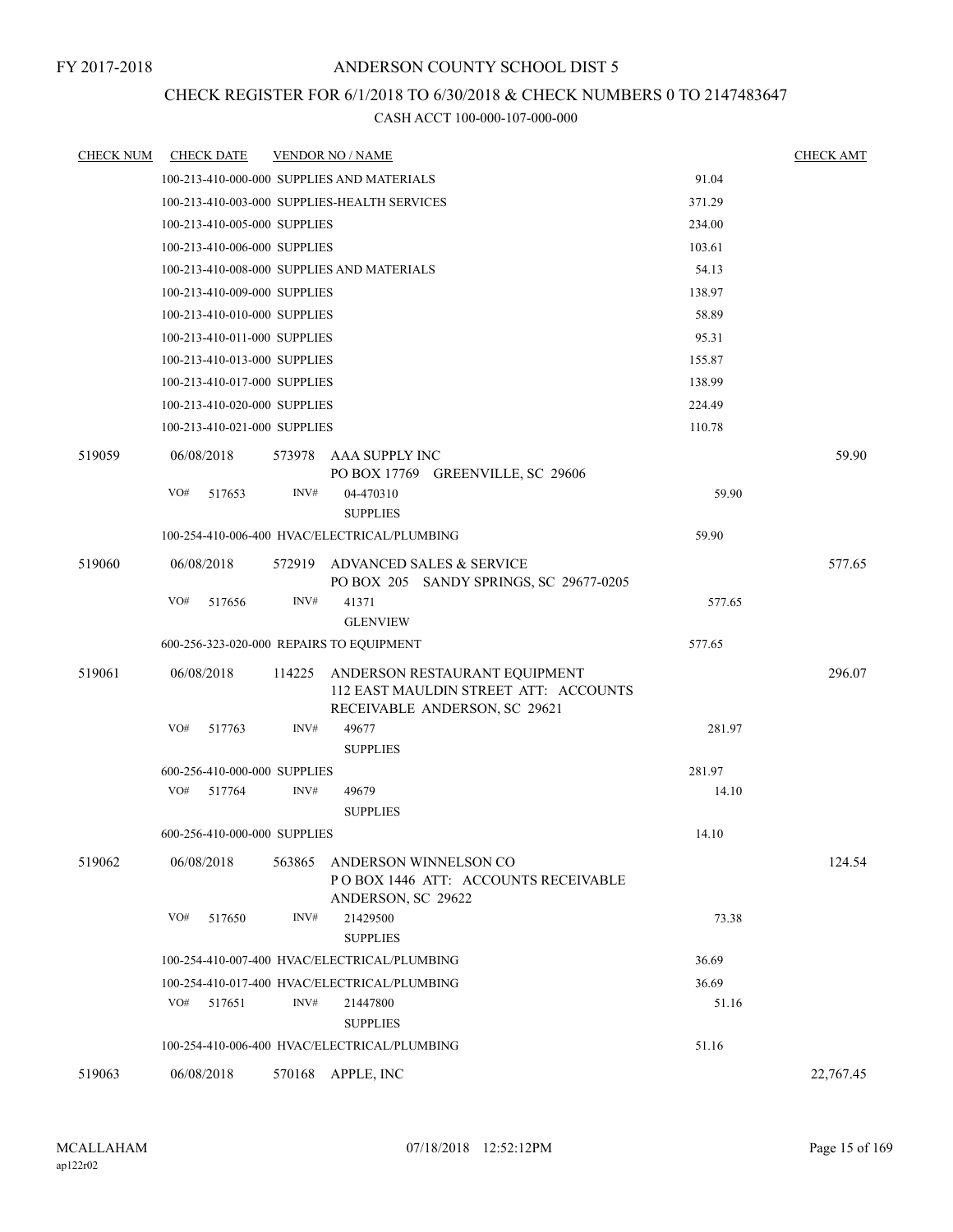FY 2017-2018

## ANDERSON COUNTY SCHOOL DIST 5

## CHECK REGISTER FOR 6/1/2018 TO 6/30/2018 & CHECK NUMBERS 0 TO 2147483647

| <b>CHECK NUM</b> |                                        | <b>CHECK DATE</b> |                                   | <b>VENDOR NO / NAME</b>                                                                  |  |           |       |                 | <b>CHECK AMT</b> |  |
|------------------|----------------------------------------|-------------------|-----------------------------------|------------------------------------------------------------------------------------------|--|-----------|-------|-----------------|------------------|--|
|                  | PO BOX 281877 ATT: ACCOUNTS RECEIVABLE |                   |                                   |                                                                                          |  |           |       |                 |                  |  |
|                  | ATLANTA, GA 30384-1877                 |                   |                                   |                                                                                          |  |           |       |                 |                  |  |
|                  | VO#                                    | 517765            | INV#                              | 6735934272                                                                               |  | PO#       | 98777 | 607.76          |                  |  |
|                  |                                        |                   |                                   | 6736753568                                                                               |  |           |       |                 |                  |  |
|                  |                                        |                   |                                   |                                                                                          |  |           |       |                 |                  |  |
|                  |                                        |                   |                                   | 100-252-410-000-000 SUPPLIES AND MATERIALS<br>100-252-410-000-000 SUPPLIES AND MATERIALS |  |           |       | 63.13<br>544.63 |                  |  |
|                  |                                        |                   |                                   |                                                                                          |  |           |       |                 |                  |  |
|                  | VO#                                    | 517766            | INV#                              | 6735947029                                                                               |  | PO#       | 98792 | 6,210.28        |                  |  |
|                  |                                        |                   |                                   | 6736240207,40487                                                                         |  |           |       |                 |                  |  |
|                  |                                        |                   |                                   | 100-112-445-017-BUD TECHNOLOGY SUPPLIES                                                  |  |           |       | 5,061.10        |                  |  |
|                  |                                        |                   |                                   | 100-112-445-017-BUD TECHNOLOGY SUPPLIES                                                  |  |           |       | 959.79          |                  |  |
|                  |                                        |                   |                                   | 100-112-445-017-BUD TECHNOLOGY SUPPLIES                                                  |  |           |       | 189.39          |                  |  |
|                  | VO#                                    | 517767            | INV#                              | 6735947028                                                                               |  | PO#       | 98772 | 15,949.41       |                  |  |
|                  |                                        |                   |                                   | 6736240359,240305                                                                        |  |           |       |                 |                  |  |
|                  |                                        |                   |                                   | 100-271-445-003-BUD TECHNOLOGY SUPPLIES                                                  |  |           |       | 15,183.29       |                  |  |
|                  |                                        |                   |                                   | 100-271-445-003-BUD TECHNOLOGY SUPPLIES                                                  |  |           |       | 639.86          |                  |  |
|                  |                                        |                   |                                   | 100-271-445-003-BUD TECHNOLOGY SUPPLIES                                                  |  |           |       | 126.26          |                  |  |
|                  |                                        |                   |                                   |                                                                                          |  |           |       |                 |                  |  |
| 519064           |                                        | 06/08/2018        | 569972                            | <b>ASHLEIGH COLE</b><br>106 STEPLECHASE BELTON, SC 29627                                 |  |           |       |                 | 218.00           |  |
|                  | VO#                                    |                   | $\text{INV}\#$                    | <b>CLASS PARTY</b>                                                                       |  |           |       |                 |                  |  |
|                  |                                        | 517733            |                                   |                                                                                          |  |           |       | 218.00          |                  |  |
|                  |                                        |                   |                                   | <b>REIMBURSEMENT</b>                                                                     |  |           |       |                 |                  |  |
|                  |                                        |                   |                                   | 717-190-660-017-355 FIELD TRIPS GRADE 5 EXPENSE                                          |  |           |       | 218.00          |                  |  |
| 519065           |                                        | 06/08/2018        | 126675                            | ATTAWAY INC                                                                              |  |           |       |                 | 1,683.41         |  |
|                  |                                        |                   |                                   | POBOX 302 ATT: ACCOUNTS RECEIVABLE                                                       |  |           |       |                 |                  |  |
|                  |                                        |                   |                                   | ANDERSON, SC 29622                                                                       |  |           |       |                 |                  |  |
|                  | VO#                                    | 517768            | INV#                              | 215068                                                                                   |  | PO#       | 98664 | 1,683.41        |                  |  |
|                  |                                        |                   |                                   | <b>CALENDARS</b>                                                                         |  |           |       |                 |                  |  |
|                  |                                        |                   | 100-221-410-000-ELE SUPPLIES      |                                                                                          |  |           |       | 1,683.41        |                  |  |
|                  |                                        |                   |                                   |                                                                                          |  |           |       |                 |                  |  |
| 519066           |                                        | 06/08/2018        | 569220                            | AUTECH                                                                                   |  |           |       |                 | 1,441.15         |  |
|                  |                                        |                   |                                   | POBOX 248 ATT: ACCOUNTS RECEIVABLE                                                       |  |           |       |                 |                  |  |
|                  |                                        |                   |                                   | WILLIAMSTON, SC 29697                                                                    |  |           |       |                 |                  |  |
|                  | VO#                                    | 517647            | INV#                              | 6644                                                                                     |  |           |       | 300.00          |                  |  |
|                  |                                        |                   |                                   | TL HANNA                                                                                 |  |           |       |                 |                  |  |
|                  |                                        |                   |                                   | 100-254-323-002-400 CONTR SERV-HVAC/ELECT/PLUMBING                                       |  |           |       | 300.00          |                  |  |
|                  | VO#                                    | 517648            | INV#                              | 6643                                                                                     |  |           |       | 348.65          |                  |  |
|                  |                                        |                   |                                   | <b>MCCANTS</b>                                                                           |  |           |       |                 |                  |  |
|                  |                                        |                   |                                   | 100-254-323-005-400 CONTR SERV-HVAC/ELECT/PLUMBING                                       |  |           |       | 348.65          |                  |  |
|                  | VO#                                    | 517649            | INV#                              | 6592                                                                                     |  |           |       | 792.50          |                  |  |
|                  |                                        |                   |                                   | <b>HOMELAND PARK</b>                                                                     |  |           |       |                 |                  |  |
|                  |                                        |                   |                                   |                                                                                          |  |           |       |                 |                  |  |
|                  |                                        |                   |                                   | 100-254-323-011-400 CONTR SERV-HVAC/ELECT/PLUMBING                                       |  |           |       | 792.50          |                  |  |
| 519067           |                                        | 06/08/2018        | 575160                            | <b>AVID CENTER</b>                                                                       |  |           |       |                 | 32,200.00        |  |
|                  |                                        |                   |                                   | 9797 AERO DRIVE, SUITE 100 SAN DIEGO, CA                                                 |  |           |       |                 |                  |  |
|                  |                                        |                   |                                   | 92123                                                                                    |  |           |       |                 |                  |  |
|                  | VO#                                    | 517769            | INV#                              | 4336                                                                                     |  | PO#       | 98399 | 32,200.00       |                  |  |
|                  |                                        |                   |                                   | <b>FEES/REGISTRATION</b>                                                                 |  |           |       |                 |                  |  |
|                  |                                        |                   | 100-221-640-000-AVD DUES AND FEES |                                                                                          |  | 25,840.00 |       |                 |                  |  |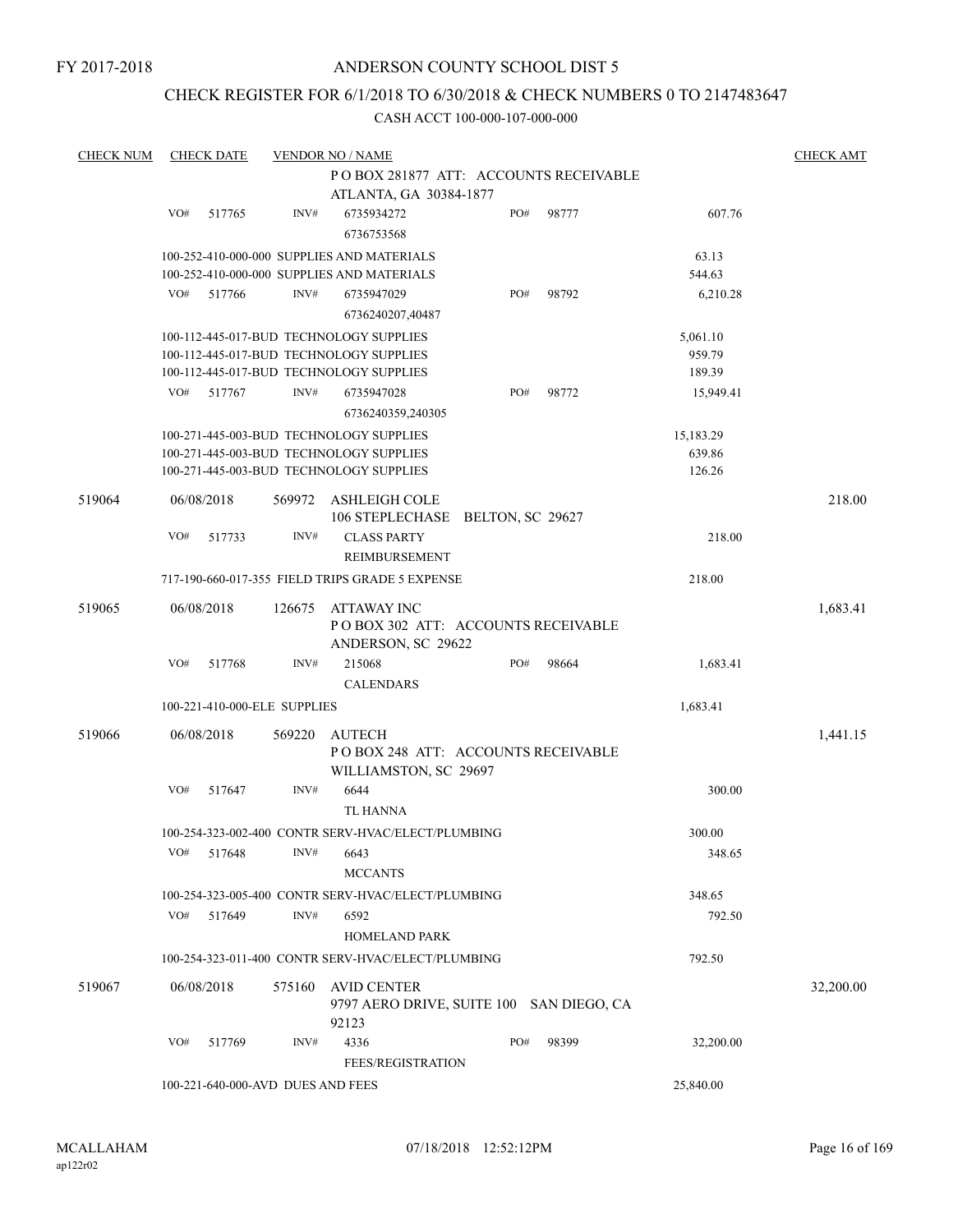# CHECK REGISTER FOR 6/1/2018 TO 6/30/2018 & CHECK NUMBERS 0 TO 2147483647

| <b>CHECK NUM</b> |     | <b>CHECK DATE</b>        |                                 | <b>VENDOR NO / NAME</b>                                                                             |          | <b>CHECK AMT</b> |
|------------------|-----|--------------------------|---------------------------------|-----------------------------------------------------------------------------------------------------|----------|------------------|
|                  |     |                          | 267-224-333-000-PD1 TRIPS- AVID | 5,565.00                                                                                            |          |                  |
|                  |     |                          |                                 | 311-224-333-000-AVD TRIPS- AVID TRAINING                                                            | 795.00   |                  |
| 519068           |     | 06/08/2018               | 564662                          | <b>BRADY'S SCREEN PRINTING</b><br>106 CONCORD ROAD ATT: ACCOUNTS<br>RECEIVABLE ANDERSON, SC 29621   |          | 1,279.45         |
|                  | VO# | 517770                   | INV#                            | 33338<br><b>NORTH POINTE</b>                                                                        | 1,279.45 |                  |
|                  |     |                          |                                 | 713-271-660-013-201 MISCELLANEOUS EXPENSE                                                           | 279.45   |                  |
|                  |     |                          |                                 | 713-271-660-013-305 LIBRARY EXPENSE                                                                 | 1,000.00 |                  |
| 519069           |     | 06/08/2018               |                                 | 156525 CAROLINA FRESH FARMS #4<br>3620 HWY 81 NORTH ATT: ACCOUNTS<br>RECEIVABLE ANDERSON, SC 29621  |          | 90.63            |
|                  | VO# | 517646                   | INV#                            | 0401056721<br><b>SUPPLIES</b>                                                                       | 90.63    |                  |
|                  |     |                          |                                 | 100-254-410-000-001 MAINT. SUPPLIES-STRUCTURES                                                      | 90.63    |                  |
| 519070           |     | 06/08/2018               | 156900                          | CAROLINA PRODUCE COMPANY<br>POBOX 3849 ATT: ACCOUNTS RECEIVABLE<br>ANDERSON, SC 29622               |          | 340.00           |
|                  | VO# | 517771                   | INV#                            | 753745<br>ROBERT ANDERSON                                                                           | 53.00    |                  |
|                  |     | 600-256-460-006-000 FOOD |                                 |                                                                                                     | 53.00    |                  |
|                  |     | VO# 517772               | INV#                            | 753637                                                                                              | 126.00   |                  |
|                  |     |                          |                                 | <b>HOMELAND PARK</b>                                                                                |          |                  |
|                  |     | 600-256-460-011-000 FOOD |                                 |                                                                                                     | 126.00   |                  |
|                  | VO# | 517773                   | INV#                            | 753660                                                                                              | 25.00    |                  |
|                  |     |                          |                                 | <b>HOMELAND PARK</b>                                                                                |          |                  |
|                  |     | 600-256-460-011-000 FOOD |                                 |                                                                                                     | 25.00    |                  |
|                  | VO# | 517774                   | INV#                            | 753807<br><b>ROBERT ANDERSON</b>                                                                    | 79.50    |                  |
|                  |     | 600-256-460-006-000 FOOD |                                 |                                                                                                     | 79.50    |                  |
|                  | VO# | 517775                   | INV#                            | 754044<br><b>HOMELAND PARK</b>                                                                      | 56.50    |                  |
|                  |     | 600-256-460-011-000 FOOD |                                 |                                                                                                     | 56.50    |                  |
| 519071           |     | 06/08/2018               | 568558                          | <b>CHARTER COMMUNICATIONS</b><br>POBOX 742614 ATT: ACCOUNTS RECEIVABLE<br>CINCINNATI, OH 45274-2614 |          | 233.96           |
|                  | VO# | 517776                   | INV#                            | 0663728052618<br><b>ACCT 0663728</b>                                                                | 138.98   |                  |
|                  |     |                          | 100-266-340-000-000 TELEPHONE   |                                                                                                     | 138.98   |                  |
|                  | VO# | 517777                   | INV#                            | 0672778052618<br><b>ACCT 0672778</b>                                                                | 94.98    |                  |
|                  |     |                          | 100-266-340-000-000 TELEPHONE   |                                                                                                     | 94.98    |                  |
| 519072           |     | 06/08/2018               |                                 | 566154 CHICK-FIL-A ANDERSON PAVILION                                                                |          | 2,080.00         |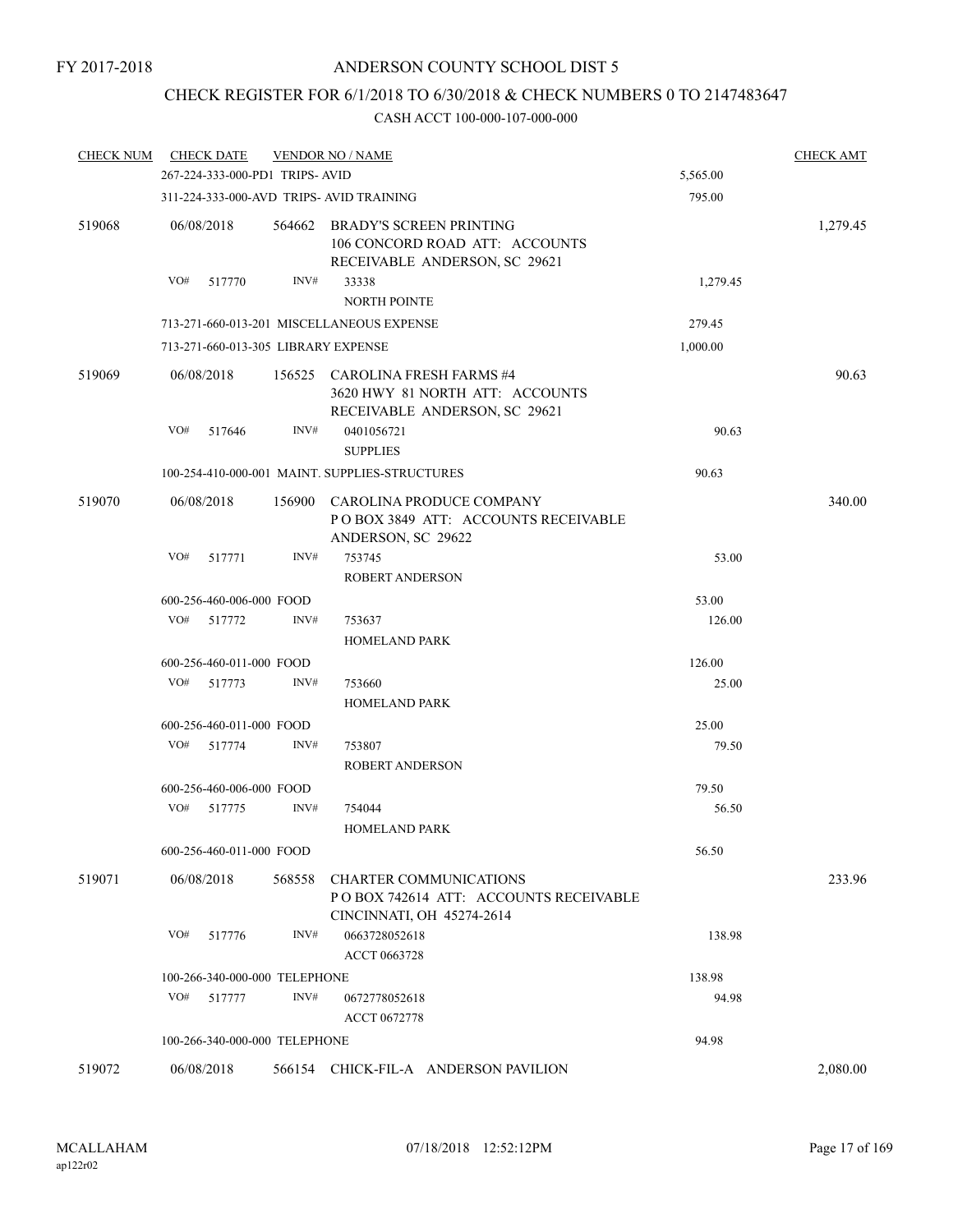FY 2017-2018

## ANDERSON COUNTY SCHOOL DIST 5

## CHECK REGISTER FOR 6/1/2018 TO 6/30/2018 & CHECK NUMBERS 0 TO 2147483647

| <b>CHECK NUM</b> |     | <b>CHECK DATE</b>                           |        | <b>VENDOR NO / NAME</b>                                                          |     |       |                | <b>CHECK AMT</b> |
|------------------|-----|---------------------------------------------|--------|----------------------------------------------------------------------------------|-----|-------|----------------|------------------|
|                  |     |                                             |        | 1641 EAST GREENVILLE STREET ATT:                                                 |     |       |                |                  |
|                  |     |                                             |        | ACCOUNTS RECEIVABLE ANDERSON, SC 29621                                           |     |       |                |                  |
|                  | VO# | 517778                                      | INV#   | <b>STMT 1806</b>                                                                 | PO# | 97234 | 2,080.00       |                  |
|                  |     |                                             |        | TL HANNA                                                                         |     |       |                |                  |
|                  |     | 600-256-460-002-000 FOOD                    |        |                                                                                  |     |       | 2,080.00       |                  |
| 519073           |     | 06/08/2018                                  | 568320 | CHICK-FIL-A ANDERSON MALL                                                        |     |       |                | 72.00            |
|                  |     |                                             |        | 3131 N. MAIN STREET ATT: ACCOUNTS                                                |     |       |                |                  |
|                  |     |                                             |        | RECEIVABLE ANDERSON, SC 29621                                                    |     |       |                |                  |
|                  | VO# | 517779                                      | INV#   | <b>MAY STMT</b>                                                                  | PO# | 97233 | 72.00          |                  |
|                  |     |                                             |        | <b>WESTSIDE HS</b>                                                               |     |       |                |                  |
|                  |     | 600-256-460-003-000 FOOD                    |        |                                                                                  |     |       | 72.00          |                  |
| 519074           |     | 06/08/2018                                  | 571748 | <b>COLONIAL LIFE</b><br>PREMIUM PROCESSING PO BOX 903 COLUMBIA,<br>SC 29202-0903 |     |       |                | 8,147.96         |
|                  | VO# | 517780                                      | INV#   | <b>MAY 2018</b><br>CONTROL #E4041711                                             |     |       | 8,147.96       |                  |
|                  |     |                                             |        | 100-000-469-000-000 LIFE INSURANCE PAYABLE                                       |     |       | 8,147.96       |                  |
| 519075           |     | 06/08/2018                                  |        |                                                                                  |     |       |                |                  |
|                  |     |                                             | 187300 | CRESCENT SUPPLY CO, INC<br>POBOX 8798 ATT: ACCOUNTS RECEIVABLE                   |     |       |                | 1,067.33         |
|                  |     |                                             |        | GREENVILLE, SC 29604                                                             |     |       |                |                  |
|                  | VO# | 517638                                      | INV#   | 390560                                                                           |     |       | 245.03         |                  |
|                  |     |                                             |        | <b>SUPPLIES</b>                                                                  |     |       |                |                  |
|                  |     |                                             |        | 100-254-410-007-400 HVAC/ELECTRICAL/PLUMBING                                     |     |       | 245.03         |                  |
|                  | VO# | 517639                                      | INV#   | 390563                                                                           |     |       | 104.86         |                  |
|                  |     |                                             |        | <b>SUPPLIES</b>                                                                  |     |       |                |                  |
|                  |     |                                             |        | 100-254-410-002-400 HVAC/ELECTRICAL/PLUMBING                                     |     |       | 20.97          |                  |
|                  |     |                                             |        | 100-254-410-003-400 HVAC/ELECTRICAL/PLUMBING                                     |     |       | 20.97          |                  |
|                  |     |                                             |        | 100-254-410-005-400 HVAC/ELECTRICAL/PLUMBING                                     |     |       | 20.97          |                  |
|                  |     |                                             |        | 100-254-410-006-400 HVAC/ELECTRICAL/PLUMBING                                     |     |       | 20.97          |                  |
|                  |     |                                             |        | 100-254-410-009-400 HVAC/ELECTRICAL/PLUMBING                                     |     |       | 20.98          |                  |
|                  | VO# | 517640                                      | INV#   | 390562                                                                           |     |       | 94.27          |                  |
|                  |     |                                             |        | <b>SUPPLIES</b>                                                                  |     |       |                |                  |
|                  |     |                                             |        | 100-254-410-009-400 HVAC/ELECTRICAL/PLUMBING                                     |     |       | 94.27          |                  |
|                  | VO# | 517641                                      | INV#   | 390564                                                                           |     |       | 93.63          |                  |
|                  |     |                                             |        | <b>SUPPLIES</b>                                                                  |     |       |                |                  |
|                  |     |                                             |        | 100-254-410-013-400 HVAC/ELECTRICAL/PLUMBING                                     |     |       | 93.63          |                  |
|                  | VO# | 517642                                      | INV#   | 390561<br><b>SUPPLIES</b>                                                        |     |       | 9.17           |                  |
|                  |     |                                             |        |                                                                                  |     |       |                |                  |
|                  | VO# | 100-254-410-000-400 HVAC SUPPLIES<br>517643 | INV#   | 390650                                                                           |     |       | 9.17<br>224.70 |                  |
|                  |     |                                             |        | <b>SUPPLIES</b>                                                                  |     |       |                |                  |
|                  |     |                                             |        | 100-254-410-013-400 HVAC/ELECTRICAL/PLUMBING                                     |     |       | 224.70         |                  |
|                  | VO# | 517644                                      | INV#   | 390651                                                                           |     |       | 160.50         |                  |
|                  |     |                                             |        | <b>SUPPLIES</b>                                                                  |     |       |                |                  |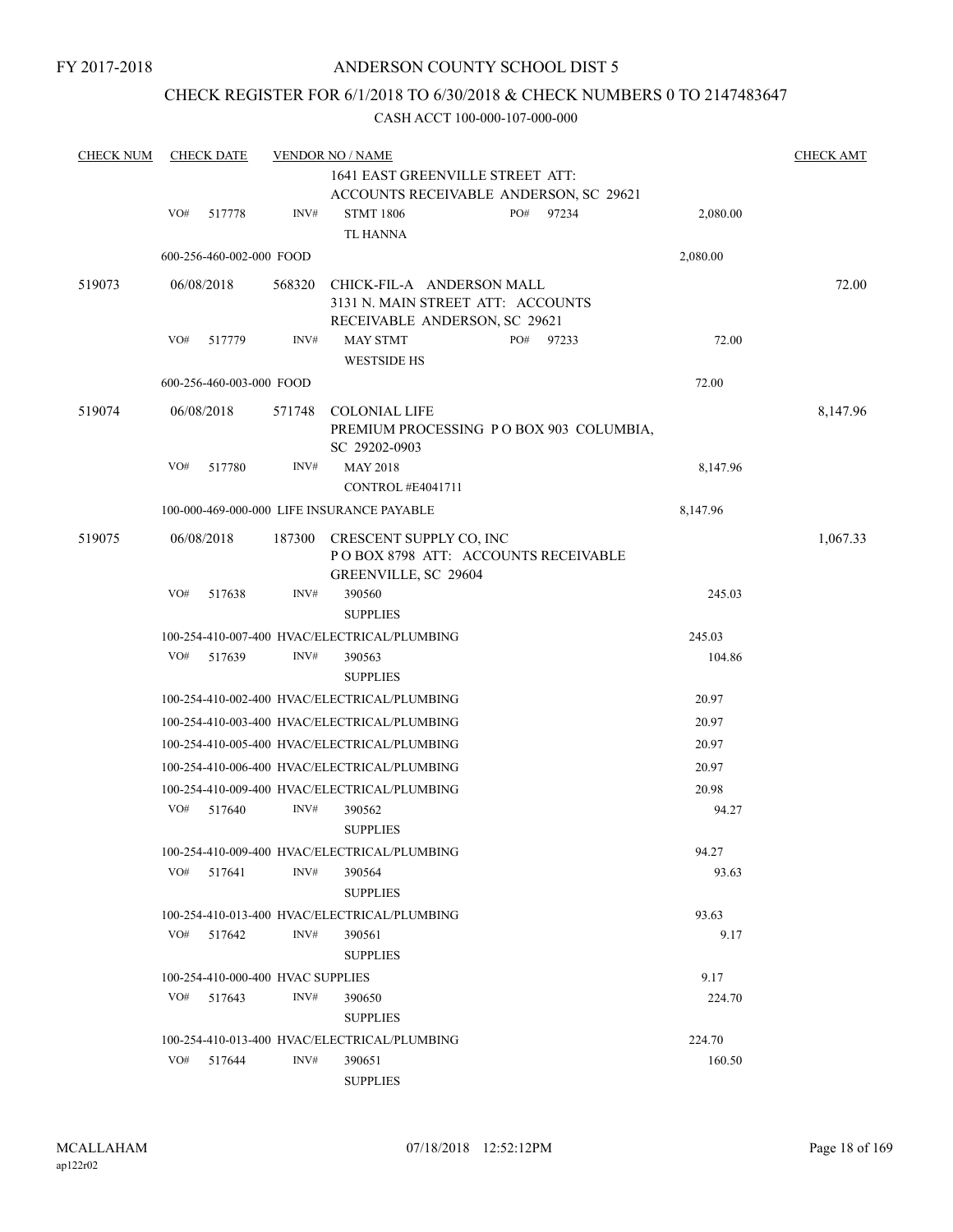# CHECK REGISTER FOR 6/1/2018 TO 6/30/2018 & CHECK NUMBERS 0 TO 2147483647

| <b>CHECK NUM</b> | <b>CHECK DATE</b>                 |        | <b>VENDOR NO / NAME</b>                                                                             |          | <b>CHECK AMT</b> |
|------------------|-----------------------------------|--------|-----------------------------------------------------------------------------------------------------|----------|------------------|
|                  |                                   |        | 100-254-410-013-400 HVAC/ELECTRICAL/PLUMBING                                                        | 160.50   |                  |
|                  | VO#<br>517645                     | INV#   | 390652                                                                                              | 135.17   |                  |
|                  |                                   |        | <b>SUPPLIES</b>                                                                                     |          |                  |
|                  | 100-254-410-000-400 HVAC SUPPLIES |        |                                                                                                     | 30.31    |                  |
|                  |                                   |        | 100-254-410-014-400 HVAC/ELECTRICAL/PLUMBING                                                        | 20.97    |                  |
|                  |                                   |        | 100-254-410-015-400 HVAC/ELECTRICAL/PLUMBING                                                        | 20.97    |                  |
|                  |                                   |        | 100-254-410-016-400 HVAC/ELECTRICAL/PLUMBING                                                        | 20.97    |                  |
|                  |                                   |        | 100-254-410-019-400 HVAC/ELECTRICAL/PLUMBING                                                        | 20.97    |                  |
|                  |                                   |        | 100-254-410-020-400 HVAC/ELECTRICAL/PLUMBING                                                        | 20.98    |                  |
| 519076           | 06/08/2018                        |        | 572517 CROWN AWARDS<br>9 SKYLINE DRIVE HAWTHORNE, NY 10532                                          |          | 596.72           |
|                  | VO#<br>517781                     | INV#   | 33569217<br>CUST#89704024                                                                           | 596.72   |                  |
|                  |                                   |        | 713-271-660-013-201 MISCELLANEOUS EXPENSE                                                           | 596.72   |                  |
| 519077           | 06/08/2018                        |        | 569972 CRYSTAL MARETT<br>949 LEWIS ST ANDERSON, SC 29624                                            |          | 100.00           |
|                  | VO#<br>517755                     | INV#   | <b>D. BANKS</b><br><b>MEMORIAL</b>                                                                  | 100.00   |                  |
|                  |                                   |        | 900-181-372-000-015 ADULT ED SCHOLARSHIPS                                                           | 100.00   |                  |
| 519078           | 06/08/2018                        | 198651 | DELL MARKETING LP<br>PO BOX 534118 ATT: ACCOUNTS RECEIVABLE<br>ATLANTA, GA 30353-4118               |          | 1,086.01         |
|                  | VO#<br>517782                     | INV#   | 10242698279<br>PO#<br>98789<br><b>TECH SUPPLIES</b>                                                 | 1,086.01 |                  |
|                  | 100-221-410-000-ELE SUPPLIES      |        |                                                                                                     | 1,086.01 |                  |
| 519079           | 06/08/2018                        | 202600 | <b>DILLARD'S SPORTS CENTER</b><br>708 WHITEHALL ROAD ATT: ACCOUNTS<br>RECEIVABLE ANDERSON, SC 29625 |          | 322.97           |
|                  | VO#<br>517636                     | INV#   | 100932<br><b>PAINT</b>                                                                              | 269.58   |                  |
|                  |                                   |        | 100-254-410-007-001 SUPPLIES - MAINTENANCE                                                          | 44.93    |                  |
|                  |                                   |        | 100-254-410-010-001 SUPPLIES - MAINTENANCE                                                          | 44.93    |                  |
|                  |                                   |        | 100-254-410-012-001 SUPPLIES - MAINTENANCE                                                          | 44.93    |                  |
|                  |                                   |        | 100-254-410-016-001 SUPPLIES - MAINTENANCE                                                          | 44.93    |                  |
|                  |                                   |        | 100-254-410-017-001 SUPPLIES - MANTENANCE                                                           | 44.93    |                  |
|                  |                                   |        | 100-254-410-019-001 SUPPLIES - MAINTENANCE                                                          | 44.93    |                  |
|                  | VO#<br>517637                     | INV#   | 100926                                                                                              | 53.39    |                  |
|                  |                                   |        | <b>TAPE MEASURE</b>                                                                                 |          |                  |
|                  |                                   |        | 100-254-410-000-001 MAINT. SUPPLIES-STRUCTURES                                                      | 53.39    |                  |
| 519080           | 06/08/2018                        | 571708 | DOOLITTLES<br>112 N. MAIN STREET ANDERSON, SC 29621                                                 |          | 158.20           |
|                  | VO#<br>517783                     | INV#   | <b>LUNCHES</b><br>MAY 29 & 30                                                                       | 158.20   |                  |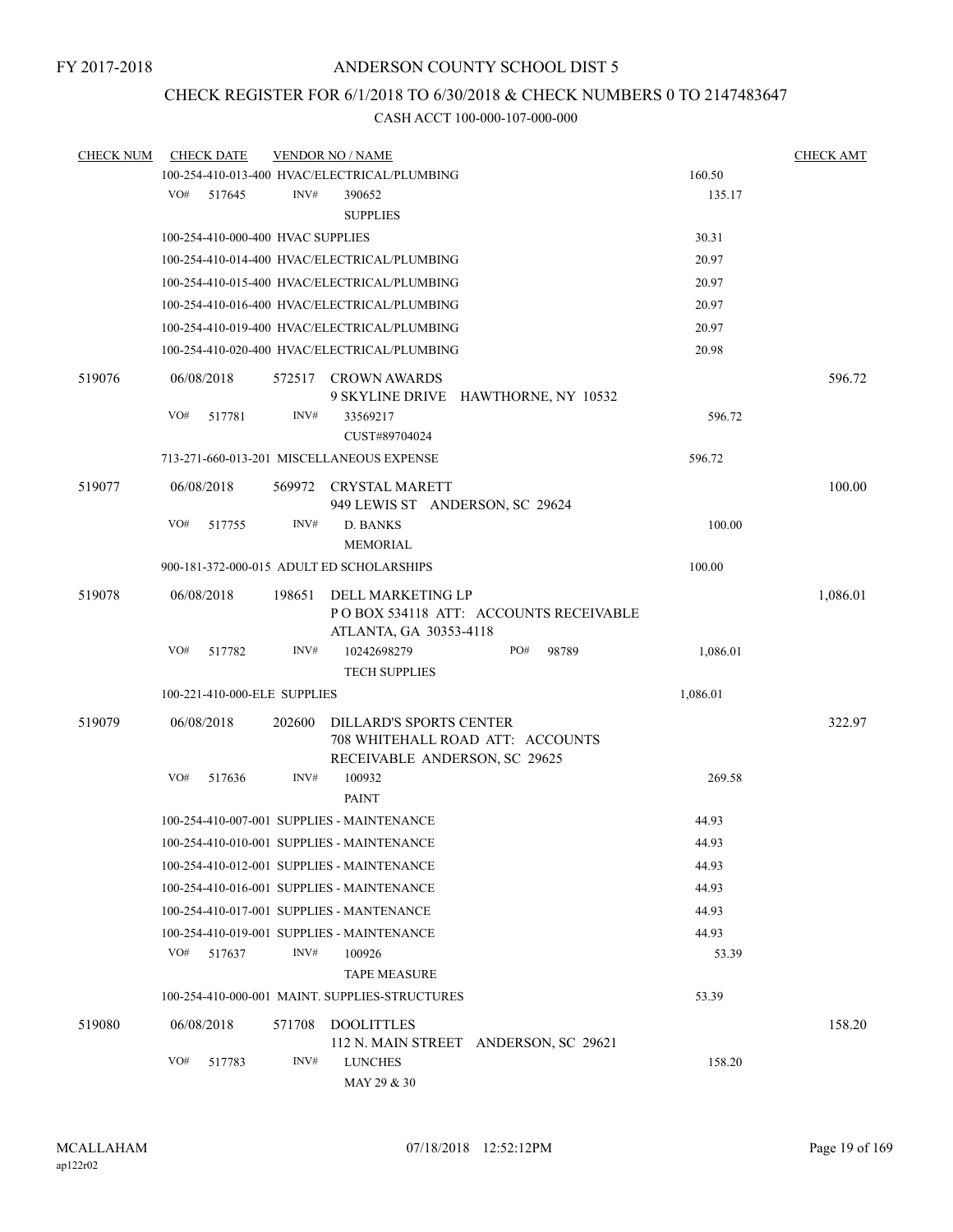## CHECK REGISTER FOR 6/1/2018 TO 6/30/2018 & CHECK NUMBERS 0 TO 2147483647

| <b>CHECK NUM</b> | <b>CHECK DATE</b>                         |        | <b>VENDOR NO / NAME</b>                                                                             |     |       |           | <b>CHECK AMT</b> |
|------------------|-------------------------------------------|--------|-----------------------------------------------------------------------------------------------------|-----|-------|-----------|------------------|
|                  |                                           |        | 201-221-410-016-000 SUPPLIES AND MATERIALS                                                          |     |       | 68.17     |                  |
|                  |                                           |        | 201-221-410-016-000 SUPPLIES AND MATERIALS                                                          |     |       | 90.03     |                  |
| 519081           | 06/08/2018                                | 211302 | <b>DUKE ENERGY</b><br>POBOX 70516 ATT: ACCOUNTS RECEIVABLE<br>CHARLOTTE, NC 28272-0516              |     |       |           | 76,631.24        |
|                  | VO#<br>517751                             | INV#   | <b>DUE 6/14</b><br><b>UTILITIES</b>                                                                 |     |       | 76,631.24 |                  |
|                  |                                           |        | 100-254-470-002-000 ENERGY-ELECTRICITY & WATER                                                      |     |       | 20,674.45 |                  |
|                  |                                           |        | 100-254-470-005-000 ENERGY-ELECTRICITY & WATER                                                      |     |       | 9,916.09  |                  |
|                  |                                           |        | 100-254-470-006-000 ENERGY-ELECTRICITY & WATER                                                      |     |       | 15,953.63 |                  |
|                  |                                           |        | 100-254-470-008-000 ENERGY-ELECTRICITY & WATER                                                      |     |       | 8,138.85  |                  |
|                  |                                           |        | 100-254-470-011-000 ENERGY-ELECTRICITY & WATER                                                      |     |       | 4,865.28  |                  |
|                  |                                           |        | 100-254-470-012-000 ENERGY-ELECTRICITY & WATER                                                      |     |       | 7,090.66  |                  |
|                  |                                           |        | 100-254-470-021-000 ENERGY-ELECTRICITY & WATER                                                      |     |       | 9,992.28  |                  |
| 519082           | 06/08/2018                                | 213300 | EBS, INC<br>615 EAST RIVER STREET ATT: ACCOUNTS<br>RECEIVABLE ANDERSON, SC 29624                    |     |       |           | 133.06           |
|                  | VO#<br>517633                             | INV#   | 103764<br><b>LOCKS</b>                                                                              |     |       | 41.71     |                  |
|                  |                                           |        | 100-254-410-006-400 HVAC/ELECTRICAL/PLUMBING                                                        |     |       | 41.71     |                  |
|                  | VO#<br>517634                             | INV#   | 103759                                                                                              |     |       | 20.00     |                  |
|                  |                                           |        | <b>REPAIR</b>                                                                                       |     |       |           |                  |
|                  | 100-254-323-017-001 CONTRACTED SERVICES   |        |                                                                                                     |     |       | 20.00     |                  |
|                  | VO#<br>517635                             | INV#   | 103746<br><b>REPAIR</b>                                                                             |     |       | 71.35     |                  |
|                  |                                           |        | 100-254-410-014-001 SUPPLIES - MAINTENANCE                                                          |     |       | 55.30     |                  |
|                  |                                           |        | 100-254-410-018-001 SUPPLIES - MAINTENANCE                                                          |     |       | 16.05     |                  |
| 519083           | 06/08/2018                                | 563495 | ELECTRIC CITY UTILITIES<br>CITY OF ANDERSON PO BOX 100146 COLUMBIA,<br>SC 29202-3301                |     |       |           | 9,168.52         |
|                  | VO#<br>517753                             | INV#   | <b>DUE 6/17</b><br><b>UTILITIES</b>                                                                 |     |       | 9,168.52  |                  |
|                  |                                           |        | 100-254-470-000-000 ENERGY-ELECTRICITY & WATER                                                      |     |       | 251.36    |                  |
|                  |                                           |        | 100-254-470-003-000 ENERGY-ELECTRICITY & WATER                                                      |     |       | 5,771.12  |                  |
|                  |                                           |        | 100-254-470-007-000 ENERGY-ELECTRICITY & WATER                                                      |     |       | 1,787.64  |                  |
|                  |                                           |        | 100-254-470-019-000 ENERGY-ELECTRICITY & WATER                                                      |     |       | 1,346.40  |                  |
|                  | 515-253-520-031-CAR CAREER CENTER         |        |                                                                                                     |     |       | 12.00     |                  |
| 519084           | 06/08/2018                                | 567734 | EMBASSY SUITES COLUMBIA - GREYSTONE<br>200 STONERIDGE DRIVE ATT: RESERVATIONS<br>COLUMBIA, SC 29210 |     |       |           | 993.51           |
|                  | VO#<br>517784                             | INV#   | <b>JUNE 11-13</b><br><b>RESERVATIONS</b>                                                            | PO# | 98938 | 993.51    |                  |
|                  |                                           |        | 201-224-333-016-000 TRIPS AND CONFERENCES                                                           |     |       | 239.40    |                  |
|                  | 201-224-333-016-000 TRIPS AND CONFERENCES |        | 359.10                                                                                              |     |       |           |                  |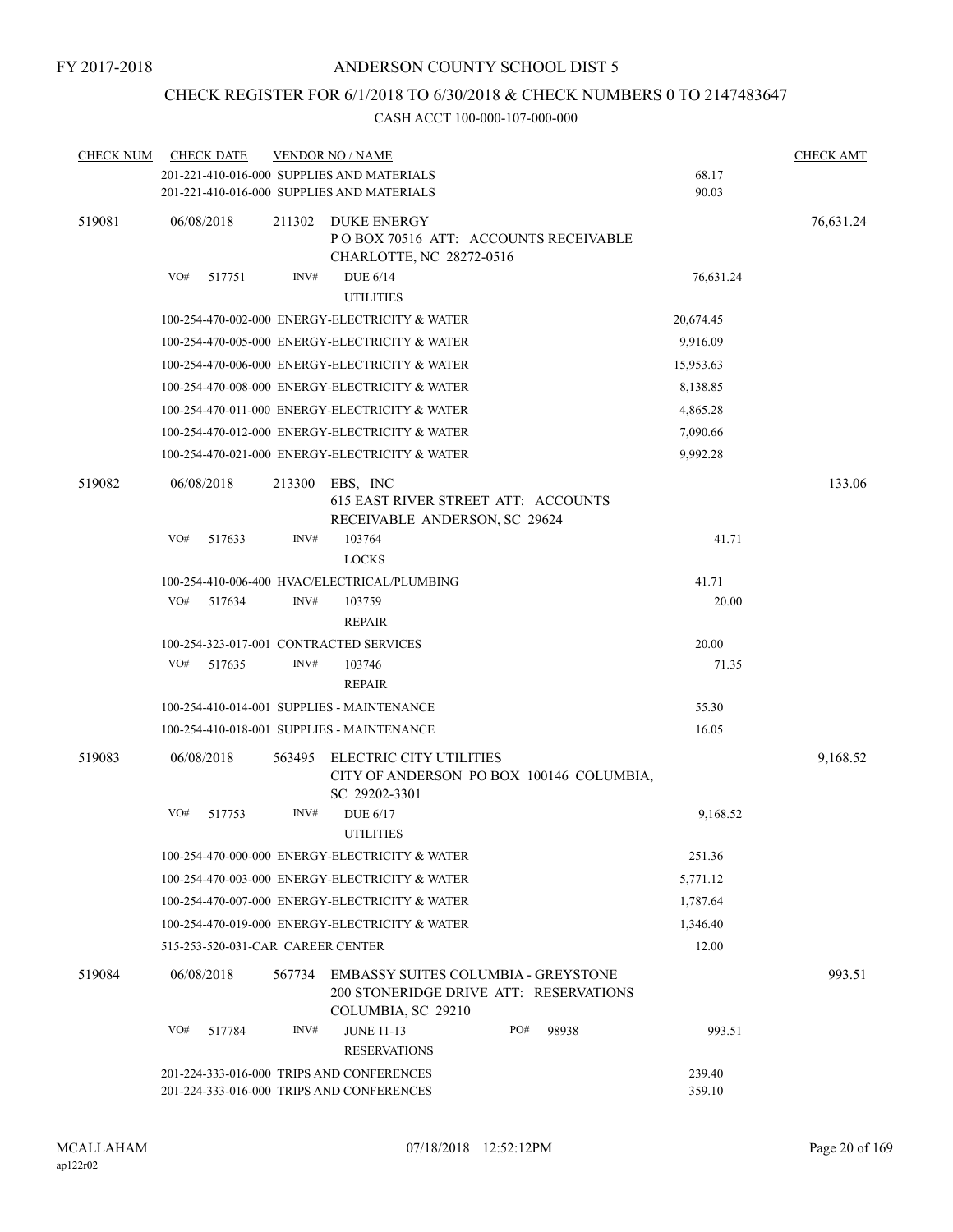## CHECK REGISTER FOR 6/1/2018 TO 6/30/2018 & CHECK NUMBERS 0 TO 2147483647

| <b>CHECK DATE</b> |            |                                                                                                               | 395.01                                                                                                                                                                                                                                                                                                                                                                                                                                                                                                                                                            | <b>CHECK AMT</b>                                                                                                                                  |
|-------------------|------------|---------------------------------------------------------------------------------------------------------------|-------------------------------------------------------------------------------------------------------------------------------------------------------------------------------------------------------------------------------------------------------------------------------------------------------------------------------------------------------------------------------------------------------------------------------------------------------------------------------------------------------------------------------------------------------------------|---------------------------------------------------------------------------------------------------------------------------------------------------|
| 06/08/2018        | 566455     | EPTING DISTRIBUTORS - ANDERSON BRANCH<br>300 INDUSTRIAL DR ATT: ACCOUNTS<br>RECEIVABLE LEXINGTON, SC 29072    |                                                                                                                                                                                                                                                                                                                                                                                                                                                                                                                                                                   | 228.37                                                                                                                                            |
| VO#<br>517632     | INV#       | S100696471<br><b>FREON</b>                                                                                    | 228.37                                                                                                                                                                                                                                                                                                                                                                                                                                                                                                                                                            |                                                                                                                                                   |
|                   |            |                                                                                                               | 228.37                                                                                                                                                                                                                                                                                                                                                                                                                                                                                                                                                            |                                                                                                                                                   |
| 06/08/2018        | 572323     | <b>GB SHOES</b><br>28791                                                                                      |                                                                                                                                                                                                                                                                                                                                                                                                                                                                                                                                                                   | 1,536.52                                                                                                                                          |
| VO#<br>517785     | INV#       | <b>WORK SHOES</b>                                                                                             | 1,536.52                                                                                                                                                                                                                                                                                                                                                                                                                                                                                                                                                          |                                                                                                                                                   |
|                   |            | <b>EMPLOYEES</b>                                                                                              |                                                                                                                                                                                                                                                                                                                                                                                                                                                                                                                                                                   |                                                                                                                                                   |
|                   |            |                                                                                                               |                                                                                                                                                                                                                                                                                                                                                                                                                                                                                                                                                                   |                                                                                                                                                   |
| 06/08/2018        | 563904     | <b>GREENVILLE TURF &amp; TRACTOR INC</b><br>722 MAULDIN ROAD ATT: ACCOUNTS<br>RECEIVABLE GREENVILLE, SC 29607 |                                                                                                                                                                                                                                                                                                                                                                                                                                                                                                                                                                   | 2,079.88                                                                                                                                          |
| VO#<br>517631     | INV#       | W75246                                                                                                        | 2,079.88                                                                                                                                                                                                                                                                                                                                                                                                                                                                                                                                                          |                                                                                                                                                   |
|                   |            | <b>REPAIRS</b>                                                                                                |                                                                                                                                                                                                                                                                                                                                                                                                                                                                                                                                                                   |                                                                                                                                                   |
|                   |            |                                                                                                               | 2,079.88                                                                                                                                                                                                                                                                                                                                                                                                                                                                                                                                                          |                                                                                                                                                   |
| 06/08/2018        | 566478     | GT SYSTEMS<br>166 PARNELL BRIDGE ROAD ATT: ACCOUNTS                                                           |                                                                                                                                                                                                                                                                                                                                                                                                                                                                                                                                                                   | 3,950.00                                                                                                                                          |
| VO#<br>517786     | INV#       | NP GYM<br>PO#<br>98260<br><b>NEW PROSPECT</b>                                                                 | 3,950.00                                                                                                                                                                                                                                                                                                                                                                                                                                                                                                                                                          |                                                                                                                                                   |
|                   |            |                                                                                                               | 3,950.00                                                                                                                                                                                                                                                                                                                                                                                                                                                                                                                                                          |                                                                                                                                                   |
| 06/08/2018        | 574071     | <b>HEALTHIEST YOU</b>                                                                                         |                                                                                                                                                                                                                                                                                                                                                                                                                                                                                                                                                                   | 2,928.00                                                                                                                                          |
| VO#<br>517787     | INV#       | <b>JUNE 2018</b><br>ID HY2534                                                                                 | 2,928.00                                                                                                                                                                                                                                                                                                                                                                                                                                                                                                                                                          |                                                                                                                                                   |
|                   |            |                                                                                                               | 2,928.00                                                                                                                                                                                                                                                                                                                                                                                                                                                                                                                                                          |                                                                                                                                                   |
| 06/08/2018        |            | P.O. BOX 71595 ATT: ACCOUNTS RECEIVABLE                                                                       |                                                                                                                                                                                                                                                                                                                                                                                                                                                                                                                                                                   | 132.35                                                                                                                                            |
| VO#<br>517654     | INV#       | 4955599                                                                                                       | 132.35                                                                                                                                                                                                                                                                                                                                                                                                                                                                                                                                                            |                                                                                                                                                   |
|                   |            |                                                                                                               |                                                                                                                                                                                                                                                                                                                                                                                                                                                                                                                                                                   |                                                                                                                                                   |
|                   |            |                                                                                                               |                                                                                                                                                                                                                                                                                                                                                                                                                                                                                                                                                                   |                                                                                                                                                   |
|                   |            | CHARLOTTE, NC 28289                                                                                           |                                                                                                                                                                                                                                                                                                                                                                                                                                                                                                                                                                   | 469.15                                                                                                                                            |
| VO#<br>517630     | INV#       | 448027                                                                                                        | 469.15                                                                                                                                                                                                                                                                                                                                                                                                                                                                                                                                                            |                                                                                                                                                   |
|                   |            |                                                                                                               | 469.15                                                                                                                                                                                                                                                                                                                                                                                                                                                                                                                                                            |                                                                                                                                                   |
| 06/08/2018        | 272800     | <b>HOUSE OF TROPHIES</b>                                                                                      |                                                                                                                                                                                                                                                                                                                                                                                                                                                                                                                                                                   | 241.82                                                                                                                                            |
|                   | 06/08/2018 | 268000                                                                                                        | <b>VENDOR NO / NAME</b><br>201-224-333-016-000 TRIPS AND CONFERENCES<br>100-254-410-003-400 HVAC/ELECTRICAL/PLUMBING<br>600-256-410-000-000 SUPPLIES<br>100-254-323-002-001 CONTRACTED SERVICES<br>RECEIVABLE MARIETTA, SC 29661<br>201-112-445-010-000 TECHNOLOGY SUPPLIES<br>CA 91185-4542<br>100-000-450-000-000 MISC. DEDUCTIONS<br>570057 HERITAGE FOOD SERVICE GROUP<br>CHICAGO, IL 60694-1595<br><b>REPAIR PARTS</b><br>600-256-323-006-000 REPAIRS TO EQUIPMENT<br>HOFFMAN & HOFFMAN, INC<br><b>MOTOR</b><br>100-254-410-010-400 HVAC/ELECTRICAL/PLUMBING | 5418 ASHEVILLE HWY HENDERSONVILLE, NC<br>1,536.52<br>C/O TELADOC, INC DEPT LA 24542 PASADENA,<br>132.35<br>PO BOX 896000 ATT: ACCOUNTS RECEIVABLE |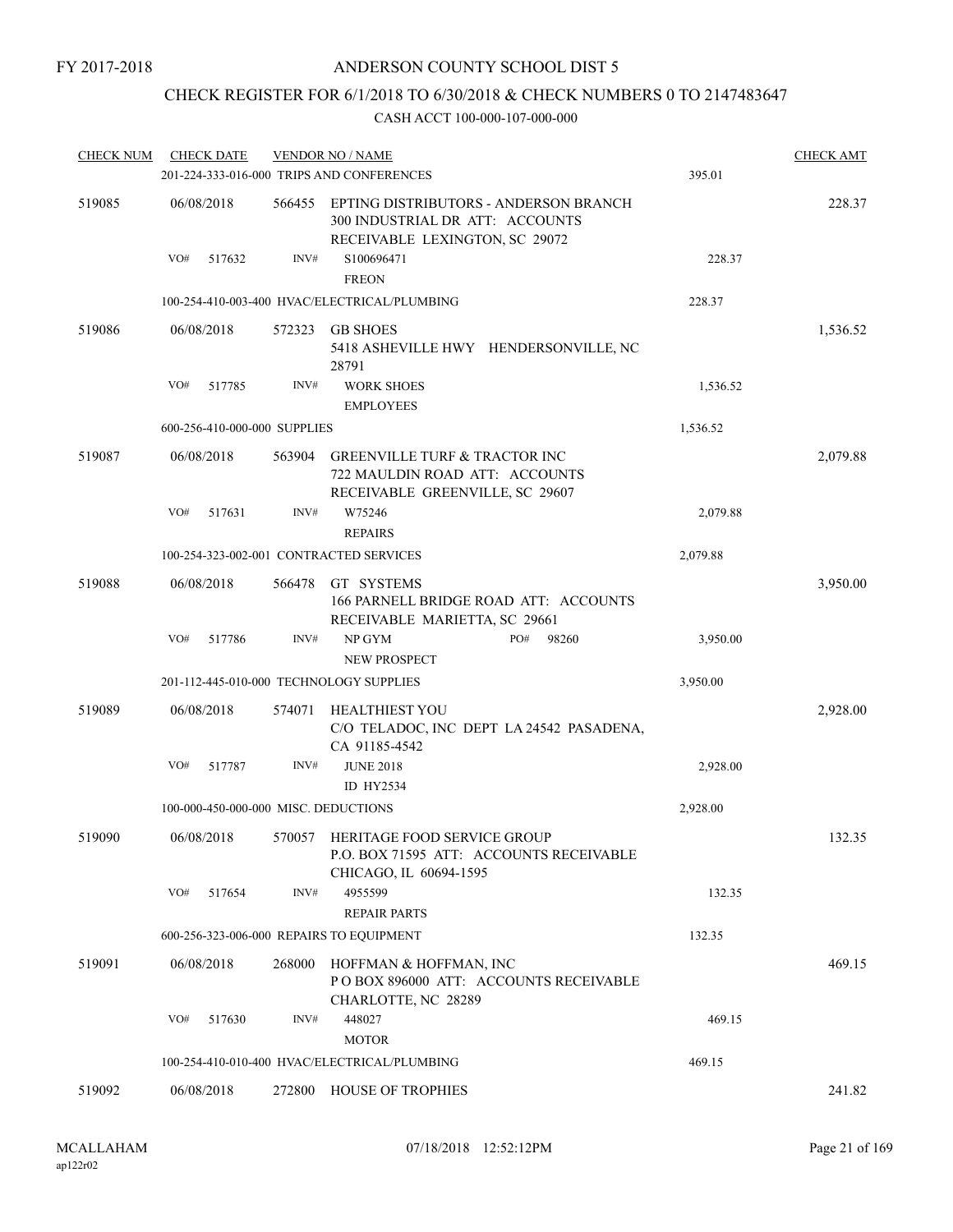FY 2017-2018

## ANDERSON COUNTY SCHOOL DIST 5

## CHECK REGISTER FOR 6/1/2018 TO 6/30/2018 & CHECK NUMBERS 0 TO 2147483647

| <b>CHECK NUM</b> |     | <b>CHECK DATE</b> |                              | <b>VENDOR NO / NAME</b><br>616 NORTH MURRAY AVENUE ATT: ACCOUNTS                                           |                  | <b>CHECK AMT</b> |
|------------------|-----|-------------------|------------------------------|------------------------------------------------------------------------------------------------------------|------------------|------------------|
|                  | VO# | 517788            | INV#                         | RECEIVABLE ANDERSON, SC 29625-4311<br>32070                                                                | 241.82           |                  |
|                  |     |                   |                              | <b>NORTH POINTE</b><br>713-271-660-013-310 RUNNING CLUB EXPENSE                                            | 241.82           |                  |
| 519093           |     | 06/08/2018        | 288120                       | JAMES M PLEASANTS CO, INC                                                                                  |                  | 470.54           |
|                  |     |                   |                              | POBOX 890396 CHARLOTTE, NC 28289                                                                           |                  |                  |
|                  | VO# | 517629            | INV#                         | 853689<br><b>MODULE</b>                                                                                    | 470.54           |                  |
|                  |     |                   |                              | 100-254-410-018-400 HVAC/ELECTRICAL/PLUMBING                                                               | 470.54           |                  |
| 519094           |     | 06/08/2018        | 565823                       | <b>JH NEWTON SHOES, INC</b><br>116 WEST SHOCKLEY FERRY ROAD ATT:<br>ACCOUNTS RECEIVABLE ANDERSON, SC 29624 |                  | 2,050.00         |
|                  | VO# | 517789            | INV#                         | 5251816                                                                                                    | 2,050.00         |                  |
|                  |     |                   |                              | <b>WORK SHOES</b>                                                                                          |                  |                  |
|                  |     |                   | 600-256-410-000-000 SUPPLIES |                                                                                                            | 2,050.00         |                  |
| 519095           |     | 06/08/2018        | 298850                       | <b>JOHNSON CONTROLS</b><br>POBOX 730068 ATT: ACCOUNTS RECEIVABLE<br>DALLAS, TX 75373                       |                  | 799.62           |
|                  | VO# | 517628            | INV#                         | 8313428001<br><b>FAN MOTOR</b>                                                                             | 799.62           |                  |
|                  |     |                   |                              | 100-254-410-013-400 HVAC/ELECTRICAL/PLUMBING                                                               | 799.62           |                  |
| 519096           |     | 06/08/2018        | 564696                       | <b>JOHNSTONE SUPPLY</b><br>POBOX 17466 GREENVILLE, SC 29606                                                |                  | 949.37           |
|                  | VO# | 517627            | INV#                         | 4003788<br><b>COMPRESSOR</b>                                                                               | 949.37           |                  |
|                  |     |                   |                              | 100-254-410-006-400 HVAC/ELECTRICAL/PLUMBING                                                               | 949.37           |                  |
| 519097           |     | 06/08/2018        | 569972                       | KARA HILLIARD<br>201 OAKMONT DRIVE ANDERSON, SC 29621                                                      |                  | 281.22           |
|                  | VO# | 517732            | INV#                         | <b>CLASS PARTY</b><br>REIMBURSEMENT                                                                        | 281.22           |                  |
|                  |     |                   |                              | 717-190-660-017-354 FIELD TRIPS GRADE 4 EXPENSE                                                            | 281.22           |                  |
| 519098           |     | 06/08/2018        | 313476                       | LAKESHORE LEARNING MATERIALS<br>2695 EAST DOMINGUEZ STREET ATT: ACCOUNTS<br>RECEIVABLE CARSON, CA 90895    |                  | 182.94           |
|                  | VO# | 517790            | INV#                         | 1015000518<br><b>SUPPLIES</b>                                                                              | 182.94           |                  |
|                  |     |                   |                              | 713-271-660-013-352 FIELD TRIPS GRADE 2 EXPENSE                                                            | 182.94           |                  |
| 519099           |     | 06/08/2018        | 575362                       | LANFORD, FRANCIS^^<br>117 PERRIDGE RD WALHALLA, SC 29691                                                   |                  | 1,059.92         |
|                  | VO# | 517737            | INV#                         | 5/18 & 6/1<br><b>INTERVIEW TEAM</b>                                                                        | 1,059.92         |                  |
|                  |     |                   |                              | 100-115-312-001-CAR PURCHASED SERVICES<br>100-115-312-001-CAR PURCHASED SERVICES                           | 529.96<br>529.96 |                  |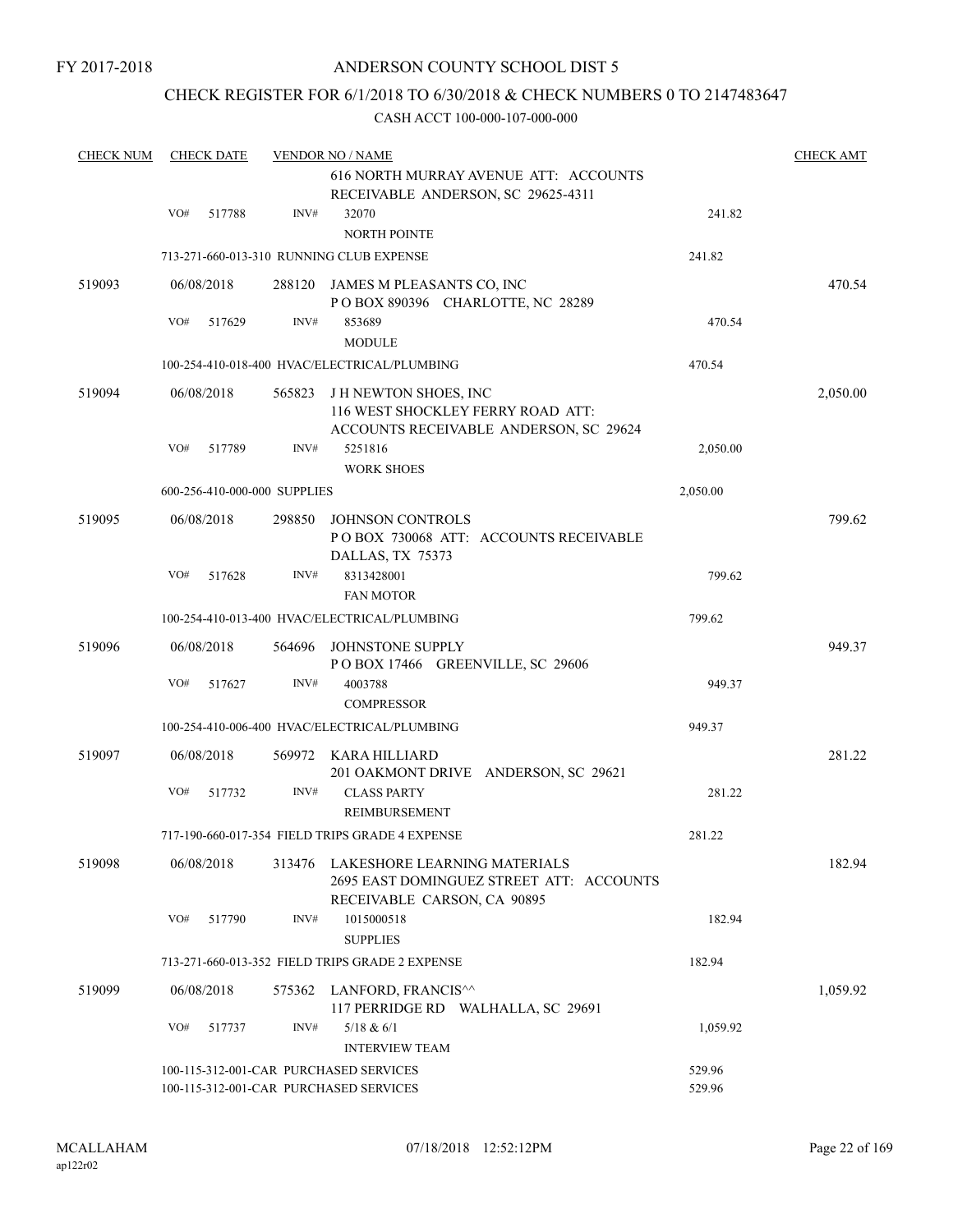#### FY 2017-2018

## ANDERSON COUNTY SCHOOL DIST 5

# CHECK REGISTER FOR 6/1/2018 TO 6/30/2018 & CHECK NUMBERS 0 TO 2147483647

| <b>CHECK NUM</b> | <b>CHECK DATE</b>                         |                | <b>VENDOR NO / NAME</b>                                                                |                | <b>CHECK AMT</b> |
|------------------|-------------------------------------------|----------------|----------------------------------------------------------------------------------------|----------------|------------------|
| 519100           | 06/08/2018                                |                | 570282 LITTLE CAESAR'S PIZZA<br>2902 C N. MAIN STREET ANDERSON, SC 29621               |                | 65.40            |
|                  | VO#<br>517791                             | INV#           | 970959<br><b>NEW PROSPECT</b>                                                          | 65.40          |                  |
|                  |                                           |                | 710-271-660-010-354 FIELD TRIPS GRADE 4 EXPENSE                                        | 65.40          |                  |
| 519101           | 06/08/2018                                |                | 573943 LOCKE DESIGN<br>118 HAMMETT ACRES ANDERSON, SC 29621                            |                | 636.90           |
|                  | VO#<br>517792                             | INV#           | 1/26/18<br><b>FOOD SERVICE</b>                                                         | 475.00         |                  |
|                  | 600-256-410-000-000 SUPPLIES              |                |                                                                                        | 475.00         |                  |
|                  | VO#<br>517793                             | INV#           | 5/9/18<br><b>SHIPPING</b>                                                              | 161.90         |                  |
|                  | 600-256-410-000-000 SUPPLIES              |                |                                                                                        | 161.90         |                  |
| 519102           | 06/08/2018                                |                | 569972 LYNN WILLIAMS<br>2404 COBBS WAY ANDERSON, SC 29621                              |                | 28.95            |
|                  | VO#<br>517735                             | INV#           | TL HANNA<br>LUNCH REFUND                                                               | 28.95          |                  |
|                  |                                           |                | 600-000-474-002-000 REVENUES COLLECTED IN ADVANCE                                      | 28.95          |                  |
| 519103           | 06/08/2018                                |                | 366700 MUTUAL OF OMAHA<br>PO BOX 2147 OMAHA, NE 68103-2147                             |                | 26,184.51        |
|                  | VO#<br>517801                             | INV#           | <b>JUNE 2018</b><br>#G00018B5                                                          | 26,184.51      |                  |
|                  | 100-000-450-000-000 MISC. DEDUCTIONS      |                |                                                                                        | 8,688.51       |                  |
|                  | 100-000-456-000-000 INSURANCE PAYABLE     |                |                                                                                        | 17,496.00      |                  |
| 519104           | 06/08/2018                                |                | 574487 NORTH POINTE PETTY CASH                                                         |                | 43.00            |
|                  | VO#<br>517794                             | INV#           | <b>EXPENSES</b><br><b>REIMBURSEMENT</b>                                                | 43.00          |                  |
|                  |                                           |                | 713-271-660-013-201 MISCELLANEOUS EXPENSE                                              | 35.00          |                  |
|                  | 713-271-660-013-375 FACULTY EXPENSE       |                |                                                                                        | 8.00           |                  |
| 519105           | 06/08/2018                                |                | 389900 OFFICE DEPOT<br>POBOX 1413 CHARLOTTE, NC 28201-1413                             |                | 507.35           |
|                  | VO#<br>517795                             | INV#           | 140211417001<br><b>SUPPLIES</b>                                                        | 406.46         |                  |
|                  | 326-112-410-000-000 SCIENCE KITS SUPPLIES |                |                                                                                        | 406.46         |                  |
|                  | VO#<br>517796                             | INV#           | 128768060001<br>137287486001                                                           | 100.89         |                  |
|                  |                                           |                | 713-271-660-013-201 MISCELLANEOUS EXPENSE<br>713-271-660-013-201 MISCELLANEOUS EXPENSE | 40.11<br>60.78 |                  |
| 519106           | 06/08/2018                                | 575361         | O'SULLIVAN, WOFFORD^^<br>195 SUNDYAL DRIVE MOORE, SC 29369                             |                | 1,130.54         |
|                  | VO#<br>517738                             | $\text{INV}\#$ | $5/18$ & $6/1$<br><b>INTERVIEW TEAM</b>                                                | 1,130.54       |                  |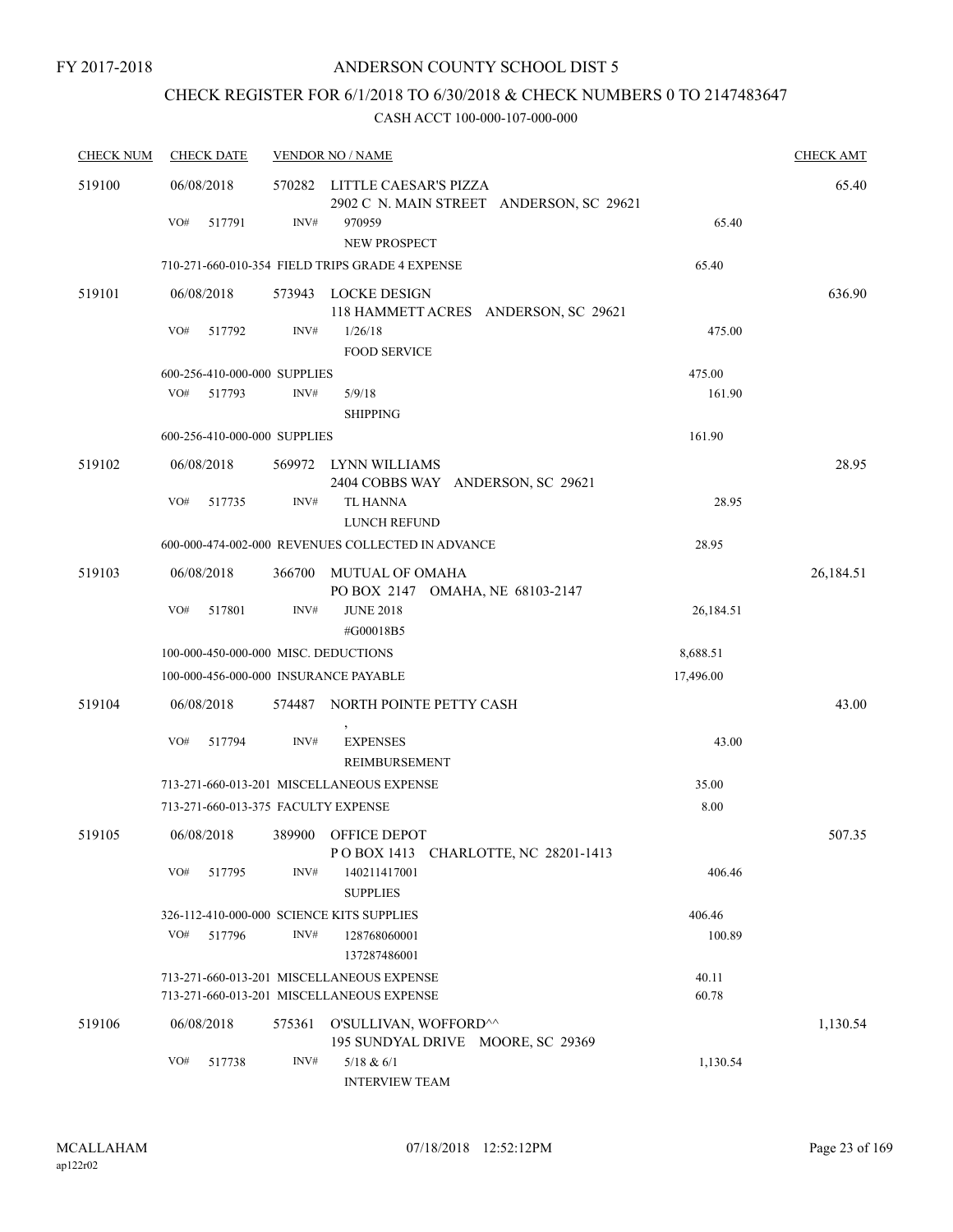## CHECK REGISTER FOR 6/1/2018 TO 6/30/2018 & CHECK NUMBERS 0 TO 2147483647

| <b>CHECK NUM</b> | <b>CHECK DATE</b>                      |        | <b>VENDOR NO / NAME</b>                                                                  |           | <b>CHECK AMT</b> |
|------------------|----------------------------------------|--------|------------------------------------------------------------------------------------------|-----------|------------------|
|                  | 100-115-312-001-CAR PURCHASED SERVICES |        |                                                                                          | 565.27    |                  |
|                  | 100-115-312-001-CAR PURCHASED SERVICES |        |                                                                                          | 565.27    |                  |
| 519107           | 06/08/2018                             | 574418 | PEOPLEADMIN<br>PO BOX 205748 DALLAS, TX 75320                                            |           | 13,063.40        |
|                  | VO#<br>517797                          | INV#   | RI 5043 PA<br>PO#<br>98932<br><b>SOFTWARE</b>                                            | 12,803.40 |                  |
|                  |                                        |        | 100-264-312-000-SOF APPLICATION/SUB SOFTWARE                                             | 12,803.40 |                  |
|                  | VO#<br>517798                          | INV#   | <b>RI 5075 PA</b>                                                                        | 260.00    |                  |
|                  |                                        |        | <b>SERVICE</b>                                                                           |           |                  |
|                  |                                        |        | 100-264-312-000-SOF APPLICATION/SUB SOFTWARE                                             | 260.00    |                  |
| 519108           | 06/08/2018                             | 568036 | PIEDMONT NATURAL GAS                                                                     |           | 3,202.25         |
|                  |                                        |        | PO BOX 1246 ATT: ACCOUNTS RECEIVABLE<br>CHARLOTTE, NC 28201-1246                         |           |                  |
|                  | VO#<br>515936                          | INV#   | 04/17/18<br><b>NATURAL GAS</b>                                                           | 3,202.25  |                  |
|                  | 100-254-472-000-000 ENERGY-GAS         |        |                                                                                          | 120.15    |                  |
|                  | 100-254-472-000-000 ENERGY-GAS         |        |                                                                                          | 42.60     |                  |
|                  | 100-254-472-003-000 ENERGY-GAS         |        |                                                                                          | 749.04    |                  |
|                  | 100-254-472-006-000 ENERGY-GAS         |        |                                                                                          | 741.46    |                  |
|                  | 100-254-472-007-000 ENERGY-GAS         |        |                                                                                          | 379.50    |                  |
|                  | 100-254-472-010-000 ENERGY-GAS         |        |                                                                                          | 422.62    |                  |
|                  | 600-256-470-003-000 ENERGY             |        |                                                                                          | 119.34    |                  |
|                  | 600-256-470-008-000 ENERGY             |        |                                                                                          | 168.33    |                  |
|                  | 600-256-470-010-000 ENERGY             |        |                                                                                          | 224.87    |                  |
|                  | 600-256-470-018-000 ENERGY             |        |                                                                                          | 234.34    |                  |
|                  |                                        |        |                                                                                          |           |                  |
| 519109           | 06/08/2018                             | 568036 | PIEDMONT NATURAL GAS<br>PO BOX 1246 ATT: ACCOUNTS RECEIVABLE<br>CHARLOTTE, NC 28201-1246 |           | 1,544.60         |
|                  | VO#<br>517752                          | INV#   | DUE 6/19                                                                                 | 1,544.60  |                  |
|                  |                                        |        | <b>UTILITIES</b>                                                                         |           |                  |
|                  | 100-254-472-000-000 ENERGY-GAS         |        |                                                                                          | 48.73     |                  |
|                  | 100-254-472-001-000 ENERGY-GAS         |        |                                                                                          | 455.39    |                  |
|                  | 100-254-472-005-000 ENERGY-GAS         |        |                                                                                          | 30.06     |                  |
|                  | 100-254-472-011-000 ENERGY-GAS         |        |                                                                                          | 23.54     |                  |
|                  | 100-254-472-015-000 ENERGY-GAS         |        |                                                                                          | 58.03     |                  |
|                  | 100-254-472-016-000 ENERGY-GAS         |        |                                                                                          | 60.80     |                  |
|                  | 100-254-472-021-000 ENERGY- GAS        |        |                                                                                          | 95.67     |                  |
|                  | 600-256-470-011-000 ENERGY             |        |                                                                                          | 209.82    |                  |
|                  | 600-256-470-015-000 ENERGY             |        |                                                                                          | 180.18    |                  |
|                  | 600-256-470-016-000 ENERGY             |        |                                                                                          | 169.18    |                  |
|                  | 600-256-470-021-000 ENERGY             |        |                                                                                          | 213.20    |                  |
| 519110           | 06/08/2018                             | 574687 | PRIORITY ONE SECURITY                                                                    |           | 1,282.00         |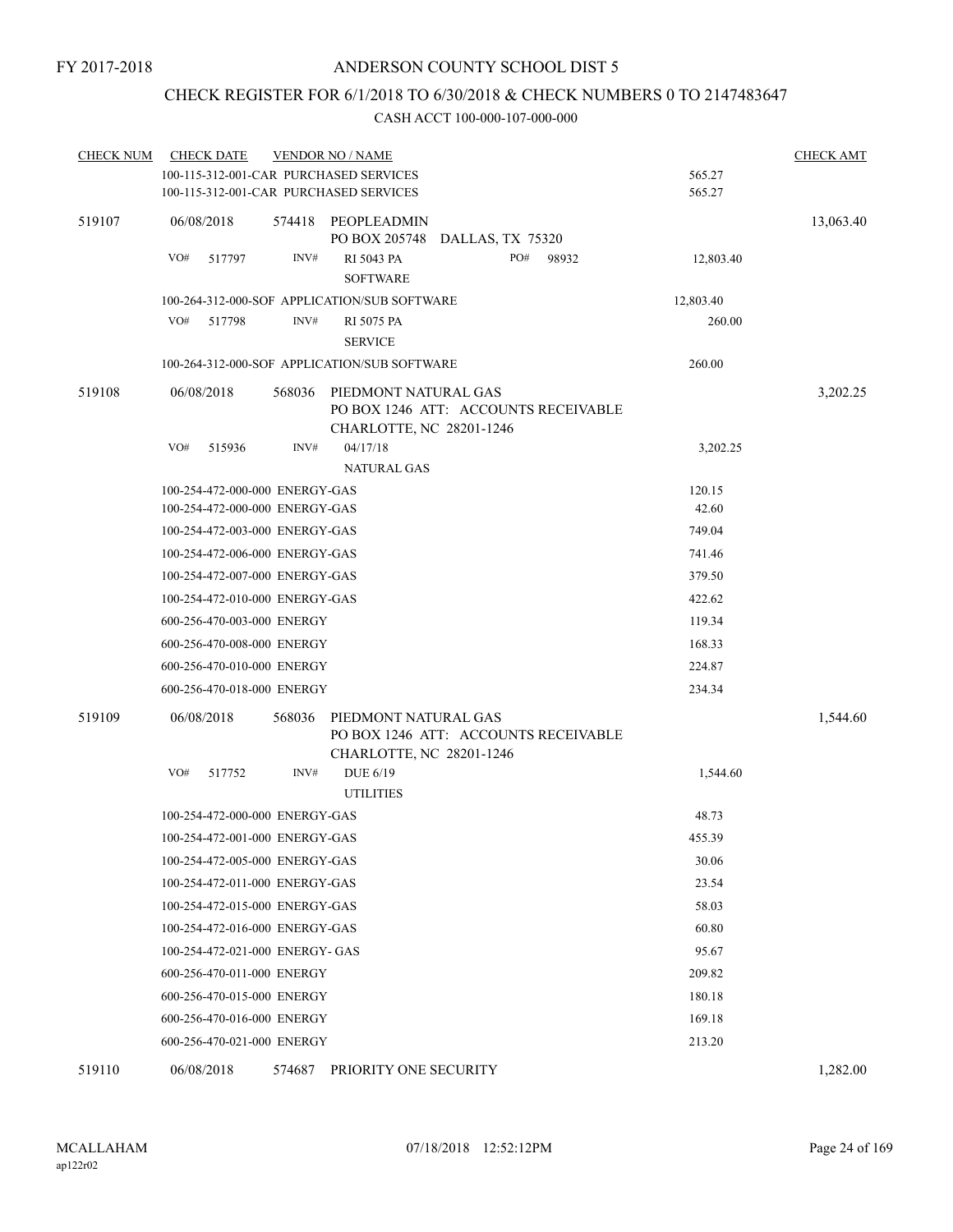## CHECK REGISTER FOR 6/1/2018 TO 6/30/2018 & CHECK NUMBERS 0 TO 2147483647

| <b>CHECK NUM</b> |     | <b>CHECK DATE</b> |                              | <b>VENDOR NO / NAME</b>                                   |                                                                                  |          | <b>CHECK AMT</b> |
|------------------|-----|-------------------|------------------------------|-----------------------------------------------------------|----------------------------------------------------------------------------------|----------|------------------|
|                  |     |                   |                              | SC 29607                                                  | 18 INTERCHANGE BLVD., SUITE B GREENVILLE,                                        |          |                  |
|                  | VO# | 517799            | INV#                         | 1691631<br><b>JUNE 2018</b>                               | PO#<br>97378                                                                     | 1,282.00 |                  |
|                  |     |                   |                              | 100-254-323-000-600 MAINTENANCE SERVICES                  |                                                                                  | 1,282.00 |                  |
| 519111           |     | 06/08/2018        | 571652                       | PROSOURCE LLC                                             | P.O. BOX 5339 GREENVILLE, SC 29606                                               |          | 124.35           |
|                  | VO# | 517626            | INV#                         | S1961469<br><b>SUPPLIES</b>                               |                                                                                  | 124.35   |                  |
|                  |     |                   |                              | 100-254-410-007-400 HVAC/ELECTRICAL/PLUMBING              |                                                                                  | 45.39    |                  |
|                  |     |                   |                              | 100-254-410-011-400 HVAC/ELECTRICAL/PLUMBING              |                                                                                  | 16.79    |                  |
|                  |     |                   |                              | 100-254-410-018-400 HVAC/ELECTRICAL/PLUMBING              |                                                                                  | 45.38    |                  |
|                  |     |                   |                              | 100-254-410-019-400 HVAC/ELECTRICAL/PLUMBING              |                                                                                  | 16.79    |                  |
| 519112           |     | 06/08/2018        | 574425                       | PROTECTIVE LIFE                                           | ATHENE ANNUITY & LIFE INSURANCE COMPANY<br>PO BOX 2224 BIRMINGHAM, AL 35246-0030 |          | 11.10            |
|                  | VO# | 517800            | INV#                         | <b>JUNE 2018</b><br>GROUP #760014                         |                                                                                  | 11.10    |                  |
|                  |     |                   |                              | 100-000-450-000-000 MISC. DEDUCTIONS                      |                                                                                  | 11.10    |                  |
| 519113           |     | 06/08/2018        | 569778                       | <b>RAPID LUBE OF ANDERSON</b>                             | 1704 PEARMAN DAIRY ROAD ATT: ACCOUNTS<br>RECEIVABLE ANDERSON, SC 29625           |          | 66.45            |
|                  | VO# | 517652            | INV#                         | 46863<br><b>SERVICE</b>                                   |                                                                                  | 66.45    |                  |
|                  |     |                   |                              | 100-254-412-000-001 TRUCK SERVICE - MAINTENANCE           |                                                                                  | 66.45    |                  |
| 519114           |     | 06/08/2018        | 572322                       | READ'S UNIFORMS, INC                                      | 4128 CLEMSON BLVD ANDERSON, SC 29621                                             |          | 1,000.00         |
|                  | VO# | 517802            | INV#                         | <b>WORK SHOES</b><br>ACCT 6106-7                          |                                                                                  | 1,000.00 |                  |
|                  |     |                   | 600-256-410-000-000 SUPPLIES |                                                           |                                                                                  | 1,000.00 |                  |
| 519115           |     | 06/08/2018        | 569972                       | <b>REBECCA ELLIS</b>                                      | 601 N. GOSSETT ST ANDERSON, SC 29621                                             |          | 10.00            |
|                  | VO# | 517731            | INV#                         | <b>FIELD TRIP</b><br><b>REFUND</b>                        |                                                                                  | 10.00    |                  |
|                  |     |                   |                              | 714-271-660-014-353 FIELD TRIPS GRADE 3 EXPENSE           |                                                                                  | 10.00    |                  |
| 519116           |     | 06/08/2018        | 569643                       | <b>RELAY FOR LIFE OF ANDERSON</b><br>GREENVILLE, SC 29615 | 154 MILESTON WAY ATT: KATIE CRISPIN                                              |          | 2,370.00         |
|                  | VO# | 517803            | INV#                         | <b>FUNDRAISER</b><br><b>NORTH POINTE</b>                  |                                                                                  | 2,370.00 |                  |
|                  |     |                   |                              | 713-271-660-013-302 RELAY FOR LIFE EXPENSE                |                                                                                  | 2,370.00 |                  |
| 519117           |     | 06/08/2018        | 571719                       | <b>REPUBLIC SERVICES #744</b>                             | PO BOX 9001099 LOUISVILLE, KY 40290-1099                                         |          | 8,337.73         |
|                  | VO# | 517804            | INV#                         | 744-001796210                                             | PO#<br>97134                                                                     | 8,337.73 |                  |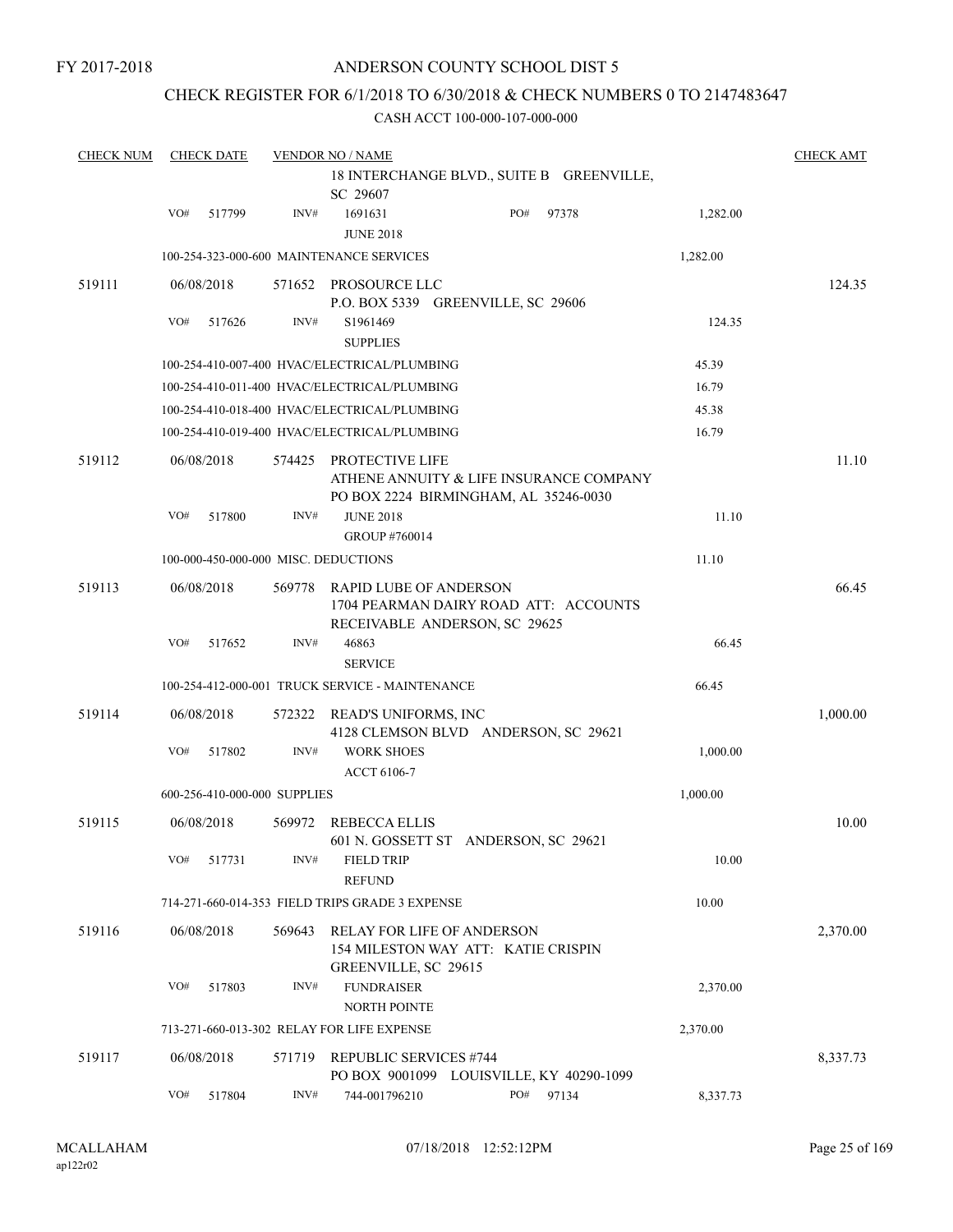## CHECK REGISTER FOR 6/1/2018 TO 6/30/2018 & CHECK NUMBERS 0 TO 2147483647

| <u>CHECK NUM</u> | <b>CHECK DATE</b> | <b>VENDOR NO / NAME</b>                                                                                      |                   | <b>CHECK AMT</b> |
|------------------|-------------------|--------------------------------------------------------------------------------------------------------------|-------------------|------------------|
|                  |                   | <b>JUNE 2018</b>                                                                                             |                   |                  |
|                  |                   | 100-254-323-000-600 MAINTENANCE SERVICES                                                                     | 559.49            |                  |
|                  |                   | 100-254-323-001-600 MAINTENANCE SERVICES                                                                     | 656.92            |                  |
|                  |                   | 100-254-323-002-600 MAINTENANCE SERVICES                                                                     | 619.15            |                  |
|                  |                   | 100-254-323-003-600 MAINTENANCE SERVICES                                                                     | 689.86            |                  |
|                  |                   | 100-254-323-004-600 MAINTENANCE SERVICES                                                                     | 0.00              |                  |
|                  |                   | 100-254-323-005-600 MAINTENANCE SERVICES                                                                     | 583.80            |                  |
|                  |                   | 100-254-323-006-600 MAINTENANCE SERVICES                                                                     | 475.61            |                  |
|                  |                   |                                                                                                              |                   |                  |
|                  |                   | 100-254-323-007-600 MAINTENANCE SERVICES                                                                     | 237.81            |                  |
|                  |                   | 100-254-323-008-600 MAINTENANCE SERVICES                                                                     | 286.01            |                  |
|                  |                   | 100-254-323-009-600 MAINTENANCE SERVICES                                                                     | 237.81            |                  |
|                  |                   | 100-254-323-010-600 MAINTENANCE SERVICES                                                                     | 237.81            |                  |
|                  |                   | 100-254-323-011-600 MAINTENANCE SERVICES                                                                     | 237.81            |                  |
|                  |                   | 100-254-323-012-600 MAINTENANCE SERVICES                                                                     | 416.70            |                  |
|                  |                   | 100-254-323-013-600 MAINTENANCE SERVICES                                                                     | 237.81            |                  |
|                  |                   | 100-254-323-014-600 MAINTENANCE SERVICES                                                                     | 237.81            |                  |
|                  |                   | 100-254-323-015-600 MAINTENANCE SERVICES                                                                     | 237.81            |                  |
|                  |                   | 100-254-323-016-600 MAINTENANCE SERVICES                                                                     | 237.81            |                  |
|                  |                   | 100-254-323-017-600 MAINTENANCE SERVICES                                                                     | 286.01            |                  |
|                  |                   | 100-254-323-018-600 MAINTENANCE SERVICES                                                                     | 237.81            |                  |
|                  |                   | 100-254-323-019-600 MAINTENANCE SERVICES                                                                     | 237.81            |                  |
|                  |                   | 100-254-323-020-600 MAINTENANCE SERVICES                                                                     | 475.61            |                  |
|                  |                   | 100-254-323-021-600 MAINTENANCE SERVICES                                                                     | 732.65            |                  |
|                  |                   |                                                                                                              |                   |                  |
|                  |                   | 100-254-323-023-600 MAINTENANCE SERVICES                                                                     | 177.82            |                  |
| 519118           | 06/08/2018        | 567525<br>ROWLAND MECHANICAL                                                                                 |                   | 6,620.93         |
|                  | VO#               | 206 SADDLE TRAIL ANDERSON, SC 29621<br>INV#<br>8506, 8507<br>PO#                                             | 98126             |                  |
|                  | 517805            | <b>BUS REPAIRS</b>                                                                                           | 1,110.79          |                  |
|                  |                   | 100-255-323-000-ACT ACTIVITY BUS CONTRACTED SERVICES                                                         | 836.50            |                  |
|                  |                   | 100-255-323-000-ACT ACTIVITY BUS CONTRACTED SERVICES                                                         | 274.29            |                  |
|                  | VO#<br>517806     | INV#<br>MAY 28-JUNE 1<br>PO#                                                                                 | 98126<br>5,510.14 |                  |
|                  |                   | <b>BUS REPAIRS</b>                                                                                           |                   |                  |
|                  |                   | 100-255-323-000-ACT ACTIVITY BUS CONTRACTED SERVICES                                                         | 575.00            |                  |
|                  |                   | 100-255-323-000-ACT ACTIVITY BUS CONTRACTED SERVICES                                                         | 135.00            |                  |
|                  |                   | 100-255-323-000-ACT ACTIVITY BUS CONTRACTED SERVICES                                                         | 862.20            |                  |
|                  |                   | 100-255-323-000-ACT ACTIVITY BUS CONTRACTED SERVICES                                                         | 836.50            |                  |
|                  |                   | 100-255-323-000-ACT ACTIVITY BUS CONTRACTED SERVICES<br>100-255-323-000-ACT ACTIVITY BUS CONTRACTED SERVICES | 836.50<br>46.00   |                  |
|                  |                   | 100-255-323-000-ACT ACTIVITY BUS CONTRACTED SERVICES                                                         | 90.99             |                  |
|                  |                   | 100-255-323-000-ACT ACTIVITY BUS CONTRACTED SERVICES                                                         | 98.32             |                  |
|                  |                   | 100-255-323-000-ACT ACTIVITY BUS CONTRACTED SERVICES                                                         | 90.99             |                  |
|                  |                   | 100-255-323-000-ACT ACTIVITY BUS CONTRACTED SERVICES                                                         | 90.99             |                  |
|                  |                   | 100-255-323-000-ACT ACTIVITY BUS CONTRACTED SERVICES                                                         | 83.66             |                  |
|                  |                   | 100-255-323-000-ACT ACTIVITY BUS CONTRACTED SERVICES<br>100-255-323-000-ACT ACTIVITY BUS CONTRACTED SERVICES | 90.99<br>836.50   |                  |
|                  |                   |                                                                                                              |                   |                  |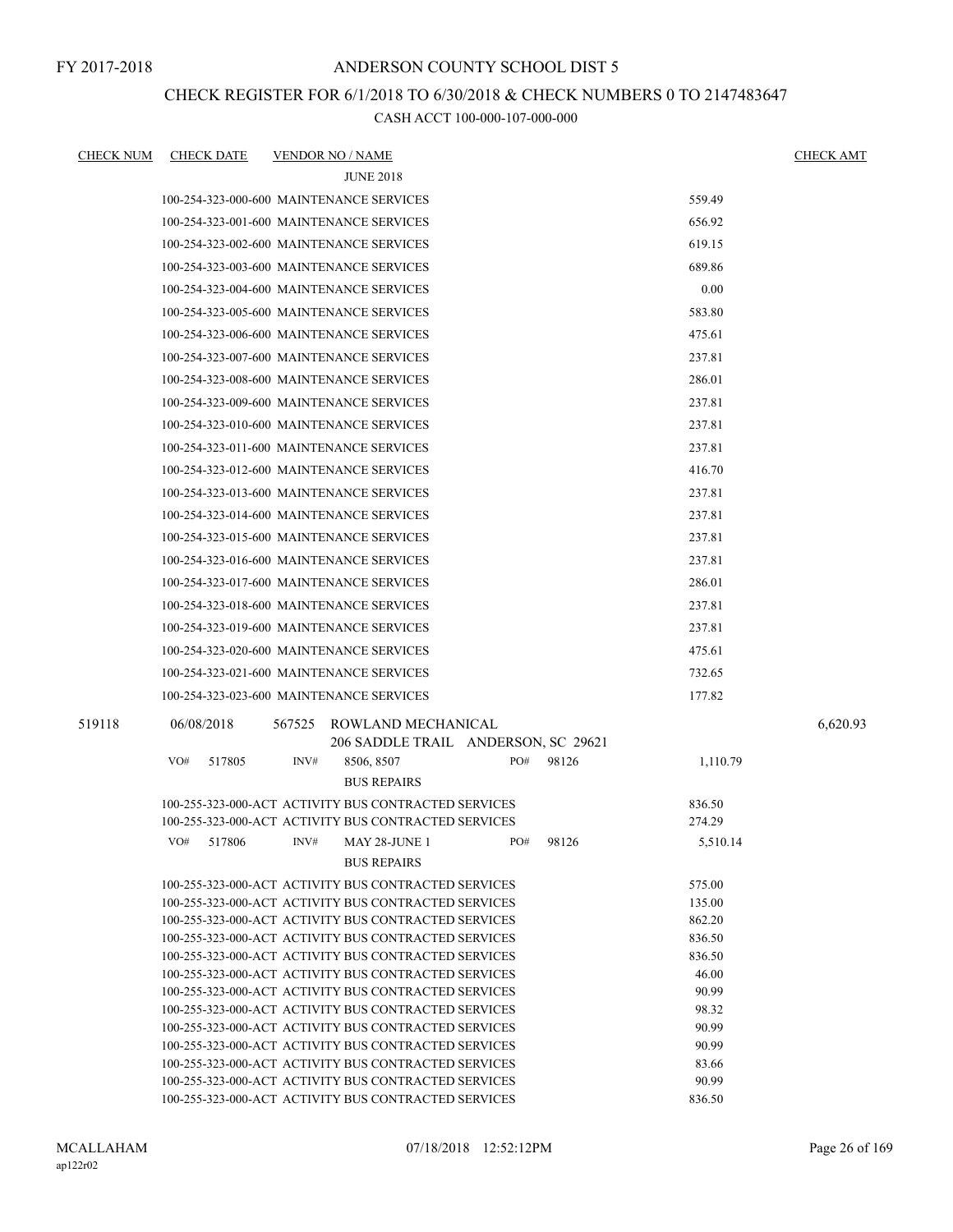## CHECK REGISTER FOR 6/1/2018 TO 6/30/2018 & CHECK NUMBERS 0 TO 2147483647

| <b>CHECK NUM</b> |            | <b>CHECK DATE</b>                                            |        | <b>VENDOR NO / NAME</b>                                                                            |     |                     |                    | <b>CHECK AMT</b> |
|------------------|------------|--------------------------------------------------------------|--------|----------------------------------------------------------------------------------------------------|-----|---------------------|--------------------|------------------|
|                  |            |                                                              |        | 100-255-323-000-ACT ACTIVITY BUS CONTRACTED SERVICES                                               |     |                     | 836.50             |                  |
| 519119           | 06/08/2018 |                                                              | 575359 | RUMBLE, JAMES^^<br>THUNDER ENLIGHTENING 11 CHEROKEE CAMP<br>TRAIL #20451 JASPER, GA 30143          |     | 640.00              |                    |                  |
|                  | VO#        | 517754                                                       | INV#   | MAY 30 VISIT<br><b>NORTH POINTE</b>                                                                |     |                     | 640.00             |                  |
|                  |            |                                                              |        | 713-271-660-013-305 LIBRARY EXPENSE                                                                |     |                     | 640.00             |                  |
| 519120           | 06/08/2018 |                                                              | 445100 | <b>SCASA</b><br>SC ASSOC SCHOOL ADMINISTRATORS 1<br>FERNANDINA COURT COLUMBIA, SC 29212            |     |                     |                    | 1,805.00         |
|                  | VO#        | 517808                                                       | INV#   | <b>JUNE 17-20</b><br><b>REGISTRATIONS</b>                                                          | PO# | 98594               | 1,805.00           |                  |
|                  |            |                                                              |        | 201-224-333-016-000 TRIPS AND CONFERENCES                                                          |     |                     | 1,805.00           |                  |
| 519121           | 06/08/2018 |                                                              | 448502 | SC DEPT OF EDUCATION/ACCOUNTING<br>1429 SENATE ST<br>HOUSE COLUMBIA, SC 29201                      |     | ROOM 307 ATT: DIANE |                    | 12.60            |
|                  | VO#        | 517807                                                       | INV#   | <b>REFUND</b><br>17 MSP QTR4                                                                       |     |                     | 12.60              |                  |
|                  |            |                                                              |        | 225-004-325-000-000 MATH AND SCIENCE PARTNERSHIPS                                                  |     |                     | 12.60              |                  |
| 519122           | 06/08/2018 |                                                              | 462725 | SCHOLASTIC BOOK CLUBS, INC<br>POBOX 3745 ATT: ACCOUNTS RECEIVABLE<br>JEFFERSON CITY, MO 65102-3720 |     |                     |                    | 739.57           |
|                  | VO#        | 517809                                                       | INV#   | 17106706<br>WHITEHALL ELEM                                                                         | PO# | 98741               | 739.57             |                  |
|                  |            | 100-139-410-019-000 SUPPLIES<br>100-139-410-019-000 SUPPLIES |        |                                                                                                    |     |                     | 678.43<br>61.14    |                  |
| 519123           | 06/08/2018 |                                                              | 573830 | <b>SCHOLASTIC EDUCATION</b><br>PO BOX 7502 JEFFERSON CITY, MO 65102                                |     |                     |                    | 2,380.02         |
|                  | VO#        | 517810                                                       | INV#   | 17127043<br>WHITEHALL ELEM                                                                         | PO# | 98757               | 2,380.02           |                  |
|                  |            | 926-171-410-019-000 SUPPLIES<br>926-171-410-019-000 SUPPLIES |        |                                                                                                    |     |                     | 2,183.50<br>196.52 |                  |
| 519124           | 06/08/2018 |                                                              | 572126 | SERVICE ASSOCIATES, INC<br>807 BURKE STREET WINSTON SALEM, NC 27101                                |     |                     |                    | 718.75           |
|                  | VO#        | 517811                                                       | INV#   | 4764, 4645<br>ERATE CONSULTING                                                                     | PO# | 97966               | 718.75             |                  |
|                  |            |                                                              |        | 850-266-410-000-000 SUPPLIES AND MATERIALS<br>850-266-410-000-000 SUPPLIES AND MATERIALS           |     |                     | 343.75<br>375.00   |                  |
| 519125           | 06/08/2018 |                                                              | 573290 | <b>SHADETREE GRAPHICS, LLC</b><br>147 POWELL RD. ANDERSON, SC 29625                                |     |                     |                    | 208.50           |
|                  | VO#        | 517812                                                       | INV#   | 1243<br><b>VARENNES</b>                                                                            |     |                     | 208.50             |                  |
|                  |            |                                                              |        | 716-271-660-016-310 RUNNING CLUB EXPENSE                                                           |     |                     | 208.50             |                  |
| 519126           | 06/08/2018 |                                                              | 569972 | <b>SHANNON JUNKINS</b>                                                                             |     |                     |                    | 17.85            |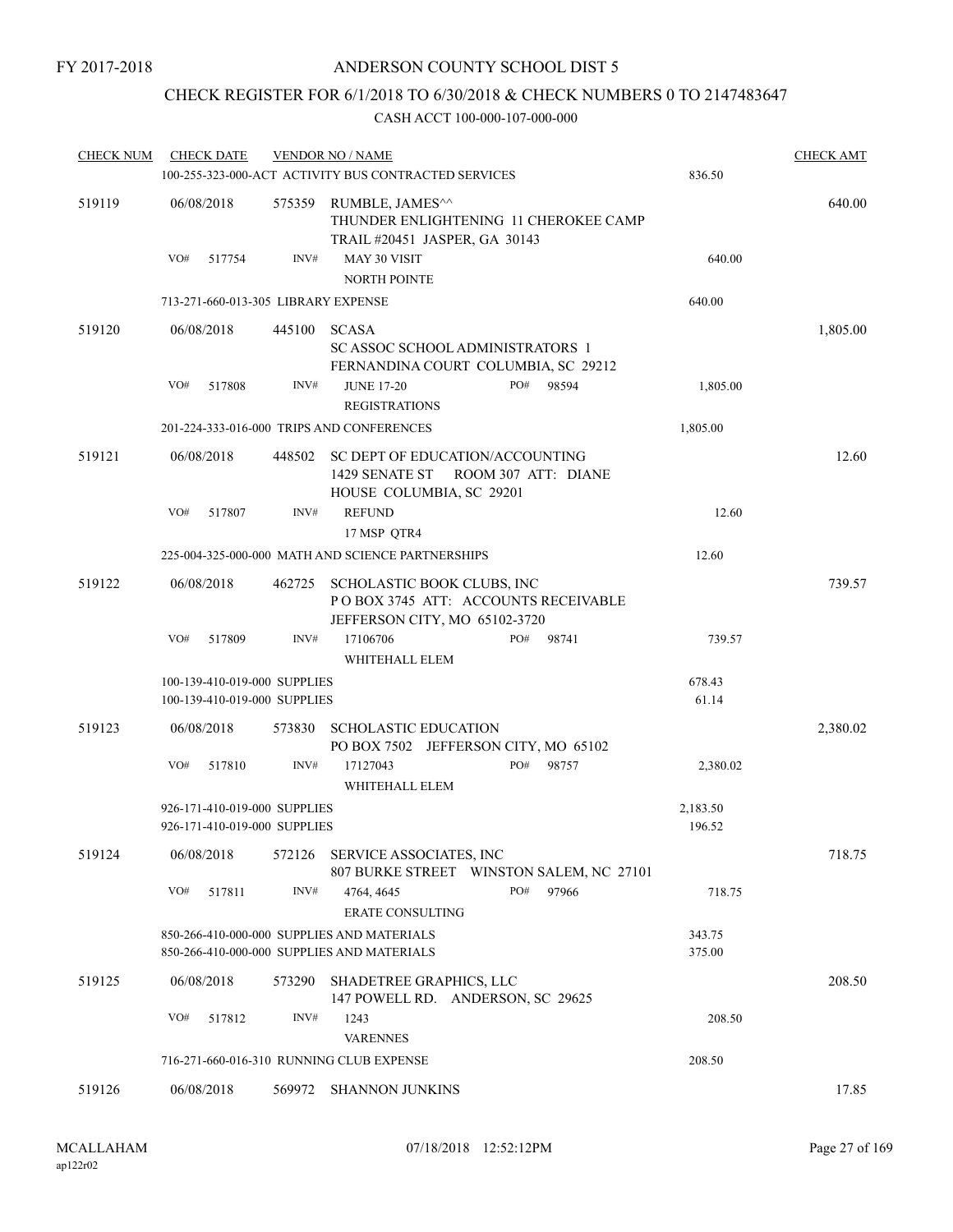## CHECK REGISTER FOR 6/1/2018 TO 6/30/2018 & CHECK NUMBERS 0 TO 2147483647

| <b>CHECK NUM</b> |     | <b>CHECK DATE</b>                  |        | <b>VENDOR NO / NAME</b>                                          |          | <b>CHECK AMT</b> |
|------------------|-----|------------------------------------|--------|------------------------------------------------------------------|----------|------------------|
|                  |     |                                    |        | 4066 OLD PORTMAN RD ANDERSON, SC 29626                           |          |                  |
|                  | VO# | 517736                             | INV#   | <b>WESTSIDE</b>                                                  | 17.85    |                  |
|                  |     |                                    |        | LUNCH REFUND                                                     |          |                  |
|                  |     |                                    |        | 600-000-474-003-000 REVENUES COLLECTED IN ADVANCE                | 17.85    |                  |
| 519127           |     | 06/08/2018                         | 570059 | <b>SHARP BUSINESS SYSTEMS</b>                                    |          | 829.17           |
|                  |     |                                    |        | DEPT 1216 PO BOX 121216 DALLAS, TX                               |          |                  |
|                  |     |                                    |        | 75312-1216                                                       |          |                  |
|                  | VO# | 517625                             | INV#   | 9001171357                                                       | 14.96    |                  |
|                  |     |                                    |        | <b>COPIES</b>                                                    |          |                  |
|                  | VO# |                                    |        | 100-254-410-000-055 OFFICE SUPPLIES & FURNITURE                  | 14.96    |                  |
|                  |     | 517813                             | INV#   | 9001174933<br><b>COPIES</b>                                      | 706.31   |                  |
|                  |     | 201-113-490-006-000 COPIER COST    |        |                                                                  | 706.31   |                  |
|                  | VO# | 517814                             | INV#   | 9001175363                                                       | 107.90   |                  |
|                  |     |                                    |        | <b>COPIES</b>                                                    |          |                  |
|                  |     | 713-271-660-013-362 COPIER EXPENSE |        |                                                                  | 107.90   |                  |
|                  |     |                                    |        |                                                                  |          |                  |
| 519128           |     | 06/08/2018                         | 472700 | <b>SHERWIN WILLIAMS</b><br>613 NORTH MURRAY AVENUE ATT: ACCOUNTS |          | 141.47           |
|                  |     |                                    |        | RECEIVABLE ANDERSON, SC 29625                                    |          |                  |
|                  | VO# | 517623                             | INV#   | 5832-1                                                           | 92.41    |                  |
|                  |     |                                    |        | <b>SUPPLIES</b>                                                  |          |                  |
|                  |     |                                    |        | 100-254-410-003-001 SUPPLIES - MAINTENANCE                       | 92.41    |                  |
|                  | VO# | 517624                             | INV#   | 5749-7                                                           | 49.06    |                  |
|                  |     |                                    |        | <b>SUPPLIES</b>                                                  |          |                  |
|                  |     |                                    |        | 100-254-410-014-001 SUPPLIES - MAINTENANCE                       | 49.06    |                  |
| 519129           |     | 06/08/2018                         | 475250 | <b>SKATELAND USA</b>                                             |          | 185.00           |
|                  |     |                                    |        | 4142 CLEMSON BLVD ANDERSON, SC 29621                             |          |                  |
|                  | VO# | 517815                             | INV#   | 53118                                                            | 185.00   |                  |
|                  |     |                                    |        | <b>NEW PROSPECT</b>                                              |          |                  |
|                  |     |                                    |        | 710-271-660-010-354 FIELD TRIPS GRADE 4 EXPENSE                  | 185.00   |                  |
| 519130           |     | 06/08/2018                         | 574710 | <b>SOLIANT HEALTH</b>                                            |          | 2,437.50         |
|                  |     |                                    |        | DEPT. CH 14430 PALATINE, IL 60055-4330                           |          |                  |
|                  | VO# | 517816                             | INV#   | PO#<br>MAY 21-25<br>97427                                        | 2,437.50 |                  |
|                  |     |                                    |        | <b>SERVICE</b>                                                   |          |                  |
|                  |     |                                    |        | 283-126-312-000-000 CONTRACTED SERVICES                          | 2,437.50 |                  |
| 519131           |     | 06/08/2018                         | 565469 | <b>STRICKLAND FINE ART</b>                                       |          | 159.43           |
|                  |     |                                    |        | 2705 NORTH MAIN STREET SUITE A ANDERSON,                         |          |                  |
|                  | VO# | 517817                             | INV#   | SC 29621<br>377496                                               | 159.43   |                  |
|                  |     |                                    |        | <b>NORTH POINTE</b>                                              |          |                  |
|                  |     |                                    |        | 713-271-660-013-201 MISCELLANEOUS EXPENSE                        | 50.93    |                  |
|                  |     |                                    |        | 713-271-660-013-355 FIELD TRIPS GRADE 5 EXPENSE                  | 108.50   |                  |
|                  |     |                                    |        |                                                                  |          |                  |
| 519132           |     | 06/08/2018                         | 568718 | THE READING WAREHOUSE                                            |          | 2,637.02         |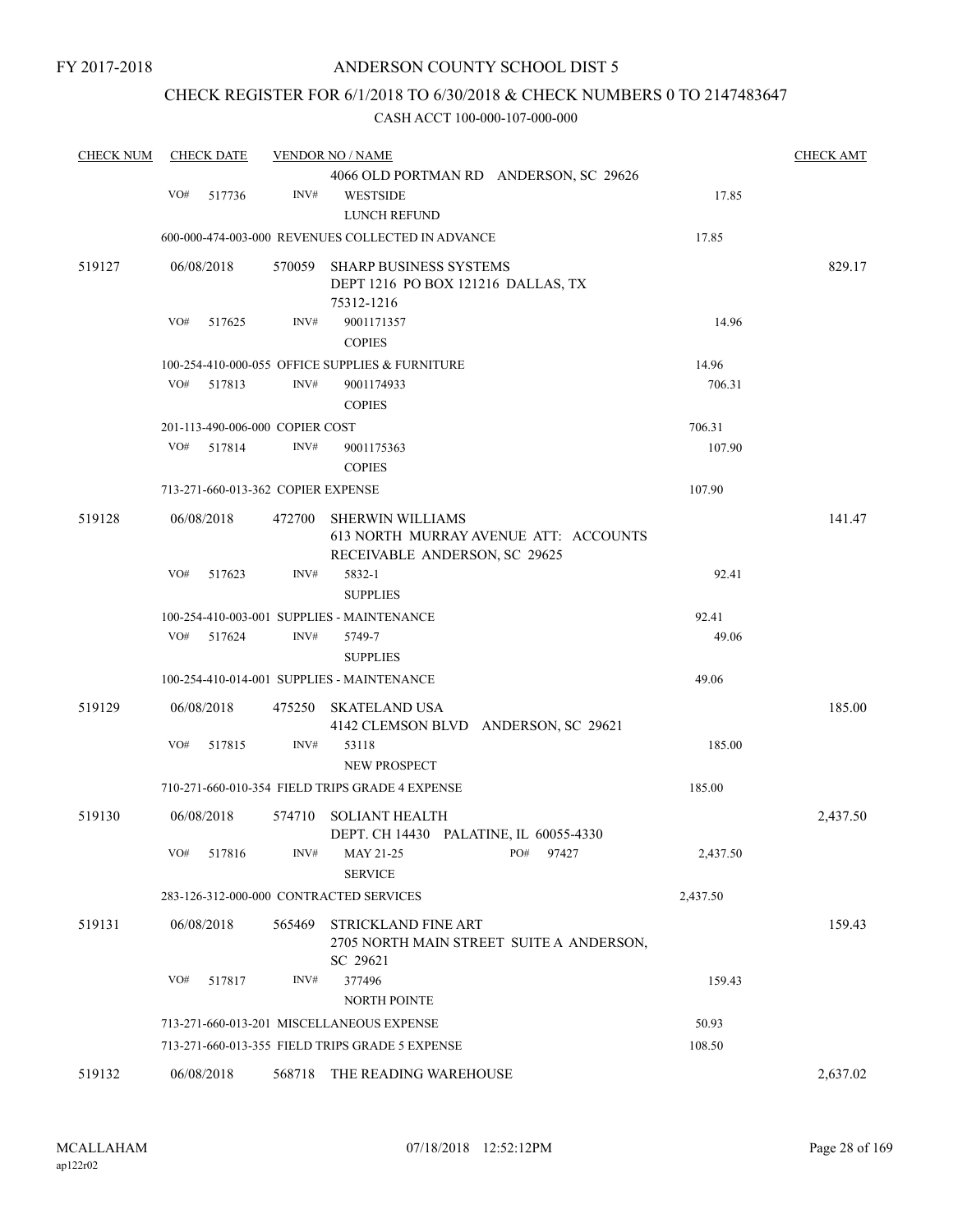FY 2017-2018

## ANDERSON COUNTY SCHOOL DIST 5

## CHECK REGISTER FOR 6/1/2018 TO 6/30/2018 & CHECK NUMBERS 0 TO 2147483647

| <b>CHECK NUM</b> |     | <b>CHECK DATE</b>            |        | <b>VENDOR NO / NAME</b>                              |                                                                    |       |          | <b>CHECK AMT</b> |
|------------------|-----|------------------------------|--------|------------------------------------------------------|--------------------------------------------------------------------|-------|----------|------------------|
|                  |     |                              |        |                                                      | POBOX 41328 ATT: ACCOUNTS RECEIVABLE<br>NORTH CHARLESTON, SC 29423 |       |          |                  |
|                  | VO# | 517818                       | INV#   | 180833<br><b>HOMELAND PARK</b>                       | PO#                                                                | 98531 | 2,637.02 |                  |
|                  |     |                              |        | 201-112-410-011-000 SUPPLIES AND MATERIALS           |                                                                    |       | 1,637.02 |                  |
|                  |     | 397-112-410-011-000 SUPPLIES |        |                                                      |                                                                    |       | 1,000.00 |                  |
| 519133           |     | 06/08/2018                   | 569972 | TONIA KNECHT<br>29621                                | 115 ROLLING MEADOW COURT ANDERSON, SC                              |       |          | 60.92            |
|                  | VO# | 517734                       | INV#   | <b>CLASS PARTY</b>                                   |                                                                    |       | 60.92    |                  |
|                  |     |                              |        | <b>REIMBURSEMENT</b>                                 |                                                                    |       |          |                  |
|                  |     |                              |        | 717-190-660-017-350 FIELD TRIPS KINDERGARTEN EXPENSE |                                                                    |       | 60.92    |                  |
| 519134           |     | 06/08/2018                   |        | 573139 TOP SHELF IMAGING                             | PO BOX 17194 ENCINO, CA 91416                                      |       |          | 114.00           |
|                  | VO# | 517819                       | INV#   | 4056<br><b>TONER</b>                                 |                                                                    |       | 114.00   |                  |
|                  |     |                              |        | 705-271-660-005-411 MISCELLANEOUS EXPENSE            |                                                                    |       | 114.00   |                  |
| 519135           |     | 06/08/2018                   |        | 573070 TRAILERLOGIC, LLC                             | 4102 HIGHWAY 29 NORTH BELTON, SC 29627                             |       |          | 388.08           |
|                  | VO# | 517820                       | INV#   | 3392<br><b>REPAIR</b>                                |                                                                    |       | 388.08   |                  |
|                  |     |                              |        | 600-256-323-000-000 REPAIRS TO EQUIPMENT             |                                                                    |       | 388.08   |                  |
| 519136           |     | 06/08/2018                   | 507850 | <b>TRANE</b><br>ATLANTA, GA 30384-6469               | POBOX 406469 ATT: ACCOUNTS RECEIVABLE                              |       |          | 370.00           |
|                  | VO# | 517622                       | INV#   | 39004276<br><b>REPAIR</b>                            |                                                                    |       | 370.00   |                  |
|                  |     |                              |        | 100-254-323-001-400 CONTR SERV-HVAC/ELECT/PLUMBING   |                                                                    |       | 370.00   |                  |
| 519137           |     | 06/08/2018                   |        | 573815 UNITED REFRIGERATION, INC                     | PO BOX 740703 ATLANTA, GA 30374-0703                               |       |          | 1,747.58         |
|                  | VO# | 517614                       | INV#   | 62226339<br><b>REPAIR PARTS</b>                      |                                                                    |       | 828.72   |                  |
|                  |     |                              |        | 100-254-410-017-400 HVAC/ELECTRICAL/PLUMBING         |                                                                    |       | 828.72   |                  |
|                  | VO# | 517615                       | INV#   | 62325018<br><b>REPAIR PARTS</b>                      |                                                                    |       | 223.68   |                  |
|                  |     |                              |        | 100-254-410-003-400 HVAC/ELECTRICAL/PLUMBING         |                                                                    |       | 223.68   |                  |
|                  | VO# | 517616                       | INV#   | 62446801<br><b>HVAC FEES</b>                         |                                                                    |       | 129.80   |                  |
|                  |     |                              |        | 100-254-410-013-400 HVAC/ELECTRICAL/PLUMBING         |                                                                    |       | 129.80   |                  |
|                  | VO# | 517617                       | INV#   | 62485295<br><b>FREON</b>                             |                                                                    |       | 113.69   |                  |
|                  |     |                              |        | 100-254-410-006-400 HVAC/ELECTRICAL/PLUMBING         |                                                                    |       | 113.69   |                  |
|                  | VO# | 517618                       | INV#   | 62508571<br><b>SUPPLIES</b>                          |                                                                    |       | 70.38    |                  |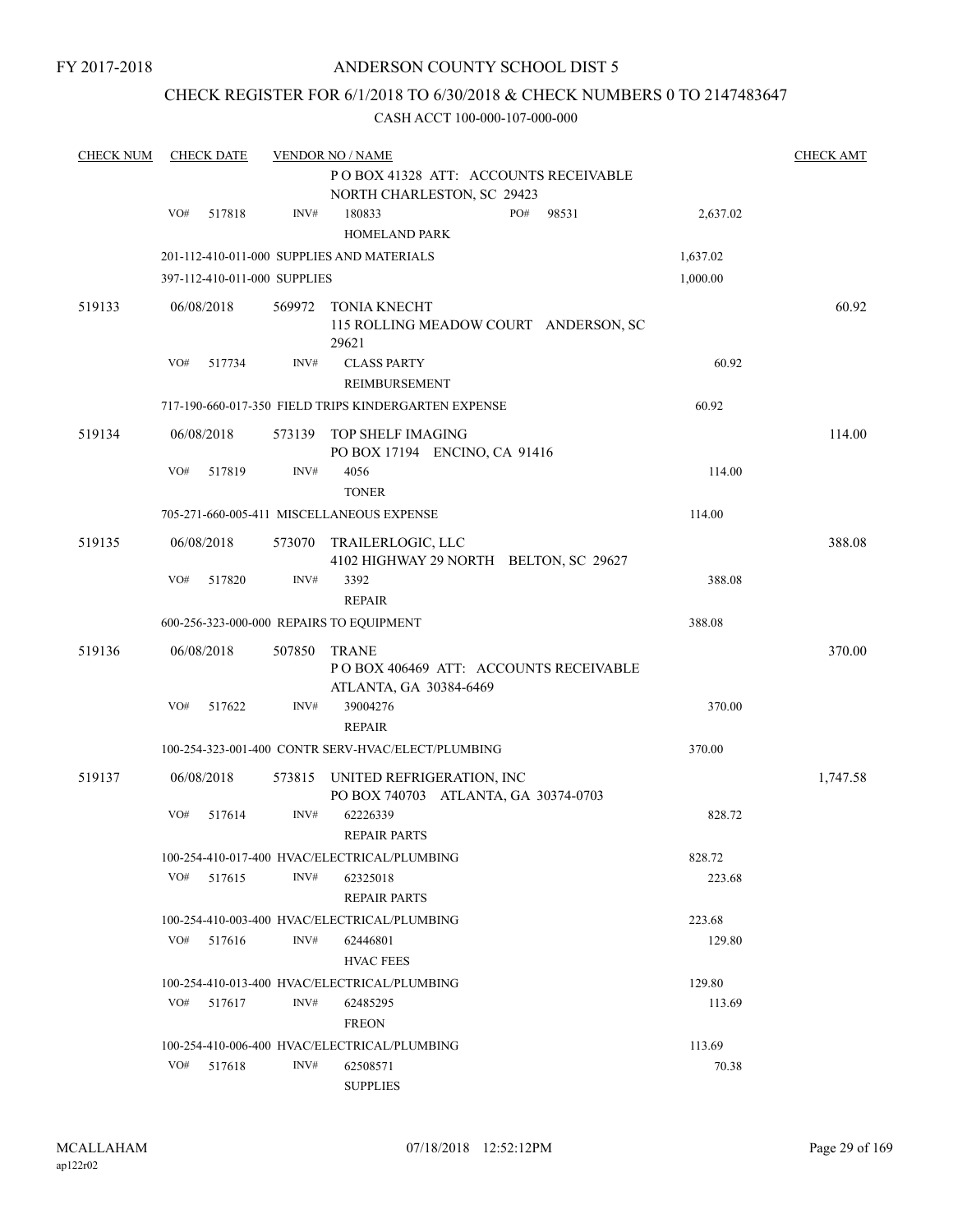## CHECK REGISTER FOR 6/1/2018 TO 6/30/2018 & CHECK NUMBERS 0 TO 2147483647

| <b>CHECK NUM</b> |     | <b>CHECK DATE</b>                 |        | <b>VENDOR NO / NAME</b>                                               |        | <b>CHECK AMT</b> |
|------------------|-----|-----------------------------------|--------|-----------------------------------------------------------------------|--------|------------------|
|                  |     |                                   |        | 100-254-410-000-001 MAINT. SUPPLIES-STRUCTURES                        | 70.38  |                  |
|                  |     | VO# 517619                        | INV#   | 62446756                                                              | 43.99  |                  |
|                  |     |                                   |        | <b>SUPPLIES</b>                                                       |        |                  |
|                  |     |                                   |        | 100-254-410-006-400 HVAC/ELECTRICAL/PLUMBING                          | 43.99  |                  |
|                  | VO# | 517620                            | INV#   | 62463679                                                              | 18.88  |                  |
|                  |     |                                   |        | <b>SUPPLIES</b>                                                       |        |                  |
|                  |     |                                   |        | 100-254-410-003-400 HVAC/ELECTRICAL/PLUMBING                          | 18.88  |                  |
|                  | VO# | 517621                            | INV#   | 62435242                                                              | 49.82  |                  |
|                  |     |                                   |        | <b>SUPPLIES</b>                                                       |        |                  |
|                  |     |                                   |        | 100-254-410-002-400 HVAC/ELECTRICAL/PLUMBING                          | 49.82  |                  |
|                  | VO# | 517655                            | INV#   | 62271727                                                              | 28.89  |                  |
|                  |     |                                   |        | <b>REPAIR PARTS</b>                                                   |        |                  |
|                  |     |                                   |        | 600-256-323-014-000 REPAIRS TO EQUIPMENT                              | 28.89  |                  |
|                  |     | VO# 517657                        | INV#   | 62255410                                                              | 48.41  |                  |
|                  |     |                                   |        | <b>REPAIR PARTS</b>                                                   |        |                  |
|                  |     |                                   |        | 600-256-323-011-000 REPAIRS TO EQUIPMENT                              | 48.41  |                  |
|                  | VO# | 517658                            | INV#   | 62203648                                                              | 23.63  |                  |
|                  |     |                                   |        | <b>REPAIR PARTS</b>                                                   |        |                  |
|                  |     |                                   |        |                                                                       | 23.63  |                  |
|                  | VO# |                                   | INV#   | 600-256-323-011-000 REPAIRS TO EQUIPMENT                              |        |                  |
|                  |     | 517659                            |        | 62095048<br><b>REPAIR PARTS</b>                                       | 19.55  |                  |
|                  |     |                                   |        |                                                                       |        |                  |
|                  |     |                                   |        | 600-256-323-011-000 REPAIRS TO EQUIPMENT                              | 19.55  |                  |
|                  | VO# | 517660                            | INV#   | 62089436                                                              | 26.09  |                  |
|                  |     |                                   |        | <b>REPAIR PARTS</b>                                                   |        |                  |
|                  |     |                                   |        | 600-256-323-011-000 REPAIRS TO EQUIPMENT                              | 26.09  |                  |
|                  | VO# | 517661                            | INV#   | 62072698                                                              | 36.92  |                  |
|                  |     |                                   |        | <b>REPAIR PARTS</b>                                                   |        |                  |
|                  |     |                                   |        | 600-256-323-005-000 REPAIRS TO EQUIPMENT                              | 36.92  |                  |
|                  | VO# | 517662                            | INV#   | 62346255                                                              | 85.13  |                  |
|                  |     |                                   |        | <b>REPAIR PARTS</b>                                                   |        |                  |
|                  |     |                                   |        | 600-256-323-003-000 REPAIRS TO EQUIPMENT                              | 11.43  |                  |
|                  |     |                                   |        | 600-256-323-008-000 REPAIRS TO EQUIPMENT                              | 73.70  |                  |
| 519138           |     | 06/08/2018                        | 569972 | UNIVERSITY OF FLORIDA<br><b>CAREER RESOURCES CENTER PO BOX 118507</b> |        | 100.00           |
|                  | VO# | 517756                            | INV#   | GAINESVILLE, FL 32611<br><b>APRIL 4 EVENT</b><br><b>REGISTRATION</b>  | 100.00 |                  |
|                  |     |                                   |        |                                                                       |        |                  |
|                  |     |                                   |        | 267-264-333-000-RR3 TRIPS-RECRUITE HQ TEACHERS                        | 100.00 |                  |
| 519139           |     | 06/08/2018                        | 574098 | VALLEN DISTRIBUTION, INC<br>PO BOX 404753 ATLANTA, GA 30384-4753      |        | 56.57            |
|                  | VO# | 517613                            | INV#   | 47-73685-11<br><b>LIGHTS</b>                                          | 56.57  |                  |
|                  |     | 100-254-410-000-400 HVAC SUPPLIES |        |                                                                       | 56.57  |                  |
| 519140           |     | 06/08/2018                        | 519401 | <b>VERIZON</b>                                                        |        | 5,749.20         |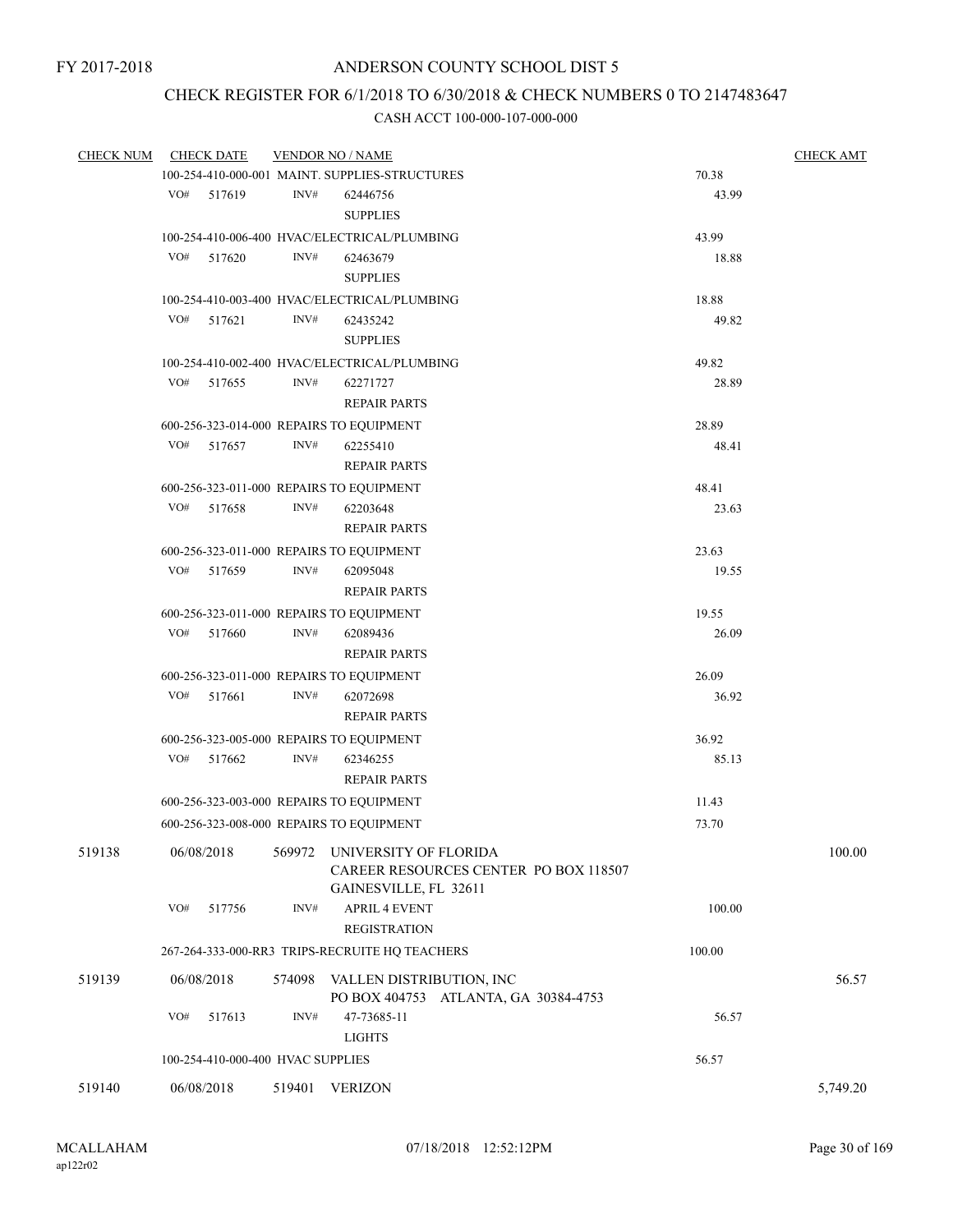FY 2017-2018

## ANDERSON COUNTY SCHOOL DIST 5

# CHECK REGISTER FOR 6/1/2018 TO 6/30/2018 & CHECK NUMBERS 0 TO 2147483647

| <b>CHECK NUM</b> |     | <b>CHECK DATE</b>               |        | <b>VENDOR NO / NAME</b>                           |                                        |          | <b>CHECK AMT</b> |
|------------------|-----|---------------------------------|--------|---------------------------------------------------|----------------------------------------|----------|------------------|
|                  |     |                                 |        | POBOX 660108 DALLAS, TX 75266-0652                |                                        |          |                  |
|                  | VO# | 517610                          | INV#   | 9807897616                                        |                                        | 5,749.20 |                  |
|                  |     |                                 |        | PHONE SERVICE                                     |                                        |          |                  |
|                  |     | 100-266-340-000-000 TELEPHONE   |        |                                                   |                                        | 4,413.45 |                  |
|                  |     | 100-266-340-001-000 TELEPHONE   |        |                                                   |                                        | 117.89   |                  |
|                  |     | 100-266-340-002-000 TELEPHONE   |        |                                                   |                                        | 141.86   |                  |
|                  |     | 100-266-340-003-000 TELEPHONE   |        |                                                   |                                        | 106.48   |                  |
|                  |     | 100-266-340-006-000 TELEPHONE   |        |                                                   |                                        | 70.63    |                  |
|                  |     | 100-266-340-007-000 TELEPHONE   |        |                                                   |                                        | 66.53    |                  |
|                  |     | 100-266-340-008-000 TELEPHONE   |        |                                                   |                                        | 66.53    |                  |
|                  |     | 100-266-340-009-000 TELEPHONE   |        |                                                   |                                        | 66.53    |                  |
|                  |     | 100-266-340-010-000 TELEPHONE   |        |                                                   |                                        | 13.29    |                  |
|                  |     | 100-266-340-012-000 TELEPHONE   |        |                                                   |                                        | 13.29    |                  |
|                  |     | 100-266-340-013-000 TELEPHONE   |        |                                                   |                                        | 13.29    |                  |
|                  |     | 100-266-340-014-000 TELEPHONE   |        |                                                   |                                        | 66.53    |                  |
|                  |     | 100-266-340-015-000 TELEPHONE   |        |                                                   |                                        | 79.82    |                  |
|                  |     | 100-266-340-016-000 TELEPHONE   |        |                                                   |                                        | 53.24    |                  |
|                  |     | 100-266-340-017-000 TELEPHONE   |        |                                                   |                                        | 76.53    |                  |
|                  |     | 100-266-340-018-000 TELEPHONE   |        |                                                   |                                        | 13.29    |                  |
|                  |     | 100-266-340-019-000 TELEPHONE   |        |                                                   |                                        | 13.29    |                  |
|                  |     | 100-266-340-020-000 TELEPHONE   |        |                                                   |                                        | 17.39    |                  |
|                  |     | 283-126-321-000-000 CELL PHONES |        |                                                   |                                        | 88.31    |                  |
|                  |     | 338-221-340-000-EAR TELEPHONE   |        |                                                   |                                        | 38.07    |                  |
|                  |     | 600-256-340-000-000 TELEPHONE   |        |                                                   |                                        | 159.72   |                  |
|                  |     |                                 |        | 900-188-340-000-006 HOMELESS TELEPHONE            |                                        | 53.24    |                  |
| 519141           |     | 06/08/2018                      | 524353 | WAL-MART COMMUNITY/GEMB<br>ATLANTA, GA 30353-0934 | PO BOX 530934 ATT: ACCOUNTS RECEIVABLE |          | 522.22           |
|                  | VO# | 517821                          | INV#   | 1013 3784<br><b>VARENNES</b>                      |                                        | 522.22   |                  |
|                  |     |                                 |        | 716-271-660-016-201 MISCELLANEOUS EXPENSE         |                                        | 522.22   |                  |
| 519142           |     | 06/08/2018                      | 574962 | WESCAD, INC.<br>PO BOX 1085                       | SIMPSONVILLE, SC 29681                 |          | 5,960.00         |
|                  | VO# | 517822                          | INV#   | ASD5 1821<br><b>CALHOUN</b>                       | PO#<br>98609                           | 5,960.00 |                  |
|                  |     |                                 |        | 100-254-323-002-BUD CONTRACTED SERVICES           |                                        | 0.00     |                  |
|                  |     |                                 |        | 100-254-323-006-BUD CONTRACTED SERVICES           |                                        | 0.00     |                  |
|                  |     |                                 |        | 100-254-323-014-CAP CAPITAL PROJECTS              |                                        | 5,960.00 |                  |
|                  |     | 100-254-410-016-BUD SUPPLIES    |        |                                                   |                                        | 0.00     |                  |
|                  |     | 100-254-410-018-BUD SUPPLIES    |        |                                                   |                                        | 0.00     |                  |
|                  |     | 100-254-410-020-BUD SUPPLIES    |        |                                                   |                                        | 0.00     |                  |
|                  |     | 100-254-540-014-000 FENCE       |        |                                                   |                                        | 0.00     |                  |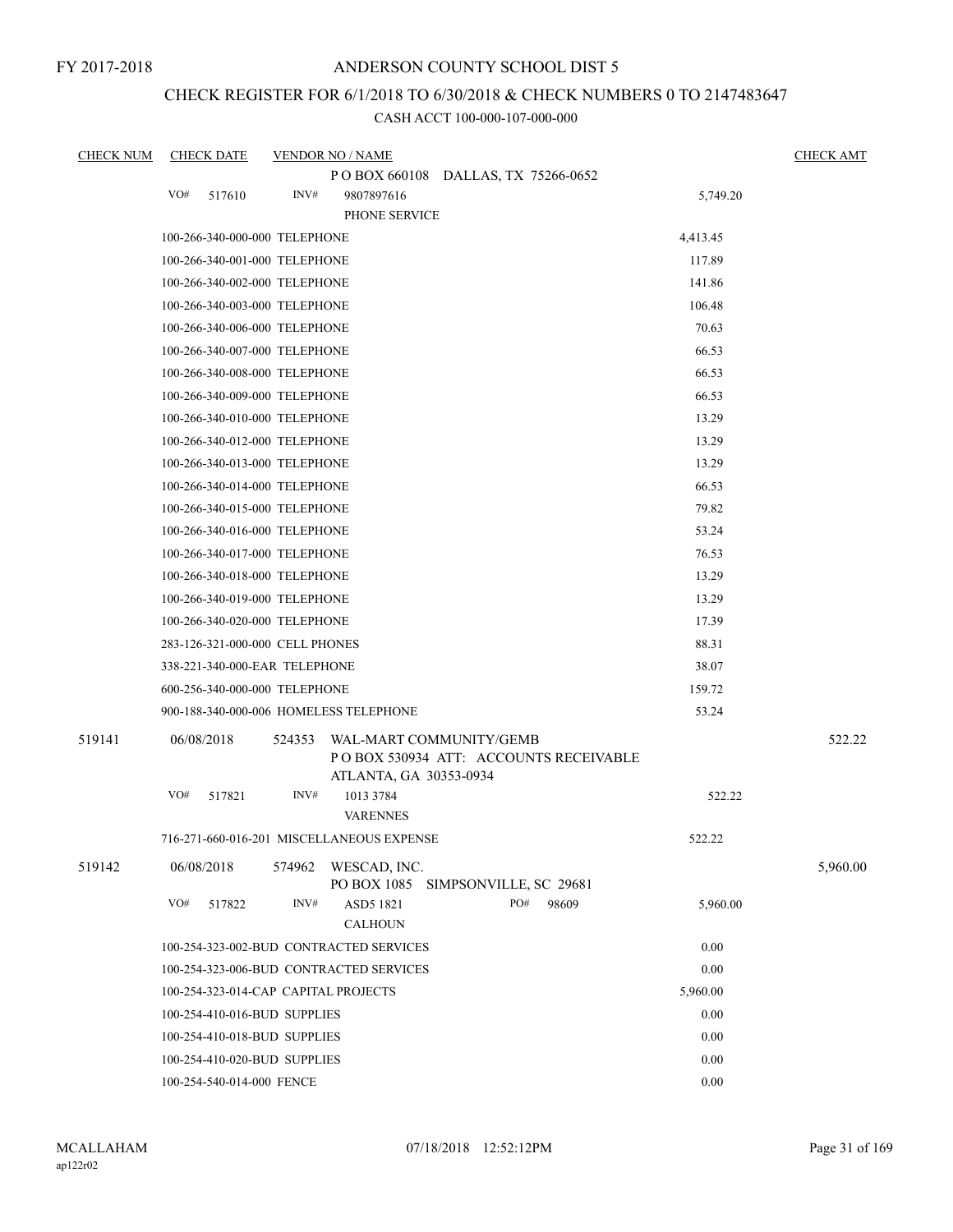## CHECK REGISTER FOR 6/1/2018 TO 6/30/2018 & CHECK NUMBERS 0 TO 2147483647

| <b>CHECK NUM</b> | <b>CHECK DATE</b>                        |        | <b>VENDOR NO / NAME</b>                                                                |     |       |           | <b>CHECK AMT</b> |
|------------------|------------------------------------------|--------|----------------------------------------------------------------------------------------|-----|-------|-----------|------------------|
|                  | 600-256-323-012-000 REPAIRS TO EQUIPMENT |        |                                                                                        |     |       | 0.00      |                  |
| 519143           | 06/08/2018                               | 532300 | WHITE JONES ACE HARDWARE<br>POBOX 13012 ATT: ACCOUNTS RECEIVABLE<br>ANDERSON, SC 29624 |     |       |           | 10.10            |
|                  | VO#<br>517611                            | INV#   | 872496<br><b>SUPPLIES</b>                                                              |     |       | 6.80      |                  |
|                  |                                          |        | 100-254-410-000-001 MAINT. SUPPLIES-STRUCTURES                                         |     |       | 6.80      |                  |
|                  | VO#<br>517612                            | INV#   | 391564<br><b>SUPPLIES</b>                                                              |     |       | 3.30      |                  |
|                  |                                          |        | 100-254-410-003-400 HVAC/ELECTRICAL/PLUMBING                                           |     |       | 3.30      |                  |
| 519144           | 06/12/2018                               | 575097 | ACME PRECISION DIESEL<br>200 SHORTIE STREET GREER, SC 29650                            |     |       |           | 18,649.61        |
|                  | VO#<br>517834                            | INV#   | 12700<br><b>ORDER 121364</b>                                                           | PO# | 98234 | 18,649.61 |                  |
|                  | 100-255-330-002-BAN BAND TRAVEL          |        |                                                                                        |     |       | 18,649.61 |                  |
| 519145           | 06/12/2018                               | 573046 | AG PARTS                                                                               |     |       |           | 6,930.00         |
|                  |                                          |        | 220 HUFF AVE, SUITE 400 GREENSBURG, PA<br>15601                                        |     |       |           |                  |
|                  | VO#<br>517835                            | INV#   | 1293811<br><b>TECH SUPPLIES</b>                                                        | PO# | 98850 | 6,930.00  |                  |
|                  |                                          |        | 100-266-312-000-TEC CHROME BOOK TECH FEE                                               |     |       | 6,930.00  |                  |
| 519146           | 06/12/2018                               | 573966 | ALCO SOAP AND SUPPLY<br>PO BOX 1086 MOORESVILLE, NC 28115                              |     |       |           | 3,308.17         |
|                  | VO#<br>517836                            | INV#   | <b>MAY 2018</b><br>CUST#20-ANDE500                                                     |     |       | 3,308.17  |                  |
|                  | 600-256-410-002-CHE CHEMICAL SUPPLIES    |        |                                                                                        |     |       | 304.19    |                  |
|                  | 600-256-410-003-CHE CHEMICAL SUPPLIES    |        |                                                                                        |     |       | 206.34    |                  |
|                  | 600-256-410-005-CHE CHEMICAL SUPPLIES    |        |                                                                                        |     |       | 309.78    |                  |
|                  | 600-256-410-006-CHE CHEMICAL SUPPLIES    |        |                                                                                        |     |       | 109.32    |                  |
|                  | 600-256-410-007-CHE CHEMICAL SUPPLIES    |        |                                                                                        |     |       | 267.86    |                  |
|                  | 600-256-410-008-CHE CHEMICAL SUPPLIES    |        |                                                                                        |     |       | 130.72    |                  |
|                  | 600-256-410-009-CHE CHEMICAL SUPPLIES    |        |                                                                                        |     |       | 194.87    |                  |
|                  | 600-256-410-010-CHE CHEMICAL SUPPLIES    |        |                                                                                        |     |       | 259.01    |                  |
|                  | 600-256-410-011-CHE CHEMICAL SUPPLIES    |        |                                                                                        |     |       | 137.14    |                  |
|                  | 600-256-410-012-CHE CHEMICAL SUPPLIES    |        |                                                                                        |     |       | 130.72    |                  |
|                  | 600-256-410-013-CHE CHEMICAL SUPPLIES    |        |                                                                                        |     |       | 263.67    |                  |
|                  | 600-256-410-014-CHE CHEMICAL SUPPLIES    |        |                                                                                        |     |       | 234.16    |                  |
|                  | 600-256-410-016-CHE CHEMICAL SUPPLIES    |        | 2.14                                                                                   |     |       |           |                  |
|                  | 600-256-410-016-CHE CHEMICAL SUPPLIES    |        | 269.26                                                                                 |     |       |           |                  |
|                  | 600-256-410-017-CHE CHEMICAL SUPPLIES    |        | 229.97                                                                                 |     |       |           |                  |
|                  | 600-256-410-019-CHE CHEMICAL SUPPLIES    |        | 130.72                                                                                 |     |       |           |                  |
|                  | 600-256-410-020-CHE CHEMICAL SUPPLIES    |        | 64.15                                                                                  |     |       |           |                  |
|                  | 600-256-410-021-CHE CHEMICAL SUPPLIES    |        |                                                                                        |     |       | 64.15     |                  |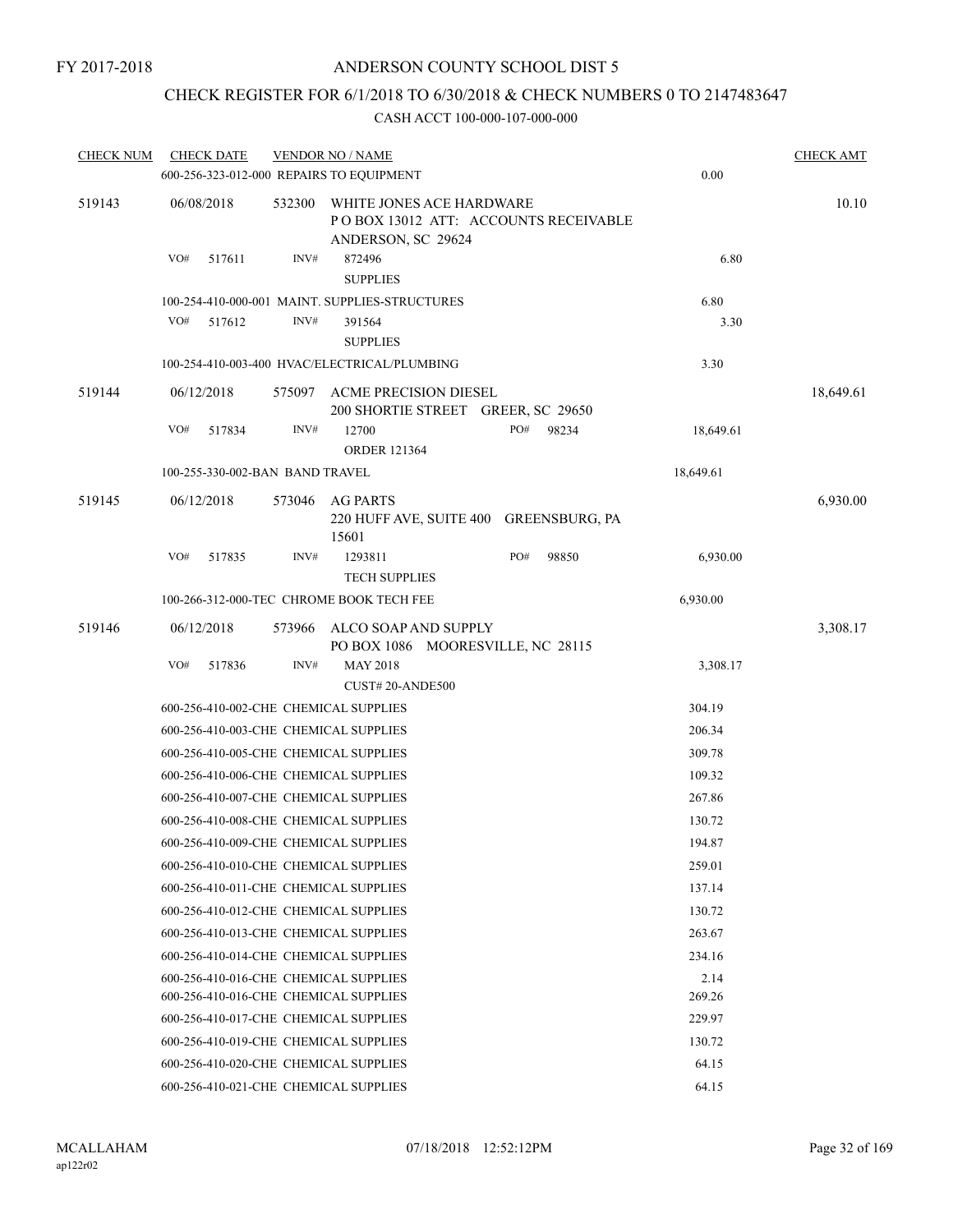# CHECK REGISTER FOR 6/1/2018 TO 6/30/2018 & CHECK NUMBERS 0 TO 2147483647

| <b>CHECK NUM</b> | <b>CHECK DATE</b> |                              |        | <b>VENDOR NO / NAME</b>                                                                                            |          | <b>CHECK AMT</b> |
|------------------|-------------------|------------------------------|--------|--------------------------------------------------------------------------------------------------------------------|----------|------------------|
| 519147           | 06/12/2018        |                              | 110901 | ANDERSON AREA CHAMBER OF COMMERCE<br>907 NORTH MAIN STREET SUITE 200 ANDERSON,<br>SC 29621                         |          | 140.00           |
|                  | VO#               | 517837                       | INV#   | 10052912                                                                                                           | 140.00   |                  |
|                  |                   |                              |        | <b>BOARD MEALS</b>                                                                                                 |          |                  |
|                  |                   |                              |        | 100-263-410-000-000 SUPPLIES AND MATERIALS                                                                         | 140.00   |                  |
| 519148           | 06/12/2018        |                              | 111125 | ANDERSON AWARDS<br>716 WHITEHALL ROAD ATT: ACCOUNTS<br>RECEIVABLE ANDERSON, SC 29625                               |          | 700.85           |
|                  | VO#               | 517838                       | INV#   | <b>SUPPLIES</b><br><b>CENTERVILLE</b>                                                                              | 59.92    |                  |
|                  |                   |                              |        | 707-190-660-007-201 MISCELLANEOUS EXPENSE                                                                          | 53.50    |                  |
|                  |                   |                              |        | 707-190-660-007-201 MISCELLANEOUS EXPENSE                                                                          | 6.42     |                  |
|                  | VO#               | 517839                       | INV#   | <b>SUPPLIES</b><br><b>ROBERT ANDERSON</b>                                                                          | 223.63   |                  |
|                  |                   | 100-233-410-006-000 SUPPLIES |        |                                                                                                                    | 223.63   |                  |
|                  | VO#               | 517840                       | INV#   | <b>SUPPLIES</b><br><b>GLENVIEW</b>                                                                                 | 403.39   |                  |
|                  |                   |                              |        | 720-271-660-020-411 MISCELLANEOUS EXPENSE                                                                          | 381.99   |                  |
|                  |                   |                              |        | 720-271-660-020-601 BAND CLUB EXPENSE                                                                              | 21.40    |                  |
|                  | VO#               | 517841                       | INV#   | <b>SUPPLIES</b><br><b>VARENNES</b>                                                                                 | 13.91    |                  |
|                  |                   |                              |        | 716-271-660-016-310 RUNNING CLUB EXPENSE                                                                           | 13.91    |                  |
| 519149           | 06/12/2018        |                              |        | 569972 ANDREA EVANS<br>124 EASY GAP RD ANDERSON, SC 29621                                                          |          | 50.97            |
|                  | VO#               | 517831                       | INV#   | <b>K5 PARTY</b><br>REIMBURSEMENT                                                                                   | 50.97    |                  |
|                  |                   |                              |        | 717-190-660-017-350 FIELD TRIPS KINDERGARTEN EXPENSE                                                               | 50.97    |                  |
|                  |                   |                              |        |                                                                                                                    |          | 372.36           |
| 519150           | 06/12/2018        |                              | 571089 | <b>APCO PLASTICS</b><br>JIM BLACKWELL, OWNER MEROVAN CENTER<br>1200 WOODRUFF ROAD SUITE 37 GREENVILLE,<br>SC 29607 |          |                  |
|                  | VO#               | 517842                       |        | INV# 12990<br>PO# 98867<br><b>TECH SUPPLIES</b>                                                                    | 372.36   |                  |
|                  |                   |                              |        | 100-266-314-002-000 REPAIRS TO EQUIPMENT                                                                           | 372.36   |                  |
| 519151           | 06/12/2018        |                              | 574521 | <b>API INDUSTRIES</b><br>1191 HICKORY THICKET DRIVE BENTON, AR<br>72019                                            |          | 3,000.00         |
|                  | VO#               | 517843                       | INV#   | 38940<br><b>VB SUPPLIES</b>                                                                                        | 3,000.00 |                  |
|                  |                   |                              |        | 720-271-660-020-663 ATHLETIC GENERAL EXPENSE                                                                       | 3,000.00 |                  |
| 519152           | 06/12/2018        |                              | 567918 | BERNHARDT HOUSE OF VIOLINS LLC<br>5 CATEECHEE AVE ATT: ACCOUNTS RECEIVABLE<br>GREENVILLE, SC 29605                 |          | 386.43           |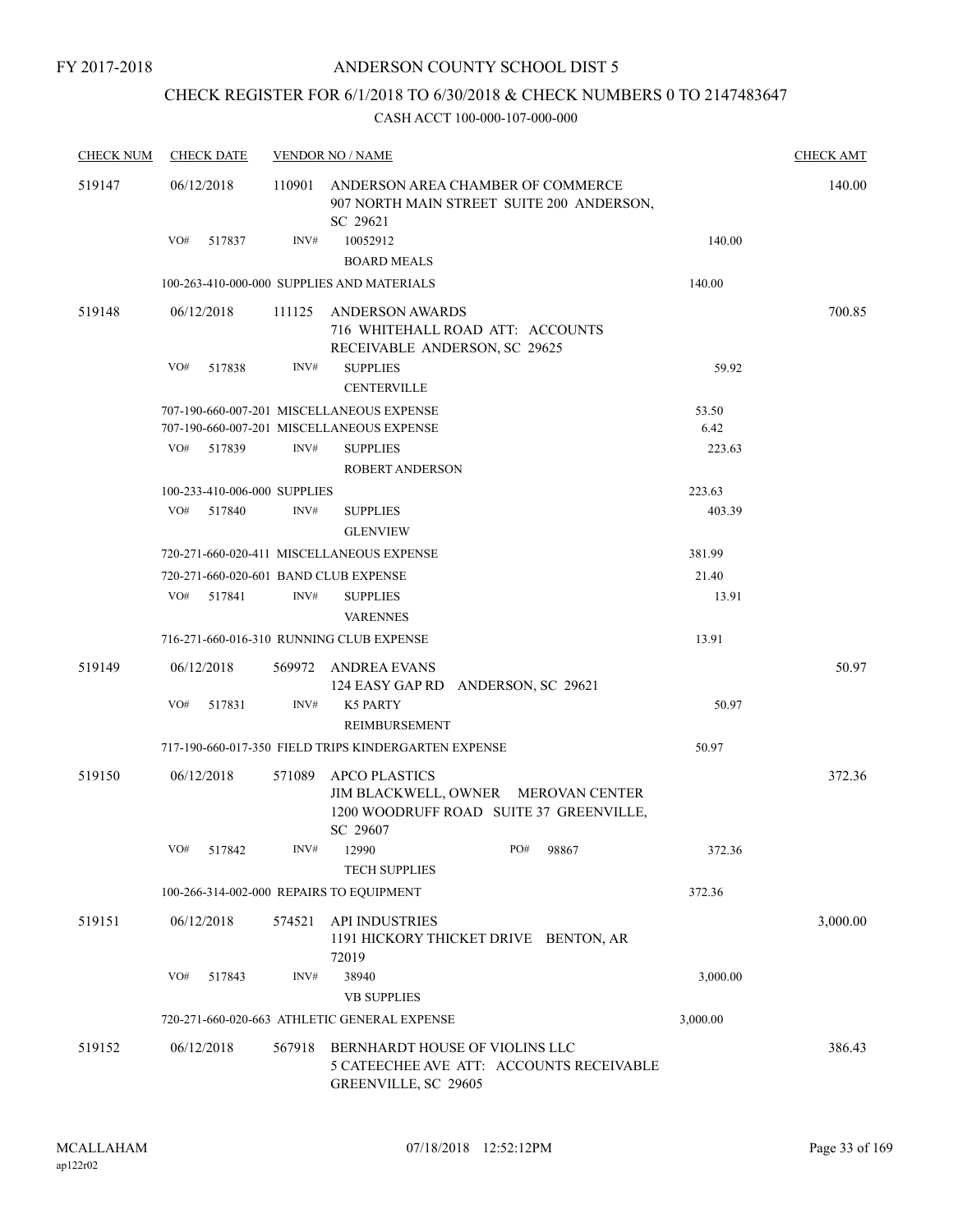# CHECK REGISTER FOR 6/1/2018 TO 6/30/2018 & CHECK NUMBERS 0 TO 2147483647

| <b>CHECK NUM</b> |     | <b>CHECK DATE</b>                |        | <b>VENDOR NO / NAME</b>                                                                              |     |       |          | <b>CHECK AMT</b> |
|------------------|-----|----------------------------------|--------|------------------------------------------------------------------------------------------------------|-----|-------|----------|------------------|
|                  | VO# | 517869                           | INV#   | 148765,146856<br>ACCTS 1059 & 4127                                                                   |     |       | 386.43   |                  |
|                  |     |                                  |        | 721-190-660-021-452 SUMMER SCHOOL EXPENSE                                                            |     |       | 319.29   |                  |
|                  |     |                                  |        | 721-190-660-021-452 SUMMER SCHOOL EXPENSE                                                            |     |       | 67.14    |                  |
| 519153           |     | 06/12/2018                       |        | 573424 BERRY ACRES, LLC<br>232 STRAWBERRY ROAD ANDERSON, SC 29626                                    |     |       |          | 696.00           |
|                  | VO# | 517844                           | INV#   | MCLEES ELEM<br><b>FIELD TRIP</b>                                                                     |     |       | 696.00   |                  |
|                  |     |                                  |        | 708-271-660-008-351 FIELD TRIPS GRADE 1 EXPENSE                                                      |     |       | 696.00   |                  |
| 519154           |     | 06/12/2018                       | 563453 | <b>B&amp;H PHOTO-VIDEO</b><br>P.O. BOX 28072 REMITTANCE PROCESSING<br>CENTER NEW YORK, NY 10087-8072 |     |       |          | 1,900.10         |
|                  | VO# | 517845                           | INV#   | 142843607<br><b>TECHNOLOGY</b>                                                                       | PO# | 98883 | 975.10   |                  |
|                  |     |                                  |        | 100-266-345-000-000 TECHNOLOGY INFRASTRUCTURE                                                        |     |       | 975.10   |                  |
|                  | VO# | 517846                           | INV#   | 142835265<br><b>TECHNOLOGY</b>                                                                       | PO# | 98882 | 925.00   |                  |
|                  |     |                                  |        | 100-266-345-000-000 TECHNOLOGY INFRASTRUCTURE                                                        |     |       | 925.00   |                  |
| 519155           |     | 06/12/2018                       | 201391 | <b>BLICK ART MATERIALS</b><br>6910 EAGLE WAY CHICAGO, IL 60670-1069                                  |     |       |          | 2,350.69         |
|                  | VO# | 517847                           | INV#   | 9456422<br><b>SUPPLIES</b>                                                                           |     |       | 24.36    |                  |
|                  |     | 100-114-410-002-000 SUPPLIES     |        |                                                                                                      |     |       | 24.36    |                  |
|                  | VO# | 517848                           | INV#   | 9473913                                                                                              |     |       | 2,326.33 |                  |
|                  |     |                                  |        | <b>SUPPLIES</b>                                                                                      |     |       |          |                  |
|                  |     | 100-113-410-020-ART ART SUPPLIES |        |                                                                                                      |     |       | 1,000.00 |                  |
|                  |     |                                  |        | 720-271-660-020-600 ART CLUB EXPENSE                                                                 |     |       | 1,326.33 |                  |
| 519156           |     | 06/12/2018                       | 572113 | BULL'S EYE BRANDS, INC.<br>P.O. BOX 638286 CINCINNATI, OH 45263-8286                                 |     |       |          | 9,996.39         |
|                  | VO# | 517849                           | INV#   | 15415<br><b>GLENVIEW MS</b>                                                                          | PO# | 97238 | 2,066.70 |                  |
|                  |     | 600-256-410-020-000 SUPPLIES     |        |                                                                                                      |     |       | 329.84   |                  |
|                  |     | 600-256-460-020-000 FOOD         |        |                                                                                                      |     |       | 1,736.86 |                  |
|                  | VO# | 517850                           | INV#   | 15419<br>ROBERT ANDERSON                                                                             | PO# | 97240 | 1,703.37 |                  |
|                  |     | 600-256-410-006-000 SUPPLIES     |        |                                                                                                      |     |       | 247.38   |                  |
|                  |     | 600-256-460-006-000 FOOD         |        |                                                                                                      |     |       | 1,455.99 |                  |
|                  |     | VO# 517851                       | INV#   | 15418<br><b>MCCANTS</b>                                                                              | PO# | 97237 | 2,200.44 |                  |
|                  |     | 600-256-410-005-000 SUPPLIES     |        |                                                                                                      |     |       | 247.38   |                  |
|                  |     | 600-256-460-005-000 FOOD         |        |                                                                                                      |     |       | 1,953.06 |                  |
|                  | VO# | 517852                           | INV#   | 15275, 15422<br><b>WESTSIDE</b>                                                                      | PO# | 97236 | 2,112.40 |                  |
|                  |     | 600-256-410-003-000 SUPPLIES     |        |                                                                                                      |     |       | 288.61   |                  |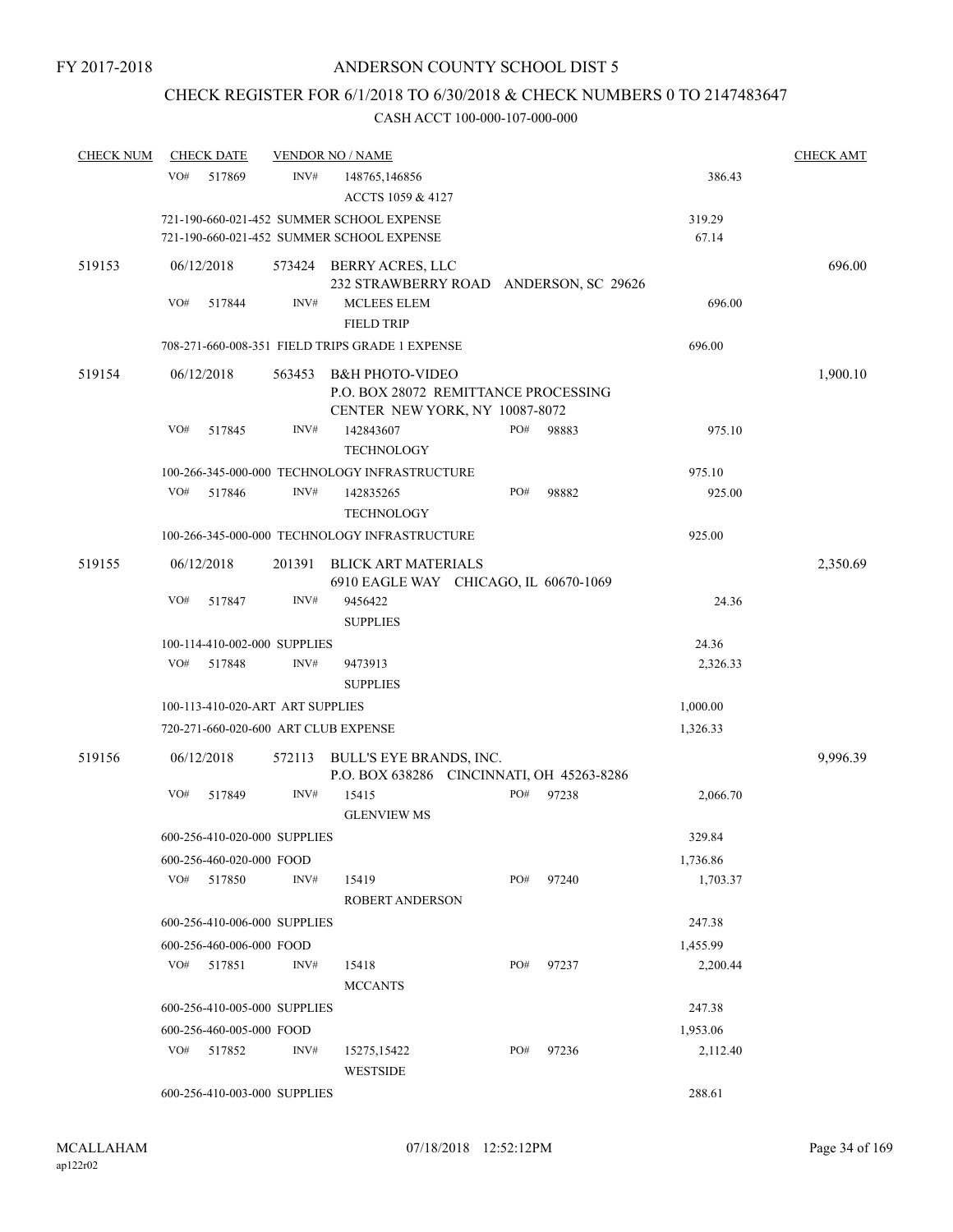# CHECK REGISTER FOR 6/1/2018 TO 6/30/2018 & CHECK NUMBERS 0 TO 2147483647

| <b>CHECK NUM</b> |     | <b>CHECK DATE</b>            |        | <b>VENDOR NO / NAME</b>                                                                             |     |       |                   |          |  |
|------------------|-----|------------------------------|--------|-----------------------------------------------------------------------------------------------------|-----|-------|-------------------|----------|--|
|                  |     | 600-256-460-003-000 FOOD     |        |                                                                                                     |     |       | 1,823.79          |          |  |
|                  | VO# | 517853                       | INV#   | 15342,15458<br><b>TL HANNA</b>                                                                      | PO# | 97235 | 1,913.48          |          |  |
|                  |     | 600-256-410-002-000 SUPPLIES |        |                                                                                                     |     |       | 123.69            |          |  |
|                  |     | 600-256-460-002-000 FOOD     |        |                                                                                                     |     |       | 1,789.79          |          |  |
| 519157           |     | 06/12/2018                   | 574974 | CALVARY HOME FOR CHILDREN<br>110 CALVARY HOME CIRCLE ANDERSON, SC<br>29621                          |     |       |                   | 47.68    |  |
|                  | VO# | 517854                       | INV#   | <b>AMAZON ORDERS</b><br>REIMBURSEMENT                                                               |     |       | 47.68             |          |  |
|                  |     |                              |        | 221-172-410-CHC-000 SUMMER PRG SUPPLIES                                                             |     |       | 47.68             |          |  |
| 519158           |     | 06/12/2018                   | 152495 | CAMCOR, INC<br>POBOX 1899 ATT: ACCOUNTS RECEIVABLE<br>BURLINGTON, NC 27216-1899                     |     |       |                   | 6,725.71 |  |
|                  | VO# | 517856                       | INV#   | 2448072<br><b>TECHNOLOGY</b>                                                                        | PO# | 98847 | 414.95            |          |  |
|                  |     |                              |        | 100-266-345-000-000 TECHNOLOGY INFRASTRUCTURE                                                       |     |       | 414.95            |          |  |
|                  | VO# | 517857                       | INV#   | 2448144<br><b>TECHNOLOGY</b>                                                                        | PO# | 98852 | 4,516.05          |          |  |
|                  |     |                              |        | 100-266-445-000-BUD TECHNOLOGY SUPPLIES                                                             |     |       | 4,516.05          |          |  |
|                  | VO# | 517858                       | INV#   | 2447564<br><b>TECHNOLOGY</b>                                                                        | PO# | 98730 | 1,794.71          |          |  |
|                  |     |                              |        | 100-266-314-000-000 REPAIRS TO EQUIPMENT                                                            |     |       | 1,794.71          |          |  |
| 519159           |     | 06/12/2018                   | 155900 | CAROLINA BIOLOGICAL SUPPLY<br>POBOX 60232 ATT: ACCOUNTS RECEIVABLE<br>CHARLOTTE, NC 28260-0232      |     |       |                   | 1,333.33 |  |
|                  | VO# | 517855                       | INV#   | 50288275<br><b>SUPPLIES</b>                                                                         |     |       | 1,333.33          |          |  |
|                  |     |                              |        | 100-113-410-020-VEN SUPPLY-ADDT'L FOR LOST VENDING                                                  |     |       | 1,333.33          |          |  |
| 519160           |     | 06/12/2018                   | 160602 | CDW GOVERNMENT<br>75 REMITTANCE DRIVE SUITE 1515 ATT:<br>ACCOUNTS RECEIVABLE CHICAGO, IL 60675-1515 |     |       |                   | 8,071.01 |  |
|                  | VO# | 517859                       | INV#   | MWW5134<br><b>TECHNOLOGY</b>                                                                        | PO# | 98923 | 8,046.40          |          |  |
|                  |     |                              |        |                                                                                                     |     |       |                   |          |  |
|                  | VO# | 517860                       | INV#   | 100-266-314-000-000 REPAIRS TO EQUIPMENT<br>MWD1565<br><b>TECHNOLOGY</b>                            | PO# | 98868 | 8,046.40<br>24.61 |          |  |
|                  |     |                              |        | 100-266-345-000-000 TECHNOLOGY INFRASTRUCTURE                                                       |     |       | 24.61             |          |  |
| 519161           |     | 06/12/2018                   | 569136 | CONCORD ELEMENTARY PETTY CASH                                                                       |     |       |                   | 11.58    |  |
|                  | VO# | 517970                       | INV#   | <b>EXPENSES</b><br>REIMBURSEMENT                                                                    |     |       | 11.58             |          |  |
|                  |     |                              |        | 709-271-660-009-201 MISCELLANEOUS EXPENSE                                                           |     |       | 11.58             |          |  |
| 519162           |     | 06/12/2018                   | 567489 | DE LAGE LANDEN                                                                                      |     |       |                   | 120.03   |  |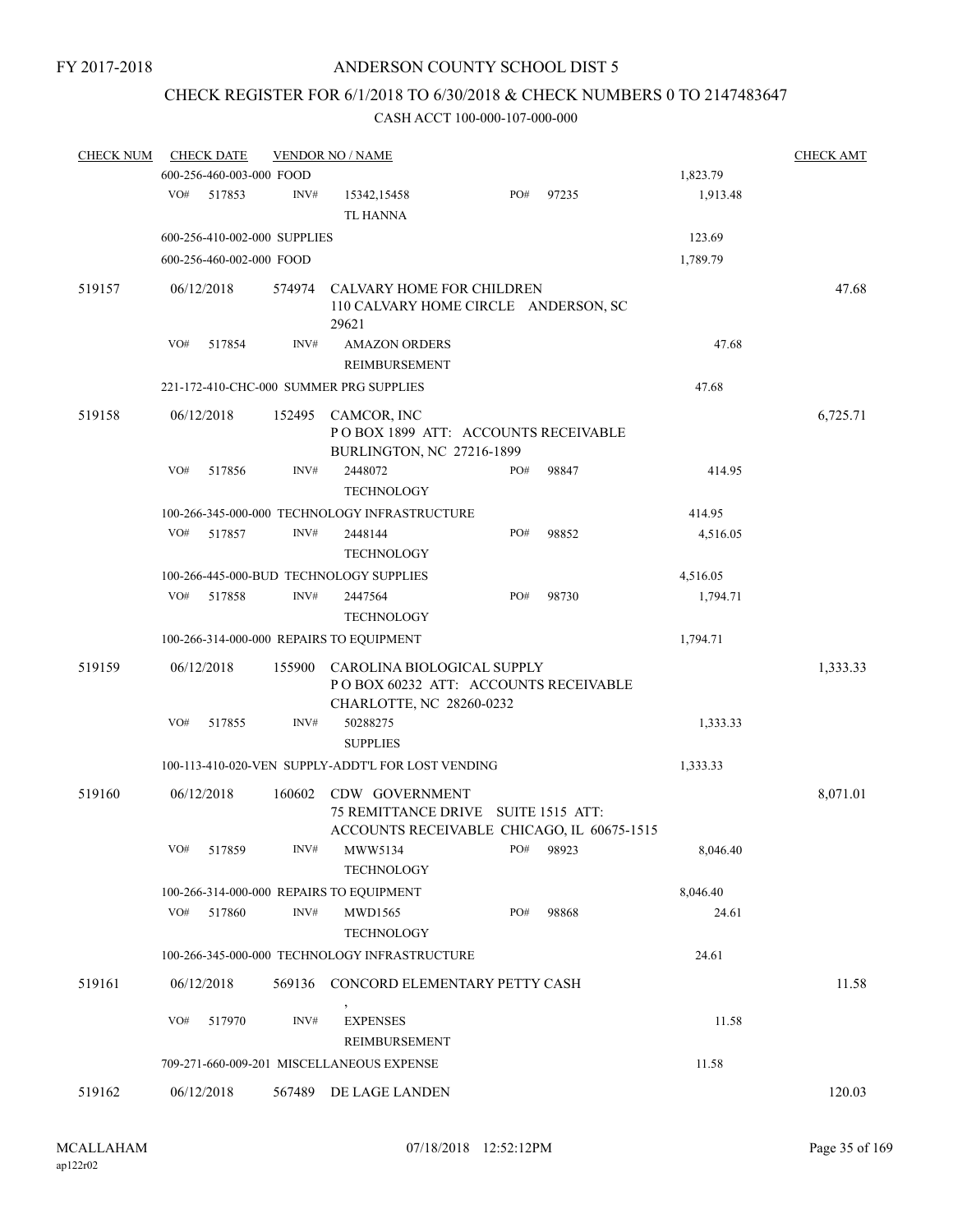## CHECK REGISTER FOR 6/1/2018 TO 6/30/2018 & CHECK NUMBERS 0 TO 2147483647

| <b>CHECK NUM</b> |     | <b>CHECK DATE</b>               |        | <b>VENDOR NO / NAME</b>                                                                                    |     |                                       |                 | <b>CHECK AMT</b> |
|------------------|-----|---------------------------------|--------|------------------------------------------------------------------------------------------------------------|-----|---------------------------------------|-----------------|------------------|
|                  | VO# | 517861                          | INV#   | POBOX 41602 PHILADELPHIA, PA 19101-1602<br>59303749                                                        |     |                                       | 120.03          |                  |
|                  |     |                                 |        | <b>COPIER</b>                                                                                              |     |                                       |                 |                  |
|                  |     | 201-112-490-019-000 COPIER COST |        |                                                                                                            |     |                                       | 120.03          |                  |
| 519163           |     | 06/12/2018                      | 198651 | POBOX 534118 ATT: ACCOUNTS RECEIVABLE                                                                      |     | 67,736.77                             |                 |                  |
|                  | VO# | 517862                          | INV#   | ATLANTA, GA 30353-4118<br>10245458083<br><b>TECH SUPPLIES</b>                                              | PO# | 98889                                 | 3,726.65        |                  |
|                  |     |                                 |        | 100-266-345-000-000 TECHNOLOGY INFRASTRUCTURE                                                              |     |                                       | 3,726.65        |                  |
|                  | VO# | 517863                          | INV#   | 10244685031<br><b>TONER</b>                                                                                | PO# | 98864                                 | 1,390.47        |                  |
|                  |     |                                 |        | 100-266-314-000-000 REPAIRS TO EQUIPMENT                                                                   |     |                                       | 1,390.47        |                  |
|                  | VO# | 517864                          | INV#   | 10246410340<br><b>CHROMEBOOKS</b>                                                                          | PO# | 98824                                 | 13,914.41       |                  |
|                  |     |                                 |        | 225-224-410-000-000 SUPPLIES-PD/EDUCATIONAL                                                                |     |                                       | 13,914.41       |                  |
|                  | VO# | 517865                          | INV#   | 10245248193<br><b>ENDPOINT SECURITY</b>                                                                    | PO# | 98884                                 | 45,654.07       |                  |
|                  |     |                                 |        | 100-266-312-000-INS CHROMEBOOK INSURANCE                                                                   |     |                                       | 45,654.07       |                  |
|                  | VO# | 517866                          | INV#   | 10244524988<br><b>TECH SUPPLIES</b>                                                                        | PO# | 98768                                 | 2,820.61        |                  |
|                  |     |                                 |        | 100-252-410-000-000 SUPPLIES AND MATERIALS                                                                 |     |                                       | 2,820.61        |                  |
|                  | VO# | 517867                          | INV#   | 10217406273<br>10241461368                                                                                 |     |                                       | 230.56          |                  |
|                  |     |                                 |        | 723-190-660-023-911 MISCELLANEOUS- ADULT ED EXPENSE<br>723-190-660-023-911 MISCELLANEOUS- ADULT ED EXPENSE |     |                                       | 159.42<br>71.14 |                  |
| 519164           |     | 06/12/2018                      | 571708 | <b>DOOLITTLES</b><br>112 N. MAIN STREET ANDERSON, SC 29621                                                 |     |                                       |                 | 79.57            |
|                  | VO# | 517868                          | INV#   | <b>LUNCH</b><br><b>VARENNES ELEM</b>                                                                       |     |                                       | 79.57           |                  |
|                  |     |                                 |        | 716-271-660-016-201 MISCELLANEOUS EXPENSE                                                                  |     |                                       | 79.57           |                  |
| 519165           |     | 06/12/2018                      |        | 572593 FLOCABULARY<br>20 JAY STREET SUITE 520 BROOKLYN, NY<br>11201                                        |     |                                       |                 | 7,286.00         |
|                  | VO# | 517870                          | INV#   | 54088<br>DIGITAL LICENSE                                                                                   | PO# | 98784                                 | 7,286.00        |                  |
|                  |     |                                 |        | 338-221-445-000-EAR TECHNOLOGY SUPPLIES                                                                    |     |                                       | 7,286.00        |                  |
| 519166           |     | 06/12/2018                      | 237555 | FORMS & SUPPLY<br>CHARLOTTE, NC 28256                                                                      |     | POBOX 563953 ATT: ACCOUNTS RECEIVABLE |                 | 3,478.50         |
|                  | VO# | 517871                          | INV#   | 4582145<br><b>FURNITURE</b>                                                                                | PO# | 98656                                 | 413.40          |                  |
|                  |     | 100-271-410-003-FUR SUPPLIES    |        |                                                                                                            |     |                                       | 413.40          |                  |
|                  | VO# | 517872                          | INV#   | 4612225<br><b>SUPPLIES</b>                                                                                 |     |                                       | 157.88          |                  |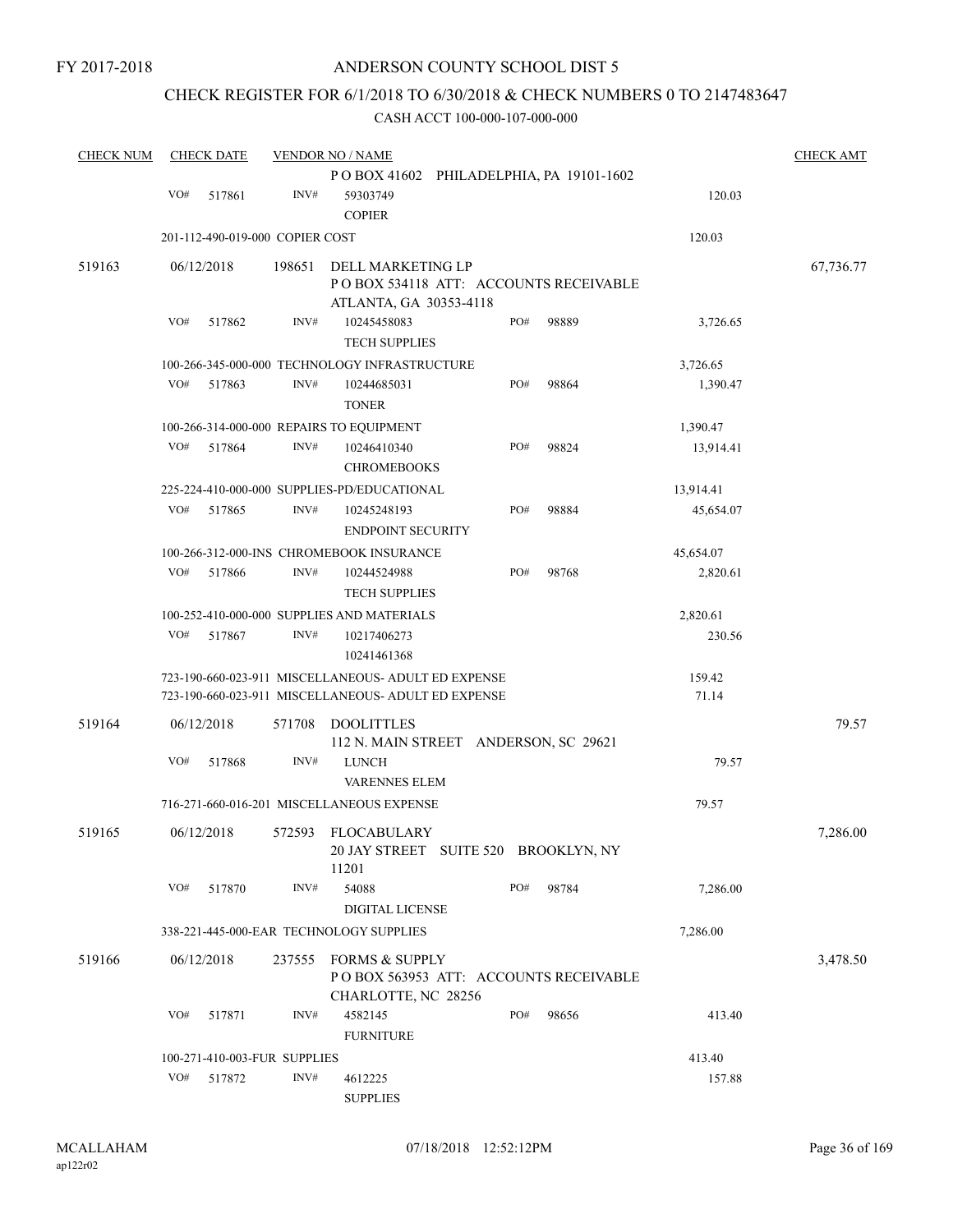## CHECK REGISTER FOR 6/1/2018 TO 6/30/2018 & CHECK NUMBERS 0 TO 2147483647

| <b>CHECK NUM</b> | <b>CHECK DATE</b>                       |        | <b>VENDOR NO / NAME</b>                                                               |                                                                               |          | <b>CHECK AMT</b> |
|------------------|-----------------------------------------|--------|---------------------------------------------------------------------------------------|-------------------------------------------------------------------------------|----------|------------------|
|                  |                                         |        | 711-271-660-011-201 MISCELLANEOUS EXPENSE                                             |                                                                               | 157.88   |                  |
|                  | VO#<br>517873                           | INV#   | 4614120<br><b>SUPPLIES</b>                                                            |                                                                               | 784.30   |                  |
|                  | 100-113-410-007-000 SUPPLIES            |        |                                                                                       |                                                                               | 784.30   |                  |
|                  | VO#<br>517874                           | INV#   | 4606339<br><b>SUPPLIES</b>                                                            |                                                                               | 84.12    |                  |
|                  |                                         |        | 719-271-660-019-201 MISCELLANEOUS EXPENSE                                             |                                                                               | 84.12    |                  |
|                  | VO#<br>517875                           | INV#   | 4597887<br><b>PAPER</b>                                                               | PO#<br>98810                                                                  | 1,622.57 |                  |
|                  | 201-139-410-000-000 SUPPLIES- PK SCHOOL |        |                                                                                       |                                                                               | 1,622.57 |                  |
|                  | VO#<br>517876                           | INV#   | 4530471<br><b>CHAIR</b>                                                               |                                                                               | 416.23   |                  |
|                  |                                         |        | 723-190-660-023-911 MISCELLANEOUS- ADULT ED EXPENSE                                   |                                                                               | 416.23   |                  |
| 519167           | 06/12/2018                              |        | 565033 FRY, DAVID <sup><math>\land</math></sup><br>723 E. TUGALO ST. TOCCOA, GA 30577 |                                                                               |          | 100.00           |
|                  | VO#<br>517825                           | INV#   | <b>MUSIC</b><br><b>GRADUATION</b>                                                     |                                                                               | 100.00   |                  |
|                  | 124-114-112-024-000 SALARIES            |        |                                                                                       |                                                                               | 100.00   |                  |
| 519168           | 06/12/2018                              |        | 574009 FUN EXPRESS, LLC<br>PO BOX 14463 DES MOINES, IA 50306                          |                                                                               |          | 509.84           |
|                  | VO#<br>517878                           | INV#   | 690168457<br>690165211                                                                |                                                                               | 207.20   |                  |
|                  | 100-139-410-013-000 SUPPLIES            |        |                                                                                       |                                                                               | 27.66    |                  |
|                  |                                         |        | 713-271-660-013-352 FIELD TRIPS GRADE 2 EXPENSE                                       |                                                                               | 179.54   |                  |
|                  | VO#<br>517879                           | INV#   | 689977757<br><b>ACCT 4510854</b>                                                      | PO#<br>98729                                                                  | 302.64   |                  |
|                  | 201-188-410-010-000 SUPPLIES-PARENTING  |        |                                                                                       |                                                                               | 302.64   |                  |
| 519169           | 06/12/2018                              | 252100 | RECEIVABLE ANDERSON, SC 29625                                                         | GRACE'S COFFEE HOUSE AND RESTAURANT<br>1510 NORTH MURRAY AVENUE ATT: ACCOUNTS |          | 400.31           |
|                  | VO#<br>517880                           | INV#   | <b>JUNE 6 LUNCH</b><br><b>HOMELAND PARK</b>                                           |                                                                               | 400.31   |                  |
|                  | 600-256-690-000-000 OTHER OBJECTS       |        |                                                                                       |                                                                               | 400.31   |                  |
| 519170           | 06/12/2018                              | 573736 | <b>GREAT AMERICAN OPPORTUNITES, INC</b>                                               | PO BOX 306047 NASHVILLE, TN 37230-0647                                        |          | 4,177.20         |
|                  | VO#<br>517881                           | INV#   | 914394630<br>ACCT DZ-967120                                                           |                                                                               | 4,177.20 |                  |
|                  | 706-271-660-006-674 FOOTBALL EXPENSE    |        |                                                                                       |                                                                               | 4,177.20 |                  |
|                  |                                         |        |                                                                                       |                                                                               |          |                  |
| 519171           | 06/12/2018                              | 575365 | HALL, TAMMY^^                                                                         | 1308 WHITE OAK DRIVE ANDERSON, SC 29621                                       |          | 581.00           |
|                  | VO#<br>517826                           | INV#   | 90001<br><b>MCCANTS</b>                                                               |                                                                               | 581.00   |                  |
|                  |                                         |        | 705-271-660-005-460 MISC FUNDRAISER EXPENSE                                           |                                                                               | 581.00   |                  |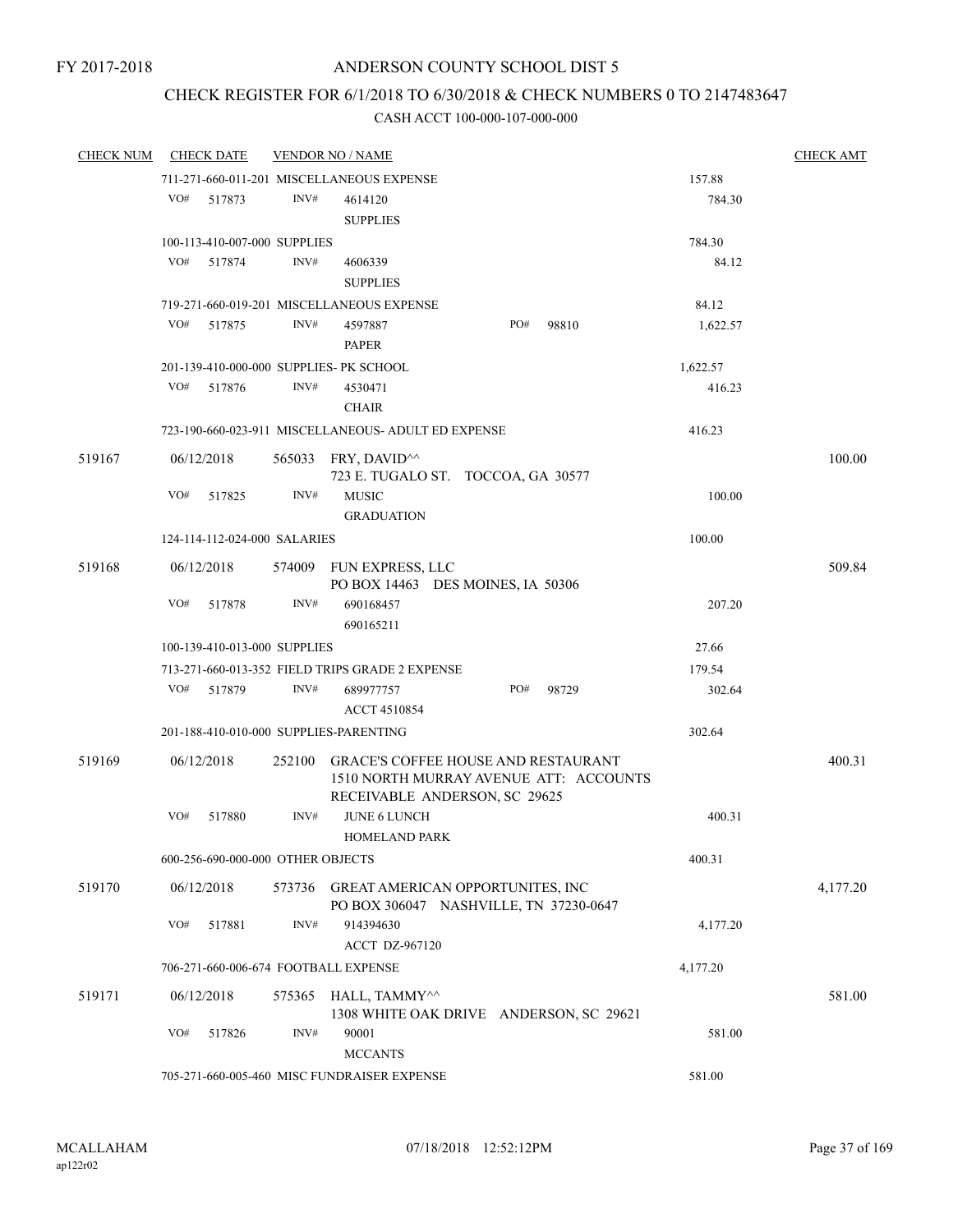## CHECK REGISTER FOR 6/1/2018 TO 6/30/2018 & CHECK NUMBERS 0 TO 2147483647

| <b>CHECK NUM</b> | <b>CHECK DATE</b>                                                                |        | <b>VENDOR NO / NAME</b>                                              |                                                                                       |               | <b>CHECK AMT</b> |
|------------------|----------------------------------------------------------------------------------|--------|----------------------------------------------------------------------|---------------------------------------------------------------------------------------|---------------|------------------|
| 519172           | 06/12/2018                                                                       | 264114 | HEINEMANN<br>15963 COLLECTIONS CENTER DRIVE ATT:                     | ACCOUNTS RECEIVABLE CHICAGO, IL 60693                                                 |               | 90.75            |
|                  | VO#<br>517882                                                                    | INV#   | 6883745<br><b>ACCT 63606</b>                                         | PO#<br>98349                                                                          | 90.75         |                  |
|                  | 201-224-410-019-000 SUPPLIES- PROF DEV<br>201-224-410-019-000 SUPPLIES- PROF DEV |        |                                                                      |                                                                                       | 82.50<br>8.25 |                  |
| 519173           | 06/12/2018                                                                       |        | 574572 HG REYNOLDS COMPANY INC<br>113 CONTRACT DRIVE AIKEN, SC 29801 |                                                                                       |               | 1,174,527.56     |
|                  | VO#<br>517887                                                                    | INV#   | APP <sub>12</sub><br>PROJ# 5-5124                                    |                                                                                       | 1,174,527.56  |                  |
|                  | 515-253-520-031-CAR CAREER CENTER                                                |        |                                                                      |                                                                                       | 1,174,527.56  |                  |
| 519174           | 06/12/2018                                                                       | 272800 | HOUSE OF TROPHIES<br>RECEIVABLE ANDERSON, SC 29625-4311              | 616 NORTH MURRAY AVENUE ATT: ACCOUNTS                                                 |               | 384.67           |
|                  | VO#<br>517883                                                                    | INV#   | 32077<br>WHITEHALL ELEM                                              |                                                                                       | 20.87         |                  |
|                  | 719-271-660-019-220 MUSIC EXPENSE                                                |        |                                                                      |                                                                                       | 20.87         |                  |
|                  | VO#<br>517884                                                                    | INV#   | 32067<br><b>CENTERVILLE</b>                                          |                                                                                       | 37.45         |                  |
|                  |                                                                                  |        | 707-190-660-007-310 RUNNING CLUB EXPENSE                             |                                                                                       | 37.45         |                  |
|                  | VO#<br>517885                                                                    | INV#   | 32075<br><b>CAREER CAMPUS</b>                                        |                                                                                       | 125.19        |                  |
|                  | 100-115-410-001-000 SUPPLIES                                                     |        |                                                                      |                                                                                       | 125.19        |                  |
|                  | VO#<br>517886                                                                    | INV#   | 32085<br>MIDWAY ELEM                                                 |                                                                                       | 201.16        |                  |
|                  |                                                                                  |        | 717-190-660-017-244 SCHOOL/CLASS DONATIONS EXPENSE                   |                                                                                       | 201.16        |                  |
| 519175           | 06/12/2018                                                                       | 564024 | NY 12148                                                             | INTERNATIONAL CTR FOR LDRSHIP IN EDUCATI<br>1587 ROUTE 146 ATT: REGISTRATION REXFORD, |               | 695.00           |
|                  | VO#<br>517888                                                                    | INV#   | FDNYJX88XMG<br><b>JENNIFER BUFFORD</b>                               | PO#<br>98939                                                                          | 695.00        |                  |
|                  |                                                                                  |        | 201-224-333-019-000 TRIPS AND CONFERENCES                            |                                                                                       | 695.00        |                  |
| 519176           | 06/12/2018                                                                       | 282620 | <b>IONOSPHERE TOURS</b><br>307 N. MAIN STREET ANDERSON, SC 29621     |                                                                                       |               | 400.00           |
|                  | VO#<br>517889                                                                    | INV#   | RSV 17143<br><b>GUEST DAMAGE</b>                                     |                                                                                       | 400.00        |                  |
|                  |                                                                                  |        | 721-190-660-021-583 WASHINGTON TRIP EXPENSE                          |                                                                                       | 400.00        |                  |
| 519177           | 06/12/2018                                                                       | 574548 | <b>JENSEN LEARNING</b><br>PO BOX 291 MAUNALOA, HI 96770              |                                                                                       |               | 3,118.50         |
|                  | VO#<br>517890                                                                    | INV#   | 22464<br><b>JULY 16-18</b>                                           | PO#<br>98542                                                                          | 3,118.50      |                  |
|                  |                                                                                  |        | 201-224-333-019-000 TRIPS AND CONFERENCES                            |                                                                                       | 3,118.50      |                  |
| 519178           | 06/12/2018                                                                       | 300176 | <b>JOSTENS INC</b>                                                   |                                                                                       |               | 11,113.55        |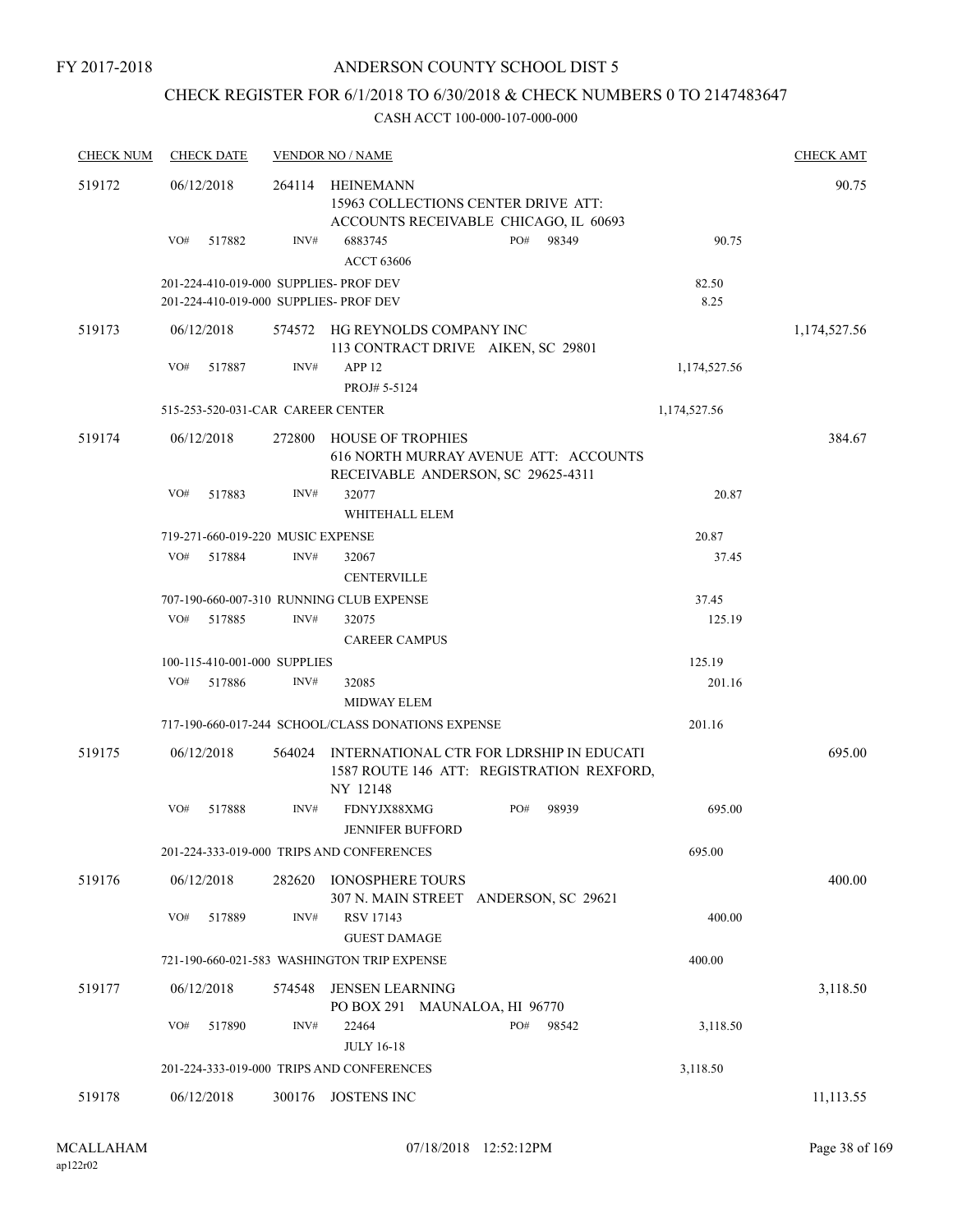## CHECK REGISTER FOR 6/1/2018 TO 6/30/2018 & CHECK NUMBERS 0 TO 2147483647

| <b>CHECK NUM</b> |     | <b>CHECK DATE</b> |        | <b>VENDOR NO / NAME</b>                             |                                          |          | <b>CHECK AMT</b> |
|------------------|-----|-------------------|--------|-----------------------------------------------------|------------------------------------------|----------|------------------|
|                  |     |                   |        |                                                     | 21336 NETWORK PLACE ATT: ACCOUNTS        |          |                  |
|                  |     |                   |        | RECEIVABLE CHICAGO, IL 60673                        |                                          |          |                  |
|                  | VO# | 517891            | INV#   | 1120646                                             |                                          | 7,066.19 |                  |
|                  |     |                   |        | <b>CENTERVILLE ELEM</b>                             |                                          |          |                  |
|                  |     |                   |        | 707-190-660-007-240 YEARBOOK EXPENSE                |                                          | 7,066.19 |                  |
|                  | VO# | 517892            | INV#   | 21762581                                            |                                          | 1,985.30 |                  |
|                  |     |                   |        | 21712306                                            |                                          |          |                  |
|                  |     |                   |        | 723-190-660-023-911 MISCELLANEOUS- ADULT ED EXPENSE |                                          | 1,602.79 |                  |
|                  |     |                   |        | 723-190-660-023-911 MISCELLANEOUS- ADULT ED EXPENSE |                                          | 382.51   |                  |
|                  | VO# | 517893            | INV#   | 1120362                                             |                                          | 2,062.06 |                  |
|                  |     |                   |        | <b>SOUTHWOOD</b>                                    |                                          |          |                  |
|                  |     |                   |        | 721-190-660-021-552 YEARBOOK EXPENSE                |                                          | 2,062.06 |                  |
| 519179           |     | 06/12/2018        | 569972 | JULIETTE BROWN                                      |                                          |          | 6.00             |
|                  |     |                   |        |                                                     | 121 ASHTON LANE ANDERSON, SC 29621       |          |                  |
|                  | VO# | 517829            | INV#   | <b>YEARBOOK</b>                                     |                                          | 6.00     |                  |
|                  |     |                   |        | <b>REFUND</b>                                       |                                          |          |                  |
|                  |     |                   |        | 705-271-660-005-552 YEARBOOK EXPENSE                |                                          | 6.00     |                  |
| 519180           |     | 06/12/2018        | 563608 | JW PEPPER & SON, INC                                |                                          |          | 633.90           |
|                  |     |                   |        |                                                     | POBOX 642 ATT: ACCOUNTS RECEIVABLE       |          |                  |
|                  |     |                   |        | <b>EXTON, PA 19341</b>                              |                                          |          |                  |
|                  | VO# | 517894            | INV#   | ACCT#11064661                                       |                                          | 320.19   |                  |
|                  |     |                   |        | <b>GLENVIEW MS</b>                                  |                                          |          |                  |
|                  |     |                   |        | 100-113-410-020-COB CHORUS, ORCHESTRA & BAND        |                                          | 56.68    |                  |
|                  |     |                   |        | 100-113-410-020-COB CHORUS, ORCHESTRA & BAND        |                                          | 43.03    |                  |
|                  |     |                   |        | 720-271-660-020-601 BAND CLUB EXPENSE               |                                          | 55.49    |                  |
|                  |     |                   |        | 720-271-660-020-616 STRINGS/ ORCHESTRA EXPENSE      |                                          | 164.99   |                  |
|                  | VO# | 517895            | INV#   | 15977397                                            |                                          | 313.71   |                  |
|                  |     |                   |        | <b>GLENVIEW MS</b>                                  |                                          |          |                  |
|                  |     |                   |        | 100-113-410-020-COB CHORUS, ORCHESTRA & BAND        |                                          | 313.71   |                  |
| 519181           |     | 06/12/2018        | 569972 | KARI KASSOFF                                        |                                          |          | 6.00             |
|                  |     |                   |        |                                                     | 102 ARCHDALE WAY ANDERSON, SC 29621      |          |                  |
|                  | VO# | 517830            | INV#   | <b>YEARBOOK</b>                                     |                                          | 6.00     |                  |
|                  |     |                   |        | <b>REFUND</b>                                       |                                          |          |                  |
|                  |     |                   |        | 705-271-660-005-552 YEARBOOK EXPENSE                |                                          | 6.00     |                  |
| 519182           |     | 06/12/2018        | 563806 | KERSHAW COUNTY SCHOOL DISTRICT                      |                                          |          | 467.23           |
|                  |     |                   |        |                                                     | 2029 W. DEKALB STREET ATTN DONNIE WILSON |          |                  |
|                  |     |                   |        | CAMDEN, SC 29020                                    |                                          |          |                  |
|                  | VO# | 517896            | INV#   | 2017-2018                                           |                                          | 467.23   |                  |
|                  |     |                   |        | <b>PROVISO</b>                                      |                                          |          |                  |
|                  |     |                   |        | 100-412-720-000-000 PAYMENTS TO OTHER GOV'T UNITS   |                                          | 467.23   |                  |
| 519183           |     | 06/12/2018        | 569972 | KRISTY SCARBOROUGH                                  |                                          |          | 57.59            |
|                  |     |                   |        |                                                     | 120 SPANISH WELLS ANDERSON, SC 29621     |          |                  |
|                  | VO# | 517828            | INV#   | <b>WALGREENS</b>                                    |                                          | 57.59    |                  |
|                  |     |                   |        | REIMBURSEMENT                                       |                                          |          |                  |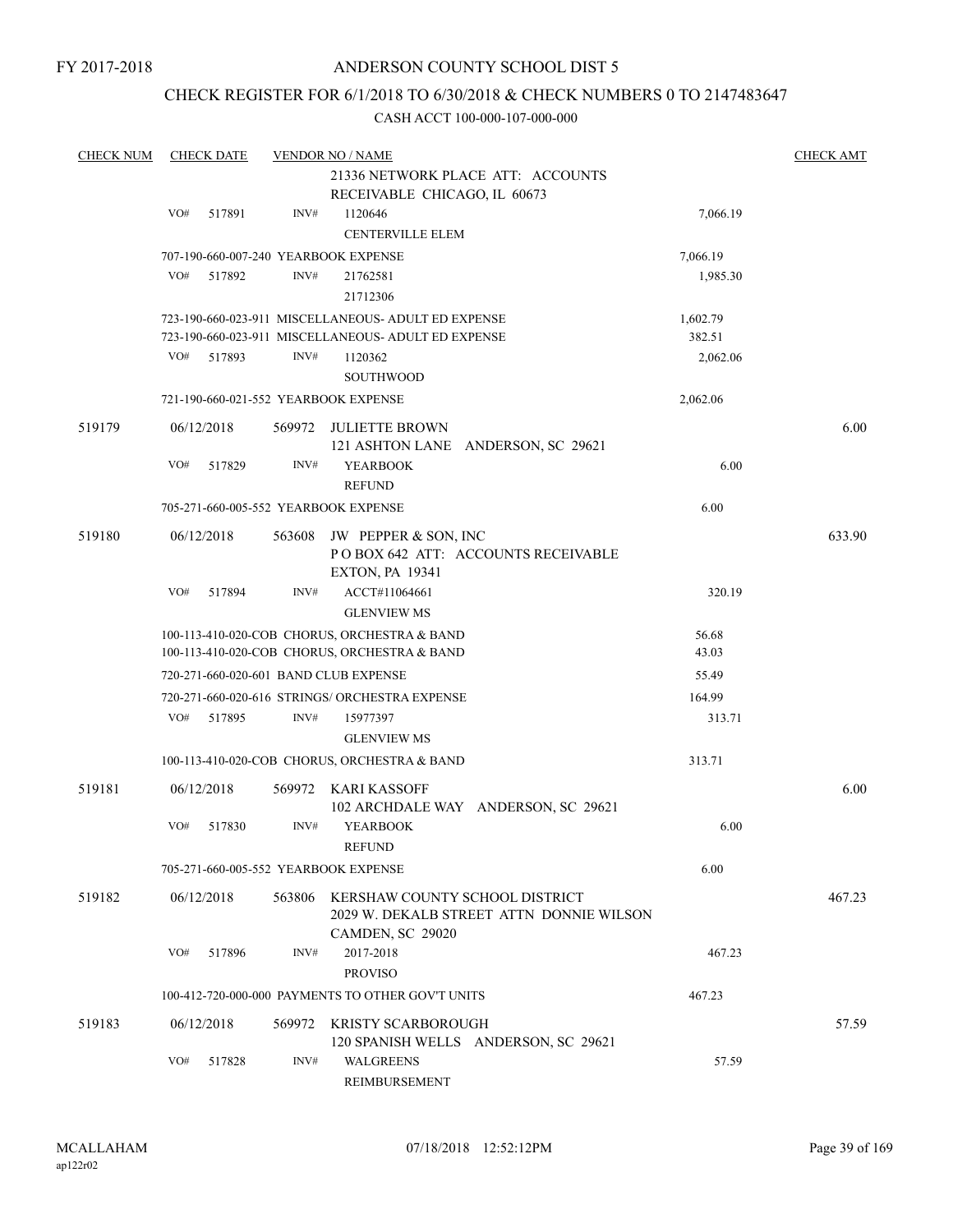## CHECK REGISTER FOR 6/1/2018 TO 6/30/2018 & CHECK NUMBERS 0 TO 2147483647

| <b>CHECK NUM</b> | <b>CHECK DATE</b><br>701-271-660-001-850 FFA EXPENSE |        | <b>VENDOR NO / NAME</b>                                                                                 | 57.59     | <b>CHECK AMT</b> |
|------------------|------------------------------------------------------|--------|---------------------------------------------------------------------------------------------------------|-----------|------------------|
| 519184           | 06/12/2018                                           | 313200 | LAB-AIDS, INC<br>17 COLT COURT ATT: ACCOUNTS RECEIVABLE<br>RONKONKOMA, NY 11779                         |           | 225.72           |
|                  | VO#<br>517897                                        | INV#   | 129826<br>PO#<br>98716<br><b>SOUTHWOOD</b>                                                              | 225.72    |                  |
|                  |                                                      |        | 871-113-410-000-000 SUPPLIES AND MATERIALS                                                              | 225.72    |                  |
| 519185           | 06/12/2018                                           | 313476 | LAKESHORE LEARNING MATERIALS<br>2695 EAST DOMINGUEZ STREET ATT: ACCOUNTS<br>RECEIVABLE CARSON, CA 90895 |           | 749.06           |
|                  | VO#<br>517898                                        | INV#   | 5438740518<br>PO#<br>98848                                                                              | 749.06    |                  |
|                  |                                                      |        | <b>SUPPLIES</b>                                                                                         |           |                  |
|                  |                                                      |        | 990-139-410-000-000 SUPPLIES AND MATERIALS                                                              | 749.06    |                  |
| 519186           | 06/12/2018                                           | 564353 | LAZER CONSTRUCTION COMPANY INC<br>POBOX 5103 ATT: ACCOUNTS RECEIVABLE<br>ANDERSON, SC 29623             |           | 145,620.00       |
|                  | VO#<br>517899                                        | INV#   | APP 7318-01<br>TL HANNA                                                                                 | 72,540.00 |                  |
|                  |                                                      |        | 505-271-540-002-BSC BASEBALL&SOFTBALL COMPLEX                                                           | 72,540.00 |                  |
|                  | VO#<br>517900                                        | INV#   | APP 7418-01<br><b>WESTSIDE</b>                                                                          | 73,080.00 |                  |
|                  |                                                      |        | 505-271-540-003-BSC BASEBALL&SOFTBALL COMPLEX                                                           | 73,080.00 |                  |
| 519187           | 06/12/2018                                           | 566173 | <b>LEGO EDUCATION</b><br>13569 COLLECTIONS CENTER DRIVE ATT:<br>ACCOUNTS RECEIVABLE CHICAGO, IL 60693   |           | 2,673.77         |
|                  | VO#<br>517901                                        | INV#   | PO#<br>1190295205<br>98936<br>CUST# 202438                                                              | 1,219.48  |                  |
|                  |                                                      |        | 225-224-410-000-000 SUPPLIES-PD/EDUCATIONAL                                                             | 1,219.48  |                  |
|                  | VO#<br>517902                                        | INV#   | 1190293857<br>CUST#496702                                                                               | 1,454.29  |                  |
|                  |                                                      |        | 720-271-660-020-493 SCHOOL/CLASS DONATIONS EXPENSE                                                      | 1,454.29  |                  |
| 519188           | 06/12/2018                                           | 570282 | LITTLE CAESAR'S PIZZA<br>2902 C N. MAIN STREET ANDERSON, SC 29621                                       |           | 174.40           |
|                  | VO#<br>517903                                        | INV#   | <b>BAND PARTY</b><br><b>GLENVIEW MS</b>                                                                 | 174.40    |                  |
|                  | 720-271-660-020-601 BAND CLUB EXPENSE                |        |                                                                                                         | 174.40    |                  |
| 519189           | 06/12/2018                                           | 573525 | MAKING HISTORY, LLC<br>PO BOX 73 WILLIAMSTON, SC 29697                                                  |           | 1,876.00         |
|                  | VO#<br>517904                                        | INV#   | FOR MAY 18                                                                                              | 1,876.00  |                  |
|                  |                                                      |        | MIDWAY ELEM                                                                                             |           |                  |
|                  |                                                      |        | 717-190-660-017-354 FIELD TRIPS GRADE 4 EXPENSE                                                         | 1,876.00  |                  |
| 519190           | 06/12/2018                                           | 564723 | MATRIX CONSTRUCTION CO, INC<br>POBOX 1807 ATT: ACCOUNTS RECEIVABLE<br>ANDERSON, SC 29622-1807           |           | 67,815.37        |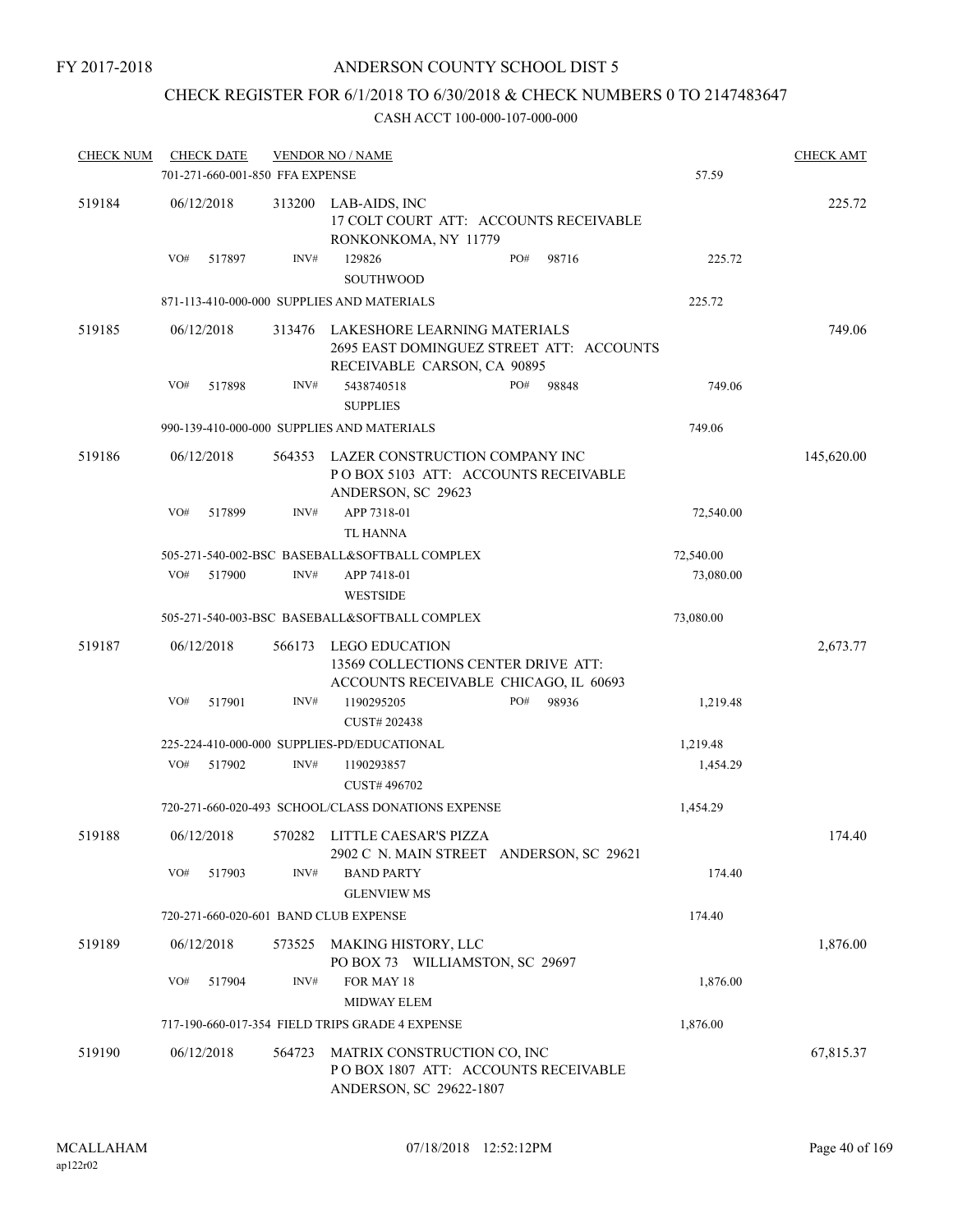# CHECK REGISTER FOR 6/1/2018 TO 6/30/2018 & CHECK NUMBERS 0 TO 2147483647

| <b>CHECK NUM</b> |     | <b>CHECK DATE</b>                    |        | <b>VENDOR NO / NAME</b>                             |                                                                                               |       |           | <b>CHECK AMT</b> |
|------------------|-----|--------------------------------------|--------|-----------------------------------------------------|-----------------------------------------------------------------------------------------------|-------|-----------|------------------|
|                  | VO# | 517905                               | INV#   | APP 170013-05<br><b>WESTSIDE</b>                    |                                                                                               |       | 67,815.37 |                  |
|                  |     |                                      |        | 515-253-529-003-FAC STADIUM BATHROOM RENOVATIONS    |                                                                                               |       | 67,815.37 |                  |
| 519191           |     | 06/12/2018                           |        | 574440 MCCANTS PETTY CASH                           |                                                                                               |       |           | 4.32             |
|                  | VO# | 517906                               | INV#   | <b>EXPENSES</b><br><b>REIMBURSEMENT</b>             |                                                                                               |       | 4.32      |                  |
|                  |     |                                      |        | 705-271-660-005-411 MISCELLANEOUS EXPENSE           |                                                                                               |       | 4.32      |                  |
| 519192           |     | 06/12/2018                           | 568354 | 29625                                               | MCKAY, ZORN & ASSOCIATES, PA<br>110 FEDERAL STREET STE 5-C ANDERSON, SC                       |       |           | 21,600.00        |
|                  | VO# | 517908                               | INV#   | 1465.0418<br>PROJECT 1465                           |                                                                                               |       | 21,600.00 |                  |
|                  |     |                                      |        | 515-253-520-000-ART FINE ARTS CENTER                |                                                                                               |       | 21,600.00 |                  |
| 519193           |     | 06/12/2018                           |        | 574457 MCLEES PETTY CASH                            |                                                                                               |       |           | 32.00            |
|                  | VO# | 517907                               | INV#   | <b>EXPENSES</b><br>REIMBURSEMENT                    |                                                                                               |       | 32.00     |                  |
|                  |     |                                      |        | 708-271-660-008-360 SCHOOL STORE/COUNCIL EXPENSE    |                                                                                               |       | 2.00      |                  |
|                  |     | 708-271-660-008-375 FACULTY EXPENSE  |        |                                                     |                                                                                               |       | 30.00     |                  |
| 519194           |     | 06/12/2018                           | 379100 |                                                     | NATURE'S CORNER FLORIST<br>1205 WHITEHALL ROAD ATT: ACCOUNTS<br>RECEIVABLE ANDERSON, SC 29625 |       |           | 76.55            |
|                  | VO# | 517909                               | INV#   | <b>ACCT 100097</b><br><b>ADULT ED</b>               |                                                                                               |       | 76.55     |                  |
|                  |     |                                      |        | 723-190-660-023-911 MISCELLANEOUS- ADULT ED EXPENSE |                                                                                               |       | 76.55     |                  |
| 519195           |     | 06/12/2018                           | 389900 | OFFICE DEPOT                                        | POBOX 1413 CHARLOTTE, NC 28201-1413                                                           |       |           | 3,912.66         |
|                  | VO# | 517910                               | INV#   | 2189123692<br><b>SUPPLIES</b>                       |                                                                                               |       | 64.25     |                  |
|                  |     | 100-112-410-007-000 SUPPLIES         |        |                                                     |                                                                                               |       | 64.25     |                  |
|                  |     |                                      |        | VO# 517911 INV# 143007061001<br>142988571001        | PO#                                                                                           | 98865 | 255.78    |                  |
|                  |     |                                      |        | 100-221-410-000-TST SUPPLIES-TESTING                |                                                                                               |       | 84.90     |                  |
|                  |     | 100-221-410-000-TST SUPPLIES-TESTING |        |                                                     |                                                                                               |       | 170.88    |                  |
|                  | VO# | 517912                               | INV#   | 140994507001<br><b>SUPPLIES</b>                     |                                                                                               |       | 216.48    |                  |
|                  |     | 600-256-410-000-000 SUPPLIES         |        |                                                     |                                                                                               |       | 216.48    |                  |
|                  |     | VO# 517913                           | INV#   | 142313064001<br><b>SUPPLIES</b>                     |                                                                                               |       | 405.74    |                  |
|                  |     | 600-256-410-000-000 SUPPLIES         |        |                                                     |                                                                                               |       | 405.74    |                  |
|                  |     | $VO#$ 517914                         | INV#   | 141669422001<br><b>SUPPLIES</b>                     |                                                                                               |       | 735.99    |                  |
|                  |     | 600-256-410-000-000 SUPPLIES         |        |                                                     |                                                                                               |       | 735.99    |                  |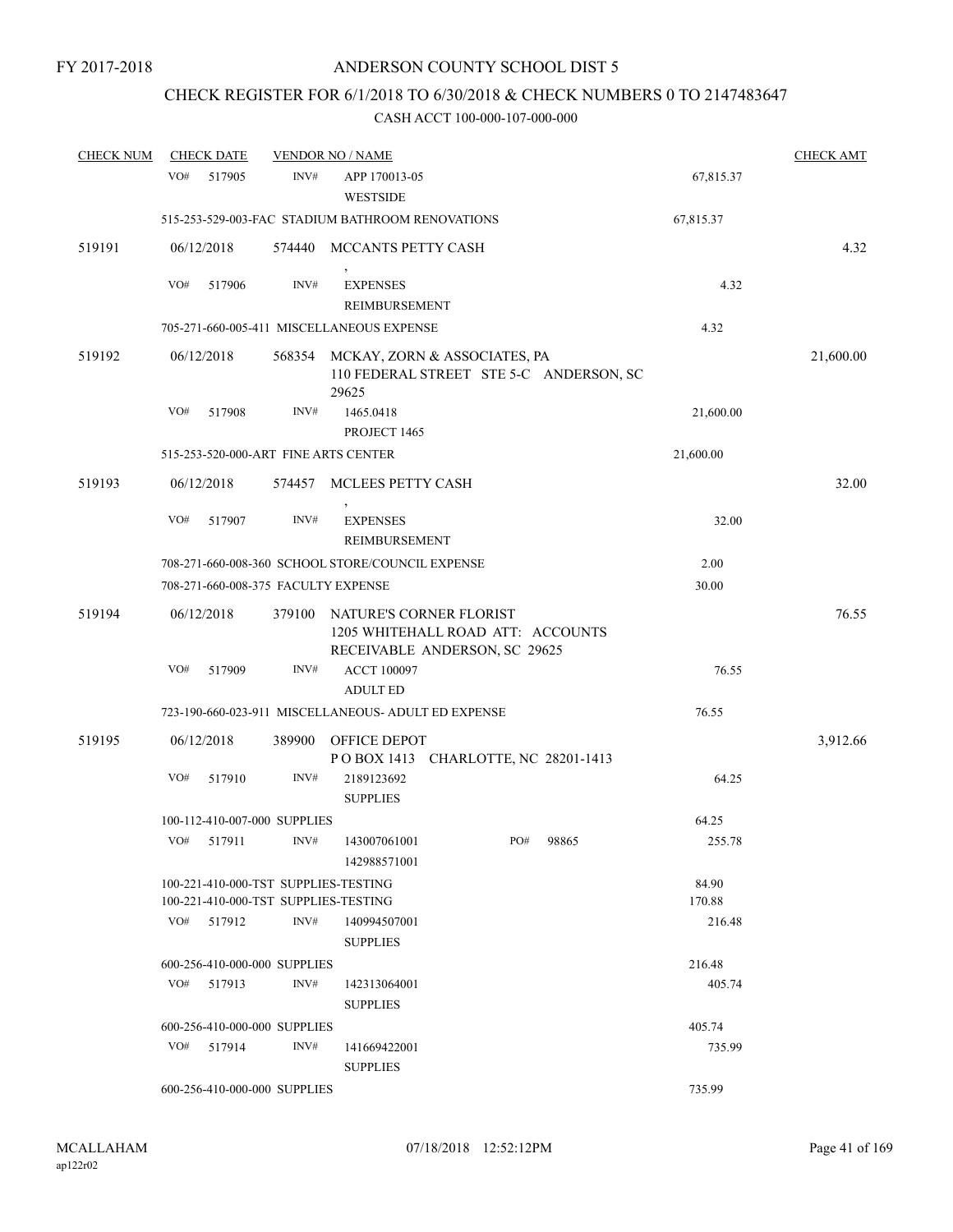## CHECK REGISTER FOR 6/1/2018 TO 6/30/2018 & CHECK NUMBERS 0 TO 2147483647

| <b>CHECK NUM</b> | <b>CHECK DATE</b>                                            |            | <b>VENDOR NO / NAME</b>                                                                                  |     |       |                   | <b>CHECK AMT</b> |
|------------------|--------------------------------------------------------------|------------|----------------------------------------------------------------------------------------------------------|-----|-------|-------------------|------------------|
|                  | VO#<br>517915                                                | INV#       | 143025420001<br>143024756001                                                                             | PO# | 98866 | 2,133.90          |                  |
|                  | 100-233-410-000-000 SUPPLIES<br>100-233-410-000-000 SUPPLIES |            |                                                                                                          |     |       | 56.26<br>2,077.64 |                  |
|                  | VO#<br>517916                                                | INV#       | 132575720001<br><b>SUPPLIES</b>                                                                          | PO# | 98648 | 100.52            |                  |
|                  | 201-224-410-010-000 PD SUPPLIES                              |            |                                                                                                          |     |       | 100.52            |                  |
| 519196           | 06/12/2018                                                   |            | 575114 OPTIMA INC<br>220 CHERRY STREET SHREWSBURY, MA 01545                                              |     |       |                   | 598.00           |
|                  | VO#<br>517917                                                | INV#       | 31515-1                                                                                                  |     |       | 598.00            |                  |
|                  |                                                              |            | <b>COMBO BOARD</b>                                                                                       |     |       |                   |                  |
|                  |                                                              |            | 720-271-660-020-411 MISCELLANEOUS EXPENSE                                                                |     |       | 598.00            |                  |
| 519197           | 06/12/2018                                                   | 573402 OTN | 851 HWY 378 SUITE 100 LEXINGTON, SC 29072                                                                |     |       |                   | 571.38           |
|                  | VO#<br>517918                                                | INV#       | 4900-93<br><b>TECH SUPPLIES</b>                                                                          | PO# | 98952 | 571.38            |                  |
|                  | 100-266-314-000-000 REPAIRS TO EQUIPMENT                     |            |                                                                                                          |     |       | 571.38            |                  |
| 519198           | 06/12/2018                                                   | 573898     | PETTUS, ANDREW^^<br>509 DRAYTON CIRCLE ANDERSON, SC 29621                                                |     |       |                   | 100.00           |
|                  | VO#<br>517824                                                | INV#       | <b>MUSIC</b><br><b>GRADUATION</b>                                                                        |     |       | 100.00            |                  |
|                  | 124-114-112-024-000 SALARIES                                 |            |                                                                                                          |     |       | 100.00            |                  |
| 519199           | 06/12/2018                                                   | 563653     | PITNEY BOWES GLOBAL FINANCIAL SVCS<br>POBOX 371896 ATT: ACCOUNTS RECEIVABLE<br>PITTSBURGH, PA 15250-7896 |     |       |                   | 56.98            |
|                  | VO#<br>517919                                                | INV#       | 1007321123<br>ACCT 0010008129                                                                            |     |       | 56.98             |                  |
|                  |                                                              |            | 100-113-410-006-VEN SUPPLY-ADDT'L FOR LOST VENDING                                                       |     |       | 56.98             |                  |
| 519200           | 06/12/2018                                                   | 575353     | PIXEL PRESS TECHNOLOGY, LLC<br>317 N. 11th ST. STE. 500 ST. LOUIS, MO 63101                              |     |       |                   | 822.00           |
|                  | VO#<br>517920                                                | INV#       | 3164<br><b>BLOXELS</b>                                                                                   | PO# | 98937 | 822.00            |                  |
|                  |                                                              |            | 225-224-410-000-000 SUPPLIES-PD/EDUCATIONAL                                                              |     |       | 822.00            |                  |
| 519201           | 06/12/2018                                                   | 575356     | PLAYFIT EDUCATION<br>1945 MELSON WAY HOCKESSIN, DE 19707                                                 |     |       |                   | 2,195.00         |
|                  | VO#<br>517921                                                | INV#       | 29709<br>FOR AUG 16, 2018                                                                                | PO# | 98945 | 2,195.00          |                  |
|                  |                                                              |            | 267-224-312-000-PD5 CONTRACTED-SC STANDARDS                                                              |     |       | 2,195.00          |                  |
| 519202           | 06/12/2018                                                   | 412275     | PLAY WITH A PURPOSE<br>NW 5634 PO BOX 1450 MINNEAPOLIS, MN<br>55485-5634                                 |     |       |                   | 2,132.78         |
|                  | VO#<br>517922                                                | INV#       | 9465396<br>CUST #4073950                                                                                 |     |       | 2,132.78          |                  |
|                  | 924-147-410-018-000 SUPPLIES                                 |            |                                                                                                          |     |       | 2,132.78          |                  |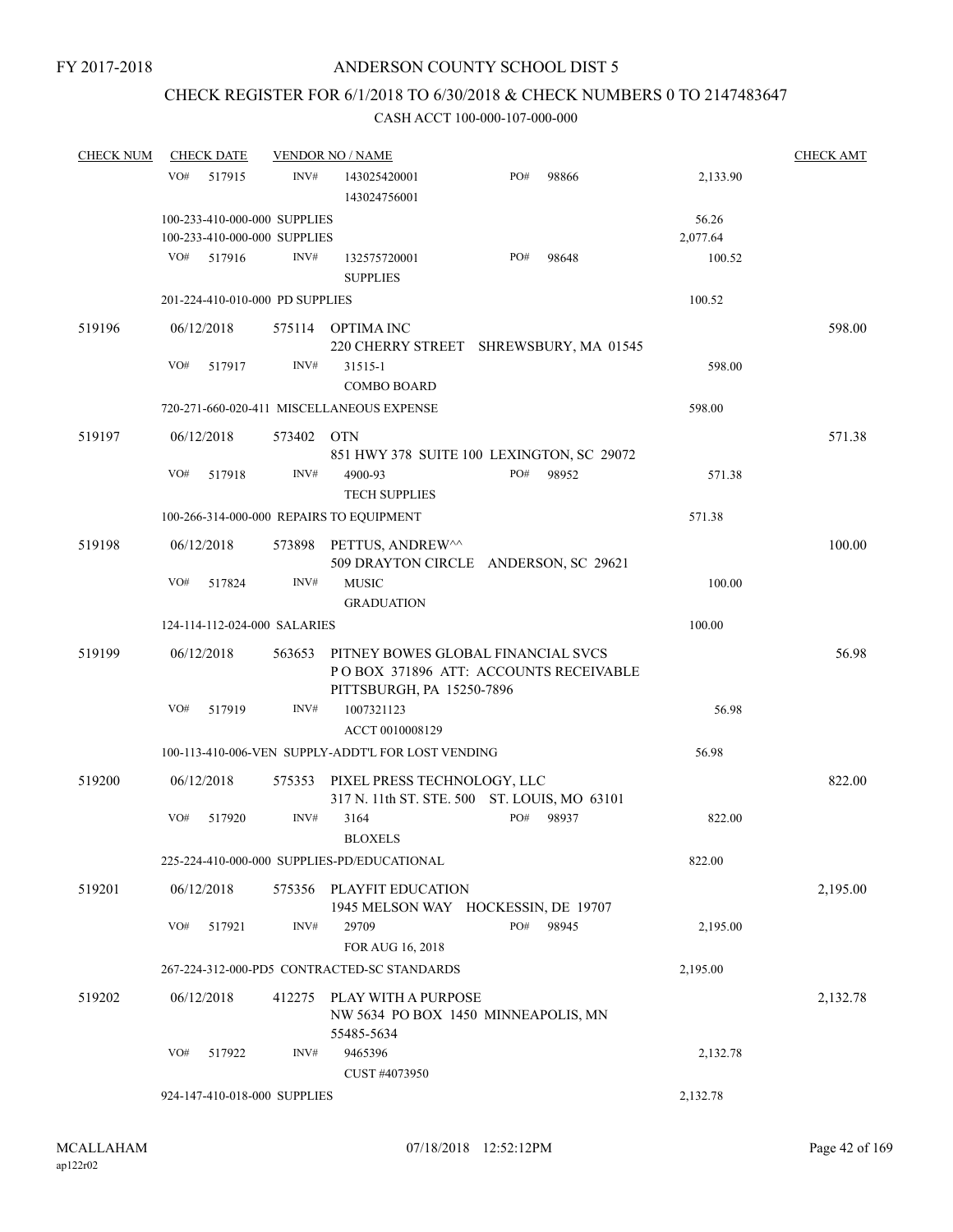## ANDERSON COUNTY SCHOOL DIST 5

## CHECK REGISTER FOR 6/1/2018 TO 6/30/2018 & CHECK NUMBERS 0 TO 2147483647

| <b>CHECK NUM</b> |            | <b>CHECK DATE</b> |                              | <b>VENDOR NO / NAME</b>                                                                         |     |       |          | <b>CHECK AMT</b> |
|------------------|------------|-------------------|------------------------------|-------------------------------------------------------------------------------------------------|-----|-------|----------|------------------|
| 519203           | 06/12/2018 |                   | 416350                       | PRESENTATION SYSTEMS SOUTH, INC<br>POBOX 3872 ATT: ACCOUNTS RECEIVABLE<br>MOORESVILLE, NC 28117 |     |       |          | 3,827.36         |
|                  | VO#        | 517923            | INV#                         | 181512<br><b>SUPPLIES</b>                                                                       | PO# | 98819 | 3,613.36 |                  |
|                  |            |                   |                              | 201-113-445-006-000 TECH SUPPLIES/ SITE LICENSE                                                 |     |       | 3,613.36 |                  |
|                  | VO#        | 517924            | INV#                         | 181541<br><b>SUPPLIES</b>                                                                       |     |       | 214.00   |                  |
|                  |            |                   |                              | 716-271-660-016-201 MISCELLANEOUS EXPENSE                                                       |     |       | 214.00   |                  |
| 519204           | 06/12/2018 |                   | 426200                       | QUILL CORPORATION<br>PO BOX 37600 ATT: ACCOUNTS RECEIVABLE<br>PHILADELPHIA, PA 19101-0600       |     |       |          | 223.51           |
|                  | VO#        | 517925            | INV#                         | 7150074<br><b>ACCT C5063044</b>                                                                 |     |       | 223.51   |                  |
|                  |            |                   | 100-115-410-001-CAR SUPPLIES |                                                                                                 |     |       | 223.51   |                  |
| 519205           | 06/12/2018 |                   |                              | 431095 REALLY GOOD STUFF, INC<br>PO BOX 1111 ATT: ACCOUNTS RECEIVABLE<br>SHELTON, CT 06484-1110 |     |       |          | 908.04           |
|                  | VO#        | 517926            | INV#                         | 6392072<br>ACCT #0011057                                                                        | PO# | 98592 | 908.04   |                  |
|                  |            |                   | 201-112-410-010-000 SUPPLIES |                                                                                                 |     |       | 908.04   |                  |
| 519206           | 06/12/2018 |                   | 569643                       | RELAY FOR LIFE OF ANDERSON<br>154 MILESTON WAY ATT: KATIE CRISPIN<br>GREENVILLE, SC 29615       |     |       |          | 90.40            |
|                  | VO#        | 517927            | INV#                         | <b>DONATION</b>                                                                                 |     |       | 90.40    |                  |
|                  |            |                   |                              | NEW PROSPECT ELEM                                                                               |     |       |          |                  |
|                  |            |                   |                              | 710-271-660-010-302 RELAY FOR LIFE EXPENSE                                                      |     |       | 90.40    |                  |
| 519207           | 06/12/2018 |                   | 575303                       | ROVE<br>3201 INTERNATIONAL AIRPORT DRIVE SUITE #100<br>CHARLOTTE, NC 28208                      |     |       |          | 346.33           |
|                  | VO#        | 517929            | INV#                         | 161848<br><b>TECH SUPPLIES</b>                                                                  | PO# | 98891 | 346.33   |                  |
|                  |            |                   |                              | 100-266-345-000-000 TECHNOLOGY INFRASTRUCTURE                                                   |     |       | 346.33   |                  |
| 519208           | 06/12/2018 |                   | 563479                       | <b>ROYLCO</b><br>3251 ABBEVILLE HIGHWAY ANDERSON, SC<br>29624                                   |     |       |          | 170.45           |
|                  | VO#        | 517928            | INV#                         | 34249<br><b>SOUTH FANT</b>                                                                      | PO# | 98875 | 170.45   |                  |
|                  |            |                   |                              | 990-139-410-000-000 SUPPLIES AND MATERIALS                                                      |     |       | 170.45   |                  |
| 519209           | 06/12/2018 |                   | 462710                       | SCHOLASTIC BOOK CLUBS, INC.<br>PO BOX 7503 JEFFERSON CITY, MO 65102-7503                        |     |       |          | 221.00           |
|                  | VO#        | 517931            | INV#                         | 46189246<br><b>CENTERVILLE ELEM</b>                                                             |     |       | 221.00   |                  |
|                  |            |                   |                              | 707-190-660-007-288 LITERACY EXPENSE                                                            |     |       | 221.00   |                  |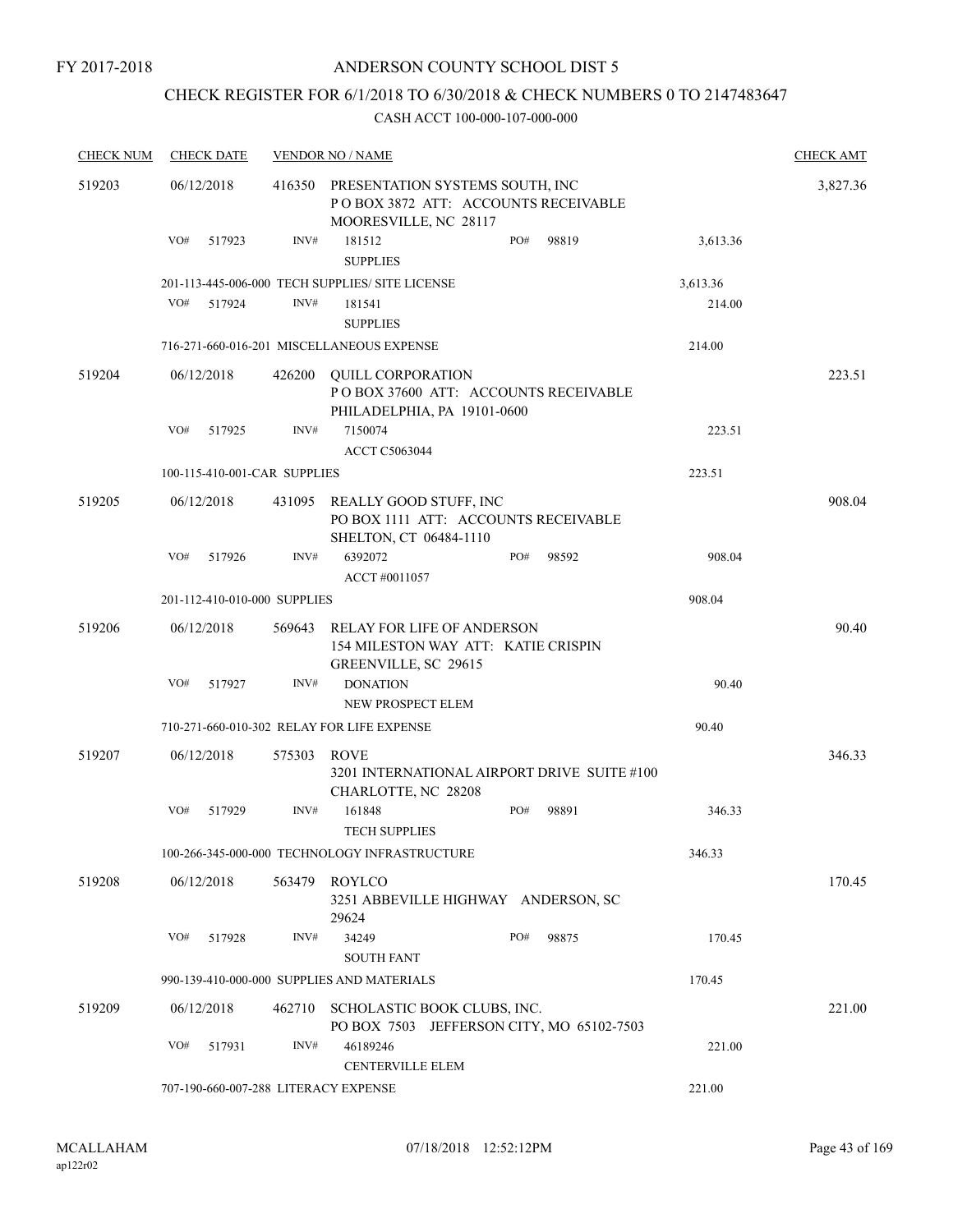## CHECK REGISTER FOR 6/1/2018 TO 6/30/2018 & CHECK NUMBERS 0 TO 2147483647

| <b>CHECK NUM</b> | <b>CHECK DATE</b>                   |        | <b>VENDOR NO / NAME</b>                                                                                  |                       | <b>CHECK AMT</b> |
|------------------|-------------------------------------|--------|----------------------------------------------------------------------------------------------------------|-----------------------|------------------|
| 519210           | 06/12/2018                          | 462725 | SCHOLASTIC BOOK CLUBS, INC<br>POBOX 3745 ATT: ACCOUNTS RECEIVABLE<br>JEFFERSON CITY, MO 65102-3720       |                       | 1,265.04         |
|                  | VO#<br>517930                       | INV#   | W3892211BF<br>HOMELAND PARK                                                                              | 1,265.04              |                  |
|                  | 711-271-660-011-305 LIBRARY EXPENSE |        |                                                                                                          | 1,265.04              |                  |
| 519211           | 06/12/2018                          | 573830 | <b>SCHOLASTIC EDUCATION</b><br>PO BOX 7502 JEFFERSON CITY, MO 65102                                      |                       | 26,028.00        |
|                  | VO#<br>517932                       | INV#   | PO#<br>98620<br>17103199<br>17017968                                                                     | 26,028.00             |                  |
|                  |                                     |        | 201-112-410-016-000 SUPPLIES AND MATERIALS<br>201-112-410-016-000 SUPPLIES AND MATERIALS                 | 8,748.00<br>17,280.00 |                  |
| 519212           | 06/12/2018                          | 570099 | SCHOOL SPECIALTY, INC.<br>32656 COLLECTION CENTER DR. ATT:<br>ACCOUNTS RECEIVABLE CHICAGO, IL 60693-0656 |                       | 2,031.55         |
|                  | VO#<br>517933                       | INV#   | 308103008335<br>CUST #330699                                                                             | 2,031.55              |                  |
|                  |                                     |        | 717-190-660-017-228 ART INSTRUCT EXPENSES                                                                | 2,031.55              |                  |
| 519213           | 06/12/2018                          | 570059 | SHARP BUSINESS SYSTEMS<br>DEPT 1216 PO BOX 121216 DALLAS, TX<br>75312-1216                               |                       | 1,044.79         |
|                  | VO#<br>517935                       | INV#   | 9001198984<br><b>COPIES</b>                                                                              | 12.84                 |                  |
|                  | 201-112-490-010-000 COPIER COST     |        |                                                                                                          | 12.84                 |                  |
|                  | VO#<br>517936                       | INV#   | 9001182435<br>9001172657                                                                                 | 152.36                |                  |
|                  | 723-190-660-023-913 COPIER EXPENSE  |        |                                                                                                          | 73.35                 |                  |
|                  | 723-190-660-023-913 COPIER EXPENSE  |        |                                                                                                          | 79.01                 |                  |
|                  | VO#<br>517937                       | INV#   | 9001189356<br><b>COPIES</b>                                                                              | 387.44                |                  |
|                  |                                     |        | 705-271-660-005-411 MISCELLANEOUS EXPENSE                                                                | 387.44                |                  |
|                  | VO#<br>517938                       | INV#   | 9001177159<br>$\mbox{COPIES}$                                                                            | 204.46                |                  |
|                  | 201-112-490-011-000 COPIER COST     |        |                                                                                                          | 204.46                |                  |
|                  | VO#<br>517939                       | INV#   | 9001171375<br><b>COPIES</b>                                                                              | 16.38                 |                  |
|                  | 201-112-490-011-000 COPIER COST     |        |                                                                                                          | 16.38                 |                  |
|                  | VO#<br>517940                       | INV#   | 9001198988<br><b>COPIES</b>                                                                              | 12.84                 |                  |
|                  |                                     |        | 705-271-660-005-411 MISCELLANEOUS EXPENSE                                                                | 12.84                 |                  |
|                  | VO#<br>517941                       | INV#   | 9001174916<br><b>COPIES</b>                                                                              | 258.47                |                  |
|                  | 100-113-410-020-000 SUPPLIES        |        |                                                                                                          | 258.47                |                  |
| 519214           | 06/12/2018                          | 470900 | <b>SHAR PRODUCTS COMPANY</b>                                                                             |                       | 20.35            |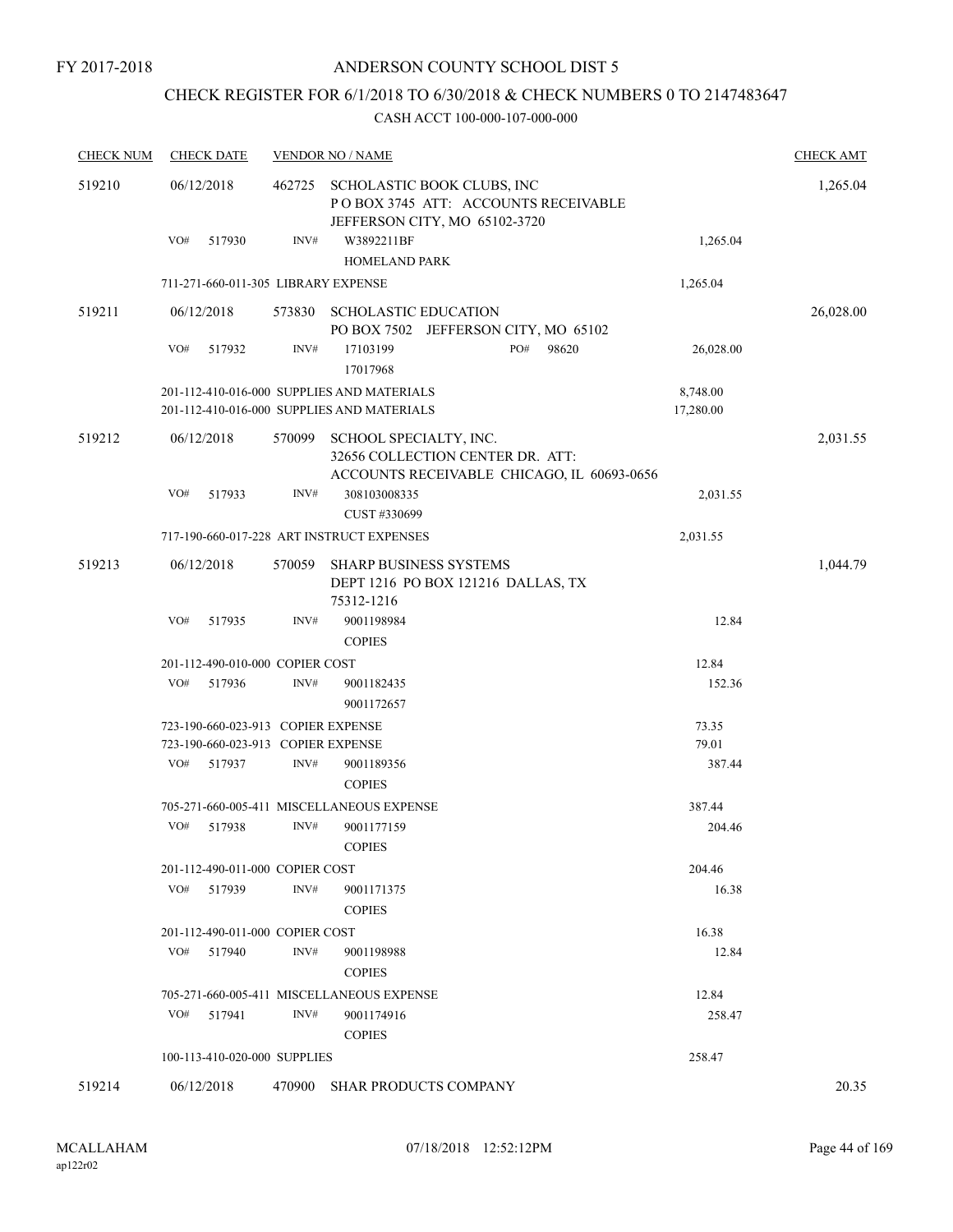## CHECK REGISTER FOR 6/1/2018 TO 6/30/2018 & CHECK NUMBERS 0 TO 2147483647

| <b>CHECK NUM</b> | <b>CHECK DATE</b> |                                      | <b>VENDOR NO / NAME</b>                                                             |                                            |          | <b>CHECK AMT</b> |
|------------------|-------------------|--------------------------------------|-------------------------------------------------------------------------------------|--------------------------------------------|----------|------------------|
|                  |                   |                                      | 2465 S. INDUSTRIAL HWY ATT: ACCOUNTS<br>RECEIVABLE ANN ARBOR, MI 48104              |                                            |          |                  |
|                  | VO#<br>517934     | INV#                                 | I169805800012<br><b>SUPPLIES</b>                                                    |                                            | 20.35    |                  |
|                  |                   |                                      | 721-190-660-021-658 ORCHESTRA MIDDLE EXPENSE                                        |                                            | 20.35    |                  |
| 519215           | 06/12/2018        | 569520                               | SHI INTERNATIONAL CORP<br>DALLAS, TX 75395-2121                                     | POBOX 952121 ATT: ACCOUNTS RECEIVABLE      |          | 1,255.38         |
|                  | VO#<br>517942     | INV#                                 | B08339326<br><b>LICENSE</b>                                                         | PO#<br>98918                               | 1,255.38 |                  |
|                  |                   |                                      | 100-266-445-000-000 SOFTWARE TECHNOLOGY                                             |                                            | 1,255.38 |                  |
| 519216           | 06/12/2018        | 568954                               | <b>SHRED A WAY</b><br>PO BOX 51132 ATT: ACCOUNTS RECEIVABLE<br>PIEDMONT, SC 29673   |                                            |          | 153.00           |
|                  | VO#<br>517943     | INV#                                 | A60951<br>WHITEHALL ELEM                                                            |                                            | 153.00   |                  |
|                  |                   |                                      | 719-271-660-019-201 MISCELLANEOUS EXPENSE                                           |                                            | 153.00   |                  |
| 519217           | 06/12/2018        |                                      | 573272 SHRED IT USA                                                                 | 28883 NETWORK PLACE CHICAGO, IL 60673-1288 |          | 75.65            |
|                  | VO#<br>517944     | INV#                                 | 8124871925<br>CUST 13630727                                                         |                                            | 75.65    |                  |
|                  |                   |                                      | 714-271-660-014-201 MISCELLANEOUS EXPENSE                                           |                                            | 75.65    |                  |
| 519218           | 06/12/2018        | 571007                               | SIMPLIFIED OFFICE SYSTEMS                                                           | 6220 BUSH RIVER ROAD COLUMBIA, SC 29212    |          | 361.52           |
|                  | VO#<br>517945     | INV#                                 | 180517-0031<br><b>COPIES</b>                                                        |                                            | 131.14   |                  |
|                  |                   | 100-113-410-021-000 SUPPLIES         |                                                                                     |                                            | 131.14   |                  |
|                  | VO#<br>517946     | INV#                                 | 180601-0027<br><b>COPIES</b>                                                        |                                            | 230.38   |                  |
|                  |                   | 201-113-490-006-000 COPIER COST      |                                                                                     |                                            | 230.38   |                  |
| 519219           | 06/12/2018        | 569972                               | SOUTHEASTERN WING T CAMP<br>$\,$                                                    |                                            |          | 1,895.00         |
|                  | VO#<br>517947     | INV#                                 | <b>MCCANTS</b><br>FOOTBALL CAMP                                                     |                                            | 1,895.00 |                  |
|                  |                   | 705-271-660-005-674 FOOTBALL EXPENSE |                                                                                     |                                            | 1,895.00 |                  |
| 519220           | 06/12/2018        | 575352                               | SPHERO, INC<br>DEPT CH 19777 PALATINE, IL 60055-9777                                |                                            |          | 1,799.99         |
|                  | VO#<br>517948     | INV#                                 | 28827<br><b>SUPPLIES</b>                                                            | PO#<br>98935                               | 1.799.99 |                  |
|                  |                   |                                      | 225-224-410-000-000 SUPPLIES-PD/EDUCATIONAL                                         |                                            | 1,799.99 |                  |
| 519221           | 06/12/2018        | 564384                               | STEPS TO LITERACY, LLC<br>POBOX 6737 ATT: ORDER DEPARTMENT<br>BRIDGEWATER, NJ 08807 |                                            |          | 1,686.56         |
|                  | VO#<br>517949     | INV#                                 | 181293                                                                              | PO#<br>98643                               | 1,686.56 |                  |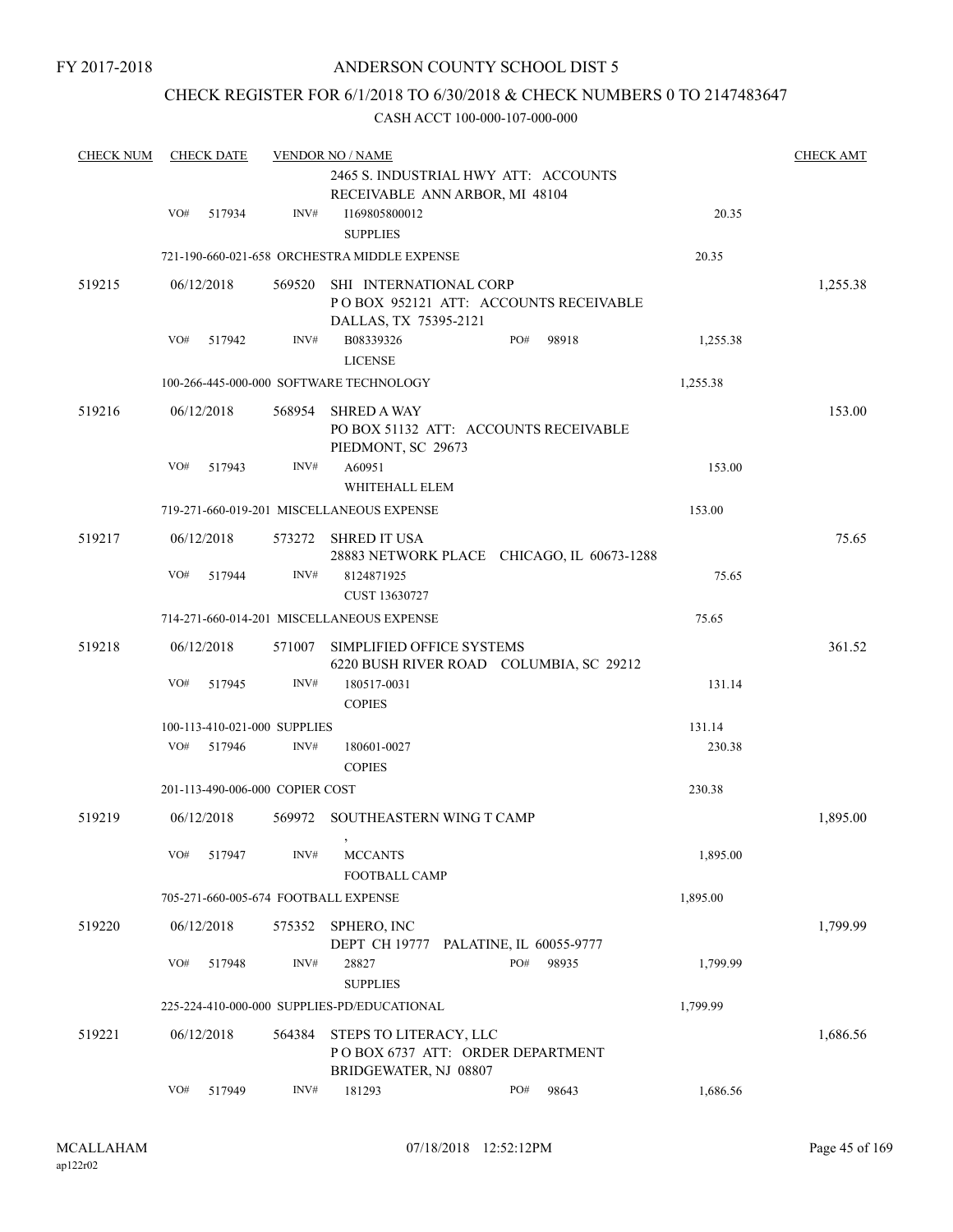## ANDERSON COUNTY SCHOOL DIST 5

# CHECK REGISTER FOR 6/1/2018 TO 6/30/2018 & CHECK NUMBERS 0 TO 2147483647

| <b>CHECK NUM</b> | <b>CHECK DATE</b>                        |        | <b>VENDOR NO / NAME</b><br><b>SUPPLIES</b>                                                  |              |          | <b>CHECK AMT</b> |
|------------------|------------------------------------------|--------|---------------------------------------------------------------------------------------------|--------------|----------|------------------|
|                  | 201-112-410-010-000 SUPPLIES             |        |                                                                                             |              | 1,686.56 |                  |
| 519222           | 06/12/2018                               |        | 575364 TAYLOR, TERESA^^<br>213 VININGS CROSSING BELTON, SC 29627                            |              |          | 100.00           |
|                  | VO#<br>517823                            | INV#   | <b>CHORUS</b><br><b>GLENVIEW</b>                                                            |              | 100.00   |                  |
|                  | 720-271-660-020-604 CHORUS CLUB EXPENSE  |        |                                                                                             |              | 100.00   |                  |
| 519223           | 06/12/2018                               | 566284 | <b>TEACHER DIRECT</b><br>POBOX 12063 ATT: ACCOUNTS RECEIVABLE<br>BIRMINGHAM, AL 35202       |              |          | 495.84           |
|                  | VO#<br>517950                            | INV#   | P468780400019<br><b>SUPPLIES</b>                                                            | PO#<br>98571 | 495.84   |                  |
|                  | 201-112-410-019-000 Supplies             |        |                                                                                             |              | 495.84   |                  |
| 519224           | 06/12/2018                               | 573111 | THE MARKER BOARD PEOPLE<br>1611 NORTH GRAND RIVER ROAD PO BOX 80560<br>LANSING, MI 48560    |              |          | 198.00           |
|                  | VO#<br>517951                            | INV#   | 228238<br><b>SUPPLIES</b>                                                                   |              | 198.00   |                  |
|                  |                                          |        | 720-271-660-020-493 SCHOOL/CLASS DONATIONS EXPENSE                                          |              | 198.00   |                  |
| 519225           | 06/12/2018                               | 566496 | THE PEACE CENTER<br>300 SOUTH MAIN ST GREENVILLE, SC 29601                                  |              |          | 320.00           |
|                  | VO#<br>517952                            | INV#   | 857389<br><b>CENTERVILLE ELEM</b>                                                           |              | 320.00   |                  |
|                  |                                          |        | 707-190-660-007-355 FIELD TRIPS GRADE 5 EXPENSE                                             |              | 320.00   |                  |
| 519226           | 06/12/2018                               | 569972 | <b>TINA SMITH</b><br>211 MAPLE DRIVE ANDERSON, SC 29621                                     |              |          | 24.68            |
|                  | VO#<br>517832                            | INV#   | <b>PARTY</b><br>REIMBURSEMENT                                                               |              | 24.68    |                  |
|                  |                                          |        | 717-190-660-017-354 FIELD TRIPS GRADE 4 EXPENSE                                             |              | 24.68    |                  |
| 519227           | 06/12/2018                               |        | 497150 TL HANNA HIGH SCHOOL<br>2600 HWY 81 NORTH ANDERSON, SC 29621                         |              |          | 147.50           |
|                  | VO#<br>517953                            | INV#   | <b>Z JONES</b><br><b>FEES COLLECTED</b>                                                     |              | 147.50   |                  |
|                  |                                          |        | 720-271-660-020-411 MISCELLANEOUS EXPENSE                                                   |              | 147.50   |                  |
| 519228           | 06/12/2018                               |        | 570855 ULINE - ATLANTA<br>P.O. BOX 88741 ATT: ACCOUNTS RECEIVABLE<br>CHICAGO, IL 60680-1741 |              |          | 777.82           |
|                  | VO#<br>517954                            | INV#   | 98137555<br><b>HAND TRUCK</b>                                                               |              | 777.82   |                  |
|                  | 100-266-314-000-000 REPAIRS TO EQUIPMENT |        |                                                                                             |              | 777.82   |                  |
| 519229           | 06/12/2018                               | 563377 | UNIFIED AV SYSTEMS<br>DBA: MULTI MEDIA SERVICES 161 AUSTIN<br>AVENUE NE MARIETTA, GA 30060  |              |          | 327.42           |
|                  | VO#<br>517955                            | INV#   | 334221                                                                                      | PO#<br>98839 | 327.42   |                  |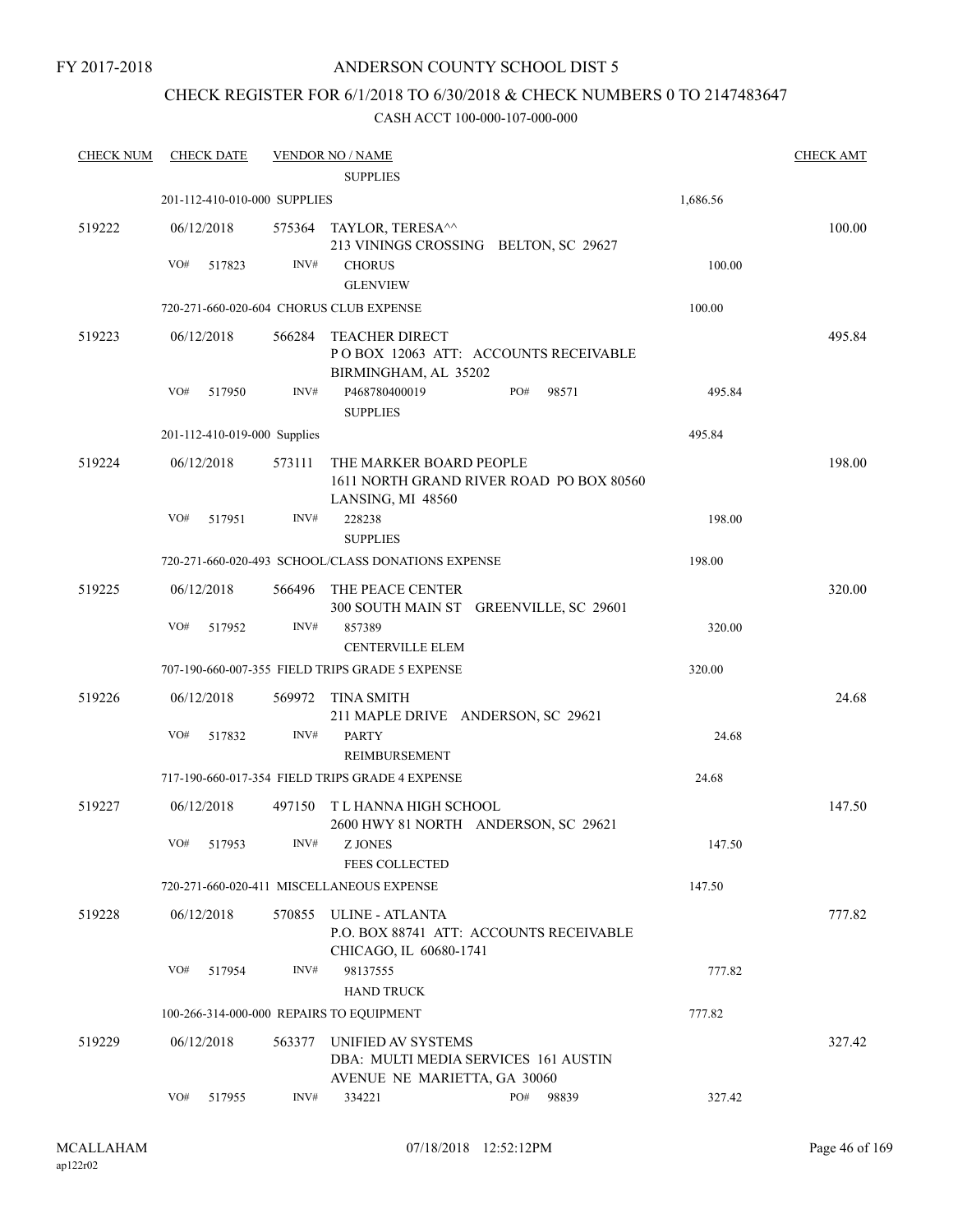## CHECK REGISTER FOR 6/1/2018 TO 6/30/2018 & CHECK NUMBERS 0 TO 2147483647

| <b>CHECK NUM</b> | <b>CHECK DATE</b>                                                            |        | <b>VENDOR NO / NAME</b>                                                       |     |       |                 | <b>CHECK AMT</b> |
|------------------|------------------------------------------------------------------------------|--------|-------------------------------------------------------------------------------|-----|-------|-----------------|------------------|
|                  |                                                                              |        | <b>TECH REPAIR</b>                                                            |     |       |                 |                  |
|                  | 100-266-314-000-000 REPAIRS TO EQUIPMENT                                     |        |                                                                               |     |       | 327.42          |                  |
| 519230           | 06/12/2018                                                                   | 572513 | UNITED LASER<br>P.O. BOX 6889 FLORENCE, SC 29501                              |     |       |                 | 359.52           |
|                  | VO#<br>517956                                                                | INV#   | 160903<br><b>SUPPLIES</b>                                                     |     |       | 359.52          |                  |
|                  | 717-190-660-017-362 COPIER EXPENSE                                           |        |                                                                               |     |       | 359.52          |                  |
| 519231           | 06/12/2018                                                                   | 567862 | USA TESTPREP INC                                                              |     |       |                 | 7,182.50         |
|                  |                                                                              |        | PO BOX 2906 TUCKER, GA 30085                                                  |     |       |                 |                  |
|                  | VO#<br>517957                                                                | INV#   | 27303<br>WHITEHALL ELEM                                                       | PO# | 98822 | 6,207.50        |                  |
|                  | 201-112-445-019-000 TECHNOLOGY SUPPLIES                                      |        |                                                                               |     |       | 6,207.50        |                  |
|                  | VO#<br>517958                                                                | INV#   | 27156<br>NEW PROSPECT                                                         | PO# | 98567 | 975.00          |                  |
|                  | 201-112-445-010-000 TECHNOLOGY SUPPLIES                                      |        |                                                                               |     |       | 975.00          |                  |
| 519232           | 06/12/2018                                                                   | 510950 | US POSTAL SERVICE<br>CMRS-TMS PO BOX 7247-0217 PHILADELPHIA, PA<br>19170-0217 |     |       |                 | 7,500.00         |
|                  | VO#<br>517959                                                                | INV#   | <b>POSTAGE</b><br><b>OFFICE METER</b>                                         |     |       | 7,500.00        |                  |
|                  |                                                                              |        | 100-252-410-000-000 SUPPLIES AND MATERIALS                                    |     |       | 7,500.00        |                  |
| 519233           | 06/12/2018                                                                   | 573363 | VARSITY SPIRIT FASHION                                                        |     |       |                 | 468.66           |
|                  |                                                                              |        | PO BOX 751210 MEMPHIS, TN 38175-1210                                          |     |       |                 |                  |
|                  | VO#<br>517960                                                                | INV#   | 41603139,3177                                                                 |     |       | 468.66          |                  |
|                  |                                                                              |        | MCCANTS T SHIRTS                                                              |     |       |                 |                  |
|                  | 705-271-660-005-611 PEP CLUB EXPENSE<br>705-271-660-005-611 PEP CLUB EXPENSE |        |                                                                               |     |       | 418.37<br>50.29 |                  |
| 519234           | 06/12/2018                                                                   | 574511 | VERIFIED SERVICES LTD, LLC                                                    |     |       |                 | 4,924.65         |
|                  | VO#<br>517961                                                                | INV#   | 518 COUNTRY MDWS ANDERSON, SC 29626<br>VSSC180043                             | PO# | 98482 | 2,427.66        |                  |
|                  |                                                                              |        | <b>HOT WATER TANK</b>                                                         |     |       |                 |                  |
|                  |                                                                              |        | 600-256-323-014-000 REPAIRS TO EQUIPMENT                                      |     |       | 2,427.66        |                  |
|                  | $VO#$ 517962                                                                 | INV#   | VSSC180042<br><b>ROLL UP DOOR</b>                                             | PO# | 98461 | 2,496.99        |                  |
|                  | 100-271-410-005-BUD SUPPLIES                                                 |        |                                                                               |     |       | 2,496.99        |                  |
| 519235           | 06/12/2018                                                                   |        | 524353 WAL-MART COMMUNITY/GEMB<br>PO BOX 530934 ATT: ACCOUNTS RECEIVABLE      |     |       |                 | 465.81           |
|                  | VO#<br>517963                                                                | INV#   | ATLANTA, GA 30353-0934<br>1013 3719<br>NEVITT FOREST                          |     |       | 465.81          |                  |
|                  |                                                                              |        | 712-271-660-012-201 MISCELLANEOUS EXPENSE                                     |     |       | 426.55          |                  |
|                  | 712-271-660-012-317 FIELD DAY EXPENSE                                        |        |                                                                               |     |       | 39.26           |                  |
|                  |                                                                              |        |                                                                               |     |       |                 | 40.95            |
| 519236           | 06/12/2018                                                                   |        | 524353 WAL-MART COMMUNITY/GEMB                                                |     |       |                 |                  |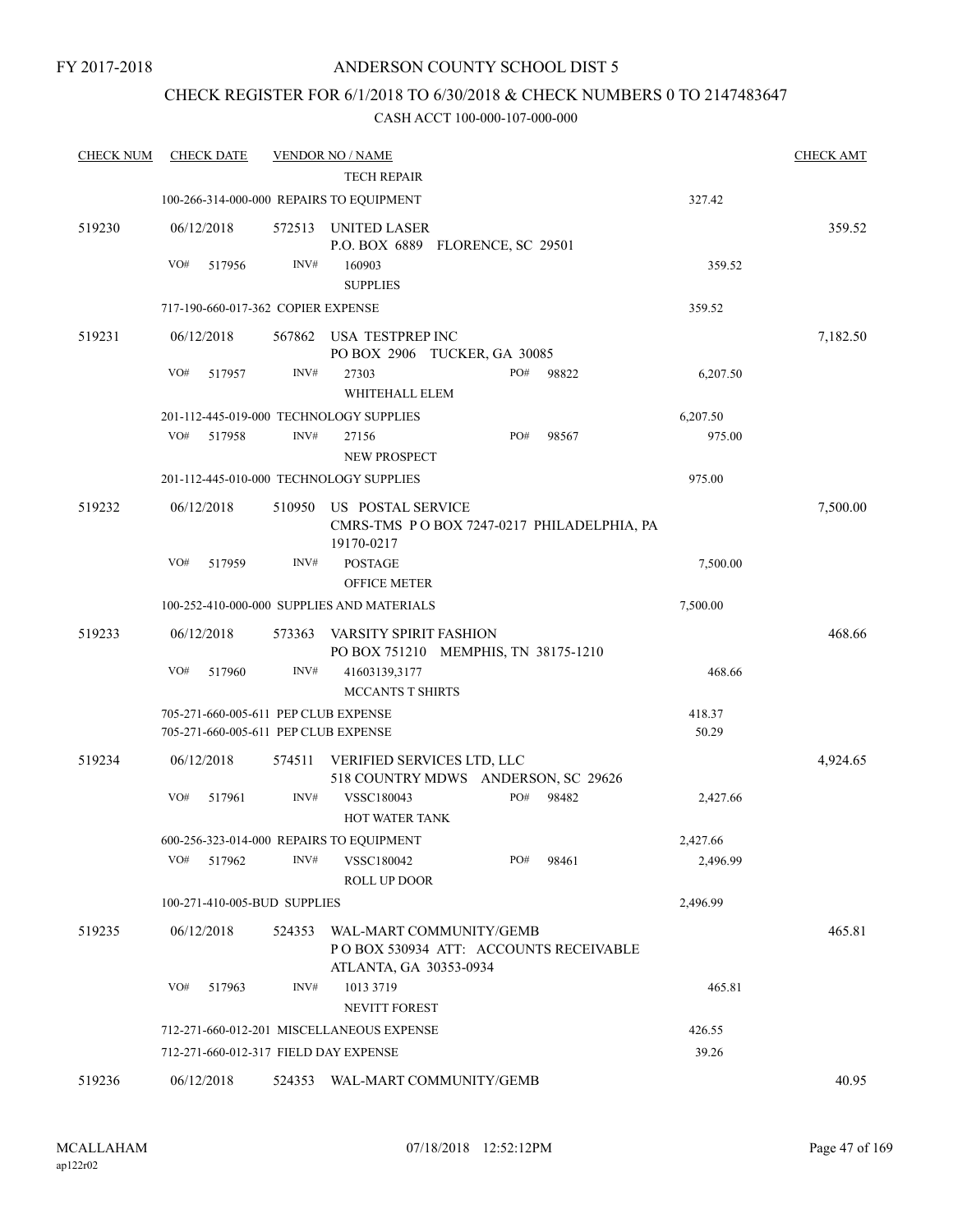## ANDERSON COUNTY SCHOOL DIST 5

## CHECK REGISTER FOR 6/1/2018 TO 6/30/2018 & CHECK NUMBERS 0 TO 2147483647

| <b>CHECK NUM</b> |     | <b>CHECK DATE</b> |                                    | <b>VENDOR NO / NAME</b>                        |                                                                      |          | <b>CHECK AMT</b> |
|------------------|-----|-------------------|------------------------------------|------------------------------------------------|----------------------------------------------------------------------|----------|------------------|
|                  |     |                   |                                    |                                                | PO BOX 530934 ATT: ACCOUNTS RECEIVABLE                               |          |                  |
|                  |     |                   |                                    | ATLANTA, GA 30353-0934                         |                                                                      |          |                  |
|                  | VO# | 517969            | INV#                               | 1013 3701                                      |                                                                      | 40.95    |                  |
|                  |     |                   |                                    | <b>OPERATIONS</b>                              |                                                                      |          |                  |
|                  |     |                   |                                    | 100-254-410-000-001 MAINT. SUPPLIES-STRUCTURES |                                                                      | 13.40    |                  |
|                  |     |                   | 600-256-410-000-000 SUPPLIES       |                                                |                                                                      | 27.55    |                  |
|                  |     |                   |                                    |                                                |                                                                      |          |                  |
| 519237           |     | 06/12/2018        |                                    | 573864 WELLS FARGO VENDOR FIN SERV             | PO BOX 105710 ATLANTA, GA 30348-5710                                 |          | 652.70           |
|                  | VO# | 517964            | INV#                               | 68427976                                       |                                                                      | 258.94   |                  |
|                  |     |                   |                                    | <b>COPIER</b>                                  |                                                                      |          |                  |
|                  |     |                   | 201-112-490-011-000 COPIER COST    |                                                |                                                                      | 258.94   |                  |
|                  | VO# | 517965            | INV#                               | 68430591                                       |                                                                      | 174.41   |                  |
|                  |     |                   |                                    | <b>COPIER</b>                                  |                                                                      |          |                  |
|                  |     |                   | 723-190-660-023-913 COPIER EXPENSE |                                                |                                                                      | 174.41   |                  |
|                  | VO# | 517966            | INV#                               | 68448693                                       |                                                                      | 219.35   |                  |
|                  |     |                   |                                    | <b>COPIER</b>                                  |                                                                      |          |                  |
|                  |     |                   | 201-112-490-012-000 COPIER COST    |                                                |                                                                      | 219.35   |                  |
|                  |     |                   |                                    |                                                |                                                                      |          |                  |
| 519238           |     | 06/12/2018        | 531000                             | <b>WESTSIDE HIGH SCHOOL</b>                    |                                                                      |          | 130.00           |
|                  |     |                   |                                    |                                                | 806 PEARMAN DAIRY ROAD ANDERSON, SC                                  |          |                  |
|                  | VO# | 517967            | INV#                               | 29625<br><b>EPPS</b>                           |                                                                      | 130.00   |                  |
|                  |     |                   |                                    | <b>YEARBOOKS</b>                               |                                                                      |          |                  |
|                  |     |                   | 232-188-410-000-000 SUPPLIES       |                                                |                                                                      | 130.00   |                  |
|                  |     |                   |                                    |                                                |                                                                      |          |                  |
| 519239           |     | 06/12/2018        | 564831                             | YELLOW CAB OF ANDERSON, LLC                    |                                                                      |          | 1,585.00         |
|                  |     |                   |                                    |                                                | 522 NORTH MAIN STREET ATT: ACCOUNTS<br>RECEIVABLE ANDERSON, SC 29621 |          |                  |
|                  | VO# | 517968            | INV#                               | <b>MAY 2018</b>                                |                                                                      | 1,585.00 |                  |
|                  |     |                   |                                    | <b>TRANSPORTATION</b>                          |                                                                      |          |                  |
|                  |     |                   |                                    | 232-211-313-000-000 STUDENTS SERVICES          |                                                                      | 1,585.00 |                  |
|                  |     |                   |                                    |                                                |                                                                      |          |                  |
| 519240           |     | 06/13/2018        | 573217                             | HART, SHERRY^^                                 |                                                                      |          | 480.00           |
|                  |     |                   |                                    |                                                | 1221 KEONE CIRCLE WILLIAMSTON, SC 29697                              |          |                  |
|                  | VO# | 518011            | INV#                               | <b>CATERING</b>                                |                                                                      | 480.00   |                  |
|                  |     |                   |                                    | <b>DINNER &amp; LUNCH</b>                      |                                                                      |          |                  |
|                  |     |                   |                                    | 100-231-334-000-000 TRUSTEE EXPENSE            |                                                                      | 480.00   |                  |
| 519241           |     | 06/14/2018        | 571975                             | A3 COMMUNICATIONS                              |                                                                      |          | 6,725.08         |
|                  |     |                   |                                    |                                                | P.O. BOX 603037 CHARLOTTE, NC 28260                                  |          |                  |
|                  | VO# | 518092            | INV#                               | 56891                                          | PO#<br>98504                                                         | 6,725.08 |                  |
|                  |     |                   |                                    | <b>CAMERAS</b>                                 |                                                                      |          |                  |
|                  |     |                   | 397-258-410-000-000 RADIOS/CAMERAS |                                                |                                                                      | 6,725.08 |                  |
| 519242           |     | 06/14/2018        | 575369                             | ACHIEVE3000                                    |                                                                      |          | 4,150.00         |
|                  |     |                   |                                    |                                                | 1985 CEDAR BRIDGE AVE., SUITE 3 LAKEWOOD,                            |          |                  |
|                  |     |                   |                                    | NJ 08701                                       |                                                                      |          |                  |
|                  | VO# | 518093            | INV#                               | 37850                                          | PO#<br>98983                                                         | 4,150.00 |                  |
|                  |     |                   |                                    | <b>LICENSES</b>                                |                                                                      |          |                  |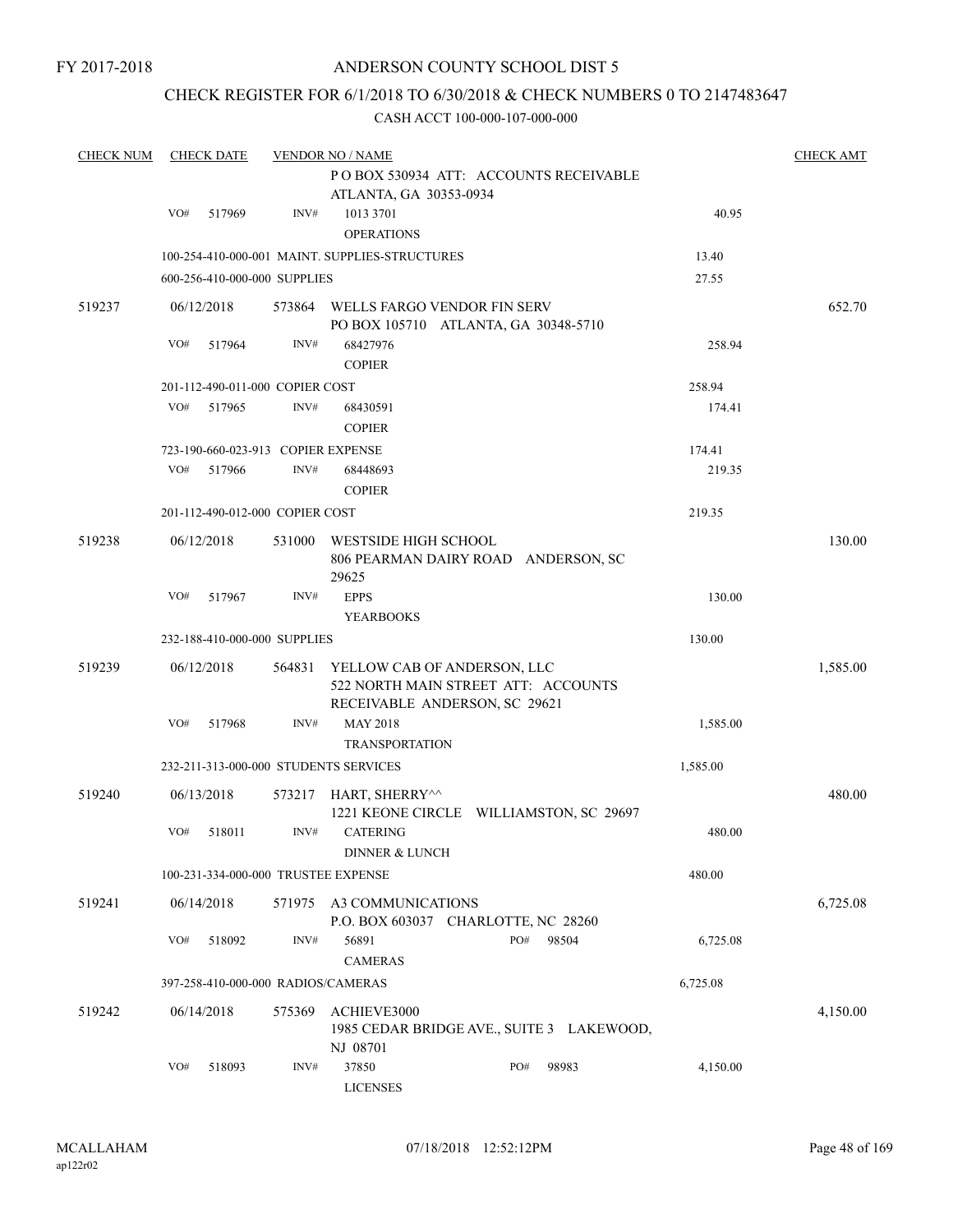## CHECK REGISTER FOR 6/1/2018 TO 6/30/2018 & CHECK NUMBERS 0 TO 2147483647

| <b>CHECK NUM</b> | <b>CHECK DATE</b> |                              |        | <b>VENDOR NO / NAME</b>                                                                     |                 | <b>CHECK AMT</b> |
|------------------|-------------------|------------------------------|--------|---------------------------------------------------------------------------------------------|-----------------|------------------|
|                  |                   |                              |        | 201-112-445-010-000 TECHNOLOGY SUPPLIES                                                     | 4,150.00        |                  |
| 519243           | 06/14/2018        |                              | 102640 | <b>ACTION AUTO</b><br>529 FAIR STREET ATT: ACCOUNTS RECEIVABLE<br>ANDERSON, SC 29625        |                 | 415.37           |
|                  | VO#               | 518000                       | INV#   | 83003<br><b>REPAIR</b>                                                                      | 415.37          |                  |
|                  |                   |                              |        | 100-254-412-000-001 TRUCK SERVICE - MAINTENANCE                                             | 415.37          |                  |
| 519244           | 06/14/2018        |                              | 575371 | AGUILAR, MELANIE^^<br>1522 WHITEHALL RD, APT D ANDERSON, SC<br>29625                        |                 | 340.00           |
|                  | VO#               | 518001                       | INV#   | <b>WESTSIDE</b><br><b>VIDEO TEAM</b>                                                        | 340.00          |                  |
|                  |                   | 100-271-112-003-000 SALARIES |        |                                                                                             | 340.00          |                  |
| 519245           | 06/14/2018        |                              | 110100 | AMSTERDAM<br>PO BOX 580 AMSTERDAM, NY 12010                                                 |                 | 121.40           |
|                  | VO#               | 518094                       | INV#   | 5993432<br><b>TEACHER PLANNERS</b>                                                          | 121.40          |                  |
|                  |                   |                              |        | 715-271-660-015-201 MISCELLANEOUS EXPENSE                                                   | 121.40          |                  |
| 519246           | 06/14/2018        |                              | 569972 | AMY BRYANT<br>1615 ROGERS RD ANDERSON, SC 29621                                             |                 | 250.00           |
|                  | VO#               | 518057                       | INV#   | <b>FIELD TRIP</b><br><b>REFUND</b>                                                          | 250.00          |                  |
|                  |                   |                              |        | 720-271-660-020-587 FIELD TRIPS- GR. 8 EXPENSE                                              | 250.00          |                  |
| 519247           | 06/14/2018        |                              |        | 569972 AMY LACK<br>118 SENTINEL RD BELTON, SC 29627                                         |                 | 23.18            |
|                  | VO#               | 518056                       | INV#   | 5K PARTY<br>REIMBURSEMENT                                                                   | 23.18           |                  |
|                  |                   |                              |        | 717-190-660-017-350 FIELD TRIPS KINDERGARTEN EXPENSE                                        | 23.18           |                  |
| 519248           | 06/14/2018        | 111125                       |        | <b>ANDERSON AWARDS</b><br>716 WHITEHALL ROAD ATT: ACCOUNTS<br>RECEIVABLE ANDERSON, SC 29625 |                 | 255.73           |
|                  | VO#               | 518095                       | INV#   | <b>CONCORD</b><br><b>AWARDS</b>                                                             | 255.73          |                  |
|                  |                   |                              |        | 709-271-660-009-201 MISCELLANEOUS EXPENSE<br>709-271-660-009-201 MISCELLANEOUS EXPENSE      | 32.10<br>191.53 |                  |
|                  |                   |                              |        | 709-271-660-009-246 ELROD MEMORIAL EXPENSE                                                  | 32.10           |                  |
| 519249           | 06/14/2018        |                              | 112485 | ANDERSON COUNTY SEWER<br>P.O. BOX 13666 ANDERSON, SC 29624                                  |                 | 3,266.30         |
|                  | VO#               | 518206                       | INV#   | 8<br>4931                                                                                   | 3,266.30        |                  |
|                  |                   |                              |        | 100-254-470-002-000 ENERGY-ELECTRICITY & WATER                                              | 3,215.45        |                  |
|                  |                   |                              |        | 100-254-470-002-000 ENERGY-ELECTRICITY & WATER                                              | 50.85           |                  |
| 519250           | 06/14/2018        |                              | 570950 | ANDERSON COUNTY SHERIFF'S OFFICE                                                            |                 | 315.00           |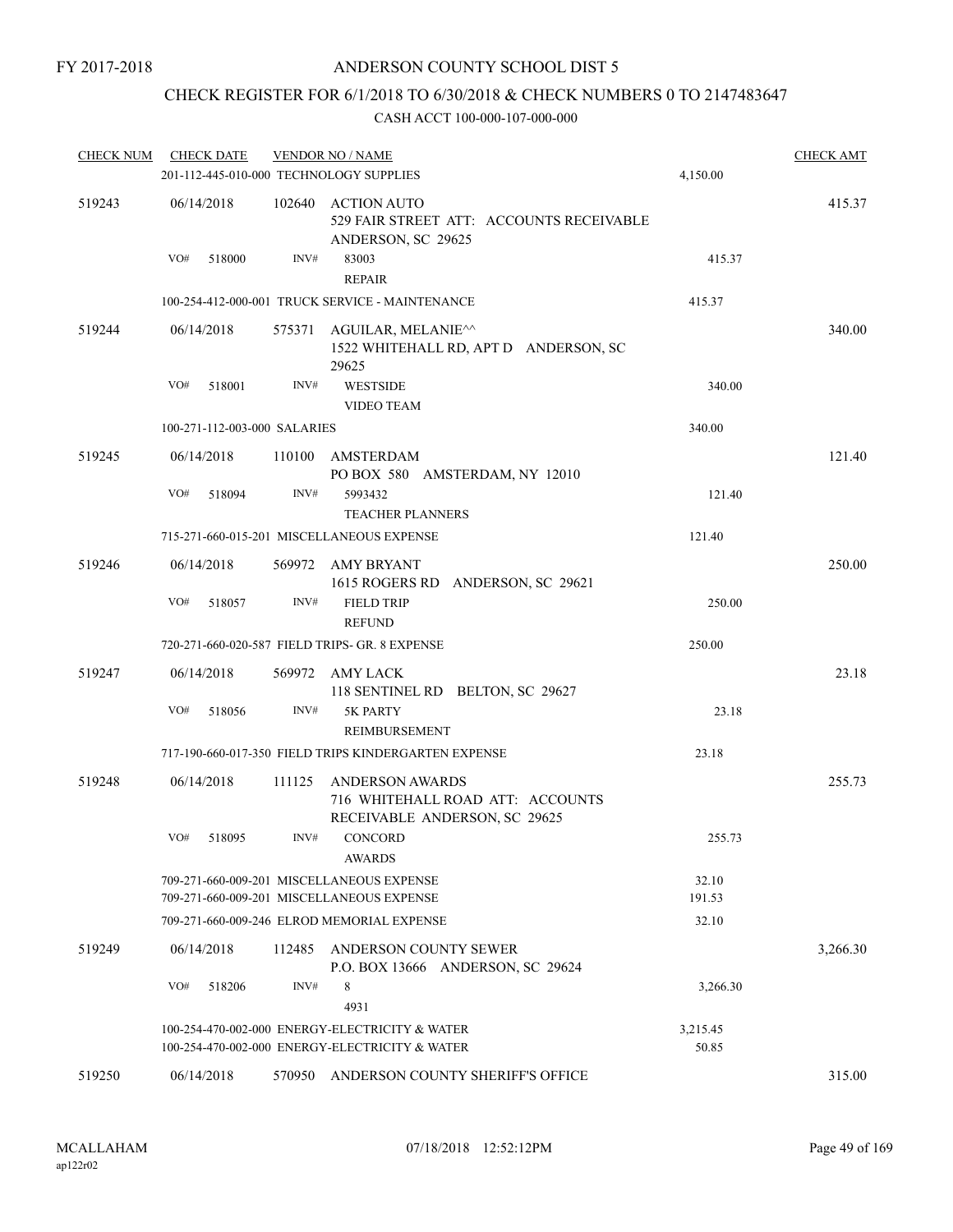## ANDERSON COUNTY SCHOOL DIST 5

## CHECK REGISTER FOR 6/1/2018 TO 6/30/2018 & CHECK NUMBERS 0 TO 2147483647

| <b>CHECK NUM</b> |     | <b>CHECK DATE</b> |                                   | <b>VENDOR NO / NAME</b>                                                                    |           | <b>CHECK AMT</b> |
|------------------|-----|-------------------|-----------------------------------|--------------------------------------------------------------------------------------------|-----------|------------------|
|                  |     |                   |                                   | ATTN: RICHARD BRYSON PO BOX 5497<br>ANDERSON, SC 29623                                     |           |                  |
|                  | VO# | 518088            | INV#                              | 6/1&6/8/18                                                                                 | 140.00    |                  |
|                  |     |                   |                                   | <b>SECURITY</b>                                                                            |           |                  |
|                  |     |                   |                                   | 100-181-312-000-000 PURCHASED SERVICES                                                     | 140.00    |                  |
|                  | VO# | 518089            | INV#                              | 5/12/18                                                                                    | 175.00    |                  |
|                  |     |                   |                                   | <b>SATURDAY SCHOOL</b>                                                                     |           |                  |
|                  |     |                   |                                   | 338-175-130-000-EAR BAS/ SUMMER STIPENDS                                                   | 175.00    |                  |
| 519251           |     | 06/14/2018        | 563865                            | ANDERSON WINNELSON CO<br>POBOX 1446 ATT: ACCOUNTS RECEIVABLE<br>ANDERSON, SC 29622         |           | 113.36           |
|                  | VO# | 517998            | INV#                              | 214629<br><b>SUPPLIES</b>                                                                  | 12.08     |                  |
|                  |     |                   | 100-254-410-000-400 HVAC SUPPLIES |                                                                                            | 12.08     |                  |
|                  | VO# | 517999            | INV#                              | 214918                                                                                     | 101.28    |                  |
|                  |     |                   |                                   | <b>SUPPLIES</b>                                                                            |           |                  |
|                  |     |                   |                                   | 100-254-410-005-400 HVAC/ELECTRICAL/PLUMBING                                               | 67.00     |                  |
|                  |     |                   |                                   | 100-254-410-008-400 HVAC/ELECTRICAL/PLUMBING                                               | 34.28     |                  |
|                  |     |                   |                                   |                                                                                            |           |                  |
| 519252           |     | 06/14/2018        |                                   | 574446 AP EXAMS<br>AP PROGRAMS PO BOX 6671 PRINCETON, NJ<br>08541-6671                     |           | 865.00           |
|                  | VO# | 518096            | INV#                              | 410050                                                                                     | 865.00    |                  |
|                  |     |                   |                                   | TL HANNA                                                                                   |           |                  |
|                  |     |                   |                                   | 100-114-410-003-WRH WAREHOUSE ORDERS                                                       | 865.00    |                  |
| 519253           |     | 06/14/2018        | 568618                            | APEX LEARNING INC<br>1215 4TH AVE SUITE 1500 ATT: ACCOUNTS<br>RECEIVABLE SEATTLE, WA 98161 |           | 28,250.00        |
|                  | VO# | 518097            | INV#                              | PO#<br>00095907<br>98926<br><b>COMPREHENSIVE COURSES</b>                                   | 28,250.00 |                  |
|                  |     |                   |                                   | 338-221-445-000-EAR TECHNOLOGY SUPPLIES                                                    | 28,250.00 |                  |
| 519254           |     | 06/14/2018        |                                   | 575374 BAILEY, AMY^^<br>PALMETTO PRINCESS BOUTIQUE 117 BUTTERCUP<br>TR ANDERSON, SC 29621  |           | 300.00           |
|                  | VO# | 518106            | INV#                              | 0535<br><b>GLENVIEW</b>                                                                    | 300.00    |                  |
|                  |     |                   |                                   | 720-271-660-020-611 PEP CLUB EXPENSE                                                       | 300.00    |                  |
| 519255           |     | 06/14/2018        | 575063                            | BAYADA HOME HEALTH CARE, INC.<br>PO BOX 536446 PITTSBURGH, PA 15253-5906                   |           | 1,321.25         |
|                  | VO# | 518012            | INV#                              | PO#<br>13539798<br>98130<br>MAY 21-25                                                      | 1,321.25  |                  |
|                  |     |                   |                                   | 283-126-312-000-000 CONTRACTED SERVICES                                                    | 1,321.25  |                  |
| 519256           |     | 06/14/2018        | 201391                            | <b>BLICK ART MATERIALS</b><br>6910 EAGLE WAY CHICAGO, IL 60670-1069                        |           | 21.63            |
|                  | VO# | 518098            | $\text{INV}\#$                    | 9483538                                                                                    | 21.63     |                  |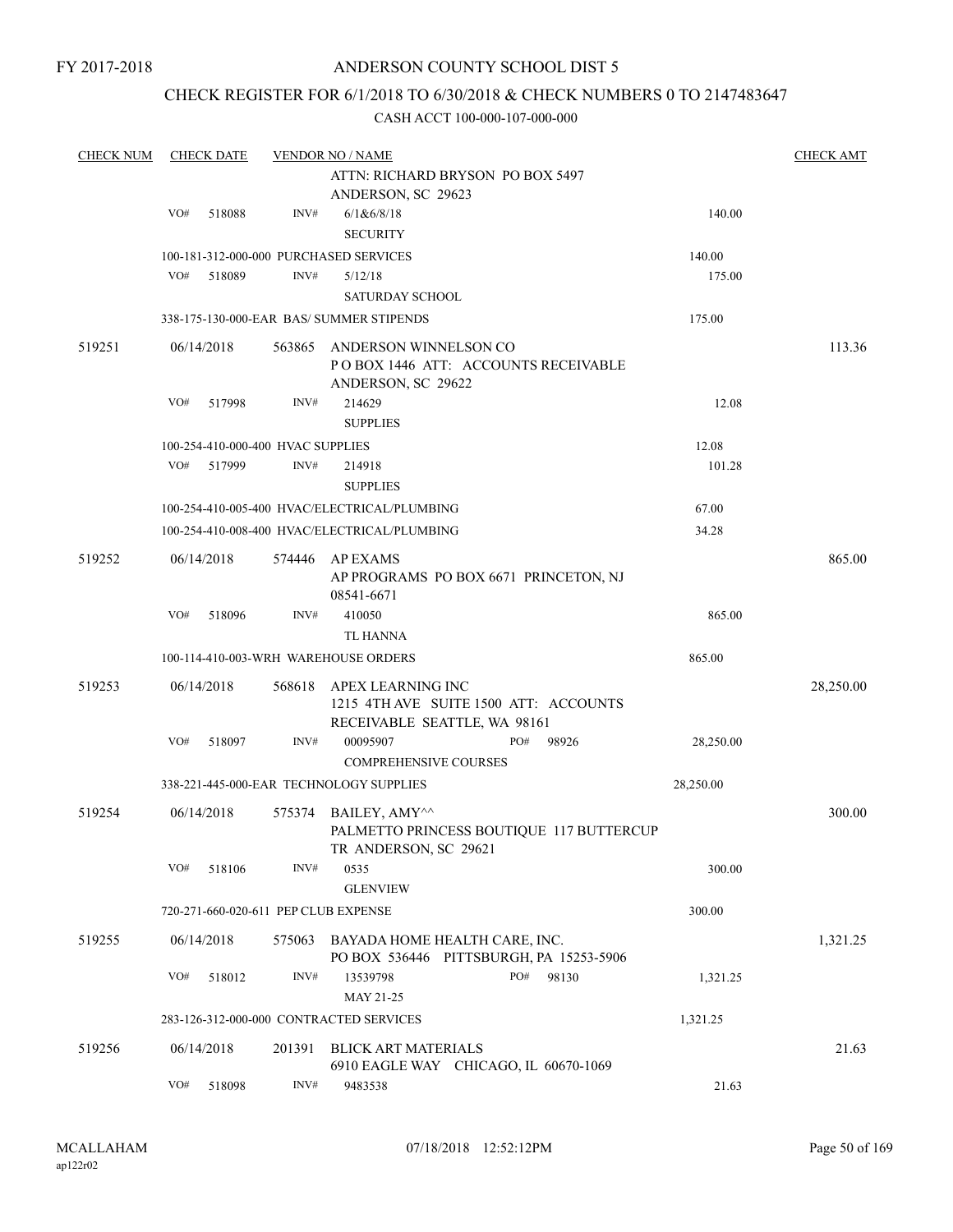## CHECK REGISTER FOR 6/1/2018 TO 6/30/2018 & CHECK NUMBERS 0 TO 2147483647

| <b>CHECK NUM</b> | <b>CHECK DATE</b>                                            |        | <b>VENDOR NO / NAME</b>                                                                           |     |       |                  | <b>CHECK AMT</b> |
|------------------|--------------------------------------------------------------|--------|---------------------------------------------------------------------------------------------------|-----|-------|------------------|------------------|
|                  |                                                              |        | <b>SUPPLIES</b>                                                                                   |     |       |                  |                  |
|                  | 720-271-660-020-600 ART CLUB EXPENSE                         |        |                                                                                                   |     |       | 21.63            |                  |
| 519257           | 06/14/2018                                                   | 574045 | <b>BORDEN DAIRY COMPANY</b><br>PO BOX 933179 CLEVELAND, OH 44193                                  |     |       |                  | 36,080.06        |
|                  | VO#<br>518054                                                | INV#   | <b>MAY 2018</b>                                                                                   |     |       | 36,080.06        |                  |
|                  |                                                              |        | CUST #138365                                                                                      |     |       |                  |                  |
|                  | 600-256-460-002-000 FOOD                                     |        | 1,251.73                                                                                          |     |       |                  |                  |
|                  | 600-256-460-003-000 FOOD                                     |        |                                                                                                   |     |       | 1,299.83         |                  |
|                  | 600-256-460-005-000 FOOD                                     |        |                                                                                                   |     |       | 1,404.09         |                  |
|                  | 600-256-460-006-000 FOOD                                     |        |                                                                                                   |     |       | 4,044.57         |                  |
|                  | 600-256-460-007-000 FOOD                                     |        |                                                                                                   |     |       | 2,625.83         |                  |
|                  | 600-256-460-008-000 FOOD                                     |        |                                                                                                   |     |       | 2,126.65         |                  |
|                  | 600-256-460-009-000 FOOD                                     |        |                                                                                                   |     |       | 1,562.15         |                  |
|                  | 600-256-460-010-000 FOOD                                     |        |                                                                                                   |     |       | 3,031.30         |                  |
|                  | 600-256-460-011-000 FOOD                                     |        |                                                                                                   |     |       | 2,396.18         |                  |
|                  | 600-256-460-012-000 FOOD                                     |        |                                                                                                   |     |       | 2,220.00         |                  |
|                  | 600-256-460-013-000 FOOD                                     |        |                                                                                                   |     |       | 1,511.55         |                  |
|                  | 600-256-460-014-000 FOOD                                     |        |                                                                                                   |     |       | 2,558.06         |                  |
|                  | 600-256-460-015-000 FOOD                                     |        |                                                                                                   |     |       | 877.09           |                  |
|                  | 600-256-460-016-000 FOOD                                     |        |                                                                                                   |     |       | 1,665.61         |                  |
|                  | 600-256-460-017-000 FOOD                                     |        |                                                                                                   |     |       | 1,455.64         |                  |
|                  | 600-256-460-018-000 FOOD                                     |        |                                                                                                   |     |       | 1,136.86         |                  |
|                  | 600-256-460-019-000 FOOD                                     |        |                                                                                                   |     |       | 2,588.05         |                  |
|                  | 600-256-460-020-000 FOOD                                     |        |                                                                                                   |     |       | 1,325.17         |                  |
|                  | 600-256-460-021-000 FOOD                                     |        |                                                                                                   |     |       | 999.70           |                  |
| 519258           | 06/14/2018                                                   | 564662 | <b>BRADY'S SCREEN PRINTING</b><br>106 CONCORD ROAD ATT: ACCOUNTS<br>RECEIVABLE ANDERSON, SC 29621 |     |       |                  | 28.89            |
|                  | VO#<br>518013                                                | INV#   | 32826<br><b>WEST MARKET</b>                                                                       |     |       | 28.89            |                  |
|                  | 718-271-660-018-261 "T" SHIRTS EXPENSE                       |        |                                                                                                   |     |       | 28.89            |                  |
| 519259           | 06/14/2018                                                   |        | 152495 CAMCOR, INC<br>POBOX 1899 ATT: ACCOUNTS RECEIVABLE<br>BURLINGTON, NC 27216-1899            |     |       |                  | 629.43           |
|                  | VO#<br>518014                                                | INV#   | 2447203<br>2447179                                                                                | PO# | 98800 | 629.43           |                  |
|                  | 100-113-410-019-000 SUPPLIES<br>100-113-410-019-000 SUPPLIES |        |                                                                                                   |     |       | 192.55<br>436.88 |                  |
| 519260           | 06/14/2018                                                   | 155900 | CAROLINA BIOLOGICAL SUPPLY<br>POBOX 60232 ATT: ACCOUNTS RECEIVABLE<br>CHARLOTTE, NC 28260-0232    |     |       |                  | 1,475.88         |
|                  | VO#<br>518101                                                | INV#   | 50281704<br>50272584                                                                              | PO# | 98691 | 1,475.88         |                  |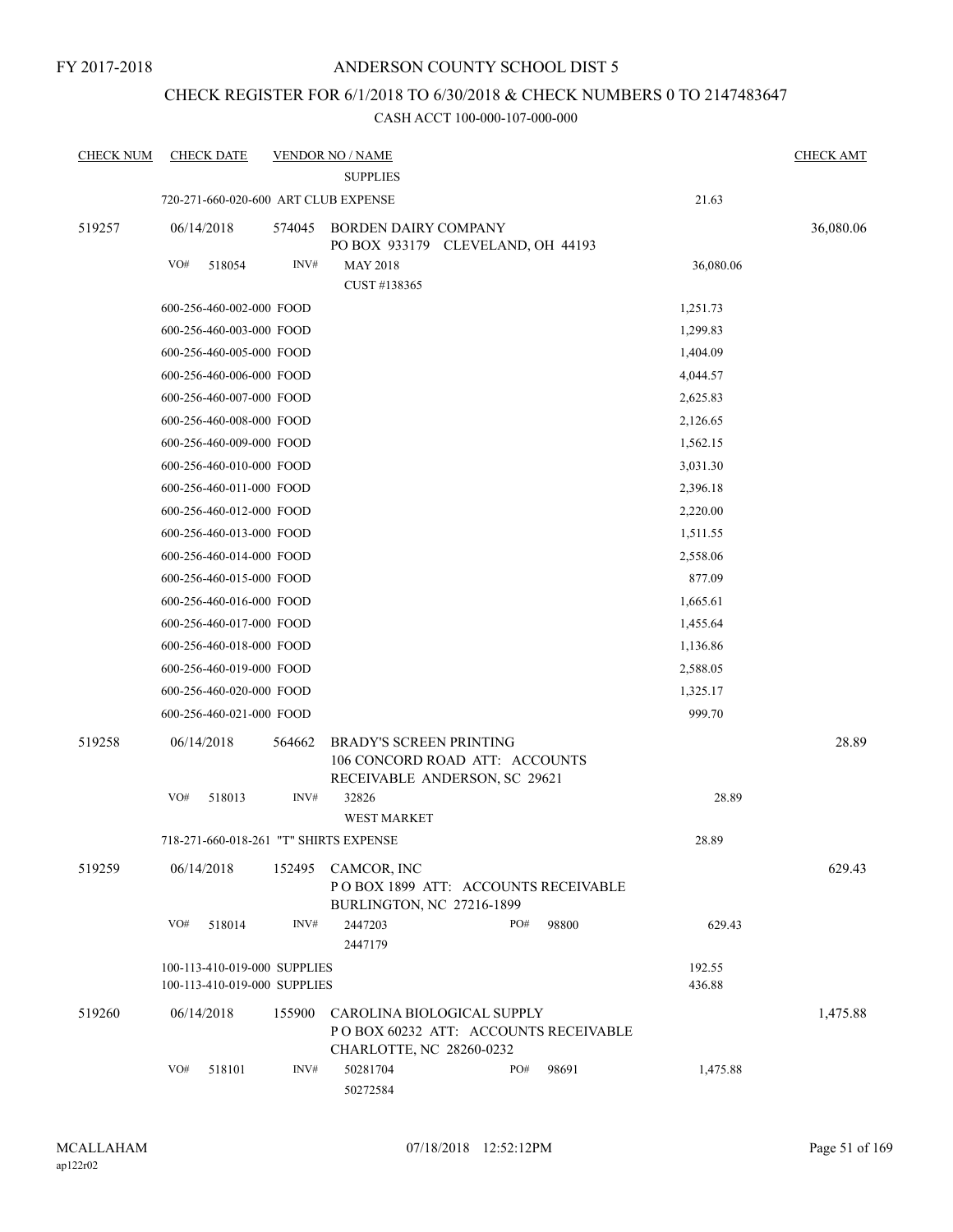## CHECK REGISTER FOR 6/1/2018 TO 6/30/2018 & CHECK NUMBERS 0 TO 2147483647

| <b>CHECK NUM</b> | <b>CHECK DATE</b>                         |        | <b>VENDOR NO / NAME</b>                                                                                        |                   | <b>CHECK AMT</b> |
|------------------|-------------------------------------------|--------|----------------------------------------------------------------------------------------------------------------|-------------------|------------------|
|                  | 326-113-410-000-000 SCIENCE KITS SUPPLIES |        |                                                                                                                | 1,475.88          |                  |
| 519261           | 06/14/2018                                |        | 574355 CAROLINA BODY SHOP<br>107 BELMONT DR ANDERSON, SC 29624                                                 |                   | 6,254.84         |
|                  | VO#<br>518099                             | INV#   | 05/02/18<br>2000 DODGE VAN 1500                                                                                | 650.00            |                  |
|                  | 100-255-323-000-000 CONTRACTED SERVICES   |        |                                                                                                                | 650.00            |                  |
|                  | VO#<br>518100                             | INV#   | PO#<br>05/02/18<br>2000 DODGE VAN 1500                                                                         | 97972<br>5,604.84 |                  |
|                  | 100-255-323-000-000 CONTRACTED SERVICES   |        |                                                                                                                | 5,604.84          |                  |
| 519262           | 06/14/2018                                | 567691 | CARSON'S NUT-BOLT & TOOL CO, INC<br>P.O. BOX 3629 ATT: ACCOUNTS RECEIVABLE<br>GREENVILLE, SC 29608             |                   | 31.03            |
|                  | VO#<br>517997                             | INV#   | 3749530                                                                                                        | 31.03             |                  |
|                  |                                           |        | <b>SUPPLIES</b>                                                                                                |                   |                  |
|                  |                                           |        | 100-254-410-002-001 SUPPLIES - MAINTENANCE                                                                     | 31.03             |                  |
| 519263           | 06/14/2018                                | 162750 | CENTER ROCK WELDING & FABRICATING INC<br>5005 DOBBINS BRIDGE RD ATT: ACCOUNTS<br>RECEIVABLE ANDERSON, SC 29626 |                   | 2,460.00         |
|                  | VO#<br>517996                             | INV#   | 1634                                                                                                           | 2,460.00          |                  |
|                  |                                           |        | <b>CENTERVILLE</b>                                                                                             |                   |                  |
|                  | 100-254-410-007-BUD SUPPLIES              |        |                                                                                                                | 2,460.00          |                  |
| 519264           | 06/14/2018                                | 569437 | CHASTAIN, DENNIS L<br><b>CHASTAIN'S HEATING &amp; AIR 3553 KEYS STREET</b><br>ANDERSON, SC 29624               |                   | 195.00           |
|                  | VO#<br>518015                             | INV#   | 117510                                                                                                         | 195.00            |                  |
|                  |                                           |        | <b>RENTAL</b>                                                                                                  |                   |                  |
|                  | 100-255-323-000-000 CONTRACTED SERVICES   |        |                                                                                                                | 195.00            |                  |
| 519265           | 06/14/2018                                | 170630 | CINTAS CORPORATION #216<br>PO BOX 630803 ATT: ACCOUNTS RECEIVABLE<br>CINCINNATI, OH 45263-0803                 |                   | 1,659.36         |
|                  | VO#<br>518016                             | INV#   | <b>ACCT 01697</b><br>PO#                                                                                       | 97232<br>1,659.36 |                  |
|                  |                                           |        | <b>DUST MOPS</b>                                                                                               |                   |                  |
|                  | 100-254-323-001-110 CUSTODIAL SERVICES    |        |                                                                                                                | 90.16             |                  |
|                  | 100-254-323-002-110 CUSTODIAL SERVICES    |        |                                                                                                                | 132.40            |                  |
|                  | 100-254-323-003-110 CUSTODIAL SERVICES    |        |                                                                                                                | 134.14            |                  |
|                  | 100-254-323-005-110 CUSTODIAL SERVICES    |        |                                                                                                                | 98.04             |                  |
|                  | 100-254-323-006-110 CUSTODIAL SERVICES    |        |                                                                                                                | 150.10            |                  |
|                  | 100-254-323-007-110 CUSTODIAL SERVICES    |        |                                                                                                                | 42.24             |                  |
|                  | 100-254-323-008-110 CUSTODIAL SERVICES    |        |                                                                                                                | 98.56             |                  |
|                  | 100-254-323-009-110 CUSTODIAL SERVICES    |        |                                                                                                                | 73.16             |                  |
|                  | 100-254-323-010-110 CUSTODIAL SERVICES    |        |                                                                                                                | 56.72             |                  |
|                  | 100-254-323-011-110 CUSTODIAL SERVICES    |        |                                                                                                                | 42.48             |                  |
|                  | 100-254-323-012-110 CUSTODIAL SERVICES    |        |                                                                                                                | 42.60             |                  |
|                  | 100-254-323-013-110 CUSTODIAL SERVICES    |        |                                                                                                                | 65.94             |                  |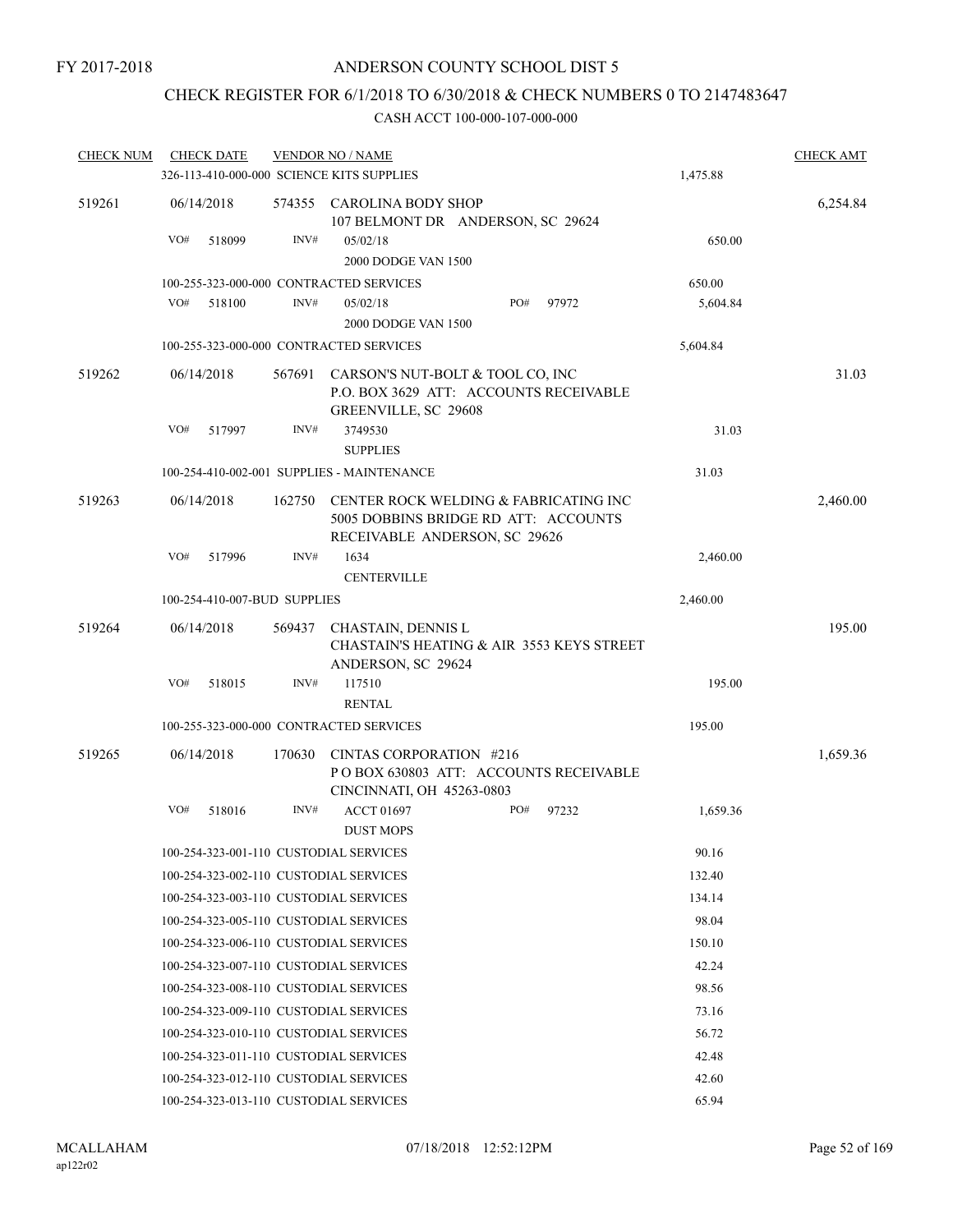## CHECK REGISTER FOR 6/1/2018 TO 6/30/2018 & CHECK NUMBERS 0 TO 2147483647

| <b>CHECK NUM</b> |            | <b>CHECK DATE</b>                       |        | <b>VENDOR NO / NAME</b>                                                            |                  | <b>CHECK AMT</b> |
|------------------|------------|-----------------------------------------|--------|------------------------------------------------------------------------------------|------------------|------------------|
|                  |            |                                         |        | 100-254-323-014-110 CUSTODIAL SERVICES                                             | 62.86            |                  |
|                  |            |                                         |        | 100-254-323-015-110 CUSTODIAL SERVICES                                             | 49.40            |                  |
|                  |            |                                         |        | 100-254-323-016-110 CUSTODIAL SERVICES                                             | 49.40            |                  |
|                  |            |                                         |        | 100-254-323-017-110 CUSTODIAL SERVICES                                             | 127.30           |                  |
|                  |            |                                         |        | 100-254-323-018-110 CUSTODIAL SERVICES                                             | 54.38            |                  |
|                  |            |                                         |        | 100-254-323-019-110 CUSTODIAL SERVICES                                             | 71.64            |                  |
|                  |            |                                         |        | 100-254-323-020-110 CUSTODIAL SERVICES                                             | 72.80            |                  |
|                  |            |                                         |        | 100-254-323-021-110 CUSTODIAL SERVICES                                             | 113.38           |                  |
|                  |            |                                         |        | 100-254-323-023-110 CUSTODIAL SERVICES                                             | 31.66            |                  |
|                  |            |                                         |        |                                                                                    |                  |                  |
| 519266           | 06/14/2018 |                                         | 571600 | CIT                                                                                |                  | 191.33           |
|                  | VO#        | 518107                                  | INV#   | 21146 NETWORK PLACE CHICAGO, IL 60673-1211<br>31984778                             | 191.33           |                  |
|                  |            |                                         |        | <b>COPIER</b>                                                                      |                  |                  |
|                  |            | 100-113-410-021-000 SUPPLIES            |        |                                                                                    | 191.33           |                  |
|                  |            |                                         |        |                                                                                    |                  |                  |
| 519267           | 06/14/2018 |                                         |        | 570581 CITY OF ANDERSON POLICE DEPT                                                |                  | 864.28           |
|                  | VO#        |                                         | INV#   | 401 SOUTH MAIN ST ANDERSON, SC 29624                                               |                  |                  |
|                  |            | 518090                                  |        | $5/22 - 5/24/18$<br><b>SECURITY</b>                                                | 317.75           |                  |
|                  |            |                                         |        |                                                                                    |                  |                  |
|                  | VO#        | 518091                                  | INV#   | 100-181-312-000-000 PURCHASED SERVICES<br>$5/29 - 5/31/18$                         | 317.75<br>546.53 |                  |
|                  |            |                                         |        | <b>SECURITY</b>                                                                    |                  |                  |
|                  |            |                                         |        | 100-181-312-000-000 PURCHASED SERVICES                                             | 546.53           |                  |
|                  |            |                                         |        |                                                                                    |                  |                  |
| 519268           | 06/14/2018 |                                         | 174700 | CLERK OF COURT<br>FAMILY COURT RECORD PO BOX 8002                                  |                  | 647.48           |
|                  |            |                                         |        | ANDERSON, SC 29622                                                                 |                  |                  |
|                  | VO#        | 518188                                  | INV#   | 6/15/18                                                                            | 647.48           |                  |
|                  |            |                                         |        | PAYROLL                                                                            |                  |                  |
|                  |            |                                         |        | 100-000-435-000-000 WAGE GARNISH/CH SUPPORT                                        | 647.48           |                  |
| 519269           | 06/14/2018 |                                         |        | 573994 CLERK OF COURT                                                              |                  | 155.61           |
|                  |            |                                         |        | PO DRAWER 9000 ORANGEBURG, SC 29116                                                |                  |                  |
|                  | VO#        | 518193                                  | INV#   | 6/15/18                                                                            | 155.61           |                  |
|                  |            |                                         |        | PAYROLL                                                                            |                  |                  |
|                  |            |                                         |        | 100-000-435-000-000 WAGE GARNISH/CH SUPPORT                                        | 155.61           |                  |
| 519270           | 06/14/2018 |                                         |        | 565615 COMMUNICATION SERVICE CENTER, INC                                           |                  | 1,618.93         |
|                  |            |                                         |        | POBOX 4118 ATT: ACCOUNTS RECEIVABLE                                                |                  |                  |
|                  |            |                                         |        | GREENVILLE, SC 29608                                                               |                  |                  |
|                  | VO#        | 518017                                  | INV#   | CUST #012400                                                                       | 1,618.93         |                  |
|                  |            |                                         |        | <b>REPAIR &amp; INSTALL</b>                                                        |                  |                  |
|                  |            |                                         |        | 100-255-323-000-000 CONTRACTED SERVICES                                            | 836.38           |                  |
|                  |            |                                         |        | 100-255-323-000-000 CONTRACTED SERVICES                                            | 141.36           |                  |
|                  |            |                                         |        | 100-255-323-000-000 CONTRACTED SERVICES                                            | 90.00            |                  |
|                  |            |                                         |        | 100-255-323-000-000 CONTRACTED SERVICES<br>100-255-323-000-000 CONTRACTED SERVICES | 325.00<br>101.19 |                  |
|                  |            | 100-255-323-000-000 CONTRACTED SERVICES |        | 62.50                                                                              |                  |                  |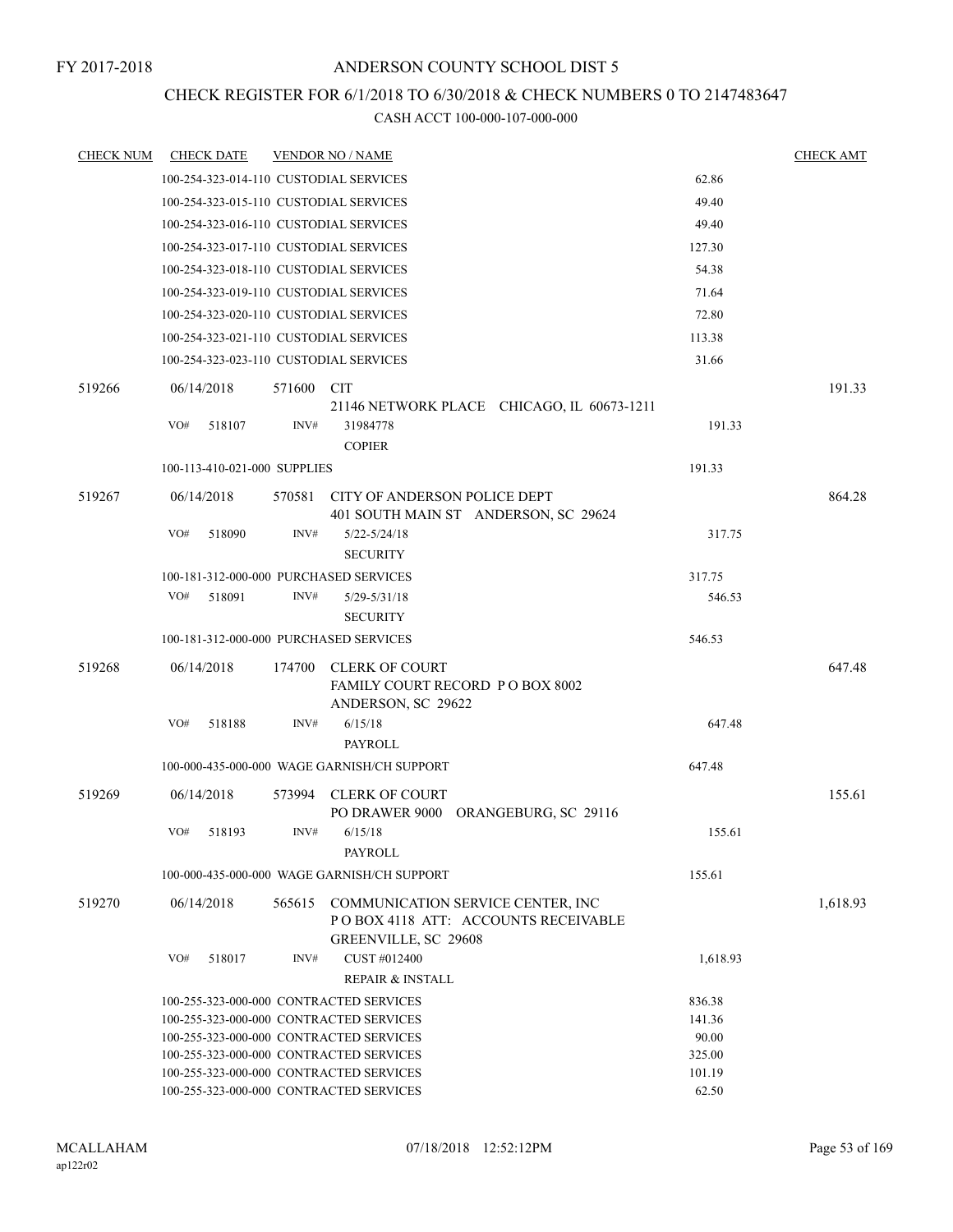## CHECK REGISTER FOR 6/1/2018 TO 6/30/2018 & CHECK NUMBERS 0 TO 2147483647

| <b>CHECK NUM</b> |     | <b>CHECK DATE</b>            |                                                                                                           | <b>VENDOR NO / NAME</b>                                                                                         |     |       |           | <b>CHECK AMT</b> |
|------------------|-----|------------------------------|-----------------------------------------------------------------------------------------------------------|-----------------------------------------------------------------------------------------------------------------|-----|-------|-----------|------------------|
|                  |     |                              |                                                                                                           | 100-255-323-000-000 CONTRACTED SERVICES                                                                         |     |       | 62.50     |                  |
| 519271           |     | 06/14/2018                   |                                                                                                           | 569704 CONVERGED NETWORKS, LLC<br>2 STILL SHADOW DRIVE SUITE G ATT:<br>ACCOUNTS RECEIVABLE CHARLESTON, SC 29414 |     |       |           | 180.83           |
|                  | VO# | 518108                       | INV#                                                                                                      | 4247<br><b>TELEPHONE</b>                                                                                        |     |       | 180.83    |                  |
|                  |     |                              |                                                                                                           | 714-271-660-014-201 MISCELLANEOUS EXPENSE                                                                       |     |       | 180.83    |                  |
| 519272           |     | 06/14/2018                   | 569032 CORRUGATED CONTAINERS, INC<br>1040 ROGERS BRIDGE ROAD ATT: ACCOUNTS<br>RECEIVABLE DUNCAN, SC 29334 |                                                                                                                 |     |       |           | 216.68           |
|                  | VO# | 517995                       | INV#                                                                                                      | 1557184<br><b>BOXES</b>                                                                                         |     |       | 216.68    |                  |
|                  |     |                              |                                                                                                           | 100-254-410-000-000 CUSTODIAL SUPPLIES                                                                          |     |       | 216.68    |                  |
| 519273           |     | 06/14/2018                   | 574798                                                                                                    | COWAN, JULIUS^^<br>1102 WHITE ST ANDERSON, SC 29625                                                             |     |       |           | 200.00           |
|                  | VO# | 518002                       | INV#                                                                                                      | <b>JUNE 4TH</b><br><b>DJ SERVICES</b>                                                                           |     |       | 200.00    |                  |
|                  |     | 100-114-410-002-000 SUPPLIES |                                                                                                           |                                                                                                                 |     |       | 200.00    |                  |
| 519274           |     | 06/14/2018                   | 196400                                                                                                    | DEAN HUNTER & COMPANY<br>1815 NORTH BOULEVARD ATT: ACCOUNTS<br>RECEIVABLE ANDERSON, SC 29621                    |     |       |           | 210.00           |
|                  | VO# | 517994                       | INV#                                                                                                      | 47226<br><b>TESTING</b>                                                                                         |     |       | 210.00    |                  |
|                  |     |                              |                                                                                                           | 100-254-323-021-001 CONTRACTED SERVICES                                                                         |     |       | 105.00    |                  |
|                  |     |                              |                                                                                                           | 100-254-323-023-001 CONTRACTED SERVICES                                                                         |     |       | 105.00    |                  |
| 519275           |     | 06/14/2018                   | 198651                                                                                                    | DELL MARKETING LP<br>POBOX 534118 ATT: ACCOUNTS RECEIVABLE<br>ATLANTA, GA 30353-4118                            |     |       |           | 25,082.63        |
|                  | VO# | 518018                       | INV#                                                                                                      | 10246681775<br><b>TECH SUPPLIES</b>                                                                             | PO# | 98901 | 18,357.04 |                  |
|                  |     |                              |                                                                                                           | 387-127-445-000-ELA TECHNOLOGY SUPPLIES                                                                         |     |       | 18,357.04 |                  |
|                  | VO# | 518240                       | INV#                                                                                                      | 10242735202<br><b>TABLETS</b>                                                                                   | PO# | 98790 | 6,725.59  |                  |
|                  |     | 100-221-410-000-ELE SUPPLIES |                                                                                                           |                                                                                                                 |     |       | 0.00      |                  |
|                  |     |                              |                                                                                                           | 100-221-445-000-ELE TECHNOLOGY SUPPLIES                                                                         |     |       | 6,725.59  |                  |
| 519276           |     | 06/14/2018                   | 198800                                                                                                    | <b>DELTA EDUCATION</b><br>32656 COLLECTION CENTER DR ATT: ACCOUNTS<br>RECEIVABLE CHICAGO, IL 60693-0326         |     |       |           | 3,114.66         |
|                  | VO# | 518109                       | INV#                                                                                                      | 202501548052<br>202501546841                                                                                    | PO# | 98704 | 1,215.42  |                  |
|                  |     |                              |                                                                                                           | 326-113-410-000-000 SCIENCE KITS SUPPLIES                                                                       |     |       | 1,215.42  |                  |
|                  | VO# | 518111                       | INV#                                                                                                      | PO 98711<br><b>SUPPLIES</b>                                                                                     | PO# | 98711 | 1,899.24  |                  |
|                  |     |                              |                                                                                                           | 326-113-410-000-000 SCIENCE KITS SUPPLIES                                                                       |     |       | 1,466.30  |                  |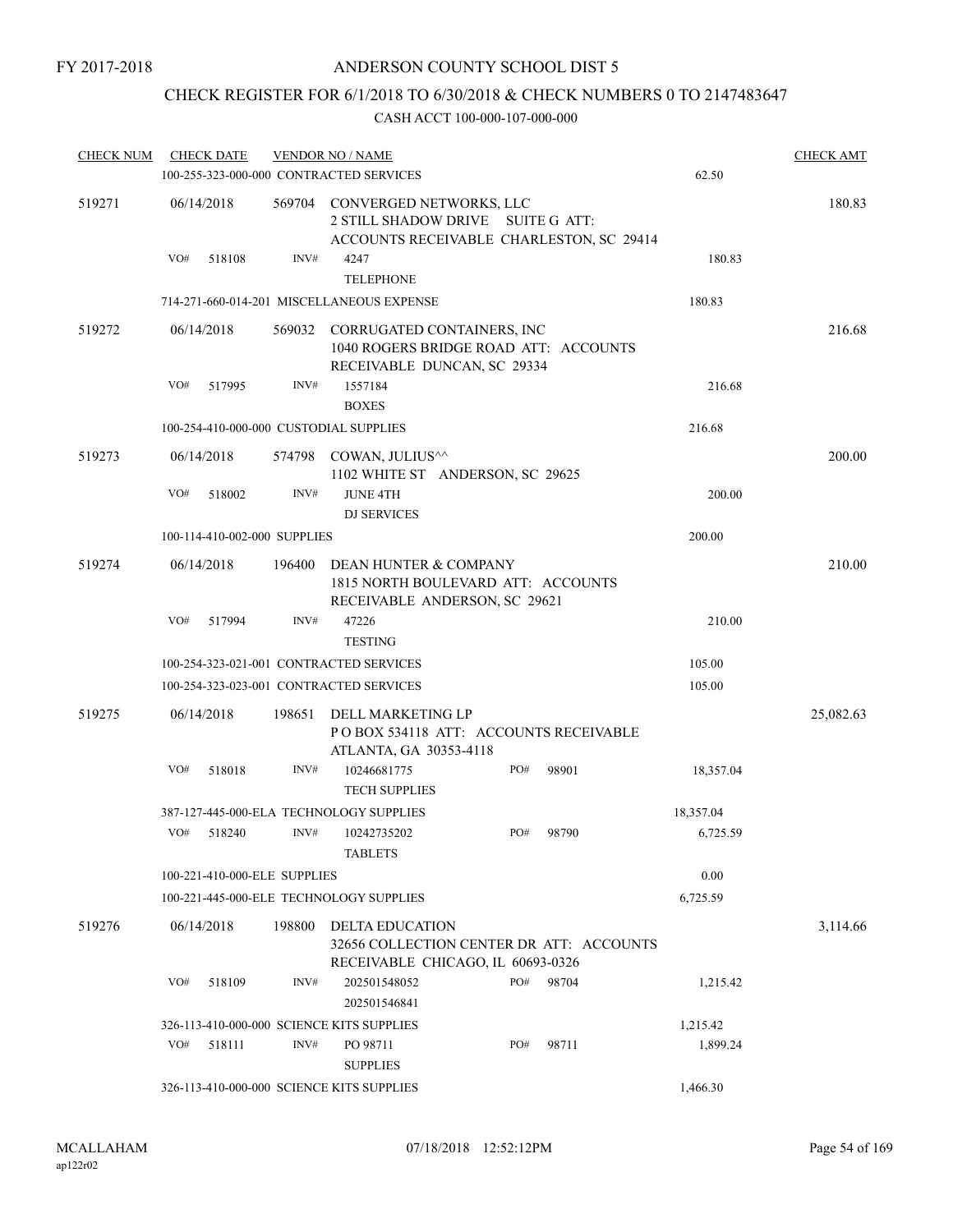## CHECK REGISTER FOR 6/1/2018 TO 6/30/2018 & CHECK NUMBERS 0 TO 2147483647

| <b>CHECK NUM</b> |            | <b>CHECK DATE</b>          |             | <b>VENDOR NO / NAME</b>                                                                    |           | <b>CHECK AMT</b> |
|------------------|------------|----------------------------|-------------|--------------------------------------------------------------------------------------------|-----------|------------------|
|                  |            |                            |             | 871-113-410-000-000 SUPPLIES AND MATERIALS                                                 | 432.94    |                  |
| 519277           | 06/14/2018 |                            | 564296      | DIAMOND SPRINGS WATER<br>POBOX 667887 ATT: ACCOUNTS RECEIVABLE<br>CHARLOTTE, NC 28266-7887 |           | 93.41            |
|                  | VO#        | 518019                     | INV#        | ACCT 78503018<br><b>SERVICE</b>                                                            | 93.41     |                  |
|                  |            |                            |             | 100-255-323-000-000 CONTRACTED SERVICES                                                    | 93.41     |                  |
| 519278           | 06/14/2018 |                            |             | 569972 DR MANDY HERRING<br>109 HARLOND DRIVE ANDERSON, SC 29621                            |           | 250.00           |
|                  | VO#        | 518058                     | INV#        | <b>FIELD TRIP</b><br><b>REFUND</b>                                                         | 250.00    |                  |
|                  |            |                            |             | 720-271-660-020-593 FIELD TRIPS- MISC. EXPENSE                                             | 250.00    |                  |
| 519279           | 06/14/2018 |                            | 211302      | DUKE ENERGY<br>PO BOX 70516 ATT: ACCOUNTS RECEIVABLE<br>CHARLOTTE, NC 28272-0516           |           | 50,593.65        |
|                  | VO#        | 518208                     | INV#        | 06/06/18<br><b>ELECTRICITY</b>                                                             | 50,593.65 |                  |
|                  |            |                            |             | 100-254-470-000-000 ENERGY-ELECTRICITY & WATER                                             | 480.16    |                  |
|                  |            |                            |             | 100-254-470-001-000 ENERGY-ELECTRICITY & WATER                                             | 270.57    |                  |
|                  |            |                            |             | 100-254-470-002-000 ENERGY-ELECTRICITY & WATER                                             | 16.44     |                  |
|                  |            |                            |             | 100-254-470-013-000 ENERGY-ELECTRICITY & WATER                                             | 12,031.58 |                  |
|                  |            |                            |             | 100-254-470-014-000 ENERGY-ELECTRICITY & WATER                                             | 7,816.42  |                  |
|                  |            |                            |             | 100-254-470-014-THR UTILITIES - THEATRE                                                    | 2,617.47  |                  |
|                  |            |                            |             | 100-254-470-015-000 ENERGY-ELECTRICITY & WATER                                             | 3,328.50  |                  |
|                  |            |                            |             | 100-254-470-017-000 ENERGY-ELECTRICITY & WATER                                             | 10,598.29 |                  |
|                  |            |                            |             | 100-254-470-020-000 ENERGY-ELECTRICITY & WATER                                             | 12,814.68 |                  |
|                  |            |                            |             | 100-254-470-023-000 ENERGY-ELECTRICITY & WATER                                             | 84.78     |                  |
|                  |            | 600-256-470-026-000 ENERGY |             |                                                                                            | 534.76    |                  |
| 519280           | 06/14/2018 |                            |             | 569174 EAI EDUCATION<br>DIV OF ERIC ARMIN INC PO BOX 416366 BOSTON,<br>MA 02241-6366       |           | 192.44           |
|                  |            | VO# 518113                 |             | INV# 0876210<br><b>SUPPLIES</b>                                                            | 192.44    |                  |
|                  |            |                            |             | 720-271-660-020-493 SCHOOL/CLASS DONATIONS EXPENSE                                         | 192.44    |                  |
| 519281           | 06/14/2018 |                            |             | 213300 EBS, INC<br>615 EAST RIVER STREET ATT: ACCOUNTS<br>RECEIVABLE ANDERSON, SC 29624    |           | 11.77            |
|                  | VO#        | 517993                     | INV#        | 103776<br><b>KEYS</b>                                                                      | 11.77     |                  |
|                  |            |                            |             | 100-254-410-006-001 SUPPLIES - MAINTENANCE                                                 | 11.77     |                  |
| 519282           | 06/14/2018 |                            | 573962 ECMC | LOCKBOX 7096 P.O. BOX 16478 ST. PAUL, MN<br>55116-0478                                     |           | 154.56           |
|                  | VO#        | 518204                     | INV#        | 6/15/18                                                                                    | 154.56    |                  |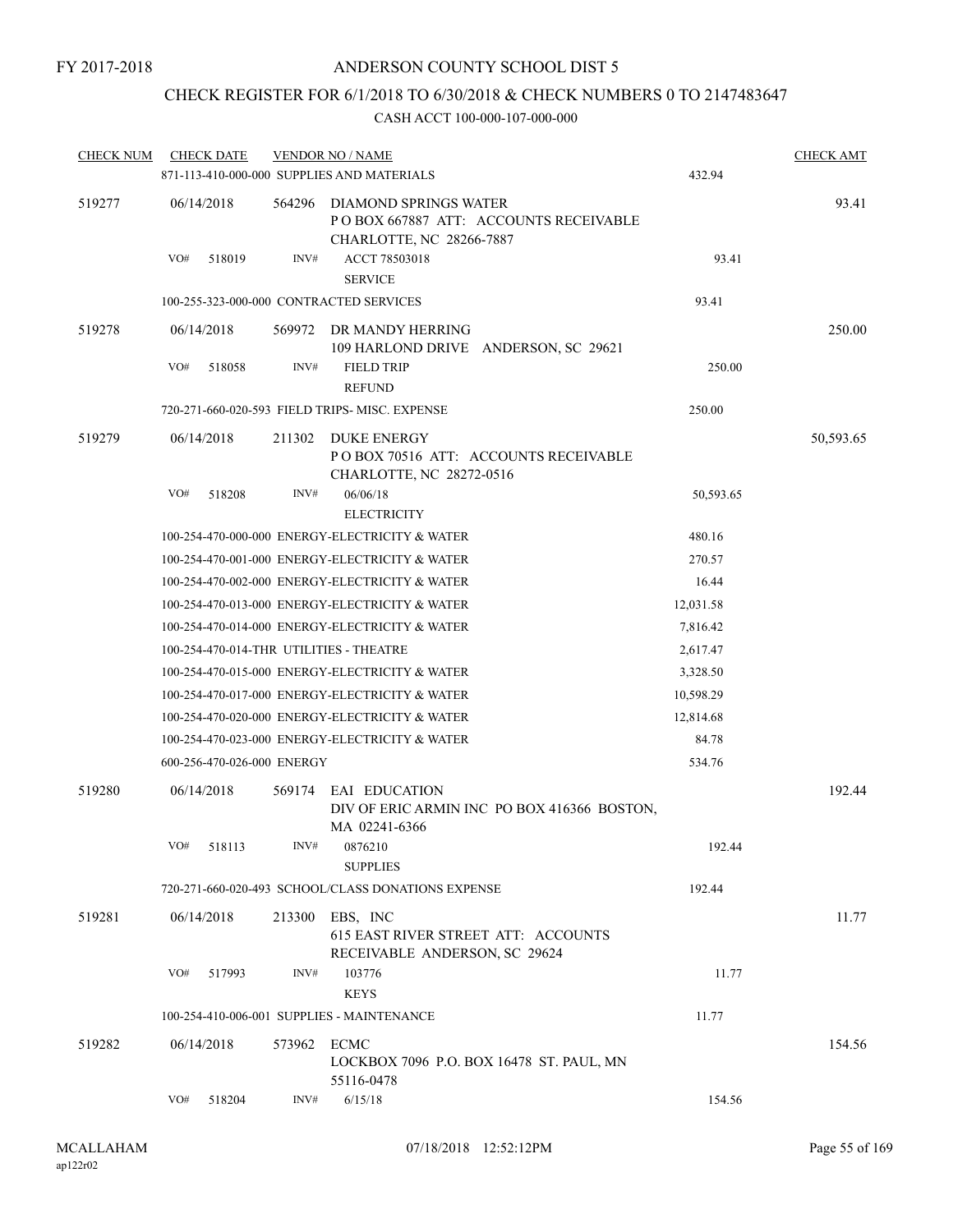## ANDERSON COUNTY SCHOOL DIST 5

## CHECK REGISTER FOR 6/1/2018 TO 6/30/2018 & CHECK NUMBERS 0 TO 2147483647

| <b>CHECK NUM</b> |     | <b>CHECK DATE</b>                 |        | <b>VENDOR NO / NAME</b>                                                                                           |     |                        |          | <b>CHECK AMT</b> |
|------------------|-----|-----------------------------------|--------|-------------------------------------------------------------------------------------------------------------------|-----|------------------------|----------|------------------|
|                  |     |                                   |        | <b>PAYROLL</b>                                                                                                    |     |                        |          |                  |
|                  |     | 100-000-441-000-000 MISCELLANEOUS |        |                                                                                                                   |     |                        | 154.56   |                  |
| 519283           |     | 06/14/2018                        | 563495 | ELECTRIC CITY UTILITIES<br>CITY OF ANDERSON PO BOX 100146 COLUMBIA,<br>SC 29202-3301                              |     |                        |          | 9,279.53         |
|                  | VO# | 518210                            | INV#   | 06/07/18                                                                                                          |     |                        | 9,279.53 |                  |
|                  |     |                                   |        | <b>WATER/SEWER</b>                                                                                                |     |                        |          |                  |
|                  |     |                                   |        | 100-254-470-001-000 ENERGY-ELECTRICITY & WATER                                                                    |     |                        | 846.07   |                  |
|                  |     |                                   |        | 100-254-470-005-000 ENERGY-ELECTRICITY & WATER                                                                    |     |                        | 12.00    |                  |
|                  |     |                                   |        | 100-254-470-006-000 ENERGY-ELECTRICITY & WATER                                                                    |     |                        | 2,651.68 |                  |
|                  |     |                                   |        | 100-254-470-015-000 ENERGY-ELECTRICITY & WATER                                                                    |     |                        | 902.06   |                  |
|                  |     |                                   |        | 100-254-470-016-000 ENERGY-ELECTRICITY & WATER                                                                    |     |                        | 2,208.62 |                  |
|                  |     |                                   |        | 100-254-470-018-000 ENERGY-ELECTRICITY & WATER                                                                    |     |                        | 1,180.52 |                  |
|                  |     |                                   |        | 100-254-470-021-000 ENERGY-ELECTRICITY & WATER                                                                    |     |                        | 1,478.58 |                  |
| 519284           |     | 06/14/2018                        | 568914 | <b>EMBASSY SUITES MYRTLE BEACH</b><br>9800 QUEENSWAY BOULEVARD ATT:<br>RESERVATIONS MYRTLE BEACH, SC 29572        |     |                        |          | 1,585.92         |
|                  | VO# | 518244                            | INV#   | 93687135<br>97620223                                                                                              |     |                        | 1,585.92 |                  |
|                  |     |                                   |        | 207-224-333-000-004 TRIPS & CONFERENCES                                                                           |     |                        | 1,585.92 |                  |
| 519285           |     | 06/14/2018                        | 571679 | ETA HAND2MIND<br>6642 EAGLE WAY                                                                                   |     | CHICAGO, IL 60678-1066 |          | 11,856.86        |
|                  | VO# | 518114                            | INV#   | 60079344<br><b>SUPPLIES</b>                                                                                       | PO# | 98712                  | 3,294.80 |                  |
|                  |     |                                   |        | 225-224-410-000-000 SUPPLIES-PD/EDUCATIONAL                                                                       |     |                        | 3,294.80 |                  |
|                  | VO# | 518116                            | INV#   | 60072865<br><b>SUPPLIES</b>                                                                                       | PO# | 98460                  | 8,562.06 |                  |
|                  |     |                                   |        | 225-224-410-000-000 SUPPLIES-PD/EDUCATIONAL                                                                       |     |                        | 8,562.06 |                  |
| 519286           |     | 06/14/2018                        | 573048 | <b>EXPLORE LEARNING</b><br>110 AVON STREET, SUITE 300<br>CHARLOTTESVILLE, VA 22902                                |     |                        |          | 3,525.65         |
|                  | VO# | 518117                            | INV#   | 1946206<br><b>REFLEX SITE</b>                                                                                     | PO# | 98674                  | 3,525.65 |                  |
|                  |     |                                   |        | 201-112-445-010-000 TECHNOLOGY SUPPLIES                                                                           |     |                        | 3,525.65 |                  |
| 519287           |     | 06/14/2018                        | 569871 | FOLLETT SCHOOL SOLUTIONS, INC<br>91826 COLLECTION CENTER DRIVE ATT:<br>ACCOUNTS RECEIVABLE CHICAGO, IL 60693-0918 |     |                        |          | 1,050.86         |
|                  | VO# | 518020                            | INV#   | 845745F<br>NEW PROSPECT                                                                                           | PO# | 98673                  | 1,050.86 |                  |
|                  |     | 397-222-430-010-000 LIBRARY BOOKS |        |                                                                                                                   |     |                        | 1,050.86 |                  |
| 519288           |     | 06/14/2018                        | 237555 | <b>FORMS &amp; SUPPLY</b><br>POBOX 563953 ATT: ACCOUNTS RECEIVABLE<br>CHARLOTTE, NC 28256                         |     |                        |          | 1,043.48         |
|                  | VO# | 518118                            | INV#   | 4532845                                                                                                           |     |                        | 258.94   |                  |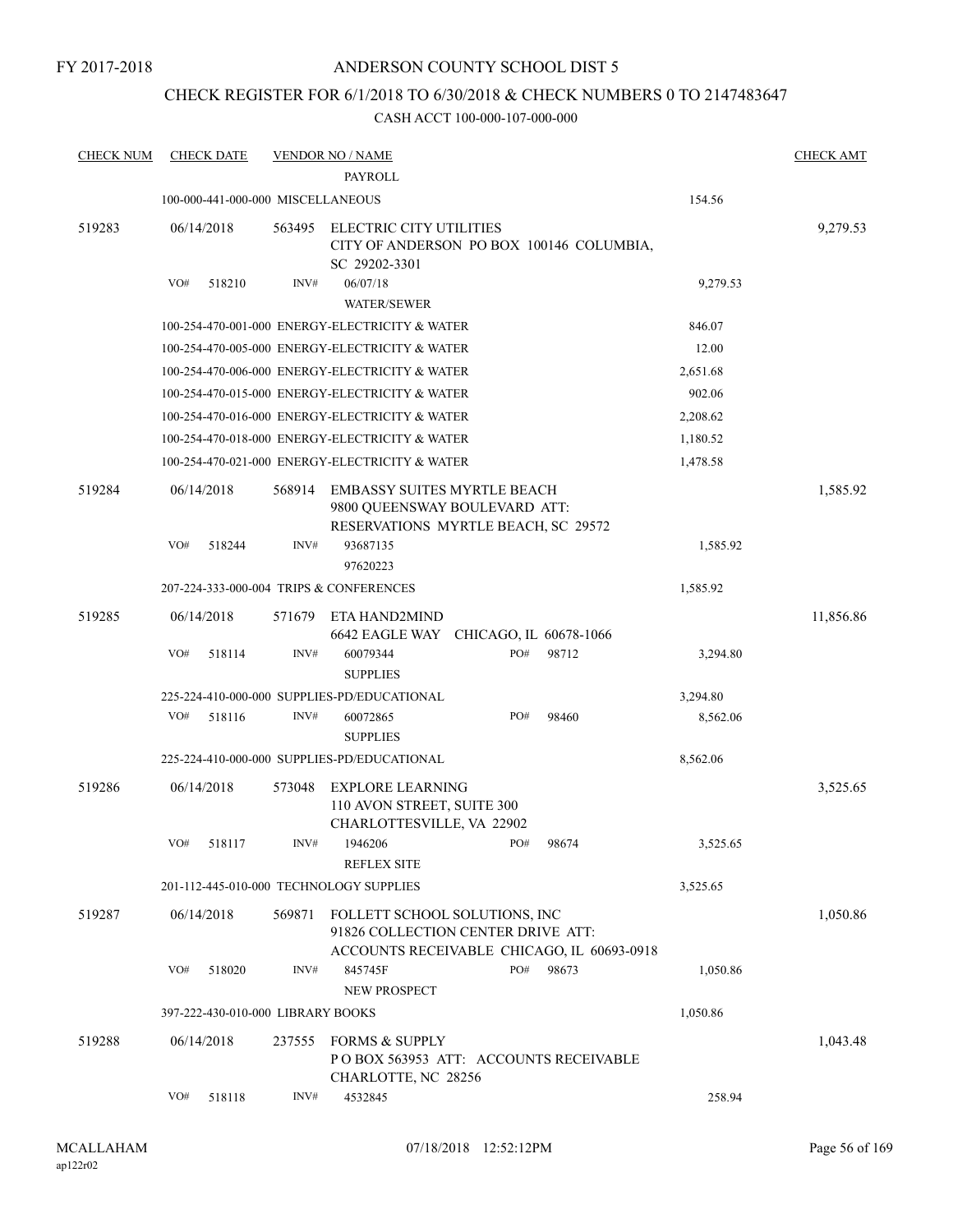## ANDERSON COUNTY SCHOOL DIST 5

## CHECK REGISTER FOR 6/1/2018 TO 6/30/2018 & CHECK NUMBERS 0 TO 2147483647

| <b>CHECK NUM</b> |     | <b>CHECK DATE</b> |                                    | <b>VENDOR NO / NAME</b>                                       |     |       |           | <b>CHECK AMT</b> |
|------------------|-----|-------------------|------------------------------------|---------------------------------------------------------------|-----|-------|-----------|------------------|
|                  |     |                   |                                    | <b>SUPPLIES</b>                                               |     |       |           |                  |
|                  |     |                   |                                    | 709-271-660-009-201 MISCELLANEOUS EXPENSE                     |     |       | 258.94    |                  |
|                  | VO# | 518119            | INV#                               | 4621838                                                       |     |       | 388.85    |                  |
|                  |     |                   |                                    | <b>SUPPLIES</b>                                               |     |       |           |                  |
|                  |     |                   | 100-233-410-002-000 SUPPLIES       |                                                               |     |       | 388.85    |                  |
|                  | VO# | 518120            | INV#                               | 4589345                                                       |     |       | 395.69    |                  |
|                  |     |                   |                                    | <b>SUPPLIES</b>                                               |     |       |           |                  |
|                  |     |                   | 100-222-410-002-000 SUPPLIES       |                                                               |     |       | 395.69    |                  |
|                  |     |                   |                                    |                                                               |     |       |           |                  |
| 519289           |     | 06/14/2018        |                                    | 569352 FRONTLINE TECHNOLOGIES                                 |     |       |           | 21,390.00        |
|                  |     |                   |                                    | PO BOX 780577 PHILADELPHIA, PA 19178-0577                     |     |       |           |                  |
|                  | VO# | 518121            | INV#                               | 12488                                                         | PO# | 98979 | 21,390.00 |                  |
|                  |     |                   |                                    | <b>AESOP</b>                                                  |     |       |           |                  |
|                  |     |                   | 100-264-312-000-SUB AESOP          |                                                               |     |       | 21,390.00 |                  |
| 519290           |     | 06/14/2018        | 564031                             | <b>GLOVES PLUS INC</b>                                        |     |       |           | 1,714.33         |
|                  |     |                   |                                    | 227 NEELY FERRY ROAD ATT: ACCOUNTS                            |     |       |           |                  |
|                  |     |                   |                                    | RECEIVABLE SIMPSONVILLE, SC 29680                             |     |       |           |                  |
|                  | VO# | 518122            | INV#                               | 132253                                                        | PO# | 98740 | 1,714.33  |                  |
|                  |     |                   |                                    | <b>SUPPLIES</b>                                               |     |       |           |                  |
|                  |     |                   |                                    | 100-000-170-000-000 WAREHOUSE INVENTORY                       |     |       | 1,709.33  |                  |
|                  |     |                   |                                    | 100-000-170-000-000 WAREHOUSE INVENTORY                       |     |       | 5.00      |                  |
| 519291           |     | 06/14/2018        | 569372                             | GREAT AMERICA LEASING CORP                                    |     |       |           | 75.82            |
|                  |     |                   |                                    | PO BOX 660831 ATT: ACCOUNTS RECEIVABLE                        |     |       |           |                  |
|                  |     |                   |                                    | DALLAS, TX 75266-0831                                         |     |       |           |                  |
|                  | VO# | 518123            | INV#                               | 22769118                                                      |     |       | 75.82     |                  |
|                  |     |                   |                                    | <b>COPIER</b>                                                 |     |       |           |                  |
|                  |     |                   | 100-252-325-000-000 RENTALS        |                                                               |     |       | 75.82     |                  |
| 519292           |     | 06/14/2018        | 572552                             | <b>GREAT LAKES HIGHER EDUC GUARANTY CORP</b>                  |     |       |           | 221.53           |
|                  |     |                   |                                    | ADMINISTRATIVE WAGE GARNISHMENT UNIT PO                       |     |       |           |                  |
|                  |     |                   |                                    | BOX 83230 CHICAGO, IL 60691-0230                              |     |       |           |                  |
|                  | VO# | 518202            | INV#                               | 6/15/18                                                       |     |       | 221.53    |                  |
|                  |     |                   |                                    | <b>PAYROLL</b>                                                |     |       |           |                  |
|                  |     |                   | 100-000-441-000-000 MISCELLANEOUS  |                                                               |     |       | 221.53    |                  |
|                  |     |                   |                                    |                                                               |     |       |           |                  |
| 519293           |     | 06/14/2018        | 254200                             | <b>GREENE FINNEY, LLP</b><br>800 E. WASHINGTON STREET SUITE D |     |       |           | 16,200.00        |
|                  |     |                   |                                    | GREENVILLE, SC 29601                                          |     |       |           |                  |
|                  | VO# | 518124            | INV#                               | 16127                                                         | PO# | 98942 | 16,200.00 |                  |
|                  |     |                   |                                    | <b>AUDIT</b>                                                  |     |       |           |                  |
|                  |     |                   | 100-231-318-000-000 AUDIT SERVICES |                                                               |     |       | 16,200.00 |                  |
|                  |     |                   |                                    |                                                               |     |       |           |                  |
| 519294           |     | 06/14/2018        | 565599                             | <b>GREENVILLE COUNTY FAMILY COURT</b>                         |     |       |           | 401.25           |
|                  |     |                   |                                    | PO BOX 757 GREENVILLE, SC 29602                               |     |       |           |                  |
|                  | VO# | 518191            | INV#                               | 6/15/18                                                       |     |       | 401.25    |                  |
|                  |     |                   |                                    | PAYROLL                                                       |     |       |           |                  |
|                  |     |                   |                                    | 100-000-435-000-000 WAGE GARNISH/CH SUPPORT                   |     |       | 401.25    |                  |
| 519295           |     | 06/14/2018        |                                    | 566478 GT SYSTEMS                                             |     |       |           | 100.00           |
|                  |     |                   |                                    |                                                               |     |       |           |                  |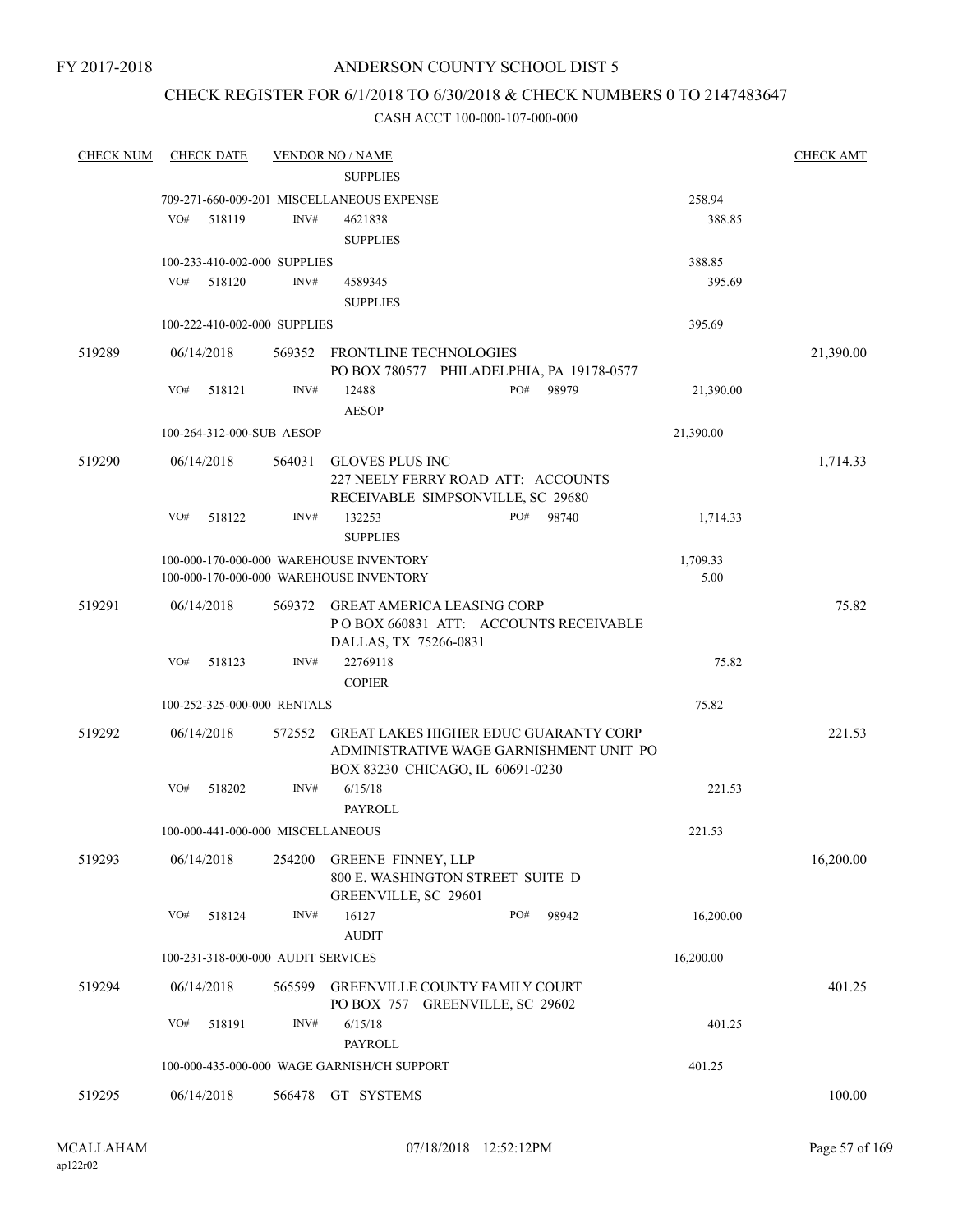## ANDERSON COUNTY SCHOOL DIST 5

## CHECK REGISTER FOR 6/1/2018 TO 6/30/2018 & CHECK NUMBERS 0 TO 2147483647

| <b>CHECK NUM</b> |     | <b>CHECK DATE</b> |        | <b>VENDOR NO / NAME</b><br>166 PARNELL BRIDGE ROAD ATT: ACCOUNTS                                 |           | <b>CHECK AMT</b> |
|------------------|-----|-------------------|--------|--------------------------------------------------------------------------------------------------|-----------|------------------|
|                  |     |                   |        | RECEIVABLE MARIETTA, SC 29661                                                                    |           |                  |
|                  | VO# | 518021            | INV#   | AD5 060818                                                                                       | 100.00    |                  |
|                  |     |                   |        | <b>DISTRICT OFFICE</b>                                                                           |           |                  |
|                  |     |                   |        | 100-266-314-000-000 REPAIRS TO EQUIPMENT                                                         | 100.00    |                  |
| 519296           |     | 06/14/2018        | 259400 | HAMMOND WATER DISTRICT<br>250 MITCHELL ROAD ATT: ACCOUNTS                                        |           | 10,762.87        |
|                  | VO# | 518214            | INV#   | RECEIVABLE BELTON, SC 29627<br>05/31/18<br><b>WATER/SEWER</b>                                    | 10,762.87 |                  |
|                  |     |                   |        | 100-254-470-002-000 ENERGY-ELECTRICITY & WATER                                                   | 110.72    |                  |
|                  |     |                   |        | 100-254-470-002-000 ENERGY-ELECTRICITY & WATER                                                   | 722.31    |                  |
|                  |     |                   |        | 100-254-470-002-000 ENERGY-ELECTRICITY & WATER                                                   | 939.12    |                  |
|                  |     |                   |        | 100-254-470-002-000 ENERGY-ELECTRICITY & WATER                                                   | 122.87    |                  |
|                  |     |                   |        | 100-254-470-013-000 ENERGY-ELECTRICITY & WATER                                                   | 1,446.65  |                  |
|                  |     |                   |        | 100-254-470-017-000 ENERGY-ELECTRICITY & WATER                                                   | 4,550.09  |                  |
|                  |     |                   |        | 100-254-470-020-000 ENERGY-ELECTRICITY & WATER                                                   | 110.72    |                  |
|                  |     |                   |        | 100-254-470-020-000 ENERGY-ELECTRICITY & WATER                                                   | 2,760.39  |                  |
| 519297           |     | 06/14/2018        | 570057 | HERITAGE FOOD SERVICE GROUP<br>P.O. BOX 71595 ATT: ACCOUNTS RECEIVABLE<br>CHICAGO, IL 60694-1595 |           | 479.44           |
|                  | VO# | 517992            | INV#   | 4962692<br><b>EQUIPMENT</b>                                                                      | 479.44    |                  |
|                  |     |                   |        | 100-254-323-003-400 CONTR SERV-HVAC/ELECT/PLUMBING                                               | 479.44    |                  |
| 519298           |     | 06/14/2018        | 573279 | HERSHEY CREAMERY COMPANY<br>301 S CAMERON STREET HARRISBURG, PA                                  |           | 165.06           |
|                  |     |                   |        | 17101-2815                                                                                       |           |                  |
|                  | VO# | 518125            | INV#   | 0012891072                                                                                       | 165.06    |                  |
|                  |     |                   |        | <b>ICE CREAM</b>                                                                                 |           |                  |
|                  |     |                   |        | 713-271-660-013-391 ICE CREAM SALES EXPENSE                                                      | 165.06    |                  |
| 519299           |     | 06/14/2018        | 274500 | <b>HYATT REGENCY PHOENIX</b><br>122 NORTH SECOND STREET ATT: RESERVATIONS<br>PHOENIX, AZ 85004   |           | 567.35           |
|                  | VO# | 518246            | INV#   | 32KXTSCD<br><b>DAVID PRESSLEY</b>                                                                | 567.35    |                  |
|                  |     |                   |        | 395-212-333-000-000 TRIPS AND CONFERENCES                                                        | 567.35    |                  |
| 519300           |     | 06/14/2018        | 564696 | JOHNSTONE SUPPLY                                                                                 |           | 234.06           |
|                  |     |                   |        | POBOX 17466 GREENVILLE, SC 29606                                                                 |           |                  |
|                  | VO# | 517991            | INV#   | 4004055<br><b>SUPPLIES</b>                                                                       | 234.06    |                  |
|                  |     |                   |        | 100-254-410-017-400 HVAC/ELECTRICAL/PLUMBING                                                     | 234.06    |                  |
| 519301           |     | 06/14/2018        | 575375 | JONES, JAMIE <sup><math>\wedge\wedge</math></sup><br>112 ABERDEEN DRIVE ANDERSON, SC 29621       |           | 35.00            |
|                  | VO# | 518010            | INV#   | <b>TLH TRACK</b><br>VIDEO TEAM                                                                   | 35.00     |                  |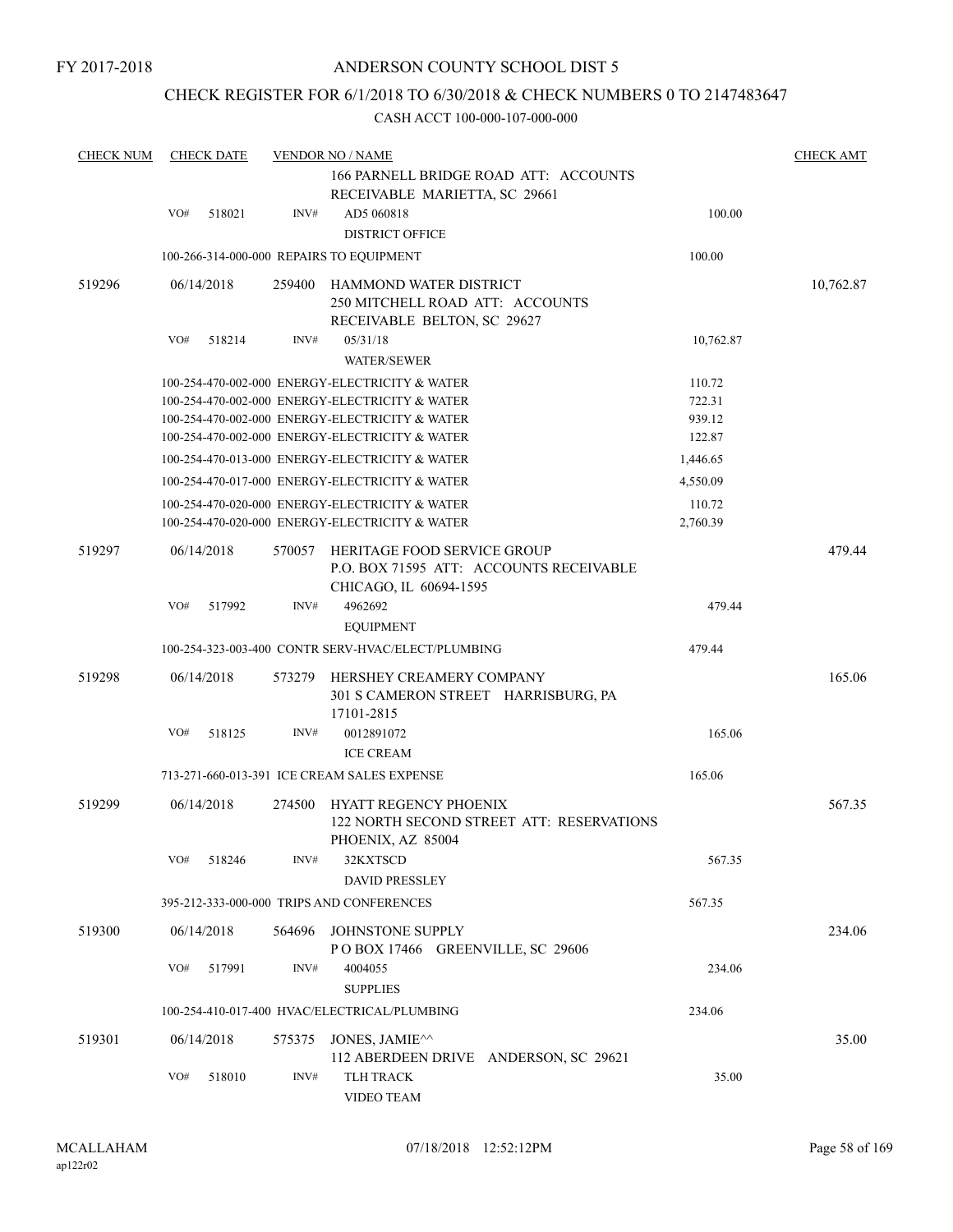## CHECK REGISTER FOR 6/1/2018 TO 6/30/2018 & CHECK NUMBERS 0 TO 2147483647

| <b>CHECK NUM</b> | <b>CHECK DATE</b> |                              |        | <b>VENDOR NO / NAME</b><br>100-271-312-002-000 ADDITIONAL SECURITY                                      |     |       | 35.00    | <b>CHECK AMT</b> |
|------------------|-------------------|------------------------------|--------|---------------------------------------------------------------------------------------------------------|-----|-------|----------|------------------|
|                  |                   |                              |        |                                                                                                         |     |       |          |                  |
| 519302           | 06/14/2018        |                              | 300176 | <b>JOSTENS INC</b><br>21336 NETWORK PLACE ATT: ACCOUNTS<br>RECEIVABLE CHICAGO, IL 60673                 |     |       |          | 9,599.70         |
|                  | VO#               | 518126                       | INV#   | 1122480<br><b>YEARBOOKS</b>                                                                             |     |       | 9,599.70 |                  |
|                  |                   |                              |        | 720-271-660-020-552 YEARBOOK EXPENSE                                                                    |     |       | 9,599.70 |                  |
| 519303           | 06/14/2018        |                              | 563608 | JW PEPPER & SON, INC<br>POBOX 642 ATT: ACCOUNTS RECEIVABLE<br><b>EXTON, PA 19341</b>                    |     |       |          | 144.88           |
|                  | VO#               | 518128                       | INV#   | 15978625<br><b>SUPPLIES</b>                                                                             |     |       | 144.88   |                  |
|                  |                   |                              |        | 720-271-660-020-604 CHORUS CLUB EXPENSE                                                                 |     |       | 144.88   |                  |
| 519304           | 06/14/2018        |                              | 566591 | KINLEY'S WOODWORKS & CABINETS, INC<br>120 EAST MAULDIN STREET ANDERSON, SC<br>29621                     |     |       |          | 792.00           |
|                  | VO#               | 517990                       | INV#   | 5619<br><b>CABINET DOORS</b>                                                                            |     |       | 792.00   |                  |
|                  |                   |                              |        | 100-254-410-021-001 SUPPLIES - MAINTENANCE                                                              |     |       | 792.00   |                  |
| 519305           | 06/14/2018        |                              | 575377 | KOLB, MAX^^<br>1202 WILLIAMSBURG DR ANDERSON, SC 29621                                                  |     |       |          | 35.00            |
|                  | VO#               | 518008                       | INV#   | <b>TLH TRACK</b><br><b>VIDEO TEAM</b>                                                                   |     |       | 35.00    |                  |
|                  |                   |                              |        | 100-271-312-002-000 ADDITIONAL SECURITY                                                                 |     |       | 35.00    |                  |
| 519306           | 06/14/2018        |                              | 313476 | LAKESHORE LEARNING MATERIALS<br>2695 EAST DOMINGUEZ STREET ATT: ACCOUNTS<br>RECEIVABLE CARSON, CA 90895 |     |       |          | 3,994.70         |
|                  | VO#               | 518022                       | INV#   | 5110830518<br><b>SUPPLIES</b>                                                                           | PO# | 98667 | 3,994.70 |                  |
|                  |                   | 924-147-410-018-000 SUPPLIES |        |                                                                                                         |     |       | 3,994.70 |                  |
| 519307           | 06/14/2018        |                              | 575274 | LAMINACK, LESTER^^<br>PO BOX 395 DILLSBORO, NC 28725                                                    |     |       |          | 2,610.00         |
|                  | VO#               | 518242                       | INV#   | JUNE 15TH<br>WHITEHALL ELEM                                                                             | PO# | 99005 | 2,610.00 |                  |
|                  |                   |                              |        | 926-171-312-019-000 PURCHASED SERVICES                                                                  |     |       | 2,610.00 |                  |
| 519308           | 06/14/2018        |                              | 565878 | LAMINEX, INC<br>POBOX 49457 ATT: ACCOUNTS RECEIVABLE<br>GREENWOOD, SC 29649                             |     |       |          | 940.98           |
|                  | VO#               | 518175                       | INV#   | 85755                                                                                                   |     |       | 940.98   |                  |
|                  |                   |                              |        | <b>LANYARDS</b>                                                                                         |     |       |          |                  |
|                  |                   | 100-113-410-006-000 SUPPLIES |        |                                                                                                         |     |       | 940.98   |                  |
| 519309           | 06/14/2018        |                              | 563959 | LEARNING A-Z<br>23939 NETWORK PLACE ATT: ACCOUNTS<br>RECEIVABLE CHICAGO, IL 60673-1239                  |     |       |          | 124,094.77       |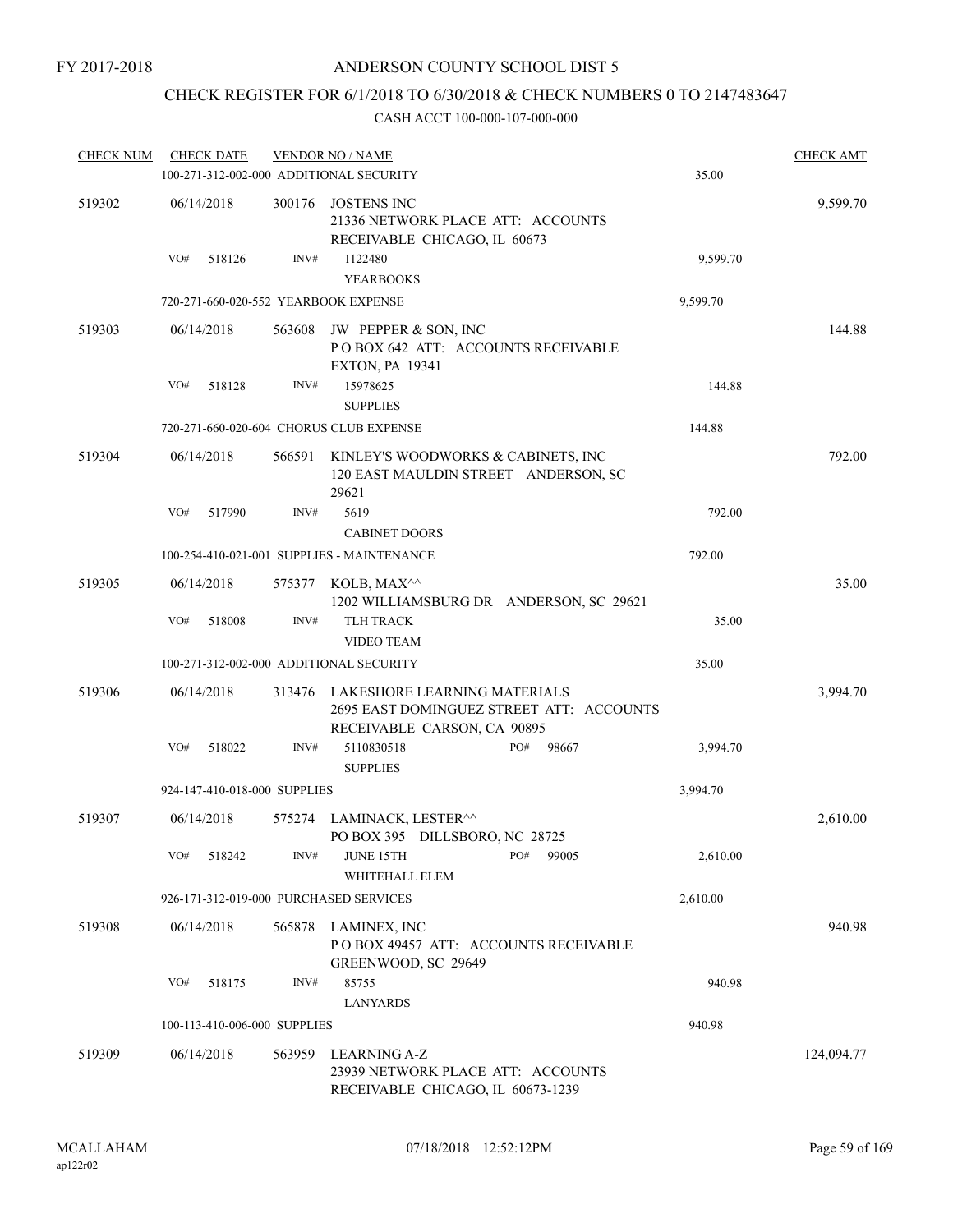# CHECK REGISTER FOR 6/1/2018 TO 6/30/2018 & CHECK NUMBERS 0 TO 2147483647

| <b>CHECK NUM</b> | <b>CHECK DATE</b> |                                   |        | <b>VENDOR NO / NAME</b>                                                          |     |       |                          | <b>CHECK AMT</b> |
|------------------|-------------------|-----------------------------------|--------|----------------------------------------------------------------------------------|-----|-------|--------------------------|------------------|
|                  | VO#               | 518129                            | INV#   | 1954175                                                                          | PO# | 98893 | 149,954.26               |                  |
|                  |                   |                                   |        | <b>READING A-Z</b>                                                               |     |       |                          |                  |
|                  |                   |                                   |        | 338-221-445-000-EAR TECHNOLOGY SUPPLIES                                          |     |       | 149,954.26               |                  |
|                  | VO#               | 518130                            | INV#   | 1955339                                                                          |     |       | $-238.82$                |                  |
|                  |                   |                                   |        | <b>CREDIT MEMO</b>                                                               |     |       |                          |                  |
|                  |                   |                                   |        | 338-221-445-000-EAR TECHNOLOGY SUPPLIES                                          |     |       | $-238.82$                |                  |
|                  | VO#               | 518132                            | INV#   | 1955310                                                                          |     |       | $-5,083.19$              |                  |
|                  |                   |                                   |        | <b>CREDIT MEMO</b>                                                               |     |       |                          |                  |
|                  |                   |                                   |        |                                                                                  |     |       | $-5,083.19$              |                  |
|                  | VO#               | 518133                            | INV#   | 338-221-445-000-EAR TECHNOLOGY SUPPLIES<br>1955315                               |     |       | $-3,065.39$              |                  |
|                  |                   |                                   |        | <b>CREDIT MEMO</b>                                                               |     |       |                          |                  |
|                  |                   |                                   |        | 338-221-445-000-EAR TECHNOLOGY SUPPLIES                                          |     |       | $-3,065.39$              |                  |
|                  | VO#               | 518135                            | INV#   | 1955307                                                                          |     |       | $-8,912.93$              |                  |
|                  |                   |                                   |        | <b>CREDIT MEMO</b>                                                               |     |       |                          |                  |
|                  |                   |                                   |        | 338-221-445-000-EAR TECHNOLOGY SUPPLIES                                          |     |       | $-8,912.93$              |                  |
|                  | VO#               | 518136                            | INV#   | 1955305                                                                          |     |       | $-503.76$                |                  |
|                  |                   |                                   |        | <b>CREDIT MEMO</b>                                                               |     |       |                          |                  |
|                  |                   |                                   |        | 338-221-445-000-EAR TECHNOLOGY SUPPLIES                                          |     |       | $-503.76$                |                  |
|                  | VO#               | 518137                            | INV#   | 1955304                                                                          |     |       | $-7,376.29$              |                  |
|                  |                   |                                   |        | <b>CREDIT MEMO</b>                                                               |     |       |                          |                  |
|                  |                   |                                   |        | 338-221-445-000-EAR TECHNOLOGY SUPPLIES                                          |     |       |                          |                  |
|                  | VO#               | 518141                            | INV#   | 1955311                                                                          |     |       | $-7,376.29$<br>$-679.11$ |                  |
|                  |                   |                                   |        | <b>CREDIT MEMO</b>                                                               |     |       |                          |                  |
|                  |                   |                                   |        |                                                                                  |     |       |                          |                  |
|                  |                   |                                   |        | 338-221-445-000-EAR TECHNOLOGY SUPPLIES                                          |     |       | $-679.11$                |                  |
| 519310           | 06/14/2018        |                                   | 569693 | LOBBYGUARD SOLUTIONS, LLC                                                        |     |       |                          | 140.00           |
|                  |                   |                                   |        | 4700 SIX FORKS ROAD STE 300 ATT: ACCOUNTS                                        |     |       |                          |                  |
|                  |                   |                                   |        | RECEIVABLE RALEIGH, NC 27609                                                     |     |       |                          |                  |
|                  | VO#               | 518142                            | INV#   | 9802                                                                             |     |       | 140.00                   |                  |
|                  |                   |                                   |        | <b>LABELS</b>                                                                    |     |       |                          |                  |
|                  |                   |                                   |        | 713-271-660-013-201 MISCELLANEOUS EXPENSE                                        |     |       | 140.00                   |                  |
| 519311           | 06/14/2018        |                                   | 327600 | LOLLIS METALS, INC<br>POBOX 13042 ATT: ACCOUNTS RECEIVABLE<br>ANDERSON, SC 29624 |     |       |                          | 321.00           |
|                  | VO#               | 517989                            | INV#   | 76780                                                                            |     |       | 321.00                   |                  |
|                  |                   |                                   |        | POWDER COAT                                                                      |     |       |                          |                  |
|                  |                   |                                   |        | 100-254-410-002-001 SUPPLIES - MAINTENANCE                                       |     |       | 321.00                   |                  |
|                  |                   |                                   |        |                                                                                  |     |       |                          |                  |
| 519312           | 06/14/2018        |                                   | 575079 | <b>MARCHING BANDWORKS</b><br>142 FLUTTER DR LEXINGTON, SC 29072-7003             |     |       |                          | 1,800.00         |
|                  | VO#               | 518023                            | INV#   | 0049                                                                             | PO# | 98205 | 1,800.00                 |                  |
|                  |                   |                                   |        | <b>WESTSIDE HS</b>                                                               |     |       |                          |                  |
|                  |                   |                                   |        |                                                                                  |     |       | 1,800.00                 |                  |
|                  |                   | 100-114-410-003-001 BAND SUPPLIES |        |                                                                                  |     |       |                          |                  |
| 519313           | 06/14/2018        |                                   | 568781 | MARRIOTT WATERSIDE (TAMPA)                                                       |     |       |                          | 605.94           |
|                  |                   |                                   |        | 700 S. FLORIDA AVENUE TAMPA, FL 33602                                            |     |       |                          |                  |
|                  | VO#               | 518218                            | INV#   | $6/19 - 6/22/18$                                                                 |     |       | 605.94                   |                  |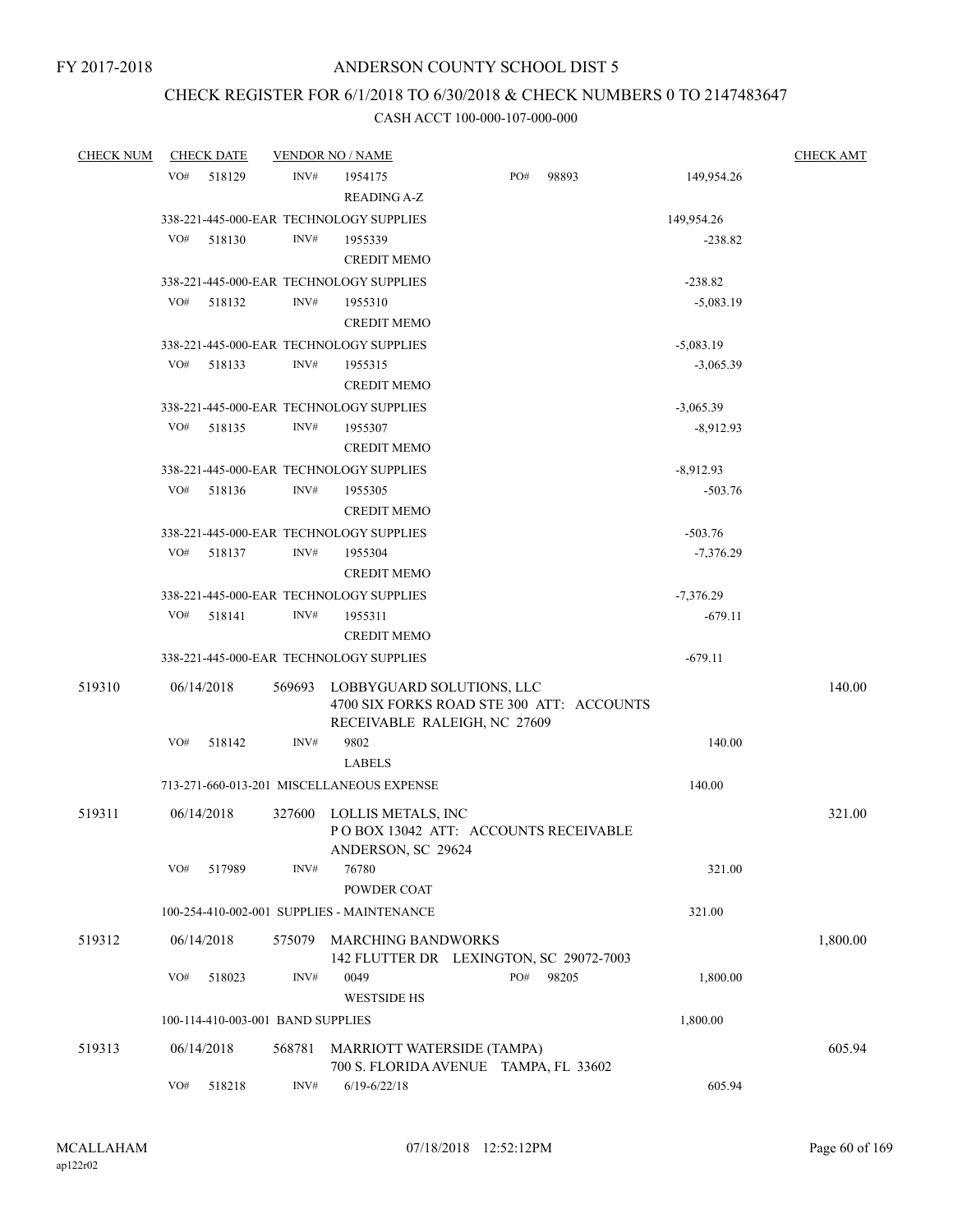## CHECK REGISTER FOR 6/1/2018 TO 6/30/2018 & CHECK NUMBERS 0 TO 2147483647

| <b>CHECK NUM</b> |     | <b>CHECK DATE</b> |        | <b>VENDOR NO / NAME</b>                                                                          |        | <b>CHECK AMT</b> |
|------------------|-----|-------------------|--------|--------------------------------------------------------------------------------------------------|--------|------------------|
|                  |     |                   |        | <b>MELANIE HAHN</b>                                                                              |        |                  |
|                  |     |                   |        | 201-224-333-006-000 TRIPS AND CONFERENCES                                                        | 605.94 |                  |
| 519314           |     | 06/14/2018        |        | 575376 MCCULLOGUH, NATHAN^^<br>310 SHADOW CREEK LN ANDERSON, SC 29621                            |        | 25.00            |
|                  | VO# | 518009            | INV#   | <b>TLH SOCCER</b>                                                                                | 25.00  |                  |
|                  |     |                   |        | <b>VIDEO TEAM</b>                                                                                |        |                  |
|                  |     |                   |        | 100-271-312-002-000 ADDITIONAL SECURITY                                                          | 25.00  |                  |
| 519315           |     | 06/14/2018        |        | 574398 MCDOUGALD, MARGARET^^<br>210 NOTTINGHAM WAY ANDERSON, SC 29621                            |        | 35.00            |
|                  | VO# | 518004            | INV#   | <b>TLH TRACK</b><br><b>VIDEO TEAM</b>                                                            | 35.00  |                  |
|                  |     |                   |        | 100-271-312-002-000 ADDITIONAL SECURITY                                                          | 35.00  |                  |
| 519316           |     | 06/14/2018        | 349701 | MED CENTRAL HEALTH RESOURCES<br>3424 CLEMSON BLVD ATT: ACCOUNTS<br>RECEIVABLE ANDERSON, SC 29621 |        | 710.00           |
|                  | VO# | 518024            | INV#   | 33579                                                                                            | 65.00  |                  |
|                  |     |                   |        | <b>JORDAN</b>                                                                                    |        |                  |
|                  |     |                   |        | 100-255-323-000-000 CONTRACTED SERVICES                                                          | 65.00  |                  |
|                  | VO# | 518025            | INV#   | 52475                                                                                            | 65.00  |                  |
|                  |     |                   |        | <b>HARDIN</b>                                                                                    |        |                  |
|                  |     |                   |        | 100-255-323-000-000 CONTRACTED SERVICES                                                          | 65.00  |                  |
|                  | VO# | 518026            | INV#   | 44885<br><b>TIPTON</b>                                                                           | 65.00  |                  |
|                  |     |                   |        | 100-255-323-000-000 CONTRACTED SERVICES                                                          | 65.00  |                  |
|                  | VO# | 518027            | INV#   | 40623                                                                                            | 65.00  |                  |
|                  |     |                   |        | MCGONAGLE                                                                                        |        |                  |
|                  |     |                   |        | 100-255-323-000-000 CONTRACTED SERVICES                                                          | 65.00  |                  |
|                  | VO# | 518028            | INV#   | 19430                                                                                            | 65.00  |                  |
|                  |     |                   |        | <b>SHAW</b>                                                                                      |        |                  |
|                  |     |                   |        | 100-255-323-000-000 CONTRACTED SERVICES                                                          | 65.00  |                  |
|                  | VO# | 518029            | INV#   | 19992                                                                                            | 65.00  |                  |
|                  |     |                   |        | <b>MORGAN</b>                                                                                    |        |                  |
|                  |     |                   |        | 100-255-323-000-000 CONTRACTED SERVICES                                                          | 65.00  |                  |
|                  | VO# | 518030            | INV#   | 29637<br><b>HENDERSON</b>                                                                        | 65.00  |                  |
|                  |     |                   |        | 100-255-323-000-000 CONTRACTED SERVICES                                                          | 65.00  |                  |
|                  | VO# | 518031            | INV#   | 12075                                                                                            | 65.00  |                  |
|                  |     |                   |        | <b>WILLIAMS</b>                                                                                  |        |                  |
|                  |     |                   |        | 100-255-323-000-000 CONTRACTED SERVICES                                                          | 65.00  |                  |
|                  | VO# | 518032            | INV#   | 54066                                                                                            | 85.00  |                  |
|                  |     |                   |        | PAGILLO                                                                                          |        |                  |
|                  |     |                   |        | 100-255-323-000-000 CONTRACTED SERVICES                                                          | 85.00  |                  |
|                  | VO# | 518033            | INV#   | 54066                                                                                            | 20.00  |                  |
|                  |     |                   |        | PAGILLO                                                                                          |        |                  |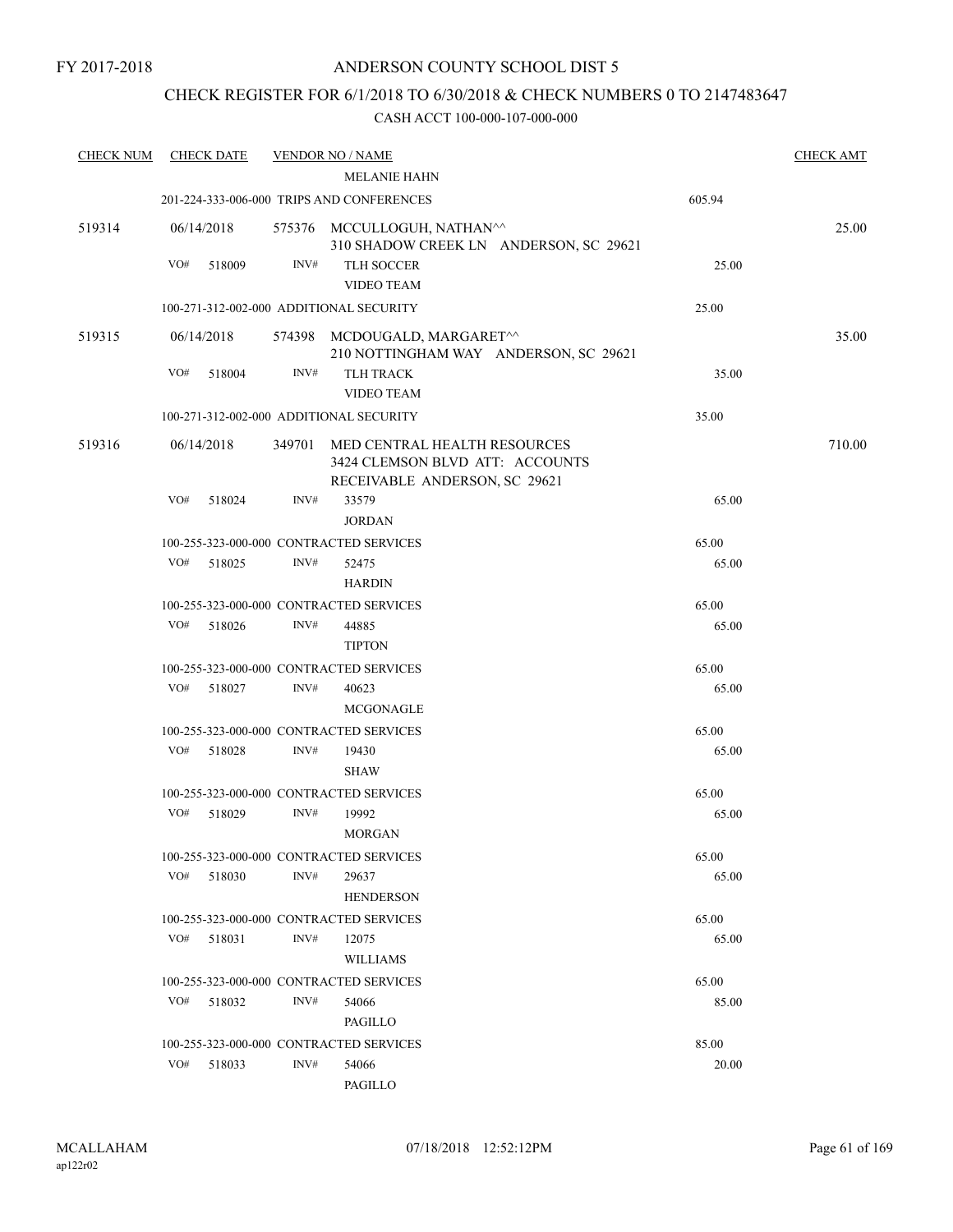# CHECK REGISTER FOR 6/1/2018 TO 6/30/2018 & CHECK NUMBERS 0 TO 2147483647

| <b>CHECK NUM</b> |     | <b>CHECK DATE</b>            |        | <b>VENDOR NO / NAME</b>                                                    |          | <b>CHECK AMT</b> |
|------------------|-----|------------------------------|--------|----------------------------------------------------------------------------|----------|------------------|
|                  |     |                              |        | 100-255-323-000-000 CONTRACTED SERVICES                                    | 20.00    |                  |
|                  | VO# | 518034                       | INV#   | 37130<br><b>AUMANN</b>                                                     | 85.00    |                  |
|                  |     |                              |        | 100-255-323-000-000 CONTRACTED SERVICES                                    | 85.00    |                  |
| 519317           |     | 06/14/2018                   | 575381 | MEGA DOUGH                                                                 |          | 1,414.00         |
|                  |     |                              |        | 130 KIROLI ROAD WEST MONROE, LA 71291                                      |          |                  |
|                  | VO# | 518238                       | INV#   | 2022963                                                                    | 1,414.00 |                  |
|                  |     |                              |        | <b>FUNDRAISER</b>                                                          |          |                  |
|                  |     |                              |        | 720-271-660-020-611 PEP CLUB EXPENSE                                       | 1,414.00 |                  |
| 519318           |     | 06/14/2018                   | 352100 | MEREDITH BATTERY SERVICE                                                   |          | 478.60           |
|                  |     |                              |        | 1802 WEST WHITNER STREET ATT: ACCOUNTS<br>RECEIVABLE ANDERSON, SC 29624    |          |                  |
|                  | VO# | 517986                       | INV#   | 99532                                                                      | 260.70   |                  |
|                  |     |                              |        | <b>BATTERIES</b>                                                           |          |                  |
|                  |     | 100-254-410-001-000 SUPPLIES |        |                                                                            | 260.70   |                  |
|                  | VO# | 517987                       | INV#   | 99495                                                                      | 108.95   |                  |
|                  |     |                              |        | <b>BATTERY</b>                                                             |          |                  |
|                  |     |                              |        | 100-254-410-000-001 MAINT. SUPPLIES-STRUCTURES                             | 108.95   |                  |
|                  | VO# | 517988                       | INV#   | 99485                                                                      | 108.95   |                  |
|                  |     |                              |        | <b>BATTERY</b>                                                             |          |                  |
|                  |     |                              |        | 100-254-412-000-001 TRUCK SERVICE - MAINTENANCE                            | 108.95   |                  |
| 519319           |     | 06/14/2018                   | 568048 | MERL'S COUNTERTOPS, INC<br>104 HIGHWAY 201 ABBEVILLE, SC 29620             |          | 1,194.12         |
|                  | VO# | 517985                       | INV#   | 131884<br><b>SOUTHWOOD</b>                                                 | 1,194.12 |                  |
|                  |     |                              |        | 100-254-323-021-001 CONTRACTED SERVICES                                    | 1,194.12 |                  |
| 519320           |     | 06/14/2018                   | 358500 | <b>MINUTEMAN PRESS</b>                                                     |          | 730.21           |
|                  |     |                              |        | 3308 NORTH MAIN STREET ATT: ACCOUNTS<br>RECEIVABLE ANDERSON, SC 29621-4108 |          |                  |
|                  | VO# | 518035                       | INV#   | PO#<br>84238<br>98840<br>WHITEHALL ELEM                                    | 730.21   |                  |
|                  |     | 100-112-410-019-000 SUPPLIES |        |                                                                            | 730.21   |                  |
| 519321           |     | 06/14/2018                   | 566736 | MUSIC THEATRE INTERNATIONAL                                                |          | 747.00           |
|                  |     |                              |        | 421 WEST 54TH STREET ATT: ACCOUNTS<br>RECEIVABLE NEW YORK, NY 10019        |          |                  |
|                  | VO# | 518144                       | INV#   | 0068922<br><b>JUNGLE BOOK</b>                                              | 747.00   |                  |
|                  |     |                              |        | 714-271-660-014-328 PRODUCTIONS EXPENSE                                    | 747.00   |                  |
| 519322           |     | 06/14/2018                   |        | 574388 NAPA AUTO PARTS                                                     |          | 90.22            |
|                  |     |                              |        | 508 SOUTH MAIN ST ANDERSON, SC 29624                                       |          |                  |
|                  | VO# | 518146                       | INV#   | 5229                                                                       | 90.22    |                  |
|                  |     |                              |        | <b>AVCC</b>                                                                |          |                  |
|                  |     |                              |        | 701-271-660-001-862 AUTO MECHANICS EXPENSE                                 | 90.22    |                  |
| 519323           |     | 06/14/2018                   |        | 369400 NASCO                                                               |          | 213.41           |
|                  |     |                              |        |                                                                            |          |                  |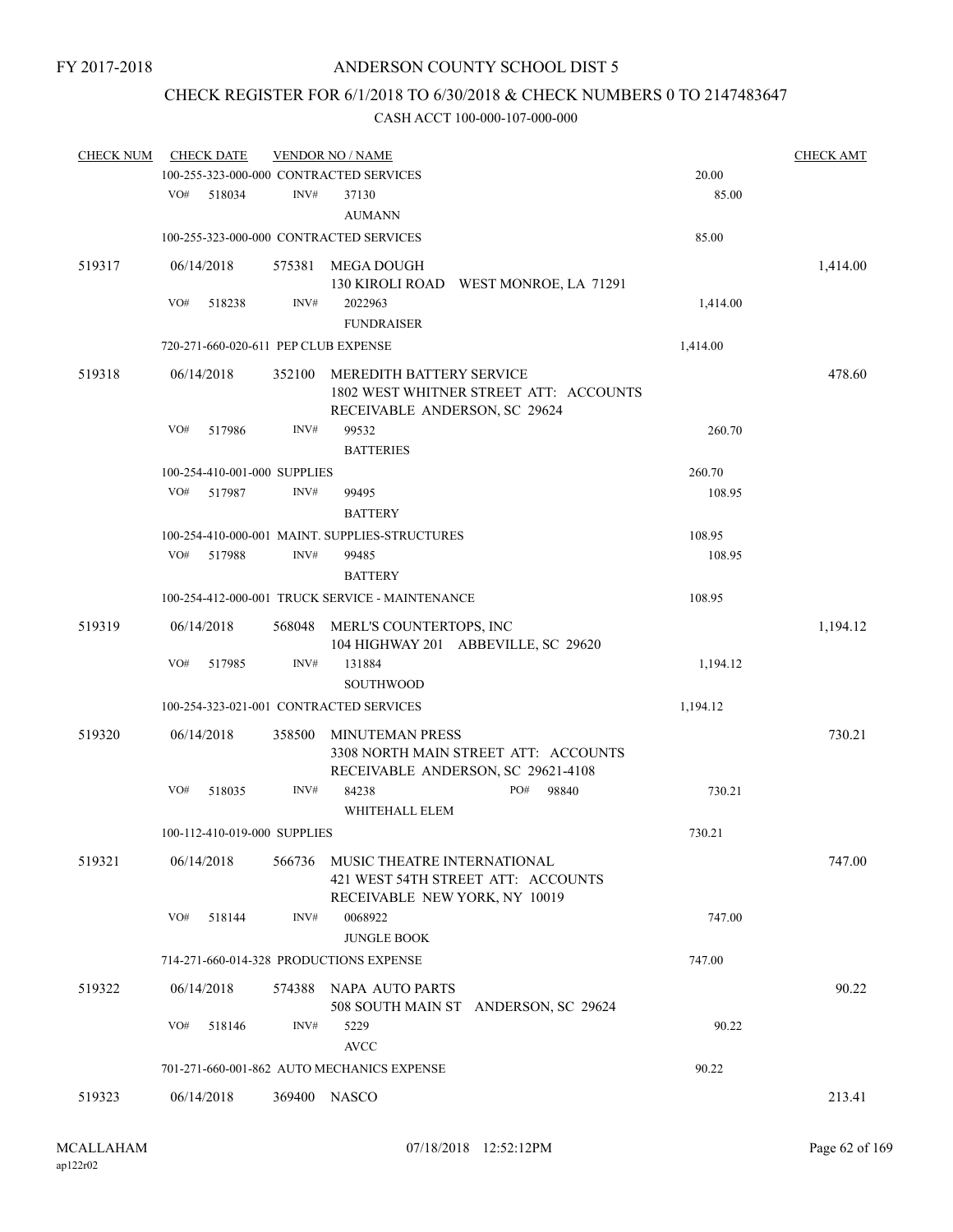## ANDERSON COUNTY SCHOOL DIST 5

## CHECK REGISTER FOR 6/1/2018 TO 6/30/2018 & CHECK NUMBERS 0 TO 2147483647

| <b>CHECK NUM</b> |     | <b>CHECK DATE</b> |                                   | <b>VENDOR NO / NAME</b>                                                              |     |       |           | <b>CHECK AMT</b> |
|------------------|-----|-------------------|-----------------------------------|--------------------------------------------------------------------------------------|-----|-------|-----------|------------------|
|                  |     |                   |                                   | POBOX 901 ATT: ACCOUNTS RECEIVABLE FORT                                              |     |       |           |                  |
|                  |     |                   |                                   | ATKINSON, WI 53538-0901                                                              |     |       |           |                  |
|                  | VO# | 518148            | INV#                              | 992719                                                                               |     |       | 114.34    |                  |
|                  |     |                   |                                   | 994137                                                                               |     |       |           |                  |
|                  |     |                   |                                   | 720-271-660-020-604 CHORUS CLUB EXPENSE                                              |     |       | 114.34    |                  |
|                  | VO# | 518150            | INV#                              | 988761                                                                               |     |       | 99.07     |                  |
|                  |     |                   |                                   | <b>SUPPLIES</b>                                                                      |     |       |           |                  |
|                  |     |                   |                                   | 100-113-410-020-INQ INQUIRY BASED LEARNING                                           |     |       | 99.07     |                  |
| 519324           |     | 06/14/2018        |                                   | 569972 NATALIE MCCONNELL                                                             |     |       |           | 248.96           |
|                  |     |                   |                                   | 4001 BRACKENBERRY DR ANDERSON, SC 29621                                              |     |       |           |                  |
|                  | VO# | 518060            | INV#                              | <b>TALENT SHOW</b>                                                                   |     |       | 248.96    |                  |
|                  |     |                   |                                   | REIMBURSEMENT                                                                        |     |       |           |                  |
|                  |     |                   | 713-271-660-013-220 MUSIC EXPENSE |                                                                                      |     |       | 248.96    |                  |
| 519325           |     | 06/14/2018        |                                   | 564010 NC CHILD SUPPORT CENTRALIZED COLLECTNS<br>POBOX 900012 RALEIGH, NC 27675-9012 |     |       |           | 305.50           |
|                  | VO# | 518189            | INV#                              | 6/15/18<br><b>PAYROLL</b>                                                            |     |       | 305.50    |                  |
|                  |     |                   |                                   | 100-000-435-000-000 WAGE GARNISH/CH SUPPORT                                          |     |       | 305.50    |                  |
|                  |     |                   |                                   |                                                                                      |     |       |           |                  |
| 519326           |     | 06/14/2018        | 574295                            | NCDA                                                                                 |     |       |           | 550.00           |
|                  |     |                   |                                   | NATIONAL CAREER DEVELOPMENT ASSOC 305                                                |     |       |           |                  |
|                  |     |                   |                                   | NORTH BEECH CIRCLE BROKEN ARROW, OK<br>74012                                         |     |       |           |                  |
|                  | VO# | 518245            | INV#                              | <b>REGISTRATION</b>                                                                  |     |       | 550.00    |                  |
|                  |     |                   |                                   | <b>DAVID PRESSLEY</b>                                                                |     |       |           |                  |
|                  |     |                   |                                   |                                                                                      |     |       |           |                  |
|                  |     |                   |                                   | 395-212-333-000-000 TRIPS AND CONFERENCES                                            |     |       | 550.00    |                  |
| 519327           |     | 06/14/2018        | 574549                            | NETOP                                                                                |     |       |           | 15,825.60        |
|                  |     |                   |                                   | 220 NW SECOND AVE SUITE 940 PORTLAND, OR<br>97209                                    |     |       |           |                  |
|                  | VO# | 518151            | INV#                              | 0142705                                                                              | PO# | 98786 | 15,825.60 |                  |
|                  |     |                   |                                   | <b>VIS</b>                                                                           |     |       |           |                  |
|                  |     |                   |                                   | 100-114-445-000-000 VIRTUAL COURSEWARE                                               |     |       | 15,825.60 |                  |
| 519328           |     | 06/14/2018        |                                   | 571836 NLS SPECIALTIES, INC                                                          |     |       |           | 274.29           |
|                  |     |                   |                                   | POBOX 1897 KENNESAW, GA 30156                                                        |     |       |           |                  |
|                  | VO# | 518152            | INV#                              | 1693                                                                                 |     |       | 274.29    |                  |
|                  |     |                   |                                   | <b>DIAPER BAGS</b>                                                                   |     |       |           |                  |
|                  |     |                   |                                   | 715-271-660-015-201 MISCELLANEOUS EXPENSE                                            |     |       | 274.29    |                  |
|                  |     |                   |                                   |                                                                                      |     |       |           |                  |
| 519329           |     | 06/14/2018        | 389900                            | OFFICE DEPOT                                                                         |     |       |           | 183.01           |
|                  |     |                   |                                   | POBOX 1413 CHARLOTTE, NC 28201-1413                                                  |     |       |           |                  |
|                  | VO# | 518155            | INV#                              | 143785981001                                                                         |     |       | 183.01    |                  |
|                  |     |                   |                                   | <b>SUUPLIES</b>                                                                      |     |       |           |                  |
|                  |     |                   |                                   | 100-224-312-000-TEF TEACHER EFFECTIVENESS                                            |     |       | 157.88    |                  |
|                  |     |                   |                                   | 100-264-312-000-ERP EMPLOYEE RECOGNITION PROGRAM                                     |     |       | 25.13     |                  |
| 519330           |     | 06/14/2018        | 391100                            | OLD STONE TRACTOR CO, INC                                                            |     |       |           | 23.58            |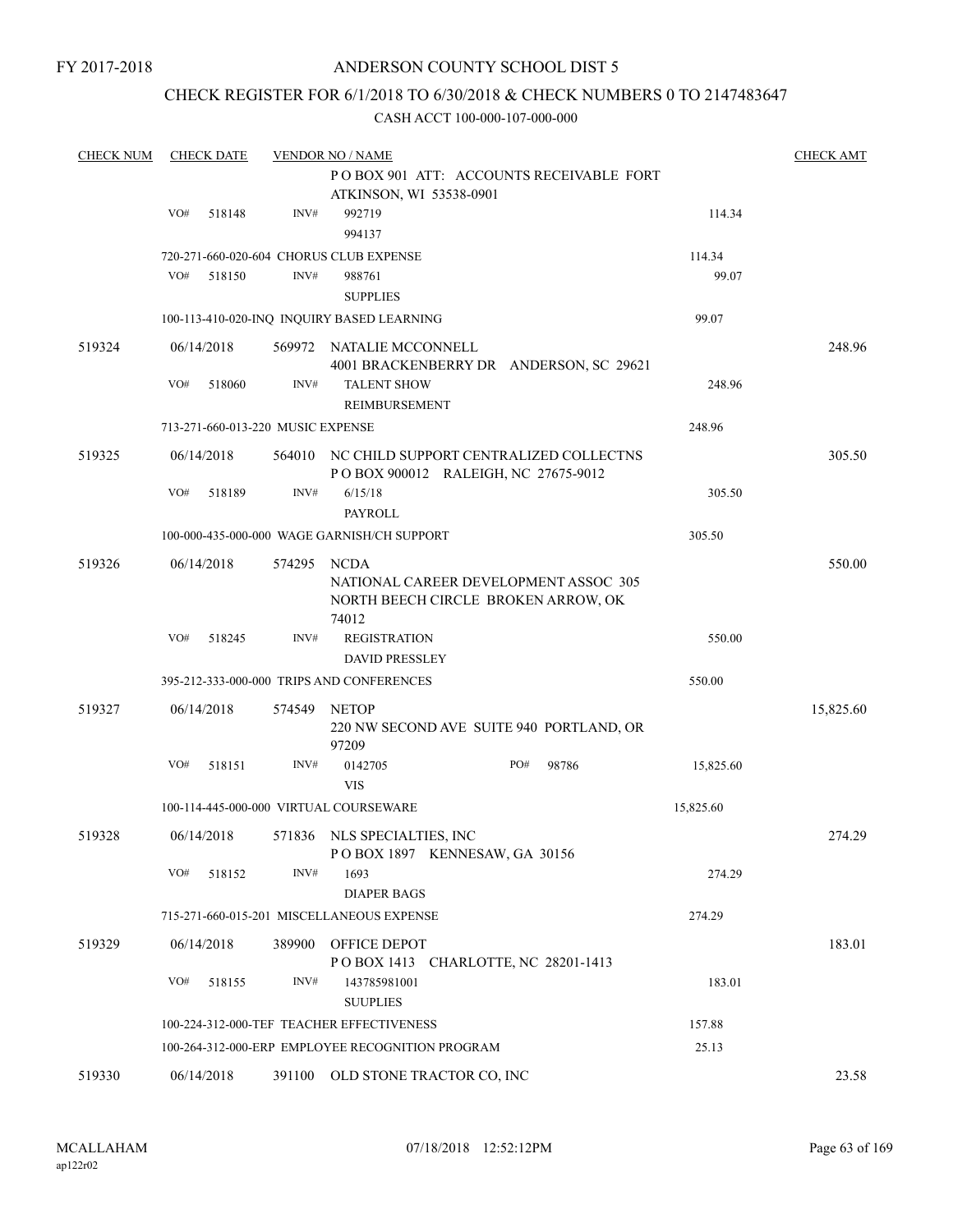## CHECK REGISTER FOR 6/1/2018 TO 6/30/2018 & CHECK NUMBERS 0 TO 2147483647

| <b>CHECK NUM</b> | <b>CHECK DATE</b>                   |             | <b>VENDOR NO / NAME</b>                                                                      |                                         |          | <b>CHECK AMT</b> |
|------------------|-------------------------------------|-------------|----------------------------------------------------------------------------------------------|-----------------------------------------|----------|------------------|
|                  |                                     |             | PO BOX 13565 ATT: ACCOUNTS RECEIVABLE<br>ANDERSON, SC 29624                                  |                                         |          |                  |
|                  | VO#<br>517984                       | INV#        | CT 93181<br><b>REPAIR PARTS</b>                                                              |                                         | 23.58    |                  |
|                  |                                     |             | 100-254-410-000-001 MAINT. SUPPLIES-STRUCTURES                                               |                                         | 23.58    |                  |
| 519331           | 06/14/2018                          | 569766 PEAP | BOX 1020 SEWICKLEY, PA 15143-1020                                                            | PRESIDENT'S EDUCATION AWARDS PROGRAM PO |          | 90.00            |
|                  | VO#<br>518158                       | INV#        | 364287<br><b>AWARDS</b>                                                                      |                                         | 90.00    |                  |
|                  |                                     |             | 713-271-660-013-201 MISCELLANEOUS EXPENSE                                                    |                                         | 90.00    |                  |
| 519332           | 06/14/2018                          |             | 402650 PECKNEL MUSIC COMPANY<br>1312 NORTH PLEASANTBURG DR GREENVILLE,<br>SC 29607-1227      |                                         |          | 434.81           |
|                  | VO#<br>518159                       | INV#        | 348698<br><b>SUPPLIES</b>                                                                    | PO#<br>98546                            | 434.81   |                  |
|                  | 397-113-410-005-000 SUPPLIES        |             |                                                                                              |                                         | 434.81   |                  |
| 519333           | 06/14/2018                          | 406300      | PHIL JEWELERS<br>116 NORTH MAIN STREET ANDERSON, SC 29621                                    |                                         |          | 198.60           |
|                  | VO#<br>518161                       | INV#        | 0318570<br><b>CONCORD</b>                                                                    |                                         | 198.60   |                  |
|                  | 709-271-660-009-375 FACULTY EXPENSE |             |                                                                                              |                                         | 198.60   |                  |
| 519334           | 06/14/2018                          | 568036      | PIEDMONT NATURAL GAS<br>PO BOX 1246 ATT: ACCOUNTS RECEIVABLE<br>CHARLOTTE, NC 28201-1246     |                                         |          | 212.14           |
|                  | VO#<br>518205                       | INV#        | 4000769201001<br>9000769202001                                                               |                                         | 212.14   |                  |
|                  | 100-254-472-012-000 ENERGY-GAS      |             |                                                                                              |                                         | 27.39    |                  |
|                  | 600-256-470-012-000 ENERGY          |             |                                                                                              |                                         | 184.75   |                  |
| 519335           | 06/14/2018                          |             | 573594 PIZZA BUFFET<br>3420 CLEMSON BLVD ANDERSON, SC 29621                                  |                                         |          | 406.00           |
|                  | VO#<br>518163                       | INV#        | PIZZA & TIP<br><b>GLENVIEW</b>                                                               |                                         | 406.00   |                  |
|                  |                                     |             | 720-271-660-020-601 BAND CLUB EXPENSE                                                        |                                         | 406.00   |                  |
| 519336           | 06/14/2018                          | 564232      | <b>POSITIVE PROMOTIONS</b><br>PO BOX 11537 ATT: ACCOUNTS RECEIVABLE<br>NEWARK, NJ 07101-4537 |                                         |          | 1,723.90         |
|                  | VO#<br>518045                       | INV#        | 06051414<br><b>SUPPLIES</b>                                                                  | PO#<br>98660                            | 1,642.03 |                  |
|                  | 100-111-410-012-000 SUPPLIES        |             |                                                                                              |                                         | 442.03   |                  |
|                  | 100-112-410-012-000 SUPPLIES        |             |                                                                                              |                                         | 200.00   |                  |
|                  | 100-113-410-012-000 SUPPLIES        |             |                                                                                              |                                         | 700.00   |                  |
|                  | 100-233-410-012-000 SUPPLIES        |             |                                                                                              |                                         | 300.00   |                  |
|                  | VO#<br>518164                       | INV#        | 05937152                                                                                     |                                         | 81.87    |                  |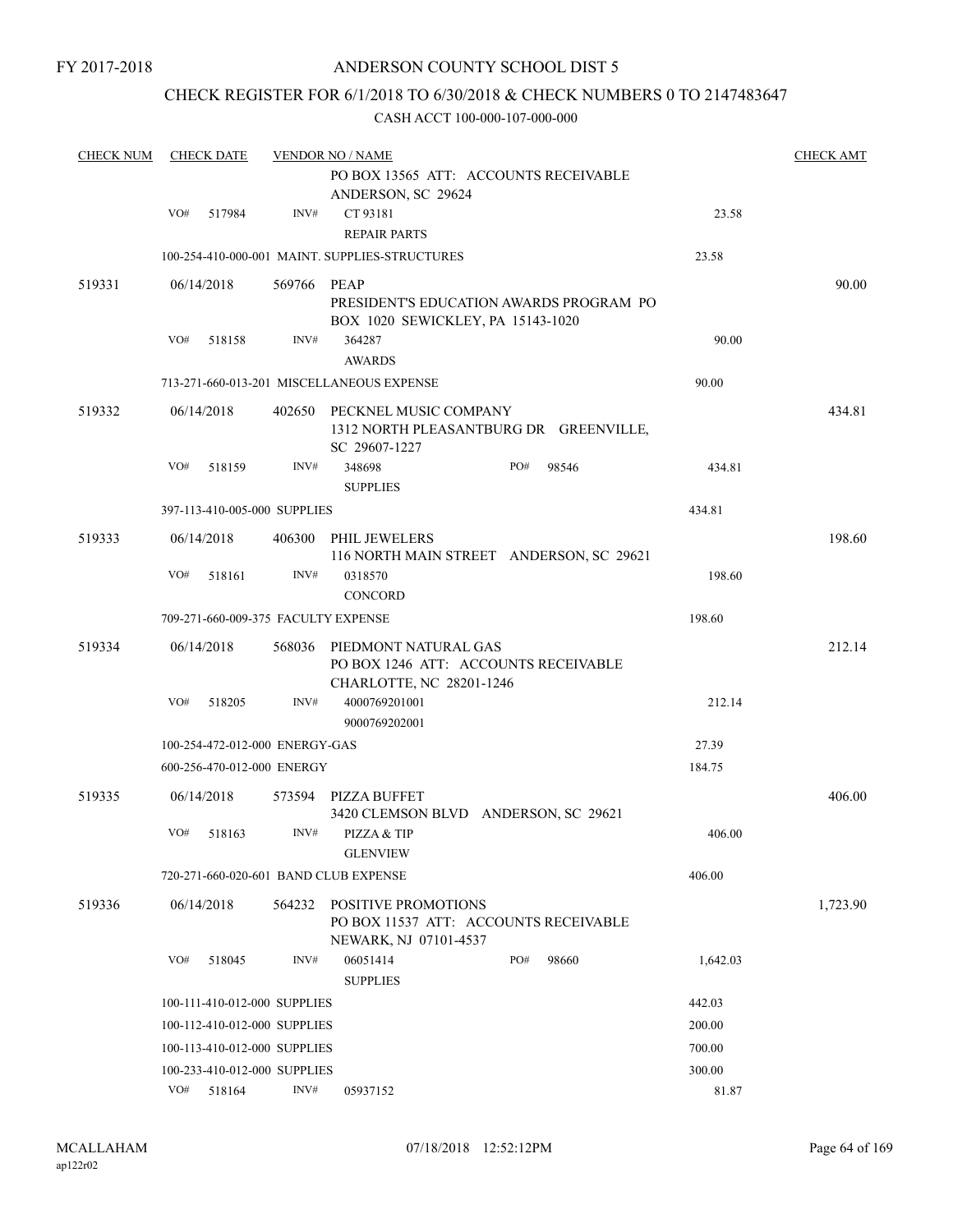## ANDERSON COUNTY SCHOOL DIST 5

## CHECK REGISTER FOR 6/1/2018 TO 6/30/2018 & CHECK NUMBERS 0 TO 2147483647

| <b>CHECK NUM</b> | <b>CHECK DATE</b>                       |        | <u>VENDOR NO / NAME</u>                                                           |       |           | <b>CHECK AMT</b> |
|------------------|-----------------------------------------|--------|-----------------------------------------------------------------------------------|-------|-----------|------------------|
|                  |                                         |        | <b>STICKERS</b>                                                                   |       |           |                  |
|                  |                                         |        | 715-271-660-015-201 MISCELLANEOUS EXPENSE                                         |       | 81.87     |                  |
| 519337           | 06/14/2018                              |        | 417550 PRIMARY CONCEPTS, INC<br>1338 SEVENTH STREET BERKELEY, CA 94709            |       |           | 14,731.92        |
|                  | VO#<br>518037                           | INV#   | PO#<br>PO 98111<br><b>LESSON KITS</b>                                             | 98811 | 14,731.92 |                  |
|                  | 387-224-410-000-ELA SUPPLIES            |        |                                                                                   |       | 14,731.92 |                  |
|                  |                                         |        |                                                                                   |       |           |                  |
| 519338           | 06/14/2018                              | 573501 | QUALITY CARE PRESSURE CLEANING<br>210 SPRINGSIDE CIRCLE ANDERSON, SC 29625        |       |           | 600.00           |
|                  | VO#<br>518165                           | INV#   | PO#<br>5206<br><b>MAY 2018</b>                                                    | 97459 | 600.00    |                  |
|                  | 100-255-323-000-000 CONTRACTED SERVICES |        |                                                                                   |       | 600.00    |                  |
| 519339           | 06/14/2018                              | 573390 | RESCARE HOMECARE<br>PO BOX 2797 VALDOSTA, GA 31604-2797                           |       |           | 1,658.67         |
|                  | VO#<br>518038                           | INV#   | PO#<br>7606300096680<br>MAY 1-15                                                  | 97700 | 923.38    |                  |
|                  | 283-126-312-000-000 CONTRACTED SERVICES |        |                                                                                   |       | 923.38    |                  |
|                  | VO#<br>518039                           | INV#   | PO#<br>7606300096689                                                              | 97700 | 735.29    |                  |
|                  |                                         |        | <b>MAY 1-15</b>                                                                   |       |           |                  |
|                  | 283-126-312-000-000 CONTRACTED SERVICES |        |                                                                                   |       | 735.29    |                  |
| 519340           | 06/14/2018                              |        | 575378 ROBERTS, CAITLIN^^<br>108 CAROLINA CUP BELTON, SC 29627                    |       |           | 25.00            |
|                  | VO#<br>518007                           | INV#   | TLH SOCCER<br><b>VIDEO TEAM</b>                                                   |       | 25.00     |                  |
|                  | 100-271-312-002-000 ADDITIONAL SECURITY |        |                                                                                   |       | 25.00     |                  |
|                  |                                         |        |                                                                                   |       |           |                  |
| 519341           | 06/14/2018                              | 440950 | ROCHESTER 100 INC<br>PO BOX 92801 ATT: ACCOUNTS RECEIVABLE<br>ROCHESTER, NY 14692 |       |           | 936.25           |
|                  | VO#<br>518166                           | INV#   | P88855<br><b>FOLDERS</b>                                                          |       | 936.25    |                  |
|                  |                                         |        | 709-271-660-009-201 MISCELLANEOUS EXPENSE                                         |       | 936.25    |                  |
| 519342           | 06/14/2018                              | 575380 | <b>ROGUE</b>                                                                      |       |           | 311.95           |
|                  |                                         |        | 545 E 5TH AVE COLUMBUS, OH 43201                                                  |       |           |                  |
|                  | VO#<br>518237                           | INV#   | 30297                                                                             |       | 311.95    |                  |
|                  |                                         |        | <b>GYM EQUIPMENT</b>                                                              |       |           |                  |
|                  | 100-112-410-016-0RE RELATED ARTS        |        |                                                                                   |       | 311.95    |                  |
| 519343           | 06/14/2018                              | 574561 | RUZGA, MARY^^<br>521 CAMBRIDGE DRIVE SPARTANBURG, SC<br>29301                     |       |           | 6,055.00         |
|                  | VO#<br>518167                           | INV#   | PO#<br>PD                                                                         | 98957 | 4,500.00  |                  |
|                  |                                         |        | <b>CENTERVILLE</b>                                                                |       |           |                  |
|                  |                                         |        | 267-224-312-000-PD5 CONTRACTED-SC STANDARDS                                       |       | 4,500.00  |                  |
|                  | VO#<br>518168                           | INV#   | PD<br>PO#<br>NEVITT FOREST                                                        | 98179 | 1,555.00  |                  |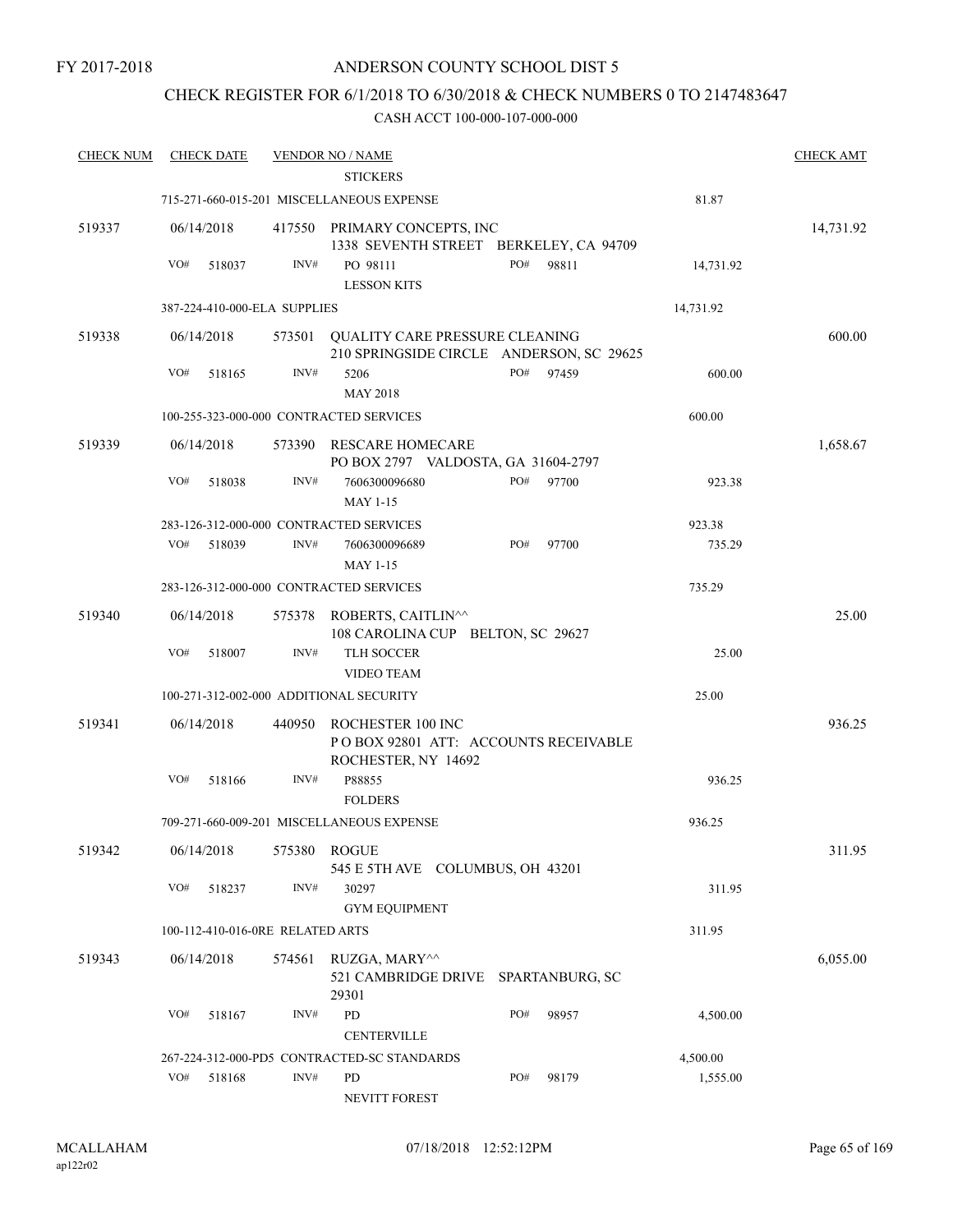## ANDERSON COUNTY SCHOOL DIST 5

# CHECK REGISTER FOR 6/1/2018 TO 6/30/2018 & CHECK NUMBERS 0 TO 2147483647

| <b>CHECK NUM</b> | <b>CHECK DATE</b>                     |        | <b>VENDOR NO / NAME</b>                                                                                |          | <b>CHECK AMT</b> |
|------------------|---------------------------------------|--------|--------------------------------------------------------------------------------------------------------|----------|------------------|
|                  |                                       |        | 201-224-312-012-000 CONSULTANT/PROF DEV                                                                | 1,555.00 |                  |
| 519344           | 06/14/2018                            |        | 573354 SAX SCHOOL SUPPLY SPECIALTY<br>PO BOX 1579 APPLETON, WI 54912-1579                              |          | 434.44           |
|                  | VO#<br>518041                         | INV#   | PO# 98855<br>208120522313<br><b>SUPPLIES</b>                                                           | 434.44   |                  |
|                  | 100-112-410-008-0RE RELATED ARTS      |        |                                                                                                        | 129.78   |                  |
|                  | 100-112-410-008-EXT EXTRA SUPPLIES    |        |                                                                                                        | 304.66   |                  |
| 519345           | 06/14/2018                            |        | 445100 SCASA<br><b>SC ASSOC SCHOOL ADMINISTRATORS 1</b><br>FERNANDINA COURT COLUMBIA, SC 29212         |          | 610.00           |
|                  | VO#<br>518243                         | INV#   | 2018 CONFERENCE<br><b>BONNE &amp; PRESSLEY</b>                                                         | 610.00   |                  |
|                  |                                       |        | 207-224-333-000-004 TRIPS & CONFERENCES                                                                | 610.00   |                  |
| 519346           | 06/14/2018                            |        | 452202 SC DEPT OF REVENUE<br>POBOX 125 301 GERVAIS STREET CENTRAL<br>LEVY UNIT COLUMBIA, SC 29214-0213 |          | 108.97           |
|                  | VO#<br>518194                         | INV#   | 6/15/18<br>PAYROLL                                                                                     | 108.97   |                  |
|                  | 100-000-440-000-000 SC STATE TAX LEVY |        |                                                                                                        | 108.97   |                  |
| 519347           | 06/14/2018                            | 462725 | SCHOLASTIC BOOK CLUBS, INC<br>POBOX 3745 ATT: ACCOUNTS RECEIVABLE<br>JEFFERSON CITY, MO 65102-3720     |          | 5,020.01         |
|                  | VO#<br>518040                         | INV#   | W3832734BF<br><b>CONCORD ELEM</b>                                                                      | 5,020.01 |                  |
|                  | 709-271-660-009-305 LIBRARY EXPENSE   |        |                                                                                                        | 5,020.01 |                  |
| 519348           | 06/14/2018                            | 567435 | <b>SCHOLASTIC INC</b><br>POBOX 3720 ATT: ACCOUNTS RECEIVABLE<br>JEFFERSON CITY, MO 65102-3720          |          | 77.94            |
|                  | VO#<br>518169                         | INV#   | 17168191<br><b>SUPPLIES</b>                                                                            | 77.94    |                  |
|                  |                                       |        | 100-113-410-020-VEN SUPPLY-ADDT'L FOR LOST VENDING                                                     | 77.94    |                  |
| 519349           |                                       |        | 06/14/2018 450701 SC RETIREMENT SYSTEM (SPP)<br>POBOX 11960 CAPITOL STATION COLUMBIA, SC<br>29211      |          | 283.27           |
|                  | VO#<br>518185                         | INV#   | 6/15/18<br>PAYROLL                                                                                     | 283.27   |                  |
|                  |                                       |        | 100-000-438-000-000 RETIREMENT SERV PURCHASE                                                           | 283.27   |                  |
| 519350           | 06/14/2018                            | 469775 | SEVEN OAKS DOORS & HARDWARE, INC<br>POBOX 280 ATT: ACCOUNTS RECEIVABLE<br>OAKBORO, NC 28129            |          | 1,203.75         |
|                  | VO#<br>517983                         | INV#   | 974970<br><b>DOOR SWEEPS</b>                                                                           | 1,203.75 |                  |
|                  | 100-254-410-014-BUD SUPPLIES          |        |                                                                                                        | 1,203.75 |                  |
| 519351           | 06/14/2018                            | 570059 | <b>SHARP BUSINESS SYSTEMS</b>                                                                          |          | 683.53           |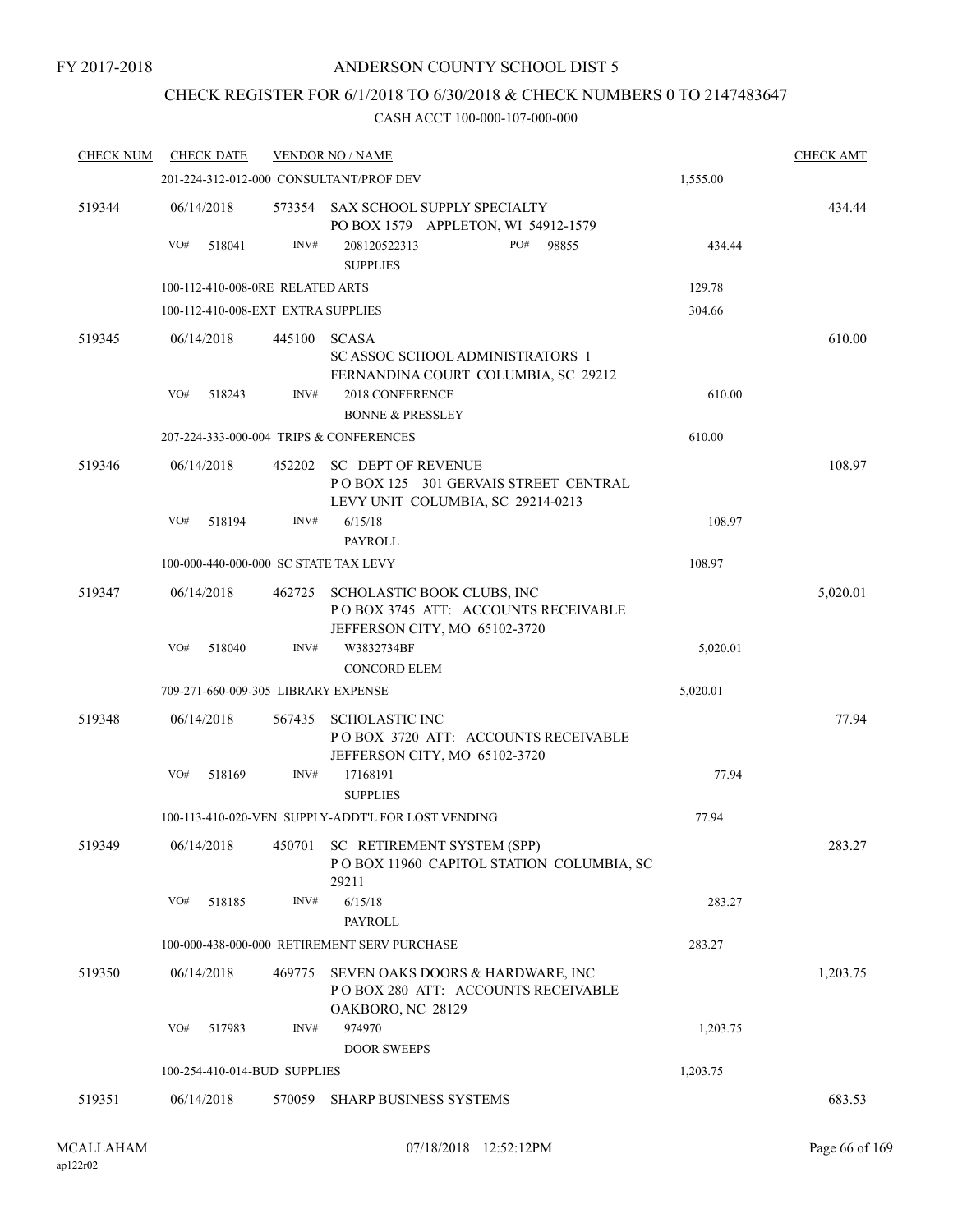## CHECK REGISTER FOR 6/1/2018 TO 6/30/2018 & CHECK NUMBERS 0 TO 2147483647

| <b>CHECK NUM</b> |     | <b>CHECK DATE</b> |                                    | <b>VENDOR NO / NAME</b>                        |                                         |        | <b>CHECK AMT</b> |
|------------------|-----|-------------------|------------------------------------|------------------------------------------------|-----------------------------------------|--------|------------------|
|                  |     |                   |                                    |                                                | DEPT 1216 PO BOX 121216 DALLAS, TX      |        |                  |
|                  |     |                   |                                    | 75312-1216                                     |                                         |        |                  |
|                  | VO# | 518042            | INV#                               | 9001189383                                     |                                         | 163.44 |                  |
|                  |     |                   |                                    | <b>COPIES</b>                                  |                                         |        |                  |
|                  |     |                   |                                    | 100-252-360-000-000 PRINTING AND BINDING       |                                         | 163.44 |                  |
|                  | VO# | 518043            | INV#                               | 9001190688                                     |                                         | 331.46 |                  |
|                  |     |                   |                                    | <b>COPIES</b>                                  |                                         |        |                  |
|                  |     |                   |                                    |                                                |                                         |        |                  |
|                  |     |                   | 100-115-410-003-000 SUPPLIES       |                                                |                                         | 331.46 |                  |
|                  | VO# | 518170            | INV#                               | 9001187997                                     |                                         | 82.85  |                  |
|                  |     |                   |                                    | <b>CONCORD</b>                                 |                                         |        |                  |
|                  |     |                   | 709-271-660-009-362 COPIER EXPENSE |                                                |                                         | 82.85  |                  |
|                  | VO# | 518171            | INV#                               | 9001199036                                     | PO#<br>97053                            | 19.26  |                  |
|                  |     |                   |                                    | TL HANNA                                       |                                         |        |                  |
|                  |     |                   | 100-114-410-002-000 SUPPLIES       |                                                |                                         | 19.26  |                  |
|                  | VO# | 518172            | INV#                               | 9001188013                                     |                                         | 86.52  |                  |
|                  |     |                   |                                    | 9001188012                                     |                                         |        |                  |
|                  |     |                   | 100-139-410-015-000 SUPPLIES       |                                                |                                         | 86.52  |                  |
| 519352           |     | 06/14/2018        | 472700                             | <b>SHERWIN WILLIAMS</b>                        |                                         |        | 81.63            |
|                  |     |                   |                                    |                                                | 613 NORTH MURRAY AVENUE ATT: ACCOUNTS   |        |                  |
|                  |     |                   |                                    | RECEIVABLE ANDERSON, SC 29625                  |                                         |        |                  |
|                  | VO# | 517981            | INV#                               | 5893-3                                         |                                         | 41.44  |                  |
|                  |     |                   |                                    | <b>SUPPLIES</b>                                |                                         |        |                  |
|                  |     |                   |                                    | 100-254-410-000-001 MAINT. SUPPLIES-STRUCTURES |                                         | 41.44  |                  |
|                  | VO# | 517982            | INV#                               | 5933-7                                         |                                         | 40.19  |                  |
|                  |     |                   |                                    | <b>SUPPLIES</b>                                |                                         |        |                  |
|                  |     |                   |                                    | 100-254-410-018-001 SUPPLIES - MAINTENANCE     |                                         | 40.19  |                  |
|                  |     |                   |                                    |                                                |                                         |        |                  |
| 519353           |     | 06/14/2018        | 568954                             | <b>SHRED A WAY</b>                             |                                         |        | 63.00            |
|                  |     |                   |                                    |                                                | PO BOX 51132 ATT: ACCOUNTS RECEIVABLE   |        |                  |
|                  |     |                   |                                    | PIEDMONT, SC 29673                             |                                         |        |                  |
|                  | VO# | 518173            | INV#                               | A61377                                         |                                         | 63.00  |                  |
|                  |     |                   |                                    | <b>SHREDDING</b>                               |                                         |        |                  |
|                  |     |                   |                                    | 705-271-660-005-411 MISCELLANEOUS EXPENSE      |                                         | 63.00  |                  |
| 519354           |     | 06/14/2018        | 473315                             | <b>SIGNARAMA</b>                               |                                         |        | 248.84           |
|                  |     |                   |                                    |                                                | 4130 CLEMSON BLVD SUITE A ANDERSON, SC  |        |                  |
|                  |     |                   |                                    | 29621                                          |                                         |        |                  |
|                  | VO# | 517979            | INV#                               | 9616                                           |                                         | 173.94 |                  |
|                  |     |                   |                                    | <b>WHS TENNIS</b>                              |                                         |        |                  |
|                  |     |                   |                                    | 100-254-410-003-001 SUPPLIES - MAINTENANCE     |                                         | 173.94 |                  |
|                  | VO# | 517980            | INV#                               | 9743                                           |                                         | 74.90  |                  |
|                  |     |                   |                                    | <b>NEW PROSPECT</b>                            |                                         |        |                  |
|                  |     |                   |                                    | 100-254-410-010-001 SUPPLIES - MAINTENANCE     |                                         | 74.90  |                  |
|                  |     |                   |                                    |                                                |                                         |        |                  |
| 519355           |     | 06/14/2018        | 571007                             | SIMPLIFIED OFFICE SYSTEMS                      |                                         |        | 697.30           |
|                  | VO# | 518174            | INV#                               | 180604                                         | 6220 BUSH RIVER ROAD COLUMBIA, SC 29212 | 697.30 |                  |
|                  |     |                   |                                    | CONCORD                                        |                                         |        |                  |
|                  |     |                   |                                    |                                                |                                         |        |                  |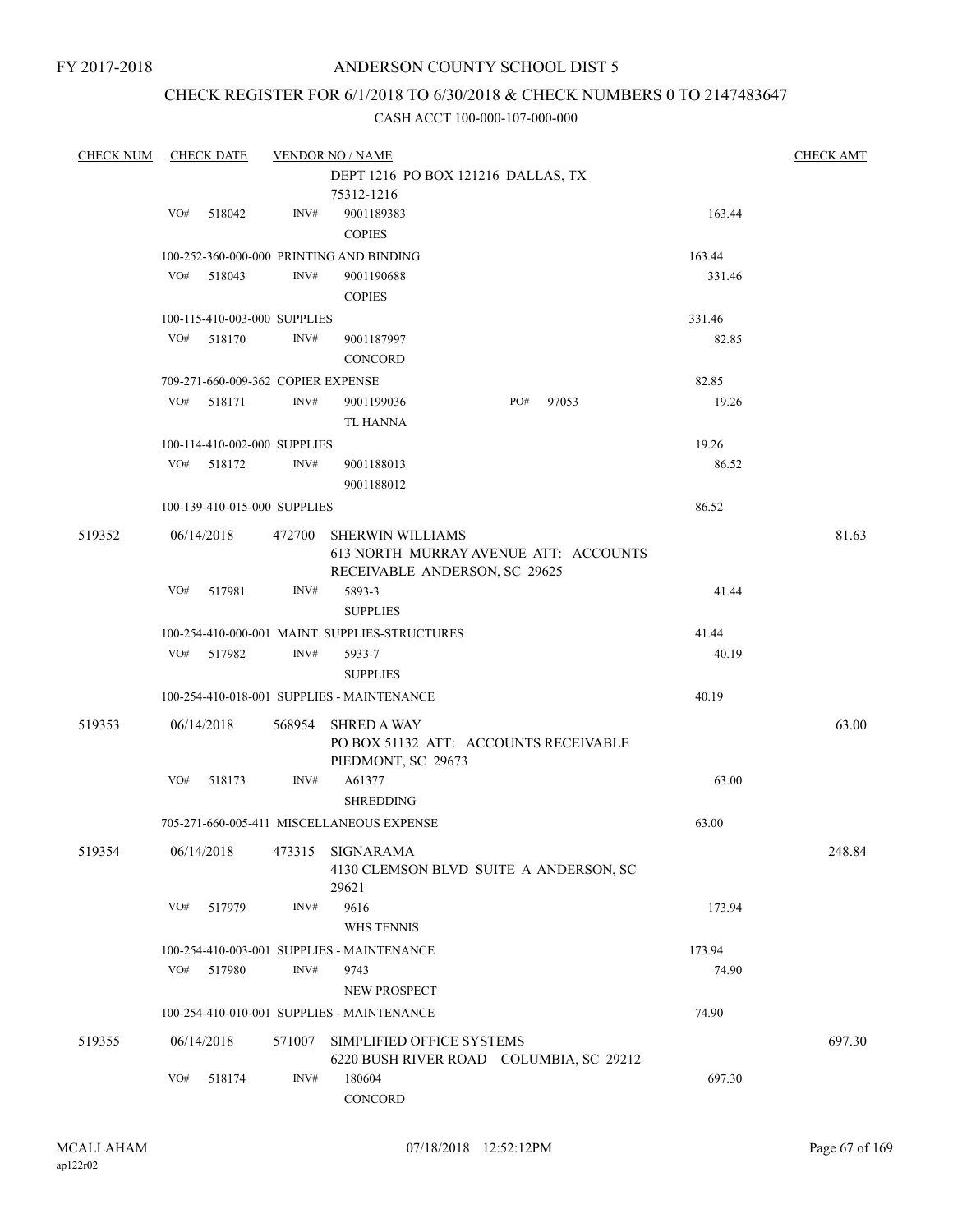## CHECK REGISTER FOR 6/1/2018 TO 6/30/2018 & CHECK NUMBERS 0 TO 2147483647

| <b>CHECK NUM</b> | <b>CHECK DATE</b>                                              |        | <b>VENDOR NO / NAME</b>                                                                                          |              | <b>CHECK AMT</b> |
|------------------|----------------------------------------------------------------|--------|------------------------------------------------------------------------------------------------------------------|--------------|------------------|
|                  | 709-271-660-009-362 COPIER EXPENSE                             |        |                                                                                                                  | 697.30       |                  |
| 519356           | 06/14/2018                                                     | 575346 | SMITH, SAWYER <sup>^^</sup><br>605 SHERRY DRIVE ANDERSON, SC 29621                                               |              | 35.00            |
|                  | VO#<br>518003                                                  | INV#   | <b>TLH TRACK</b>                                                                                                 | 35.00        |                  |
|                  |                                                                |        | <b>VIDEO TEAM</b>                                                                                                |              |                  |
|                  | 100-271-312-002-000 ADDITIONAL SECURITY                        |        |                                                                                                                  | 35.00        |                  |
| 519357           | 06/14/2018                                                     | 574516 | SOCIAL SECURTIY ADMINISTRATION<br>PO BOX 3430 PHILADELPHIA, PA 19122-9985                                        |              | 135.11           |
|                  | VO#<br>518201                                                  | INV#   | 6/15/18<br>PAYROLL                                                                                               | 135.11       |                  |
|                  | 100-000-441-000-000 MISCELLANEOUS                              |        |                                                                                                                  | 135.11       |                  |
| 519358           | 06/14/2018                                                     | 573171 | <b>SOCIAL STUDIES SCHOOL SERVICE</b><br>NYSTROM EDUCATION 10200 JEFFERSON BLVD.<br>BOX 802 CULVER CITY, CA 90232 |              | 1,486.17         |
|                  | VO#<br>518176                                                  | INV#   | 128190<br><b>ATLAS</b>                                                                                           | 1,486.17     |                  |
|                  |                                                                |        | 720-271-660-020-493 SCHOOL/CLASS DONATIONS EXPENSE                                                               | 1,486.17     |                  |
| 519359           | 06/14/2018                                                     | 574710 | <b>SOLIANT HEALTH</b><br>DEPT. CH 14430 PALATINE, IL 60055-4330                                                  |              | 1,950.00         |
|                  | VO#<br>518044                                                  | INV#   | PO#<br>9699926<br>97427<br><b>MAY 29-JUNE 1</b>                                                                  | 1,950.00     |                  |
|                  | 283-126-312-000-000 CONTRACTED SERVICES                        |        |                                                                                                                  | 1,950.00     |                  |
| 519360           | 06/14/2018                                                     | 575184 | SOUTHEASTERN GROCERS, LLC                                                                                        |              | 152.97           |
|                  |                                                                |        | PO BOX 7078 CROSS LANES, WV 25356                                                                                |              |                  |
|                  | VO#<br>518177                                                  | INV#   | 6031723001003349<br><b>AVCC</b>                                                                                  | 152.97       |                  |
|                  |                                                                |        | 701-271-660-001-811 MISCELLANEOUS EXPENSE                                                                        | 1.71         |                  |
|                  |                                                                |        | 701-271-660-001-874 CULINARY ARTS- JOHNSON EXPENSE                                                               | 151.26       |                  |
| 519361           | 06/14/2018                                                     | 575379 | <b>SPERO CORPORATION</b><br>PO BOX 80369 SIMPSONVILLE, SC 29680                                                  |              | 5,250.00         |
|                  | VO#<br>518235                                                  | INV#   | 10-04421<br><b>SOUTHWOOD</b>                                                                                     | 5,250.00     |                  |
|                  | 515-253-520-000-ART FINE ARTS CENTER                           |        |                                                                                                                  | 5,250.00     |                  |
| 519362           | 06/14/2018                                                     | 564836 | <b>SPIRIT TELECOM</b><br>PO BOX 603030 ATT: ACCOUNTS RECEIVABLE<br>CHARLOTTE, NC 28260-3030                      |              | 219.56           |
|                  | VO#<br>518053                                                  | INV#   | 1339110                                                                                                          | 219.56       |                  |
|                  |                                                                |        | PHONE SERVICE                                                                                                    |              |                  |
|                  | 100-266-340-000-000 TELEPHONE                                  |        |                                                                                                                  | 2.38<br>0.44 |                  |
|                  | 100-266-340-000-000 TELEPHONE<br>100-266-340-000-000 TELEPHONE |        |                                                                                                                  | 110.14       |                  |
|                  | 100-266-340-001-000 TELEPHONE                                  |        |                                                                                                                  | 22.63        |                  |
|                  | 100-266-340-002-000 TELEPHONE                                  |        |                                                                                                                  | 18.21        |                  |
|                  | 100-266-340-003-000 TELEPHONE                                  |        |                                                                                                                  | 11.63        |                  |
|                  |                                                                |        |                                                                                                                  |              |                  |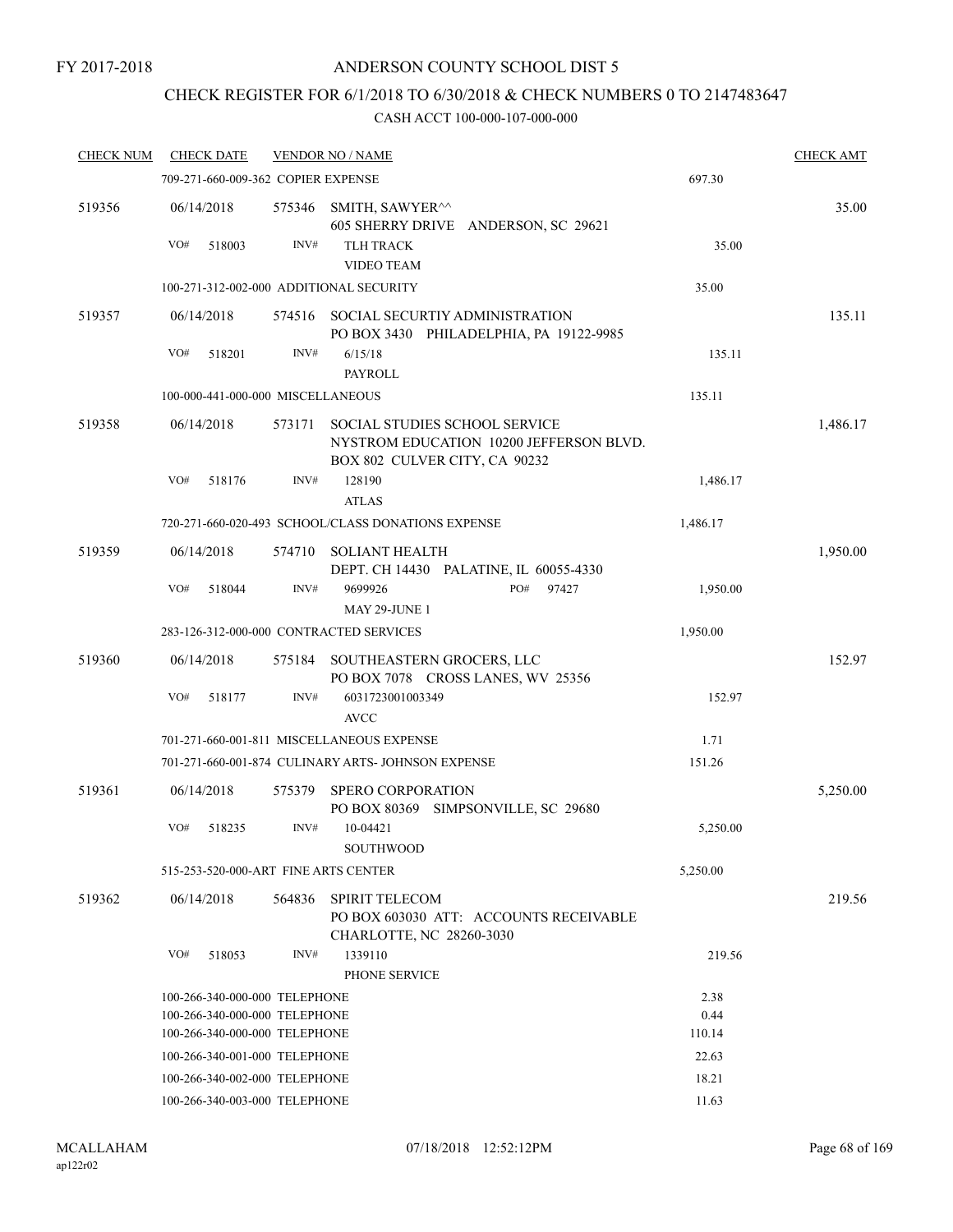## CHECK REGISTER FOR 6/1/2018 TO 6/30/2018 & CHECK NUMBERS 0 TO 2147483647

|   | <b>CHECK NUM</b> | <b>CHECK DATE</b>                              |                                   |        | <b>VENDOR NO / NAME</b>                                                                                        |  |     |       |        | <b>CHECK AMT</b> |
|---|------------------|------------------------------------------------|-----------------------------------|--------|----------------------------------------------------------------------------------------------------------------|--|-----|-------|--------|------------------|
|   |                  |                                                | 100-266-340-005-000 TELEPHONE     |        |                                                                                                                |  |     |       | 0.01   |                  |
|   |                  |                                                | 100-266-340-007-000 TELEPHONE     |        |                                                                                                                |  |     |       | 5.88   |                  |
|   |                  |                                                | 100-266-340-008-000 TELEPHONE     |        |                                                                                                                |  |     |       | 5.58   |                  |
|   |                  |                                                | 100-266-340-009-000 TELEPHONE     |        |                                                                                                                |  |     |       | 4.32   |                  |
|   |                  |                                                | 100-266-340-010-000 TELEPHONE     |        |                                                                                                                |  |     |       | 5.79   |                  |
|   |                  |                                                | 100-266-340-011-000 TELEPHONE     |        |                                                                                                                |  |     |       | 1.88   |                  |
|   |                  |                                                | 100-266-340-012-000 TELEPHONE     |        |                                                                                                                |  |     |       | 4.24   |                  |
|   |                  |                                                | 100-266-340-014-000 TELEPHONE     |        |                                                                                                                |  |     |       | 3.21   |                  |
|   |                  |                                                | 100-266-340-015-000 TELEPHONE     |        |                                                                                                                |  |     |       | 4.08   |                  |
|   |                  |                                                | 100-266-340-016-000 TELEPHONE     |        |                                                                                                                |  |     |       | 1.84   |                  |
|   |                  |                                                | 100-266-340-017-000 TELEPHONE     |        |                                                                                                                |  |     |       | 5.92   |                  |
|   |                  |                                                | 100-266-340-018-000 TELEPHONE     |        |                                                                                                                |  |     |       | 0.20   |                  |
|   |                  |                                                | 100-266-340-019-000 TELEPHONE     |        |                                                                                                                |  |     |       | 7.20   |                  |
|   |                  |                                                | 100-266-340-021-000 TELEPHONE     |        |                                                                                                                |  |     |       | 3.76   |                  |
|   |                  |                                                | 124-266-340-024-000 TELEPHONE     |        |                                                                                                                |  |     |       | 0.22   |                  |
| * | 519364           | 06/14/2018                                     |                                   | 564384 | STEPS TO LITERACY, LLC<br>POBOX 6737 ATT: ORDER DEPARTMENT<br>BRIDGEWATER, NJ 08807                            |  |     |       |        | 413.82           |
|   |                  | VO#                                            | 518047                            | INV#   | 182409<br><b>SUPPLIES</b>                                                                                      |  | PO# | 98905 | 413.82 |                  |
|   |                  |                                                | 100-221-410-000-ELE SUPPLIES      |        |                                                                                                                |  |     |       | 413.82 |                  |
|   | 519365           | 06/14/2018                                     |                                   | 491400 | SUBSCRIPTION SERVICES OF AMERICA, INC<br>POBOX 820 ATT: ACCOUNTS RECEIVABLE<br>BELLMORE, NY 11710-0763         |  |     |       |        | 314.54           |
|   |                  | VO#                                            | 518178                            | INV#   | 8105080<br><b>CONCORD</b>                                                                                      |  |     |       | 314.54 |                  |
|   |                  |                                                |                                   |        | 709-271-660-009-305 LIBRARY EXPENSE                                                                            |  |     |       | 314.54 |                  |
|   | 519366           | 06/14/2018                                     |                                   | 563660 | <b>TEXTILE STORES, INC</b><br>POBOX 884 -- MARLEIGH WINDOW FASH ATT:<br>ACCOUNTS RECEIVABLE ANDERSON, SC 29622 |  |     |       |        | 481.50           |
|   |                  | VO#                                            | 517978                            | INV#   | 89776<br><b>SHADES</b>                                                                                         |  |     |       | 481.50 |                  |
|   |                  |                                                | 100-254-410-012-BUD SUPPLIES      |        |                                                                                                                |  |     |       | 481.50 |                  |
|   | 519367           | 06/14/2018                                     |                                   | 572503 | TG<br>P O BOX 659601 SAN ANTONIO, TX 78265-9601                                                                |  |     |       |        | 403.49           |
|   |                  | VO#                                            | 518199                            | INV#   | 6/15/18<br><b>PAYROLL</b>                                                                                      |  |     |       | 403.49 |                  |
|   |                  |                                                | 100-000-441-000-000 MISCELLANEOUS |        |                                                                                                                |  |     |       | 403.49 |                  |
|   | 519368           | 06/14/2018                                     |                                   | 569972 | <b>TINA MOSS</b><br>1103 AMITY RD ANDERSON, SC 29621                                                           |  |     |       |        | 12.41            |
|   |                  | VO#                                            | 518059                            | INV#   | <b>LIBRARY BOOK</b><br><b>REFUND</b>                                                                           |  |     |       | 12.41  |                  |
|   |                  | 713-271-660-013-223 LOST LIBRARY BOOKS EXPENSE |                                   |        |                                                                                                                |  |     |       | 12.41  |                  |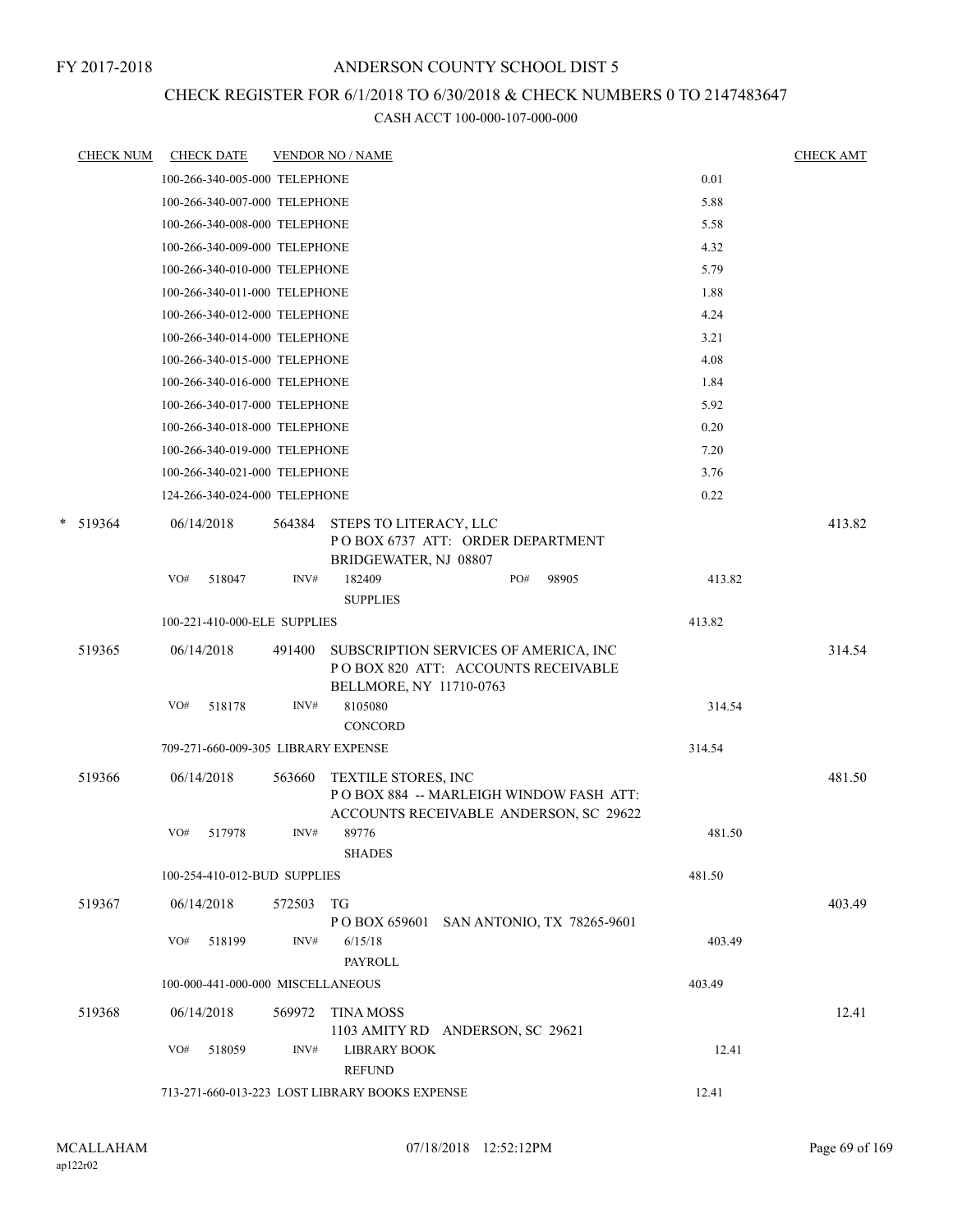# CHECK REGISTER FOR 6/1/2018 TO 6/30/2018 & CHECK NUMBERS 0 TO 2147483647

| <b>CHECK NUM</b> | <b>CHECK DATE</b> |                                                     | <b>VENDOR NO / NAME</b>                                                                               |     |       |          | <b>CHECK AMT</b> |  |  |
|------------------|-------------------|-----------------------------------------------------|-------------------------------------------------------------------------------------------------------|-----|-------|----------|------------------|--|--|
| 519369           | 06/14/2018        | 574238                                              | TRANSWORLD SYSTEMS, INC.<br>ATTN: 417 PO BOX 15110 WILMINGTON, DE 19850                               |     |       |          | 83.68            |  |  |
|                  | VO#               | INV#<br>518198                                      | 6/15/18<br><b>PAYROLL</b>                                                                             |     |       | 83.68    |                  |  |  |
|                  |                   | 100-000-441-000-000 MISCELLANEOUS                   |                                                                                                       |     |       | 83.68    |                  |  |  |
| 519370           | 06/14/2018        | 569789                                              | UNIFIRST CORPORATION<br>322 STANDING SPRINGS COURT ATT: ACCOUNTS<br>RECEIVABLE SIMPSONVILLE, SC 29680 |     |       |          | 205.87           |  |  |
|                  | VO#               | INV#<br>518048                                      | 1608310<br><b>UNIFORMS</b>                                                                            | PO# | 97327 | 205.87   |                  |  |  |
|                  |                   | 100-254-410-000-075 UNIFORM PURCHASES               |                                                                                                       |     |       | 205.87   |                  |  |  |
| 519371           | 06/14/2018        |                                                     | 573815 UNITED REFRIGERATION, INC<br>PO BOX 740703 ATLANTA, GA 30374-0703                              |     |       |          | 268.47           |  |  |
|                  | VO#               | INV#<br>517976                                      | 62390948<br><b>EQUIPMENT</b>                                                                          |     |       | 210.55   |                  |  |  |
|                  |                   |                                                     | 100-254-323-003-400 CONTR SERV-HVAC/ELECT/PLUMBING                                                    |     |       | 210.55   |                  |  |  |
|                  | VO#               | 517977<br>INV#                                      | 62422208<br><b>REPAIR PARTS</b>                                                                       |     |       | 57.92    |                  |  |  |
|                  |                   |                                                     | 100-254-323-003-400 CONTR SERV-HVAC/ELECT/PLUMBING                                                    |     |       | 57.92    |                  |  |  |
| 519372           | 06/14/2018        | 564298                                              | UNITED WAY OF ANDERSON COUNTY<br>POBOX 2067 ANDERSON, SC 29622                                        |     |       |          | 1,487.69         |  |  |
|                  | VO#               | INV#<br>518187                                      | 6/15/18<br>PAYROLL                                                                                    |     |       | 1,487.69 |                  |  |  |
|                  |                   |                                                     | 100-000-455-000-000 UNITED FUND - PAYABLE                                                             |     |       | 1,487.69 |                  |  |  |
| 519373           | 06/14/2018        | 572536                                              | UNIVERSITY OF SOUTH CAROLINA<br>PLTW DEPARTMENT 301 MAIN STREET 1A14<br>COLUMBIA, SC 29208            |     |       |          | 3,355.00         |  |  |
|                  | VO#               | 518049<br>INV#                                      | 21145<br>R. MCDONALD                                                                                  | PO# | 98834 | 3,355.00 |                  |  |  |
|                  |                   | 328-115-312-000-000 PURCHASED SERVICES              |                                                                                                       |     |       | 3,355.00 |                  |  |  |
| 519374           | 06/14/2018        |                                                     | 572350 US DEPARTMENT OF EDUCATION<br>NATIONAL PAYMENT CENTER PO BOX 105081<br>ATLANTA, GA 30348-5081  |     |       |          | 514.02           |  |  |
|                  | VO#               | INV#<br>518196                                      | 6/15/18<br>PAYROLL                                                                                    |     |       | 514.02   |                  |  |  |
|                  |                   | 100-000-441-000-000 MISCELLANEOUS                   |                                                                                                       |     |       | 514.02   |                  |  |  |
| 519375           | 06/14/2018        | 510790                                              | US FOODSERVICE<br>P O BOX 602292 CHARLOTTE, NC 28260-2292                                             |     |       |          | 1,285.20         |  |  |
|                  | VO#               | 518051<br>INV#                                      | 60813458<br><b>USDA FOODS</b>                                                                         |     |       | 1,285.20 |                  |  |  |
|                  |                   |                                                     | 600-256-462-002-000 COMMODITY DISTRIBUTION                                                            |     |       | 66.15    |                  |  |  |
|                  |                   |                                                     | 600-256-462-003-000 COMMODITY DISTRIBUTION                                                            |     |       | 47.25    |                  |  |  |
|                  |                   |                                                     | 600-256-462-005-000 COMMODITY DISTRIBUTION                                                            |     |       | 129.15   |                  |  |  |
|                  |                   | 56.70<br>600-256-462-006-000 COMMODITY DISTRIBUTION |                                                                                                       |     |       |          |                  |  |  |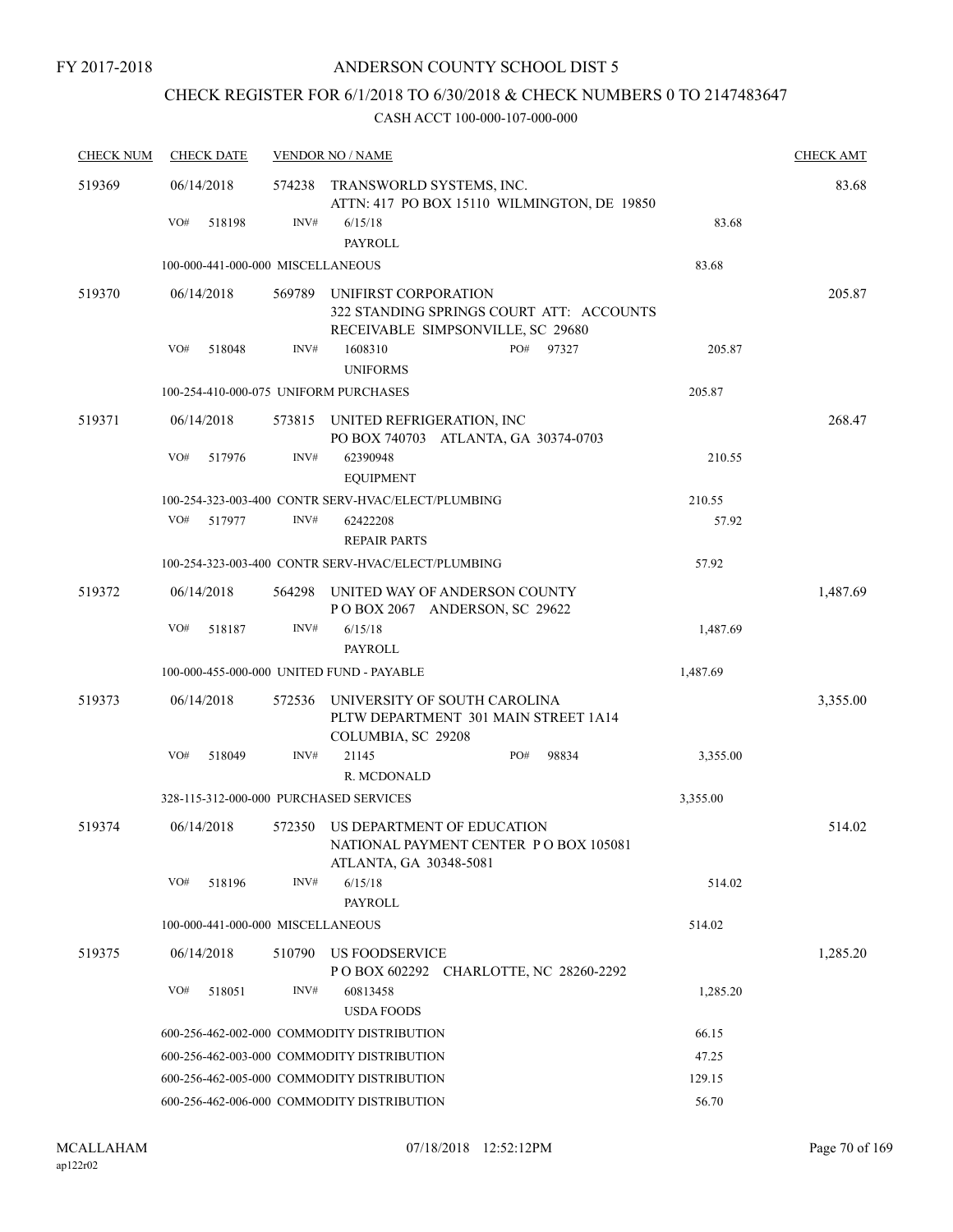## CHECK REGISTER FOR 6/1/2018 TO 6/30/2018 & CHECK NUMBERS 0 TO 2147483647

| <b>CHECK NUM</b> | <b>CHECK DATE</b>            | <u>VENDOR NO / NAME</u>                    |              | <b>CHECK AMT</b> |
|------------------|------------------------------|--------------------------------------------|--------------|------------------|
|                  |                              | 600-256-462-007-000 COMMODITY DISTRIBUTION | 59.85        |                  |
|                  |                              | 600-256-462-008-000 COMMODITY DISTRIBUTION | 66.15        |                  |
|                  |                              | 600-256-462-009-000 COMMODITY DISTRIBUTION | 267.75       |                  |
|                  |                              | 600-256-462-010-000 COMMODITY DISTRIBUTION | 34.65        |                  |
|                  |                              | 600-256-462-011-000 COMMODITY DISTRIBUTION | 59.85        |                  |
|                  |                              | 600-256-462-012-000 COMMODITY DISTRIBUTION | 63.00        |                  |
|                  |                              | 600-256-462-013-000 COMMODITY DISTRIBUTION | 44.10        |                  |
|                  |                              | 600-256-462-014-000 COMMODITY DISTRIBUTION | 69.30        |                  |
|                  |                              | 600-256-462-015-000 COMMODITY DISTRIBUTION | 28.35        |                  |
|                  |                              | 600-256-462-016-000 COMMODITY DISTRIBUTION | 50.40        |                  |
|                  |                              | 600-256-462-017-000 COMMODITY DISTRIBUTION | 31.50        |                  |
|                  |                              | 600-256-462-018-000 COMMODITY DISTRIBUTION | 34.65        |                  |
|                  |                              | 600-256-462-019-000 COMMODITY DISTRIBUTION | 78.75        |                  |
|                  |                              | 600-256-462-020-000 COMMODITY DISTRIBUTION | 44.10        |                  |
|                  |                              | 600-256-462-021-000 COMMODITY DISTRIBUTION | 53.55        |                  |
| 519376           | 06/14/2018                   | 510790<br>US FOODSERVICE                   |              | 206, 145.33      |
|                  |                              | POBOX 602292 CHARLOTTE, NC 28260-2292      |              |                  |
|                  | VO#<br>518052                | INV#<br>20950515                           | 206, 145. 33 |                  |
|                  |                              | <b>FOOD &amp; SUPPLIES</b>                 |              |                  |
|                  | 600-256-410-002-000 SUPPLIES |                                            | 1,481.86     |                  |
|                  | 600-256-410-003-000 SUPPLIES |                                            | 1,333.29     |                  |
|                  | 600-256-410-005-000 SUPPLIES |                                            | 480.87       |                  |
|                  | 600-256-410-006-000 SUPPLIES |                                            | 2,358.07     |                  |
|                  | 600-256-410-007-000 SUPPLIES |                                            | 968.42       |                  |
|                  | 600-256-410-008-000 SUPPLIES |                                            | 1,071.39     |                  |
|                  | 600-256-410-009-000 SUPPLIES |                                            | 847.94       |                  |
|                  | 600-256-410-010-000 SUPPLIES |                                            | 506.91       |                  |
|                  | 600-256-410-011-000 SUPPLIES |                                            | 769.17       |                  |
|                  | 600-256-410-012-000 SUPPLIES |                                            | 1,324.71     |                  |
|                  | 600-256-410-013-000 SUPPLIES |                                            | 849.82       |                  |
|                  | 600-256-410-014-000 SUPPLIES |                                            | 1,291.36     |                  |
|                  | 600-256-410-015-000 SUPPLIES |                                            | 248.81       |                  |
|                  | 600-256-410-016-000 SUPPLIES |                                            | 730.29       |                  |
|                  | 600-256-410-017-000 SUPPLIES |                                            | 673.21       |                  |
|                  | 600-256-410-018-000 SUPPLIES |                                            | 118.32       |                  |
|                  | 600-256-410-019-000 SUPPLIES |                                            | 867.58       |                  |
|                  | 600-256-410-020-000 SUPPLIES |                                            | 1,481.38     |                  |
|                  | 600-256-410-021-000 SUPPLIES |                                            | 551.70       |                  |
|                  | 600-256-460-002-000 FOOD     |                                            | 21,389.28    |                  |
|                  | 600-256-460-003-000 FOOD     |                                            | 15,160.75    |                  |
|                  | 600-256-460-005-000 FOOD     |                                            | 6,794.48     |                  |
|                  | 600-256-460-006-000 FOOD     |                                            | 28,048.21    |                  |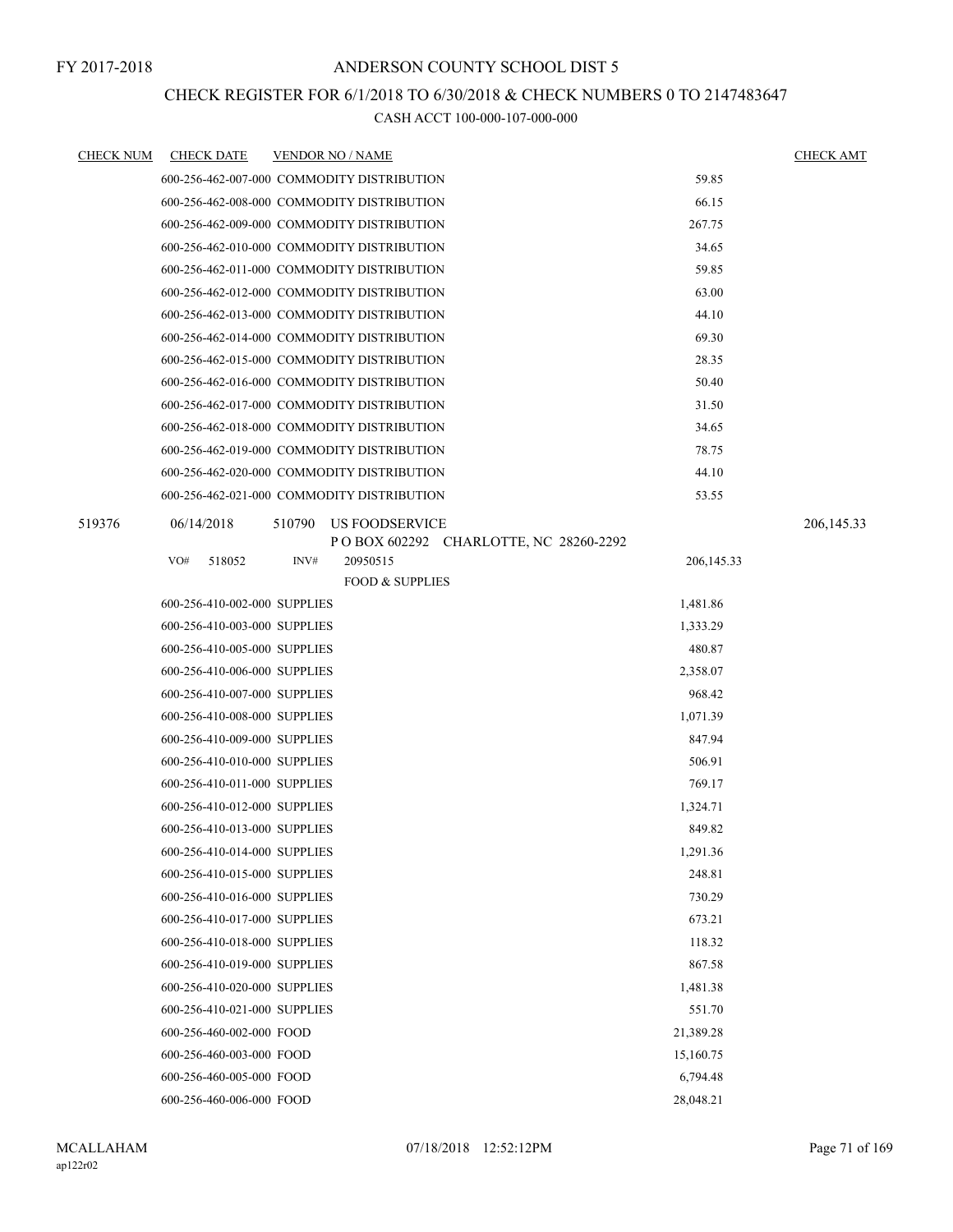## CHECK REGISTER FOR 6/1/2018 TO 6/30/2018 & CHECK NUMBERS 0 TO 2147483647

| <b>CHECK NUM</b> | <b>CHECK DATE</b>                                            |        | <b>VENDOR NO / NAME</b>                                                                           |     |                          |                    | <b>CHECK AMT</b> |
|------------------|--------------------------------------------------------------|--------|---------------------------------------------------------------------------------------------------|-----|--------------------------|--------------------|------------------|
|                  | 600-256-460-007-000 FOOD                                     |        |                                                                                                   |     |                          | 11,616.94          |                  |
|                  | 600-256-460-008-000 FOOD                                     |        |                                                                                                   |     |                          | 6,174.06           |                  |
|                  | 600-256-460-009-000 FOOD                                     |        |                                                                                                   |     |                          | 7,843.10           |                  |
|                  | 600-256-460-010-000 FOOD                                     |        |                                                                                                   |     |                          | 8,571.03           |                  |
|                  | 600-256-460-011-000 FOOD                                     |        |                                                                                                   |     |                          | 12,428.55          |                  |
|                  | 600-256-460-012-000 FOOD                                     |        |                                                                                                   |     |                          | 12,365.42          |                  |
|                  | 600-256-460-013-000 FOOD                                     |        |                                                                                                   |     |                          | 6,798.34           |                  |
|                  | 600-256-460-014-000 FOOD                                     |        |                                                                                                   |     |                          | 10,732.69          |                  |
|                  | 600-256-460-015-000 FOOD                                     |        |                                                                                                   |     |                          | 2,011.00           |                  |
|                  | 600-256-460-016-000 FOOD                                     |        |                                                                                                   |     |                          | 6,743.83           |                  |
|                  | 600-256-460-017-000 FOOD                                     |        |                                                                                                   |     |                          | 5,846.48           |                  |
|                  | 600-256-460-018-000 FOOD                                     |        |                                                                                                   |     |                          | 2,271.72           |                  |
|                  | 600-256-460-019-000 FOOD                                     |        |                                                                                                   |     |                          | 9,057.57           |                  |
|                  | 600-256-460-020-000 FOOD                                     |        |                                                                                                   |     |                          | 9,122.71           |                  |
|                  | 600-256-460-021-000 FOOD                                     |        |                                                                                                   |     |                          | 5,214.07           |                  |
| 519377           | 06/14/2018                                                   | 574098 | VALLEN DISTRIBUTION, INC<br>PO BOX 404753 ATLANTA, GA 30384-4753                                  |     |                          |                    | 170.93           |
|                  | VO#<br>517974                                                | INV#   | 47-73652-11<br><b>SUPPLIES</b>                                                                    |     |                          | 11.32              |                  |
|                  |                                                              |        | 100-254-323-003-400 CONTR SERV-HVAC/ELECT/PLUMBING                                                |     |                          | 11.32              |                  |
|                  | VO#<br>517975                                                | INV#   | 47-73635-11<br><b>SUPPLIES</b>                                                                    |     |                          | 159.61             |                  |
|                  |                                                              |        | 100-254-323-003-400 CONTR SERV-HVAC/ELECT/PLUMBING                                                |     |                          | 159.61             |                  |
| 519378           | 06/14/2018                                                   | 569781 | VARITRONICS, LLC<br>7200 93RD AVENUE N<br>BROOKLYN PARK, MN 55445                                 |     | <b>SUITE 120 STE 120</b> |                    | 9,906.60         |
|                  | VO#<br>518179                                                | INV#   | 96403<br><b>CUTOUT MAKER</b>                                                                      | PO# | 98930                    | 9,906.60           |                  |
|                  | 201-112-410-010-000 SUPPLIES<br>201-112-410-010-000 SUPPLIES |        |                                                                                                   |     |                          | 9,731.60<br>175.00 |                  |
| 519379           | 06/14/2018                                                   |        | 574511 VERIFIED SERVICES LTD, LLC<br>518 COUNTRY MDWS ANDERSON, SC 29626                          |     |                          |                    | 650.00           |
|                  | VO#<br>517973                                                | INV#   | <b>VSSC180044</b><br>MOVING SAFE                                                                  |     |                          | 650.00             |                  |
|                  | 100-254-323-005-001 CONTRACTED SERVICES                      |        |                                                                                                   |     |                          | 650.00             |                  |
| 519380           | 06/14/2018                                                   |        | 524353 WAL-MART COMMUNITY/GEMB<br>POBOX 530934 ATT: ACCOUNTS RECEIVABLE<br>ATLANTA, GA 30353-0934 |     |                          |                    | 440.11           |
|                  | VO#<br>518180                                                | INV#   | 20215308<br><b>GLENVIEW</b>                                                                       |     |                          | 440.11             |                  |
|                  |                                                              |        | 720-271-660-020-411 MISCELLANEOUS EXPENSE                                                         |     |                          | 186.20             |                  |
|                  |                                                              |        | 720-271-660-020-411 MISCELLANEOUS EXPENSE                                                         |     |                          | 104.14             |                  |
|                  |                                                              |        | 720-271-660-020-663 ATHLETIC GENERAL EXPENSE                                                      |     |                          | 70.27              |                  |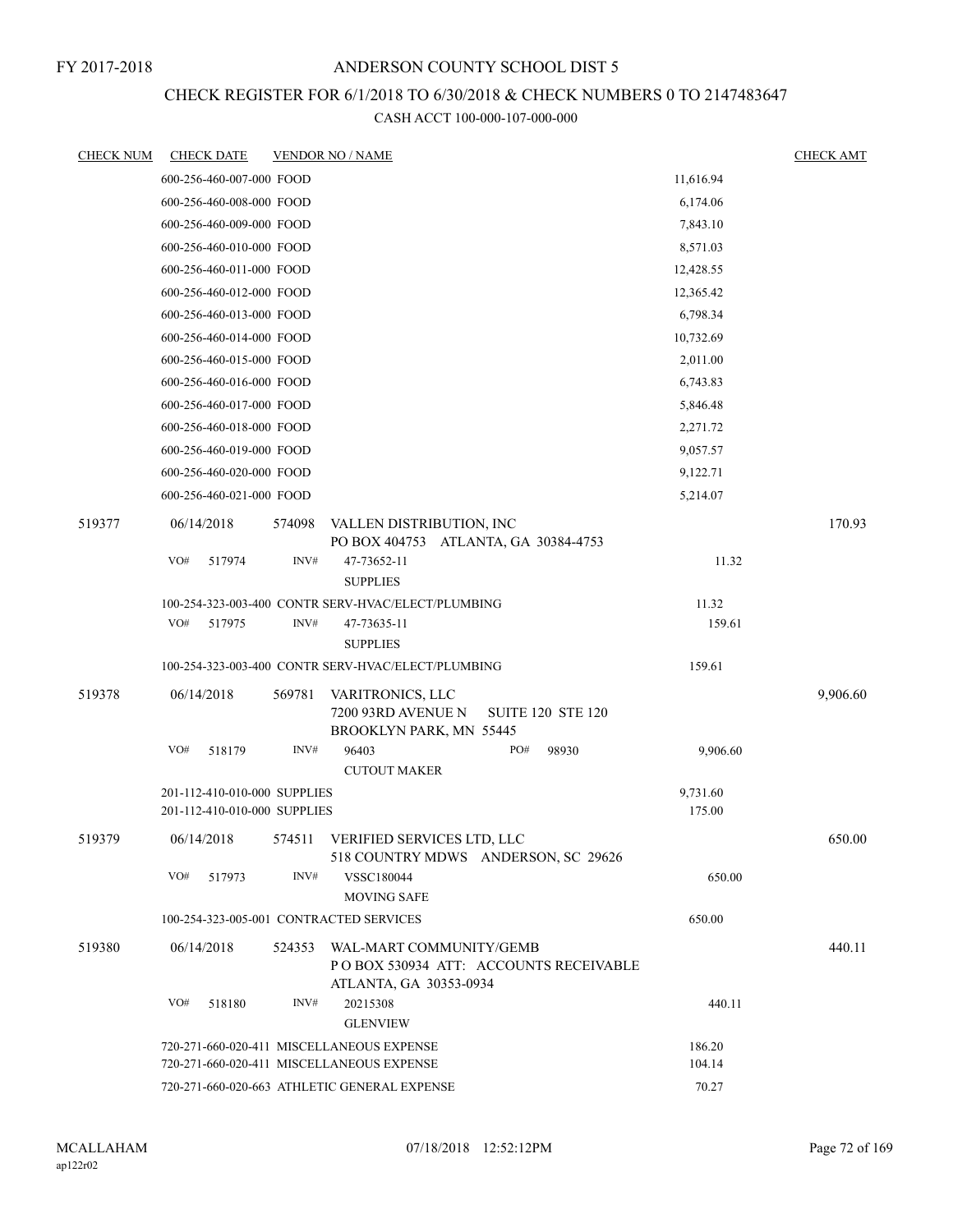## CHECK REGISTER FOR 6/1/2018 TO 6/30/2018 & CHECK NUMBERS 0 TO 2147483647

| <b>CHECK NUM</b> |     | <b>CHECK DATE</b>                                            |        | <b>VENDOR NO / NAME</b><br>720-271-660-020-666 CONCESSIONS EXPENSE                                       |  |     |       | 79.50           | <b>CHECK AMT</b> |
|------------------|-----|--------------------------------------------------------------|--------|----------------------------------------------------------------------------------------------------------|--|-----|-------|-----------------|------------------|
| 519381           |     | 06/14/2018                                                   | 570755 | WILSON & ASSOCIATES SPORTS TURF<br>1737 SOUTH LAKE DRIVE ATT: ACCOUNTS<br>RECEIVABLE LEXINGTON, SC 29073 |  |     |       |                 | 900.00           |
|                  | VO# | 518050                                                       | INV#   | 15246<br>PO#<br><b>WESTSIDE</b>                                                                          |  |     | 97445 | 900.00          |                  |
|                  |     |                                                              |        | 100-254-323-002-001 CONTRACTED SERVICES                                                                  |  |     |       | 0.00            |                  |
|                  |     |                                                              |        | 100-254-323-003-001 CONTRACTED SERVICES                                                                  |  |     |       | 900.00          |                  |
|                  |     |                                                              |        | 100-254-323-005-001 CONTRACTED SERVICES                                                                  |  |     |       | 0.00            |                  |
|                  |     |                                                              |        | 100-254-323-006-001 CONTRACTED SERVICES                                                                  |  |     |       | 0.00            |                  |
|                  |     |                                                              |        | 100-254-323-020-001 CONTRACTED SERVICES                                                                  |  |     |       | 0.00            |                  |
| 519382           |     | 06/14/2018                                                   | 569589 | <b>SREB</b><br>592 TENTH ST, NW ATTN: HSTW STAFF<br>DEVELOPMENT CONF ATLANTA, GA 30318-5776              |  |     |       |                 | 450.00           |
|                  | VO# | 518257                                                       | INV#   | 00162463<br><b>HARMON &amp; MANLY</b>                                                                    |  | PO# | 98966 | 450.00          |                  |
|                  |     |                                                              |        | 378-224-333-005-000 TRIPS AND CONFERENCES                                                                |  |     |       | 450.00          |                  |
| 519383           |     | 06/19/2018                                                   | 102325 | ACADEMIC THERAPY PUBLICATIONS<br>20 LEVERONI CT ATT: ACCOUNTS RECEIVABLE<br>NOVATO, CA 94949-5746        |  |     |       |                 | 415.80           |
|                  | VO# | 518345                                                       | INV#   | 238732<br><b>SUPPLIES</b>                                                                                |  | PO# | 98863 | 415.80          |                  |
|                  |     | 100-112-410-008-BUD SUPPLIES<br>100-112-410-008-BUD SUPPLIES |        |                                                                                                          |  |     |       | 378.00<br>37.80 |                  |
| 519384           |     | 06/19/2018                                                   | 572426 | AGILE SPORTS TECHNOLOGIES<br>DBA: HUDL PO BOX 310305 DES MOINES, IA<br>50331-0305                        |  |     |       |                 | 1,710.93         |
|                  | VO# | 518327                                                       | INV#   | INV0003184<br><b>RENEWAL</b>                                                                             |  |     |       | 1,710.93        |                  |
|                  |     | 100-271-410-003-000 SUPPLIES                                 |        |                                                                                                          |  |     |       | 1,710.93        |                  |
| 519385           |     | 06/19/2018                                                   | 110100 | AMSTERDAM<br>PO BOX 580 AMSTERDAM, NY 12010                                                              |  |     |       |                 | 239.43           |
|                  | VO# | 518367                                                       | INV#   | 5998483<br><b>PLANNERS</b>                                                                               |  |     |       | 100.65          |                  |
|                  |     | 707-190-660-007-375 FACULTY EXPENSE                          |        |                                                                                                          |  |     |       | 100.65          |                  |
|                  | VO# | 518368                                                       | INV#   | 5996641                                                                                                  |  |     |       | 138.78          |                  |
|                  |     |                                                              |        | <b>PLANNERS</b>                                                                                          |  |     |       |                 |                  |
|                  |     |                                                              |        | 718-271-660-018-201 MISCELLANEOUS EXPENSE                                                                |  |     |       | 138.78          |                  |
| 519386           |     | 06/19/2018                                                   | 111125 | <b>ANDERSON AWARDS</b><br>716 WHITEHALL ROAD ATT: ACCOUNTS<br>RECEIVABLE ANDERSON, SC 29625              |  |     |       |                 | 12.84            |
|                  | VO# | 518359                                                       | INV#   | <b>NAME BADGES</b><br><b>VETANEW</b>                                                                     |  |     |       | 12.84           |                  |
|                  |     | 100-221-410-000-SEC SUPPLIES                                 |        |                                                                                                          |  |     |       | 12.84           |                  |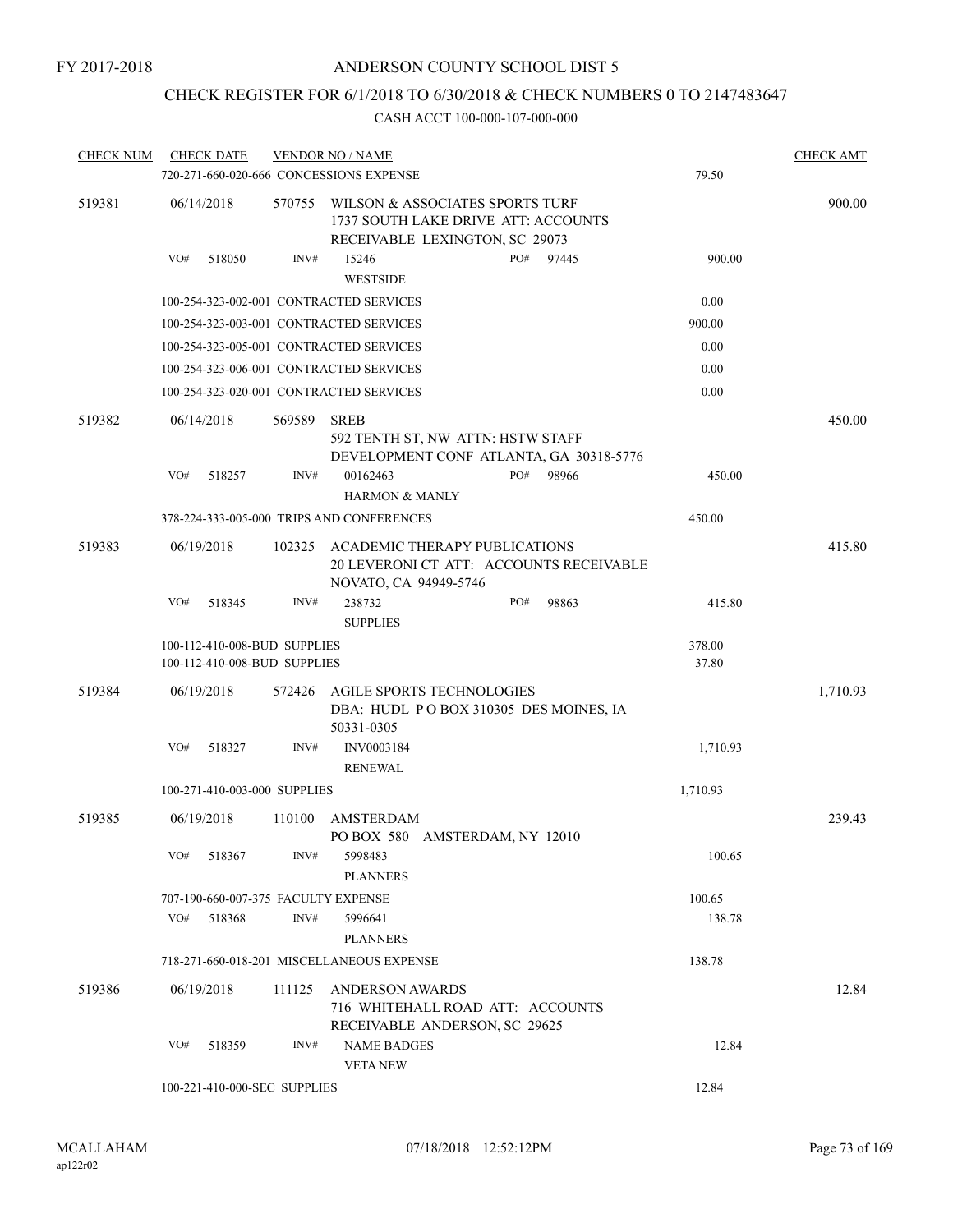## CHECK REGISTER FOR 6/1/2018 TO 6/30/2018 & CHECK NUMBERS 0 TO 2147483647

| <b>CHECK NUM</b> | <b>CHECK DATE</b>                                            |        | <b>VENDOR NO / NAME</b>                                                                                   |                | <b>CHECK AMT</b> |
|------------------|--------------------------------------------------------------|--------|-----------------------------------------------------------------------------------------------------------|----------------|------------------|
| 519387           | 06/19/2018                                                   | 572893 | ANDERSON MAGAZINE<br>POBOX 3848 ANDERSON, SC 29622                                                        |                | 390.00           |
|                  | VO#<br>518363                                                | INV#   | 10830<br><b>QUARTER PAGE X6 ISSUES</b>                                                                    | 390.00         |                  |
|                  | 100-263-360-000-000 PRINTING AND BINDING                     |        |                                                                                                           | 390.00         |                  |
| 519388           | 06/19/2018                                                   | 566562 | ANDERSON OUTDOOR POWER EQUIPMENT<br>110 MIRACLE MILE DRIVE ATT: ACCOUNTS<br>RECEIVABLE ANDERSON, SC 29621 |                | 255.46           |
|                  | VO#<br>518399                                                | INV#   | 196380<br><b>SUPPLIES</b>                                                                                 | 102.59         |                  |
|                  |                                                              |        | 100-254-410-000-001 MAINT. SUPPLIES-STRUCTURES                                                            | 102.59         |                  |
|                  | VO#<br>518400                                                | INV#   | 195630<br><b>SUPPLIES</b>                                                                                 | 73.80          |                  |
|                  |                                                              |        | 100-254-410-000-001 MAINT. SUPPLIES-STRUCTURES                                                            | 73.80          |                  |
|                  | VO#<br>518401                                                | INV#   | 196267<br><b>SUPPLIES</b>                                                                                 | 79.07          |                  |
|                  |                                                              |        | 100-254-410-000-001 MAINT. SUPPLIES-STRUCTURES                                                            | 79.07          |                  |
| 519389           | 06/19/2018                                                   | 114225 | ANDERSON RESTAURANT EQUIPMENT<br>112 EAST MAULDIN STREET ATT: ACCOUNTS<br>RECEIVABLE ANDERSON, SC 29621   |                | 491.50           |
|                  | VO#<br>518424                                                | INV#   | 49788<br><b>SUPPLIES</b>                                                                                  | 185.82         |                  |
|                  | 600-256-410-000-000 SUPPLIES                                 |        |                                                                                                           | 185.82         |                  |
|                  | VO#<br>518425                                                | INV#   | 49665<br><b>SUPPLIES</b>                                                                                  | 305.68         |                  |
|                  | 600-256-410-000-000 SUPPLIES                                 |        |                                                                                                           | 305.68         |                  |
| 519390           | 06/19/2018                                                   | 115205 | ASD5 GENERAL FUND PETTY CASH                                                                              |                | 274.45           |
|                  | VO#<br>518338                                                | INV#   | PETTY CASH<br><b>REPLINISHMENT</b>                                                                        | 274.45         |                  |
|                  |                                                              |        | 100-213-411-000-000 NURSING SERVICES - GASOLINE                                                           | 25.00          |                  |
|                  |                                                              |        | 100-221-410-000-001 SUPPLIES-GRANT WRITER                                                                 | 45.50          |                  |
|                  | 100-221-410-000-ELE SUPPLIES<br>100-221-410-000-ELE SUPPLIES |        |                                                                                                           | 24.42<br>24.42 |                  |
|                  | 100-231-334-000-000 TRUSTEE EXPENSE                          |        |                                                                                                           | 7.00           |                  |
|                  |                                                              |        | 100-252-410-000-000 SUPPLIES AND MATERIALS<br>100-252-410-000-000 SUPPLIES AND MATERIALS                  | 12.84<br>5.24  |                  |
|                  | 100-254-410-000-000 CUSTODIAL SUPPLIES                       |        |                                                                                                           | 61.40          |                  |
|                  |                                                              |        | 100-264-312-000-ERP EMPLOYEE RECOGNITION PROGRAM<br>100-264-312-000-ERP EMPLOYEE RECOGNITION PROGRAM      | 8.47<br>4.99   |                  |
|                  |                                                              |        | 100-264-312-000-ERP EMPLOYEE RECOGNITION PROGRAM                                                          | 8.00           |                  |
|                  | 100-266-410-000-000 SUPPLIES                                 |        |                                                                                                           | 17.34          |                  |
|                  | 100-266-410-000-000 SUPPLIES                                 |        | 850-266-410-000-000 SUPPLIES AND MATERIALS                                                                | 12.83<br>17.00 |                  |
|                  |                                                              |        |                                                                                                           |                |                  |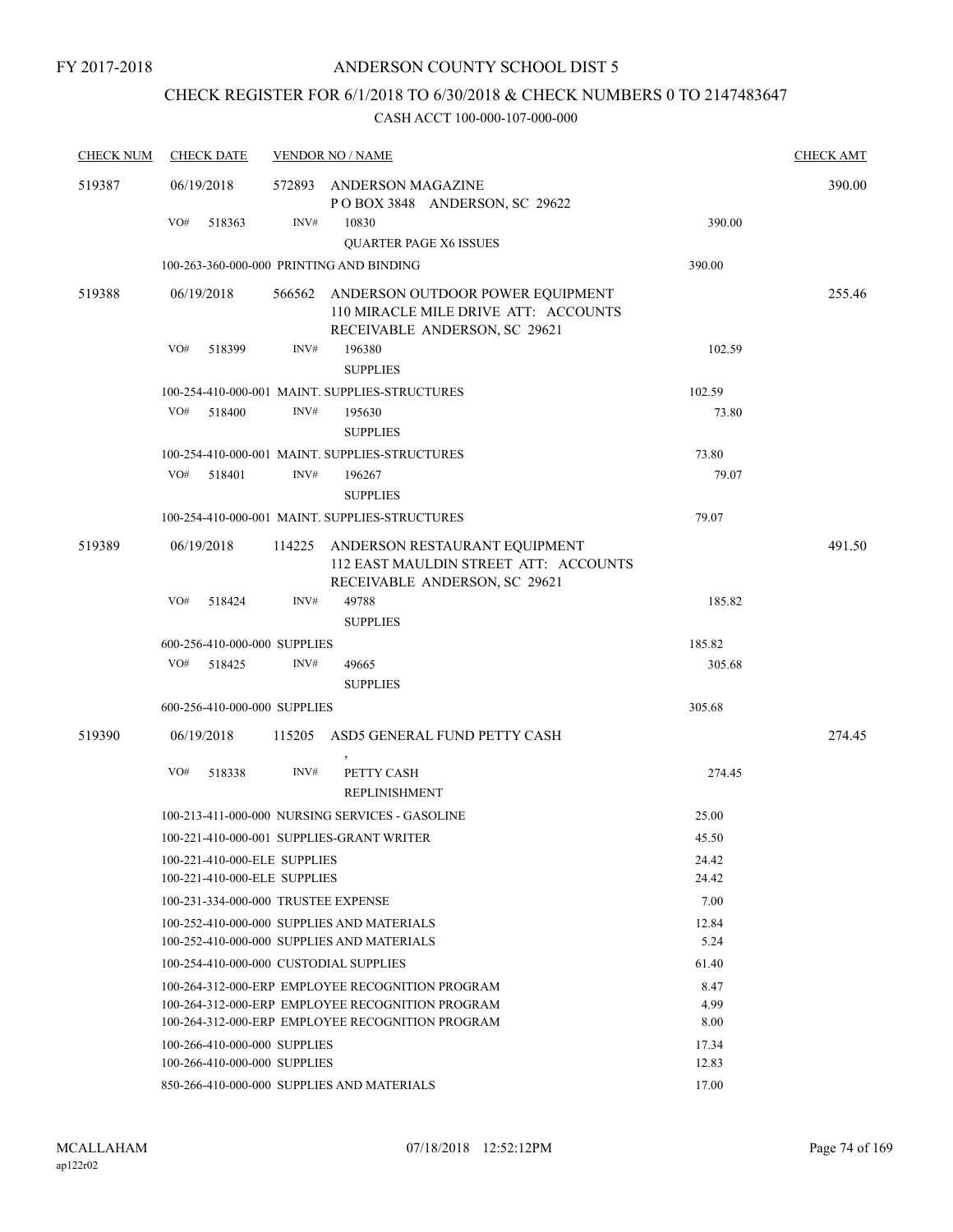## ANDERSON COUNTY SCHOOL DIST 5

# CHECK REGISTER FOR 6/1/2018 TO 6/30/2018 & CHECK NUMBERS 0 TO 2147483647

| <b>CHECK NUM</b> | <b>CHECK DATE</b>                 |        | <b>VENDOR NO / NAME</b>                                                                                                                                                                                                                                     |                                               | <b>CHECK AMT</b> |
|------------------|-----------------------------------|--------|-------------------------------------------------------------------------------------------------------------------------------------------------------------------------------------------------------------------------------------------------------------|-----------------------------------------------|------------------|
| 519391           | 06/19/2018                        | 570003 | AT&T<br>$(803 M24-8701)$<br>PO BOX 9011 ATT: ACCOUNTS RECEIVABLE<br>CAROL STREAM, IL 60197                                                                                                                                                                  |                                               | 2,144.16         |
|                  | VO#<br>518311                     | INV#   | 000011419438<br><b>SERVICE</b>                                                                                                                                                                                                                              | 2,144.16                                      |                  |
|                  | 100-266-340-000-000 TELEPHONE     |        |                                                                                                                                                                                                                                                             | 536.04                                        |                  |
|                  | 100-266-340-015-000 TELEPHONE     |        |                                                                                                                                                                                                                                                             | 536.04                                        |                  |
|                  | 100-266-340-018-000 TELEPHONE     |        |                                                                                                                                                                                                                                                             | 536.04                                        |                  |
|                  | 100-266-340-023-000 TELEPHONE     |        |                                                                                                                                                                                                                                                             | 536.04                                        |                  |
| 519392           | 06/19/2018                        | 569220 | <b>AUTECH</b><br>POBOX 248 ATT: ACCOUNTS RECEIVABLE<br>WILLIAMSTON, SC 29697                                                                                                                                                                                |                                               | 350.00           |
|                  | VO#<br>518292                     | INV#   | 6663<br><b>MCCANTS</b>                                                                                                                                                                                                                                      | 200.00                                        |                  |
|                  |                                   |        | 100-266-314-005-000 REPAIRS TO EQUIPMENT                                                                                                                                                                                                                    | 200.00                                        |                  |
|                  | VO#<br>518398                     | INV#   | 6658<br><b>FIRE ALARM</b>                                                                                                                                                                                                                                   | 150.00                                        |                  |
|                  |                                   |        | 100-254-323-008-400 CONTR SERV-HVAC/ELECT/PLUMBING                                                                                                                                                                                                          | 150.00                                        |                  |
| 519393           | 06/19/2018                        | 573728 | AWARDS UNLIMITED<br>360 SW 27TH STREET LINCOLN, NE 98522                                                                                                                                                                                                    |                                               | 163.56           |
|                  | VO#<br>518293                     | INV#   | 119301<br><b>HONOR CORDS</b>                                                                                                                                                                                                                                | 163.56                                        |                  |
|                  | 100-223-410-000-JAG SUPPLIES-JAG  |        |                                                                                                                                                                                                                                                             | 163.56                                        |                  |
| 519394           | 06/19/2018                        | 130300 | <b>BAKER DISTRIBUTING COMPANY</b><br>POBOX 409635 ATT: ACCOUNTS RECEIVABLE<br>ATLANTA, GA 30384-9635                                                                                                                                                        |                                               | 81.86            |
|                  | VO#<br>518396                     | INV#   | 543552<br><b>SUPPLIES</b>                                                                                                                                                                                                                                   | 34.85                                         |                  |
|                  | 100-254-410-000-400 HVAC SUPPLIES |        |                                                                                                                                                                                                                                                             | 34.85                                         |                  |
|                  | VO#<br>518397                     | INV#   | 622161<br><b>SUPPLIES</b>                                                                                                                                                                                                                                   | 47.01                                         |                  |
|                  |                                   |        | 100-254-410-003-400 HVAC/ELECTRICAL/PLUMBING                                                                                                                                                                                                                | 47.01                                         |                  |
| 519395           | 06/19/2018                        | 566585 | <b>BANK OF AMERICA</b><br>PO BOX 15731 ATT: ACCOUNTS RECEIVABLE<br>WILMINGTON, DE 19886-5731                                                                                                                                                                |                                               | 8,442.16         |
|                  | VO#<br>518258                     | INV#   | 8355 & 7779<br><b>PURCHASES</b>                                                                                                                                                                                                                             | 8,442.16                                      |                  |
|                  |                                   |        | 201-113-410-006-000 SUPPLIES AND MATERIALS                                                                                                                                                                                                                  | 1,447.56                                      |                  |
|                  |                                   |        | 201-113-445-006-000 TECH SUPPLIES/ SITE LICENSE<br>201-113-445-006-000 TECH SUPPLIES/ SITE LICENSE<br>201-113-445-006-000 TECH SUPPLIES/ SITE LICENSE<br>201-113-445-006-000 TECH SUPPLIES/ SITE LICENSE<br>201-113-445-006-000 TECH SUPPLIES/ SITE LICENSE | 1,827.60<br>54.95<br>156.37<br>52.41<br>52.41 |                  |
|                  |                                   |        | 201-221-410-006-000 SUPPLIES AND MATERIALS<br>201-221-410-006-000 SUPPLIES AND MATERIALS                                                                                                                                                                    | 140.00<br>121.11                              |                  |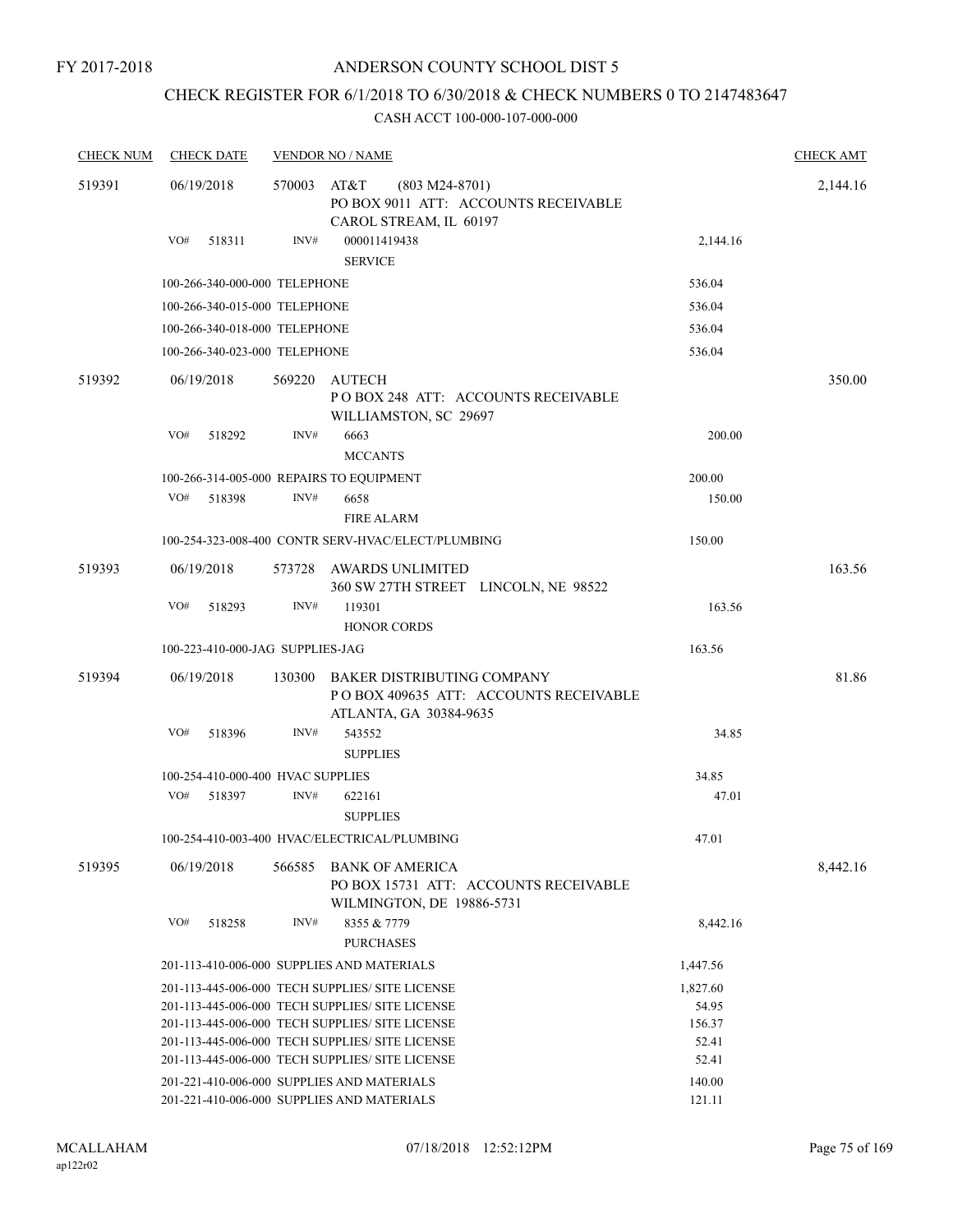## CHECK REGISTER FOR 6/1/2018 TO 6/30/2018 & CHECK NUMBERS 0 TO 2147483647

| <b>CHECK NUM</b> | <b>CHECK DATE</b>                      |        | <b>VENDOR NO / NAME</b>                                                                          |        |       |          | <b>CHECK AMT</b> |
|------------------|----------------------------------------|--------|--------------------------------------------------------------------------------------------------|--------|-------|----------|------------------|
|                  |                                        |        | 201-223-410-000-000 SUPPLIES- ADMIN (GENERAL/PD)                                                 |        |       | 27.81    |                  |
|                  |                                        |        | 201-223-410-000-000 SUPPLIES- ADMIN (GENERAL/PD)                                                 |        |       | 320.99   |                  |
|                  |                                        |        | 201-223-410-000-000 SUPPLIES- ADMIN (GENERAL/PD)                                                 |        |       | 320.99   |                  |
|                  | 201-224-410-010-000 PD SUPPLIES        |        |                                                                                                  |        |       | 310.25   |                  |
|                  | 201-224-410-010-000 PD SUPPLIES        |        |                                                                                                  |        |       | 310.25   |                  |
|                  | 201-224-410-010-000 PD SUPPLIES        |        |                                                                                                  | 310.25 |       |          |                  |
|                  | 232-188-410-000-000 SUPPLIES           |        |                                                                                                  |        |       | 300.51   |                  |
|                  | 232-188-410-000-000 SUPPLIES           |        |                                                                                                  |        |       | 53.48    |                  |
|                  | 232-188-410-000-000 SUPPLIES           |        |                                                                                                  |        |       | 257.83   |                  |
|                  | 232-188-410-000-000 SUPPLIES           |        |                                                                                                  |        |       | 187.46   |                  |
|                  | 232-188-410-000-000 SUPPLIES           |        |                                                                                                  |        |       | 508.56   |                  |
|                  | 232-188-410-000-000 SUPPLIES           |        |                                                                                                  |        |       | 29.94    |                  |
|                  | 232-188-410-000-000 SUPPLIES           |        |                                                                                                  |        |       | 119.75   |                  |
|                  | 232-188-410-000-000 SUPPLIES           |        |                                                                                                  |        |       | 44.83    |                  |
|                  | 232-211-313-000-000 STUDENTS SERVICES  |        |                                                                                                  |        |       | 89.85    |                  |
|                  |                                        |        | 232-224-333-000-000 TRIPS AND CONFERENCES                                                        |        |       | 525.00   |                  |
|                  |                                        |        | 900-188-313-000-006 HOMELESS STUDENT SERVICES/TUTORS                                             |        |       | 46.00    |                  |
|                  |                                        |        | 900-188-313-000-006 HOMELESS STUDENT SERVICES/TUTORS                                             |        |       | 36.00    |                  |
|                  |                                        |        | 900-188-313-000-006 HOMELESS STUDENT SERVICES/TUTORS                                             |        |       | 700.00   |                  |
|                  |                                        |        | 900-188-313-000-006 HOMELESS STUDENT SERVICES/TUTORS                                             |        |       | 50.00    |                  |
|                  |                                        |        | 900-188-313-000-006 HOMELESS STUDENT SERVICES/TUTORS                                             |        |       | 40.00    |                  |
| 519396           | 06/19/2018                             | 575095 | BAYNE, CAROLYN^^<br>12225 OLD WHITE HORSE RD TRAVELERS REST,<br>SC 29690                         |        |       |          | 1,592.50         |
|                  | VO#<br>518421                          | INV#   | 06/12/18                                                                                         | PO#    | 98263 | 1,592.50 |                  |
|                  |                                        |        | <b>CULINARY SERVICES</b>                                                                         |        |       |          |                  |
|                  | 600-256-312-000-000 PURCHASED SERVICES |        |                                                                                                  |        |       | 1,592.50 |                  |
| 519397           | 06/19/2018                             | 569972 | BETT P ROGERS ESTATE<br>1017 WATERFORD CT ANDERSON, SC 29621                                     |        |       |          | 800.00           |
|                  | VO#<br>518334                          | INV#   | <b>PIANO</b>                                                                                     |        |       | 800.00   |                  |
|                  |                                        |        | <b>MIDWAY</b>                                                                                    |        |       |          |                  |
|                  |                                        |        |                                                                                                  |        |       |          |                  |
|                  | 100-112-410-017-0RE RELATED ARTS       |        |                                                                                                  |        |       | 800.00   |                  |
| 519398           | 06/19/2018                             |        | 563453 B&H PHOTO-VIDEO<br>P.O. BOX 28072 REMITTANCE PROCESSING<br>CENTER NEW YORK, NY 10087-8072 |        |       |          | 1,528.20         |
|                  | VO#<br>518313                          | INV#   | 143184952                                                                                        | PO#    | 98921 | 1,528.20 |                  |
|                  |                                        |        | <b>CAMCORDER</b>                                                                                 |        |       |          |                  |
|                  |                                        |        | 100-266-345-000-000 TECHNOLOGY INFRASTRUCTURE                                                    |        |       | 1,528.20 |                  |
| 519399           | 06/19/2018                             | 143400 | BOUND TO STAY BOUND BOOKS, INC<br>PO BOX 870950 KANSAS CITY, MO 64187-0950                       |        |       |          | 21.21            |
|                  | VO#<br>518346                          | INV#   | 987199<br><b>BOOKS</b>                                                                           | PO#    | 98919 | 21.21    |                  |
|                  | 100-222-410-012-000 SUPPLIES           |        |                                                                                                  |        |       | 21.21    |                  |
| 519400           | 06/19/2018                             | 574540 | BRASSTOWN VALLEY RESORT & SPA<br>6321 US HIGHWAY 76 YOUNG HARRIS, GA 30582                       |        |       |          | 2,404.22         |
|                  | VO#<br>518361                          | INV#   | 06/14/18                                                                                         |        |       | 2,404.22 |                  |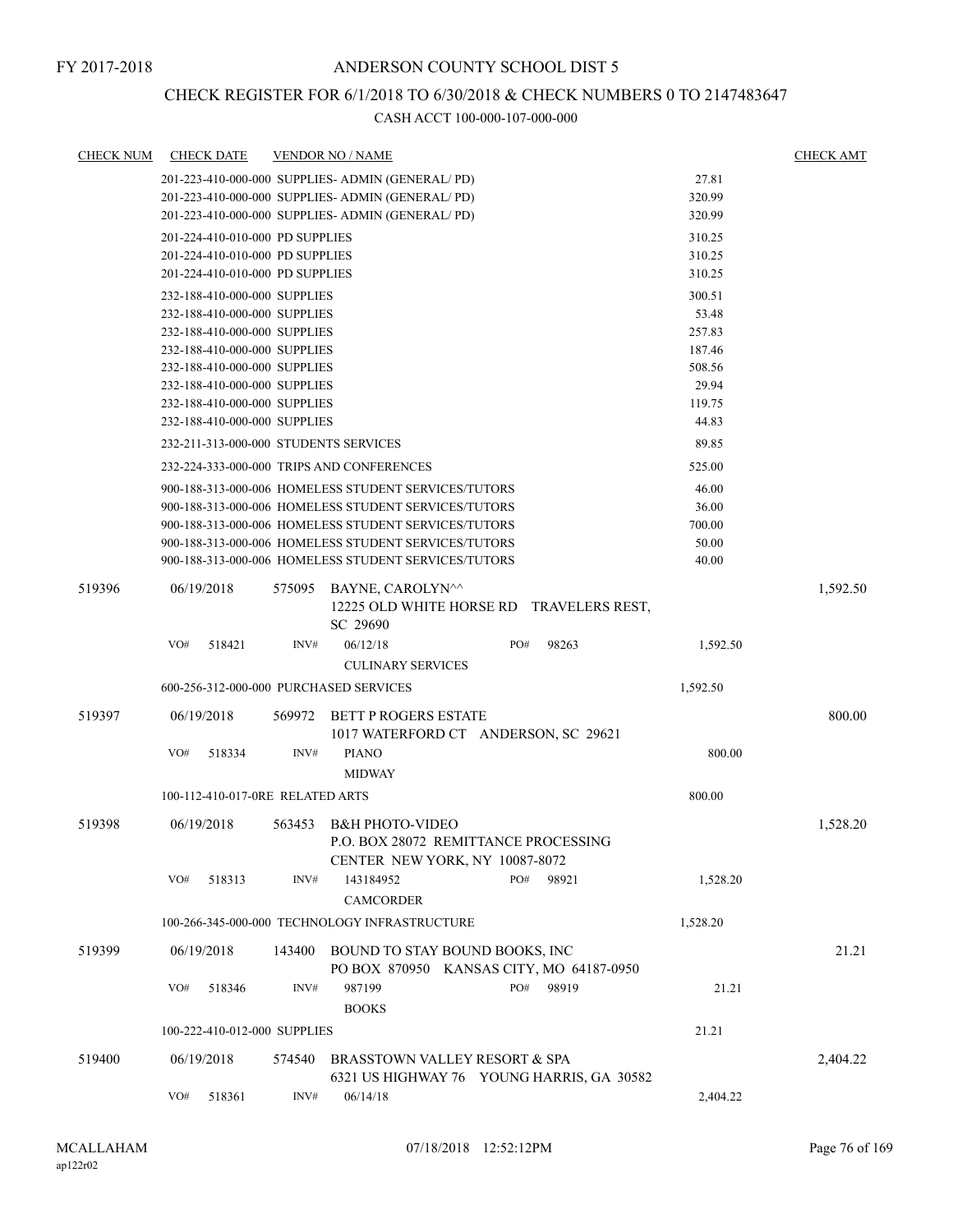## CHECK REGISTER FOR 6/1/2018 TO 6/30/2018 & CHECK NUMBERS 0 TO 2147483647

| <b>CHECK NUM</b> | <b>CHECK DATE</b>                         |        | <b>VENDOR NO / NAME</b>                                                                        |     |       |           | <b>CHECK AMT</b> |
|------------------|-------------------------------------------|--------|------------------------------------------------------------------------------------------------|-----|-------|-----------|------------------|
|                  |                                           |        | <b>LEADERSHIP RETREAT</b>                                                                      |     |       |           |                  |
|                  | 100-224-333-000-000 TRIPS/CONFERENCES     |        |                                                                                                |     |       | 2,404.22  |                  |
| 519401           | 06/19/2018                                | 155900 | CAROLINA BIOLOGICAL SUPPLY<br>POBOX 60232 ATT: ACCOUNTS RECEIVABLE<br>CHARLOTTE, NC 28260-0232 |     |       |           | 14,804.22        |
|                  | VO#<br>518259                             | INV#   | 50307749<br><b>SUPPLIES</b>                                                                    | PO# | 98879 | 11,438.77 |                  |
|                  | 326-111-410-000-000 SCIENCE KITS SUPPLIES |        |                                                                                                |     |       | 4,103.39  |                  |
|                  | 326-112-410-000-000 SCIENCE KITS SUPPLIES |        |                                                                                                |     |       | 6,792.89  |                  |
|                  | 924-147-410-015-000 SUPPLIES              |        |                                                                                                |     |       | 542.49    |                  |
|                  | VO#<br>518295                             | INV#   | 50297287<br><b>SUPPLIES</b>                                                                    | PO# | 98835 | 2,471.23  |                  |
|                  | 325-115-410-000-0CO SUPPLIES (C/O)        |        |                                                                                                |     |       | 2,471.23  |                  |
|                  | VO#<br>518342                             | INV#   | PO 98465<br><b>SUPPIES</b>                                                                     | PO# | 98465 | 894.22    |                  |
|                  | 397-114-410-003-000 SUPPLIES              |        |                                                                                                |     |       | 894.22    |                  |
| 519402           | 06/19/2018                                | 574109 | CAROLINA FLORIST SUPPLY LLC<br>1131 PLANTATION ROAD ANDERSON, SC 29621                         |     |       |           | 1,380.36         |
|                  | VO#<br>518296                             | INV#   | 2018051052<br><b>SUPPLIES</b>                                                                  |     |       | 303.62    |                  |
|                  | 325-115-410-000-0CO SUPPLIES (C/O)        |        |                                                                                                |     |       | 303.62    |                  |
|                  | VO#<br>518358                             | INV#   | 2018060520<br>2018060517                                                                       |     |       | 1,076.74  |                  |
|                  | 100-115-410-001-000 SUPPLIES              |        |                                                                                                |     |       | 107.58    |                  |
|                  | 325-115-410-000-0CO SUPPLIES (C/O)        |        |                                                                                                |     |       | 969.16    |                  |
| 519403           | 06/19/2018                                | 569307 | CAROLINA PCO SUPPLY CO. INC<br>POBOX 3517 ATT: ACCOUNTS RECEIVABLE<br>CAYCE, SC 29171          |     |       |           | 142.31           |
|                  | VO#<br>518395                             | INV#   | 001622<br><b>SUPPLIES</b>                                                                      |     |       | 142.31    |                  |
|                  | 100-254-410-000-500 PEST MANAGEMENT       |        |                                                                                                |     |       | 142.31    |                  |
| 519404           | 06/19/2018                                |        | 156900 CAROLINA PRODUCE COMPANY<br>POBOX 3849 ATT: ACCOUNTS RECEIVABLE<br>ANDERSON, SC 29622   |     |       |           | 189.00           |
|                  | VO#<br>518423                             | INV#   | 754045<br><b>PRODUCE</b>                                                                       |     |       | 189.00    |                  |
|                  | 600-256-460-011-000 FOOD                  |        |                                                                                                |     |       | 189.00    |                  |
| 519405           | 06/19/2018                                | 575321 | CENTER FOR RESPONSIVE SCHOOLS INC<br>PO BOX 718 TURNERS FALLS, MA 01376-0718                   |     |       |           | 626.40           |
|                  | VO#<br>518316                             | INV#   | IN3-00123113<br><b>BOOKS</b>                                                                   | PO# | 98841 | 626.40    |                  |
|                  | 100-111-410-019-000 SUPPLIES              |        |                                                                                                |     |       | 77.99     |                  |
|                  |                                           |        | 100-112-410-019-INQ INQUIRY BASED LEARNING                                                     |     |       | 469.25    |                  |
|                  | 100-113-410-019-000 SUPPLIES              |        |                                                                                                |     |       | 79.16     |                  |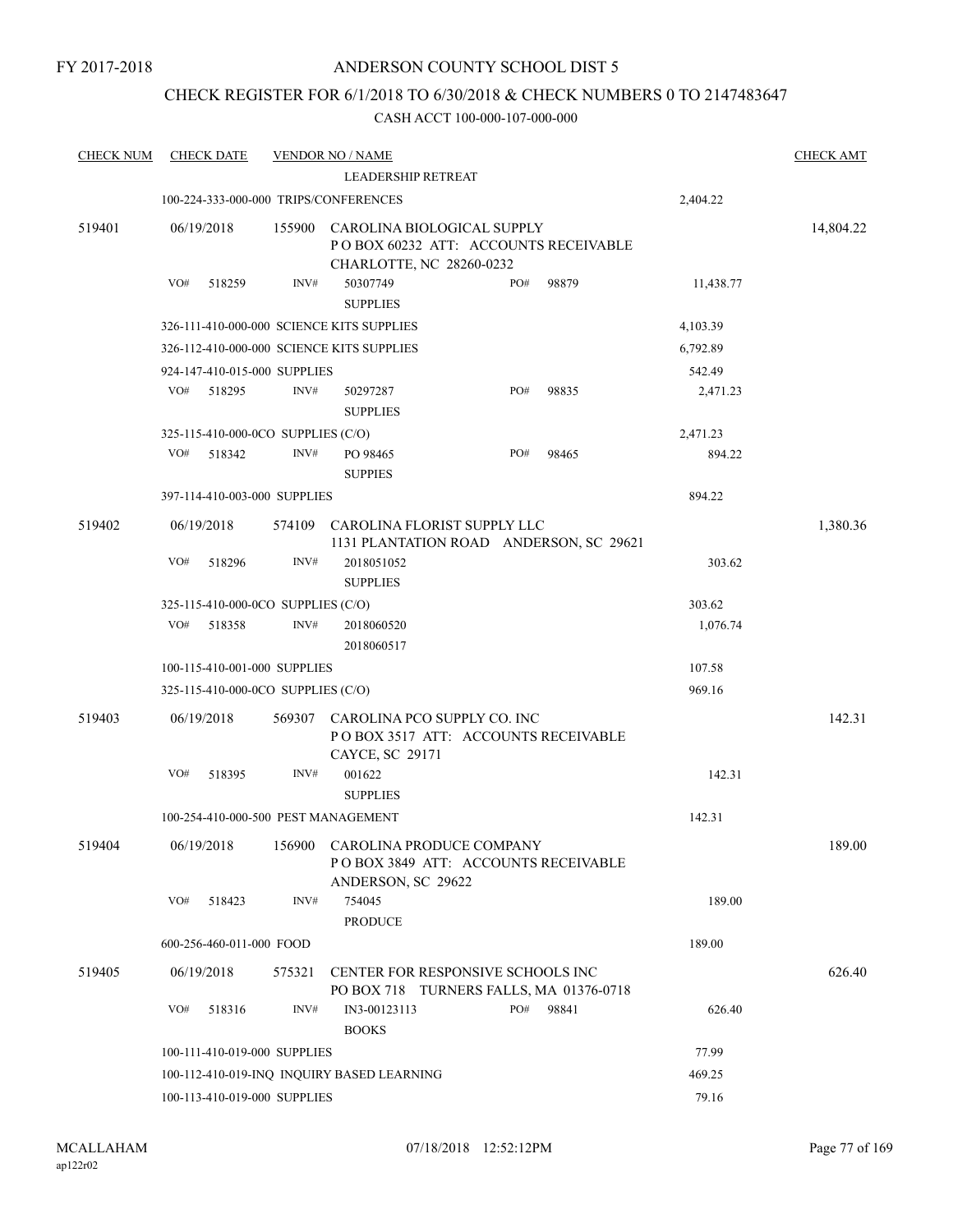## ANDERSON COUNTY SCHOOL DIST 5

## CHECK REGISTER FOR 6/1/2018 TO 6/30/2018 & CHECK NUMBERS 0 TO 2147483647

| <b>CHECK NUM</b> | <b>CHECK DATE</b>                 |                | <b>VENDOR NO / NAME</b>                                                                                   |              |          | <b>CHECK AMT</b> |
|------------------|-----------------------------------|----------------|-----------------------------------------------------------------------------------------------------------|--------------|----------|------------------|
| 519406           | 06/19/2018                        | 171100         | CITY GLASS COMPANY, INC.<br>POBOX 275 ATT: ACCOUNTS RECEIVABLE<br>ANDERSON, SC 29622                      |              |          | 52.97            |
|                  | VO#<br>518394                     | INV#           | 22372<br><b>SUPPLIES</b>                                                                                  |              | 52.97    |                  |
|                  |                                   |                | 100-254-410-000-001 MAINT. SUPPLIES-STRUCTURES                                                            |              | 52.97    |                  |
| 519407           | 06/19/2018                        | 573892         | CLASSLINK<br>45 EAST MADISON AVE. SUITE 7 CLIFTON, NJ<br>07011                                            |              |          | 2,000.00         |
|                  | VO#<br>518337                     | $\text{INV}\#$ | e-103438                                                                                                  | 98770<br>PO# | 2,000.00 |                  |
|                  |                                   |                | <b>LICENSE</b>                                                                                            |              |          |                  |
|                  |                                   |                | 338-221-445-000-EAR TECHNOLOGY SUPPLIES                                                                   |              | 2,000.00 |                  |
| 519408           | 06/19/2018                        | 172798         | <b>CLASSROOM DIRECT</b><br>32656 COLLECTION CENTER DR. ATT:<br>ACCOUNTS RECEIVABLE CHICAGO, IL 60693-0656 |              |          | 175.48           |
|                  | VO#<br>518320                     | INV#           | 208120535185                                                                                              | PO#<br>98915 | 175.48   |                  |
|                  |                                   |                | <b>SUPPLIES</b>                                                                                           |              |          |                  |
|                  | 926-171-410-019-000 SUPPLIES      |                |                                                                                                           |              | 175.48   |                  |
| 519409           | 06/19/2018                        | 566330         | <b>CLEAN CARE OF ANDERSON</b><br>P.O. BOX 1563 ATT: ACCOUNTS RECEIVABLE<br>ANDERSON, SC 29622             |              |          | 904.00           |
|                  | VO#<br>518393                     | INV#           | 25394<br>IT DEPARTMENT                                                                                    |              | 904.00   |                  |
|                  | 100-254-323-000-001 CONTRACT SRVS |                |                                                                                                           |              | 904.00   |                  |
| 519410           | 06/19/2018                        | 575243         | <b>CLOSE UP FOUNDATION</b><br>1330 BRADDOCK PLACE SUITE 400 ALEXANDRIA,<br>VA 22314                       |              |          | 2,000.00         |
|                  | VO#<br>518272                     | INV#           | EP18779<br>PD 8/16/18                                                                                     | PO#<br>98718 | 2,000.00 |                  |
|                  |                                   |                | 311-224-312-000-SEC PURCHASED SERVICES-SECONDARY ED                                                       |              | 2,000.00 |                  |
| 519411           | 06/19/2018                        | 574613         | COCA-COLA BOTTLING CO CONSOLIDATED<br>PO BOX 603542 CHARLOTTE, NC 28260-3542                              |              |          | 1,362.11         |
|                  | VO#<br>518422                     | INV#           | 0601242878<br><b>SERVICE</b>                                                                              |              | 1,362.11 |                  |
|                  | 600-256-460-002-000 FOOD          |                |                                                                                                           |              | 1,362.11 |                  |
| 519412           | 06/19/2018                        | 571529         | CONTRACT PAPER GROUP<br>2284 PAYSPHERE CIRCLE CHICAGO, IL 60674                                           |              |          | 9,911.20         |
|                  | VO#<br>518284                     | INV#           | 43006748501<br><b>SUPPLIES</b>                                                                            | PO#<br>98566 | 9,911.20 |                  |
|                  |                                   |                | 100-000-170-000-000 WAREHOUSE INVENTORY                                                                   |              | 9,911.20 |                  |
| 519413           | 06/19/2018                        | 187300         | CRESCENT SUPPLY CO, INC<br>POBOX 8798 ATT: ACCOUNTS RECEIVABLE<br>GREENVILLE, SC 29604                    |              |          | 283.63           |
|                  | VO#<br>518391                     | INV#           | 390721                                                                                                    |              | 230.05   |                  |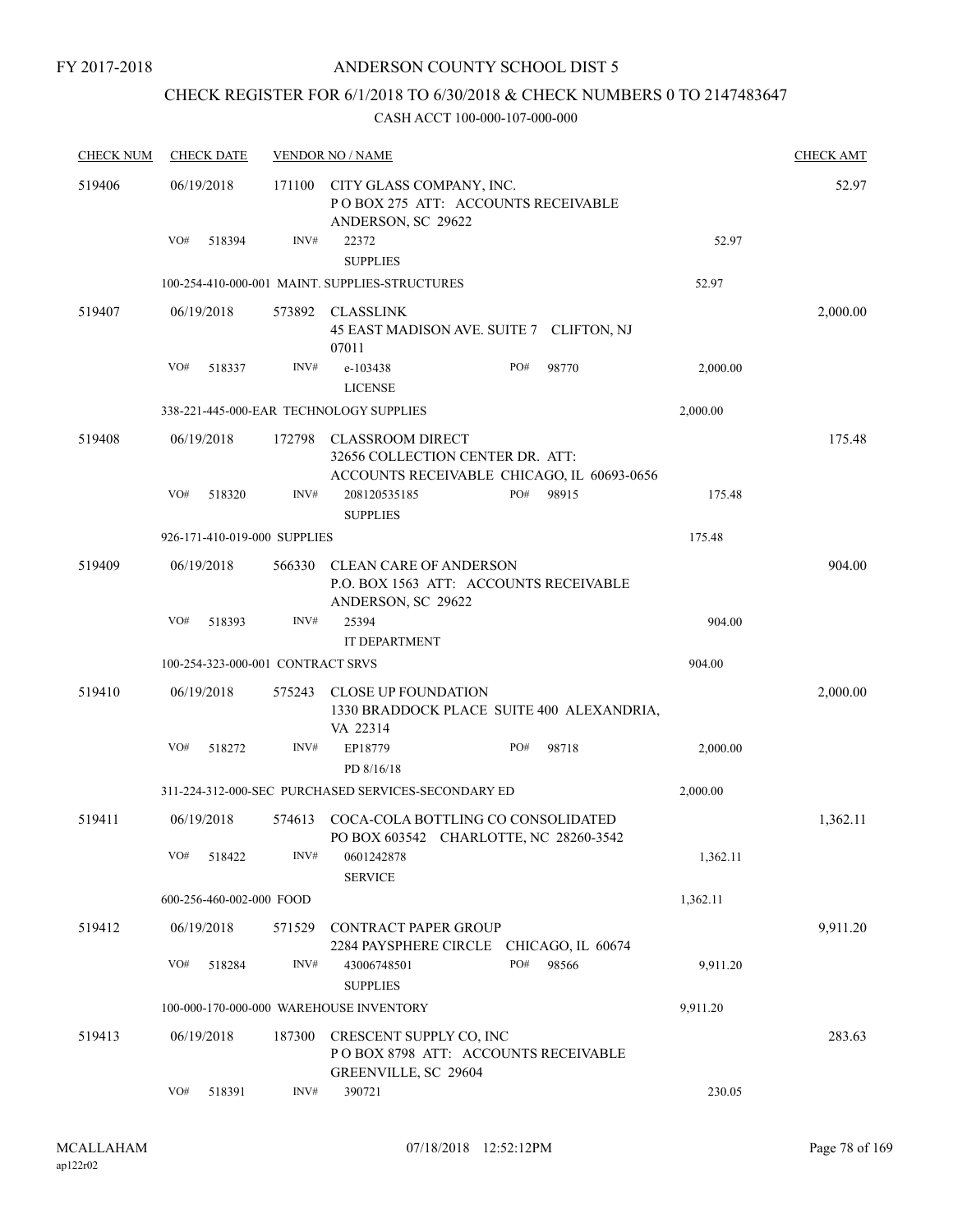## ANDERSON COUNTY SCHOOL DIST 5

## CHECK REGISTER FOR 6/1/2018 TO 6/30/2018 & CHECK NUMBERS 0 TO 2147483647

| <b>CHECK NUM</b> |     | <b>CHECK DATE</b> |                              | <b>VENDOR NO / NAME</b>                         |     |       |            | <b>CHECK AMT</b> |
|------------------|-----|-------------------|------------------------------|-------------------------------------------------|-----|-------|------------|------------------|
|                  |     |                   |                              | <b>SUPPLIES</b>                                 |     |       |            |                  |
|                  |     |                   |                              | 100-254-410-010-400 HVAC/ELECTRICAL/PLUMBING    |     |       | 230.05     |                  |
|                  | VO# | 518438            | INV#                         | 390720                                          |     |       | 26.22      |                  |
|                  |     |                   |                              | <b>SUPPLIES</b>                                 |     |       |            |                  |
|                  |     |                   | 100-271-410-005-BUD SUPPLIES |                                                 |     |       | 26.22      |                  |
|                  | VO# | 518439            | INV#                         | 390722                                          |     |       | 27.36      |                  |
|                  |     |                   |                              | <b>SUPPLIES</b>                                 |     |       |            |                  |
|                  |     |                   | 100-271-410-005-BUD SUPPLIES |                                                 |     |       | 27.36      |                  |
| 519414           |     | 06/19/2018        |                              | 574328 CREWS, CHAD^^                            |     |       |            | 695.00           |
|                  |     |                   |                              | 163 ANDERSON LANE MODOC, SC 29838               |     |       |            |                  |
|                  | VO# | 518321            | INV#                         | 6/22/18                                         | PO# | 98904 | 695.00     |                  |
|                  |     |                   |                              | <b>READING ROCKS SHOWS</b>                      |     |       |            |                  |
|                  |     |                   |                              | 926-171-312-019-000 PURCHASED SERVICES          |     |       | 695.00     |                  |
| 519415           |     | 06/19/2018        |                              | 574126 BRAY, GERRI DAVIS                        |     |       |            | 800.00           |
|                  |     |                   |                              | ANDY DAVIS INTELLECTUAL ARTS, LLC 140 DEN       |     |       |            |                  |
|                  |     |                   |                              | RIC DR MCDONOUGH, GA 30253                      |     |       |            |                  |
|                  | VO# | 518453            | INV#                         | 2018-355                                        |     |       | 800.00     |                  |
|                  |     |                   |                              | <b>RADIO STATUE</b>                             |     |       |            |                  |
|                  |     |                   | 850-266-410-002-000 SUPPLIES |                                                 |     |       | 800.00     |                  |
| 519416           |     | 06/19/2018        |                              | 567489 DE LAGE LANDEN                           |     |       |            | 77.58            |
|                  |     |                   |                              | POBOX 41602 PHILADELPHIA, PA 19101-1602         |     |       |            |                  |
|                  | VO# | 518386            | INV#                         | 59546623                                        | PO# | 97051 | 77.58      |                  |
|                  |     |                   |                              | <b>SOUTHWOOD</b>                                |     |       |            |                  |
|                  |     |                   | 100-113-410-021-000 SUPPLIES |                                                 |     |       | 77.58      |                  |
| 519417           |     | 06/19/2018        | 198651                       | DELL MARKETING LP                               |     |       |            | 195,164.87       |
|                  |     |                   |                              | POBOX 534118 ATT: ACCOUNTS RECEIVABLE           |     |       |            |                  |
|                  |     |                   |                              | ATLANTA, GA 30353-4118                          |     |       |            |                  |
|                  | VO# | 518291            | INV#                         | 10247336701                                     | PO# | 98910 | 1,664.87   |                  |
|                  |     |                   |                              | <b>SUPPLIES</b>                                 |     |       |            |                  |
|                  |     |                   |                              | 201-113-445-006-000 TECH SUPPLIES/ SITE LICENSE |     |       | 1,664.87   |                  |
|                  | VO# | 518426            | INV#                         | 10248588033                                     | PO# | 98992 | 193,500.00 |                  |
|                  |     |                   |                              | <b>SERVICES</b>                                 |     |       |            |                  |
|                  |     |                   |                              | 100-266-312-000-INS CHROMEBOOK INSURANCE        |     |       | 193,500.00 |                  |
| 519418           |     | 06/19/2018        | 201800                       | DIDAX, INC                                      |     |       |            | 2,113.10         |
|                  |     |                   |                              | 395 MAIN STREET ATT: ACCOUNTS RECEIVABLE        |     |       |            |                  |
|                  |     |                   |                              | ROWLEY, MA 01969                                |     |       |            |                  |
|                  | VO# | 518331            | INV#                         | 129529.1                                        |     |       | 2,113.10   |                  |
|                  |     |                   |                              | <b>SUPPLIES</b>                                 |     |       |            |                  |
|                  |     |                   | 100-112-410-013-BUD SUPPLIES |                                                 |     |       | 1,396.52   |                  |
|                  |     |                   |                              | 311-224-312-013-000 PURCHASED SERVICES          |     |       | 716.58     |                  |
| 519419           |     | 06/19/2018        | 574498                       | DODGIN, AUSTIN^^                                |     |       |            | 15.30            |
|                  |     |                   |                              | 158 BUCKLAND DRIVE ANDERSON, SC 29621           |     |       |            |                  |
|                  | VO# | 518302            | INV#                         | <b>ROYLCO</b>                                   |     |       | 15.30      |                  |
|                  |     |                   |                              | <b>TLH</b>                                      |     |       |            |                  |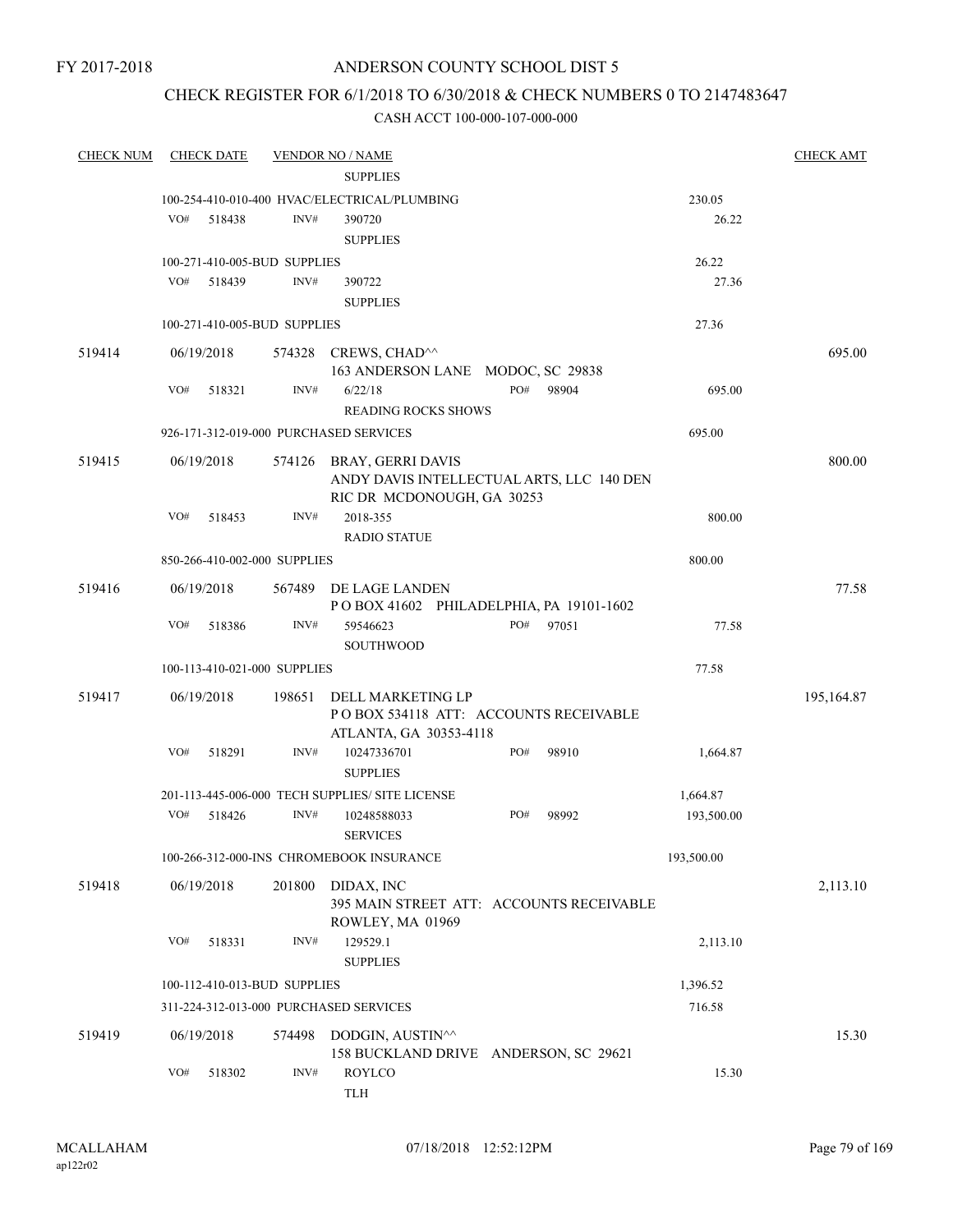## CHECK REGISTER FOR 6/1/2018 TO 6/30/2018 & CHECK NUMBERS 0 TO 2147483647

| <b>CHECK NUM</b> |     | <b>CHECK DATE</b>                          |        | <b>VENDOR NO / NAME</b>                                                                                           |              |          |       |          | <b>CHECK AMT</b> |  |
|------------------|-----|--------------------------------------------|--------|-------------------------------------------------------------------------------------------------------------------|--------------|----------|-------|----------|------------------|--|
|                  |     |                                            |        | 203-271-312-000-ROY ROYLCO STUDENT PMTS                                                                           |              |          |       | 15.30    |                  |  |
| 519420           |     | 06/19/2018                                 |        | 45.72                                                                                                             |              |          |       |          |                  |  |
|                  | VO# | 518298                                     | INV#   | 282668<br><b>SCANNING</b>                                                                                         |              |          |       | 45.72    |                  |  |
|                  |     |                                            |        | 100-264-312-000-000 PURCHASED SERVICES                                                                            |              |          |       | 45.72    |                  |  |
| 519421           |     | 06/19/2018                                 |        | 213300 EBS, INC<br>615 EAST RIVER STREET ATT: ACCOUNTS<br>RECEIVABLE ANDERSON, SC 29624                           |              |          |       |          | 59.93            |  |
|                  | VO# | 518390                                     | INV#   | 103809<br><b>SUPPLIES</b>                                                                                         |              | 22.74    |       |          |                  |  |
|                  |     |                                            |        | 100-254-410-007-001 SUPPLIES - MAINTENANCE                                                                        |              |          |       | 4.54     |                  |  |
|                  |     | 100-254-410-009-001 SUPPLIES - MAINTENANCE |        | 4.54                                                                                                              |              |          |       |          |                  |  |
|                  |     | 100-254-410-012-001 SUPPLIES - MAINTENANCE |        | 9.12                                                                                                              |              |          |       |          |                  |  |
|                  |     |                                            |        | 100-254-410-016-001 SUPPLIES - MAINTENANCE                                                                        |              |          |       | 4.54     |                  |  |
|                  | VO# | 518451                                     | INV#   | 103813                                                                                                            |              | 19.53    |       |          |                  |  |
|                  |     |                                            |        | <b>SUPPLIES</b>                                                                                                   |              |          |       |          |                  |  |
|                  |     |                                            |        | 100-254-410-013-001 SUPPLIES - MAINTENANCE                                                                        |              |          |       | 19.53    |                  |  |
|                  | VO# | 518452                                     | INV#   | 103804                                                                                                            |              |          |       | 17.66    |                  |  |
|                  |     |                                            |        | <b>SUPPLIES</b>                                                                                                   |              |          |       |          |                  |  |
|                  |     |                                            |        | 100-254-410-001-001 SUPPLIES - MAINTENANCE                                                                        |              |          |       | 17.66    |                  |  |
| 519422           |     | 06/19/2018                                 | 569871 | FOLLETT SCHOOL SOLUTIONS, INC<br>91826 COLLECTION CENTER DRIVE ATT:<br>ACCOUNTS RECEIVABLE CHICAGO, IL 60693-0918 |              |          |       |          | 240.87           |  |
|                  | VO# | 518383                                     | INV#   | 852760F<br><b>BOOKS</b>                                                                                           | PO#          |          | 98780 | 240.87   |                  |  |
|                  |     | 100-222-410-005-000 SUPPLIES               |        |                                                                                                                   |              | 240.87   |       |          |                  |  |
| 519423           |     | 06/19/2018                                 | 237555 | FORMS & SUPPLY<br>POBOX 563953 ATT: ACCOUNTS RECEIVABLE<br>CHARLOTTE, NC 28256                                    |              |          |       |          | 15,091.77        |  |
|                  | VO# | 518268                                     | INV#   | 4627957<br><b>SUPPLIES</b>                                                                                        |              |          |       | 855.76   |                  |  |
|                  |     | 100-112-410-009-000 SUPPLIES               |        |                                                                                                                   |              |          |       | 16.31    |                  |  |
|                  |     |                                            |        | 829-112-410-009-000 SUPPLIES AND MATERIALS                                                                        |              |          |       | 839.45   |                  |  |
|                  | VO# | 518282                                     | INV#   | 4589458<br><b>SUPPLIES</b>                                                                                        | PO#          |          | 98743 | 2,474.64 |                  |  |
|                  |     |                                            |        | 100-000-170-000-000 WAREHOUSE INVENTORY                                                                           |              |          |       | 2,474.64 |                  |  |
|                  | VO# | 518283                                     | INV#   | 4587819<br><b>SUPPLIES</b>                                                                                        | PO#<br>98734 |          |       | 2,565.33 |                  |  |
|                  |     |                                            |        | 100-000-170-000-000 WAREHOUSE INVENTORY                                                                           |              | 2,565.33 |       |          |                  |  |
|                  | VO# | 518307                                     | INV#   | 4596523-2<br><b>SUPPLIES</b>                                                                                      |              |          |       | 165.05   |                  |  |
|                  |     | 714-271-660-014-328 PRODUCTIONS EXPENSE    |        | 165.05                                                                                                            |              |          |       |          |                  |  |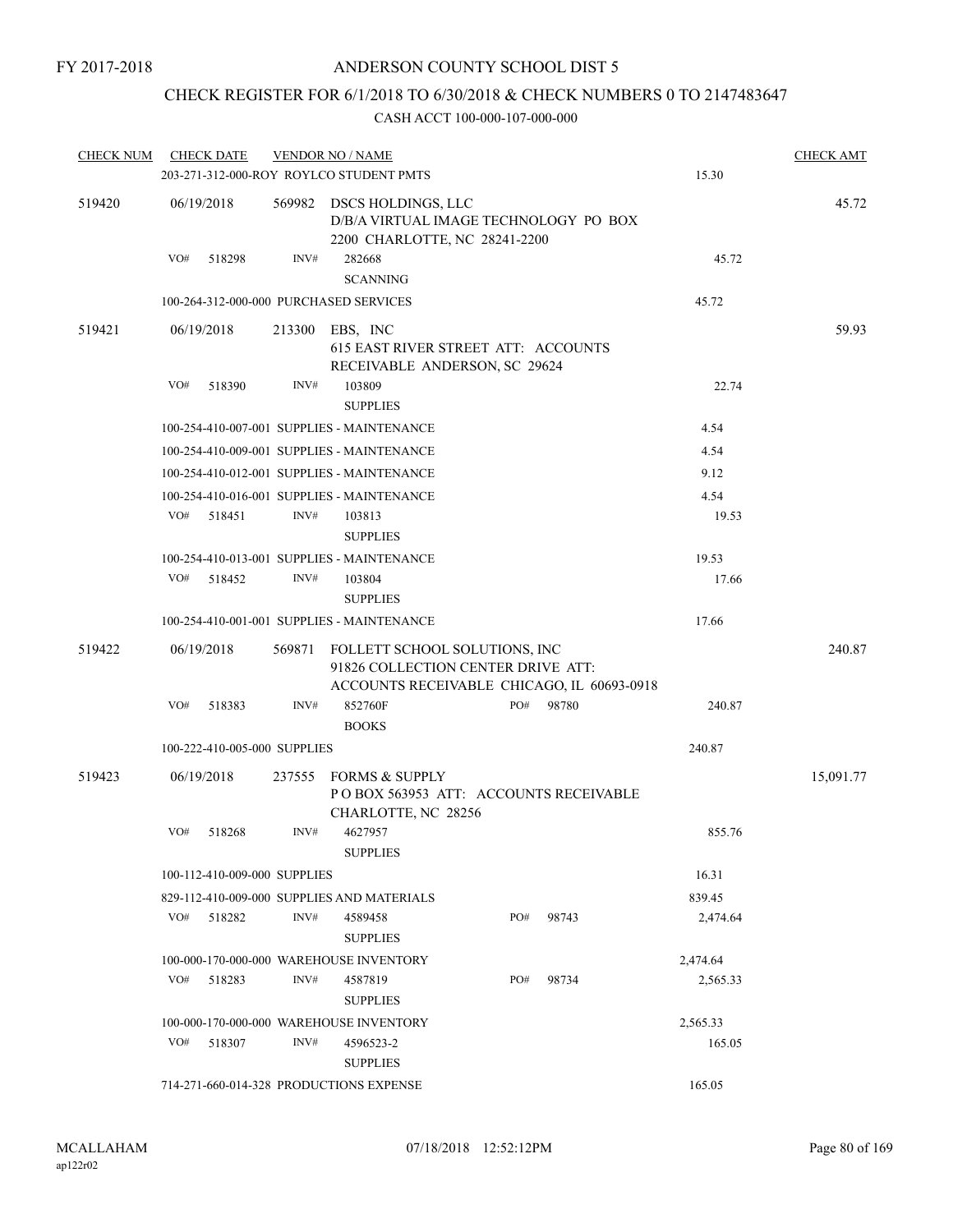# CHECK REGISTER FOR 6/1/2018 TO 6/30/2018 & CHECK NUMBERS 0 TO 2147483647

| <b>CHECK NUM</b> |     | <b>CHECK DATE</b>                  |        | <b>VENDOR NO / NAME</b>                         |     |       |          | <b>CHECK AMT</b> |
|------------------|-----|------------------------------------|--------|-------------------------------------------------|-----|-------|----------|------------------|
|                  | VO# | 518325                             | INV#   | 4627144-0                                       |     |       | 127.48   |                  |
|                  |     |                                    |        | 4627144-1                                       |     |       |          |                  |
|                  |     | 100-222-410-009-000 SUPPLIES       |        |                                                 |     |       | 127.48   |                  |
|                  | VO# | 518326                             | INV#   | 4628020-0                                       |     |       | 271.43   |                  |
|                  |     |                                    |        |                                                 |     |       |          |                  |
|                  |     | 100-112-410-009-EXT EXTRA SUPPLIES |        |                                                 |     |       | 271.43   |                  |
|                  | VO# | 518343                             | INV#   | 4553172                                         | PO# | 98516 | 395.90   |                  |
|                  |     |                                    |        | <b>SUPPLIES</b>                                 |     |       |          |                  |
|                  |     | 100-212-410-005-000 SUPPLIES       |        |                                                 |     |       | 395.90   |                  |
|                  | VO# | 518344                             | INV#   | 4542690                                         | PO# | 98481 | 7,791.89 |                  |
|                  |     |                                    |        | <b>SUPPLIES</b>                                 |     |       |          |                  |
|                  |     | 100-233-540-002-000 EQUIPMENT      |        |                                                 |     |       | 7,791.89 |                  |
|                  | VO# | 518378                             | INV#   | 4629298                                         |     |       | 139.20   |                  |
|                  |     |                                    |        | <b>SUPPLIES</b>                                 |     |       |          |                  |
|                  |     |                                    |        | 715-271-660-015-201 MISCELLANEOUS EXPENSE       |     |       | 139.20   |                  |
|                  | VO# | 518384                             | INV#   | 4627851-0                                       | PO# | 98978 | 305.09   |                  |
|                  |     |                                    |        | <b>SUPPLIES</b>                                 |     |       |          |                  |
|                  |     |                                    |        | 100-252-410-000-000 SUPPLIES AND MATERIALS      |     |       | 305.09   |                  |
| 519424           |     | 06/19/2018                         |        | 565033 FRY, DAVID <sup><math>\land</math></sup> |     |       |          | 100.00           |
|                  |     |                                    |        | 723 E. TUGALO ST. TOCCOA, GA 30577              |     |       |          |                  |
|                  | VO# | 518365                             | INV#   | 06/01/18                                        |     |       | 100.00   |                  |
|                  |     |                                    |        | <b>GRADUATION</b>                               |     |       |          |                  |
|                  |     | 124-114-112-024-000 SALARIES       |        |                                                 |     |       | 100.00   |                  |
| 519425           |     | 06/19/2018                         |        | 570843 GATEWAY SUPPLY CO                        |     |       |          | 380.97           |
|                  |     |                                    |        | CORPORATE OFFICES P.O. BOX 2826 COLUMBIA,       |     |       |          |                  |
|                  |     |                                    |        | SC 29202                                        |     |       |          |                  |
|                  | VO# | 518388                             | INV#   | S4255226                                        |     |       | 331.73   |                  |
|                  |     |                                    |        | <b>SUPPLIES</b>                                 |     |       |          |                  |
|                  |     | 100-254-410-000-400 HVAC SUPPLIES  |        |                                                 |     |       | 213.43   |                  |
|                  |     |                                    |        | 100-254-410-007-400 HVAC/ELECTRICAL/PLUMBING    |     |       | 31.10    |                  |
|                  |     |                                    |        | 100-254-410-016-400 HVAC/ELECTRICAL/PLUMBING    |     |       | 87.20    |                  |
|                  | VO# | 518389                             | INV#   | S4246803.001                                    |     |       | 49.24    |                  |
|                  |     |                                    |        | <b>SUPPLIES</b>                                 |     |       |          |                  |
|                  |     |                                    |        | 100-254-410-003-400 HVAC/ELECTRICAL/PLUMBING    |     |       | 49.24    |                  |
| 519426           |     | 06/19/2018                         | 573333 | <b>GLENVIEW PETTY CASH</b>                      |     |       |          | 72.62            |
|                  |     |                                    |        | 2575 OLD WILLIAMSTON ROAD ANDERSON, SC          |     |       |          |                  |
|                  |     |                                    |        | 29621                                           |     |       |          |                  |
|                  | VO# | 518297                             | INV#   | PETTY CASH                                      |     |       | 72.62    |                  |
|                  |     |                                    |        | <b>JEKYLL ISLAND</b>                            |     |       |          |                  |
|                  |     |                                    |        | 720-271-660-020-586 FIELD TRIPS- GR.7 EXPENSE   |     |       | 72.62    |                  |
| 519427           |     | 06/19/2018                         | 252650 | <b>GRAINGER</b>                                 |     |       |          | 128.40           |
|                  |     |                                    |        | DEPT 867098550 ATT: ACCOUNTS RECEIVABLE         |     |       |          |                  |
|                  |     |                                    |        | PALATINE, IL 60038-0001                         |     |       |          |                  |
|                  | VO# | 518387                             | INV#   | 9815207189                                      |     |       | 128.40   |                  |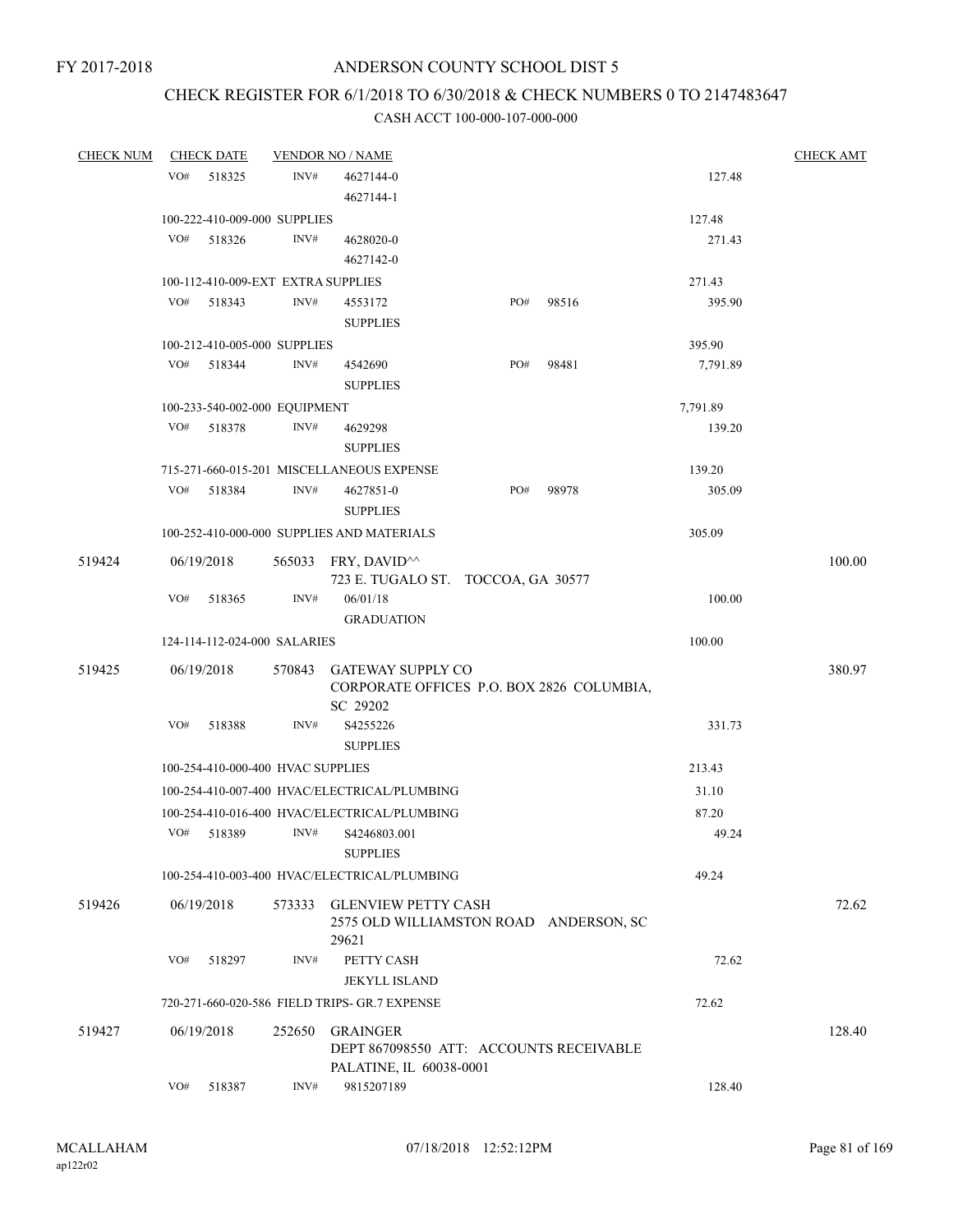## ANDERSON COUNTY SCHOOL DIST 5

## CHECK REGISTER FOR 6/1/2018 TO 6/30/2018 & CHECK NUMBERS 0 TO 2147483647

| <b>CHECK NUM</b> | <b>CHECK DATE</b>                                            |        | <b>VENDOR NO / NAME</b>                                                                          |                 | <b>CHECK AMT</b> |
|------------------|--------------------------------------------------------------|--------|--------------------------------------------------------------------------------------------------|-----------------|------------------|
|                  |                                                              |        | <b>SUPPLIES</b><br>100-254-410-000-001 MAINT. SUPPLIES-STRUCTURES                                | 128.40          |                  |
| 519428           | 06/19/2018                                                   |        | 574898 GROVES, TAVAYEAH^^<br>3301 ABBEVILLE HWY, APT C23 ANDERSON, SC<br>29625                   |                 | 13.52            |
|                  | VO#<br>518306                                                | INV#   | <b>ROYLCO</b><br><b>WHS</b>                                                                      | 13.52           |                  |
|                  |                                                              |        | 203-271-312-000-ROY ROYLCO STUDENT PMTS                                                          | 13.52           |                  |
| 519429           | 06/19/2018                                                   |        | 572275 HAPPY CHEF UNIFORMS<br>22 PARK PLACE BUTLER, NJ 07405                                     |                 | 9,910.05         |
|                  | VO#<br>518420                                                | INV#   | 1385020<br>PO#<br>98837<br><b>SUPPLIES</b>                                                       | 9,910.05        |                  |
|                  | 600-256-410-000-000 SUPPLIES                                 |        |                                                                                                  | 9,910.05        |                  |
| 519430           | 06/19/2018                                                   |        | 569972 HEATHER DRIVER<br>4013 DIXON ROAD ANDERSON, SC 29625                                      |                 | 14.85            |
|                  | VO#<br>518374                                                | INV#   | <b>REFUND</b><br><b>LIBRARY BOOK</b>                                                             | 14.85           |                  |
|                  | 707-190-660-007-305 LIBRARY EXPENSE                          |        |                                                                                                  | 14.85           |                  |
| 519431           | 06/19/2018                                                   | 264114 | <b>HEINEMANN</b><br>15963 COLLECTIONS CENTER DRIVE ATT:<br>ACCOUNTS RECEIVABLE CHICAGO, IL 60693 |                 | 375.38           |
|                  | VO#<br>518347                                                | INV#   | PO#<br>98897<br>6915157<br><b>BOOKS</b>                                                          | 375.38          |                  |
|                  | 100-112-410-009-BUD SUPPLIES<br>100-112-410-009-BUD SUPPLIES |        |                                                                                                  | 341.25<br>34.13 |                  |
| 519432           | 06/19/2018                                                   | 573279 | HERSHEY CREAMERY COMPANY<br>301 S CAMERON STREET HARRISBURG, PA<br>17101-2815                    |                 | 360.84           |
|                  | VO#<br>518379                                                | INV#   | 0012980841<br>0013029530                                                                         | 360.84          |                  |
|                  |                                                              |        | 712-271-660-012-391 ICE CREAM SALES EXPENSE                                                      | 360.84          |                  |
| 519433           | 06/19/2018                                                   |        | 572007 HURSEY, ROBERT BEN^^<br>5085 LIBERTY HIGHWAY ANDERSON, SC 29621                           |                 | 100.00           |
|                  | VO#<br>518364                                                | INV#   | 06/01/18<br><b>GRADUATION</b>                                                                    | 100.00          |                  |
|                  | 124-114-112-024-000 SALARIES                                 |        |                                                                                                  | 100.00          |                  |
| 519434           | 06/19/2018                                                   | 571483 | ISOM ELECTRIC, LLC<br>3300-D N. MAIN STREET PMB 325 ANDERSON, SC<br>29621                        |                 | 10,325.00        |
|                  | VO#<br>518403                                                | INV#   | 7850<br>PO#<br>98964<br><b>WESTSIDE</b>                                                          | 10,325.00       |                  |
|                  |                                                              |        | 100-254-323-003-400 CONTR SERV-HVAC/ELECT/PLUMBING                                               | 10,325.00       |                  |
| 519435           | 06/19/2018                                                   | 575050 | JONES, JULIA <sup>^^</sup><br>107 VICTORIA CIRCLE ANDERSON, SC 29625                             |                 | 15.30            |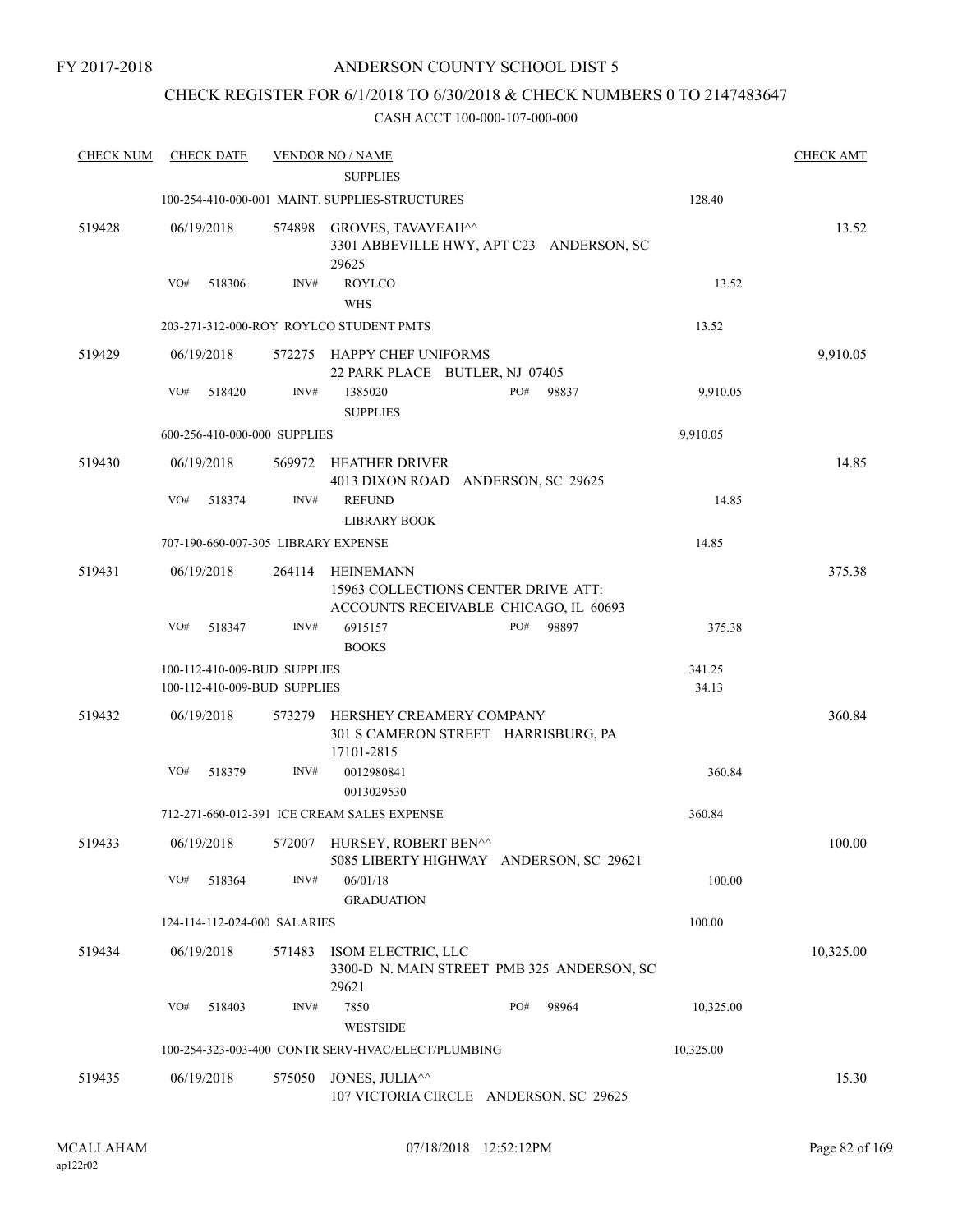## CHECK REGISTER FOR 6/1/2018 TO 6/30/2018 & CHECK NUMBERS 0 TO 2147483647

| <b>CHECK NUM</b> | <b>CHECK DATE</b>                       |        | <b>VENDOR NO / NAME</b>                                                                                 |     |       |          | <b>CHECK AMT</b> |
|------------------|-----------------------------------------|--------|---------------------------------------------------------------------------------------------------------|-----|-------|----------|------------------|
|                  | VO#<br>518299                           | INV#   | <b>ROYLCO</b><br><b>TLH</b>                                                                             |     |       | 15.30    |                  |
|                  |                                         |        | 203-271-312-000-ROY ROYLCO STUDENT PMTS                                                                 |     |       | 15.30    |                  |
| 519436           | 06/19/2018                              | 574899 | JONES, MALACHI^^<br>719 W. MAULDIN APT. #13b ANDERSON, SC<br>29625                                      |     |       |          | 13.52            |
|                  | VO#<br>518305                           | INV#   | <b>ROYLCO</b><br><b>WHS</b>                                                                             |     |       | 13.52    |                  |
|                  |                                         |        | 203-271-312-000-ROY ROYLCO STUDENT PMTS                                                                 |     |       | 13.52    |                  |
| 519437           | 06/19/2018                              | 300176 | <b>JOSTENS INC</b><br>21336 NETWORK PLACE ATT: ACCOUNTS<br>RECEIVABLE CHICAGO, IL 60673                 |     |       |          | 6,082.50         |
|                  | VO#<br>518332                           | INV#   | 1124768<br><b>YEARBOOKS</b>                                                                             |     |       | 6,082.50 |                  |
|                  | 706-271-660-006-552 YEARBOOK EXPENSE    |        |                                                                                                         |     |       | 6,082.50 |                  |
| 519438           | 06/19/2018                              | 304900 | KAPLAN EARLY LEARNING COMPANY<br>PO BOX 890575 ATT: ACCOUNTS RECEIVABLE<br>CHARLOTTE, NC 28289-0575     |     |       |          | 248.22           |
|                  | VO#<br>518317                           | INV#   | 0004775699<br><b>SUPPLIES</b>                                                                           | PO# | 98872 | 248.22   |                  |
|                  |                                         |        | 990-139-410-000-000 SUPPLIES AND MATERIALS                                                              |     |       | 248.22   |                  |
| 519439           | 06/19/2018                              | 313476 | LAKESHORE LEARNING MATERIALS<br>2695 EAST DOMINGUEZ STREET ATT: ACCOUNTS<br>RECEIVABLE CARSON, CA 90895 |     |       |          | 3,073.92         |
|                  | VO#<br>518287                           | INV#   | 5481020518<br><b>SUPPLIES</b>                                                                           | PO# | 98813 | 2,400.71 |                  |
|                  | 201-139-410-000-000 SUPPLIES- PK SCHOOL |        |                                                                                                         |     |       | 2,400.71 |                  |
|                  | VO#<br>518349                           | INV#   | 1239300618<br><b>SUPPLIES</b>                                                                           | PO# | 98861 | 673.21   |                  |
|                  | 100-112-410-008-BUD SUPPLIES            |        |                                                                                                         |     |       | 673.21   |                  |
| 519440           | 06/19/2018                              | 575388 | LENDERMAN, DALLAS<br>150 OAK RIDGE APARTMENT 11H GREENVILLE,<br>SC 29615                                |     |       |          | 500.00           |
|                  | VO#<br>518449                           | INV#   | 05/26/18<br><b>GRADUATION</b>                                                                           |     |       | 500.00   |                  |
|                  | 100-221-410-000-GRA GRADUATION COSTS    |        |                                                                                                         |     |       | 500.00   |                  |
| 519441           | 06/19/2018                              | 574465 | LITTLEBITS ELECTRONICS, INC.<br>DEPT CH 19896 PALATINE, IL 60055-9896                                   |     |       |          | 1,690.95         |
|                  | VO#<br>518356                           | INV#   | 84693<br><b>CODE KITS</b>                                                                               | PO# | 98931 | 1,690.95 |                  |
|                  |                                         |        | 100-221-410-000-DIS DIGITAL INTEGRATION SUPPLIES                                                        |     |       | 1,690.95 |                  |
| 519442           | 06/19/2018                              | 329401 | <b>LOWES BUSINESS ACCOUNT</b><br>PO BOX 530954 CREDIT SERVICES ATLANTA, GA<br>30353-0954                |     |       |          | 2,527.98         |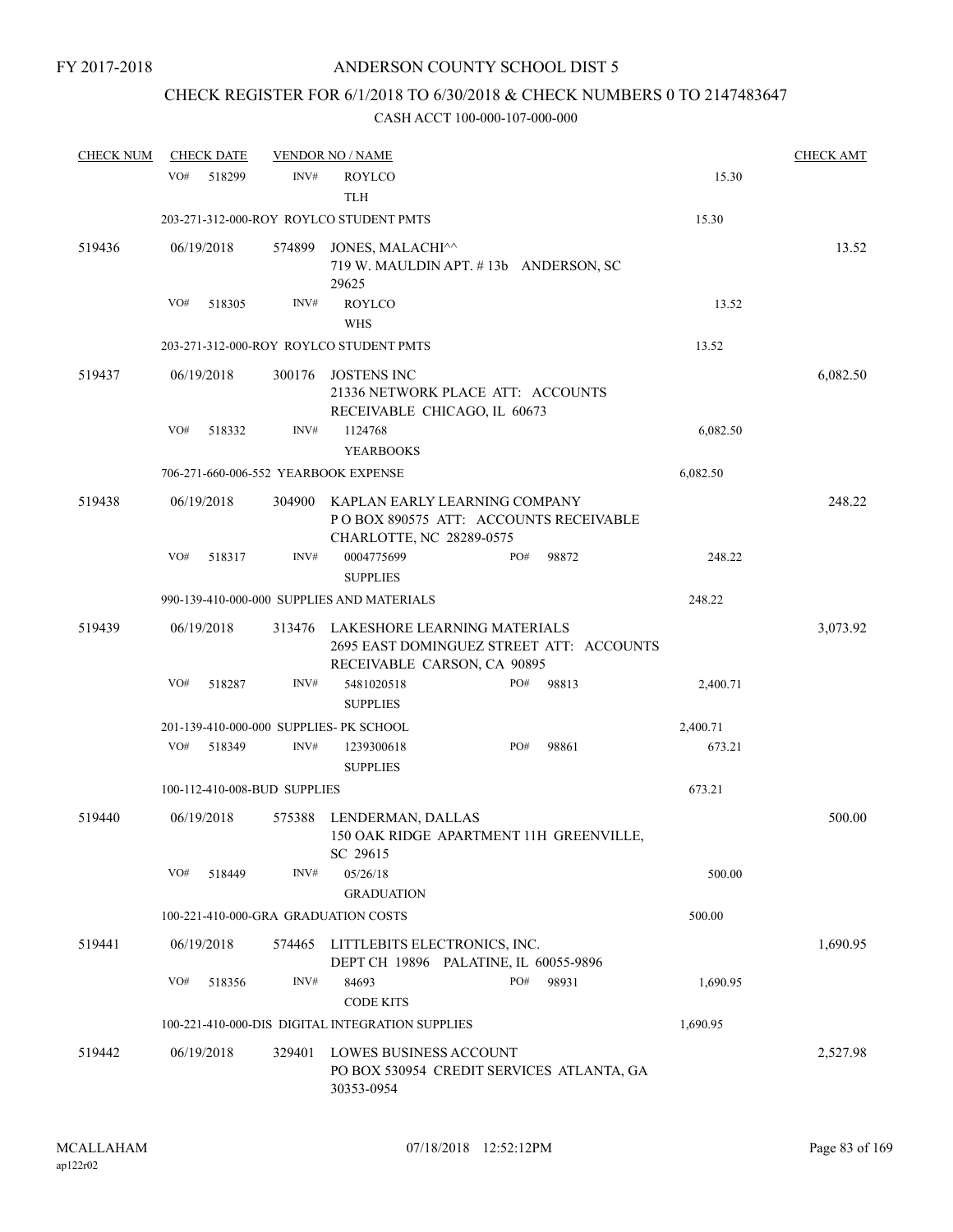## CHECK REGISTER FOR 6/1/2018 TO 6/30/2018 & CHECK NUMBERS 0 TO 2147483647

| <b>CHECK NUM</b> | <b>CHECK DATE</b>                       |                | <b>VENDOR NO / NAME</b>                                                                       |     |       |          | <b>CHECK AMT</b> |
|------------------|-----------------------------------------|----------------|-----------------------------------------------------------------------------------------------|-----|-------|----------|------------------|
|                  | VO#<br>518322                           | INV#           | 98004309542<br><b>SUPPLIES</b>                                                                |     |       | 57.02    |                  |
|                  |                                         |                | 701-271-660-001-811 MISCELLANEOUS EXPENSE                                                     |     |       | 1.11     |                  |
|                  | 701-271-660-001-850 FFA EXPENSE         |                |                                                                                               |     |       | 55.91    |                  |
|                  | VO#<br>518419                           | INV#           | 20795585<br><b>SUPPLIES</b>                                                                   | PO# | 98152 | 633.20   |                  |
|                  | 100-255-323-000-000 CONTRACTED SERVICES |                |                                                                                               |     |       | 633.20   |                  |
|                  | VO#<br>518447                           | INV#           | 98007288008<br><b>PURCHASES</b>                                                               |     |       | 1,837.76 |                  |
|                  |                                         |                | 100-254-410-000-001 MAINT. SUPPLIES-STRUCTURES                                                |     |       | 567.53   |                  |
|                  | 100-254-410-001-000 SUPPLIES            |                |                                                                                               |     |       | 16.22    |                  |
|                  |                                         |                | 100-254-410-002-001 SUPPLIES - MAINTENANCE                                                    |     |       | 50.27    |                  |
|                  |                                         |                | 100-254-410-003-001 SUPPLIES - MAINTENANCE                                                    |     |       | 144.14   |                  |
|                  |                                         |                | 100-254-410-003-400 HVAC/ELECTRICAL/PLUMBING                                                  |     |       | 93.79    |                  |
|                  |                                         |                | 100-254-410-005-001 SUPPLIES - MAINTENANCE                                                    |     |       | 275.52   |                  |
|                  |                                         |                | 100-254-410-007-400 HVAC/ELECTRICAL/PLUMBING                                                  |     |       | 14.33    |                  |
|                  |                                         |                | 100-254-410-009-001 SUPPLIES - MAINTENANCE                                                    |     |       | 94.41    |                  |
|                  |                                         |                | 100-254-410-010-001 SUPPLIES - MAINTENANCE                                                    |     |       | 21.27    |                  |
|                  |                                         |                | 100-254-410-011-001 SUPPLIES - MAINTENANCE                                                    |     |       | 9.62     |                  |
|                  |                                         |                | 100-254-410-020-001 SUPPLIES - MAINTENANCE                                                    |     |       | 276.15   |                  |
|                  |                                         |                | 100-254-410-021-001 SUPPLIES - MAINTENANCE                                                    |     |       | 191.69   |                  |
|                  |                                         |                | 100-266-345-000-000 TECHNOLOGY INFRASTRUCTURE                                                 |     |       | 82.82    |                  |
| 519443           | 06/19/2018<br>VO#<br>518441             | 564827<br>INV# | <b>MAC'S TIRE SERVICE</b><br>POBOX 78 ATT: ACCOUNTS RECEIVABLE<br>ANDERSON, SC 29622<br>07346 |     |       | 369.66   | 369.66           |
|                  |                                         |                | <b>SUPPLIES</b>                                                                               |     |       |          |                  |
|                  |                                         |                | 100-254-410-000-001 MAINT. SUPPLIES-STRUCTURES                                                |     |       | 369.66   |                  |
| 519444           | 06/19/2018                              | 569972         | MELANIE KENNELL<br>1703 BLECKLEY STREET ANDERSON, SC 29625                                    |     |       |          | 11.09            |
|                  | VO#<br>518375                           | INV#           | <b>REFUND</b><br><b>LIBRARY BOOK</b>                                                          |     |       | 11.09    |                  |
|                  | 707-190-660-007-305 LIBRARY EXPENSE     |                |                                                                                               |     |       | 11.09    |                  |
| 519445           | 06/19/2018                              | 569972         | MELINDA EDMOND<br>106 VININGS CROSSING BELTON, SC 29627                                       |     |       |          | 17.00            |
|                  | VO#<br>518308                           | INV#           | <b>REFUND</b><br><b>TEXT BOOK</b>                                                             |     |       | 17.00    |                  |
|                  | 705-271-660-005-413 TEXTBOOKS EXPENSE   |                |                                                                                               |     |       | 17.00    |                  |
| 519446           | 06/19/2018                              | 569461         | METROGROUP, INC<br>50-23 TWENTY-THIRD STREET LONG ISLAND<br>CITY, NY 11101                    |     |       |          | 2,251.61         |
|                  | VO#<br>518402                           | INV#           | 560042<br><b>SERVICE</b>                                                                      | PO# | 97174 | 2,251.61 |                  |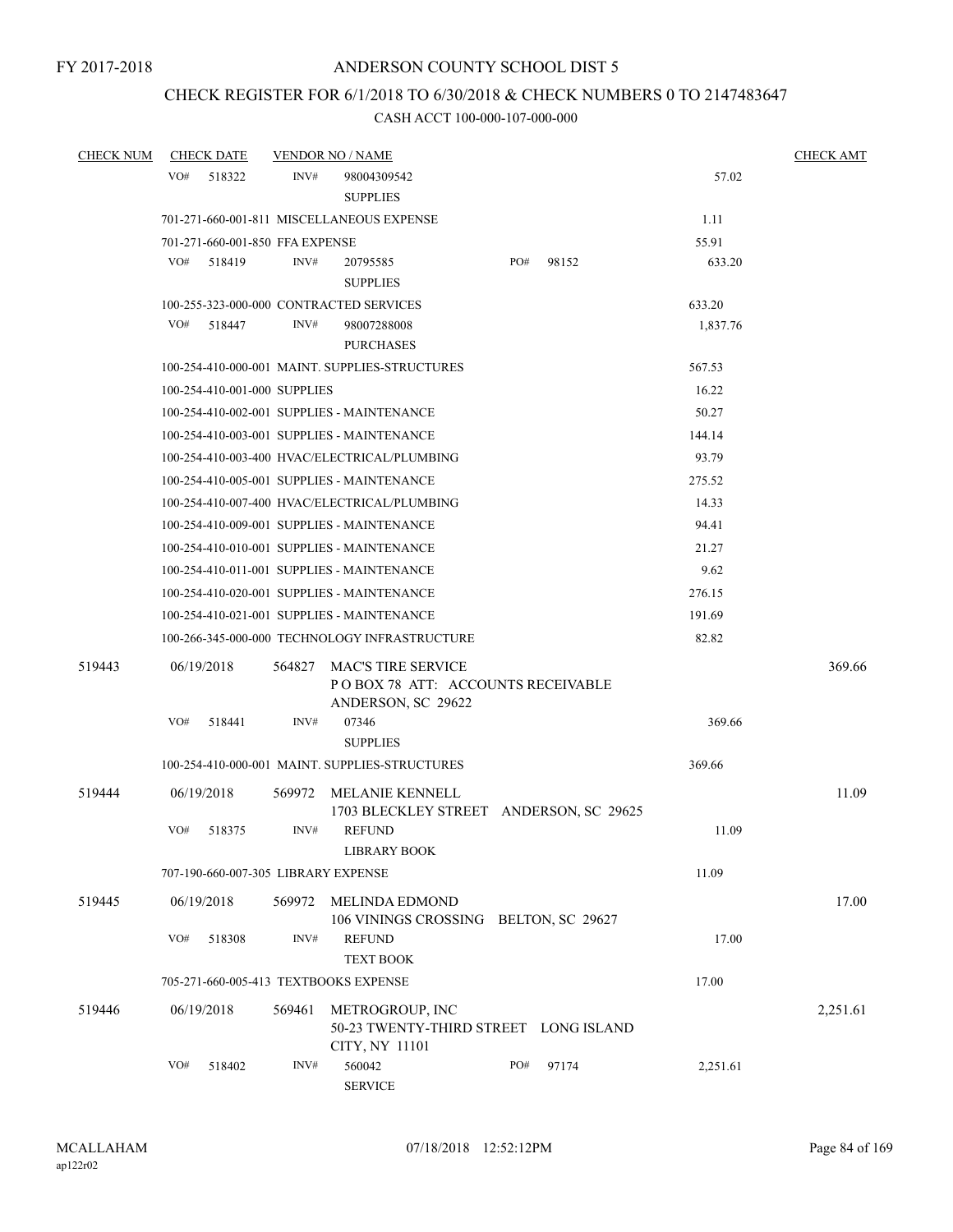## CHECK REGISTER FOR 6/1/2018 TO 6/30/2018 & CHECK NUMBERS 0 TO 2147483647

| <b>CHECK NUM</b> | <b>CHECK DATE</b>                         |        | <b>VENDOR NO / NAME</b>                                                                              |          | <b>CHECK AMT</b> |
|------------------|-------------------------------------------|--------|------------------------------------------------------------------------------------------------------|----------|------------------|
|                  |                                           |        | 100-254-323-000-600 MAINTENANCE SERVICES                                                             | 2,251.61 |                  |
| 519447           | 06/19/2018                                | 569972 | MICHELLE VAUGHN<br>505 GREENVIEW DRIVE ANDERSON, SC 29625                                            |          | 13.00            |
|                  | VO#<br>518373                             | INV#   | <b>REFUND</b><br><b>LIBRARY BOOK</b>                                                                 | 13.00    |                  |
|                  | 707-190-660-007-305 LIBRARY EXPENSE       |        |                                                                                                      | 13.00    |                  |
| 519448           | 06/19/2018                                | 358500 | <b>MINUTEMAN PRESS</b><br>3308 NORTH MAIN STREET ATT: ACCOUNTS<br>RECEIVABLE ANDERSON, SC 29621-4108 |          | 299.60           |
|                  | VO#<br>518310                             | INV#   | 84197<br><b>BANNERS</b>                                                                              | 299.60   |                  |
|                  |                                           |        | 719-271-660-019-201 MISCELLANEOUS EXPENSE                                                            | 299.60   |                  |
| 519449           | 06/19/2018                                | 574388 | NAPA AUTO PARTS                                                                                      |          | 19.56            |
|                  |                                           |        | 508 SOUTH MAIN ST ANDERSON, SC 29624                                                                 |          |                  |
|                  | VO#<br>518440                             | INV#   | 672772<br><b>SUPPLIES</b>                                                                            | 19.56    |                  |
|                  |                                           |        | 100-254-410-017-400 HVAC/ELECTRICAL/PLUMBING                                                         | 19.56    |                  |
| 519450           | 06/19/2018                                | 369400 | <b>NASCO</b><br>POBOX 901 ATT: ACCOUNTS RECEIVABLE FORT<br>ATKINSON, WI 53538-0901                   |          | 3,271.31         |
|                  | VO#<br>518355                             | INV#   | PO#<br>996959, 996958<br>98838<br>9056                                                               | 3,271.31 |                  |
|                  | 325-115-410-000-0CO SUPPLIES (C/O)        |        |                                                                                                      | 3,271.31 |                  |
| 519451           | 06/19/2018                                | 382750 | NEW FOUNDATIONS CHILDREN & FAM SVCS INC<br>2300 STANDRIDGE ROAD ATT: DONNA                           |          | 4,045.61         |
|                  | VO#<br>518314                             | INV#   | HARRINGTON ANDERSON, SC 29625<br>1577<br>PO#<br>98993<br><b>MAY 2018</b>                             | 4,045.61 |                  |
|                  | 221-113-312-000-000 PS- PRG COORD/ TUTORS |        |                                                                                                      | 0.00     |                  |
|                  | 221-113-312-NFH-000 COORD/FACIL/TUTORS    |        |                                                                                                      | 4,045.61 |                  |
| 519452           | 06/19/2018                                | 571565 | NORTHERN TOOL & EQUIPMENT<br>1242 WOODRUFF ROAD GREENVILLE, SC 29607                                 |          | 2,013.98         |
|                  | VO#<br>518454                             | INV#   | 268177<br><b>SKID SPRAYER</b>                                                                        | 2,013.98 |                  |
|                  |                                           |        |                                                                                                      | 0.00     |                  |
|                  | 100-254-410-000-000 CUSTODIAL SUPPLIES    |        |                                                                                                      | 2,013.98 |                  |
| 519453           | 06/19/2018                                | 389900 | OFFICE DEPOT                                                                                         |          | 770.85           |
|                  | VO#<br>518329                             | INV#   | POBOX 1413 CHARLOTTE, NC 28201-1413<br>PO#<br>143579522001<br>98873<br><b>SUPPLIES</b>               | 150.92   |                  |
|                  |                                           |        | 100-213-410-002-000 SUPPLIES-HEALTH SERVICE                                                          | 150.92   |                  |
|                  | VO#<br>518333                             | INV#   | 132800683001<br>SOUTHWOOD                                                                            | 516.31   |                  |
|                  |                                           |        | 100-113-410-021-VEN SUPPLY-ADDT'L FOR LOST VENDING                                                   | 583.10   |                  |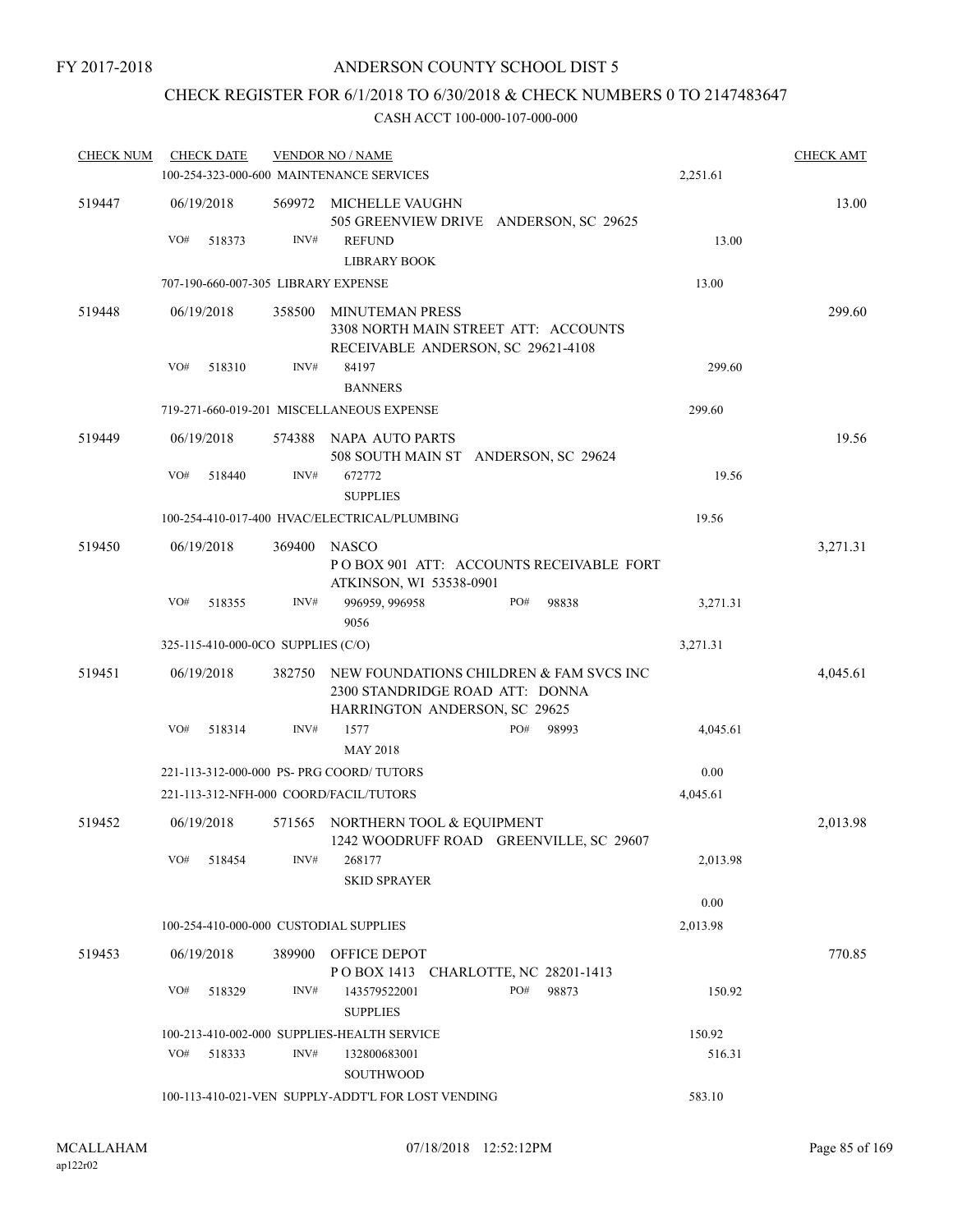## CHECK REGISTER FOR 6/1/2018 TO 6/30/2018 & CHECK NUMBERS 0 TO 2147483647

| <b>CHECK NUM</b> |     | <b>CHECK DATE</b>                                            |        | <b>VENDOR NO / NAME</b>                                                                 |     |       |                 | <b>CHECK AMT</b> |
|------------------|-----|--------------------------------------------------------------|--------|-----------------------------------------------------------------------------------------|-----|-------|-----------------|------------------|
|                  |     |                                                              |        | 100-113-410-021-VEN SUPPLY-ADDT'L FOR LOST VENDING                                      |     |       | $-233.24$       |                  |
|                  |     | 100-212-410-021-000 SUPPLIES                                 |        |                                                                                         |     |       | 166.45          |                  |
|                  | VO# | 518416                                                       | INV#   | 2193227763<br><b>SUPPLIES</b>                                                           |     |       | 103.62          |                  |
|                  |     |                                                              |        | 100-254-410-000-055 OFFICE SUPPLIES & FURNITURE                                         |     |       | 103.62          |                  |
| 519454           |     | 06/19/2018                                                   | 391100 | OLD STONE TRACTOR CO, INC<br>PO BOX 13565 ATT: ACCOUNTS RECEIVABLE                      |     |       |                 | 511.40           |
|                  |     |                                                              |        | ANDERSON, SC 29624                                                                      |     |       |                 |                  |
|                  | VO# | 518413                                                       | INV#   | 36081<br><b>SUPPLIES</b>                                                                |     |       | 162.89          |                  |
|                  |     | 100-254-323-000-001 CONTRACT SRVS                            |        |                                                                                         |     |       | 162.89          |                  |
|                  | VO# | 518414                                                       | INV#   | 93388<br><b>SUPPLIES</b>                                                                |     |       | 99.29           |                  |
|                  |     |                                                              |        | 100-254-410-000-001 MAINT. SUPPLIES-STRUCTURES                                          |     |       | 99.29           |                  |
|                  | VO# | 518415                                                       | INV#   | 93276<br><b>SUPPLIES</b>                                                                |     |       | 249.22          |                  |
|                  |     |                                                              |        | 100-254-410-000-001 MAINT. SUPPLIES-STRUCTURES                                          |     |       | 249.22          |                  |
| 519455           |     | 06/19/2018                                                   |        | 574531 PALMETTO SCREEN PRINTING & EMBROIDERY, L<br>614 N. MURRAY AVE ANDERSON, SC 29625 |     |       |                 | 122.73           |
|                  | VO# | 518339                                                       | INV#   | 8227<br><b>MONOGRAMMING</b>                                                             |     |       | 122.73          |                  |
|                  |     | 701-271-660-001-850 FFA EXPENSE                              |        |                                                                                         |     |       | 122.73          |                  |
| 519456           |     | 06/19/2018                                                   | 572491 | PEARSON CLINICAL ASSESSMENT<br>13036 COLLECTION CENTER DIRVE CHICAGO, IL<br>60693       |     |       |                 | 225.31           |
|                  | VO# | 518288                                                       | INV#   | 4025516832<br><b>SUPPLIES</b>                                                           | PO# | 98568 | 225.31          |                  |
|                  |     | 201-112-410-010-000 SUPPLIES<br>201-112-410-010-000 SUPPLIES |        |                                                                                         |     |       | 202.79<br>22.52 |                  |
| 519457           |     | 06/19/2018                                                   | 574501 | PICKENS, BRENISHA^^<br>713 OSBORN AVE ANDERSON, SC 29621                                |     |       |                 | 13.52            |
|                  | VO# | 518304                                                       | INV#   | <b>ROYLCO</b><br><b>WHS</b>                                                             |     |       | 13.52           |                  |
|                  |     |                                                              |        | 203-271-312-000-ROY ROYLCO STUDENT PMTS                                                 |     |       | 13.52           |                  |
| 519458           |     | 06/19/2018                                                   | 412275 | PLAY WITH A PURPOSE<br>NW 5634 PO BOX 1450 MINNEAPOLIS, MN<br>55485-5634                |     |       |                 | 2,207.79         |
|                  | VO# | 518318                                                       | INV#   | 4051494<br><b>SUPPLIES</b>                                                              | PO# | 98869 | 2,207.79        |                  |
|                  |     |                                                              |        | 990-139-410-000-000 SUPPLIES AND MATERIALS                                              |     |       | 2,207.79        |                  |
| 519459           |     | 06/19/2018                                                   | 564232 | POSITIVE PROMOTIONS<br>PO BOX 11537 ATT: ACCOUNTS RECEIVABLE<br>NEWARK, NJ 07101-4537   |     |       |                 | 73.90            |
|                  | VO# | 518319                                                       | INV#   | 05986222                                                                                |     |       | 73.90           |                  |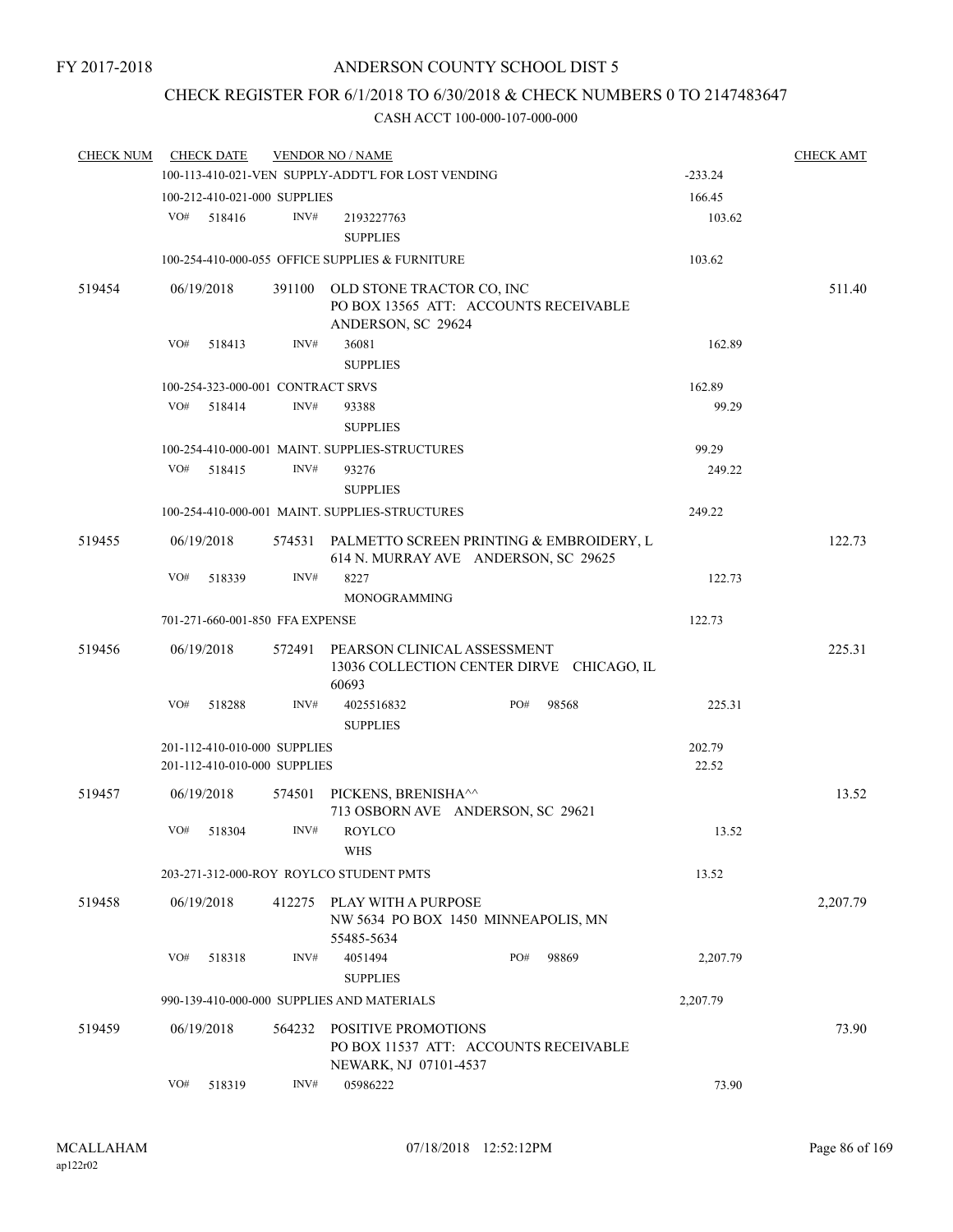## ANDERSON COUNTY SCHOOL DIST 5

## CHECK REGISTER FOR 6/1/2018 TO 6/30/2018 & CHECK NUMBERS 0 TO 2147483647

| <b>CHECK NUM</b> | <b>CHECK DATE</b>                    |        | <b>VENDOR NO / NAME</b>                                 |                                                                                                 |          | <b>CHECK AMT</b> |
|------------------|--------------------------------------|--------|---------------------------------------------------------|-------------------------------------------------------------------------------------------------|----------|------------------|
|                  |                                      |        | <b>POSTCARDS</b>                                        |                                                                                                 |          |                  |
|                  | 924-147-410-015-000 SUPPLIES         |        |                                                         |                                                                                                 | 73.90    |                  |
| 519460           | 06/19/2018                           |        | 571652 PROSOURCE LLC                                    | P.O. BOX 5339 GREENVILLE, SC 29606                                                              |          | 709.14           |
|                  | VO#<br>518408                        | INV#   | 1966009.001                                             |                                                                                                 | 426.90   |                  |
|                  |                                      |        | <b>SUPPLIES</b>                                         |                                                                                                 |          |                  |
|                  |                                      |        | 100-254-410-005-400 HVAC/ELECTRICAL/PLUMBING            |                                                                                                 | 426.90   |                  |
|                  | VO#<br>518409                        | INV#   | 1966468.001                                             |                                                                                                 | 145.61   |                  |
|                  |                                      |        | <b>SUPPLIES</b>                                         |                                                                                                 |          |                  |
|                  |                                      |        | 100-254-410-005-400 HVAC/ELECTRICAL/PLUMBING            |                                                                                                 | 145.61   |                  |
|                  | VO#<br>518410                        | INV#   | 1966686.001                                             |                                                                                                 | 44.24    |                  |
|                  |                                      |        | <b>SUPPLIES</b>                                         |                                                                                                 |          |                  |
|                  |                                      |        | 100-254-410-002-400 HVAC/ELECTRICAL/PLUMBING            |                                                                                                 | 44.24    |                  |
|                  | VO#<br>518411                        | INV#   | 1967126.001<br><b>SUPPLIES</b>                          |                                                                                                 | 43.02    |                  |
|                  | 100-254-410-000-400 HVAC SUPPLIES    |        |                                                         |                                                                                                 | 43.02    |                  |
|                  | VO#<br>518412                        | INV#   | 1962381.001                                             |                                                                                                 | 49.37    |                  |
|                  |                                      |        | <b>SUPPLIES</b>                                         |                                                                                                 |          |                  |
|                  |                                      |        | 100-254-410-006-400 HVAC/ELECTRICAL/PLUMBING            |                                                                                                 | 49.37    |                  |
| 519461           | 06/19/2018                           |        | 574500 RAMEY, HALEY^^                                   | 242 BROOK FOREST DR ANDERSON, SC 29621                                                          |          | 15.30            |
|                  | VO#<br>518303                        | INV#   | <b>ROYLCO</b><br><b>TLH</b>                             |                                                                                                 | 15.30    |                  |
|                  |                                      |        | 203-271-312-000-ROY ROYLCO STUDENT PMTS                 |                                                                                                 | 15.30    |                  |
|                  |                                      |        |                                                         |                                                                                                 |          |                  |
| 519462           | 06/19/2018                           | 426450 | BRIDGE ROAD<br>43085                                    | READING RECOVERY COUNCIL<br>RRCNA NATIONAL CONFERENCE 500 W WILSON<br>SUITE 250 WORTHINGTON, OH |          | 50.00            |
|                  | VO#<br>518360                        | INV#   | 33713<br><b>REGISTRY FEE</b>                            |                                                                                                 | 50.00    |                  |
|                  | 801-221-410-000-000 TEACHER SUPPLIES |        |                                                         |                                                                                                 | 50.00    |                  |
| 519463           | 06/19/2018                           |        | 431095 REALLY GOOD STUFF, INC<br>SHELTON, CT 06484-1110 | PO BOX 1111 ATT: ACCOUNTS RECEIVABLE                                                            |          | 625.20           |
|                  | VO#<br>518315                        | INV#   | 6422374<br><b>SUPPLIES</b>                              | PO#<br>98895                                                                                    | 331.00   |                  |
|                  |                                      |        | 100-112-410-014-INQ INQUIRY BASED LEARNING              |                                                                                                 | 331.00   |                  |
|                  | VO#<br>518382                        | INV#   | 6426774                                                 | PO#<br>98862                                                                                    | 294.20   |                  |
|                  |                                      |        | <b>SUPPLIES</b>                                         |                                                                                                 |          |                  |
|                  | 100-112-410-008-BUD SUPPLIES         |        |                                                         |                                                                                                 | 294.20   |                  |
| 519464           | 06/19/2018                           | 572729 | REHABMART, LLC                                          |                                                                                                 |          | 4,775.00         |
|                  |                                      |        | 30677-8393                                              | 1367 SYDNEY'S PASS WATKINSVILLE, GA                                                             |          |                  |
|                  | VO#<br>518450                        | INV#   | 25952                                                   | PO#<br>98579                                                                                    | 4,775.00 |                  |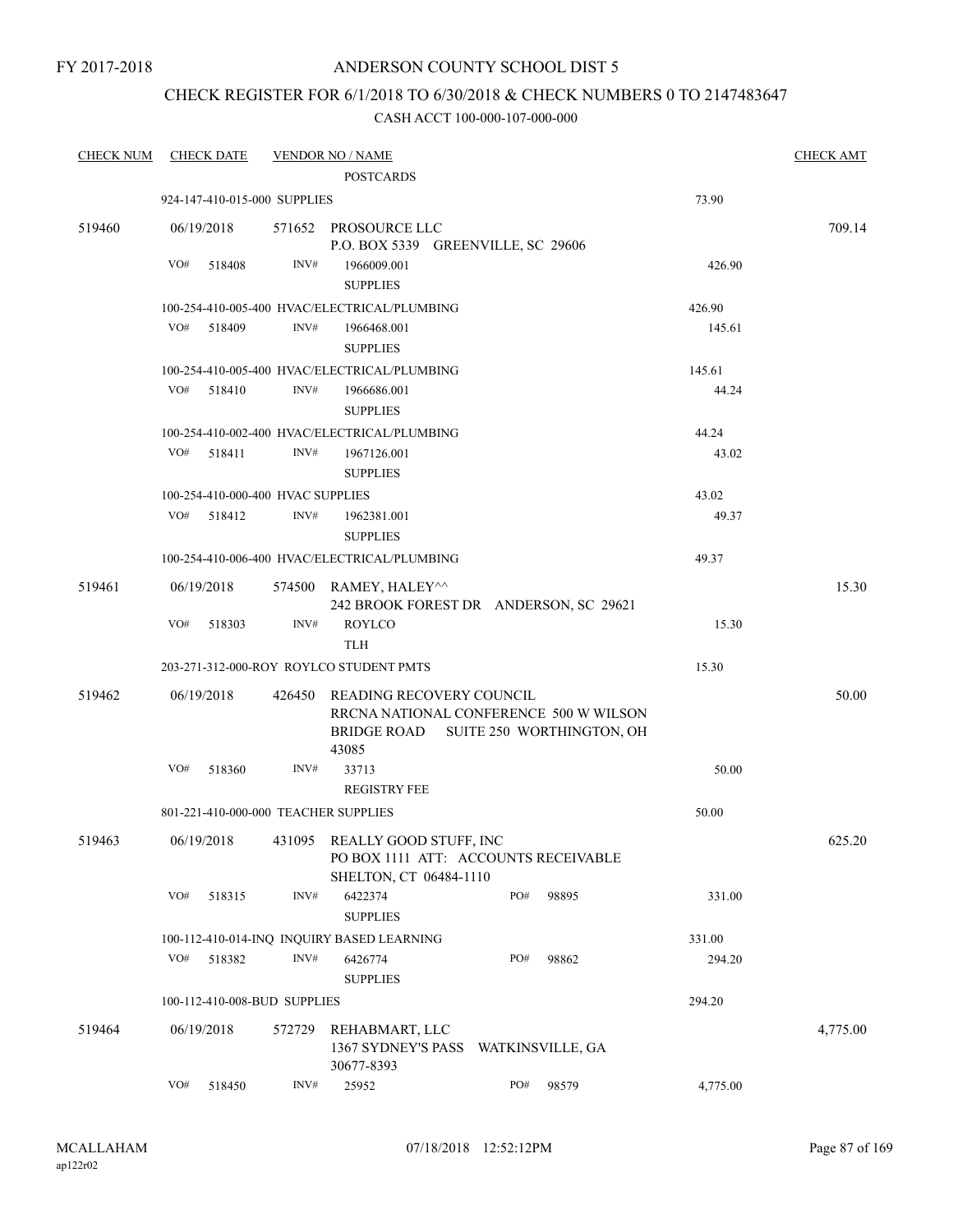## CHECK REGISTER FOR 6/1/2018 TO 6/30/2018 & CHECK NUMBERS 0 TO 2147483647

| <b>CHECK NUM</b> |            | <b>CHECK DATE</b> |                                  | <b>VENDOR NO / NAME</b>                                                                      |     |       |           | <b>CHECK AMT</b> |
|------------------|------------|-------------------|----------------------------------|----------------------------------------------------------------------------------------------|-----|-------|-----------|------------------|
|                  |            |                   |                                  | <b>SUPPLIES</b>                                                                              |     |       |           |                  |
|                  |            |                   |                                  | 100-221-410-000-PLW PROJECT LEAD THE WAY                                                     |     |       | 4,775.00  |                  |
| 519465           | 06/19/2018 |                   | 574561                           | RUZGA, MARY^^<br>521 CAMBRIDGE DRIVE SPARTANBURG, SC<br>29301                                |     |       |           | 4,680.18         |
|                  | VO#        | 518336            | INV#                             | $06/13 - 06/15 - 18$<br>HOMELAND PARK                                                        | PO# | 98804 | 4,680.18  |                  |
|                  |            |                   |                                  | 201-224-312-011-000 CONSULTANT/PROF DEV                                                      |     |       | 4,680.18  |                  |
| 519466           | 06/19/2018 |                   | 573354                           | SAX SCHOOL SUPPLY SPECIALTY<br>PO BOX 1579 APPLETON, WI 54912-1579                           |     |       |           | 26.09            |
|                  | VO#        | 518418            | INV#                             | 208120552319<br><b>SUPPLIES</b>                                                              | PO# | 98855 | 26.09     |                  |
|                  |            |                   | 100-112-410-008-0RE RELATED ARTS |                                                                                              |     |       | 26.09     |                  |
| 519467           | 06/19/2018 |                   | 568981                           | <b>SCANTEX BUSINESS SYSTEMS</b><br>POBOX 47398 ATT: ACCOUNTS RECEIVABLE<br>ATLANTA, GA 30362 |     |       |           | 31,666.80        |
|                  | VO#        | 518348            | INV#                             | 407781,407782<br>407783,407784                                                               | PO# | 98906 | 31,666.80 |                  |
|                  |            |                   | 100-113-410-005-BUD CALCULATORS  |                                                                                              |     |       | 8,636.40  |                  |
|                  |            |                   | 100-113-410-006-BUD CALCULATORS  |                                                                                              |     |       | 11,515.20 |                  |
|                  |            |                   | 100-113-410-020-BUD CALCULATORS  |                                                                                              |     |       | 8,636.40  |                  |
|                  |            |                   | 100-113-410-021-BUD CALCULATORS  |                                                                                              |     |       | 2,878.80  |                  |
| 519468           | 06/19/2018 |                   | 563620                           | SC DEPT OF LABOR, LIC & REGULATION<br>PO BOX 11329 COLUMBIA, SC 29211                        |     |       |           | 250.00           |
|                  | VO#        | 518405            | INV#                             | 10862<br><b>BOILER</b>                                                                       |     |       | 200.00    |                  |
|                  |            |                   |                                  | 100-254-323-003-400 CONTR SERV-HVAC/ELECT/PLUMBING                                           |     |       | 175.00    |                  |
|                  |            |                   |                                  | 100-254-323-014-400 CONTR SERV-HVAC/ELECT/PLUMBING                                           |     |       | 25.00     |                  |
|                  | VO#        | 518406            | INV#                             | 10840<br><b>BOILER</b>                                                                       |     |       | 50.00     |                  |
|                  |            |                   |                                  | 100-254-323-001-400 CONTR SERV-HVAC/ELECT/PLUMBING                                           |     |       | 25.00     |                  |
|                  |            |                   |                                  | 100-254-323-021-400 CONTR SERV-HVAC/ELECT/PLUMBING                                           |     |       | 25.00     |                  |
| 519469           | 06/19/2018 |                   | 573830                           | <b>SCHOLASTIC EDUCATION</b><br>PO BOX 7502 JEFFERSON CITY, MO 65102                          |     |       |           | 3,266.38         |
|                  | VO#        | 518328            | INV#                             | 17197601<br><b>SUPPLIES</b>                                                                  | PO# | 98846 | 2,164.00  |                  |
|                  |            |                   |                                  | 990-139-410-000-000 SUPPLIES AND MATERIALS                                                   |     |       | 2,164.00  |                  |
|                  | VO#        | 518335            | INV#                             | 17239523                                                                                     | PO# | 98922 | 1,102.38  |                  |
|                  |            |                   |                                  | <b>SUPPLIES</b>                                                                              |     |       |           |                  |
|                  |            |                   | 926-171-410-019-000 SUPPLIES     |                                                                                              |     |       | 1,102.38  |                  |
| 519470           | 06/19/2018 |                   | 567435                           | <b>SCHOLASTIC INC</b><br>POBOX 3720 ATT: ACCOUNTS RECEIVABLE                                 |     |       |           | 44.62            |
|                  |            |                   |                                  | JEFFERSON CITY, MO 65102-3720                                                                |     |       |           |                  |
|                  | VO#        | 518381            | INV#                             | 17227902                                                                                     | PO# | 98856 | 44.62     |                  |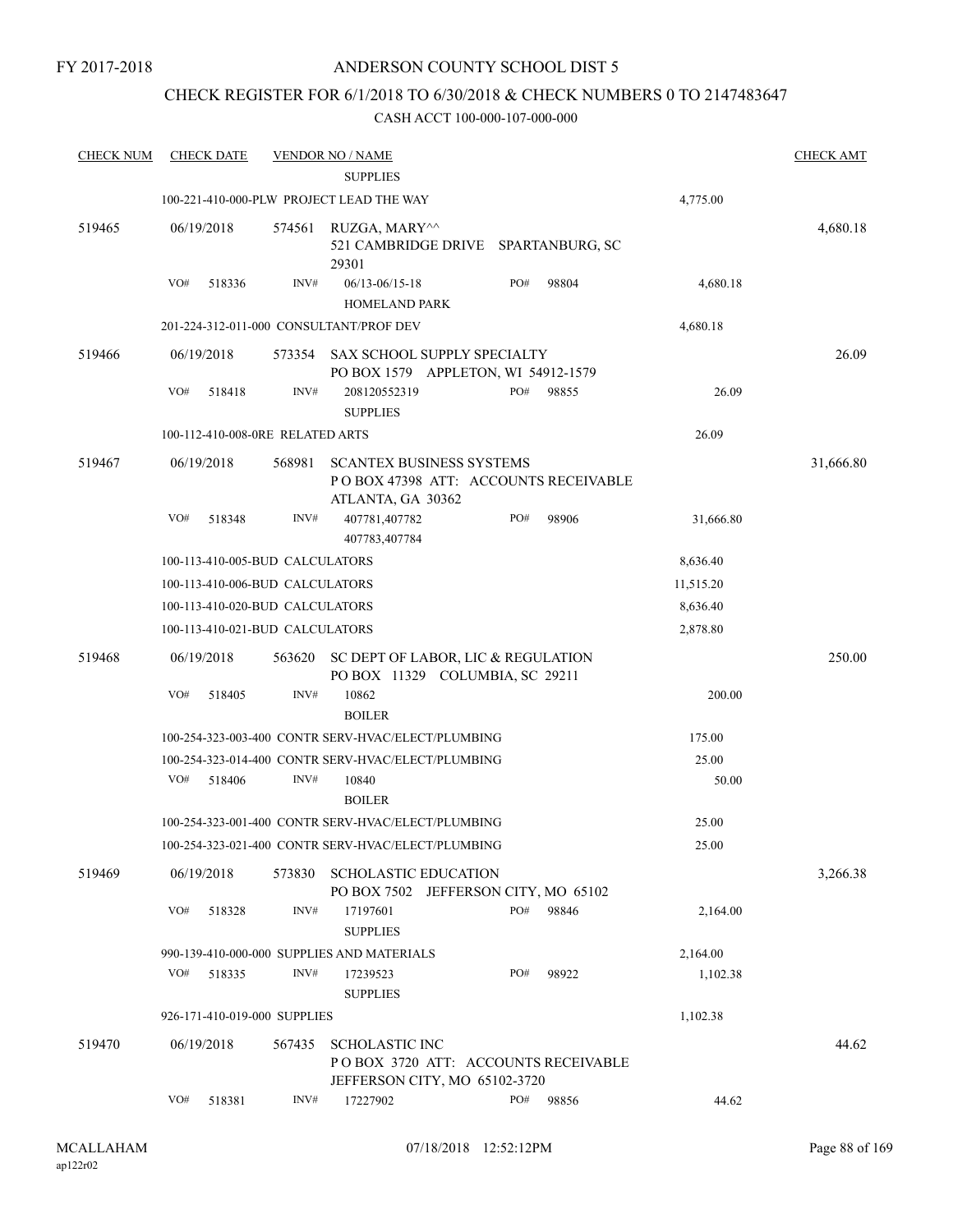## ANDERSON COUNTY SCHOOL DIST 5

## CHECK REGISTER FOR 6/1/2018 TO 6/30/2018 & CHECK NUMBERS 0 TO 2147483647

| <b>CHECK NUM</b> |     | <b>CHECK DATE</b> |                                        | <b>VENDOR NO / NAME</b>                                                                                  |     |       |          | <b>CHECK AMT</b> |
|------------------|-----|-------------------|----------------------------------------|----------------------------------------------------------------------------------------------------------|-----|-------|----------|------------------|
|                  |     |                   |                                        | <b>BOOKS</b>                                                                                             |     |       |          |                  |
|                  |     |                   | 100-112-410-008-BUD SUPPLIES           |                                                                                                          |     |       | 44.62    |                  |
| 519471           |     | 06/19/2018        | 570099                                 | SCHOOL SPECIALTY, INC.<br>32656 COLLECTION CENTER DR. ATT:<br>ACCOUNTS RECEIVABLE CHICAGO, IL 60693-0656 |     |       |          | 1,941.92         |
|                  | VO# | 518357            | INV#                                   | PO 98298<br><b>SUPPLIES</b>                                                                              | PO# | 98298 | 181.52   |                  |
|                  |     |                   | 924-147-410-019-000 SUPPLIES           |                                                                                                          |     |       | 181.52   |                  |
|                  | VO# | 518417            | INV#                                   | 202501554269<br><b>SUPPLIES</b>                                                                          | PO# | 98857 | 1,760.40 |                  |
|                  |     |                   | 100-112-410-008-BUD SUPPLIES           |                                                                                                          |     |       | 1,760.40 |                  |
| 519472           |     | 06/19/2018        | 574900                                 | SCOTT, SHAUNESSY^^<br>10-15 BOGGS STREET ANDERSON, SC 29625                                              |     |       |          | 13.52            |
|                  | VO# | 518301            | INV#                                   | <b>ROYLCO</b><br><b>WHS</b>                                                                              |     |       | 13.52    |                  |
|                  |     |                   |                                        | 203-271-312-000-ROY ROYLCO STUDENT PMTS                                                                  |     |       | 13.52    |                  |
| 519473           |     | 06/19/2018        | 451500                                 | SC STATE DEPARTMENT OF EDUCATION<br>1429 SENATE ST ROOM 1101 TRANSPORTATION<br>COLUMBIA, SC 29201        |     |       |          | 7,834.16         |
|                  | VO# | 518260            | INV#                                   | <b>MARCH 2018</b><br><b>GV/MCC FB</b>                                                                    |     |       | 66.96    |                  |
|                  |     |                   |                                        | 100-255-330-002-000 TRANSPORTATION COSTS                                                                 |     |       | 66.96    |                  |
|                  | VO# | 518261            | INV#                                   | <b>MARCH 2018</b><br><b>TLH/GV LACROSSE</b>                                                              |     |       | 122.76   |                  |
|                  |     |                   |                                        | 100-255-330-002-000 TRANSPORTATION COSTS                                                                 |     |       | 122.76   |                  |
|                  | VO# | 518262            | INV#                                   | <b>JANUARY 2018</b><br>TLH/GV LACROSSE                                                                   |     |       | 104.16   |                  |
|                  |     |                   |                                        | 100-255-330-000-000 TRANSITIONAL MILEAGE                                                                 |     |       | 104.16   |                  |
|                  | VO# | 518263            | INV#                                   | JANUARY 2018<br>TLH POWER HOUR                                                                           |     |       | 99.20    |                  |
|                  |     |                   | 100-223-312-002-000 Purchased Services |                                                                                                          |     |       | 99.20    |                  |
|                  | VO# | 518264            | INV#                                   | FEBRUARY 2018<br>TLH POWER HOUR                                                                          |     |       | 145.08   |                  |
|                  |     |                   | 100-223-312-002-000 Purchased Services |                                                                                                          |     |       | 145.08   |                  |
|                  | VO# | 518265            | INV#                                   | <b>MARCH 2018</b><br>TLH POWER HOUR                                                                      |     |       | 99.20    |                  |
|                  |     |                   | 100-223-312-002-000 Purchased Services |                                                                                                          |     |       | 99.20    |                  |
|                  | VO# | 518266            | INV#                                   | <b>APRIL 2018</b><br><b>TLH POWER HOUR</b>                                                               |     |       | 74.40    |                  |
|                  |     |                   | 100-223-312-002-000 Purchased Services |                                                                                                          |     |       | 74.40    |                  |
|                  | VO# | 518267            | INV#                                   | <b>MAY 2018</b><br><b>TLH POWER HOUR</b>                                                                 |     |       | 99.20    |                  |
|                  |     |                   | 100-223-312-002-000 Purchased Services |                                                                                                          |     |       | 99.20    |                  |
|                  |     | $VO#$ 518350      | INV#                                   | JANUARY 2018                                                                                             |     |       | 477.40   |                  |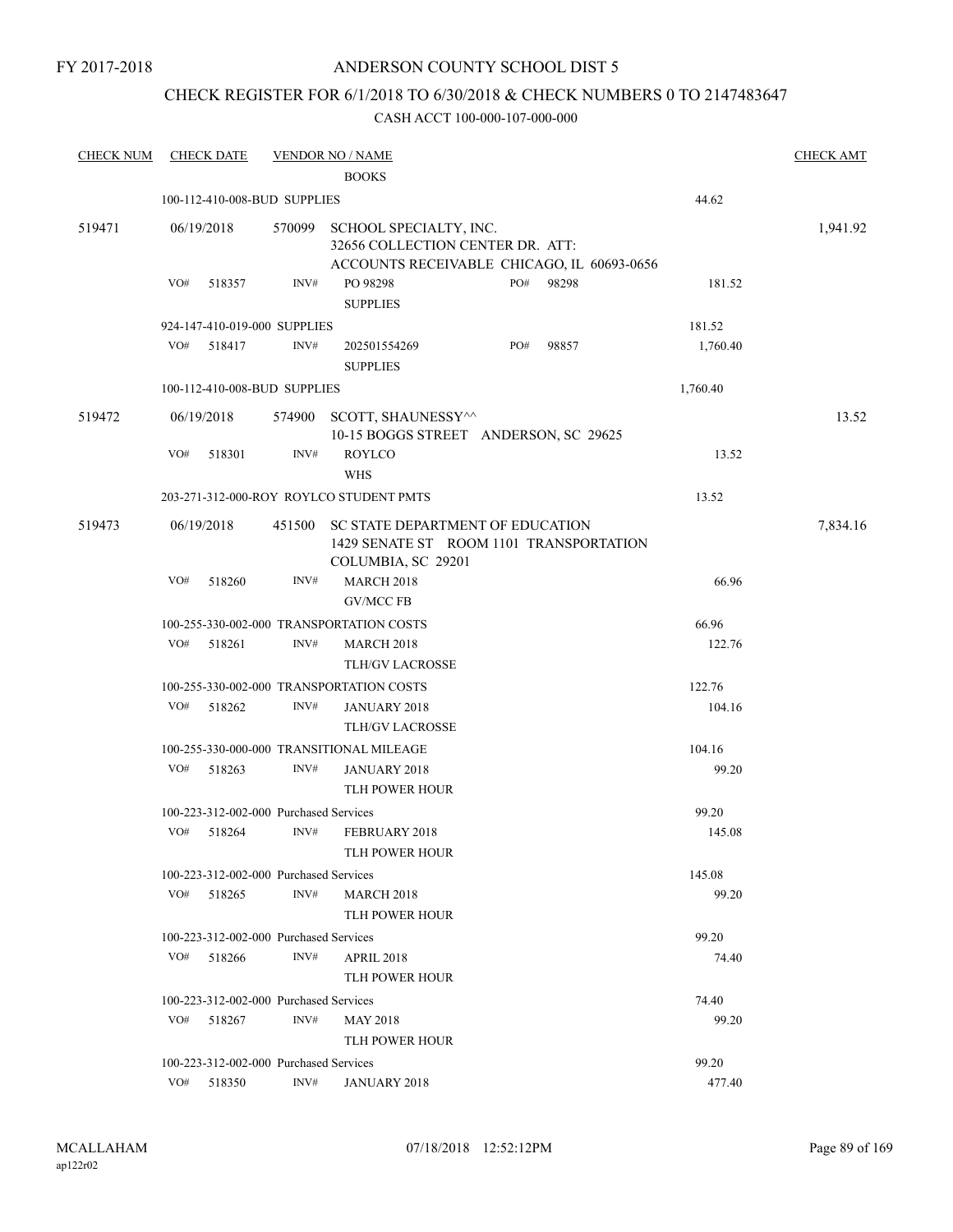## ANDERSON COUNTY SCHOOL DIST 5

## CHECK REGISTER FOR 6/1/2018 TO 6/30/2018 & CHECK NUMBERS 0 TO 2147483647

| <b>CHECK NUM</b> | <b>CHECK DATE</b> |                                     | <b>VENDOR NO / NAME</b>                    |          | <b>CHECK AMT</b> |
|------------------|-------------------|-------------------------------------|--------------------------------------------|----------|------------------|
|                  |                   |                                     | <b>EXTRACURRICULAR ACTIVITIES</b>          |          |                  |
|                  |                   |                                     | 100-255-330-000-TRP TRANSITIONAL MILEAGE   | 477.40   |                  |
|                  | VO#<br>518351     | INV#                                | <b>MARCH 2018</b>                          | 2,418.00 |                  |
|                  |                   |                                     | <b>EXTRACURRICULAR ACTIVITIES</b>          |          |                  |
|                  |                   |                                     | 100-255-330-000-TRP TRANSITIONAL MILEAGE   | 2,418.00 |                  |
|                  | VO#<br>518352     | INV#                                | <b>APRIL 2018</b>                          | 2,147.60 |                  |
|                  |                   |                                     | <b>EXTRACURRICULAR ACTIVITIES</b>          |          |                  |
|                  |                   |                                     | 100-255-330-000-TRP TRANSITIONAL MILEAGE   | 2,147.60 |                  |
|                  | VO# 518353        | INV#                                | <b>MAY 2018</b>                            | 1,717.40 |                  |
|                  |                   |                                     | <b>EXTRACURRICULAR ACTIVITIES</b>          |          |                  |
|                  |                   |                                     | 100-255-330-000-TRP TRANSITIONAL MILEAGE   | 1,717.40 |                  |
|                  | VO# 518354        | INV#                                | <b>JUNE 2018</b>                           | 262.80   |                  |
|                  |                   |                                     | EXTRACURRICULAR ACTIVITIES                 |          |                  |
|                  |                   |                                     | 100-255-330-000-TRP TRANSITIONAL MILEAGE   | 262.80   |                  |
| 519474           | 06/19/2018        |                                     | 569972 SHANNON COLE                        |          | 10.00            |
|                  |                   |                                     | 2023 QUAIL RIDGE ROAD ANDERSON, SC 29625   |          |                  |
|                  | VO#<br>518371     | INV#                                | <b>REFUND</b>                              | 10.00    |                  |
|                  |                   |                                     | <b>LIBRARY BOOK</b>                        |          |                  |
|                  |                   | 707-190-660-007-305 LIBRARY EXPENSE |                                            | 10.00    |                  |
| 519475           | 06/19/2018        |                                     | 570059 SHARP BUSINESS SYSTEMS              |          | 621.00           |
|                  |                   |                                     | DEPT 1216 PO BOX 121216 DALLAS, TX         |          |                  |
|                  |                   |                                     | 75312-1216                                 |          |                  |
|                  | VO#<br>518271     | INV#                                | 9001190680                                 | 89.51    |                  |
|                  |                   |                                     | <b>COPIER</b>                              |          |                  |
|                  |                   |                                     | 201-112-490-016-000 OTHER/COPIER COST      | 89.51    |                  |
|                  | VO#<br>518289     | INV#                                | 9001199051                                 | 113.54   |                  |
|                  |                   |                                     | <b>COPIER</b>                              |          |                  |
|                  |                   | 201-112-490-012-000 COPIER COST     |                                            | 113.54   |                  |
|                  | VO#<br>518341     | INV#                                | 9001211238                                 | 360.54   |                  |
|                  |                   |                                     | 9001211247                                 |          |                  |
|                  |                   | 708-271-660-008-362 COPIER EXPENSE  |                                            | 360.54   |                  |
|                  | VO#<br>518376     | INV#                                | 9001206226                                 | 57.41    |                  |
|                  |                   |                                     | <b>COPIER</b>                              |          |                  |
|                  |                   | 723-190-660-023-913 COPIER EXPENSE  |                                            | 57.41    |                  |
| 519476           | 06/19/2018        | 472700                              | <b>SHERWIN WILLIAMS</b>                    |          | 135.13           |
|                  |                   |                                     | 613 NORTH MURRAY AVENUE ATT: ACCOUNTS      |          |                  |
|                  |                   |                                     | RECEIVABLE ANDERSON, SC 29625              |          |                  |
|                  | VO#<br>518407     | INV#                                | 6107-7                                     | 135.13   |                  |
|                  |                   |                                     | <b>SUPPLIES</b>                            |          |                  |
|                  |                   |                                     | 100-254-410-021-001 SUPPLIES - MAINTENANCE | 135.13   |                  |
| 519477           | 06/19/2018        | 568954                              | <b>SHRED A WAY</b>                         |          | 113.00           |
|                  |                   |                                     | PO BOX 51132 ATT: ACCOUNTS RECEIVABLE      |          |                  |
|                  |                   |                                     | PIEDMONT, SC 29673                         |          |                  |
|                  | VO#<br>518370     | INV#                                | A35188                                     | 40.00    |                  |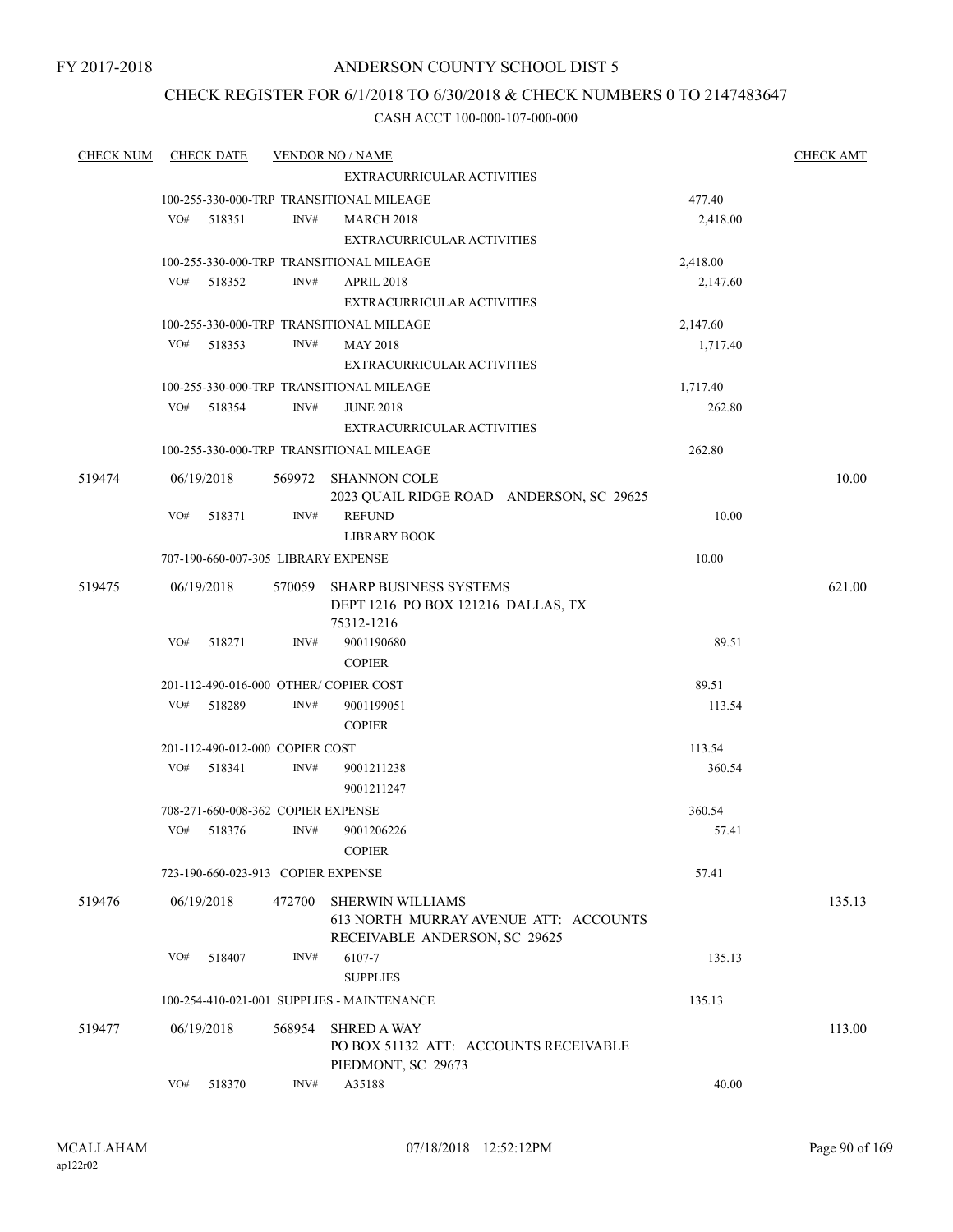## CHECK REGISTER FOR 6/1/2018 TO 6/30/2018 & CHECK NUMBERS 0 TO 2147483647

| <b>CHECK NUM</b> | <b>CHECK DATE</b> |                                      | <b>VENDOR NO / NAME</b>                                              |     |       |          | <b>CHECK AMT</b> |
|------------------|-------------------|--------------------------------------|----------------------------------------------------------------------|-----|-------|----------|------------------|
|                  |                   |                                      | <b>SHREDDING</b>                                                     |     |       |          |                  |
|                  |                   |                                      | 706-271-660-006-411 MISCELLANEOUS EXPENSE                            |     |       | 40.00    |                  |
|                  | VO#               | INV#<br>518377                       | A35191                                                               |     |       | 73.00    |                  |
|                  |                   |                                      | <b>SHREDDING</b>                                                     |     |       |          |                  |
|                  |                   |                                      | 723-190-660-023-911 MISCELLANEOUS- ADULT ED EXPENSE                  |     |       | 73.00    |                  |
| 519478           | 06/19/2018        | 571007                               | SIMPLIFIED OFFICE SYSTEMS<br>6220 BUSH RIVER ROAD COLUMBIA, SC 29212 |     |       |          | 571.07           |
|                  | VO#               | INV#<br>518270                       | 180605-0070                                                          |     |       | 225.46   |                  |
|                  |                   |                                      | <b>COPIER</b>                                                        |     |       |          |                  |
|                  |                   | 201-113-490-006-000 COPIER COST      |                                                                      |     |       | 225.46   |                  |
|                  | VO#               | INV#<br>518290                       | 180522-0039                                                          |     |       | 345.61   |                  |
|                  |                   |                                      | <b>COPIER</b>                                                        |     |       |          |                  |
|                  |                   | 201-112-490-019-000 COPIER COST      |                                                                      |     |       | 345.61   |                  |
| 519479           | 06/19/2018        | 476700                               | SMITH & JONES JANITORIAL                                             |     |       |          | 5,074.36         |
|                  |                   |                                      | 1 BILOXI SQUARE ATT: ACCOUNTS RECEIVABLE                             |     |       |          |                  |
|                  |                   |                                      | WEST COLUMBIA, SC 29170                                              |     |       |          |                  |
|                  | VO#               | INV#<br>518285                       | 185469                                                               | PO# | 98563 | 2,568.00 |                  |
|                  |                   |                                      | <b>SUPPLIES</b>                                                      |     |       |          |                  |
|                  |                   |                                      | 100-000-170-000-000 WAREHOUSE INVENTORY                              |     |       | 2,568.00 |                  |
|                  | VO#               | 518286<br>INV#                       | 185693                                                               | PO# | 98666 | 2,506.36 |                  |
|                  |                   |                                      | <b>SUPPLIES</b>                                                      |     |       |          |                  |
|                  |                   |                                      | 100-000-170-000-000 WAREHOUSE INVENTORY                              |     |       | 2,506.36 |                  |
| 519480           | 06/19/2018        | 574710                               | <b>SOLIANT HEALTH</b><br>DEPT. CH 14430 PALATINE, IL 60055-4330      |     |       |          | 1,950.00         |
|                  | VO#               | INV#<br>518362                       | 9717220                                                              | PO# | 97427 | 1,950.00 |                  |
|                  |                   |                                      | <b>SERVICES</b>                                                      |     |       |          |                  |
|                  |                   |                                      | 283-126-312-000-000 CONTRACTED SERVICES                              |     |       | 1,950.00 |                  |
| 519481           | 06/19/2018        | 569972                               | <b>SOUTHEASTERN TEAM CAMP</b>                                        |     |       |          | 9,945.00         |
|                  |                   |                                      | 1601 MAPLE STREET CARROLLTON, GA 30118                               |     |       |          |                  |
|                  | VO#               | INV#<br>518456                       | <b>FB CAMP</b>                                                       |     |       | 9,945.00 |                  |
|                  |                   |                                      | <b>GLENVIEW</b>                                                      |     |       |          |                  |
|                  |                   | 720-271-660-020-674 FOOTBALL EXPENSE |                                                                      |     |       | 9,945.00 |                  |
| 519482           | 06/19/2018        | 481650                               | SOUTHERN STATES #71029 - FARM PLAN                                   |     |       |          | 102.66           |
|                  |                   |                                      | 4010 SOUTH MURRAY AVENUE ATT: ACCOUNTS                               |     |       |          |                  |
|                  | VO#               | INV#                                 | RECEIVABLE ANDERSON, SC 02962-4429<br>B073592                        |     |       | 102.66   |                  |
|                  |                   | 518294                               | <b>RABBIT FOOD</b>                                                   |     |       |          |                  |
|                  |                   | 325-115-410-000-0CO SUPPLIES (C/O)   |                                                                      |     |       | 102.66   |                  |
|                  |                   |                                      |                                                                      |     |       |          |                  |
| 519483           | 06/19/2018        | 575389                               | <b>SPAKE, GLENN</b><br>116 GALLANT LANE ANDERSON, SC 29621           |     |       |          | 500.00           |
|                  | VO#               | INV#<br>518448                       | 05/26/18                                                             |     |       | 500.00   |                  |
|                  |                   |                                      | <b>GRADUATION</b>                                                    |     |       |          |                  |
|                  |                   | 100-221-410-000-GRA GRADUATION COSTS |                                                                      |     |       | 500.00   |                  |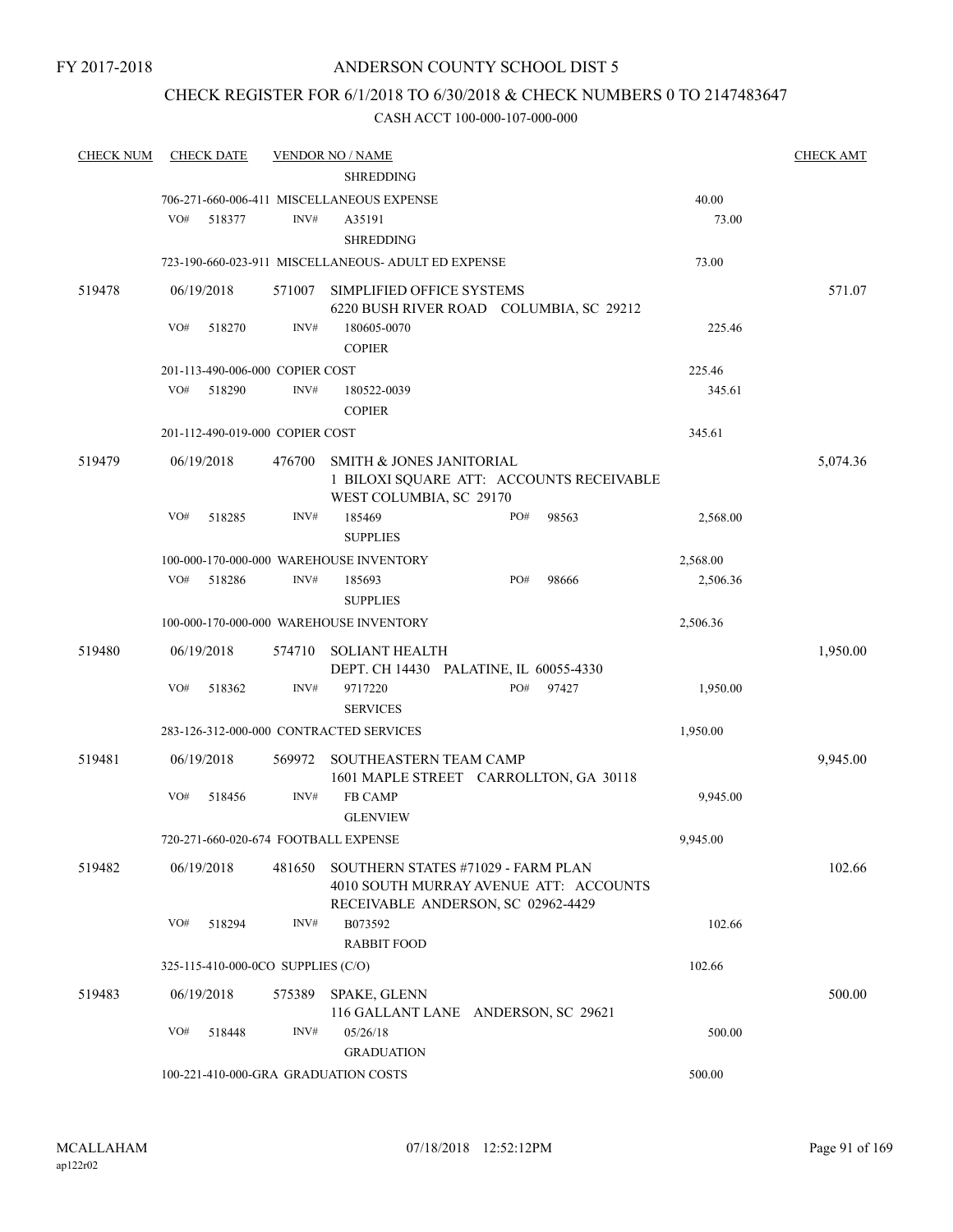## CHECK REGISTER FOR 6/1/2018 TO 6/30/2018 & CHECK NUMBERS 0 TO 2147483647

| <b>CHECK NUM</b> | <b>CHECK DATE</b>                    |        | <b>VENDOR NO / NAME</b>                                                             |                        |       |           | <b>CHECK AMT</b> |
|------------------|--------------------------------------|--------|-------------------------------------------------------------------------------------|------------------------|-------|-----------|------------------|
| 519484           | 06/19/2018                           | 574975 | <b>STONEY'S BBQ</b><br>204 ORR ROAD EASLEY, SC 29642                                |                        |       |           | 383.60           |
|                  | VO#<br>518455                        | INV#   | 06/28/18<br><b>LUNCHEON</b>                                                         |                        |       | 383.60    |                  |
|                  |                                      |        | 100-254-312-000-ERP EMPLOYEE RECOGNITION PROGRAM                                    |                        |       | 383.60    |                  |
| 519485           | 06/19/2018                           | 567940 | STRAWBRIDGE STUDIOS, INC<br>POBOX 3005 ATT: ACCOUNTS RECEIVABLE<br>DURHAM, NC 27715 |                        |       |           | 3,244.31         |
|                  | VO#<br>518309                        | INV#   | 104203-5708<br><b>YEARBOOKS</b>                                                     |                        |       | 2,126.00  |                  |
|                  | 719-271-660-019-240 YEARBOOK EXPENSE |        |                                                                                     |                        |       | 2,126.00  |                  |
|                  | VO#<br>518369                        | INV#   | 108964-5051<br><b>YEARBOOKS</b>                                                     |                        |       | 1,118.31  |                  |
|                  | 718-271-660-018-240 YEARBOOK EXPENSE |        |                                                                                     |                        |       | 1,118.31  |                  |
| 519486           | 06/19/2018                           | 572995 | <b>SUPPLYWORKS</b><br>PO BOX 742604                                                 | ATLANTA, GA 30374-2604 |       |           | 82,625.22        |
|                  | VO#<br>518274                        | INV#   | 440956340<br><b>SPPLIES</b>                                                         | PO#                    | 98725 | 7,656.92  |                  |
|                  |                                      |        | 100-000-170-000-000 WAREHOUSE INVENTORY                                             |                        |       | 7,656.92  |                  |
|                  | VO#<br>518275                        | INV#   | 442321519<br><b>SPPLIES</b>                                                         | PO#                    | 98929 | 2,662.70  |                  |
|                  |                                      |        | 100-000-170-000-000 WAREHOUSE INVENTORY                                             |                        |       | 2,662.70  |                  |
|                  | VO#<br>518276                        | INV#   | 440445591<br>441951043                                                              | PO#                    | 98833 | 8,984.80  |                  |
|                  |                                      |        | 100-000-170-000-000 WAREHOUSE INVENTORY                                             |                        |       | 8,984.80  |                  |
|                  | VO#<br>518277                        | INV#   | 440445583<br><b>SUPPLIES</b>                                                        | PO#                    | 98767 | 48,713.68 |                  |
|                  |                                      |        | 100-000-170-000-000 WAREHOUSE INVENTORY                                             |                        |       | 48,713.68 |                  |
|                  | VO#<br>518278                        | INV#   | 439079468<br><b>SUPPLIES</b>                                                        | PO#                    | 98745 | 2,610.80  |                  |
|                  |                                      |        | 100-000-170-000-000 WAREHOUSE INVENTORY                                             |                        |       | 2,610.80  |                  |
|                  | VO#<br>518279                        | INV#   | PO 98682<br><b>SUPPLIES</b>                                                         | PO#                    | 98682 | 2,569.35  |                  |
|                  |                                      |        | 100-000-170-000-000 WAREHOUSE INVENTORY                                             |                        |       | 2,569.35  |                  |
|                  | VO#<br>518280                        | INV#   | 440956357<br><b>SUPPLIES</b>                                                        | PO#                    | 98739 | 6,761.03  |                  |
|                  |                                      |        | 100-000-170-000-000 WAREHOUSE INVENTORY                                             |                        |       | 6,761.03  |                  |
|                  | VO#<br>518281                        | INV#   | 440779856<br>442321493                                                              | PO#                    | 98828 | 2,665.94  |                  |
|                  |                                      |        | 100-000-170-000-000 WAREHOUSE INVENTORY                                             |                        |       | 2,665.94  |                  |
| 519487           | 06/19/2018                           | 569972 | <b>SUSAN REGISTER</b><br>206 RICE CIRCLE ANDERSON, SC 29625                         |                        |       |           | 5.00             |
|                  | VO#<br>518372                        | INV#   | <b>REFUND</b><br><b>LIBRARY BOOK</b>                                                |                        |       | 5.00      |                  |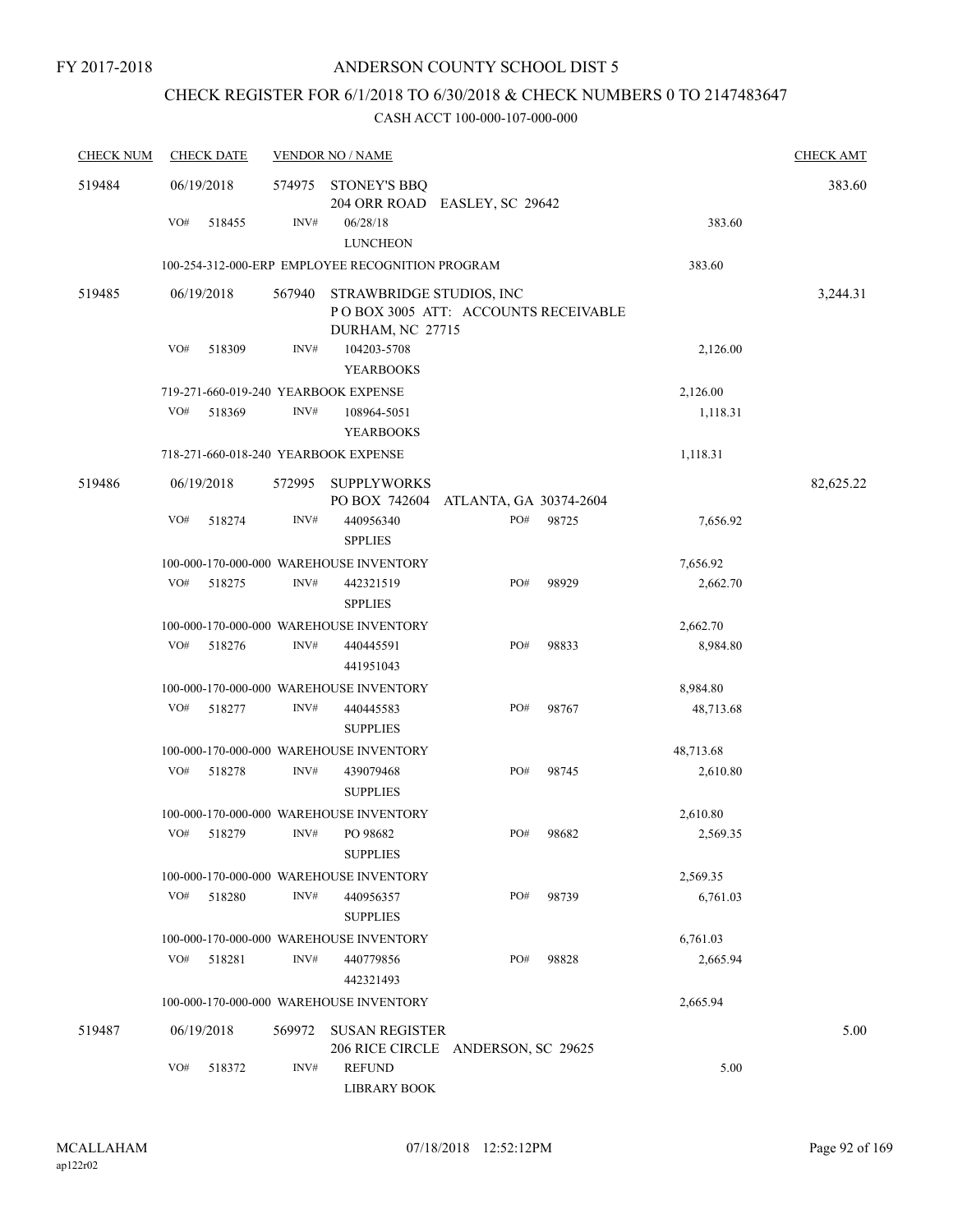## CHECK REGISTER FOR 6/1/2018 TO 6/30/2018 & CHECK NUMBERS 0 TO 2147483647

| <b>CHECK NUM</b> |                                     | <b>CHECK DATE</b>                 |        | <b>VENDOR NO / NAME</b>                                                                     |  |     |       |          | <b>CHECK AMT</b> |
|------------------|-------------------------------------|-----------------------------------|--------|---------------------------------------------------------------------------------------------|--|-----|-------|----------|------------------|
|                  | 707-190-660-007-305 LIBRARY EXPENSE |                                   |        |                                                                                             |  |     |       | 5.00     |                  |
| 519488           |                                     | 06/19/2018                        | 567457 | <b>TELEINTERPRETERS</b><br>PO BOX 202572 ATT: ACCOUNTS RECEIVABLE<br>DALLAS, TX 75320-2572  |  |     |       |          | 192.12           |
|                  | VO#                                 | 518324                            | INV#   | 4335541<br><b>SERVICE</b>                                                                   |  |     |       | 192.12   |                  |
|                  |                                     |                                   |        | 100-221-312-000-ELE PURCHASED SERVICES                                                      |  |     |       | 192.12   |                  |
| 519489           |                                     | 06/19/2018                        | 507850 | <b>TRANE</b><br>POBOX 406469 ATT: ACCOUNTS RECEIVABLE<br>ATLANTA, GA 30384-6469             |  |     |       |          | 193.93           |
|                  | VO#                                 | 518404                            | INV#   | 4217005<br><b>SUPPLIES</b>                                                                  |  |     |       | 193.93   |                  |
|                  |                                     |                                   |        | 100-254-410-001-400 HVAC/ELECTRICAL/PLUMBING                                                |  |     |       | 193.93   |                  |
| 519490           |                                     | 06/19/2018                        |        | 570855 ULINE - ATLANTA<br>P.O. BOX 88741 ATT: ACCOUNTS RECEIVABLE<br>CHICAGO, IL 60680-1741 |  |     |       |          | 1,591.62         |
|                  | VO#                                 | 518312                            | INV#   | 98355794<br><b>SUPPLIES</b>                                                                 |  | PO# | 98975 | 1,591.62 |                  |
|                  |                                     |                                   |        | 100-266-314-000-000 REPAIRS TO EQUIPMENT                                                    |  |     |       | 1,591.62 |                  |
| 519491           |                                     | 06/19/2018                        |        | 573815 UNITED REFRIGERATION, INC<br>PO BOX 740703 ATLANTA, GA 30374-0703                    |  |     |       |          | 2,272.53         |
|                  | VO#                                 | 518432                            | INV#   | 62479060<br><b>SUPPLIES</b>                                                                 |  |     |       | 746.03   |                  |
|                  |                                     |                                   |        | 100-254-410-002-400 HVAC/ELECTRICAL/PLUMBING                                                |  |     |       | 746.03   |                  |
|                  | VO#                                 | 518433                            | INV#   | 62422485<br><b>SUPPLIES</b>                                                                 |  |     |       | 428.00   |                  |
|                  |                                     |                                   |        | 100-254-410-002-400 HVAC/ELECTRICAL/PLUMBING                                                |  |     |       | 214.00   |                  |
|                  |                                     |                                   |        | 100-254-410-003-400 HVAC/ELECTRICAL/PLUMBING                                                |  |     |       | 214.00   |                  |
|                  | VO#                                 | 518434                            | INV#   | 62700615<br><b>SUPPLIES</b>                                                                 |  |     |       | 244.98   |                  |
|                  |                                     |                                   |        | 100-254-410-020-400 HVAC/ELECTRICAL/PLUMBING                                                |  |     |       | 244.98   |                  |
|                  | VO#                                 | 518435                            | INV#   | 62687436<br><b>SUPPLIES</b>                                                                 |  |     |       | 240.47   |                  |
|                  |                                     |                                   |        | 100-254-410-020-400 HVAC/ELECTRICAL/PLUMBING                                                |  |     |       | 240.47   |                  |
|                  |                                     | VO# 518436                        | INV#   | 62613555<br><b>SUPPLIES</b>                                                                 |  |     |       | 191.88   |                  |
|                  |                                     |                                   |        | 100-254-410-017-400 HVAC/ELECTRICAL/PLUMBING                                                |  |     |       | 191.88   |                  |
|                  | VO#                                 | 518437                            | INV#   | 62660988<br><b>SUPPLIES</b>                                                                 |  |     |       | 75.12    |                  |
|                  |                                     | 100-254-410-000-400 HVAC SUPPLIES |        |                                                                                             |  |     |       | 75.12    |                  |
|                  | VO#                                 | 518442                            | INV#   | 62651183<br><b>SUPPLIES</b>                                                                 |  |     |       | 73.78    |                  |
|                  |                                     |                                   |        | 100-254-410-020-400 HVAC/ELECTRICAL/PLUMBING                                                |  |     |       | 73.78    |                  |
|                  | VO#                                 | 518443                            | INV#   | 62626772                                                                                    |  |     |       | 61.66    |                  |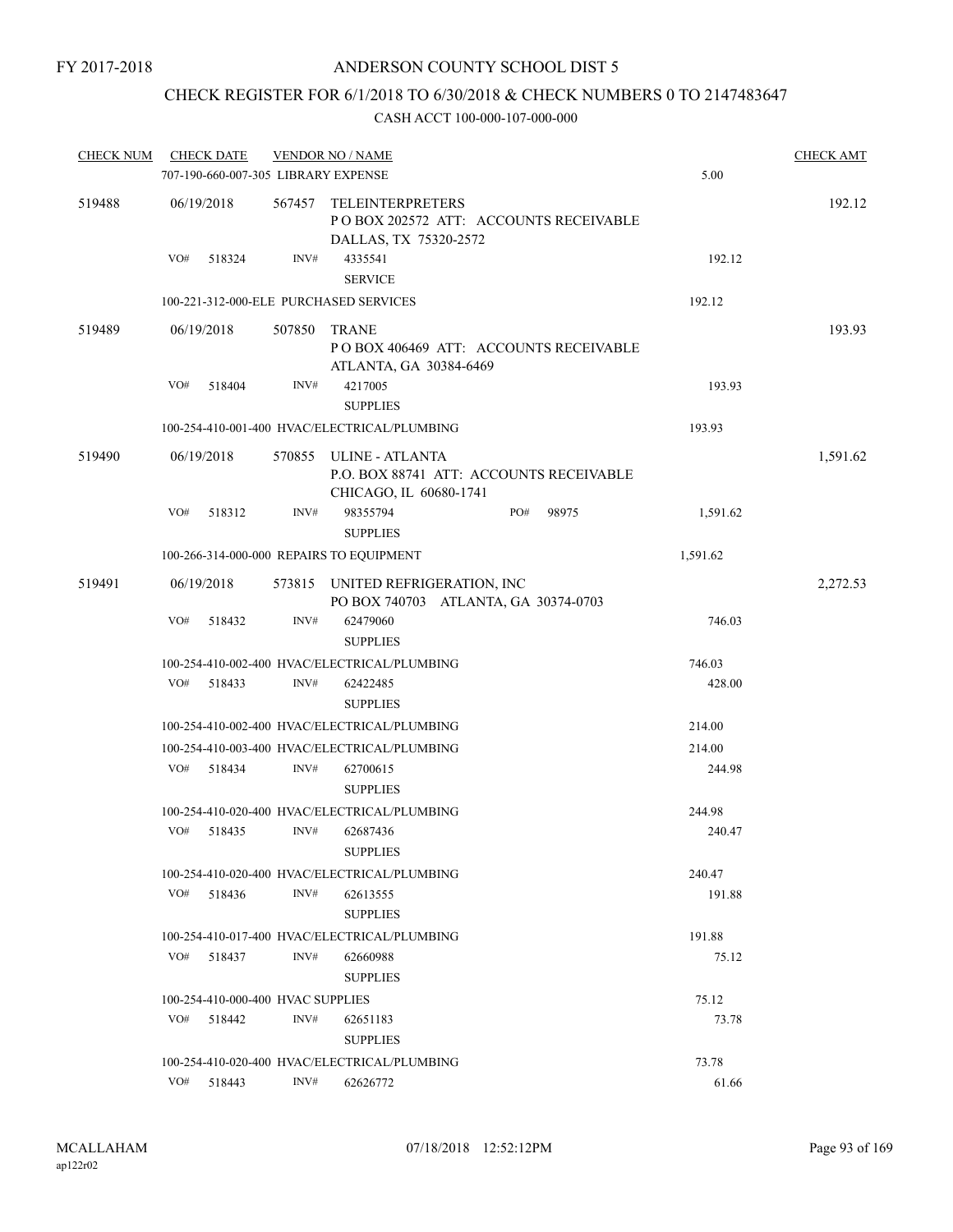## CHECK REGISTER FOR 6/1/2018 TO 6/30/2018 & CHECK NUMBERS 0 TO 2147483647

| <b>CHECK NUM</b> | <b>CHECK DATE</b>                                                                                                       |        | <b>VENDOR NO / NAME</b>                                                                            |                               | <b>CHECK AMT</b> |
|------------------|-------------------------------------------------------------------------------------------------------------------------|--------|----------------------------------------------------------------------------------------------------|-------------------------------|------------------|
|                  |                                                                                                                         |        | <b>SUPPLIES</b>                                                                                    |                               |                  |
|                  |                                                                                                                         |        | 100-254-410-000-001 MAINT. SUPPLIES-STRUCTURES                                                     | 61.66                         |                  |
|                  | VO# 518444                                                                                                              | INV#   | 6266934                                                                                            | 29.65                         |                  |
|                  |                                                                                                                         |        | <b>SUPPLIES</b>                                                                                    |                               |                  |
|                  |                                                                                                                         |        | 100-254-410-020-400 HVAC/ELECTRICAL/PLUMBING                                                       | 29.65                         |                  |
|                  | VO# 518445                                                                                                              | INV#   | 62469528                                                                                           | 64.15                         |                  |
|                  |                                                                                                                         |        | <b>SUPPLIES</b>                                                                                    |                               |                  |
|                  |                                                                                                                         |        | 100-254-323-003-400 CONTR SERV-HVAC/ELECT/PLUMBING                                                 | 64.15                         |                  |
|                  | VO# 518446                                                                                                              | INV#   | 62453241                                                                                           | 116.81                        |                  |
|                  |                                                                                                                         |        | <b>SUPPLIES</b>                                                                                    |                               |                  |
|                  |                                                                                                                         |        | 100-254-323-003-400 CONTR SERV-HVAC/ELECT/PLUMBING                                                 | 116.81                        |                  |
| 519492           | 06/19/2018                                                                                                              |        | 524353 WAL-MART COMMUNITY/GEMB<br>PO BOX 530934 ATT: ACCOUNTS RECEIVABLE<br>ATLANTA, GA 30353-0934 |                               | 621.78           |
|                  | VO#<br>518366                                                                                                           | INV#   | 20215316                                                                                           | 369.13                        |                  |
|                  |                                                                                                                         |        | <b>ROBERT ANDERSON</b>                                                                             |                               |                  |
|                  | 100-233-410-006-000 SUPPLIES                                                                                            |        |                                                                                                    | 149.01                        |                  |
|                  | 100-233-410-006-000 SUPPLIES                                                                                            |        |                                                                                                    | 44.94                         |                  |
|                  | 100-233-410-006-000 SUPPLIES                                                                                            |        |                                                                                                    | 82.78                         |                  |
|                  | 100-233-410-006-000 SUPPLIES                                                                                            |        |                                                                                                    | 76.88                         |                  |
|                  |                                                                                                                         |        | 201-113-410-006-000 SUPPLIES AND MATERIALS                                                         | 15.52                         |                  |
|                  | VO# 518380                                                                                                              | INV#   | 20226024<br><b>HOMELAND PARK</b>                                                                   | 252.65                        |                  |
|                  | 100-112-410-011-000 SUPPLIES                                                                                            |        |                                                                                                    | 252.65                        |                  |
| 519493           | 06/19/2018                                                                                                              |        | 524353 WAL-MART COMMUNITY/GEMB<br>PO BOX 530934 ATT: ACCOUNTS RECEIVABLE<br>ATLANTA, GA 30353-0934 |                               | 1,113.20         |
|                  | VO#<br>518385                                                                                                           | INV#   | 10161830<br><b>MIDWAY</b>                                                                          | 1,113.20                      |                  |
|                  |                                                                                                                         |        | 717-190-660-017-201 MISCELLANEOUS EXPENSE                                                          | 49.72                         |                  |
|                  | 717-190-660-017-317 FIELD DAY EXPENSE<br>717-190-660-017-317 FIELD DAY EXPENSE<br>717-190-660-017-317 FIELD DAY EXPENSE |        |                                                                                                    | 857.66<br>$-110.40$<br>111.60 |                  |
|                  |                                                                                                                         |        | 717-190-660-017-352 FIELD TRIPS GRADE 2 EXPENSE<br>717-190-660-017-352 FIELD TRIPS GRADE 2 EXPENSE | 13.82<br>190.80               |                  |
| 519494           | 06/19/2018                                                                                                              | 574499 | WALTERS, TADASHA <sup>^^</sup><br>3301 ABBEVILLE HWY APT G-55 ANDERSON, SC<br>29624                |                               | 15.30            |
|                  | VO#<br>518300                                                                                                           | INV#   | <b>ROYLCO</b><br><b>TLH</b>                                                                        | 15.30                         |                  |
|                  |                                                                                                                         |        | 203-271-312-000-ROY ROYLCO STUDENT PMTS                                                            | 15.30                         |                  |
| 519495           | 06/19/2018                                                                                                              | 573864 | WELLS FARGO VENDOR FIN SERV<br>PO BOX 105710 ATLANTA, GA 30348-5710                                |                               | 260.22           |
|                  | VO#<br>518269                                                                                                           | INV#   | 68442610<br><b>COPIER</b>                                                                          | 260.22                        |                  |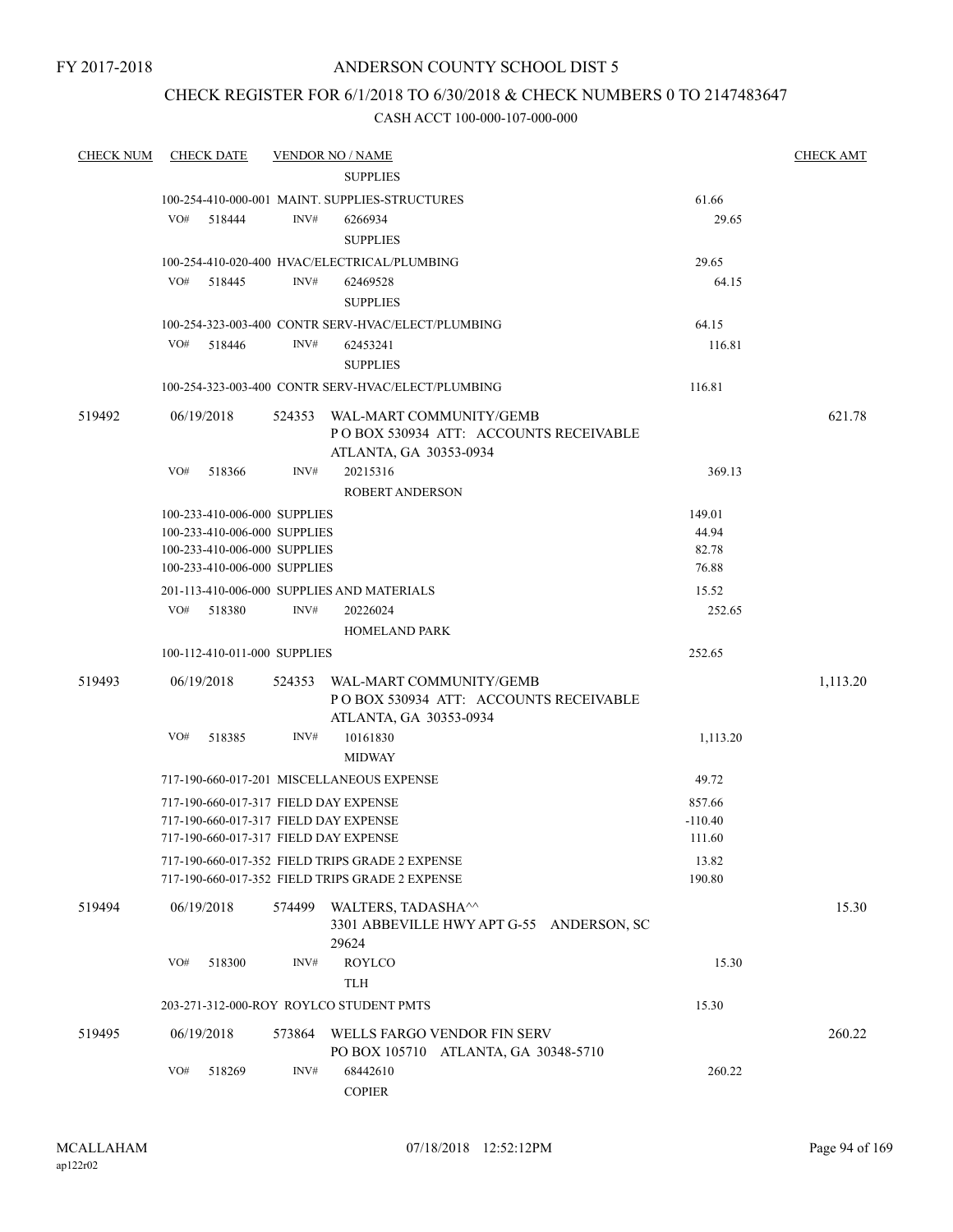## CHECK REGISTER FOR 6/1/2018 TO 6/30/2018 & CHECK NUMBERS 0 TO 2147483647

| <b>CHECK NUM</b> |     | <b>CHECK DATE</b>               |        | <b>VENDOR NO / NAME</b>                                                                              |     |                       |           | <b>CHECK AMT</b> |
|------------------|-----|---------------------------------|--------|------------------------------------------------------------------------------------------------------|-----|-----------------------|-----------|------------------|
|                  |     | 201-112-490-010-000 COPIER COST |        |                                                                                                      |     |                       | 260.22    |                  |
| 519496           |     | 06/19/2018                      | 529275 | WESTAR TIRE<br>P O BOX 400<br>ACCOUNTS RECEIVABLE ANDERSON, SC 29622                                 |     | 715 NORTH MURRAY ATT: |           | 45.00            |
|                  | VO# | 518431                          | INV#   | 145126<br><b>REPAIRS</b>                                                                             |     |                       | 45.00     |                  |
|                  |     | 100-254-410-005-000 SUPPLIES    |        |                                                                                                      |     |                       | 45.00     |                  |
| 519497           |     | 06/19/2018                      | 532300 | WHITE JONES ACE HARDWARE<br>POBOX 13012 ATT: ACCOUNTS RECEIVABLE<br>ANDERSON, SC 29624               |     |                       |           | 30.80            |
|                  | VO# | 518427                          | INV#   | 391808/2<br><b>SUPPLIES</b>                                                                          |     |                       | 4.90      |                  |
|                  |     |                                 |        | 100-254-410-000-000 CUSTODIAL SUPPLIES                                                               |     |                       | 4.90      |                  |
|                  | VO# | 518428                          | INV#   | 8728461/1<br><b>SUPPLIES</b>                                                                         |     |                       | 11.79     |                  |
|                  |     | 100-254-410-006-000 SUPPLIES    |        |                                                                                                      |     |                       | 11.79     |                  |
|                  | VO# | 518429                          | INV#   | 391798/2<br><b>SUPPLIES</b>                                                                          |     |                       | 9.83      |                  |
|                  |     |                                 |        | 100-254-410-007-001 SUPPLIES - MAINTENANCE                                                           |     |                       | 9.83      |                  |
|                  | VO# | 518430                          | INV#   | 872706/1<br><b>SUPPLIES</b>                                                                          |     |                       | 4.28      |                  |
|                  |     |                                 |        | 100-254-410-005-001 SUPPLIES - MAINTENANCE                                                           |     |                       | 4.28      |                  |
| 519498           |     | 06/19/2018                      | 564831 | YELLOW CAB OF ANDERSON, LLC<br>522 NORTH MAIN STREET ATT: ACCOUNTS<br>RECEIVABLE ANDERSON, SC 29621  |     |                       |           | 105.00           |
|                  | VO# | 518273                          | INV#   | 10356<br>10347                                                                                       |     |                       | 105.00    |                  |
|                  |     |                                 |        | 232-211-313-000-000 STUDENTS SERVICES                                                                |     |                       | 105.00    |                  |
| 519499           |     | 06/21/2018                      |        | 574523 AMERICAN SCHOOL COUNSELOR ASSOCIATION<br>1101 KING ST. SUITE 310 ALEXANDRIA, VA<br>22314-1757 |     |                       |           | 2,500.00         |
|                  | VO# | 518513                          | INV#   | 08/06/18<br><b>WORKSHOP</b>                                                                          | PO# | 99022                 | 2,500.00  |                  |
|                  |     |                                 |        | 100-221-312-000-SEC PURCHASED SERVICES                                                               |     |                       | 2,500.00  |                  |
| 519500           |     | 06/21/2018                      | 111125 | <b>ANDERSON AWARDS</b><br>716 WHITEHALL ROAD ATT: ACCOUNTS<br>RECEIVABLE ANDERSON, SC 29625          |     |                       |           | 10.70            |
|                  | VO# | 518517                          | INV#   | 06/06/18<br>CONCORD                                                                                  |     |                       | 10.70     |                  |
|                  |     |                                 |        | 709-271-660-009-201 MISCELLANEOUS EXPENSE                                                            |     |                       | 10.70     |                  |
| 519501           |     | 06/21/2018                      | 112250 | ANDERSON COUNTY FINANCE DEPT<br>POBOX 8002 ATT: KIM MARTIN ANDERSON, SC<br>29622-8002                |     |                       |           | 57,102.48        |
|                  | VO# | 518531                          | INV#   | <b>MAY 2018</b><br><b>SECURITY</b>                                                                   | PO# | 97692                 | 57,102.48 |                  |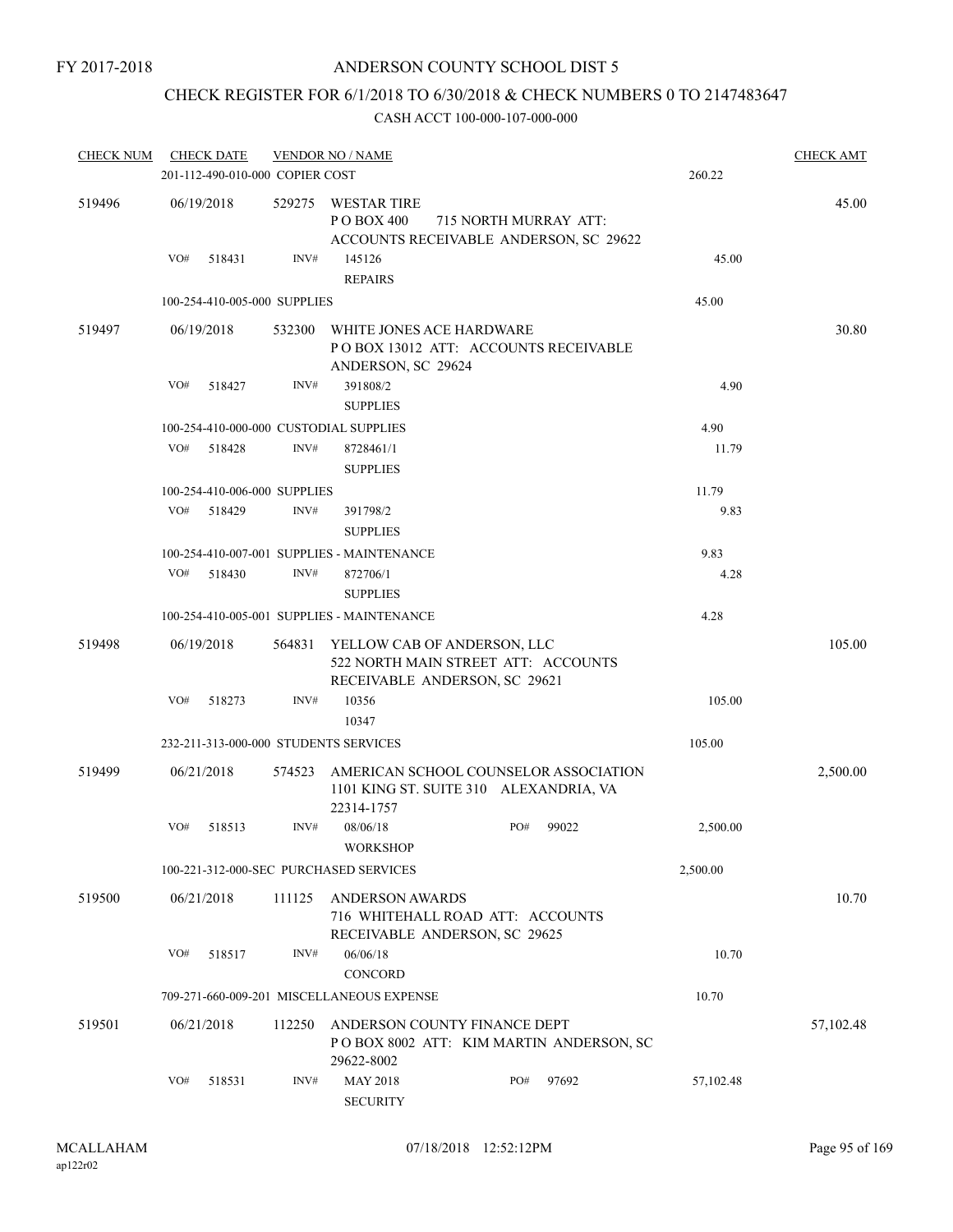## CHECK REGISTER FOR 6/1/2018 TO 6/30/2018 & CHECK NUMBERS 0 TO 2147483647

| <b>CHECK NUM</b> | <b>CHECK DATE</b>                                                                            | <b>VENDOR NO / NAME</b>                   | <b>CHECK AMT</b>                                                                                     |                         |          |
|------------------|----------------------------------------------------------------------------------------------|-------------------------------------------|------------------------------------------------------------------------------------------------------|-------------------------|----------|
|                  |                                                                                              |                                           | 100-258-312-000-000 CONTRACTED SERVICES - RESOURCE OFFR                                              | 57,102.48               |          |
| 519502           | 06/21/2018                                                                                   | 570950                                    | ANDERSON COUNTY SHERIFF'S OFFICE<br>ATTN: RICHARD BRYSON PO BOX 5497<br>ANDERSON, SC 29623           |                         | 332.50   |
|                  | VO#<br>518568                                                                                | INV#                                      | 06/01/18<br><b>SECURITY</b>                                                                          | 192.50                  |          |
|                  |                                                                                              | 716-271-660-016-201 MISCELLANEOUS EXPENSE |                                                                                                      | 192.50                  |          |
|                  | VO#<br>518569                                                                                | INV#                                      | 051/31/18                                                                                            | 70.00                   |          |
|                  |                                                                                              | <b>SECURITY</b>                           |                                                                                                      |                         |          |
|                  | 713-271-660-013-220 MUSIC EXPENSE                                                            |                                           |                                                                                                      | 70.00                   |          |
|                  | VO#<br>518570                                                                                | INV#                                      | 06/12/18<br><b>SECURITY</b>                                                                          | 70.00                   |          |
|                  |                                                                                              |                                           | 100-233-312-000-SRO DISTRICT OFFICE SECURITY                                                         | 70.00                   |          |
| 519503           | 06/21/2018                                                                                   | 575390                                    | ARROYO, ERIK<br>330 F STREET ANDERSON, SC 29625                                                      |                         | 320.00   |
|                  | VO#<br>518473                                                                                | INV#                                      | $06/11 - 06/14/18$<br><b>INTERN</b>                                                                  | 320.00                  |          |
|                  | 100-266-312-000-EXT EXTRA HELP                                                               |                                           |                                                                                                      | 320.00                  |          |
| 519504           | 06/21/2018                                                                                   | 115203                                    | <b>ASD5 FOOD SERVICE</b><br>ANDERSON, SC 29625                                                       |                         | 95.51    |
|                  | VO#<br>518574                                                                                | INV#                                      | 29                                                                                                   | 95.51                   |          |
|                  |                                                                                              |                                           | <b>CAMP DISCOVERY</b>                                                                                |                         |          |
|                  |                                                                                              |                                           | 900-171-460-000-017 CAMP DISCOVERY SNACK/LUNCH                                                       | 95.51                   |          |
| 519505           | 06/21/2018                                                                                   | 126675                                    | ATTAWAY INC<br>POBOX 302 ATT: ACCOUNTS RECEIVABLE<br>ANDERSON, SC 29622                              |                         | 2,305.85 |
|                  | VO#<br>518482                                                                                | INV#                                      | 00-215516<br><b>PAPER</b>                                                                            | 460.10                  |          |
|                  | 100-115-410-003-000 SUPPLIES                                                                 |                                           |                                                                                                      | 460.10                  |          |
|                  | VO#<br>518486                                                                                | INV#                                      | <b>VARIOUS</b>                                                                                       | 1,845.75                |          |
|                  |                                                                                              |                                           | <b>WESTSIDE HIGH SCHOOL</b>                                                                          |                         |          |
|                  |                                                                                              |                                           | 100-114-410-003-VEN SUPPLY-ADDT'L FOR LOST VENDING                                                   | 1,669.20                |          |
|                  | 100-115-410-003-000 SUPPLIES                                                                 |                                           |                                                                                                      | 45.92                   |          |
|                  | 100-212-410-003-000 SUPPLIES<br>100-212-410-003-000 SUPPLIES<br>100-212-410-003-000 SUPPLIES |                                           |                                                                                                      | 16.05<br>90.95<br>23.63 |          |
| 519506           | 06/21/2018                                                                                   | 130300                                    | <b>BAKER DISTRIBUTING COMPANY</b><br>POBOX 409635 ATT: ACCOUNTS RECEIVABLE<br>ATLANTA, GA 30384-9635 |                         | 2,013.42 |
|                  | VO#<br>518472                                                                                | INV#                                      | V594466                                                                                              | 2,013.42                |          |
|                  |                                                                                              |                                           | <b>SUPPLIES</b>                                                                                      |                         |          |
|                  | 100-254-323-000-400 CONTRACT SRVS.-HVAC                                                      |                                           |                                                                                                      | 129.90                  |          |
|                  |                                                                                              |                                           | 100-254-323-001-400 CONTR SERV-HVAC/ELECT/PLUMBING                                                   | 129.90                  |          |
|                  |                                                                                              |                                           | 100-254-323-002-400 CONTR SERV-HVAC/ELECT/PLUMBING                                                   | 259.80                  |          |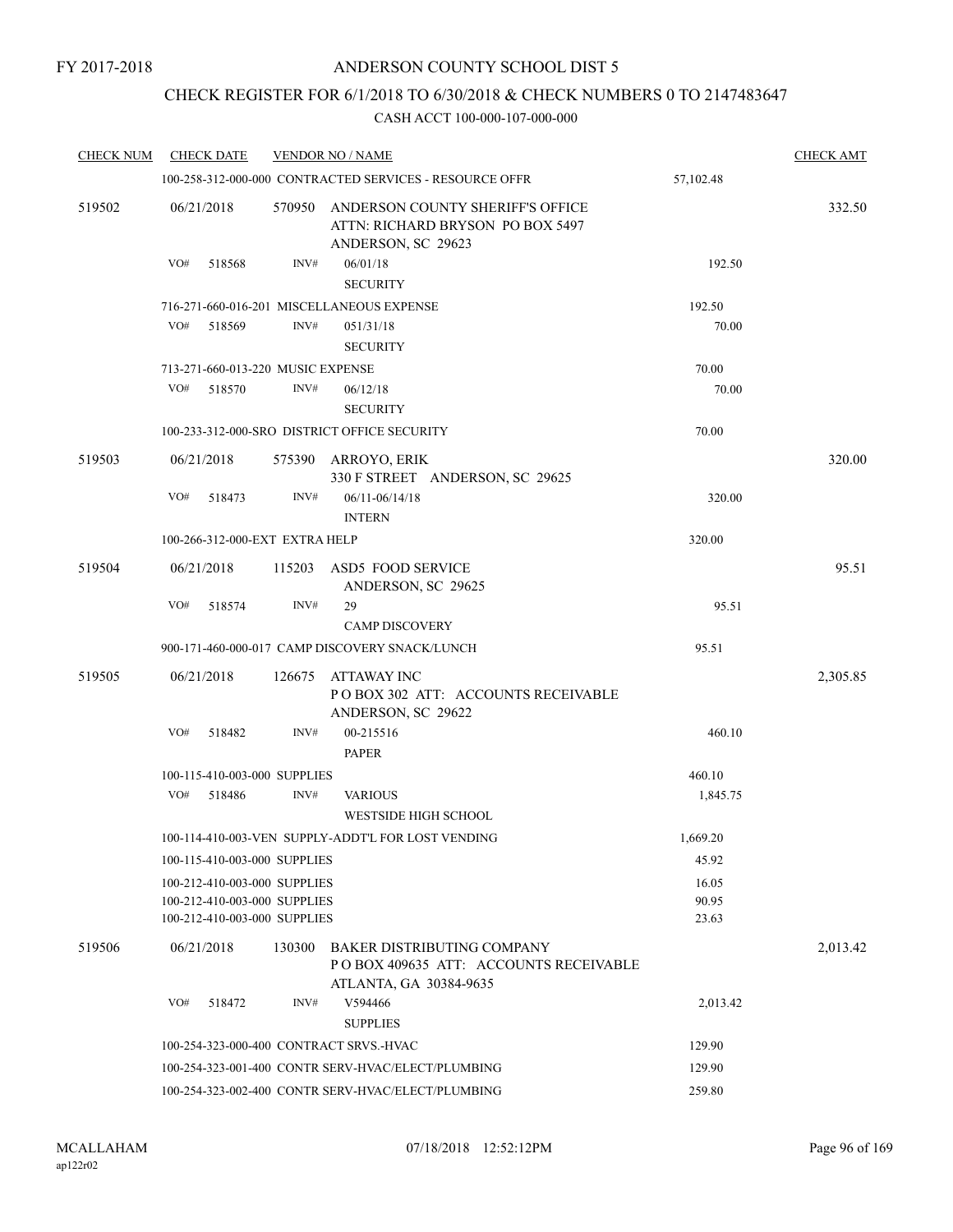## CHECK REGISTER FOR 6/1/2018 TO 6/30/2018 & CHECK NUMBERS 0 TO 2147483647

| <b>CHECK NUM</b> | <b>CHECK DATE</b>                        |        | <b>VENDOR NO / NAME</b>                                                       |          | <b>CHECK AMT</b> |
|------------------|------------------------------------------|--------|-------------------------------------------------------------------------------|----------|------------------|
|                  |                                          |        | 100-254-323-003-400 CONTR SERV-HVAC/ELECT/PLUMBING                            | 129.90   |                  |
|                  |                                          |        | 100-254-323-005-400 CONTR SERV-HVAC/ELECT/PLUMBING                            | 64.94    |                  |
|                  | 600-256-323-002-000 REPAIRS TO EQUIPMENT |        |                                                                               | 64.95    |                  |
|                  | 600-256-323-003-000 REPAIRS TO EQUIPMENT |        |                                                                               | 64.95    |                  |
|                  | 600-256-323-005-000 REPAIRS TO EQUIPMENT |        |                                                                               | 64.95    |                  |
|                  | 600-256-323-006-000 REPAIRS TO EQUIPMENT |        |                                                                               | 129.88   |                  |
|                  | 600-256-323-007-000 REPAIRS TO EQUIPMENT |        |                                                                               | 64.95    |                  |
|                  | 600-256-323-008-000 REPAIRS TO EQUIPMENT |        |                                                                               | 64.95    |                  |
|                  | 600-256-323-009-000 REPAIRS TO EQUIPMENT |        |                                                                               | 64.95    |                  |
|                  | 600-256-323-010-000 REPAIRS TO EQUIPMENT |        |                                                                               | 64.95    |                  |
|                  | 600-256-323-011-000 REPAIRS TO EQUIPMENT |        |                                                                               | 64.95    |                  |
|                  | 600-256-323-012-000 REPAIRS TO EQUIPMENT |        |                                                                               | 64.95    |                  |
|                  | 600-256-323-013-000 REPAIRS TO EQUIPMENT |        |                                                                               | 64.95    |                  |
|                  | 600-256-323-014-000 REPAIRS TO EQUIPMENT |        |                                                                               | 64.95    |                  |
|                  | 600-256-323-015-000 REPAIRS TO EQUIPMENT |        |                                                                               | 64.95    |                  |
|                  | 600-256-323-016-000 REPAIRS TO EQUIPMENT |        |                                                                               | 64.95    |                  |
|                  | 600-256-323-017-000 REPAIRS TO EQUIPMENT |        |                                                                               | 64.95    |                  |
|                  | 600-256-323-018-000 REPAIRS TO EQUIPMENT |        |                                                                               | 64.95    |                  |
|                  | 600-256-323-019-000 REPAIRS TO EQUIPMENT |        |                                                                               | 64.95    |                  |
|                  | 600-256-323-020-000 REPAIRS TO EQUIPMENT |        |                                                                               | 64.95    |                  |
|                  | 600-256-323-021-000 REPAIRS TO EQUIPMENT |        |                                                                               | 64.95    |                  |
| 519507           | 06/21/2018                               | 575063 | BAYADA HOME HEALTH CARE, INC.<br>PO BOX 536446 PITTSBURGH, PA 15253-5906      |          | 962.50           |
|                  | VO#<br>518468                            | INV#   | 13560050<br>PO#<br>98130<br><b>SERVICE</b>                                    | 962.50   |                  |
|                  | 283-126-312-000-000 CONTRACTED SERVICES  |        |                                                                               | 962.50   |                  |
|                  |                                          |        |                                                                               |          |                  |
| 519508           | 06/21/2018                               | 567482 | BORENSON & ASSOCIATES, INC<br>PO BOX 3328 DEPARTMENT B ALLENTOWN, PA<br>18106 |          | 2,337.30         |
|                  | VO#<br>518555                            | INV#   | 77909<br><b>SUPPLIES</b>                                                      | 2,337.30 |                  |
|                  | 397-113-410-020-000 SUPPLIES             |        |                                                                               | 2,337.30 |                  |
| 519509           | 06/21/2018                               | 572735 | BUENA VISTA SUITES ORLANDO<br>8203 WORLD CENTER DRIVE ORLANDO, FL<br>32821    |          | 584.80           |
|                  | VO#<br>518559                            | INV#   | BVSO118377166<br>BVSO118377167                                                | 584.80   |                  |
|                  | 311-224-312-020-000 PURCHASED SERVICES   |        |                                                                               | 584.80   |                  |
| 519510           | 06/21/2018                               | 565000 | CARIBE ROYALE ORLANDO<br>8101 WORLD CENTER DRIVE ORLANDO, FL<br>32821         |          | 1,431.00         |
|                  | VO#<br>518589                            | INV#   | 32L2H942<br>32L2H942N                                                         | 1,431.00 |                  |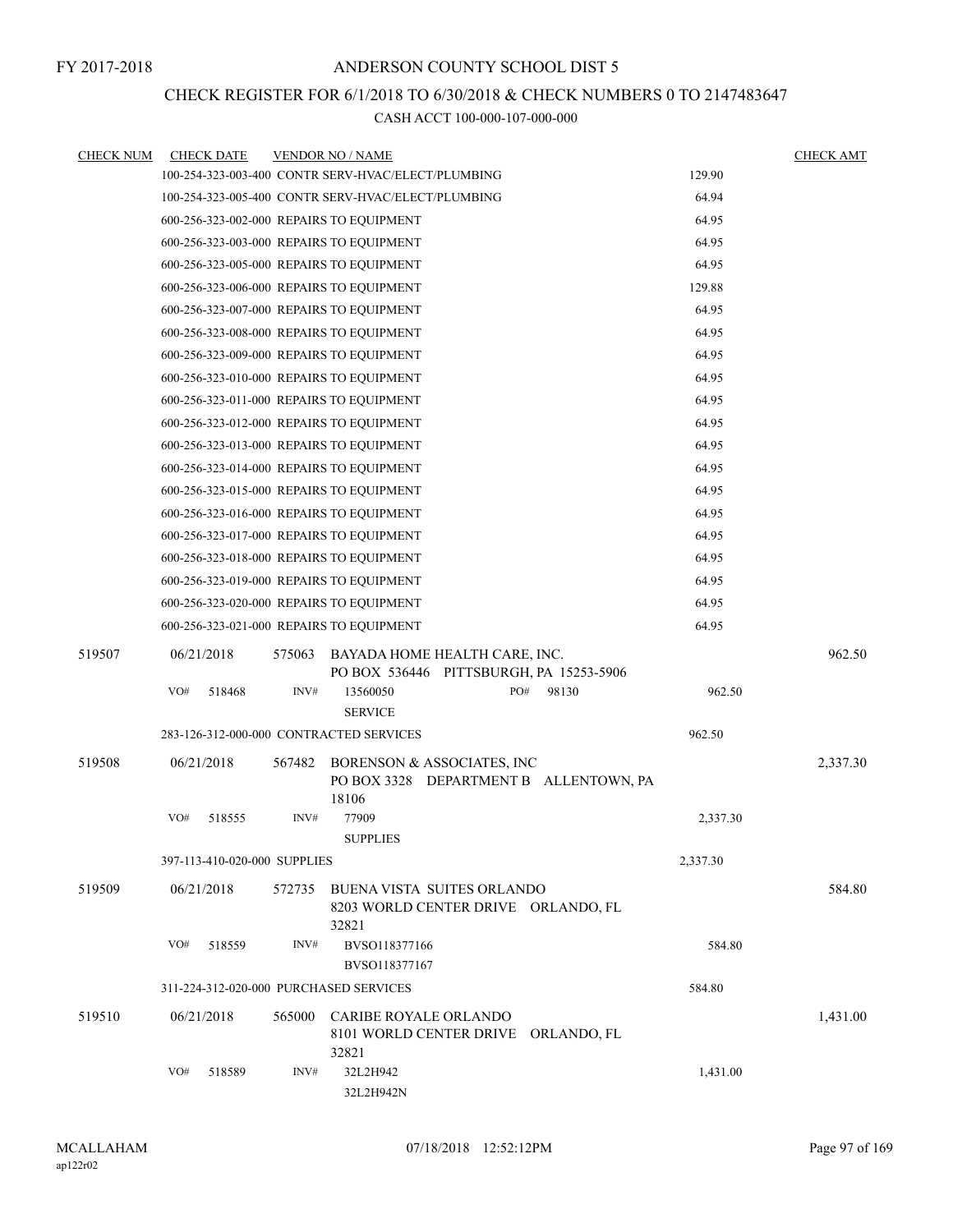## CHECK REGISTER FOR 6/1/2018 TO 6/30/2018 & CHECK NUMBERS 0 TO 2147483647

| <b>CHECK NUM</b> | <b>CHECK DATE</b>            |        | <b>VENDOR NO / NAME</b>                                                                                                         |     |       |            | <b>CHECK AMT</b> |
|------------------|------------------------------|--------|---------------------------------------------------------------------------------------------------------------------------------|-----|-------|------------|------------------|
|                  |                              |        | 378-224-333-003-000 TRIPS AND CONFERENCES                                                                                       |     |       | 1,431.00   |                  |
| 519511           | 06/21/2018                   | 572778 | CAROLINA CAMPUS SUPPLY, INC<br>PO BOX 172573 SPARTANBURG, SC 29301                                                              |     |       |            | 549.98           |
|                  | VO#<br>518459                | INV#   | 2703                                                                                                                            |     |       | 154.08     |                  |
|                  |                              |        | <b>GOLD TASSELS</b>                                                                                                             |     |       |            |                  |
|                  | 124-114-410-024-000 SUPPLIES |        |                                                                                                                                 |     |       | 154.08     |                  |
|                  | VO#<br>518484                | INV#   | 2582                                                                                                                            |     |       | 395.90     |                  |
|                  |                              |        | <b>MEDALS &amp; CORDS</b>                                                                                                       |     |       |            |                  |
|                  | 100-115-410-003-000 SUPPLIES |        |                                                                                                                                 |     |       | 395.90     |                  |
| 519512           | 06/21/2018                   | 156900 | CAROLINA PRODUCE COMPANY<br>POBOX 3849 ATT: ACCOUNTS RECEIVABLE                                                                 |     |       |            | 368.00           |
|                  | VO#<br>518512                | INV#   | ANDERSON, SC 29622<br>745098                                                                                                    |     |       | 368.00     |                  |
|                  |                              |        | <b>WESTSIDE</b>                                                                                                                 |     |       |            |                  |
|                  | 600-256-460-003-000 FOOD     |        |                                                                                                                                 |     |       | 368.00     |                  |
|                  |                              |        |                                                                                                                                 |     |       |            |                  |
| 519513           | 06/21/2018                   | 571072 | <b>CLEMSON UNIV- ACCOUNTS RECEIVABLE</b><br>ADMINISTRATIVE SERVICES BUILDING 108 SILAS<br>N PEARMAN BOULEVARD CLEMSON, SC 29634 |     |       |            | 32,851.18        |
|                  | VO#<br>518581                | INV#   | <b>ANDERSON 3-5</b><br><b>GRADUATION</b>                                                                                        | PO# | 98385 | 32,851.18  |                  |
|                  |                              |        | 100-221-410-000-GRA GRADUATION COSTS                                                                                            |     |       | 32,851.18  |                  |
| 519514           | 06/21/2018                   | 567489 | DE LAGE LANDEN<br>POBOX 41602 PHILADELPHIA, PA 19101-1602                                                                       |     |       |            | 126.26           |
|                  | VO#<br>518489                | INV#   | 59480789                                                                                                                        |     |       | 126.26     |                  |
|                  |                              |        | <b>ROBERT ANDERSON</b>                                                                                                          |     |       |            |                  |
|                  | 100-113-410-006-000 SUPPLIES |        |                                                                                                                                 |     |       | 126.26     |                  |
| 519515           | 06/21/2018                   | 571905 | DREAM BOX LEARNING<br>600 108TH AVENUE NE SUITE 805 BELLEVUE, WA<br>98004-4454                                                  |     |       |            | 239,209.20       |
|                  | VO#<br>518471                | INV#   | DB121741090<br><b>LICENSE</b>                                                                                                   | PO# | 98748 | 239,209.20 |                  |
|                  |                              |        | 201-112-445-010-000 TECHNOLOGY SUPPLIES                                                                                         |     |       | 21,746.29  |                  |
|                  |                              |        | 201-112-445-011-000 TECHNOLOGY SUPPLIES                                                                                         |     |       | 21,746.29  |                  |
|                  |                              |        | 201-112-445-012-000 TECHNOLOGY SUPPLIES                                                                                         |     |       | 21,746.29  |                  |
|                  |                              |        | 201-112-445-016-000 TECHNOLOGY SUPPLIES                                                                                         |     |       | 21,746.29  |                  |
|                  |                              |        | 201-112-445-019-000 TECHNOLOGY SUPPLIES                                                                                         |     |       | 21,746.29  |                  |
|                  |                              |        | 338-221-445-000-EAR TECHNOLOGY SUPPLIES                                                                                         |     |       | 130,477.75 |                  |
| 519516           | 06/21/2018                   | 211302 | <b>DUKE ENERGY</b><br>POBOX 70516 ATT: ACCOUNTS RECEIVABLE<br>CHARLOTTE, NC 28272-0516                                          |     |       |            | 21,422.34        |
|                  | VO#<br>518566                | INV#   | 06/18/18<br><b>ELECTRICITY</b>                                                                                                  |     |       | 21,422.34  |                  |
|                  |                              |        | 100-254-470-001-000 ENERGY-ELECTRICITY & WATER                                                                                  |     |       | 8,365.75   |                  |
|                  |                              |        | 100-254-470-008-000 ENERGY-ELECTRICITY & WATER                                                                                  |     |       | 25.81      |                  |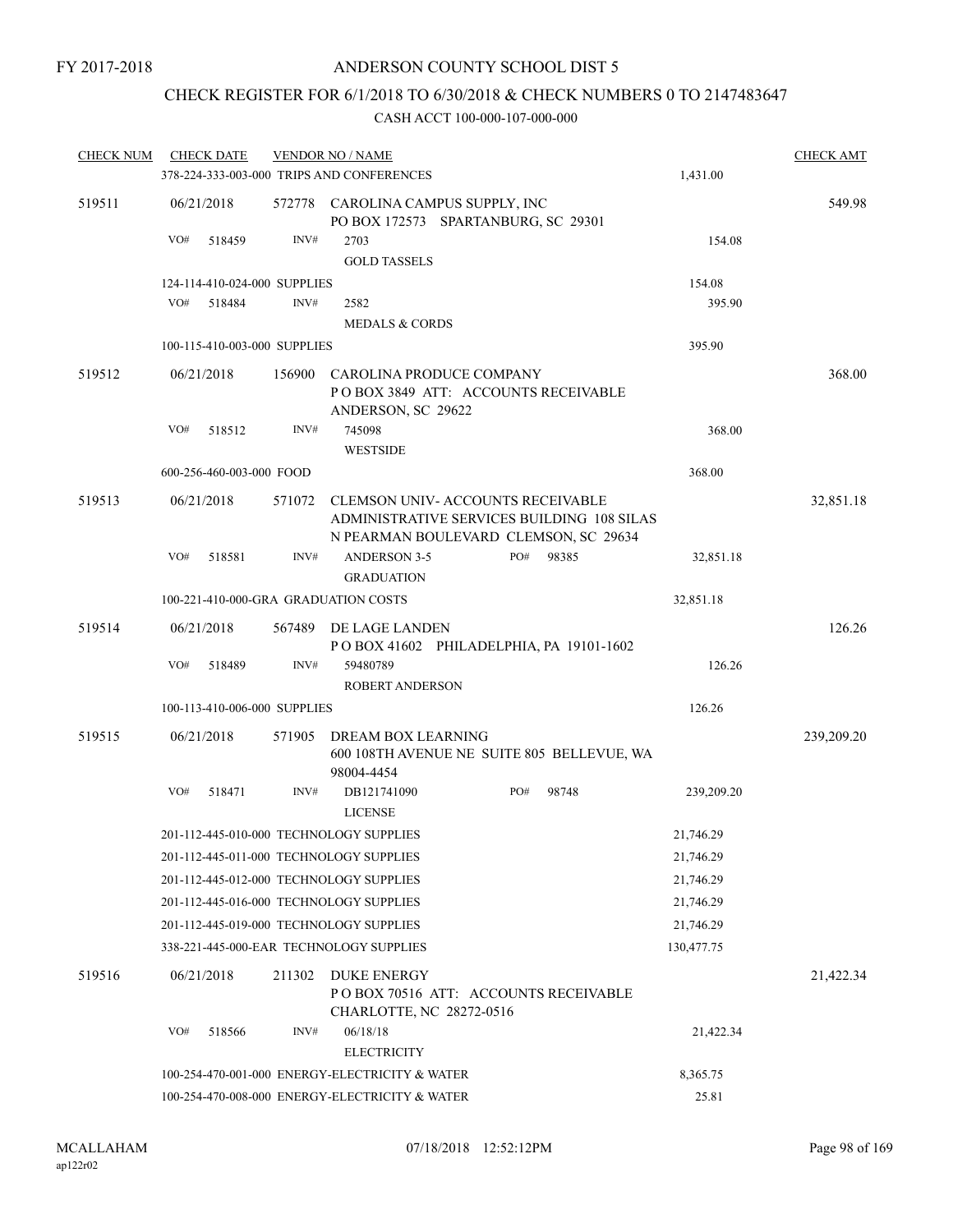## CHECK REGISTER FOR 6/1/2018 TO 6/30/2018 & CHECK NUMBERS 0 TO 2147483647

| <b>CHECK NUM</b> | <b>CHECK DATE</b> |                              |        | <b>VENDOR NO / NAME</b>                                                                                           |     |       |          | <b>CHECK AMT</b> |
|------------------|-------------------|------------------------------|--------|-------------------------------------------------------------------------------------------------------------------|-----|-------|----------|------------------|
|                  |                   |                              |        | 100-254-470-010-000 ENERGY-ELECTRICITY & WATER                                                                    |     |       | 29.10    |                  |
|                  |                   |                              |        | 100-254-470-016-000 ENERGY-ELECTRICITY & WATER                                                                    |     |       | 6,783.82 |                  |
|                  |                   |                              |        | 100-254-470-019-000 ENERGY-ELECTRICITY & WATER                                                                    |     |       | 6,217.86 |                  |
| 519517           | 06/21/2018        |                              | 571166 | EDUCATIONAL DESIGN LLC<br>DBA THE 2 SISTERS 14201 SE PETROVITSKY RD<br>A-3 RENTON, WA 98058                       |     |       |          | 414.00           |
|                  | VO#               | 518515                       | INV#   | 22878                                                                                                             |     |       | 414.00   |                  |
|                  |                   |                              |        | CONCORD                                                                                                           |     |       |          |                  |
|                  |                   |                              |        | 100-112-410-009-INQ INQUIRY BASED LEARNING                                                                        |     |       | 414.00   |                  |
| 519518           | 06/21/2018        |                              | 563495 | ELECTRIC CITY UTILITIES<br>CITY OF ANDERSON PO BOX 100146 COLUMBIA,<br>SC 29202-3301                              |     |       |          | 1,059.07         |
|                  | VO#               | 518567                       | INV#   | 495402011<br>295758061                                                                                            |     |       | 1,059.07 |                  |
|                  |                   |                              |        | 100-254-470-000-000 ENERGY-ELECTRICITY & WATER                                                                    |     |       | 122.05   |                  |
|                  |                   |                              |        | 100-254-470-012-000 ENERGY-ELECTRICITY & WATER                                                                    |     |       | 937.02   |                  |
| 519519           | 06/21/2018        |                              | 235550 | FLINN SCIENTIFIC INC<br>PO BOX 71721 ATT: ACCOUNTS RECEIVABLE<br>CHICAGO, IL 60694-1721                           |     |       |          | 404.13           |
|                  | VO#               | 518524                       | INV#   | 2200403<br><b>SUPPLIES</b>                                                                                        | PO# | 98462 | 404.13   |                  |
|                  |                   | 397-114-410-003-000 SUPPLIES |        |                                                                                                                   |     |       | 404.13   |                  |
| 519520           | 06/21/2018        |                              | 569871 | FOLLETT SCHOOL SOLUTIONS, INC<br>91826 COLLECTION CENTER DRIVE ATT:<br>ACCOUNTS RECEIVABLE CHICAGO, IL 60693-0918 |     |       |          | 539.87           |
|                  | VO#               | 518490                       | INV#   | 853531F<br><b>ROBERT ANDERSON</b>                                                                                 | PO# | 98793 | 539.87   |                  |
|                  |                   | 100-222-410-006-000 SUPPLIES |        |                                                                                                                   |     |       | 539.87   |                  |
| 519521           | 06/21/2018        |                              | 237555 | <b>FORMS &amp; SUPPLY</b><br>POBOX 563953 ATT: ACCOUNTS RECEIVABLE<br>CHARLOTTE, NC 28256                         |     |       |          | 954.53           |
|                  | VO#               | 518463                       | INV#   | 4625367<br><b>SUPPLIES</b>                                                                                        | PO# | 98953 | 601.06   |                  |
|                  |                   |                              |        | 203-127-410-000-000 SUPPLIES-LD/DD/OHI                                                                            |     |       | 601.06   |                  |
|                  | VO#               | 518516                       | INV#   | 4629754<br><b>SUPPLIES</b>                                                                                        |     |       | 285.65   |                  |
|                  |                   |                              |        | 709-271-660-009-201 MISCELLANEOUS EXPENSE                                                                         |     |       | 285.65   |                  |
|                  | VO#               | 518522                       | INV#   | 4628063<br><b>SUPPLIES</b>                                                                                        |     |       | 67.82    |                  |
|                  |                   |                              |        | 714-271-660-014-201 MISCELLANEOUS EXPENSE                                                                         |     |       | 67.82    |                  |
| 519522           | 06/21/2018        |                              | 566478 | GT SYSTEMS<br>166 PARNELL BRIDGE ROAD ATT: ACCOUNTS                                                               |     |       |          | 3,950.00         |
|                  | VO#               | 518514                       | INV#   | RECEIVABLE MARIETTA, SC 29661<br>WHITEHALL GYM                                                                    | PO# | 98348 | 3,950.00 |                  |
|                  |                   |                              |        |                                                                                                                   |     |       |          |                  |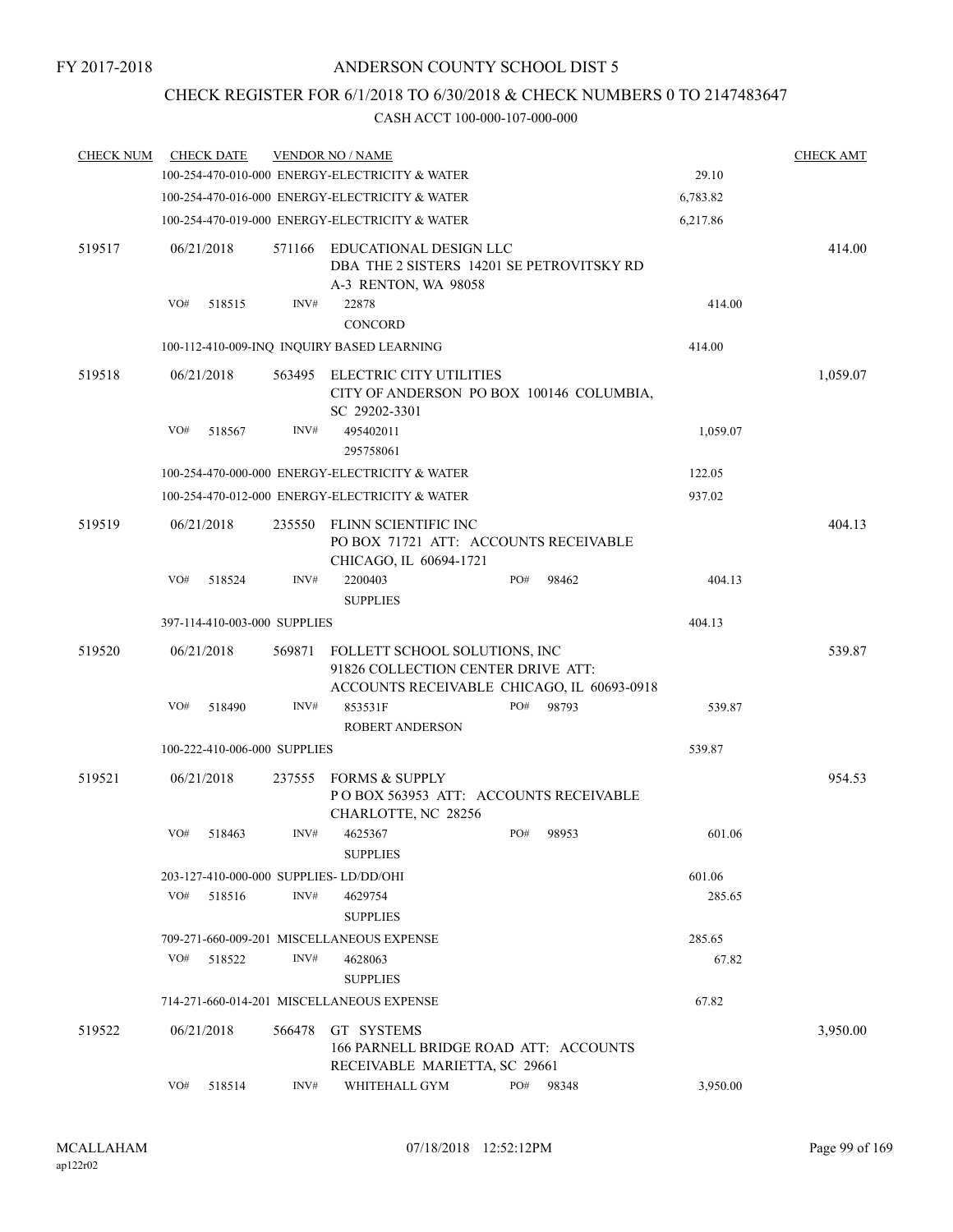## CHECK REGISTER FOR 6/1/2018 TO 6/30/2018 & CHECK NUMBERS 0 TO 2147483647

| <b>CHECK NUM</b> |            | <b>CHECK DATE</b>        |                                                              | <b>VENDOR NO / NAME</b>                                                                          |     |        |                       | <b>CHECK AMT</b> |
|------------------|------------|--------------------------|--------------------------------------------------------------|--------------------------------------------------------------------------------------------------|-----|--------|-----------------------|------------------|
|                  |            |                          |                                                              | <b>INSTALL</b>                                                                                   |     |        |                       |                  |
|                  |            |                          |                                                              | 100-266-345-019-BUD TECHNOLOGY PURCHASED SERV                                                    |     |        | 3,950.00              |                  |
| 519523           | 06/21/2018 |                          | 264114                                                       | <b>HEINEMANN</b><br>15963 COLLECTIONS CENTER DRIVE ATT:<br>ACCOUNTS RECEIVABLE CHICAGO, IL 60693 |     |        |                       | 17,836.77        |
|                  | VO#        | 518461                   | INV#                                                         | 6900404<br><b>BOOKS</b>                                                                          | PO# | 98649  | 3,410.61              |                  |
|                  |            |                          | 100-112-410-013-BUD SUPPLIES<br>100-112-410-013-BUD SUPPLIES |                                                                                                  |     |        | 3,129.00<br>281.61    |                  |
|                  | VO#        | 518525                   | INV#                                                         | 6914935<br><b>BOOKS</b>                                                                          | PO# | 98881  | 14,426.16             |                  |
|                  |            |                          | 926-171-410-019-000 SUPPLIES<br>926-171-410-019-000 SUPPLIES |                                                                                                  |     |        | 13,296.00<br>1,130.16 |                  |
| 519524           | 06/21/2018 |                          | 573279                                                       | HERSHEY CREAMERY COMPANY<br>301 S CAMERON STREET HARRISBURG, PA<br>17101-2815                    |     |        |                       | 1,871.58         |
|                  | VO#        | 518532                   | INV#                                                         | CONCALAND0620<br><b>ICE CREAM</b>                                                                |     |        | 176.76                |                  |
|                  |            | 600-256-460-009-000 FOOD |                                                              |                                                                                                  |     |        | 176.76                |                  |
|                  | VO#        | 518533                   | INV#                                                         | GLEOLDAND0620<br><b>ICE CREAM</b>                                                                |     |        | 91.44                 |                  |
|                  |            | 600-256-460-021-000 FOOD |                                                              |                                                                                                  |     |        | 91.44                 |                  |
|                  | VO#        | 518534                   | INV#                                                         | MCLDOBAND0620<br><b>ICE CREAM</b>                                                                |     |        | 414.06                |                  |
|                  |            | 600-256-460-008-000 FOOD |                                                              |                                                                                                  |     |        | 414.06                |                  |
|                  | VO#        | 518535                   | INV#                                                         | ROBDOBAND0620<br><b>ICE CREAM</b>                                                                |     |        | 705.00                |                  |
|                  |            | 600-256-460-006-000 FOOD |                                                              |                                                                                                  |     | 705.00 |                       |                  |
|                  | VO#        | 518536                   | INV#                                                         | SOUSOUAND0620<br><b>ICE CREAM</b>                                                                |     |        | 338.40                |                  |
|                  |            | 600-256-460-021-000 FOOD |                                                              |                                                                                                  |     |        | 338.40                |                  |
|                  | VO#        | 518537                   | INV#                                                         | TLHHWYAND0620<br><b>ICE CREAM</b>                                                                |     |        | 124.32                |                  |
|                  |            | 600-256-460-002-000 FOOD |                                                              |                                                                                                  |     |        | 124.32                |                  |
|                  | VO#        | 518538                   | INV#                                                         | WESPEAAND0620<br><b>ICE CREAM</b>                                                                |     |        | 21.60                 |                  |
|                  |            | 600-256-460-003-000 FOOD |                                                              |                                                                                                  |     |        | 21.60                 |                  |
| 519525           | 06/21/2018 |                          | 276400                                                       | ID SHOP, INC<br>POBOX 49457 ATT: ACCOUNTS RECEIVABLE<br>GREENWOOD, SC 29649                      |     |        |                       | 1,349.46         |
|                  | VO#        | 518521                   | INV#                                                         | 85796                                                                                            |     |        | 1,349.46              |                  |
|                  |            |                          |                                                              | <b>SUPPLIES</b>                                                                                  |     |        |                       |                  |
|                  |            |                          | 100-113-410-006-000 SUPPLIES                                 |                                                                                                  |     |        | 695.34                |                  |
|                  |            |                          |                                                              | 100-113-410-006-VEN SUPPLY-ADDT'L FOR LOST VENDING                                               |     |        | 322.14                |                  |
|                  |            |                          |                                                              | 706-271-660-006-508 ID NAME TAGS/ BADGES EXPENSE                                                 |     |        | 331.98                |                  |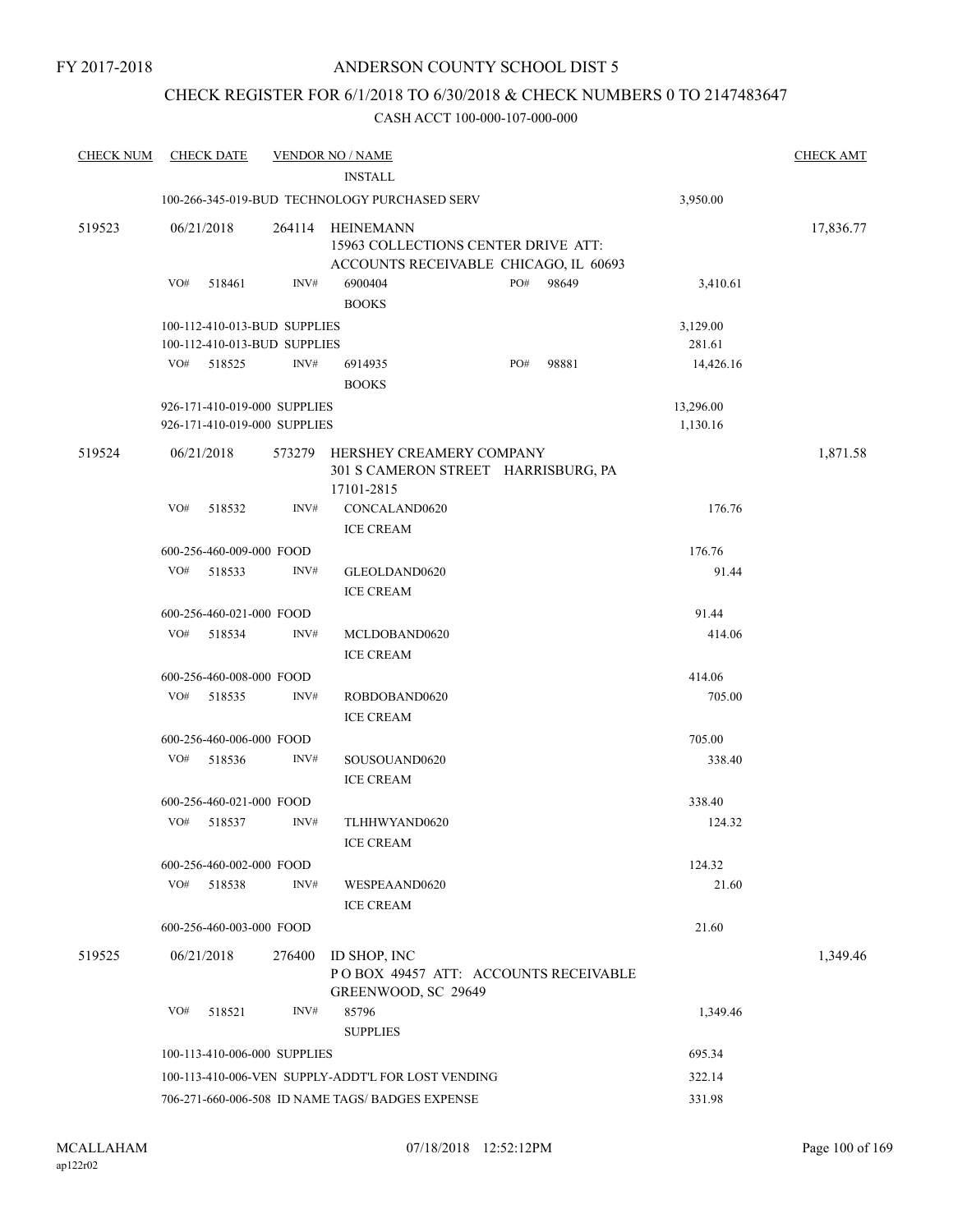## CHECK REGISTER FOR 6/1/2018 TO 6/30/2018 & CHECK NUMBERS 0 TO 2147483647

| <b>CHECK NUM</b> | <b>CHECK DATE</b>                       |        | <b>VENDOR NO / NAME</b>                                                                                 | <b>CHECK AMT</b> |
|------------------|-----------------------------------------|--------|---------------------------------------------------------------------------------------------------------|------------------|
| 519526           | 06/21/2018                              | 571162 | INTERNATIONAL BACCALAUREATE ORGANIZATION<br>P.O. BOX 5950 NEW YORK, NY 10087-5950                       | 8,520.00         |
|                  | VO#<br>518556                           | INV#   | PO#<br>98996<br>8,520.00<br>11467324<br>PYP ANNUAL FEE                                                  |                  |
|                  | 100-221-640-000-IBO DUES AND FEES       |        | 8,520.00                                                                                                |                  |
| 519527           | 06/21/2018                              | 575393 | J A PIPER ROOFING CO<br>PO BOX 8456 GREENVILLE, SC 29604                                                | 390.00           |
|                  | VO#<br>518504                           | INV#   | 10458<br>390.00<br><b>DISTRICT OFFICE</b>                                                               |                  |
|                  | 100-254-323-000-001 CONTRACT SRVS       |        | 390.00                                                                                                  |                  |
| 519528           | 06/21/2018                              | 300176 | JOSTENS INC<br>21336 NETWORK PLACE ATT: ACCOUNTS<br>RECEIVABLE CHICAGO, IL 60673                        | 372.76           |
|                  | VO#<br>518485                           | INV#   | 714674<br>372.76<br><b>WESTSIDE HIGH SCHOOL</b>                                                         |                  |
|                  | 100-115-410-003-000 SUPPLIES            |        | 262.09                                                                                                  |                  |
|                  | 100-212-410-003-000 SUPPLIES            |        | 12.21                                                                                                   |                  |
|                  | 100-212-410-003-000 SUPPLIES            |        | 14.70                                                                                                   |                  |
|                  | 100-212-410-003-000 SUPPLIES            |        | 83.76                                                                                                   |                  |
| 519529           | 06/21/2018                              | 575398 | <b>KRANOS CORPORATION</b><br>SCHUTT RECONDITIONING PO BOX 842584<br>BOSTON, MA 02284-2584               | 3,388.79         |
|                  | VO#<br>518558                           | INV#   | H042857<br>3,388.79<br><b>HELMET RECONDITIONING</b>                                                     |                  |
|                  |                                         |        | 720-271-660-020-663 ATHLETIC GENERAL EXPENSE<br>3,388.79                                                |                  |
| 519530           | 06/21/2018                              | 574122 | LAKE HARTWELL COUNTRY<br>ELLEN HARRISON 101 PRINCESS CAROLINE ST<br>CLEMSON, SC 29631                   | 1,008.00         |
|                  | VO#<br>518480                           | INV#   | <b>CAMP DISCOVERY</b><br>1,008.00<br><b>TOURS</b>                                                       |                  |
|                  |                                         |        | 900-171-660-000-017 CAMP DISCOVERY FIELD TRIPS<br>1,008.00                                              |                  |
| 519531           | 06/21/2018                              | 313476 | LAKESHORE LEARNING MATERIALS<br>2695 EAST DOMINGUEZ STREET ATT: ACCOUNTS<br>RECEIVABLE CARSON, CA 90895 | 743.98           |
|                  | VO#<br>518479                           | INV#   | PO#<br>1445790618<br>98977<br>743.98<br><b>SUPPLIES</b>                                                 |                  |
|                  | 924-147-410-011-000 SUPPLIES            |        | 743.98                                                                                                  |                  |
| 519532           | 06/21/2018                              | 575298 | LEARNING WITHOUT TEARS                                                                                  | 346.94           |
|                  |                                         |        | 806 W. DIAMOND AVENUE SUITE 230<br>GAITHERSBURG, MD 20878                                               |                  |
|                  | VO#<br>518470                           | INV#   | 1202190-1<br>PO#<br>98763<br>346.94<br><b>SUPPLIES</b>                                                  |                  |
|                  | 203-127-410-000-000 SUPPLIES- LD/DD/OHI |        | 346.94                                                                                                  |                  |
| 519533           | 06/21/2018                              | 358500 | MINUTEMAN PRESS                                                                                         | 434.61           |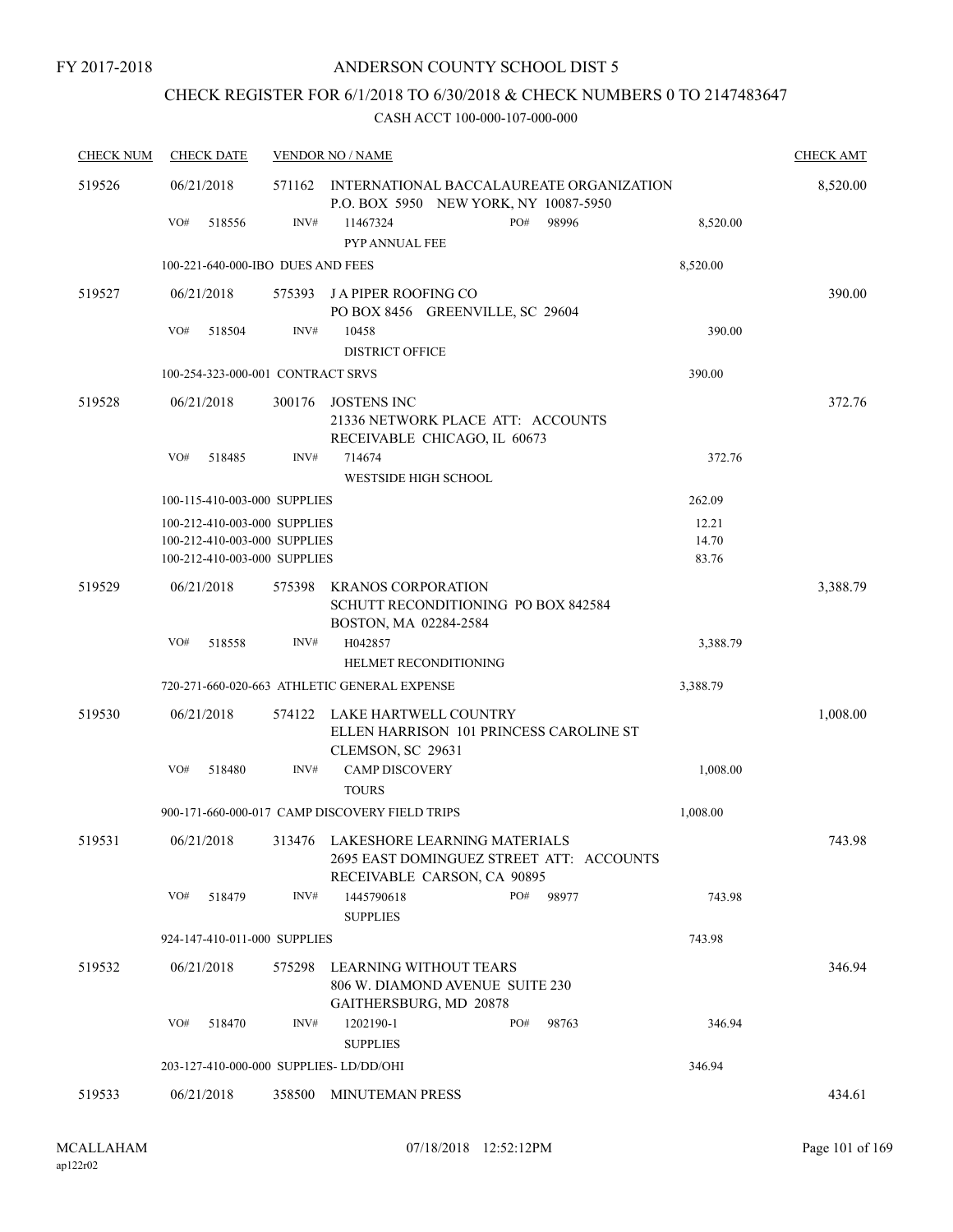## CHECK REGISTER FOR 6/1/2018 TO 6/30/2018 & CHECK NUMBERS 0 TO 2147483647

| <b>CHECK NUM</b> |     | <b>CHECK DATE</b>              |        | <b>VENDOR NO / NAME</b>                                      |                  | <b>CHECK AMT</b> |
|------------------|-----|--------------------------------|--------|--------------------------------------------------------------|------------------|------------------|
|                  |     |                                |        | 3308 NORTH MAIN STREET ATT: ACCOUNTS                         |                  |                  |
|                  |     |                                |        | RECEIVABLE ANDERSON, SC 29621-4108                           |                  |                  |
|                  | VO# | 518483                         | INV#   | 84276                                                        | 434.61           |                  |
|                  |     |                                |        | <b>SUPPLIES</b>                                              |                  |                  |
|                  |     | 100-233-410-003-000 SUPPLIES   |        |                                                              | 434.61           |                  |
| 519534           |     | 06/21/2018                     | 389900 | OFFICE DEPOT                                                 |                  | 3,623.88         |
|                  |     |                                |        | POBOX 1413 CHARLOTTE, NC 28201-1413                          |                  |                  |
|                  | VO# | 518488                         | INV#   | <b>VARIOUS</b>                                               | 3,426.80         |                  |
|                  |     |                                |        | <b>WESTSIDE HIGH SCHOOL</b>                                  |                  |                  |
|                  |     | 100-115-410-003-000 SUPPLIES   |        |                                                              | 917.35           |                  |
|                  |     | 100-115-410-003-000 SUPPLIES   |        |                                                              | 850.00           |                  |
|                  |     | 100-115-410-003-000 SUPPLIES   |        |                                                              | 72.03            |                  |
|                  |     | 100-115-410-003-000 SUPPLIES   |        |                                                              | 324.22           |                  |
|                  |     | 100-115-410-003-000 SUPPLIES   |        |                                                              | 103.62           |                  |
|                  |     | 100-115-410-003-000 SUPPLIES   |        |                                                              | 68.63            |                  |
|                  |     | 100-115-410-003-000 SUPPLIES   |        |                                                              | 327.78           |                  |
|                  |     | 100-115-410-003-000 SUPPLIES   |        |                                                              | 72.89            |                  |
|                  |     | 100-115-410-003-000 SUPPLIES   |        |                                                              | 237.54<br>273.00 |                  |
|                  |     | 100-222-410-003-000 SUPPLIES   |        |                                                              |                  |                  |
|                  |     | 100-223-410-003-000 SUPPLIES   |        |                                                              | 179.74           |                  |
|                  | VO# | 518529                         | INV#   | 148727973001<br><b>SUPPLIES</b>                              | 56.60            |                  |
|                  |     | 124-114-410-024-000 SUPPLIES   |        |                                                              | 56.60            |                  |
|                  | VO# | 518530                         | INV#   | 147827384001                                                 | 140.48           |                  |
|                  |     |                                |        | <b>SUPPLIES</b>                                              |                  |                  |
|                  |     | 124-114-410-024-000 SUPPLIES   |        |                                                              | 140.48           |                  |
|                  |     |                                |        |                                                              |                  |                  |
| 519535           |     | 06/21/2018                     | 568036 | PIEDMONT NATURAL GAS<br>PO BOX 1246 ATT: ACCOUNTS RECEIVABLE |                  | 1,926.44         |
|                  |     |                                |        | CHARLOTTE, NC 28201-1246                                     |                  |                  |
|                  | VO# | 518565                         | INV#   | 06/15/18                                                     | 1,926.44         |                  |
|                  |     |                                |        | <b>NATURAL GAS</b>                                           |                  |                  |
|                  |     | 100-254-472-000-000 ENERGY-GAS |        |                                                              | 26.01            |                  |
|                  |     | 100-254-472-000-000 ENERGY-GAS |        |                                                              | 23.10            |                  |
|                  |     | 100-254-472-003-000 ENERGY-GAS |        |                                                              | 817.42           |                  |
|                  |     | 100-254-472-006-000 ENERGY-GAS |        |                                                              | 305.61           |                  |
|                  |     | 100-254-472-007-000 ENERGY-GAS |        |                                                              | 18.97            |                  |
|                  |     | 100-254-472-010-000 ENERGY-GAS |        |                                                              | 22.43            |                  |
|                  |     | 600-256-470-003-000 ENERGY     |        |                                                              | 127.75           |                  |
|                  |     | 600-256-470-007-000 ENERGY     |        |                                                              | 139.75           |                  |
|                  |     | 600-256-470-008-000 ENERGY     |        |                                                              | 152.24           |                  |
|                  |     | 600-256-470-010-000 ENERGY     |        |                                                              | 198.45           |                  |
|                  |     | 600-256-470-018-000 ENERGY     |        |                                                              | 94.71            |                  |
| 519536           |     | 06/21/2018                     |        | 572037 PLANBOOKEDU LLC                                       |                  | 1,760.00         |
|                  |     |                                |        | 710 MARKET ST #14 CHAPEL HILL, NC 27516                      |                  |                  |
|                  | VO# | 518481                         | INV#   | 2018-8323                                                    | 1,760.00         |                  |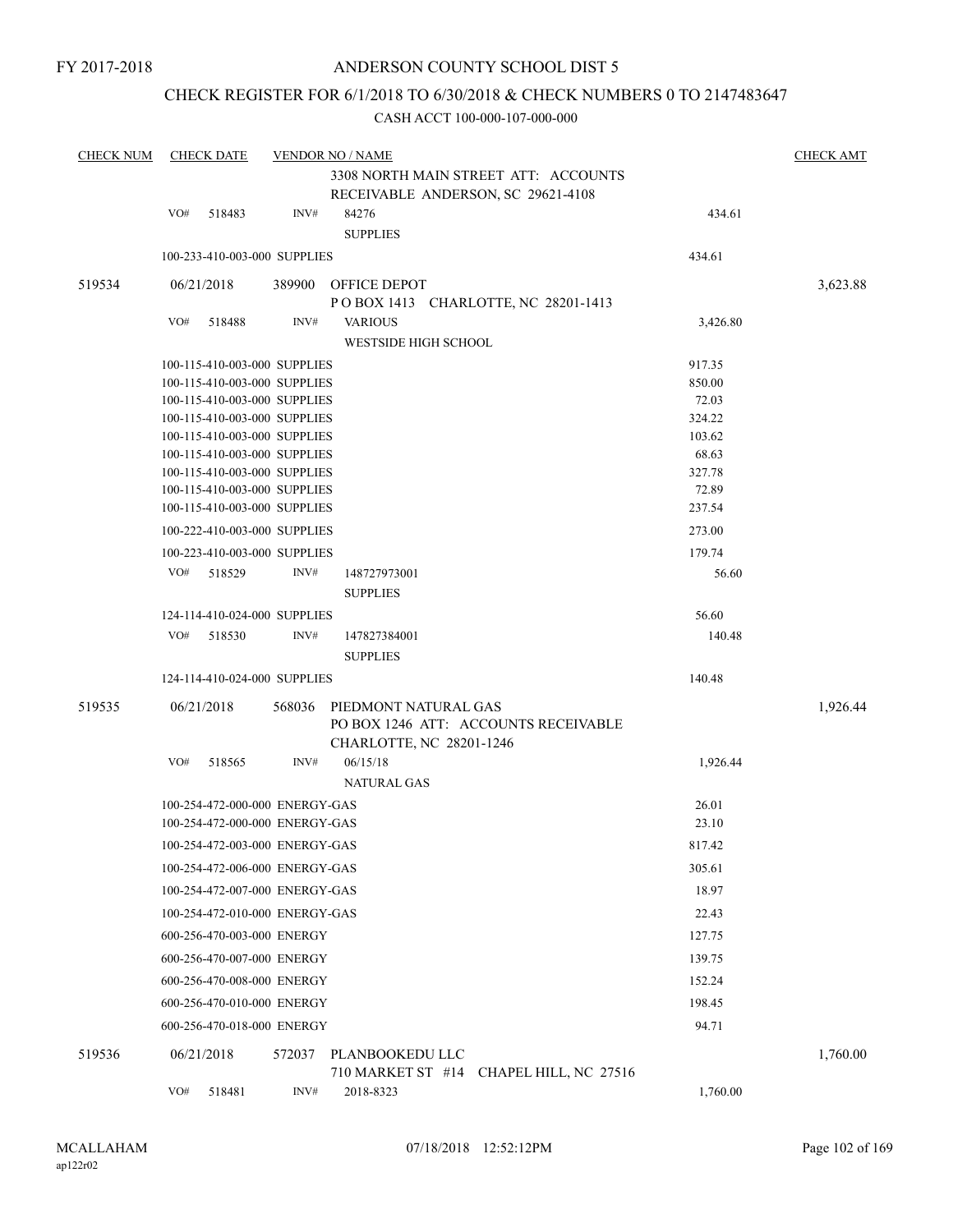## CHECK REGISTER FOR 6/1/2018 TO 6/30/2018 & CHECK NUMBERS 0 TO 2147483647

| <b>CHECK NUM</b> | <b>CHECK DATE</b> |        |                              | <b>VENDOR NO / NAME</b>                                                                          |     |       |          | <b>CHECK AMT</b> |
|------------------|-------------------|--------|------------------------------|--------------------------------------------------------------------------------------------------|-----|-------|----------|------------------|
|                  |                   |        |                              | <b>SUBSCRIPTION</b>                                                                              |     |       |          |                  |
|                  |                   |        |                              | 100-114-410-003-VEN SUPPLY-ADDT'L FOR LOST VENDING                                               |     |       | 1,760.00 |                  |
| 519537           | 06/21/2018        |        | 573547                       | POMINVILLE, JON^^<br>210 NORTHRIDGE DRIVE ANDERSON, SC 29621                                     |     |       |          | 100.00           |
|                  | VO#               | 518560 | INV#                         | 06/01/18<br><b>GRADUATION</b>                                                                    |     |       | 100.00   |                  |
|                  |                   |        | 124-114-112-024-000 SALARIES |                                                                                                  |     |       | 100.00   |                  |
| 519538           | 06/21/2018        |        | 574018                       | <b>PSA HEALTHCARE</b><br>PEDIATRIC SERVICES OF AMERICA PO BOX 102714<br>ATLANTA, GA 30368-2714   |     |       |          | 2,736.80         |
|                  | VO#               | 518465 | INV#                         | 326238<br><b>SERVICE</b>                                                                         | PO# | 97328 | 2,356.80 |                  |
|                  |                   |        |                              | 203-215-313-000-000 O&M/ PT/ ESL SERVICES                                                        |     |       | 2,356.80 |                  |
|                  | VO#               | 518469 | INV#                         | 309338<br><b>SERVICE</b>                                                                         | PO# | 97328 | 380.00   |                  |
|                  |                   |        |                              | 203-215-313-000-000 O&M/ PT/ ESL SERVICES                                                        |     |       | 380.00   |                  |
| 519539           | 06/21/2018        |        | 569643                       | <b>RELAY FOR LIFE OF ANDERSON</b><br>154 MILESTON WAY ATT: KATIE CRISPIN<br>GREENVILLE, SC 29615 |     |       |          | 2,467.78         |
|                  | VO#               | 518519 | INV#                         | <b>DONATION</b><br>WHITEHALL ELEM                                                                |     |       | 2,467.78 |                  |
|                  |                   |        |                              | 719-271-660-019-302 RELAY FOR LIFE EXPENSE                                                       |     |       | 2,467.78 |                  |
| 519540           | 06/21/2018        |        | 573390                       | RESCARE HOMECARE<br>PO BOX 2797 VALDOSTA, GA 31604-2797                                          |     |       |          | 4,390.33         |
|                  | VO#               | 518457 | INV#                         | 7606300095270<br><b>SERVICE</b>                                                                  | PO# | 97700 | 1,154.23 |                  |
|                  |                   |        |                              | 283-126-312-000-000 CONTRACTED SERVICES                                                          |     |       | 1,154.23 |                  |
|                  | VO#               | 518458 | INV#                         | 7606300075261<br><b>SERVICE</b>                                                                  | PO# | 97700 | 872.07   |                  |
|                  |                   |        |                              | 283-126-312-000-000 CONTRACTED SERVICES                                                          |     |       | 872.07   |                  |
|                  | VO#               | 518466 | INV#                         | 7606300097086<br><b>SERVICE</b>                                                                  | PO# | 97700 | 1,214.07 |                  |
|                  |                   |        |                              | 283-126-312-000-000 CONTRACTED SERVICES                                                          |     |       | 1,214.07 |                  |
|                  | VO#               | 518467 | INV#                         | 7606300097076<br><b>SERVICE</b>                                                                  | PO# | 97700 | 1,149.96 |                  |
|                  |                   |        |                              | 283-126-312-000-000 CONTRACTED SERVICES                                                          |     |       | 1,149.96 |                  |
| 519541           | 06/21/2018        |        | 575394                       | ROBERT BOSCH TOOL CORPORATION<br>33243 TREASURY CENTER CHICAGO, IL<br>60694-3200                 |     |       |          | 1,529.76         |
|                  | VO#               | 518573 | INV#                         | 4899880<br><b>3D PRINTER</b>                                                                     |     |       | 1,529.76 |                  |
|                  |                   |        | 100-112-410-009-BUD SUPPLIES |                                                                                                  |     |       | 1,529.76 |                  |
| 519542           | 06/21/2018        |        | 567525                       | ROWLAND MECHANICAL<br>206 SADDLE TRAIL ANDERSON, SC 29621                                        |     |       |          | 4,933.04         |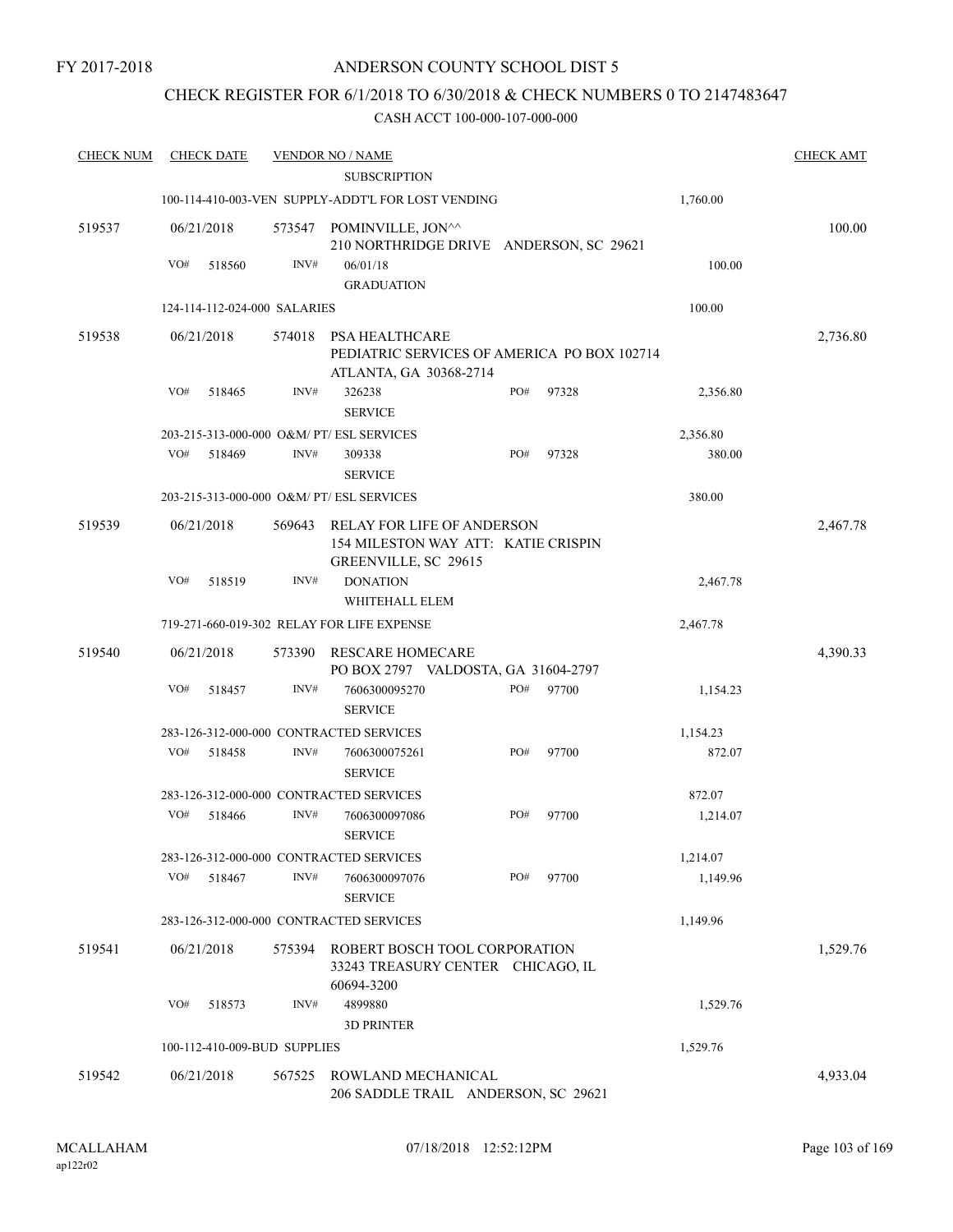## CHECK REGISTER FOR 6/1/2018 TO 6/30/2018 & CHECK NUMBERS 0 TO 2147483647

| <b>CHECK NUM</b> | <b>CHECK DATE</b>                       |        | <b>VENDOR NO / NAME</b>                                                                                           |     |       |          | <b>CHECK AMT</b> |
|------------------|-----------------------------------------|--------|-------------------------------------------------------------------------------------------------------------------|-----|-------|----------|------------------|
|                  | VO#<br>518582                           | INV#   | 8508-8522<br><b>REPAIRS</b>                                                                                       |     |       | 4,933.04 |                  |
|                  |                                         |        | 100-255-323-000-ACT ACTIVITY BUS CONTRACTED SERVICES                                                              |     |       | 4,933.04 |                  |
| 519543           | 06/21/2018                              |        | 566995 SC DEPT OF JUVENILE JUSTICE<br>POBOX 21069 ATT: FISCAL AFFAIRS COLUMBIA,<br>SC 29221-1069                  |     |       |          | 316.13           |
|                  | VO#<br>518510                           | INV#   | <b>PROVISO</b>                                                                                                    |     |       | 316.13   |                  |
|                  |                                         |        | FY 17-18                                                                                                          |     |       |          |                  |
|                  |                                         |        | 100-412-720-000-000 PAYMENTS TO OTHER GOV'T UNITS                                                                 |     |       | 316.13   |                  |
| 519544           | 06/21/2018                              | 570300 | <b>SCHOOL DISTRICT OF PICKENS COUNTY</b><br>1348 GRIFFIN MILL ROAD ATT: STUDENT<br>SERVICES EASLEY, SC 29640-6997 |     |       |          | 80.80            |
|                  | VO#<br>518509                           | INV#   | <b>PROVISO</b><br>FY 17-18                                                                                        |     |       | 80.80    |                  |
|                  |                                         |        | 100-412-720-000-000 PAYMENTS TO OTHER GOV'T UNITS                                                                 |     |       | 80.80    |                  |
| 519545           | 06/21/2018                              | 573043 | SCHOOL DISTRICT OF OCONEE COUNTY<br>414 S. PINE ST. ATTN: ANDREA BRANER<br>WALHALLA, SC 29691                     |     |       |          | 1,132.74         |
|                  | VO#<br>518508                           | INV#   | <b>PROVISO</b><br>FY 17-18                                                                                        |     |       | 1,132.74 |                  |
|                  |                                         |        | 100-412-720-000-000 PAYMENTS TO OTHER GOV'T UNITS                                                                 |     |       | 1,132.74 |                  |
| 519546           | 06/21/2018                              | 463575 | <b>SCHOOL HEALTH CORPORATION</b><br>6764 EAGLE WAY ATT: ACCOUNTS RECEIVABLE<br>CHICAGO, IL 60678-1067             |     |       |          | 862.75           |
|                  | VO#<br>518464                           | INV#   | 1515004<br><b>SUPPLIES</b>                                                                                        | PO# | 98799 | 862.75   |                  |
|                  | 203-127-410-000-000 SUPPLIES- LD/DD/OHI |        |                                                                                                                   |     |       | 732.75   |                  |
|                  |                                         |        | 205-137-410-000-000 PRESCHOOL SUPPLIES                                                                            |     |       | 112.25   |                  |
|                  |                                         |        | 205-137-410-000-000 PRESCHOOL SUPPLIES                                                                            |     |       | 17.75    |                  |
| 519547           | 06/21/2018                              | 570059 | <b>SHARP BUSINESS SYSTEMS</b><br>DEPT 1216 PO BOX 121216 DALLAS, TX<br>75312-1216                                 |     |       |          | 88.11            |
|                  | VO#<br>518528                           | INV#   | 9001218683<br>9001218711                                                                                          | PO# | 97053 | 88.11    |                  |
|                  | 100-114-410-002-000 SUPPLIES            |        |                                                                                                                   |     |       | 88.11    |                  |
| 519548           | 06/21/2018                              | 575400 | SHIPMAN, ANDREW<br>243 N. CATHERINE ST PICKENS, SC 29671                                                          |     |       |          | 207.04           |
|                  | VO#<br>518592                           | INV#   | REIMBURSEMENT<br><b>SUPPLIES</b>                                                                                  |     |       | 207.04   |                  |
|                  | 100-233-410-006-000 SUPPLIES            |        |                                                                                                                   |     |       | 207.04   |                  |
| 519549           | 06/21/2018                              | 568954 | <b>SHRED A WAY</b><br>PO BOX 51132 ATT: ACCOUNTS RECEIVABLE<br>PIEDMONT, SC 29673                                 |     |       |          | 95.00            |
|                  | VO#<br>518487                           | INV#   | A60769                                                                                                            |     |       | 95.00    |                  |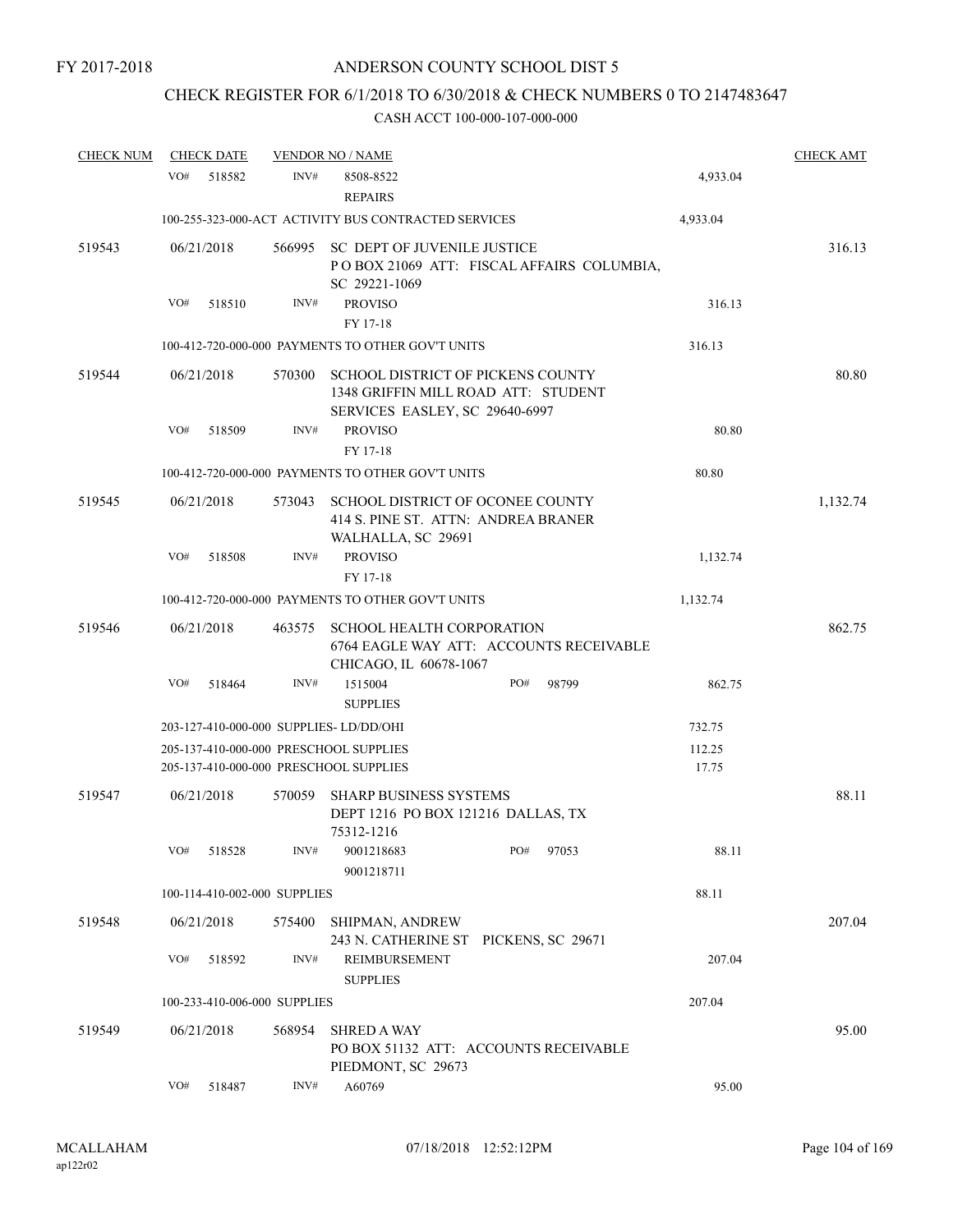## ANDERSON COUNTY SCHOOL DIST 5

## CHECK REGISTER FOR 6/1/2018 TO 6/30/2018 & CHECK NUMBERS 0 TO 2147483647

| <b>CHECK NUM</b> | <b>CHECK DATE</b>                      |        | <b>VENDOR NO / NAME</b><br><b>SHREDDING</b>                                                   |           | <b>CHECK AMT</b> |
|------------------|----------------------------------------|--------|-----------------------------------------------------------------------------------------------|-----------|------------------|
|                  | 100-115-410-003-000 SUPPLIES           |        |                                                                                               | 95.00     |                  |
| 519550           | 06/21/2018                             | 569589 | <b>SREB</b><br>592 TENTH ST, NW ATTN: HSTW STAFF                                              |           | 450.00           |
|                  | VO#<br>518491                          | INV#   | DEVELOPMENT CONF ATLANTA, GA 30318-5776<br>29665                                              | 450.00    |                  |
|                  |                                        |        | 161686                                                                                        |           |                  |
|                  | 311-224-312-002-000 PURCHASED SERVICES |        |                                                                                               | 450.00    |                  |
| 519551           | 06/21/2018                             | 575399 | SWANK MOVIE LICENSING USA<br>10795 WATSON ROAD ST. LOUIS, MO 63127-1012                       |           | 933.00           |
|                  | VO#<br>518557                          | INV#   | NEVITT FOREST<br><b>LICENSE</b>                                                               | 933.00    |                  |
|                  | 100-112-410-012-000 SUPPLIES           |        |                                                                                               | 933.00    |                  |
| 519552           | 06/21/2018                             | 570404 | THE FLIPPEN GROUP<br>1199 HAYWOOD DRIVE ATT: ACCOUNTS<br>RECEIVABLE COLLEGE STATION, TX 77845 |           | 26,000.00        |
|                  | VO#<br>518578                          | INV#   | PO#<br>53634<br>98475                                                                         | 26,000.00 |                  |
|                  |                                        |        | <b>TRAINING</b>                                                                               |           |                  |
|                  |                                        |        | 201-224-312-011-000 CONSULTANT/PROF DEV                                                       | 26,000.00 |                  |
| 519553           | 06/21/2018                             | 563377 | UNIFIED AV SYSTEMS<br>DBA: MULTI MEDIA SERVICES 161 AUSTIN<br>AVENUE NE MARIETTA, GA 30060    |           | 1,660.64         |
|                  | VO#<br>518523                          | INV#   | 334384<br>PO#<br>98290<br><b>SERVICE</b>                                                      | 1,660.64  |                  |
|                  | 397-114-410-002-000 SUPPLIES           |        |                                                                                               | 1,660.64  |                  |
| 519554           | 06/21/2018                             | 573815 | UNITED REFRIGERATION, INC<br>PO BOX 740703 ATLANTA, GA 30374-0703                             |           | 295.83           |
|                  | VO#<br>518526                          | INV#   | 62519920<br><b>SUPPLIES</b>                                                                   | 168.62    |                  |
|                  |                                        |        | 600-256-323-014-000 REPAIRS TO EQUIPMENT                                                      | 110.04    |                  |
|                  |                                        |        | 600-256-323-018-000 REPAIRS TO EQUIPMENT                                                      | 58.58     |                  |
|                  | VO#<br>518527                          | INV#   | 62582040<br><b>SUPPLIES</b>                                                                   | 127.21    |                  |
|                  |                                        |        | 600-256-323-008-000 REPAIRS TO EQUIPMENT                                                      | 127.21    |                  |
| 519555           | 06/21/2018                             | 573864 | WELLS FARGO VENDOR FIN SERV<br>PO BOX 105710 ATLANTA, GA 30348-5710                           |           | 718.92           |
|                  | VO#<br>518571                          | INV#   | 6483608023<br><b>PAYOFF</b>                                                                   | 503.46    |                  |
|                  | 201-113-490-006-000 COPIER COST        |        |                                                                                               | 503.46    |                  |
|                  | VO#<br>518572                          | INV#   | 4589215004<br><b>PAYOFF</b>                                                                   | 215.46    |                  |
|                  | 201-112-490-019-000 COPIER COST        |        |                                                                                               | 215.46    |                  |
| 519556           | 06/21/2018                             |        | 332750 WILLIAM V MACGILL & CO                                                                 |           | 83.35            |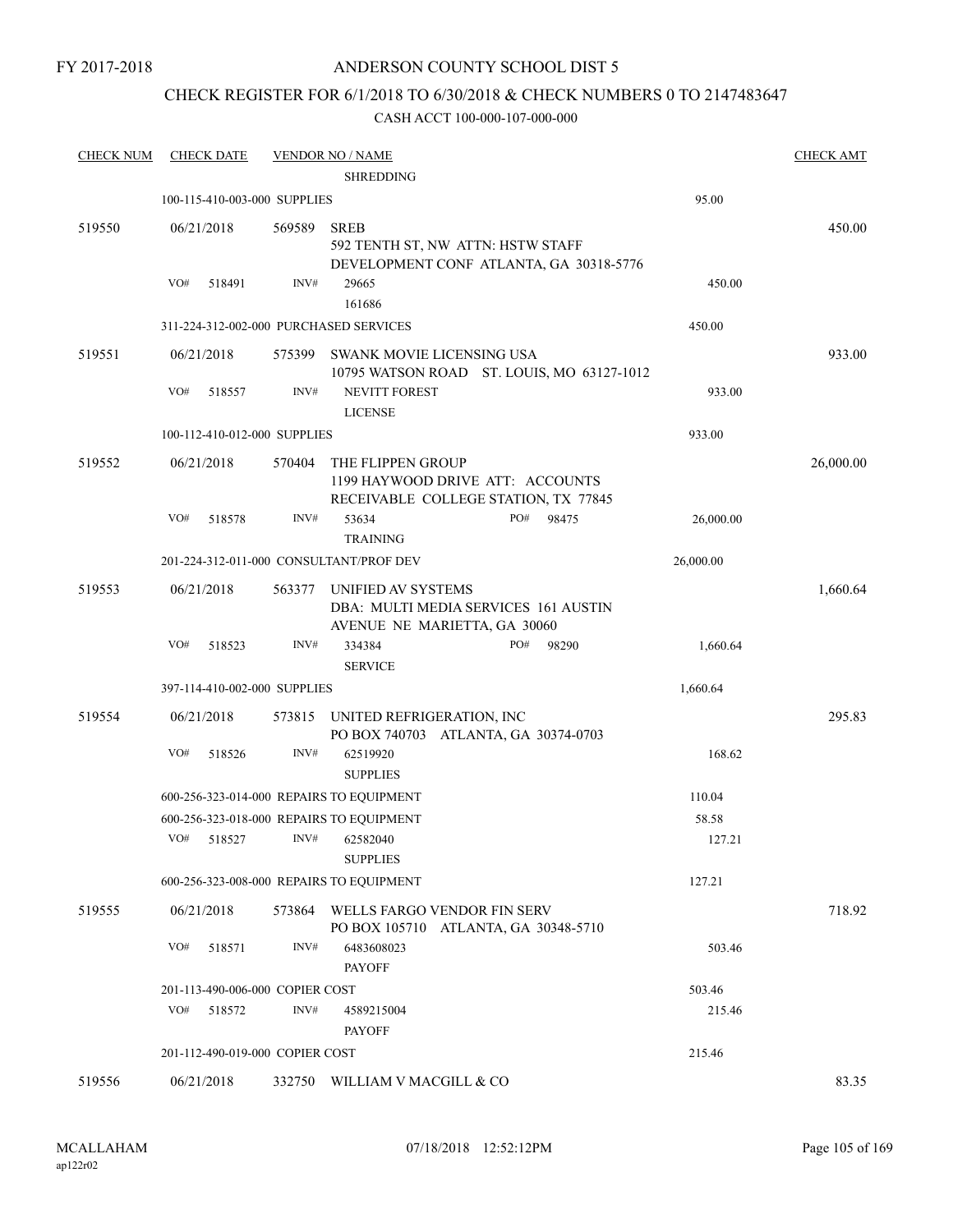## CHECK REGISTER FOR 6/1/2018 TO 6/30/2018 & CHECK NUMBERS 0 TO 2147483647

| <b>CHECK NUM</b> |     | <b>CHECK DATE</b> |                              | <b>VENDOR NO / NAME</b>                                                                     |     |       |          | <b>CHECK AMT</b> |
|------------------|-----|-------------------|------------------------------|---------------------------------------------------------------------------------------------|-----|-------|----------|------------------|
|                  |     |                   |                              | 1000 NORTH LOMBARD ROAD ATT: ACCOUNTS                                                       |     |       |          |                  |
|                  |     |                   |                              | RECEIVABLE LOMBARD, IL 60148                                                                |     |       |          |                  |
|                  | VO# | 518462            | INV#                         | IN063887<br><b>SUPPLIES</b>                                                                 | PO# | 98960 | 83.35    |                  |
|                  |     |                   |                              | 100-213-410-002-000 SUPPLIES-HEALTH SERVICE                                                 |     |       | 13.31    |                  |
|                  |     |                   |                              | 100-213-410-008-000 SUPPLIES AND MATERIALS                                                  |     |       | 15.26    |                  |
|                  |     |                   | 100-213-410-010-000 SUPPLIES |                                                                                             |     |       | 4.14     |                  |
|                  |     |                   | 100-213-410-012-000 SUPPLIES |                                                                                             |     |       | 50.64    |                  |
| 519557           |     | 06/21/2018        |                              | 575367 YOUNG, ADRIENNE <sup><math>\sim</math></sup><br>PO BOX 541 LAURENS, SC 29360         |     |       |          | 165.00           |
|                  | VO# | 518520            | INV#                         | 114<br><b>TSHIRTS</b>                                                                       |     |       | 165.00   |                  |
|                  |     |                   |                              | 706-271-660-006-552 YEARBOOK EXPENSE                                                        |     |       | 165.00   |                  |
| 519558           |     | 06/21/2018        |                              | 574533 ZORO TOOLS, INC<br>PO BOX 5233 JANESVILLE, WI 53547-5233                             |     |       |          | 33.17            |
|                  | VO# | 518518            | INV#                         | INV4592787<br><b>SUPPLIES</b>                                                               |     |       | 33.17    |                  |
|                  |     |                   |                              | 713-271-660-013-201 MISCELLANEOUS EXPENSE                                                   |     |       | 33.17    |                  |
| 519559           |     | 06/21/2018        | 565833                       | WEX BANK                                                                                    |     |       |          | 4,421.25         |
|                  |     |                   |                              | WRIGHT EXPRESS FLEET SERVICES PO BOX 6293<br>CAROL STREAM, IL 60197-6293                    |     |       |          |                  |
|                  | VO# | 518593            | INV#                         | 54677649                                                                                    |     |       | 4,421.25 |                  |
|                  |     |                   |                              | <b>FUEL</b>                                                                                 |     |       |          |                  |
|                  |     |                   | 100-255-411-000-000 GASOLINE |                                                                                             |     |       | 4,421.25 |                  |
| 519560           |     | 06/26/2018        | 111125                       | <b>ANDERSON AWARDS</b><br>716 WHITEHALL ROAD ATT: ACCOUNTS<br>RECEIVABLE ANDERSON, SC 29625 |     |       |          | 32.10            |
|                  | VO# | 518620            | INV#                         | <b>NAME BADGES</b><br><b>TECHNOLOGY</b>                                                     |     |       | 32.10    |                  |
|                  |     |                   |                              | 100-254-410-000-OPS SUPPLIES-OPERATIONS                                                     |     |       | 19.26    |                  |
|                  |     |                   | 100-266-410-000-000 SUPPLIES |                                                                                             |     |       | 12.84    |                  |
| 519561           |     | 06/26/2018        |                              | 571419 ANGELTRAX - IVS, INC<br>9540 US HWY 84 WEST, SUITE 2 NEWTON, AL<br>36352             |     |       |          | 4,843.92         |
|                  | VO# | 518621            | INV#                         | 622315<br><b>CAMERA EQUIPMENT</b>                                                           | PO# | 98283 | 4,843.92 |                  |
|                  |     |                   |                              | 100-255-323-000-000 CONTRACTED SERVICES                                                     |     |       | 4,843.92 |                  |
|                  |     |                   |                              | APPLE, INC                                                                                  |     |       |          |                  |
| 519562           |     | 06/26/2018        | 570168                       | PO BOX 281877 ATT: ACCOUNTS RECEIVABLE<br>ATLANTA, GA 30384-1877                            |     |       |          | 383.06           |
|                  | VO# | 518622            | INV#                         | 6740703192<br>6740249307                                                                    | PO# | 98976 | 383.06   |                  |
|                  |     |                   |                              | 100-233-410-017-BUD SQUARE SUPPLIES                                                         |     |       | 319.93   |                  |
|                  |     |                   |                              | 100-233-410-017-BUD SQUARE SUPPLIES                                                         |     |       | 63.13    |                  |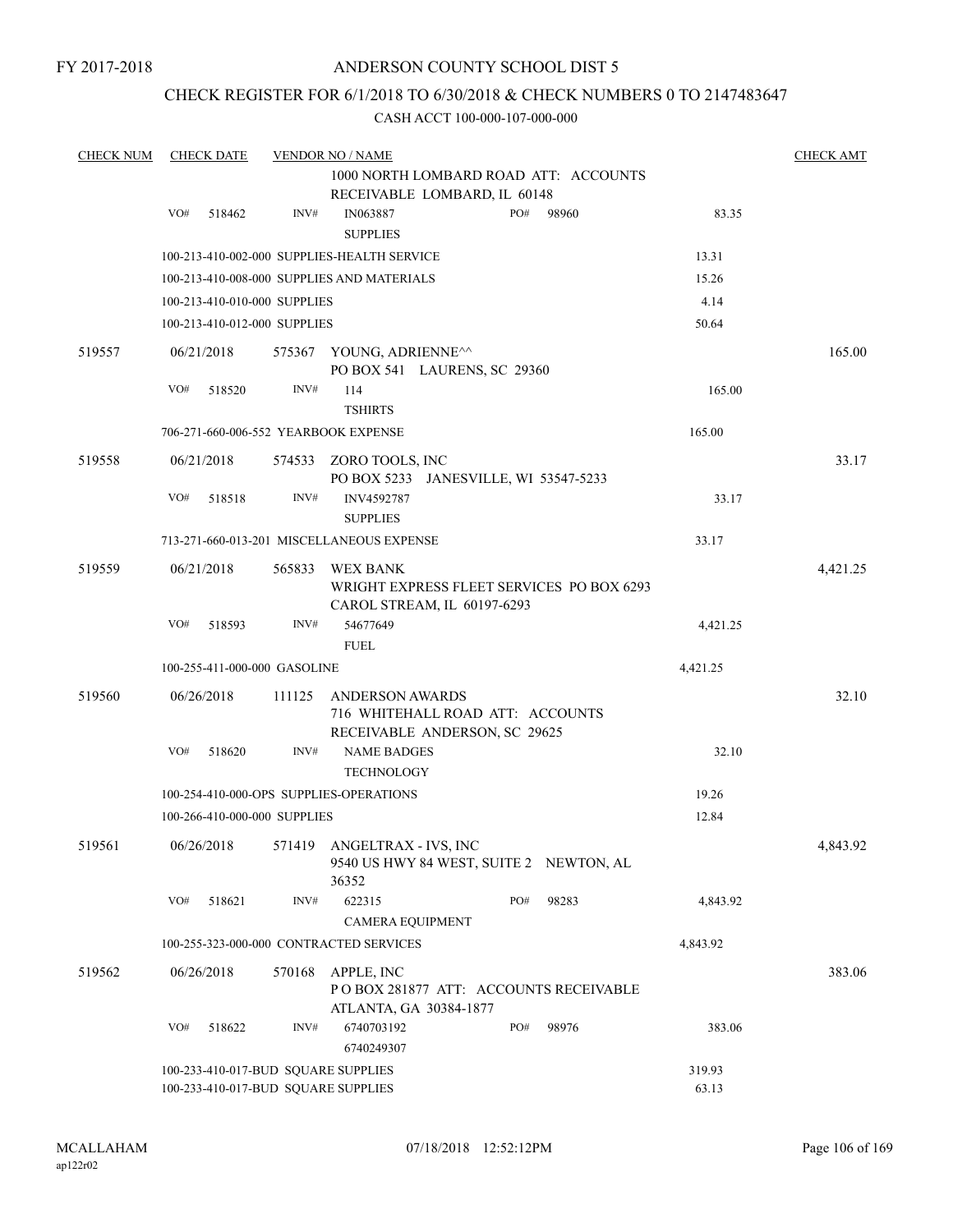## ANDERSON COUNTY SCHOOL DIST 5

## CHECK REGISTER FOR 6/1/2018 TO 6/30/2018 & CHECK NUMBERS 0 TO 2147483647

| <b>CHECK NUM</b> |     | <b>CHECK DATE</b>                 |        | <b>VENDOR NO / NAME</b>                                                                           |     |                        |          | <b>CHECK AMT</b> |
|------------------|-----|-----------------------------------|--------|---------------------------------------------------------------------------------------------------|-----|------------------------|----------|------------------|
| 519563           |     | 06/26/2018                        | 567482 | BORENSON & ASSOCIATES, INC<br>PO BOX 3328 DEPARTMENT B ALLENTOWN, PA<br>18106                     |     |                        |          | 1,298.50         |
|                  | VO# | 518623                            | INV#   | 77954<br><b>CLASS SET</b>                                                                         | PO# | 98595                  | 1,298.50 |                  |
|                  |     |                                   |        | 201-113-410-006-000 SUPPLIES AND MATERIALS                                                        |     |                        | 1,298.50 |                  |
| 519564           |     | 06/26/2018                        | 564662 | <b>BRADY'S SCREEN PRINTING</b><br>106 CONCORD ROAD ATT: ACCOUNTS<br>RECEIVABLE ANDERSON, SC 29621 |     |                        |          | 1,002.59         |
|                  | VO# | 518624                            | INV#   | 33437<br><b>CAMP DISCOVERY</b>                                                                    |     |                        | 1,002.59 |                  |
|                  |     |                                   |        | 900-171-410-000-017 CAMP DISCOVERY SUPPLIES                                                       |     |                        | 1,002.59 |                  |
| 519565           |     | 06/26/2018                        | 569895 | BROADWAY TECHNOLOGIES, INC<br>203 N. HAMILTON STREET WILLIAMSTON, SC<br>29697                     |     |                        |          | 3,329.75         |
|                  | VO# | 518625                            | INV#   | 7540<br><b>REPEATER</b>                                                                           | PO# | 98913                  | 3,329.75 |                  |
|                  |     | 397-114-410-002-000 SUPPLIES      |        |                                                                                                   |     |                        | 3,329.75 |                  |
| 519566           |     | 06/26/2018                        | 152495 | CAMCOR, INC<br>POBOX 1899 ATT: ACCOUNTS RECEIVABLE<br>BURLINGTON, NC 27216-1899                   |     |                        |          | 1,925.99         |
|                  | VO# | 518626                            | INV#   | 2448796<br>TECHNOLOGY                                                                             | PO# | 98925                  | 1,925.99 |                  |
|                  |     |                                   |        | 100-266-314-000-000 REPAIRS TO EQUIPMENT                                                          |     |                        | 1,925.99 |                  |
| 519567           |     | 06/26/2018                        | 572787 | CC&I SERVICES LLC<br>4795 S CHURCH ST EXT SUITE 2 ROEBUCK, SC<br>29376                            |     |                        |          | 11,658.00        |
|                  | VO# | 518627                            | INV#   | 3853<br><b>TL HANNA</b>                                                                           | PO# | 98317                  | 2,950.00 |                  |
|                  |     |                                   |        | 505-271-540-002-BSC BASEBALL&SOFTBALL COMPLEX                                                     |     |                        | 2,950.00 |                  |
|                  | VO# | 518628                            | INV#   | 3850<br><b>INSTITUTE OF TECH</b>                                                                  | PO# | 96454                  | 6,893.00 |                  |
|                  |     | 515-253-520-031-CAR CAREER CENTER |        |                                                                                                   |     |                        | 6,893.00 |                  |
|                  | VO# | 518629                            | INV#   | 3852<br><b>WESTSIDE</b>                                                                           | PO# | 97770                  | 1,815.00 |                  |
|                  |     |                                   |        | 515-253-529-003-FAC STADIUM BATHROOM RENOVATIONS                                                  |     |                        | 1,815.00 |                  |
| 519568           |     | 06/26/2018                        | 160602 | CDW GOVERNMENT<br>75 REMITTANCE DRIVE<br>ACCOUNTS RECEIVABLE CHICAGO, IL 60675-1515               |     | <b>SUITE 1515 ATT:</b> |          | 4,623.65         |
|                  | VO# | 518630                            | INV#   | NBP9135<br><b>MAX CASES</b>                                                                       | PO# | 98970                  | 856.00   |                  |
|                  |     |                                   |        | 100-266-345-000-000 TECHNOLOGY INFRASTRUCTURE                                                     |     |                        | 856.00   |                  |
|                  | VO# | 518631                            | INV#   | <b>NBD3501</b><br><b>KEMP RENEWAL</b>                                                             | PO# | 98909                  | 3,767.65 |                  |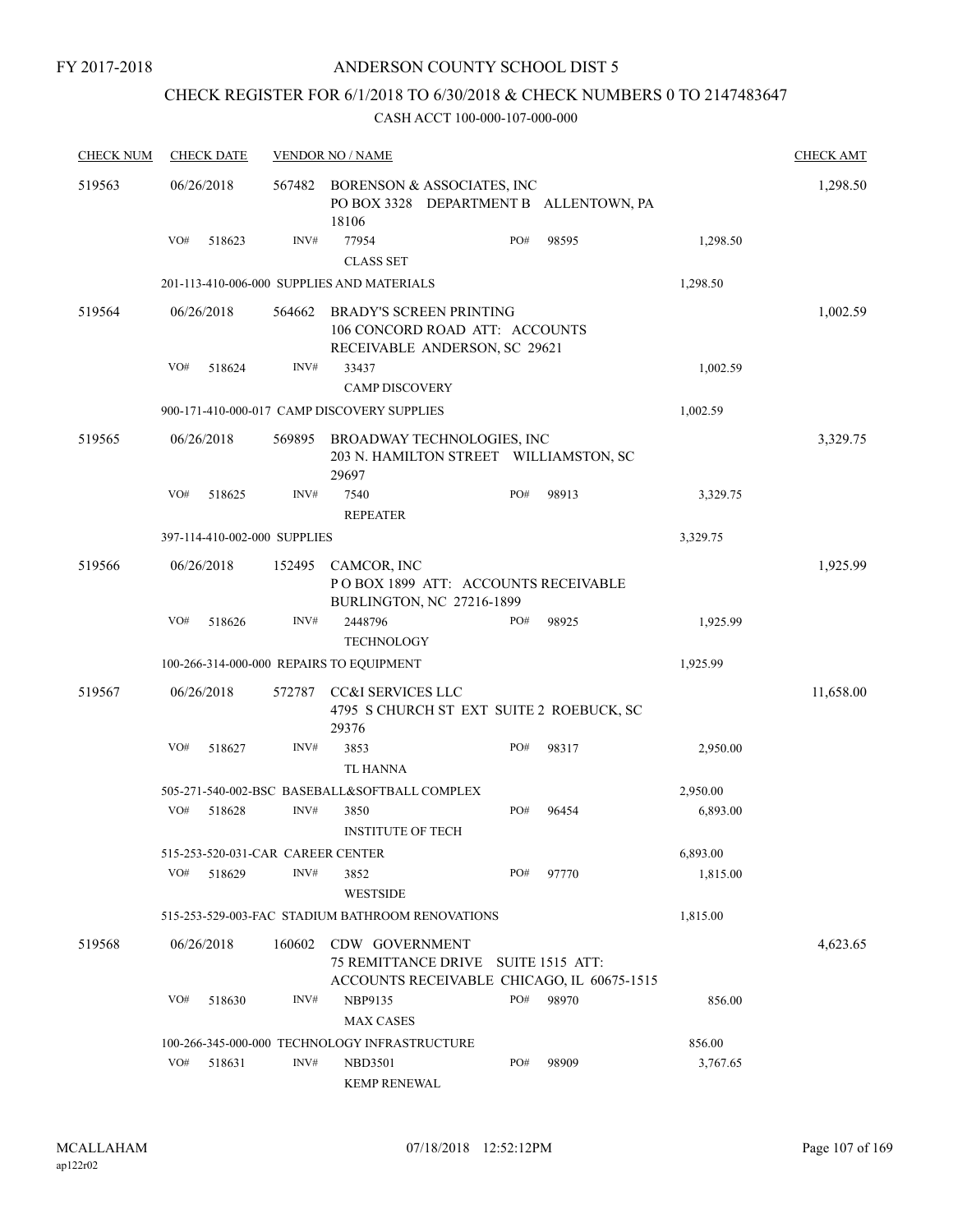## CHECK REGISTER FOR 6/1/2018 TO 6/30/2018 & CHECK NUMBERS 0 TO 2147483647

| <b>CHECK NUM</b> | <b>CHECK DATE</b>                       |        | <b>VENDOR NO / NAME</b><br>100-266-445-000-000 SOFTWARE TECHNOLOGY                                |     |                    | 3,767.65  | <b>CHECK AMT</b> |
|------------------|-----------------------------------------|--------|---------------------------------------------------------------------------------------------------|-----|--------------------|-----------|------------------|
| 519569           | 06/26/2018                              | 565615 | COMMUNICATION SERVICE CENTER, INC<br>PO BOX 4118 ATT: ACCOUNTS RECEIVABLE<br>GREENVILLE, SC 29608 |     |                    |           | 1,340.56         |
|                  | VO#<br>518632                           | INV#   | <b>ACCT 012400</b><br><b>SERVICE</b>                                                              |     |                    | 1,340.56  |                  |
|                  | 100-255-323-000-000 CONTRACTED SERVICES |        |                                                                                                   |     |                    | 1,114.37  |                  |
|                  | 100-255-323-000-000 CONTRACTED SERVICES |        |                                                                                                   |     |                    | 62.50     |                  |
|                  | 100-255-323-000-000 CONTRACTED SERVICES |        |                                                                                                   |     |                    | 62.50     |                  |
|                  | 100-255-323-000-000 CONTRACTED SERVICES |        |                                                                                                   |     |                    | 101.19    |                  |
| 519570           | 06/26/2018                              | 573566 | DAVE BURGESS CONSULTING, INC<br>10894 UVALDE CT SAN DIEGO, CA 92124                               |     |                    |           | 3,400.00         |
|                  | VO#<br>518633                           | INV#   | 6403<br><b>MATERIALS</b>                                                                          | PO# | 99027              | 3,400.00  |                  |
|                  | 100-221-410-000-ELE SUPPLIES            |        |                                                                                                   |     |                    | 3,400.00  |                  |
|                  |                                         |        |                                                                                                   |     |                    |           |                  |
| 519571           | 06/26/2018                              | 575273 | DEEDY, CARMEN^^<br>1956 CARRINGTON CT<br>30087                                                    |     | STONE MOUNTAIN, GA |           | 2,777.00         |
|                  | VO#<br>518634                           | INV#   | 6/28/18 CAMP<br>WHITEHALL ELEM                                                                    | PO# | 98755              | 2,777.00  |                  |
|                  | 926-171-312-019-000 PURCHASED SERVICES  |        |                                                                                                   |     |                    | 2,777.00  |                  |
| 519572           | 06/26/2018                              | 198651 | DELL MARKETING LP<br>POBOX 534118 ATT: ACCOUNTS RECEIVABLE                                        |     |                    |           | 32,269.06        |
|                  | VO#<br>518635                           | INV#   | ATLANTA, GA 30353-4118<br>10248612820<br><b>MONITOR</b>                                           | PO# | 98982              | 169.06    |                  |
|                  | 100-264-410-000-000 SUPPLIES            |        |                                                                                                   |     |                    | 169.06    |                  |
|                  | VO#<br>518636                           | INV#   | 10248391120<br><b>TECH SUPPLIES</b>                                                               | PO# | 98885              | 32,100.00 |                  |
|                  |                                         |        | 100-266-312-000-INS CHROMEBOOK INSURANCE                                                          |     |                    | 32,100.00 |                  |
|                  |                                         |        |                                                                                                   |     |                    |           |                  |
| 519573           | 06/26/2018                              | 211200 | DUFF & CHILDS, LLC<br>PO BOX 1486 ATT: ACCOUNTS RECEIVABLE<br>COLUMBIA, SC 29202                  |     |                    |           | 100.00           |
|                  | VO#<br>518637                           | INV#   | 14128                                                                                             |     |                    | 100.00    |                  |
|                  |                                         |        | <b>MAY RETAINER</b>                                                                               |     |                    |           |                  |
|                  | 100-231-319-000-000 LEGAL FEES          |        |                                                                                                   |     |                    | 100.00    |                  |
| 519574           | 06/26/2018                              | 565781 | ERIC ARMIN INC<br>POBOX 416366 ATT: ACCOUNTS RECEIVABLE<br>BOSTON, MA 02241-6366                  |     |                    |           | 1,453.82         |
|                  | VO#<br>518638                           | INV#   | 0877131<br><b>SUPPLIES</b>                                                                        |     |                    | 1,453.82  |                  |
|                  |                                         |        | 100-113-410-020-INQ INQUIRY BASED LEARNING                                                        |     |                    | 1,453.82  |                  |
| 519575           | 06/26/2018                              | 575357 | EVOLLVE, INC.<br>129 W TORRANCE BLVD REDONDO BEACH, CA<br>90277                                   |     |                    |           | 1,400.00         |
|                  |                                         |        |                                                                                                   |     |                    |           |                  |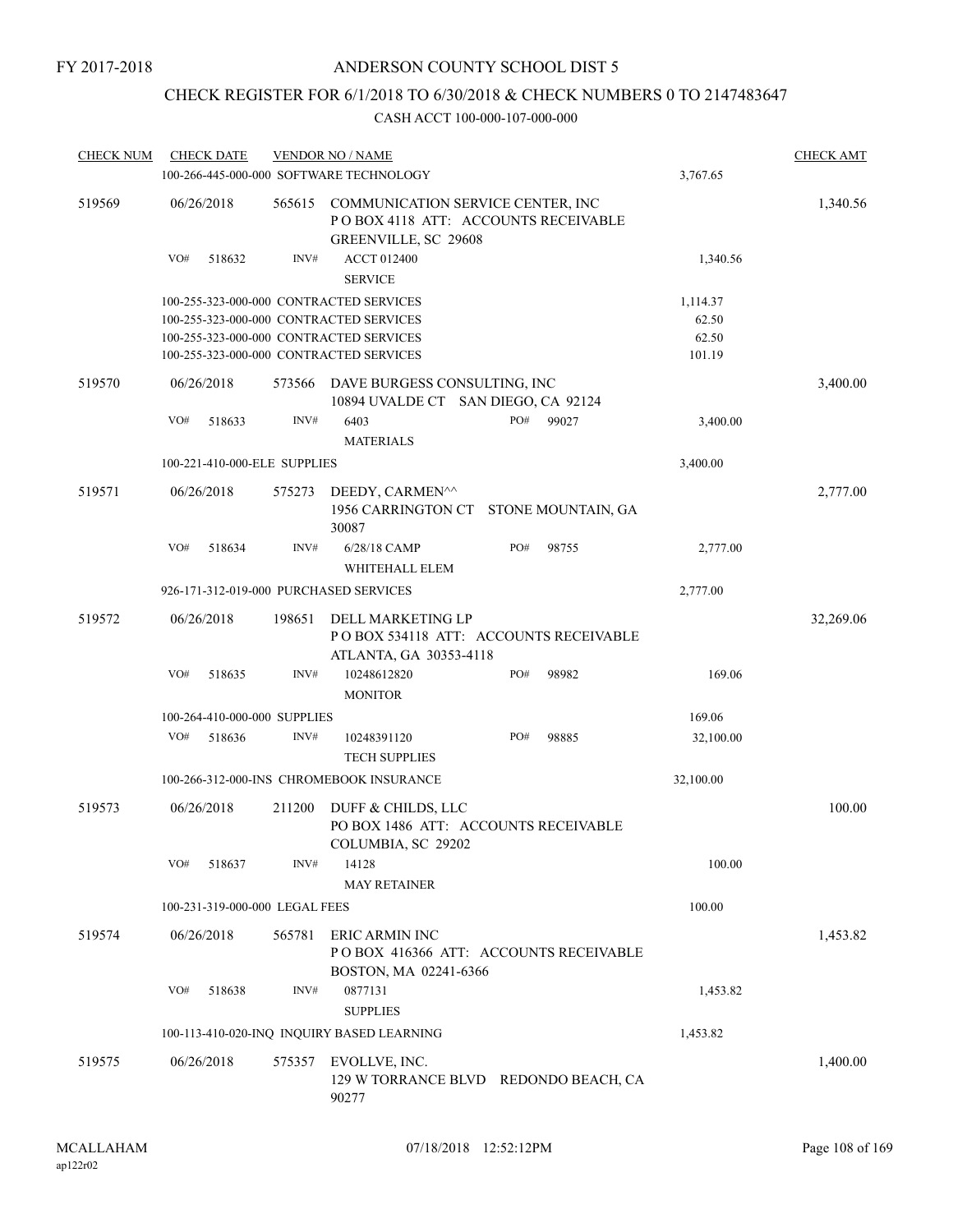# CHECK REGISTER FOR 6/1/2018 TO 6/30/2018 & CHECK NUMBERS 0 TO 2147483647

| <b>CHECK NUM</b> |     | <b>CHECK DATE</b>                      |        | <b>VENDOR NO / NAME</b>                                                                                                                                                                                                                                                                          |     |       |                                                                           | <b>CHECK AMT</b> |
|------------------|-----|----------------------------------------|--------|--------------------------------------------------------------------------------------------------------------------------------------------------------------------------------------------------------------------------------------------------------------------------------------------------|-----|-------|---------------------------------------------------------------------------|------------------|
|                  | VO# | 518639                                 | INV#   | 20308<br><b>SUPPLIES</b>                                                                                                                                                                                                                                                                         | PO# | 98949 | 1,400.00                                                                  |                  |
|                  |     |                                        |        | 100-221-410-000-DIS DIGITAL INTEGRATION SUPPLIES                                                                                                                                                                                                                                                 |     |       | 1,375.91                                                                  |                  |
|                  |     | 100-221-410-017-DIS SUPPLIES           |        |                                                                                                                                                                                                                                                                                                  |     |       | 24.09                                                                     |                  |
| 519576           |     | 06/26/2018                             | 569871 | FOLLETT SCHOOL SOLUTIONS, INC<br>91826 COLLECTION CENTER DRIVE ATT:                                                                                                                                                                                                                              |     |       |                                                                           | 20,040.49        |
|                  | VO# | 518640                                 | INV#   | ACCOUNTS RECEIVABLE CHICAGO, IL 60693-0918<br>840367F<br>WHITEHALL ELEM                                                                                                                                                                                                                          | PO# | 98635 | 20,040.49                                                                 |                  |
|                  |     | 100-113-410-019-000 SUPPLIES           |        |                                                                                                                                                                                                                                                                                                  |     |       | 40.49                                                                     |                  |
|                  |     | 100-222-430-019-BUD LIBRARY BOOKS      |        |                                                                                                                                                                                                                                                                                                  |     |       | 20,000.00                                                                 |                  |
| 519577           |     | 06/26/2018                             | 237555 | <b>FORMS &amp; SUPPLY</b><br>POBOX 563953 ATT: ACCOUNTS RECEIVABLE<br>CHARLOTTE, NC 28256                                                                                                                                                                                                        |     |       |                                                                           | 16,972.04        |
|                  | VO# | 518641                                 | INV#   | 4626898<br><b>SUPPLIES</b>                                                                                                                                                                                                                                                                       | PO# | 98968 | 16.17                                                                     |                  |
|                  |     |                                        |        | 201-223-410-000-000 SUPPLIES- ADMIN (GENERAL/PD)                                                                                                                                                                                                                                                 |     |       | 16.17                                                                     |                  |
|                  | VO# | 518642                                 | INV#   | 4630013<br>4629811                                                                                                                                                                                                                                                                               |     |       | 145.69                                                                    |                  |
|                  |     | 100-112-410-011-000 SUPPLIES           |        |                                                                                                                                                                                                                                                                                                  |     |       | 86.10                                                                     |                  |
|                  |     |                                        |        |                                                                                                                                                                                                                                                                                                  |     |       |                                                                           |                  |
|                  | VO# | 100-139-410-011-000 SUPPLIES<br>518643 | INV#   | PO 98662                                                                                                                                                                                                                                                                                         | PO# | 98662 | 59.59                                                                     |                  |
|                  |     |                                        |        | <b>WHSE INVENTORY</b>                                                                                                                                                                                                                                                                            |     |       | 7,819.43                                                                  |                  |
|                  | VO# | 518644                                 | INV#   | 100-000-170-000-000 WAREHOUSE INVENTORY<br>100-000-170-000-000 WAREHOUSE INVENTORY<br>100-000-170-000-000 WAREHOUSE INVENTORY<br>100-000-170-000-000 WAREHOUSE INVENTORY<br>100-000-170-000-000 WAREHOUSE INVENTORY<br>100-000-170-000-000 WAREHOUSE INVENTORY<br>4627128<br><b>FILE CABINET</b> |     |       | 138.16<br>115.13<br>6,021.23<br>1,544.91<br>243.87<br>$-243.87$<br>123.01 |                  |
|                  |     |                                        |        | 719-271-660-019-201 MISCELLANEOUS EXPENSE                                                                                                                                                                                                                                                        |     |       | 123.01                                                                    |                  |
|                  | VO# | 518645                                 | INV#   | 4634780<br><b>SOUTHWOOD</b>                                                                                                                                                                                                                                                                      | PO# | 99000 | 5,328.24                                                                  |                  |
|                  |     | 100-224-540-021-BUD MAKER SPACE        |        |                                                                                                                                                                                                                                                                                                  |     |       | 5,328.24                                                                  |                  |
|                  | VO# | 518646                                 | INV#   | 4591785<br><b>WORKZONE</b>                                                                                                                                                                                                                                                                       | PO# | 98732 | 890.78                                                                    |                  |
|                  |     |                                        |        | 100-266-345-000-000 TECHNOLOGY INFRASTRUCTURE                                                                                                                                                                                                                                                    |     |       | 890.78                                                                    |                  |
|                  | VO# | 518647                                 | INV#   | 4629298-1<br><b>SUPPLIES</b>                                                                                                                                                                                                                                                                     |     |       | 416.31                                                                    |                  |
|                  |     |                                        |        | 715-271-660-015-201 MISCELLANEOUS EXPENSE                                                                                                                                                                                                                                                        |     |       | 416.31                                                                    |                  |
|                  | VO# | 518648                                 | INV#   | C <sub>4627209</sub><br><b>CREDIT</b>                                                                                                                                                                                                                                                            |     |       | $-50.29$                                                                  |                  |
|                  |     |                                        |        | 714-271-660-014-201 MISCELLANEOUS EXPENSE                                                                                                                                                                                                                                                        |     |       | $-50.29$                                                                  |                  |
|                  | VO# | 518649                                 | INV#   | PO 98967                                                                                                                                                                                                                                                                                         | PO# | 98967 | 2,232.41                                                                  |                  |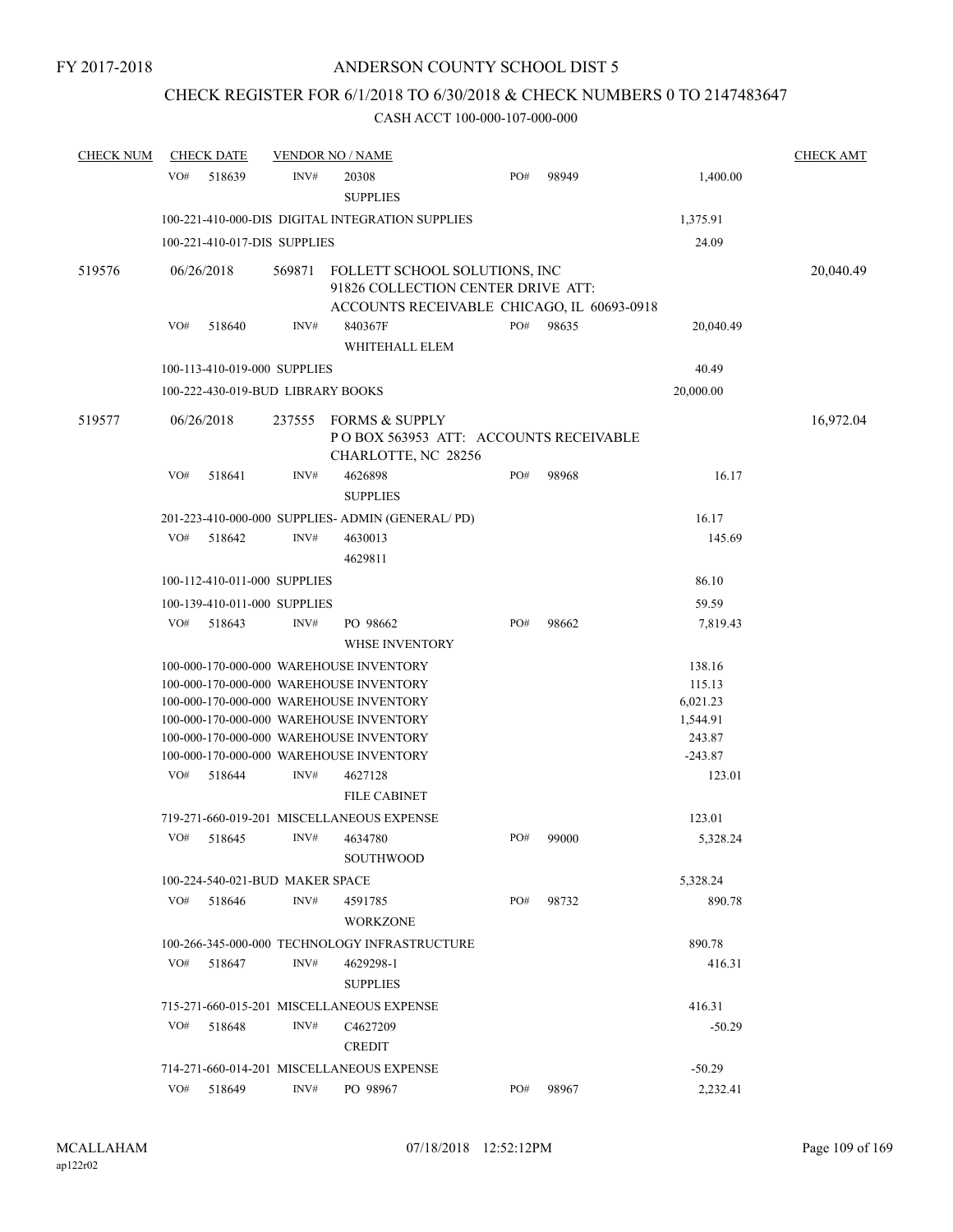# CHECK REGISTER FOR 6/1/2018 TO 6/30/2018 & CHECK NUMBERS 0 TO 2147483647

| <b>CHECK NUM</b> | <b>CHECK DATE</b>              |        | <b>VENDOR NO / NAME</b>                                                                                               |           | <b>CHECK AMT</b> |
|------------------|--------------------------------|--------|-----------------------------------------------------------------------------------------------------------------------|-----------|------------------|
|                  |                                |        | <b>SUPPLIES</b>                                                                                                       |           |                  |
|                  |                                |        | 100-252-410-000-000 SUPPLIES AND MATERIALS                                                                            | 342.36    |                  |
|                  |                                |        | 100-252-410-000-000 SUPPLIES AND MATERIALS                                                                            | 9.57      |                  |
|                  |                                |        | 100-252-410-000-000 SUPPLIES AND MATERIALS                                                                            | 1,880.48  |                  |
|                  | VO#<br>518650                  | INV#   | 4627206                                                                                                               | 50.29     |                  |
|                  |                                |        | <b>SUPPLIES</b>                                                                                                       |           |                  |
|                  |                                |        | 714-271-660-014-201 MISCELLANEOUS EXPENSE                                                                             | 50.29     |                  |
| 519578           | 06/26/2018                     | 252100 | <b>GRACE'S COFFEE HOUSE AND RESTAURANT</b><br>1510 NORTH MURRAY AVENUE ATT: ACCOUNTS<br>RECEIVABLE ANDERSON, SC 29625 |           | 115.14           |
|                  | VO#<br>518651                  | INV#   | FOR JUNE 12TH                                                                                                         | 115.14    |                  |
|                  |                                |        | V. JOHNSON                                                                                                            |           |                  |
|                  |                                |        | 387-224-333-000-SUS TRIPS AND CONFERENCES                                                                             | 115.14    |                  |
| 519579           | 06/26/2018                     |        | 574279 HALLIGAN MAHONEY & WILLIAMS<br>PO BOX 11367 COLUMBIA, SC 29211-1367                                            |           | 10,300.60        |
|                  | VO#<br>518652                  | INV#   | 12194<br><b>MAY SERVICES</b>                                                                                          | 10,300.60 |                  |
|                  | 100-231-319-000-000 LEGAL FEES |        |                                                                                                                       | 10,300.60 |                  |
| 519580           | 06/26/2018                     | 573097 | <b>HEALTHMASTER</b>                                                                                                   |           | 19,750.00        |
|                  |                                |        | 2655 OAKLEY PARK RD. SUITE 100 WALLED<br>LAKE, MI 48390-1645                                                          |           |                  |
|                  | VO#<br>518653                  | INV#   | PO#<br>0020847<br>99039<br><b>SUPPORT RENEWAL</b>                                                                     | 19,750.00 |                  |
|                  |                                |        | 283-213-316-000-000 HEALTHMASTER DATA PROCESSING                                                                      | 19,750.00 |                  |
| 519581           | 06/26/2018                     | 573279 | HERSHEY CREAMERY COMPANY<br>301 S CAMERON STREET HARRISBURG, PA<br>17101-2815                                         |           | 164.16           |
|                  | VO#<br>518654                  | INV#   | 12891310                                                                                                              | 164.16    |                  |
|                  |                                |        | <b>VARENNES ELEM</b>                                                                                                  |           |                  |
|                  |                                |        | 716-271-660-016-391 ICE CREAM SALES EXPENSE                                                                           | 164.16    |                  |
| 519582           | 06/26/2018                     | 272800 | HOUSE OF TROPHIES                                                                                                     |           | 70.41            |
|                  |                                |        | 616 NORTH MURRAY AVENUE ATT: ACCOUNTS<br>RECEIVABLE ANDERSON, SC 29625-4311                                           |           |                  |
|                  | VO#<br>518655                  | INV#   | 32105<br><b>NAME BADGES</b>                                                                                           | 70.41     |                  |
|                  |                                |        | 100-263-410-000-000 SUPPLIES AND MATERIALS                                                                            | 70.41     |                  |
| 519583           | 06/26/2018                     | 575337 | INKHEAD PROMOTIONAL PRODUCTS                                                                                          |           | 977.93           |
|                  | VO#                            | INV#   | 138 PARK AVE., SUITE 300 WINDER, GA 30680<br>C. BONNER                                                                |           |                  |
|                  | 518656                         |        |                                                                                                                       | 977.93    |                  |
|                  |                                |        | <b>UMBRELLAS</b>                                                                                                      |           |                  |
|                  | 100-115-410-001-000 SUPPLIES   |        |                                                                                                                       | 977.93    |                  |
| 519584           | 06/26/2018                     |        | 276355 IPC SUPPLY, INC<br>POBOX 1987 ATT: ACCOUNTS RECEIVABLE<br>ANDERSON, SC 29622                                   |           | 719.04           |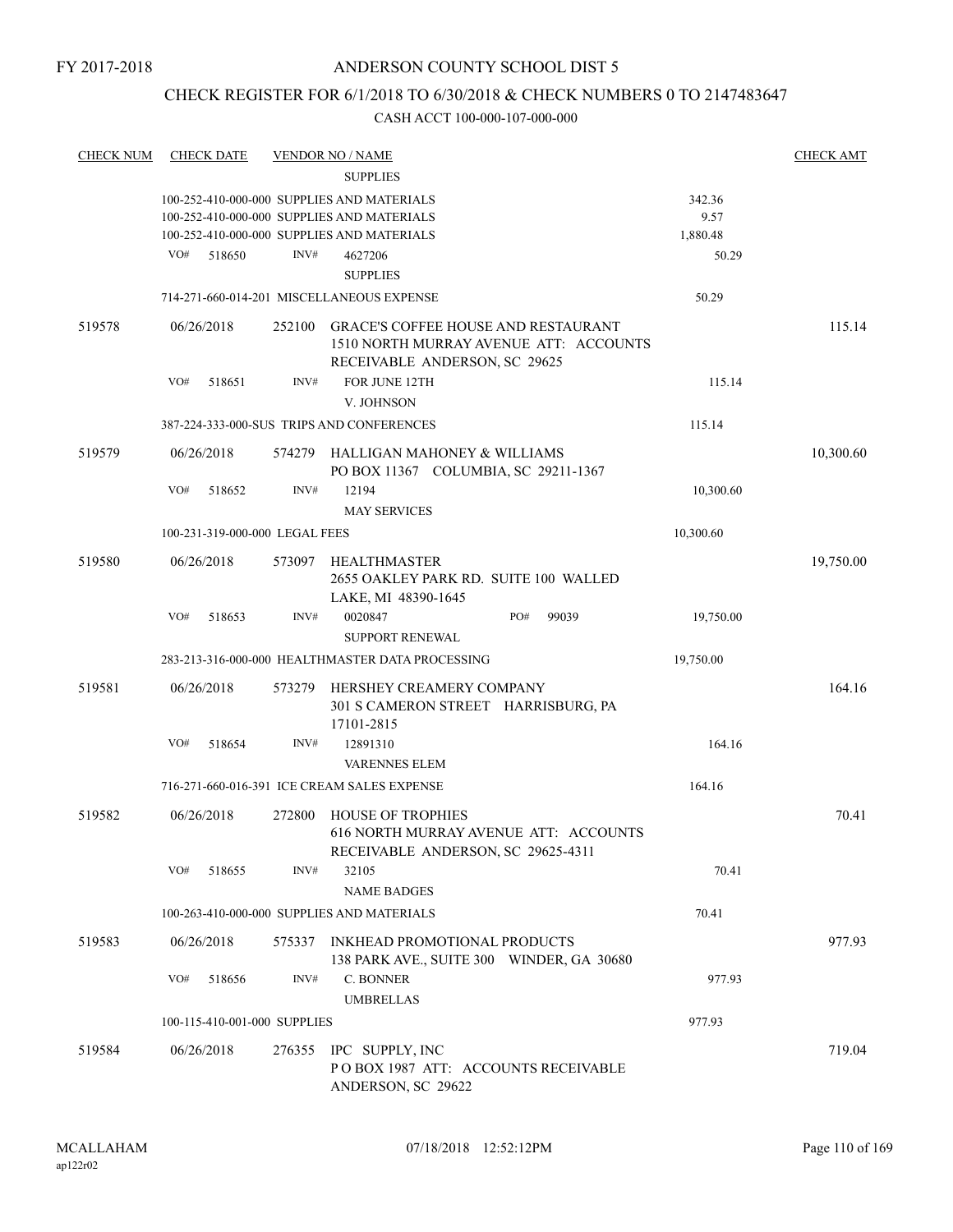# CHECK REGISTER FOR 6/1/2018 TO 6/30/2018 & CHECK NUMBERS 0 TO 2147483647

| <b>CHECK NUM</b> |     | <b>CHECK DATE</b> |        | <b>VENDOR NO / NAME</b>                                                                  |     |       |           | <b>CHECK AMT</b> |
|------------------|-----|-------------------|--------|------------------------------------------------------------------------------------------|-----|-------|-----------|------------------|
|                  | VO# | 518657            | INV#   | 34271                                                                                    | PO# | 99015 | 719.04    |                  |
|                  |     |                   |        | <b>SUPPLIES</b>                                                                          |     |       |           |                  |
|                  |     |                   |        | 100-000-170-000-000 WAREHOUSE INVENTORY                                                  |     |       | 719.04    |                  |
| 519585           |     | 06/26/2018        | 565009 | K-LOG, INC<br>PO BOX 5 ZION, IL 60099-0005                                               |     |       |           | 2,358.07         |
|                  | VO# | 518658            | INV#   | 18-2868861-1                                                                             |     |       | 2,358.07  |                  |
|                  |     |                   |        | <b>OAK TABLE</b>                                                                         |     |       |           |                  |
|                  |     |                   |        | 714-271-660-014-201 MISCELLANEOUS EXPENSE                                                |     |       | 2,358.07  |                  |
| 519586           |     | 06/26/2018        | 565254 | MARSHALL I PICKENS HOSPITAL<br>701 GROVE ROAD ATT: ROBYN ELLISON<br>GREENVILLE, SC 29605 |     |       |           | 40.00            |
|                  | VO# | 518659            | INV#   | <b>JUNE 1-5</b><br><b>JAZMINE LEE</b>                                                    |     |       | 40.00     |                  |
|                  |     |                   |        | 100-145-112-000-000 SALARIES - HOMEBOUND                                                 |     |       | 40.00     |                  |
|                  |     |                   |        |                                                                                          |     |       |           |                  |
| 519587           |     | 06/26/2018        | 571502 | MCCARTER MECHANICAL<br>685 JOHN DODD ROAD SPARTANBURG, SC 29303                          |     |       |           | 40,556.59        |
|                  | VO# | 518660            | INV#   | APP <sub>7</sub>                                                                         |     |       | 10,071.01 |                  |
|                  |     |                   |        | MPS #016456                                                                              |     |       |           |                  |
|                  |     |                   |        | 515-253-531-002-FAC COOLING TOWER/CHILLER                                                |     |       | 10,071.01 |                  |
|                  | VO# | 518661            | INV#   | APP <sub>7</sub>                                                                         |     |       | 13,504.47 |                  |
|                  |     |                   |        | MPS #016456                                                                              |     |       |           |                  |
|                  |     |                   |        | 515-253-531-003-FAC Cooling Tower/Chiller/Top Units                                      |     |       | 13,504.47 |                  |
|                  | VO# | 518662            | INV#   | APP 6                                                                                    |     |       | 14,976.80 |                  |
|                  |     |                   |        | MPS #016456                                                                              |     |       |           |                  |
|                  |     |                   |        | 515-253-531-002-FAC COOLING TOWER/CHILLER                                                |     |       | 14,976.80 |                  |
|                  | VO# | 518663            | INV#   | APP 6                                                                                    |     |       | 2,004.31  |                  |
|                  |     |                   |        | MPS #016456                                                                              |     |       |           |                  |
|                  |     |                   |        | 515-253-531-003-FAC Cooling Tower/Chiller/Top Units                                      |     |       | 2,004.31  |                  |
| 519588           |     | 06/26/2018        | 569988 | MCMILLAN PAZDAN SMITH, LLC<br>DEPT 999450 PO BOX 537044 ATLANTA, GA<br>30353-9450        |     |       |           | 82,164.98        |
|                  | VO# | 518664            | INV#   | 01801679                                                                                 |     |       | 5,617.50  |                  |
|                  |     |                   |        | PROJ #015196                                                                             |     |       |           |                  |
|                  |     |                   |        | 505-253-530-000-000 WHITNER STREET DEMO                                                  |     |       | 5,617.50  |                  |
|                  | VO# | 518665            | INV#   | 01801681                                                                                 |     |       | 1,054.68  |                  |
|                  |     |                   |        | PROJ #016456                                                                             |     |       |           |                  |
|                  |     |                   |        | 515-253-531-002-FAC COOLING TOWER/CHILLER                                                |     |       | 527.34    |                  |
|                  |     |                   |        | 515-253-531-003-FAC Cooling Tower/Chiller/Top Units                                      |     |       | 527.34    |                  |
|                  | VO# | 518666            | INV#   | 01801684<br>PROJ #017296                                                                 |     |       | 1,382.09  |                  |
|                  |     |                   |        | 515-253-529-003-FAC STADIUM BATHROOM RENOVATIONS                                         |     |       | 1,382.09  |                  |
|                  | VO# | 518667            | INV#   | 01801687                                                                                 |     |       | 13,860.00 |                  |
|                  |     |                   |        | PROJ #017455                                                                             |     |       |           |                  |
|                  |     |                   |        | 505-254-323-005-000 CONTRACTED SERVICES                                                  |     |       | 13,860.00 |                  |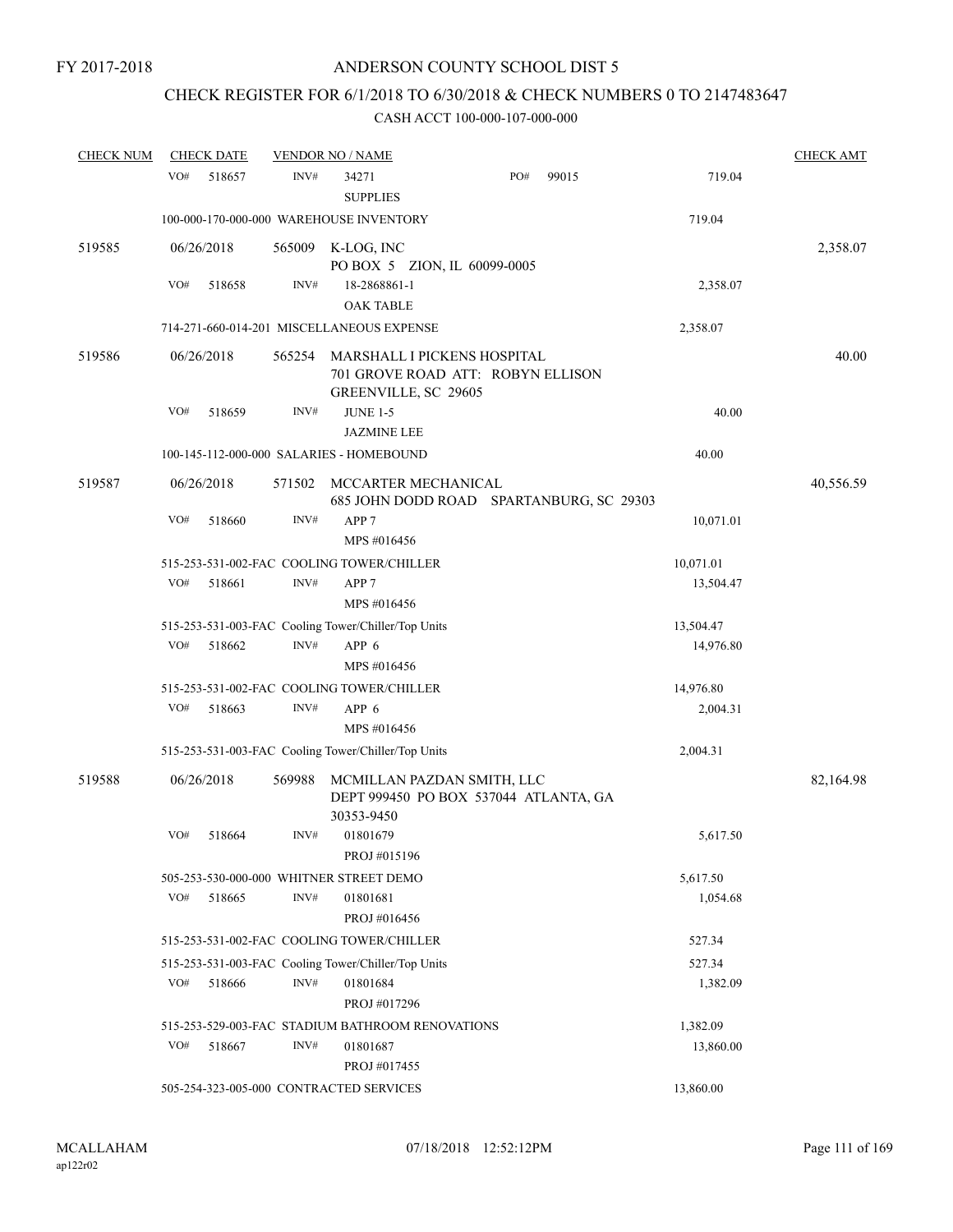# CHECK REGISTER FOR 6/1/2018 TO 6/30/2018 & CHECK NUMBERS 0 TO 2147483647

| <b>CHECK NUM</b> |     | <b>CHECK DATE</b>                 |        | <b>VENDOR NO / NAME</b>                          |                          |     |       |           | <b>CHECK AMT</b> |
|------------------|-----|-----------------------------------|--------|--------------------------------------------------|--------------------------|-----|-------|-----------|------------------|
|                  | VO# | 518668                            | INV#   | 01801678<br>PROJ #015013                         |                          |     |       | 55,488.51 |                  |
|                  |     |                                   |        |                                                  |                          |     |       |           |                  |
|                  |     | 515-253-520-031-CAR CAREER CENTER |        |                                                  |                          |     |       | 55,488.51 |                  |
|                  | VO# | 518669                            | INV#   | 01801685                                         |                          |     |       | 4,762.20  |                  |
|                  |     |                                   |        | PROJ #017396                                     |                          |     |       |           |                  |
|                  |     |                                   |        | 505-271-540-002-BSC BASEBALL&SOFTBALL COMPLEX    |                          |     |       | 2,381.10  |                  |
|                  |     |                                   |        | 505-271-540-003-BSC BASEBALL&SOFTBALL COMPLEX    |                          |     |       | 2,381.10  |                  |
| 519589           |     | 06/26/2018                        | 358500 | <b>MINUTEMAN PRESS</b>                           |                          |     |       |           | 107.09           |
|                  |     |                                   |        | 3308 NORTH MAIN STREET ATT: ACCOUNTS             |                          |     |       |           |                  |
|                  |     |                                   |        | RECEIVABLE ANDERSON, SC 29621-4108               |                          |     |       |           |                  |
|                  | VO# | 518670                            | INV#   | 84283                                            |                          |     |       | 107.09    |                  |
|                  |     |                                   |        | <b>JOB 112158</b>                                |                          |     |       |           |                  |
|                  |     | 600-256-410-003-000 SUPPLIES      |        |                                                  |                          |     |       | 53.55     |                  |
|                  |     | 600-256-410-020-000 SUPPLIES      |        |                                                  |                          |     |       | 53.54     |                  |
| 519590           |     | 06/26/2018                        | 369400 | NASCO                                            |                          |     |       |           | 223.92           |
|                  |     |                                   |        | PO BOX 901 ATT: ACCOUNTS RECEIVABLE FORT         |                          |     |       |           |                  |
|                  |     |                                   |        | ATKINSON, WI 53538-0901                          |                          |     |       |           |                  |
|                  | VO# | 518671                            | INV#   | 946321                                           |                          | PO# | 98398 | 223.92    |                  |
|                  |     |                                   |        | <b>SUPPLIES</b>                                  |                          |     |       |           |                  |
|                  |     |                                   |        | 329-115-410-000-000 SUPPLIES- STATE EQUIPMENT    |                          |     |       | 223.92    |                  |
|                  |     |                                   |        |                                                  |                          |     |       |           |                  |
| 519591           |     | 06/26/2018                        | 573208 | NETSOURCE ET<br>1500 ELEAZER ROAD IRMO, SC 29063 |                          |     |       |           | 14,040.54        |
|                  | VO# | 518672                            | INV#   | 1877                                             |                          | PO# | 98948 | 14,040.54 |                  |
|                  |     |                                   |        | <b>TECHNOLOGY</b>                                |                          |     |       |           |                  |
|                  |     |                                   |        | 100-266-345-000-000 TECHNOLOGY INFRASTRUCTURE    |                          |     |       | 3,640.54  |                  |
|                  |     |                                   |        |                                                  |                          |     |       |           |                  |
|                  |     |                                   |        | 100-266-445-000-000 SOFTWARE TECHNOLOGY          |                          |     |       | 10,400.00 |                  |
| 519592           |     | 06/26/2018                        | 563478 | NORFOLK WIRE & ELECTRONICS                       |                          |     |       |           | 265.40           |
|                  |     |                                   |        | PO BOX 890608 ATT: ACCOUNTS RECEIVABLE           |                          |     |       |           |                  |
|                  |     |                                   |        | CHARLOTTE, NC 28289-0608                         |                          |     |       |           |                  |
|                  | VO# | 518673                            | INV#   | 2441850                                          |                          | PO# | 98920 | 265.40    |                  |
|                  |     |                                   |        | 2443851                                          |                          |     |       |           |                  |
|                  |     |                                   |        | 100-266-314-000-000 REPAIRS TO EQUIPMENT         |                          |     |       | 245.05    |                  |
|                  |     |                                   |        | 100-266-314-000-000 REPAIRS TO EQUIPMENT         |                          |     |       | 20.35     |                  |
| 519593           |     | 06/26/2018                        | 389900 | OFFICE DEPOT                                     |                          |     |       |           | 1,807.27         |
|                  |     |                                   |        | PO BOX 1413                                      | CHARLOTTE, NC 28201-1413 |     |       |           |                  |
|                  | VO# | 518674                            | INV#   | 2190132844                                       |                          | PO# | 98829 | 352.97    |                  |
|                  |     |                                   |        | <b>SUPPLIES</b>                                  |                          |     |       |           |                  |
|                  |     | 100-255-410-000-000 SUPPLIES      |        |                                                  |                          |     |       | 352.97    |                  |
|                  | VO# | 518675                            | INV#   | PO 98914                                         |                          | PO# | 98914 | 794.29    |                  |
|                  |     |                                   |        | <b>SUPPLIES</b>                                  |                          |     |       |           |                  |
|                  |     | 926-171-410-019-000 SUPPLIES      |        |                                                  |                          |     |       | 148.40    |                  |
|                  |     | 926-171-410-019-000 SUPPLIES      |        |                                                  |                          |     |       | 102.66    |                  |
|                  |     | 926-171-410-019-000 SUPPLIES      |        |                                                  |                          |     |       | 347.33    |                  |
|                  |     | 926-171-410-019-000 SUPPLIES      |        |                                                  |                          |     |       | 195.90    |                  |
|                  | VO# | 518676                            | INV#   | 148461579001                                     |                          |     |       | 374.78    |                  |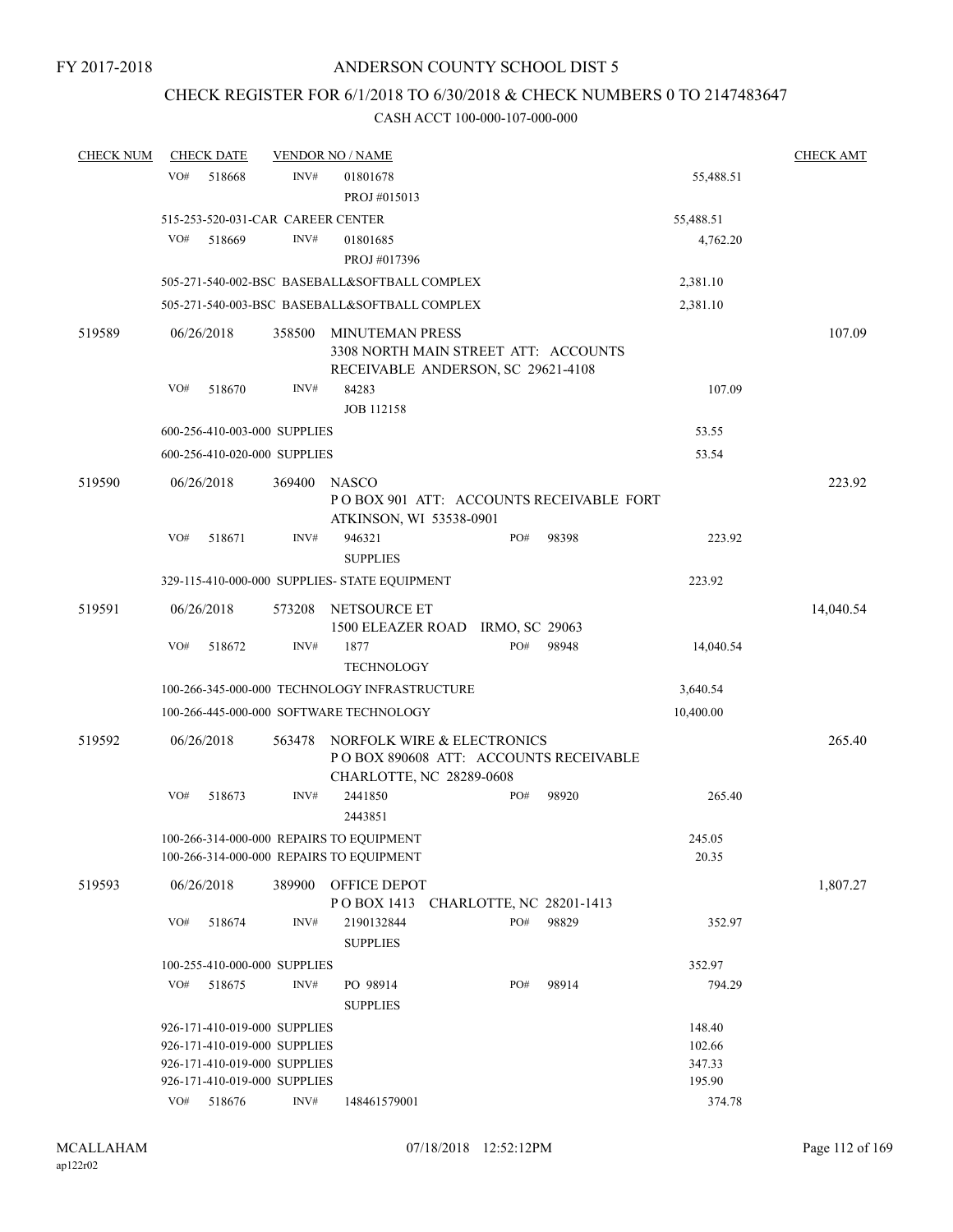# CHECK REGISTER FOR 6/1/2018 TO 6/30/2018 & CHECK NUMBERS 0 TO 2147483647

| <b>CHECK NUM</b> |     | <b>CHECK DATE</b> |                              | <b>VENDOR NO / NAME</b>                                             |     |       |          | <b>CHECK AMT</b> |
|------------------|-----|-------------------|------------------------------|---------------------------------------------------------------------|-----|-------|----------|------------------|
|                  |     |                   |                              | 148461966001,68001                                                  |     |       |          |                  |
|                  |     |                   | 100-139-410-013-000 SUPPLIES |                                                                     |     |       | 309.82   |                  |
|                  |     |                   | 100-139-410-013-000 SUPPLIES |                                                                     |     |       | 17.11    |                  |
|                  |     |                   | 100-139-410-013-000 SUPPLIES |                                                                     |     |       | 47.85    |                  |
|                  | VO# | 518677            | INV#                         | 147146858001                                                        |     |       | 66.49    |                  |
|                  |     |                   |                              | <b>SUPPLIES</b>                                                     |     |       |          |                  |
|                  |     |                   |                              | 713-271-660-013-201 MISCELLANEOUS EXPENSE                           |     |       | 66.49    |                  |
|                  | VO# | 518678            | INV#                         | 151288384001                                                        |     |       | 132.64   |                  |
|                  |     |                   |                              | <b>SUPPLIES</b>                                                     |     |       |          |                  |
|                  |     |                   |                              | 713-271-660-013-201 MISCELLANEOUS EXPENSE                           |     |       | 132.64   |                  |
|                  | VO# | 518679            | INV#                         | 2195310536                                                          |     |       | 86.10    |                  |
|                  |     |                   |                              | <b>SUPPLIES</b>                                                     |     |       |          |                  |
|                  |     |                   |                              | 100-224-312-000-TEF TEACHER EFFECTIVENESS                           |     |       | 86.10    |                  |
| 519594           |     | 06/26/2018        |                              | 431095 REALLY GOOD STUFF, INC                                       |     |       |          | 1,254.52         |
|                  |     |                   |                              | PO BOX 1111 ATT: ACCOUNTS RECEIVABLE                                |     |       |          |                  |
|                  |     |                   |                              | SHELTON, CT 06484-1110                                              |     |       |          |                  |
|                  | VO# | 518680            | INV#                         | 6428766                                                             | PO# | 98916 | 767.42   |                  |
|                  |     |                   |                              | <b>SUPPLIES</b>                                                     |     |       |          |                  |
|                  |     |                   | 926-171-410-019-000 SUPPLIES |                                                                     |     |       | 767.42   |                  |
|                  | VO# | 518681            | INV#                         | 6431708                                                             | PO# | 98951 | 487.10   |                  |
|                  |     |                   |                              | <b>SUPPLIES</b>                                                     |     |       |          |                  |
|                  |     |                   | 926-171-410-019-000 SUPPLIES |                                                                     |     |       | 487.10   |                  |
| 519595           |     | 06/26/2018        | 440950                       | ROCHESTER 100 INC                                                   |     |       |          | 360.00           |
|                  |     |                   |                              | POBOX 92801 ATT: ACCOUNTS RECEIVABLE                                |     |       |          |                  |
|                  |     |                   |                              | ROCHESTER, NY 14692                                                 |     |       |          |                  |
|                  | VO# | 518682            | INV#                         | P90426                                                              |     |       | 360.00   |                  |
|                  |     |                   |                              | <b>SUPPLIES</b>                                                     |     |       |          |                  |
|                  |     |                   | 338-188-410-015-FAM SUPPLIES |                                                                     |     |       | 360.00   |                  |
|                  |     |                   |                              |                                                                     |     |       |          |                  |
| 519596           |     | 06/26/2018        | 174325                       | <b>SC BOTANICAL GARDENS</b>                                         |     |       |          | 252.00           |
|                  |     |                   |                              | <b>150 DISCOVERY LANE ATTN: SUE WATTS</b><br>CLEMSON, SC 29634-0174 |     |       |          |                  |
|                  | VO# | 518683            | INV#                         | FOR JUNE 22                                                         |     |       | 252.00   |                  |
|                  |     |                   |                              | FIELD TRIP                                                          |     |       |          |                  |
|                  |     |                   |                              |                                                                     |     |       |          |                  |
|                  |     |                   |                              | 900-171-660-000-017 CAMP DISCOVERY FIELD TRIPS                      |     |       | 252.00   |                  |
| 519597           |     | 06/26/2018        |                              | 448513 SC DEPT OF EDUC/ TRANSPORTATION                              |     |       |          | 200.00           |
|                  |     |                   |                              | 1429 SENATE STREET ROOM 1100                                        |     |       | RUTLEDGE |                  |
|                  |     |                   |                              | BUILDING COLUMBIA, SC 29201                                         |     |       |          |                  |
|                  | VO# | 518684            | INV#                         | 06-0405-05-18                                                       |     |       | 200.00   |                  |
|                  |     |                   |                              | <b>BUS REPAIRS</b>                                                  |     |       |          |                  |
|                  |     |                   |                              | 100-255-323-000-000 CONTRACTED SERVICES                             |     |       | 200.00   |                  |
| 519598           |     | 06/26/2018        | 570300                       | <b>SCHOOL DISTRICT OF PICKENS COUNTY</b>                            |     |       |          | 750.00           |
|                  |     |                   |                              | 1348 GRIFFIN MILL ROAD ATT: STUDENT                                 |     |       |          |                  |
|                  |     |                   |                              | SERVICES EASLEY, SC 29640-6997                                      |     |       |          |                  |
|                  | VO# | 518685            | INV#                         | C. RUSSELL                                                          |     |       | 750.00   |                  |
|                  |     |                   |                              | <b>CLEMSON COHORT</b>                                               |     |       |          |                  |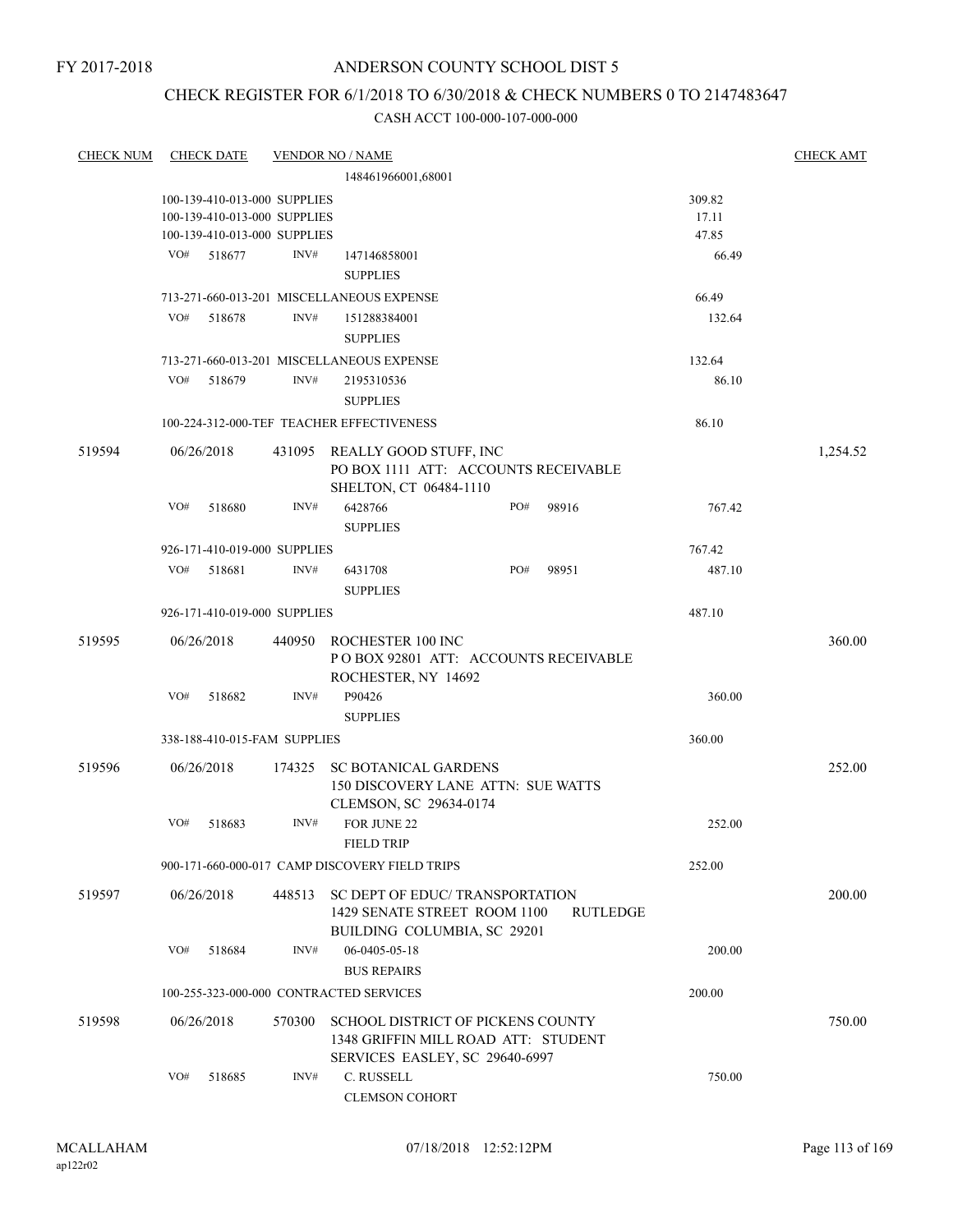# CHECK REGISTER FOR 6/1/2018 TO 6/30/2018 & CHECK NUMBERS 0 TO 2147483647

| <b>CHECK NUM</b> |     | <b>CHECK DATE</b>            |                | <b>VENDOR NO / NAME</b>                                                                                            |     |       |           | <b>CHECK AMT</b> |
|------------------|-----|------------------------------|----------------|--------------------------------------------------------------------------------------------------------------------|-----|-------|-----------|------------------|
|                  |     |                              |                | 100-224-312-000-000 STAFF DEV. - PURCHASED SERVICES                                                                |     |       | 750.00    |                  |
| 519599           |     | 06/26/2018                   | 570099         | SCHOOL SPECIALTY, INC.<br>32656 COLLECTION CENTER DR. ATT:<br>ACCOUNTS RECEIVABLE CHICAGO, IL 60693-0656           |     |       |           | 130.12           |
|                  | VO# | 518686                       | INV#           | 208120560547<br><b>SUPPLIES</b>                                                                                    |     |       | 130.12    |                  |
|                  |     | 100-139-410-013-000 SUPPLIES |                |                                                                                                                    |     |       | 130.12    |                  |
| 519600           |     | 06/26/2018                   | 566381         | <b>SCIENTIFIC LEARNING CORPORATION</b><br>POBOX 847668 ATT: ACCOUNTS RECEIVABLE<br>DALLAS, TX 75284-7668           |     |       |           | 29,853.00        |
|                  | VO# | 518687                       | INV#           | 00031931-048<br>WHITEHALL ELEM                                                                                     | PO# | 99009 | 29,853.00 |                  |
|                  |     |                              |                | 201-112-445-019-000 TECHNOLOGY SUPPLIES                                                                            |     |       | 29,853.00 |                  |
| 519601           |     | 06/26/2018                   | 575215         | SNOW & ASSOCIATES, INC<br>3461 BELLINGTON DRIVE ORLANDO, FL 32835                                                  |     |       |           | 60.00            |
|                  | VO# | 518688                       | $\text{INV}\#$ | 5303<br><b>SUPPLIES</b>                                                                                            |     |       | 60.00     |                  |
|                  |     |                              |                | 100-254-410-000-OPS SUPPLIES-OPERATIONS                                                                            |     |       | 60.00     |                  |
| 519602           |     | 06/26/2018                   | 563982         | <b>SOUTHEASTERN PAPER GROUP</b><br>POBOX 890671 ATT: ACCOUNTS RECEIVABLE<br>CHARLOTTE, NC 28289-0671               |     |       |           | 10,637.14        |
|                  | VO# | 518689                       | INV#           | 4192692<br><b>SUPPLIES</b>                                                                                         | PO# | 99002 | 10,637.14 |                  |
|                  |     |                              |                | 100-000-170-000-000 WAREHOUSE INVENTORY                                                                            |     |       | 10,637.14 |                  |
| 519603           |     | 06/26/2018                   | 481650         | SOUTHERN STATES #71029 - FARM PLAN<br>4010 SOUTH MURRAY AVENUE ATT: ACCOUNTS<br>RECEIVABLE ANDERSON, SC 02962-4429 |     |       |           | 59.88            |
|                  | VO# | 518690                       | INV#           | B245610<br><b>SUPPLIES</b>                                                                                         |     |       | 59.88     |                  |
|                  |     |                              |                | 329-115-410-000-000 SUPPLIES- STATE EQUIPMENT                                                                      |     |       | 59.88     |                  |
| 519604           |     | 06/26/2018                   |                | 564384 STEPS TO LITERACY, LLC<br>POBOX 6737 ATT: ORDER DEPARTMENT<br>BRIDGEWATER, NJ 08807                         |     |       |           | 2,114.41         |
|                  | VO# | 518691                       | INV#           | 181731<br><b>SUPPLIES</b>                                                                                          | PO# | 98644 | 1,958.77  |                  |
|                  |     |                              |                | 201-112-410-012-000 SUPPLIES AND MATERIALS                                                                         |     |       | 1,958.77  |                  |
|                  | VO# | 518692                       | INV#           | 181646<br><b>SUPPLIES</b>                                                                                          | PO# | 98570 | 155.64    |                  |
|                  |     | 201-112-410-010-000 SUPPLIES |                |                                                                                                                    |     |       | 155.64    |                  |
| 519605           |     | 06/26/2018                   | 567940         | STRAWBRIDGE STUDIOS, INC<br>POBOX 3005 ATT: ACCOUNTS RECEIVABLE<br>DURHAM, NC 27715                                |     |       |           | 1,378.92         |
|                  | VO# | 518693                       | INV#           | 77208<br>WEST MARKET                                                                                               |     |       | 1,378.92  |                  |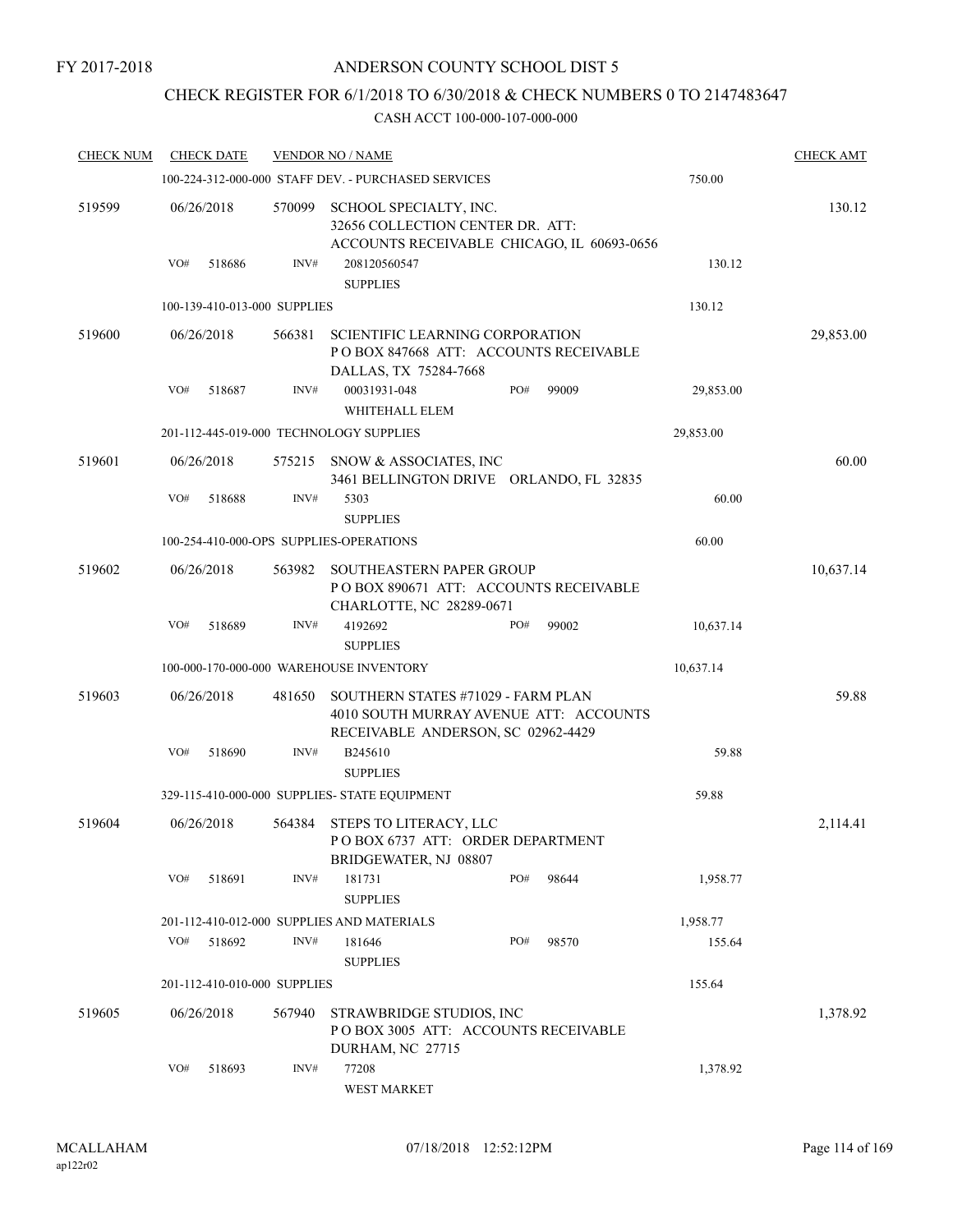# CHECK REGISTER FOR 6/1/2018 TO 6/30/2018 & CHECK NUMBERS 0 TO 2147483647

| <b>CHECK NUM</b> | <b>CHECK DATE</b>                    |                | <b>VENDOR NO / NAME</b>                                                                      |          | <b>CHECK AMT</b> |
|------------------|--------------------------------------|----------------|----------------------------------------------------------------------------------------------|----------|------------------|
|                  | 718-271-660-018-230 PICTURES EXPENSE |                |                                                                                              | 1,378.92 |                  |
| 519606           | 06/26/2018                           | 571571         | <b>TECHPOINT</b><br>144 PEARL INDUSTRIAL AVE HOSCHTON, GA<br>30548                           |          | 125.00           |
|                  | VO#<br>518694                        | INV#           | 2760<br><b>LABOR</b>                                                                         | 125.00   |                  |
|                  |                                      |                | 100-266-314-000-000 REPAIRS TO EQUIPMENT                                                     | 125.00   |                  |
| 519607           | 06/26/2018                           | 501311         | THE COLLEGE BOARD<br>PO BOX 30171 NEW YORK, NY 10087-0171                                    |          | 1,015.00         |
|                  | VO#<br>518695                        | $\text{INV}\#$ | EA80550854<br>TL HANNA #4832                                                                 | 115.00   |                  |
|                  | 100-221-312-000-PSA PSAT payment     |                |                                                                                              | 115.00   |                  |
|                  | VO#<br>518696                        | INV#           | EA79616381<br><b>CHARTER #101877</b>                                                         | 360.00   |                  |
|                  |                                      |                | 319-221-312-000-000 PURCHASED SERVICES-TESTING                                               | 360.00   |                  |
|                  | VO#<br>518697                        | INV#           | EA80550983<br>TL HANNA#4832                                                                  | 540.00   |                  |
|                  |                                      |                | 319-221-312-000-000 PURCHASED SERVICES-TESTING                                               | 540.00   |                  |
| 519608           | 06/26/2018                           | 572122         | THE ELECTRIC CITY NEWS<br>POBOX 1015 ANDERSON, SC 29622                                      |          | 675.00           |
|                  | VO#<br>518698                        | INV#           | 5913<br><b>FULL PAGE AD</b>                                                                  | 675.00   |                  |
|                  |                                      |                | 100-263-360-000-000 PRINTING AND BINDING                                                     | 675.00   |                  |
| 519609           | 06/26/2018                           | 568718         | THE READING WAREHOUSE<br>PO BOX 41328 ATT: ACCOUNTS RECEIVABLE<br>NORTH CHARLESTON, SC 29423 |          | 68.17            |
|                  | VO#<br>518699                        | INV#           | 184611<br>WHITEHALL ELEM                                                                     | 68.17    |                  |
|                  |                                      |                | 311-224-312-019-000 PURCHASED SERVICES                                                       | 68.17    |                  |
| 519610           | 06/26/2018                           | 573767         | <b>TREETOP PRODUCTS</b><br>222 EAST STATE ST. BATAVIA, IL 60510                              |          | 4,201.34         |
|                  | VO#<br>518700                        | INV#           | TP00015332<br><b>SUPPLIES</b>                                                                | 4,201.34 |                  |
|                  |                                      |                | 714-271-660-014-234 VIJAY RISHI MEMORIAL FUND EXPENSE                                        | 4,201.34 |                  |
| 519611           | 06/26/2018                           | 524353         | WAL-MART COMMUNITY/GEMB<br>POBOX 530934 ATT: ACCOUNTS RECEIVABLE<br>ATLANTA, GA 30353-0934   |          | 478.70           |
|                  | VO#<br>518701                        | INV#           | 2022 0159<br><b>SOUTHWOOD</b>                                                                | 478.70   |                  |
|                  |                                      |                | 721-190-660-021-411 MISCELLANEOUS EXPENSE                                                    | 45.00    |                  |
|                  |                                      |                | 721-190-660-021-502 STUDENT GOV/COUNCIL EXPENSE                                              | 423.62   |                  |
|                  |                                      |                | 721-190-660-021-583 WASHINGTON TRIP EXPENSE                                                  | 10.08    |                  |
| 519612           | 06/26/2018                           | 524353         | WAL-MART COMMUNITY/GEMB                                                                      |          | 17.82            |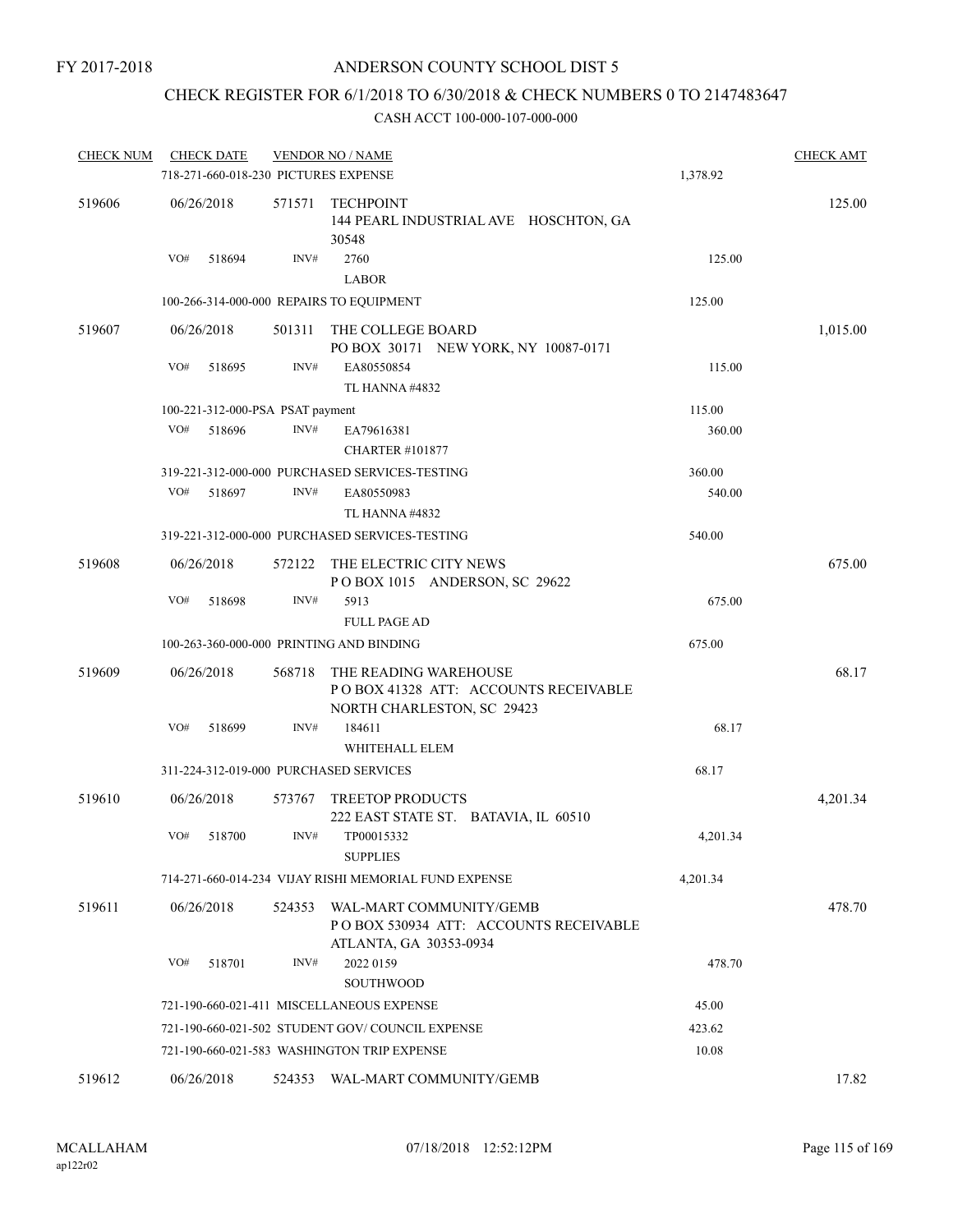# CHECK REGISTER FOR 6/1/2018 TO 6/30/2018 & CHECK NUMBERS 0 TO 2147483647

| <b>CHECK NUM</b> |     | <b>CHECK DATE</b>                      |        | <b>VENDOR NO / NAME</b><br>POBOX 530934 ATT: ACCOUNTS RECEIVABLE                                           |     |       |           | <b>CHECK AMT</b> |
|------------------|-----|----------------------------------------|--------|------------------------------------------------------------------------------------------------------------|-----|-------|-----------|------------------|
|                  |     |                                        |        | ATLANTA, GA 30353-0934                                                                                     |     |       |           |                  |
|                  | VO# | 518702                                 | INV#   | 3034 4069                                                                                                  |     |       | 17.82     |                  |
|                  |     |                                        |        | WHITEHALL                                                                                                  |     |       |           |                  |
|                  |     |                                        |        | 719-271-660-019-201 MISCELLANEOUS EXPENSE                                                                  |     |       | 17.82     |                  |
| 519613           |     | 06/28/2018                             | 111125 | <b>ANDERSON AWARDS</b>                                                                                     |     |       |           | 6.42             |
|                  |     |                                        |        | 716 WHITEHALL ROAD ATT: ACCOUNTS                                                                           |     |       |           |                  |
|                  |     |                                        |        | RECEIVABLE ANDERSON, SC 29625                                                                              |     |       |           |                  |
|                  | VO# | 518776                                 | INV#   | <b>GRANT</b>                                                                                               |     |       | 6.42      |                  |
|                  |     |                                        |        | <b>NAME BADGE</b>                                                                                          |     |       |           |                  |
|                  |     |                                        |        | 100-254-410-000-OPS SUPPLIES-OPERATIONS                                                                    |     |       | 6.42      |                  |
| 519614           |     | 06/28/2018                             | 112300 | ANDERSON CNTY ALTERNATIVE SCHOOL<br>805 EAST WHITNER STREET ATT: ACCOUNTS<br>RECEIVABLE ANDERSON, SC 29624 |     |       |           | 102,189.92       |
|                  | VO# | 518851                                 | INV#   | 2017-2018<br>REIMBURSEMENT                                                                                 | PO# | 99049 | 78,499.92 |                  |
|                  |     | 338-114-312-000-ALT Purchased Services |        |                                                                                                            |     |       | 78,499.92 |                  |
|                  | VO# | 518853                                 | INV#   | 2017-2018                                                                                                  | PO# | 99050 | 23,690.00 |                  |
|                  |     |                                        |        | <b>EAA AT RISK</b>                                                                                         |     |       |           |                  |
|                  |     | 338-114-312-000-ALT Purchased Services |        |                                                                                                            |     |       | 23,690.00 |                  |
| 519615           |     | 06/28/2018                             | 112300 | ANDERSON CNTY ALTERNATIVE SCHOOL                                                                           |     |       |           | 87.35            |
|                  |     |                                        |        | 805 EAST WHITNER STREET ATT: ACCOUNTS<br>RECEIVABLE ANDERSON, SC 29624                                     |     |       |           |                  |
|                  | VO# | 518879                                 | INV#   | M. HUMAN                                                                                                   |     |       | 15.75     |                  |
|                  |     |                                        |        | LUNCH REFUND                                                                                               |     |       |           |                  |
|                  |     |                                        |        | 600-000-474-021-000 REVENUES COLLECTED IN ADVANCE                                                          |     |       | 15.75     |                  |
|                  | VO# | 518880                                 | INV#   | S. MCCONNELL                                                                                               |     |       | 64.85     |                  |
|                  |     |                                        |        | LUNCH REFUND                                                                                               |     |       |           |                  |
|                  |     |                                        |        | 600-000-474-021-000 REVENUES COLLECTED IN ADVANCE                                                          |     |       | 64.85     |                  |
|                  | VO# | 518881                                 | INV#   | M. JONES                                                                                                   |     |       | 6.75      |                  |
|                  |     |                                        |        | LUNCH REFUND                                                                                               |     |       |           |                  |
|                  |     |                                        |        | 600-000-474-021-000 REVENUES COLLECTED IN ADVANCE                                                          |     |       | 6.75      |                  |
| 519616           |     | 06/28/2018                             | 112350 | ANDERSON CNTY BOARD OF EDUCATION<br>907 N. MAIN ST. SUITE 202 ANDERSON, SC<br>29621                        |     |       |           | 30,000.00        |
|                  | VO# | 518850                                 | INV#   | <b>COUNSELORS</b><br>PMT#2 2017-2018                                                                       | PO# | 99045 | 30,000.00 |                  |
|                  |     |                                        |        | 100-211-312-000-MHC MENTAL HEALTH COUNSELORS                                                               |     |       | 30,000.00 |                  |
| 519617           |     | 06/28/2018                             | 114225 | ANDERSON RESTAURANT EQUIPMENT<br>112 EAST MAULDIN STREET ATT: ACCOUNTS                                     |     |       |           | 435.70           |
|                  |     |                                        |        | RECEIVABLE ANDERSON, SC 29621                                                                              |     |       |           |                  |
|                  | VO# | 518724                                 | INV#   | 49754<br><b>SUPPLIES</b>                                                                                   |     |       | 435.70    |                  |
|                  |     | 600-256-410-000-000 SUPPLIES           |        |                                                                                                            |     |       | 435.70    |                  |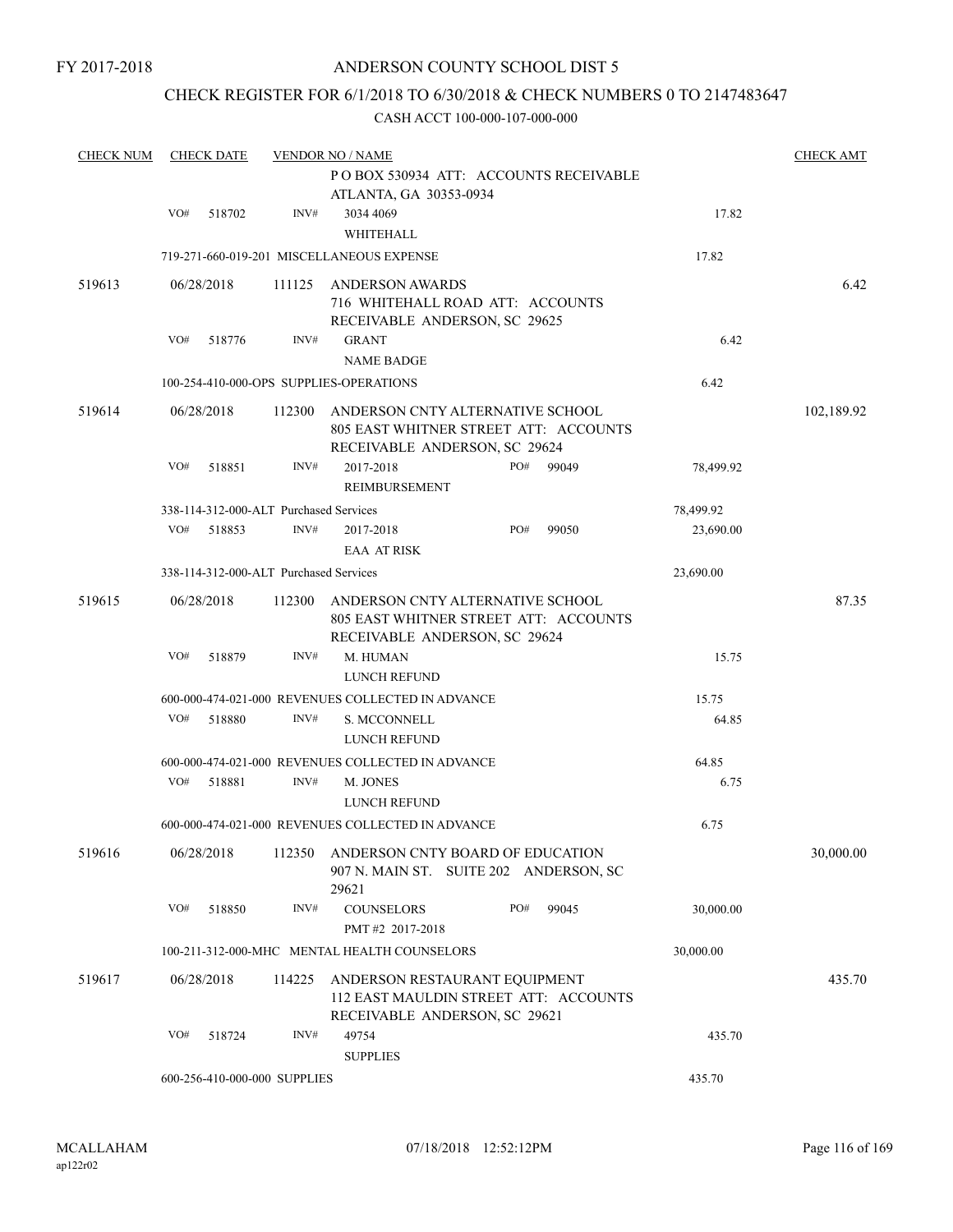# CHECK REGISTER FOR 6/1/2018 TO 6/30/2018 & CHECK NUMBERS 0 TO 2147483647

| <b>CHECK NUM</b> | <b>CHECK DATE</b>                      |        | <b>VENDOR NO / NAME</b>                                                                               |          | <b>CHECK AMT</b> |
|------------------|----------------------------------------|--------|-------------------------------------------------------------------------------------------------------|----------|------------------|
| 519618           | 06/28/2018                             | 564421 | ANDERSON SCHOOL DISTRICT THREE<br>PO BOX 118 ATT: EMILY JARRARD IVA, SC 29655                         |          | 2,685.39         |
|                  | VO#<br>518778                          | INV#   | 2017-2018<br><b>PROVISO</b>                                                                           | 2,685.39 |                  |
|                  |                                        |        | 100-412-720-000-000 PAYMENTS TO OTHER GOV'T UNITS                                                     | 2,685.39 |                  |
| 519619           | 06/28/2018                             | 568043 | ANDERSON SCHOOL DISTRICT TWO<br>10990 BELTON-HONEA PATH HWY ATT: AMANDA<br>BATES HONEA PATH, SC 29654 |          | 1,646.78         |
|                  | VO#<br>518777                          | INV#   | 2017-2018<br><b>PROVISO</b>                                                                           | 1,646.78 |                  |
|                  |                                        |        | 100-412-720-000-000 PAYMENTS TO OTHER GOV'T UNITS                                                     | 1,646.78 |                  |
| 519620           | 06/28/2018                             | 575390 | ARROYO, ERIK<br>330 F STREET ANDERSON, SC 29625                                                       |          | 320.00           |
|                  | VO#<br>518723                          | INV#   | <b>JUNE 18-21</b><br><b>TECHNOLOGY</b>                                                                | 320.00   |                  |
|                  | 100-266-312-000-EXT EXTRA HELP         |        |                                                                                                       | 320.00   |                  |
| 519621           | 06/28/2018                             | 115205 | ASD5 GENERAL FUND PETTY CASH                                                                          |          | 88.06            |
|                  | VO#<br>518849                          | INV#   | <b>EXPENSES</b><br>REIMBURSEMENT                                                                      | 88.06    |                  |
|                  | 100-254-410-000-000 CUSTODIAL SUPPLIES |        |                                                                                                       | 48.06    |                  |
|                  | 100-255-411-000-000 GASOLINE           |        |                                                                                                       | 40.00    |                  |
| 519622           | 06/28/2018                             | 569220 | <b>AUTECH</b><br>POBOX 248 ATT: ACCOUNTS RECEIVABLE<br>WILLIAMSTON, SC 29697                          |          | 2,313.16         |
|                  | VO#<br>518714                          | INV#   | 6673<br><b>SOUTHWOOD</b>                                                                              | 2,313.16 |                  |
|                  |                                        |        | 100-254-323-021-400 CONTR SERV-HVAC/ELECT/PLUMBING                                                    | 2,313.16 |                  |
| 519623           | 06/28/2018                             | 563809 | <b>BAND SHOPPE</b><br>POBOX 428 CYNTHIANA, IN 47612-0428                                              |          | 664.25           |
|                  | VO#<br>518854                          | INV#   | 781779<br>PO#<br>99031<br>CUST #519918                                                                | 664.25   |                  |
|                  | 100-114-410-003-001 BAND SUPPLIES      |        |                                                                                                       | 664.25   |                  |
| 519624           | 06/28/2018                             | 575063 | BAYADA HOME HEALTH CARE, INC.<br>PO BOX 536446 PITTSBURGH, PA 15253-5906                              |          | 437.50           |
|                  | VO#<br>518725                          | INV#   | PO#<br>98130<br>13580887<br><b>JUNE 4-5</b>                                                           | 437.50   |                  |
|                  |                                        |        | 283-126-312-000-000 CONTRACTED SERVICES                                                               | 437.50   |                  |
| 519625           | 06/28/2018                             | 563453 | <b>B&amp;H PHOTO-VIDEO</b><br>P.O. BOX 28072 REMITTANCE PROCESSING<br>CENTER NEW YORK, NY 10087-8072  |          | 1,175.94         |
|                  | VO#<br>518779                          | INV#   | 143239871<br>PO#<br>98941<br><b>TECHNOLOGY</b>                                                        | 1,175.94 |                  |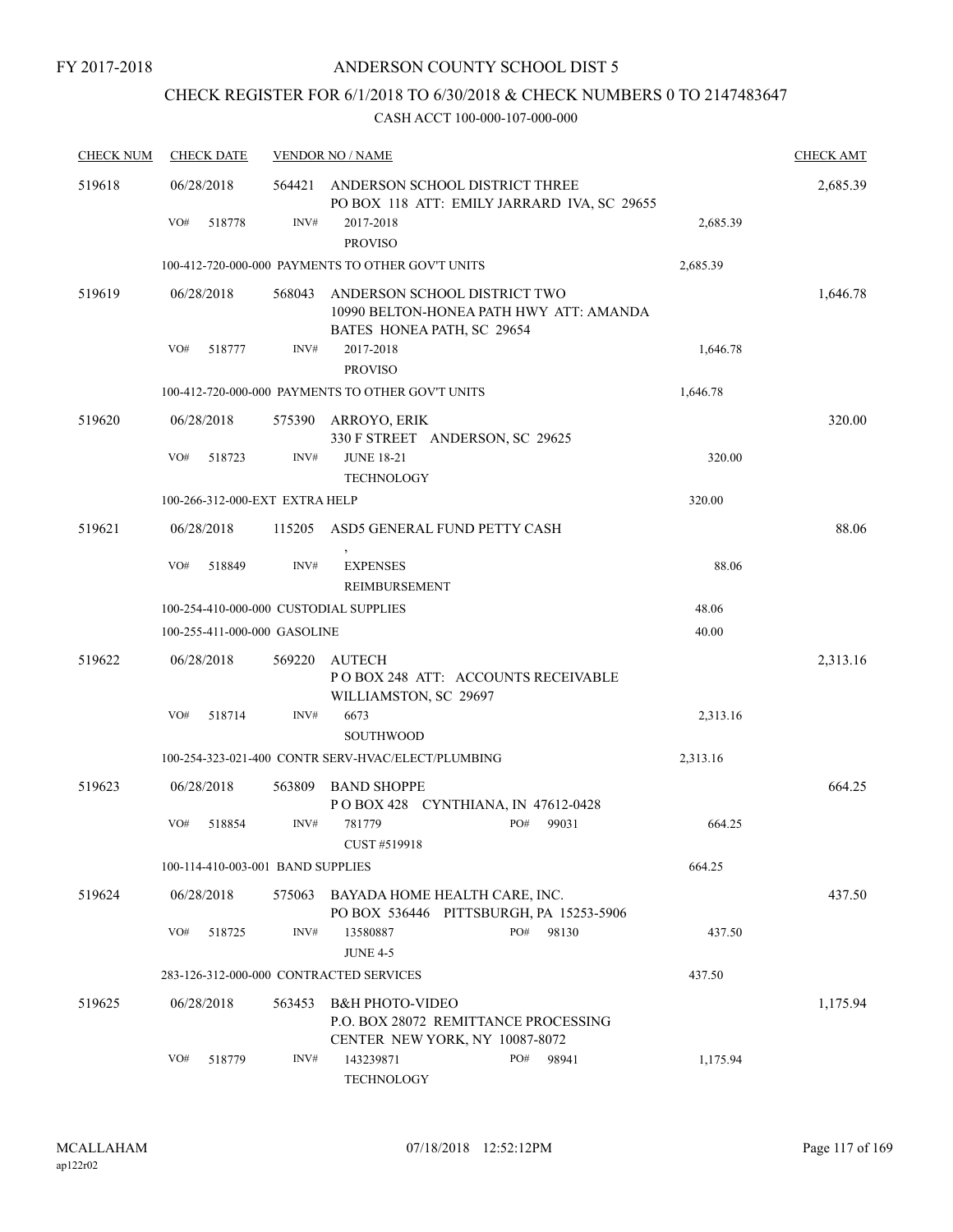# CHECK REGISTER FOR 6/1/2018 TO 6/30/2018 & CHECK NUMBERS 0 TO 2147483647

| <b>CHECK NUM</b> | <b>CHECK DATE</b>                         |      | <b>VENDOR NO / NAME</b>                                                                               |     |                      |           | <b>CHECK AMT</b> |
|------------------|-------------------------------------------|------|-------------------------------------------------------------------------------------------------------|-----|----------------------|-----------|------------------|
|                  |                                           |      | 100-266-345-000-000 TECHNOLOGY INFRASTRUCTURE                                                         |     |                      | 1,175.94  |                  |
| 519626           | 06/28/2018                                |      | 155900 CAROLINA BIOLOGICAL SUPPLY<br>POBOX 60232 ATT: ACCOUNTS RECEIVABLE<br>CHARLOTTE, NC 28260-0232 |     |                      |           | 11,309.61        |
|                  | VO#<br>518780                             | INV# | PO 99025<br><b>SUPPLIES</b>                                                                           | PO# | 99025                | 11,309.61 |                  |
|                  | 100-221-410-000-ELE SUPPLIES              |      |                                                                                                       |     |                      | 0.00      |                  |
|                  | 326-111-410-000-000 SCIENCE KITS SUPPLIES |      |                                                                                                       |     |                      | 0.00      |                  |
|                  | 326-112-410-000-000 SCIENCE KITS SUPPLIES |      |                                                                                                       |     |                      | 11,309.61 |                  |
| 519627           | 06/28/2018                                |      | 572778 CAROLINA CAMPUS SUPPLY, INC<br>PO BOX 172573 SPARTANBURG, SC 29301                             |     |                      |           | 53.45            |
|                  | VO#<br>518781                             | INV# | 2617<br><b>SHADOW BOX</b>                                                                             |     |                      | 53.45     |                  |
|                  | 100-114-410-003-000 SUPPLIES              |      |                                                                                                       |     |                      | 53.45     |                  |
| 519628           | 06/28/2018                                |      | 156525 CAROLINA FRESH FARMS #4<br>3620 HWY 81 NORTH ATT: ACCOUNTS<br>RECEIVABLE ANDERSON, SC 29621    |     |                      |           | 66.78            |
|                  | VO#<br>518713                             | INV# | 0401057934<br><b>SUPPLIES</b>                                                                         |     |                      | 66.78     |                  |
|                  |                                           |      | 100-254-410-013-001 SUPPLIES - MAINTENANCE                                                            |     |                      | 66.78     |                  |
| 519629           | 06/28/2018                                |      | 156900 CAROLINA PRODUCE COMPANY<br>POBOX 3849 ATT: ACCOUNTS RECEIVABLE<br>ANDERSON, SC 29622          |     |                      |           | 392.50           |
|                  | VO#<br>518726                             | INV# | 753456<br>WHITEHALL ELEM                                                                              |     |                      | 392.50    |                  |
|                  | 600-256-410-019-000 SUPPLIES              |      |                                                                                                       |     |                      | 392.50    |                  |
| 519630           | 06/28/2018                                |      | 568574 CCP CROWE'S CORPORATE PROMOTIONS<br>PO BOX 2647 ANDERSON, SC 29622                             |     |                      |           | 954.12           |
|                  | VO#<br>518782                             | INV# | 12543<br><b>AWARDS</b>                                                                                |     |                      | 954.12    |                  |
|                  |                                           |      | 100-264-312-000-ERP EMPLOYEE RECOGNITION PROGRAM                                                      |     |                      | 954.12    |                  |
| 519631           |                                           |      | 06/28/2018 174700 CLERK OF COURT<br>FAMILY COURT RECORD PO BOX 8002<br>ANDERSON, SC 29622             |     |                      |           | 555.42           |
|                  | VO#<br>518834                             | INV# | 6/29/18 PAYROLL<br><b>DEDUCTIONS</b>                                                                  |     |                      | 555.42    |                  |
|                  |                                           |      | 100-000-435-000-000 WAGE GARNISH/CH SUPPORT                                                           |     |                      | 555.42    |                  |
| 519632           | 06/28/2018                                |      | 573994 CLERK OF COURT<br>PO DRAWER 9000                                                               |     | ORANGEBURG, SC 29116 |           | 155.61           |
|                  | VO#<br>518833                             | INV# | 6/29/18 PAYROLL<br><b>DEDUCTIONS</b>                                                                  |     |                      | 155.61    |                  |
|                  |                                           |      | 100-000-435-000-000 WAGE GARNISH/CH SUPPORT                                                           |     |                      | 155.61    |                  |
| 519633           | 06/28/2018                                |      | 150375 C LEWIS POORE COMPANY                                                                          |     |                      |           | 689.00           |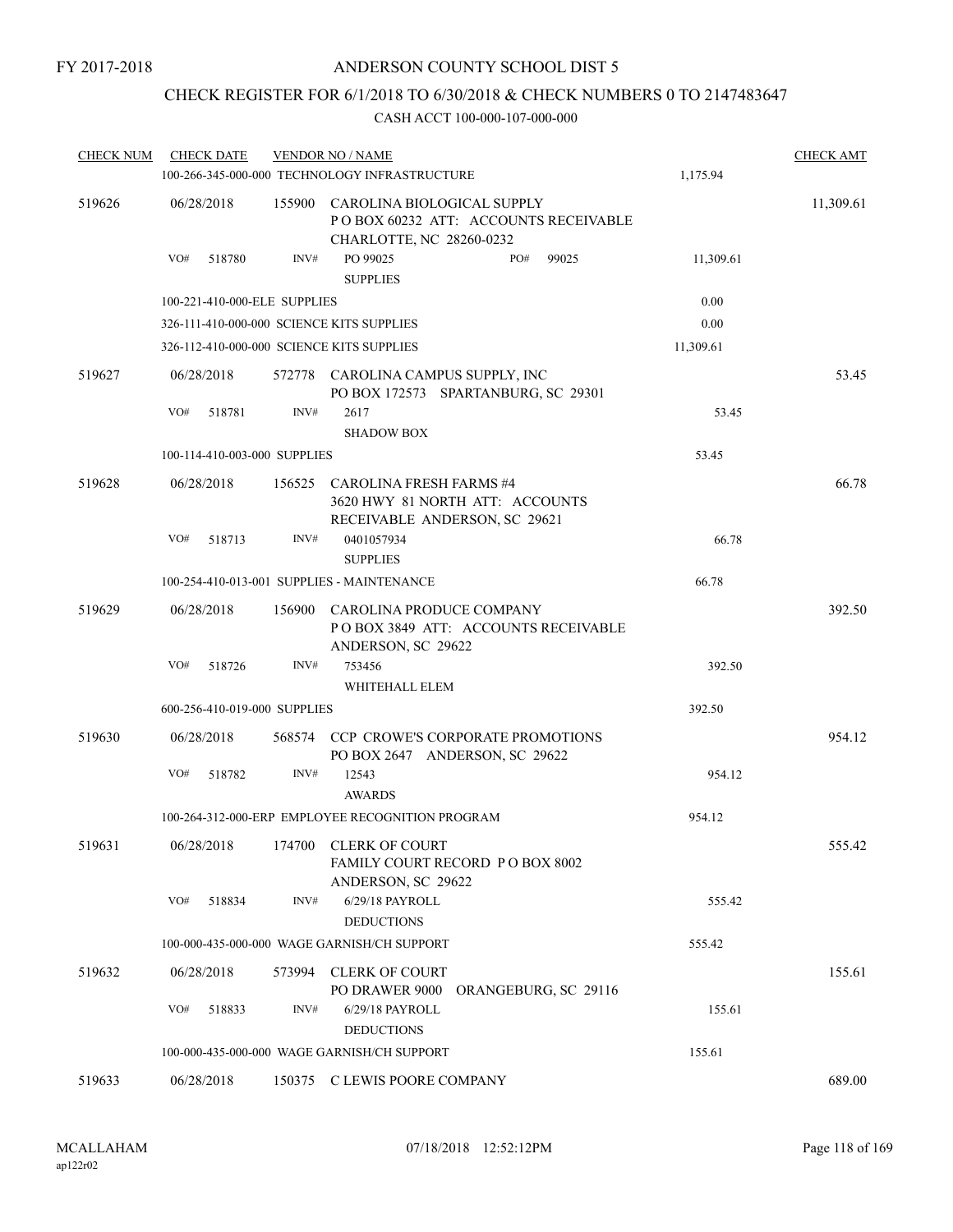# CHECK REGISTER FOR 6/1/2018 TO 6/30/2018 & CHECK NUMBERS 0 TO 2147483647

| <b>CHECK NUM</b> | <b>CHECK DATE</b> |        |                                    | <b>VENDOR NO / NAME</b>                                                                     |     |       |          | <b>CHECK AMT</b> |
|------------------|-------------------|--------|------------------------------------|---------------------------------------------------------------------------------------------|-----|-------|----------|------------------|
|                  |                   |        |                                    | 6402 OLD PEARMAN DAIRY ROAD ANDERSON,<br>SC 29625                                           |     |       |          |                  |
|                  | VO#               | 518705 | INV#                               | 101044                                                                                      |     |       | 689.00   |                  |
|                  |                   |        |                                    | <b>TL HANNA</b>                                                                             |     |       |          |                  |
|                  |                   |        |                                    | 100-254-323-002-001 CONTRACTED SERVICES                                                     |     |       | 689.00   |                  |
| 519634           | 06/28/2018        |        | 571748                             | <b>COLONIAL LIFE</b><br>PREMIUM PROCESSING PO BOX 903 COLUMBIA,<br>SC 29202-0903            |     |       |          | 8,004.90         |
|                  | VO#               | 518864 | INV#                               | <b>JUNE 2018</b><br>CONTROL#E4041711                                                        |     |       | 8,004.90 |                  |
|                  |                   |        |                                    | 100-000-469-000-000 LIFE INSURANCE PAYABLE                                                  |     |       | 8,004.90 |                  |
| 519635           | 06/28/2018        |        | 572085                             | <b>CONNECTIONS HOUSING</b><br>950 SCALES ROAD BUILDING 200 SUITE 201<br>SUWANEE, GA 30021   |     |       |          | 236.93           |
|                  | VO#               | 518855 | INV#                               | <b>2018 SREB</b><br><b>UPGRADE BALANCE</b>                                                  |     |       | 236.93   |                  |
|                  |                   |        |                                    | 207-224-333-000-004 TRIPS & CONFERENCES                                                     |     |       | 236.93   |                  |
| 519636           | 06/28/2018        |        | 571529                             | <b>CONTRACT PAPER GROUP</b><br>2284 PAYSPHERE CIRCLE CHICAGO, IL 60674                      |     |       |          | 9,107.86         |
|                  | VO#               | 518783 | INV#                               | 43006847801<br>43006847701                                                                  | PO# | 99003 | 9,107.86 |                  |
|                  |                   |        |                                    | 100-000-170-000-000 WAREHOUSE INVENTORY                                                     |     |       | 7,912.44 |                  |
|                  |                   |        |                                    | 100-000-170-000-000 WAREHOUSE INVENTORY                                                     |     |       | 1,195.42 |                  |
| 519637           | 06/28/2018        |        | 565121                             | COOPER SAND & GRAVEL CO INC<br>332 COOPER LANE ATT: ACCOUNTS RECEIVABLE<br>EASLEY, SC 29642 |     |       |          | 1,685.25         |
|                  | VO#               | 518711 | INV#                               | 5842<br><b>WESTSIDE</b>                                                                     |     |       | 1,685.25 |                  |
|                  |                   |        |                                    | 100-254-410-003-001 SUPPLIES - MAINTENANCE                                                  |     |       | 1,685.25 |                  |
| 519638           | 06/28/2018        |        | 187300                             | CRESCENT SUPPLY CO, INC<br>POBOX 8798 ATT: ACCOUNTS RECEIVABLE<br>GREENVILLE, SC 29604      |     |       |          | 2,172.11         |
|                  | VO# 518712        |        |                                    | INV# 390649<br><b>SUPPLIES</b>                                                              |     |       | 93.63    |                  |
|                  |                   |        |                                    | 100-254-410-013-400 HVAC/ELECTRICAL/PLUMBING                                                |     |       | 93.63    |                  |
|                  | VO#               | 518727 | INV#                               | 391119<br><b>SUPPLIES</b>                                                                   | PO# | 99013 | 2,078.48 |                  |
|                  |                   |        |                                    | 100-000-170-000-000 WAREHOUSE INVENTORY                                                     |     |       | 2,078.48 |                  |
|                  |                   |        |                                    |                                                                                             |     |       |          |                  |
| 519639           | 06/28/2018        |        | 567489                             | DE LAGE LANDEN<br>POBOX 41602 PHILADELPHIA, PA 19101-1602                                   |     |       |          | 338.52           |
|                  | VO#               | 518728 | INV#                               | 59704998<br><b>COPIER</b>                                                                   |     |       | 119.84   |                  |
|                  |                   |        | 713-271-660-013-362 COPIER EXPENSE |                                                                                             |     |       | 119.84   |                  |
|                  | VO#               | 518785 | INV#                               | 59519218<br><b>COPIER</b>                                                                   |     |       | 109.34   |                  |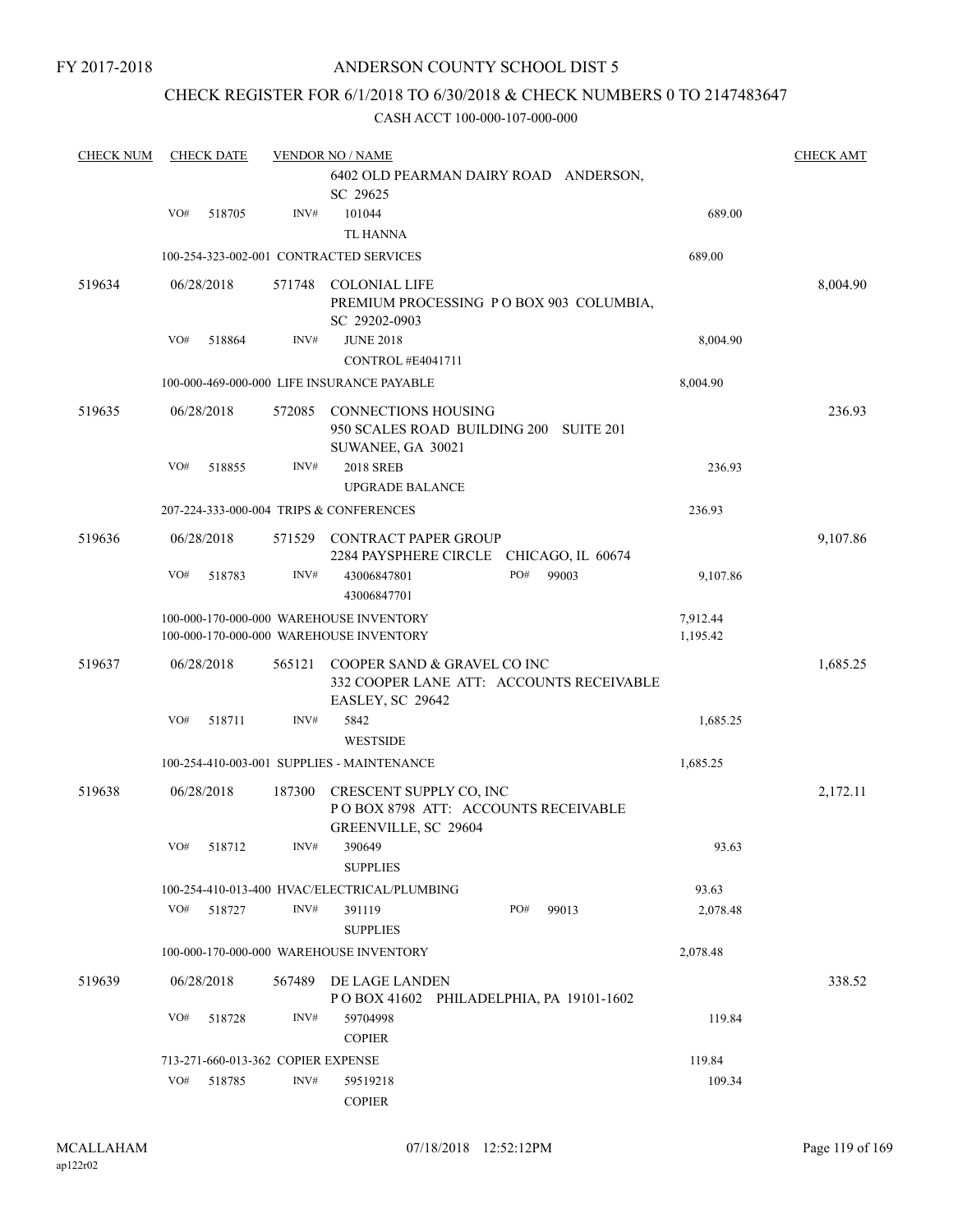# CHECK REGISTER FOR 6/1/2018 TO 6/30/2018 & CHECK NUMBERS 0 TO 2147483647

| <b>CHECK NUM</b> | <b>CHECK DATE</b>                       |        | <b>VENDOR NO / NAME</b>                                                                    |     |       |           | <b>CHECK AMT</b> |
|------------------|-----------------------------------------|--------|--------------------------------------------------------------------------------------------|-----|-------|-----------|------------------|
|                  | 201-112-490-011-000 COPIER COST         |        |                                                                                            |     |       | 109.34    |                  |
|                  | VO#<br>518878                           | INV#   | 59473555<br><b>COPIER</b>                                                                  | PO# | 97046 | 109.34    |                  |
|                  | 201-112-490-019-000 COPIER COST         |        |                                                                                            |     |       | 109.34    |                  |
| 519640           | 06/28/2018                              | 198651 | DELL MARKETING LP<br>POBOX 534118 ATT: ACCOUNTS RECEIVABLE<br>ATLANTA, GA 30353-4118       |     |       |           | 268.32           |
|                  | VO#<br>518786                           | INV#   | 10250109523<br><b>TONER</b>                                                                | PO# | 99014 | 268.32    |                  |
|                  | 100-221-410-000-ELE SUPPLIES            |        |                                                                                            |     |       | 62.35     |                  |
|                  | 801-221-410-000-000 TEACHER SUPPLIES    |        |                                                                                            |     |       | 205.97    |                  |
| 519641           | 06/28/2018                              | 573223 | DEPT OF ADMINISTRATION<br>SUITE 409 1200 SENATE STREET COLUMBIA, SC<br>29201               |     |       |           | 736.22           |
|                  | VO#<br>518729                           | INV#   | C125578<br>SAP 2000419571                                                                  |     |       | 736.22    |                  |
|                  | 100-266-340-000-000 TELEPHONE           |        |                                                                                            |     |       | 736.22    |                  |
| 519642           | 06/28/2018                              | 564296 | DIAMOND SPRINGS WATER<br>POBOX 667887 ATT: ACCOUNTS RECEIVABLE<br>CHARLOTTE, NC 28266-7887 |     |       |           | 80.68            |
|                  | VO#<br>518730                           | INV#   | <b>TRANSPORTATION</b><br>ACCT 78503018                                                     |     |       | 80.68     |                  |
|                  | 100-255-323-000-000 CONTRACTED SERVICES |        |                                                                                            |     |       | 80.68     |                  |
| 519643           | 06/28/2018<br>VO#                       | 211302 | <b>DUKE ENERGY</b><br>PO BOX 70516 ATT: ACCOUNTS RECEIVABLE<br>CHARLOTTE, NC 28272-0516    |     |       |           | 18,086.89        |
|                  | 518892                                  | INV#   | DUE JULY 5<br><b>UTILITIES</b>                                                             |     |       | 18,086.89 |                  |
|                  |                                         |        | 100-254-470-002-000 ENERGY-ELECTRICITY & WATER                                             |     |       | 173.96    |                  |
|                  |                                         |        | 100-254-470-005-000 ENERGY-ELECTRICITY & WATER                                             |     |       | 87.19     |                  |
|                  |                                         |        | 100-254-470-007-000 ENERGY-ELECTRICITY & WATER                                             |     |       | 6,432.46  |                  |
|                  |                                         |        | 100-254-470-009-000 ENERGY-ELECTRICITY & WATER                                             |     |       | 37.61     |                  |
|                  |                                         |        | 100-254-470-010-000 ENERGY-ELECTRICITY & WATER                                             |     |       | 8,988.64  |                  |
|                  |                                         |        | 100-254-470-014-000 ENERGY-ELECTRICITY & WATER                                             |     |       | 45.83     |                  |
|                  |                                         |        | 100-254-470-023-000 ENERGY-ELECTRICITY & WATER                                             |     |       | 2,321.20  |                  |
| 519644           | 06/28/2018                              | 573962 | <b>ECMC</b><br>LOCKBOX 7096 P.O. BOX 16478 ST. PAUL, MN<br>55116-0478                      |     |       |           | 154.56           |
|                  | VO#<br>518840                           | INV#   | 6/29/18 PAYROLL<br><b>DEDUCTIONS</b>                                                       |     |       | 154.56    |                  |
|                  | 100-000-441-000-000 MISCELLANEOUS       |        |                                                                                            |     |       | 154.56    |                  |
| 519645           | 06/28/2018                              | 571257 | EDUCATION MANAGEMENT SYSTEMS, INC<br>PO BOX 745000 ATLANTA, GA 30374                       |     |       |           | 1,175.00         |
|                  | VO#<br>518858                           | INV#   | 33465                                                                                      |     |       | 1,175.00  |                  |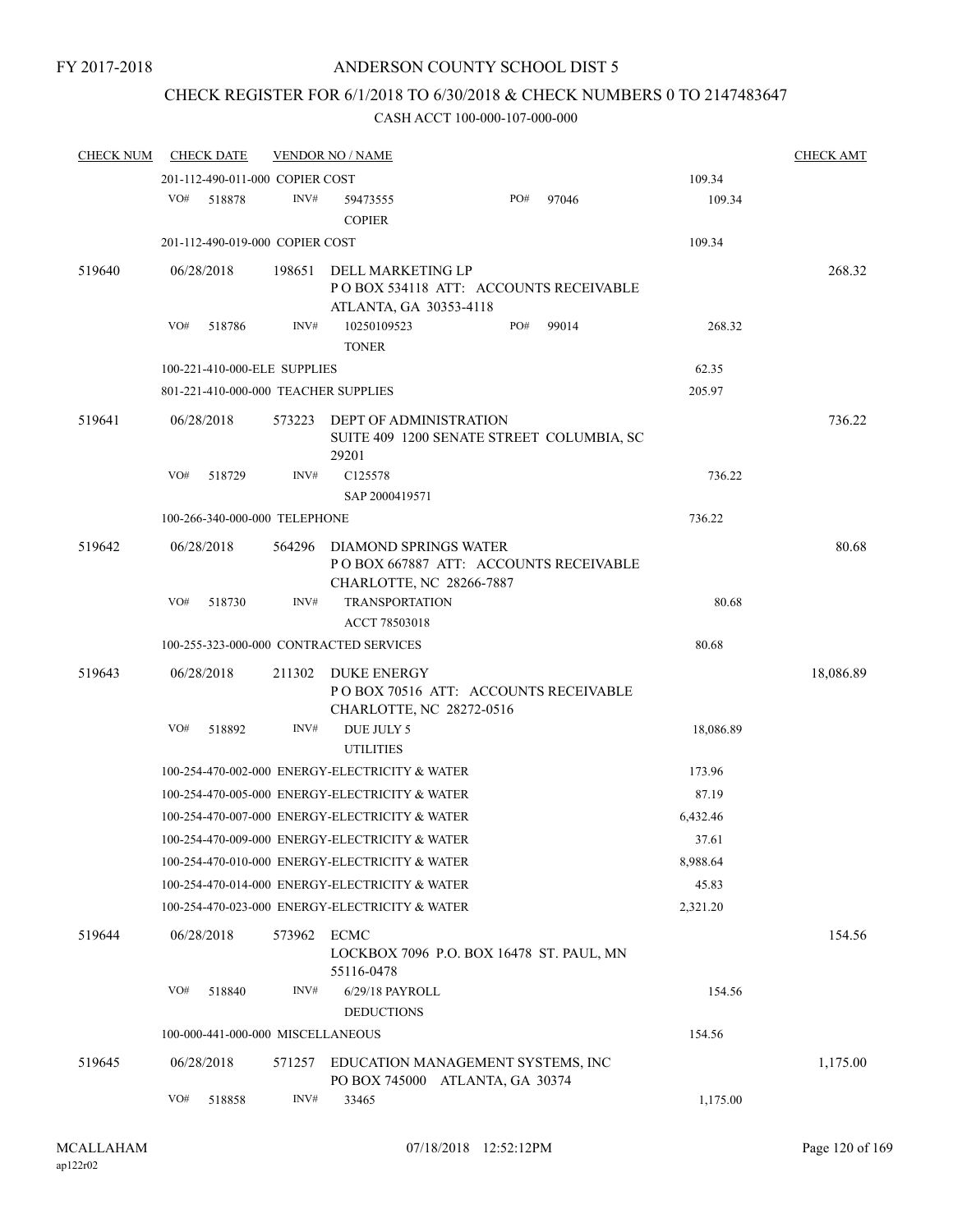FY 2017-2018

# ANDERSON COUNTY SCHOOL DIST 5

# CHECK REGISTER FOR 6/1/2018 TO 6/30/2018 & CHECK NUMBERS 0 TO 2147483647

| <b>CHECK NUM</b> | <b>CHECK DATE</b>                       |                | <b>VENDOR NO / NAME</b><br><b>RENEWAL</b>                                                                                   |     |       |           | <b>CHECK AMT</b> |
|------------------|-----------------------------------------|----------------|-----------------------------------------------------------------------------------------------------------------------------|-----|-------|-----------|------------------|
|                  | 600-256-445-000-000 SOFTWARE            |                |                                                                                                                             |     |       | 1,175.00  |                  |
| 519646           | 06/28/2018                              | 563495         | ELECTRIC CITY UTILITIES<br>CITY OF ANDERSON PO BOX 100146 COLUMBIA,<br>SC 29202-3301                                        |     |       |           | 4,401.16         |
|                  | VO#<br>518891                           | INV#           | DUE JULY 10<br><b>WATER &amp; SEWER</b>                                                                                     |     |       | 4,401.16  |                  |
|                  |                                         |                | 100-254-470-005-000 ENERGY-ELECTRICITY & WATER                                                                              |     |       | 1,978.11  |                  |
|                  |                                         |                | 100-254-470-009-000 ENERGY-ELECTRICITY & WATER                                                                              |     |       | 975.10    |                  |
|                  |                                         |                | 100-254-470-014-000 ENERGY-ELECTRICITY & WATER                                                                              |     |       | 1,340.12  |                  |
|                  |                                         |                | 100-254-470-023-000 ENERGY-ELECTRICITY & WATER                                                                              |     |       | 107.83    |                  |
| 519647           | 06/28/2018<br>VO#<br>518731             | 237555<br>INV# | FORMS & SUPPLY<br>PO BOX 563953 ATT: ACCOUNTS RECEIVABLE<br>CHARLOTTE, NC 28256<br>4632010                                  | PO# | 98958 | 34,456.14 | 35,415.75        |
|                  |                                         |                | <b>SOUTHWOOD</b>                                                                                                            |     |       |           |                  |
|                  | 100-224-540-021-BUD MAKER SPACE         |                |                                                                                                                             |     |       | 34,456.14 |                  |
|                  | VO#<br>518787                           | INV#           | 4635281<br><b>SUPPLIES</b>                                                                                                  |     |       | 125.52    |                  |
|                  |                                         |                | 719-271-660-019-201 MISCELLANEOUS EXPENSE                                                                                   |     |       | 42.82     |                  |
|                  |                                         |                | 719-271-660-019-201 MISCELLANEOUS EXPENSE                                                                                   |     |       | 82.70     |                  |
|                  | VO#<br>518859                           | INV#           | 4641120<br>4641654                                                                                                          | PO# | 99042 | 834.09    |                  |
|                  | 100-257-410-000-000 SUPPLIES            |                |                                                                                                                             |     |       | 243.09    |                  |
|                  | 100-257-410-000-000 SUPPLIES            |                |                                                                                                                             |     |       | 591.00    |                  |
| 519648           | 06/28/2018                              | 241365         | G&G SALES AND SERVICE<br>3359 KENNERLY ROAD ATT: ACCOUNTS<br>RECEIVABLE IRMO, SC 29063-8505                                 |     |       |           | 860.00           |
|                  | VO#<br>518710                           | INV#           | 4274<br>TL HANNA REPAIR                                                                                                     |     |       | 860.00    |                  |
|                  | 100-254-323-002-001 CONTRACTED SERVICES |                |                                                                                                                             |     |       | 860.00    |                  |
| 519649           | 06/28/2018                              | 573015         | <b>GRATE, TRACYM</b><br>330 GRATE RD ANDERSON, SC 29625                                                                     |     |       |           | 100.00           |
|                  | VO#<br>518876                           | INV#           | <b>JUNE 18 WHS</b><br><b>OFFICIAL</b>                                                                                       |     |       | 100.00    |                  |
|                  | 100-271-312-003-000 ADDITIONAL SECURITY |                |                                                                                                                             |     |       | 100.00    |                  |
| 519650           | 06/28/2018                              | 572552         | <b>GREAT LAKES HIGHER EDUC GUARANTY CORP</b><br>ADMINISTRATIVE WAGE GARNISHMENT UNIT PO<br>BOX 83230 CHICAGO, IL 60691-0230 |     |       |           | 221.53           |
|                  | VO#<br>518839                           | INV#           | 6/29/18 PAYROLL<br><b>DEDUCTIONS</b>                                                                                        |     |       | 221.53    |                  |
|                  | 100-000-441-000-000 MISCELLANEOUS       |                |                                                                                                                             |     |       | 221.53    |                  |
| 519651           | 06/28/2018                              | 565599         | <b>GREENVILLE COUNTY FAMILY COURT</b>                                                                                       |     |       |           | 401.25           |
|                  |                                         |                | PO BOX 757 GREENVILLE, SC 29602                                                                                             |     |       |           |                  |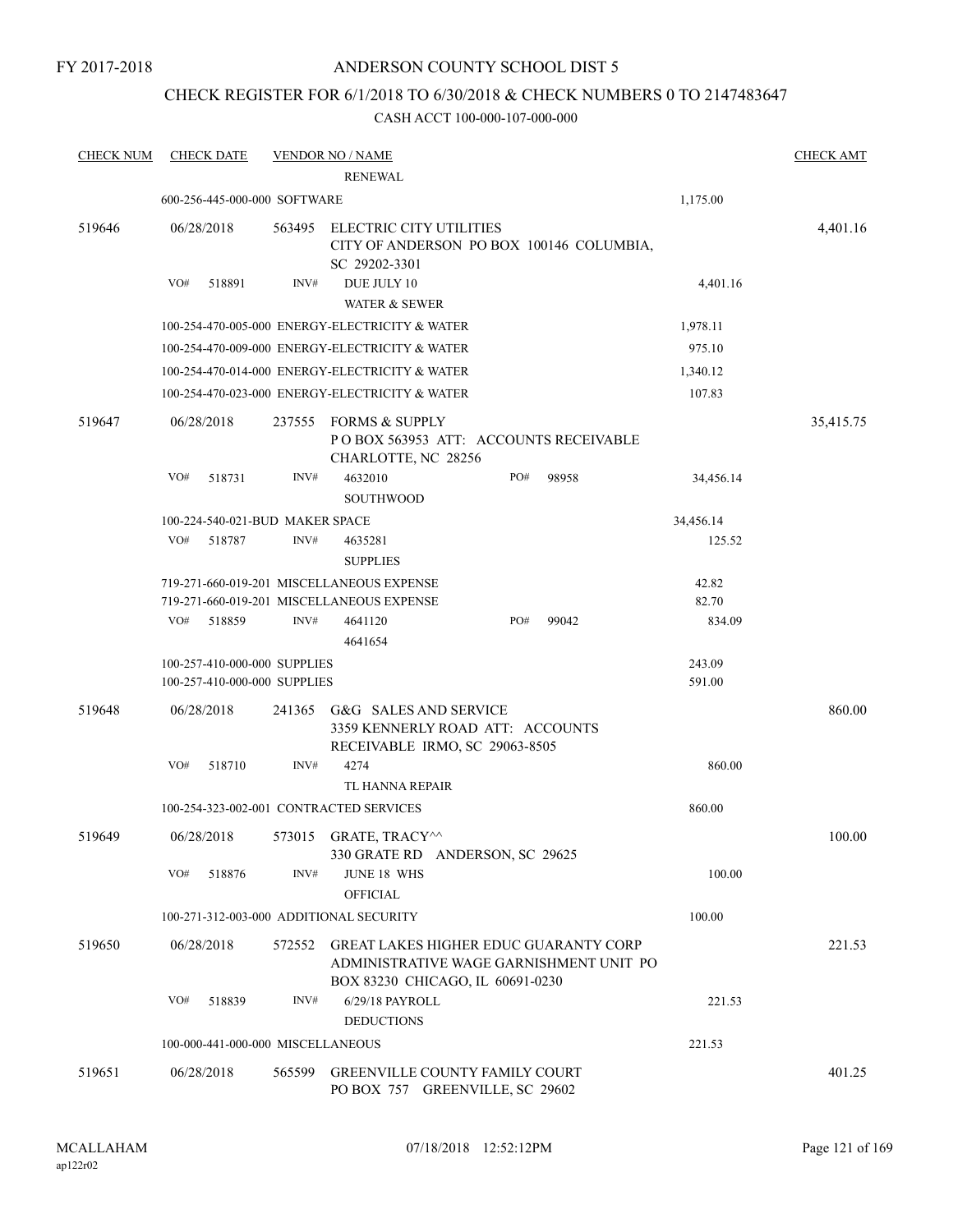# CHECK REGISTER FOR 6/1/2018 TO 6/30/2018 & CHECK NUMBERS 0 TO 2147483647

| <b>CHECK NUM</b> | <b>CHECK DATE</b> |        |                              | <b>VENDOR NO / NAME</b>                                                                                 |     |          |          | <b>CHECK AMT</b> |
|------------------|-------------------|--------|------------------------------|---------------------------------------------------------------------------------------------------------|-----|----------|----------|------------------|
|                  | VO#               | 518832 | INV#                         | 6/29/18 PAYROLL<br><b>DEDUCTIONS</b>                                                                    |     |          | 401.25   |                  |
|                  |                   |        |                              | 100-000-435-000-000 WAGE GARNISH/CH SUPPORT                                                             |     |          | 401.25   |                  |
| 519652           | 06/28/2018        |        | 566213                       | <b>GREENWOOD SCHOOL DISTRICT 50</b><br>POBOX 248 ATTN: EMILY ELLENBERG<br>GREENWOOD, SC 29648-0248      |     |          |          | 6,320.42         |
|                  | VO#               | 518790 | INV#                         | 2017-2018<br><b>PROVISO</b>                                                                             |     |          | 6,320.42 |                  |
|                  |                   |        |                              | 100-412-720-000-000 PAYMENTS TO OTHER GOV'T UNITS                                                       |     |          | 6,320.42 |                  |
| 519653           | 06/28/2018        |        | 566478                       | GT SYSTEMS<br>166 PARNELL BRIDGE ROAD ATT: ACCOUNTS<br>RECEIVABLE MARIETTA, SC 29661                    |     | 3,525.00 |          |                  |
|                  | VO#               | 518732 | INV#                         | <b>NPTTVB</b><br><b>NORTH POINTE</b>                                                                    | PO# | 98887    | 400.00   |                  |
|                  |                   |        | 397-113-410-013-000 SUPPLIES |                                                                                                         |     |          | 400.00   |                  |
|                  | VO#               | 518733 | INV#                         | VAR7TV<br><b>VARENNES</b>                                                                               | PO# | 98340    | 700.00   |                  |
|                  |                   |        | 100-266-410-016-BUD SUPPLIES |                                                                                                         |     | 700.00   |          |                  |
|                  | VO#               | 518788 | INV#                         | MLMC<br><b>MCLEES</b>                                                                                   | PO# | 98331    | 2,425.00 |                  |
|                  |                   |        |                              | 100-266-345-008-BUD TECHNOLOGY PURCHASED SERV                                                           |     |          | 2,425.00 |                  |
| 519654           | 06/28/2018        |        | 572275                       | HAPPY CHEF UNIFORMS<br>22 PARK PLACE BUTLER, NJ 07405                                                   |     |          |          | 945.05           |
|                  | VO#               | 518860 | INV#                         | 1385020B<br><b>COATS</b>                                                                                | PO# | 98837    | 945.05   |                  |
|                  |                   |        | 600-256-410-000-000 SUPPLIES |                                                                                                         |     |          | 945.05   |                  |
| 519655           | 06/28/2018        |        | 564755                       | <b>HARRIS CARPETS</b><br>POBOX 694 ATT: ACCOUNTS RECEIVABLE<br>ANDERSON, SC 29624                       |     |          | 9,751.98 |                  |
|                  | VO#               | 518734 | INV#                         | HC014162<br><b>MCLEES ELEM</b>                                                                          | PO# | 98886    | 9,751.98 |                  |
|                  |                   |        |                              | 100-254-323-008-001 CONTRACTED SERVICES                                                                 |     |          | 9,751.98 |                  |
| 519656           | 06/28/2018        |        | 573858                       | HAYES SOFTWARE SYSTEMS<br>12007 RESEARCH BLVD, SUITE 103 AUSTIN, TX<br>78759                            |     |          |          | 4,917.25         |
|                  | VO#               | 518791 | INV#                         | 38569<br><b>RENEWAL</b>                                                                                 | PO# | 98940    | 4,917.25 |                  |
|                  |                   |        |                              | 100-266-445-000-000 SOFTWARE TECHNOLOGY                                                                 |     |          | 4,917.25 |                  |
| 519657           | 06/28/2018        |        | 270200                       | HOMELAND PARK WATER & SEWER DISTRICT<br>POBOX 13003 ATT: ACCOUNTS RECEIVABLE<br>ANDERSON, SC 29624-0001 |     |          |          | 202.01           |
|                  | VO#               | 518890 | INV#                         | 03039<br>3519 WILMONT ST                                                                                |     |          | 202.01   |                  |
|                  |                   |        |                              | 100-254-470-011-000 ENERGY-ELECTRICITY & WATER                                                          |     |          | 202.01   |                  |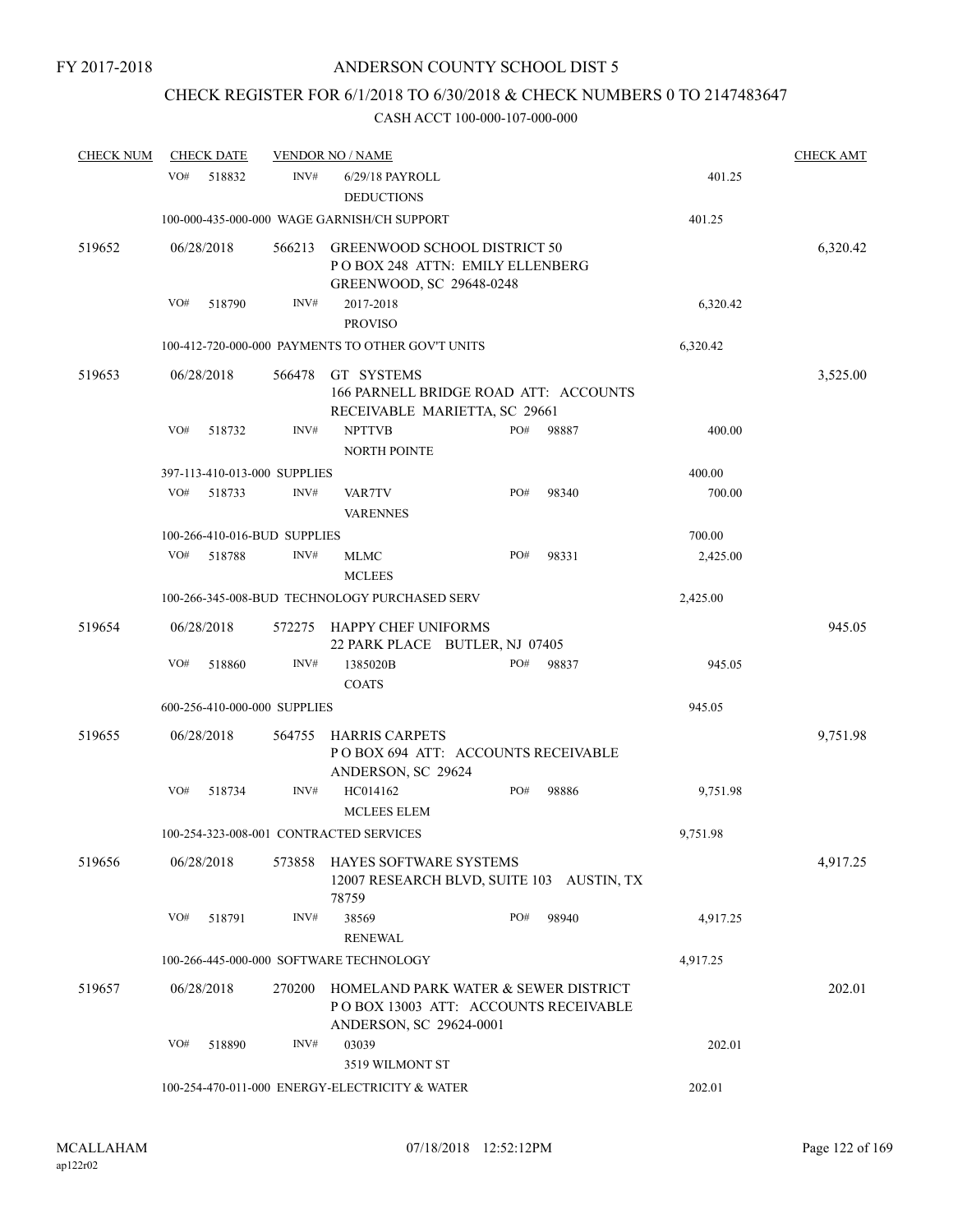FY 2017-2018

# ANDERSON COUNTY SCHOOL DIST 5

# CHECK REGISTER FOR 6/1/2018 TO 6/30/2018 & CHECK NUMBERS 0 TO 2147483647

| <b>CHECK NUM</b> | <b>CHECK DATE</b>                       |        | <b>VENDOR NO / NAME</b>                                                                                 |                   | <b>CHECK AMT</b> |
|------------------|-----------------------------------------|--------|---------------------------------------------------------------------------------------------------------|-------------------|------------------|
| 519658           | 06/28/2018                              | 574943 | HOOVER, WILLIAM^^<br>133 HERITAGE RIVERWOOD DR APT L CENTRAL,<br>SC 29630                               |                   | 100.00           |
|                  | VO#<br>518875                           | INV#   | JUNE 18 WHS<br><b>OFFICIAL</b>                                                                          | 100.00            |                  |
|                  | 100-271-312-003-000 ADDITIONAL SECURITY |        |                                                                                                         | 100.00            |                  |
| 519659           | 06/28/2018                              | 272800 | <b>HOUSE OF TROPHIES</b><br>616 NORTH MURRAY AVENUE ATT: ACCOUNTS<br>RECEIVABLE ANDERSON, SC 29625-4311 |                   | 595.99           |
|                  | VO#<br>518792                           | INV#   | 32051<br><b>WESTSIDE</b>                                                                                | 595.99            |                  |
|                  |                                         |        | 100-114-410-003-VEN SUPPLY-ADDT'L FOR LOST VENDING                                                      | 595.99            |                  |
| 519660           | 06/28/2018                              | 563862 | <b>JOHNSON CONTROLS</b><br>POBOX 93107 ATT: ACCOUNTS RECEIVABLE<br>CHICAGO, IL 60673-3107               |                   | 245.40           |
|                  | VO#<br>518709                           | INV#   | 8322722001<br><b>REPAIR</b>                                                                             | 245.40            |                  |
|                  |                                         |        | 100-254-410-006-400 HVAC/ELECTRICAL/PLUMBING                                                            | 245.40            |                  |
| 519661           | 06/28/2018                              | 300176 | <b>JOSTENS INC</b><br>21336 NETWORK PLACE ATT: ACCOUNTS<br>RECEIVABLE CHICAGO, IL 60673                 |                   | 12.20            |
|                  | VO#<br>518861                           | INV#   | 21856980<br>CREDIT 21861559                                                                             | 12.20             |                  |
|                  | 124-114-410-024-000 SUPPLIES            |        |                                                                                                         | 14.10             |                  |
|                  | 124-114-410-024-000 SUPPLIES            |        |                                                                                                         | $-1.90$           |                  |
| 519662           | 06/28/2018                              | 304900 | KAPLAN EARLY LEARNING COMPANY<br>PO BOX 890575 ATT: ACCOUNTS RECEIVABLE<br>CHARLOTTE, NC 28289-0575     |                   | 1,635.18         |
|                  | VO#<br>518793                           | INV#   | 0004794847<br>PO#<br>98989<br>0004798842                                                                | 1,635.18          |                  |
|                  |                                         |        | 990-139-410-000-000 SUPPLIES AND MATERIALS<br>990-139-410-000-000 SUPPLIES AND MATERIALS                | 1,571.01<br>64.17 |                  |
| 519663           | 06/28/2018                              | 307795 | KEPHART SERVICES<br>PO BOX 5748<br>DBA RCI SERVICES INC ATT:<br>ACCOUNTS RECEIVABLE ANDERSON, SC 29623  |                   | 63,200.00        |
|                  | VO#<br>518708                           | INV#   | <b>PAINT</b><br><b>ADULT ED</b>                                                                         | 2,300.00          |                  |
|                  |                                         |        | 100-254-323-023-001 CONTRACTED SERVICES                                                                 | 2,300.00          |                  |
|                  | VO#<br>518735                           | INV#   | <b>PAINT</b><br>PO#<br>98010<br><b>MCCANTS</b>                                                          | 40,000.00         |                  |
|                  |                                         |        | 505-254-323-005-000 CONTRACTED SERVICES                                                                 | 40,000.00         |                  |
|                  | VO#<br>518736                           | INV#   | PO#<br><b>PAINT</b><br>98128<br>CONCORD                                                                 | 20,900.00         |                  |
|                  |                                         |        | 100-254-540-009-CAP CAPITAL IMPROVEMENTS                                                                | 20,900.00         |                  |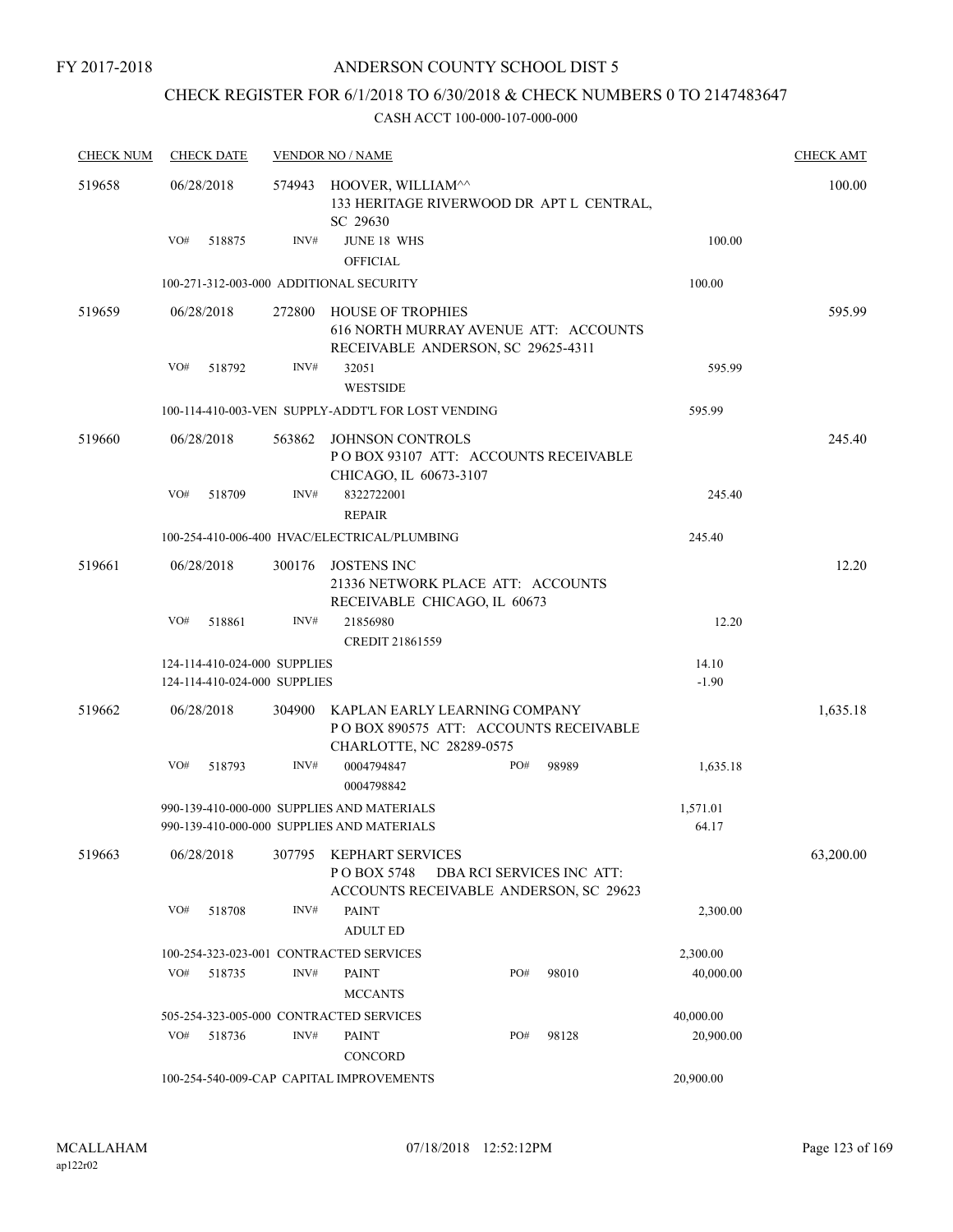FY 2017-2018

#### ANDERSON COUNTY SCHOOL DIST 5

# CHECK REGISTER FOR 6/1/2018 TO 6/30/2018 & CHECK NUMBERS 0 TO 2147483647

| <b>CHECK NUM</b> | <b>CHECK DATE</b>                       |        | <b>VENDOR NO / NAME</b>                                                                                 |          | <b>CHECK AMT</b> |
|------------------|-----------------------------------------|--------|---------------------------------------------------------------------------------------------------------|----------|------------------|
| 519664           | 06/28/2018                              | 313476 | LAKESHORE LEARNING MATERIALS<br>2695 EAST DOMINGUEZ STREET ATT: ACCOUNTS<br>RECEIVABLE CARSON, CA 90895 |          | 1,706.24         |
|                  | VO#<br>518737                           | INV#   | 1483790618<br>PO#<br>98994<br><b>SHELVES &amp; STORAGE</b>                                              | 888.16   |                  |
|                  | 100-221-410-000-ELE SUPPLIES            |        |                                                                                                         | 888.16   |                  |
|                  | VO#<br>518794                           | INV#   | 1356730618                                                                                              | 818.08   |                  |
|                  |                                         |        | <b>SUPPLIES</b>                                                                                         |          |                  |
|                  | 100-139-410-013-000 SUPPLIES            |        |                                                                                                         | 818.08   |                  |
| 519665           | 06/28/2018                              | 565250 | LANCASTER COUNTY SCHOOL DISTRICT<br>ATTN: JODIE JENKINS 300 SOUTH CATAWBA<br>STREET LANCASTER, SC 29720 |          | 684.05           |
|                  | VO#<br>518795                           | INV#   | 2017-2018<br><b>PROVISO</b>                                                                             | 684.05   |                  |
|                  |                                         |        | 100-412-720-000-000 PAYMENTS TO OTHER GOV'T UNITS                                                       | 684.05   |                  |
| 519666           | 06/28/2018                              | 316050 | LAURENS COUNTY SCHOOL DISTRICT 56<br>ATTN: TINA DANIELS 625 ELIZABETH STREET<br>CLINTON, SC 29325       |          | 2,516.60         |
|                  | VO#<br>518796                           | INV#   | 2017-2018<br><b>PROVISO</b>                                                                             | 2,516.60 |                  |
|                  |                                         |        | 100-412-720-000-000 PAYMENTS TO OTHER GOV'T UNITS                                                       | 2,516.60 |                  |
| 519667           | 06/28/2018                              | 574634 | MCKENZIE, EDWARD^^<br>964 JESSE BYRD RD HARTSVILLE, SC 29550                                            |          | 2,500.00         |
|                  | VO#<br>518770                           | INV#   | 150<br><b>INSTALLATION</b>                                                                              | 2,500.00 |                  |
|                  | 100-255-323-000-000 CONTRACTED SERVICES |        |                                                                                                         | 2,500.00 |                  |
| 519668           | 06/28/2018                              | 349701 | MED CENTRAL HEALTH RESOURCES<br>3424 CLEMSON BLVD ATT: ACCOUNTS<br>RECEIVABLE ANDERSON, SC 29621        |          | 430.00           |
|                  | VO#<br>518797                           | INV#   | 54300<br><b>SNELL</b>                                                                                   | 20.00    |                  |
|                  | 100-255-323-000-000 CONTRACTED SERVICES |        |                                                                                                         | 20.00    |                  |
|                  | VO#<br>518798                           | INV#   | 54300<br><b>SNELL</b>                                                                                   | 85.00    |                  |
|                  | 100-255-323-000-000 CONTRACTED SERVICES |        |                                                                                                         | 85.00    |                  |
|                  | VO#<br>518799                           | INV#   | 16819<br>LEE                                                                                            | 65.00    |                  |
|                  | 100-255-323-000-000 CONTRACTED SERVICES |        |                                                                                                         | 65.00    |                  |
|                  | VO#<br>518800                           | INV#   | 38339<br><b>OSBORNE</b>                                                                                 | 65.00    |                  |
|                  | 100-255-323-000-000 CONTRACTED SERVICES |        |                                                                                                         | 65.00    |                  |
|                  | VO#<br>518801                           | INV#   | 35621<br><b>SMITH</b>                                                                                   | 65.00    |                  |
|                  | 100-255-323-000-000 CONTRACTED SERVICES |        |                                                                                                         | 65.00    |                  |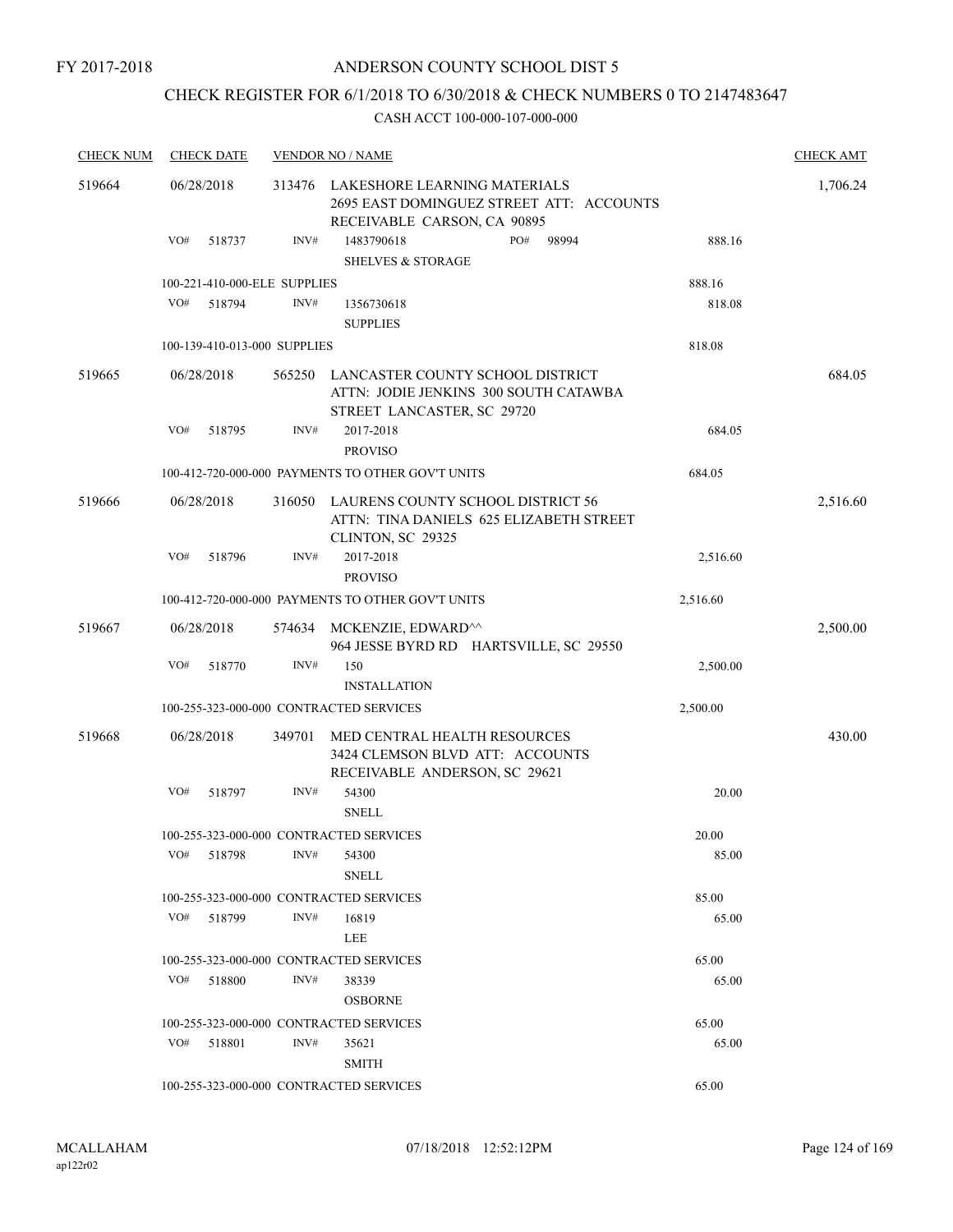# CHECK REGISTER FOR 6/1/2018 TO 6/30/2018 & CHECK NUMBERS 0 TO 2147483647

| <b>CHECK NUM</b> | <b>CHECK DATE</b>                    |        | <b>VENDOR NO / NAME</b>                                                           |                                                                               |       |                      | <b>CHECK AMT</b> |
|------------------|--------------------------------------|--------|-----------------------------------------------------------------------------------|-------------------------------------------------------------------------------|-------|----------------------|------------------|
|                  | VO#<br>518802                        | INV#   | 7713<br><b>HEARD</b>                                                              |                                                                               |       | 65.00                |                  |
|                  |                                      |        | 100-255-323-000-000 CONTRACTED SERVICES                                           |                                                                               |       | 65.00                |                  |
|                  | VO#<br>518803                        | INV#   | 28641<br><b>ZELLARS</b>                                                           |                                                                               |       | 65.00                |                  |
|                  |                                      |        | 100-255-323-000-000 CONTRACTED SERVICES                                           |                                                                               |       | 65.00                |                  |
| 519669           | 06/28/2018                           | 331025 | M & J TREE SERVICE                                                                | LUKE CLINKSCALES, SR 804 WEST MARKET<br>STREET ANDERSON, SC 29624             |       |                      | 400.00           |
|                  | VO#<br>518707                        | INV#   | 255<br><b>STUMPS</b>                                                              |                                                                               |       | 400.00               |                  |
|                  | 100-254-323-000-001 CONTRACT SRVS    |        |                                                                                   |                                                                               |       | 400.00               |                  |
| 519670           | 06/28/2018                           | 366700 | MUTUAL OF OMAHA                                                                   | PO BOX 2147 OMAHA, NE 68103-2147                                              |       |                      | 23,798.36        |
|                  | VO#<br>518865                        | INV#   | <b>JULY 2018</b><br>#G00018B5                                                     |                                                                               |       | 23,798.36            |                  |
|                  | 100-000-450-000-000 MISC. DEDUCTIONS |        |                                                                                   |                                                                               |       | 8,491.16             |                  |
|                  |                                      |        | 100-000-456-000-000 INSURANCE PAYABLE                                             |                                                                               |       | 15,307.20            |                  |
| 519671           | 06/28/2018                           |        | CHATTANOOGA, TN 37421                                                             | 574314 NATIONAL SEATING & MOBILITY, INC<br>5959 SHALLOWFORD ROAD, SUIT 443    |       |                      | 3,101.93         |
|                  | VO#<br>518804                        | INV#   | PO 98816<br><b>SUPPLIES</b>                                                       | PO#                                                                           | 98816 | 3,101.93             |                  |
|                  |                                      |        | 203-127-410-000-000 SUPPLIES-LD/DD/OHI<br>203-127-410-000-000 SUPPLIES- LD/DD/OHI |                                                                               |       | 1,817.93<br>1,284.00 |                  |
| 519672           | 06/28/2018                           | 564010 |                                                                                   | NC CHILD SUPPORT CENTRALIZED COLLECTNS<br>POBOX 900012 RALEIGH, NC 27675-9012 |       |                      | 305.50           |
|                  | VO#<br>518831                        | INV#   | 6/29/18 PAYROLL<br><b>DEDUCTIONS</b>                                              |                                                                               |       | 305.50               |                  |
|                  |                                      |        | 100-000-435-000-000 WAGE GARNISH/CH SUPPORT                                       |                                                                               |       | 305.50               |                  |
| 519673           | 06/28/2018                           | 563478 | CHARLOTTE, NC 28289-0608                                                          | NORFOLK WIRE & ELECTRONICS<br>POBOX 890608 ATT: ACCOUNTS RECEIVABLE           |       |                      | 84.27            |
|                  | VO#<br>518862                        | INV#   | 2441849<br><b>SUPPLIES</b>                                                        | PO#                                                                           | 98946 | 84.27                |                  |
|                  |                                      |        | 600-256-540-003-000 EQUIPMENT-EXPENDABLE                                          |                                                                               |       | 84.27                |                  |
| 519674           | 06/28/2018                           | 389900 | OFFICE DEPOT                                                                      | POBOX 1413 CHARLOTTE, NC 28201-1413                                           |       |                      | 436.20           |
|                  | VO#<br>518805                        | INV#   | 147749865001<br>147750074001                                                      |                                                                               |       | 94.10                |                  |
|                  |                                      |        | 100-114-410-003-VEN SUPPLY-ADDT'L FOR LOST VENDING                                |                                                                               |       | 87.26                |                  |
|                  |                                      |        | 100-114-410-003-VEN SUPPLY-ADDT'L FOR LOST VENDING                                |                                                                               |       | 6.84                 |                  |
|                  | VO#<br>518806                        | INV#   | 148952079001<br><b>SUPPLIES</b>                                                   |                                                                               |       | 140.34               |                  |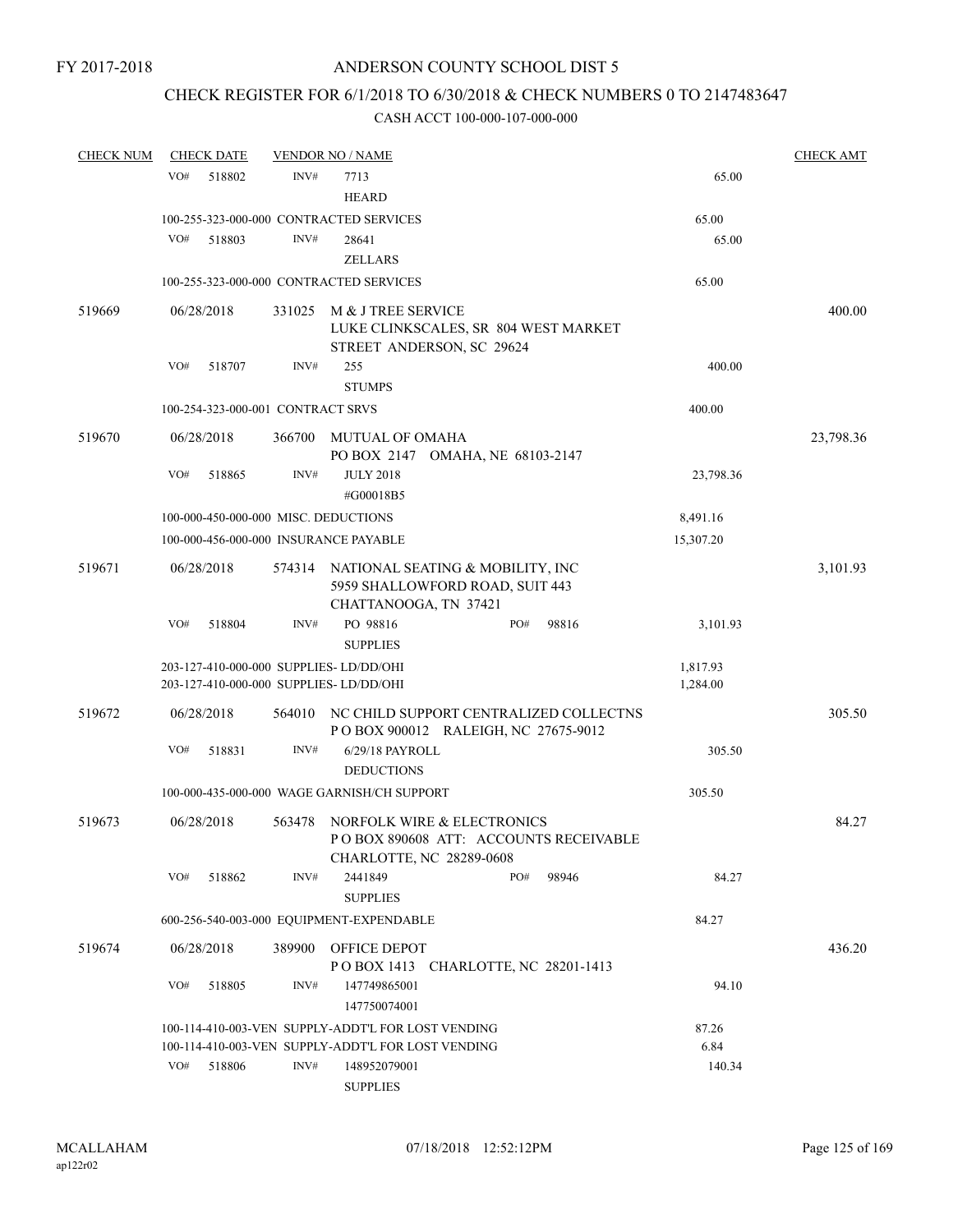# CHECK REGISTER FOR 6/1/2018 TO 6/30/2018 & CHECK NUMBERS 0 TO 2147483647

| <b>CHECK NUM</b> |     | <b>CHECK DATE</b>                 |        | <b>VENDOR NO / NAME</b>                                                                                                       |     |       |                                 | <b>CHECK AMT</b> |
|------------------|-----|-----------------------------------|--------|-------------------------------------------------------------------------------------------------------------------------------|-----|-------|---------------------------------|------------------|
|                  |     | 100-221-410-000-ELE SUPPLIES      |        |                                                                                                                               |     |       | 140.34                          |                  |
|                  | VO# | 518863                            | INV#   | 149445863001<br><b>SUPPLIES</b>                                                                                               | PO# | 98969 | 201.76                          |                  |
|                  |     |                                   |        | 100-221-410-000-001 SUPPLIES-GRANT WRITER                                                                                     |     |       | 201.76                          |                  |
| 519675           |     | 06/28/2018                        | 391100 | OLD STONE TRACTOR CO, INC<br>PO BOX 13565 ATT: ACCOUNTS RECEIVABLE<br>ANDERSON, SC 29624                                      |     |       |                                 | 80.60            |
|                  | VO# | 518706                            | INV#   | CT93575<br><b>BLADES</b>                                                                                                      |     |       | 80.60                           |                  |
|                  |     |                                   |        | 100-254-410-000-001 MAINT. SUPPLIES-STRUCTURES                                                                                |     |       | 80.60                           |                  |
| 519676           |     | 06/28/2018                        |        | 565822 ORGANIZATIONAL SERVICES, INC<br>3380 TRAVIS POINTE RD SUITE H ANN ARBOR, MI<br>48108                                   |     |       |                                 | 725.00           |
|                  | VO# | 518807                            | INV#   | <b>BLANKENSHIP</b><br><b>REGISTRATION</b>                                                                                     |     |       | 725.00                          |                  |
|                  |     |                                   |        | 207-224-333-000-004 TRIPS & CONFERENCES                                                                                       |     |       | 725.00                          |                  |
| 519677           |     | 06/28/2018                        | 572491 | PEARSON CLINICAL ASSESSMENT<br>13036 COLLECTION CENTER DIRVE CHICAGO, IL<br>60693                                             |     |       |                                 | 1,203.74         |
|                  | VO# | 518738                            | INV#   | PO 98764<br><b>SUPPLIES</b>                                                                                                   | PO# | 98764 | 1,203.74                        |                  |
|                  |     |                                   |        | 203-127-410-000-000 SUPPLIES- LD/DD/OHI<br>203-127-410-000-000 SUPPLIES- LD/DD/OHI<br>203-127-410-000-000 SUPPLIES- LD/DD/OHI |     |       | 1,348.61<br>219.35<br>$-364.22$ |                  |
| 519678           |     | 06/28/2018                        | 574418 | PEOPLEADMIN<br>PO BOX 205748 DALLAS, TX 75320                                                                                 |     |       |                                 | 250.00           |
|                  | VO# | 518808                            | INV#   | SI 2805 PA<br><b>LDAP</b>                                                                                                     |     |       | 250.00                          |                  |
|                  |     |                                   |        | 100-264-312-000-SOF APPLICATION/SUB SOFTWARE                                                                                  |     |       | 250.00                          |                  |
| 519679           |     | 06/28/2018                        | 407900 | PICKENS CONSTRUCTION, INC<br>415 MCGEE ROAD ANDERSON, SC 29625                                                                |     |       |                                 | 5,990.80         |
|                  | VO# | 518739                            | INV#   | 1774<br>PARKING LOT                                                                                                           | PO# | 98831 | 5,990.80                        |                  |
|                  |     | 100-254-323-000-001 CONTRACT SRVS |        |                                                                                                                               |     |       | 5,990.80                        |                  |
| 519680           |     | 06/28/2018                        | 568036 | PIEDMONT NATURAL GAS<br>PO BOX 1246 ATT: ACCOUNTS RECEIVABLE<br>CHARLOTTE, NC 28201-1246                                      |     |       |                                 | 1,679.26         |
|                  | VO# | 518893                            | INV#   | DUE JULY 10<br><b>UTILITIES</b>                                                                                               |     |       | 1,679.26                        |                  |
|                  |     | 100-254-472-002-000 ENERGY-GAS    |        |                                                                                                                               |     |       | 282.48                          |                  |
|                  |     | 100-254-472-005-000 ENERGY-GAS    |        |                                                                                                                               |     |       | 170.90                          |                  |
|                  |     | 100-254-472-009-000 ENERGY-GAS    |        |                                                                                                                               |     |       | 141.38                          |                  |
|                  |     | 100-254-472-013-000 ENERGY-GAS    |        |                                                                                                                               |     |       | 100.59                          |                  |
|                  |     | 100-254-472-014-000 ENERGY-GAS    |        |                                                                                                                               |     |       | 80.39                           |                  |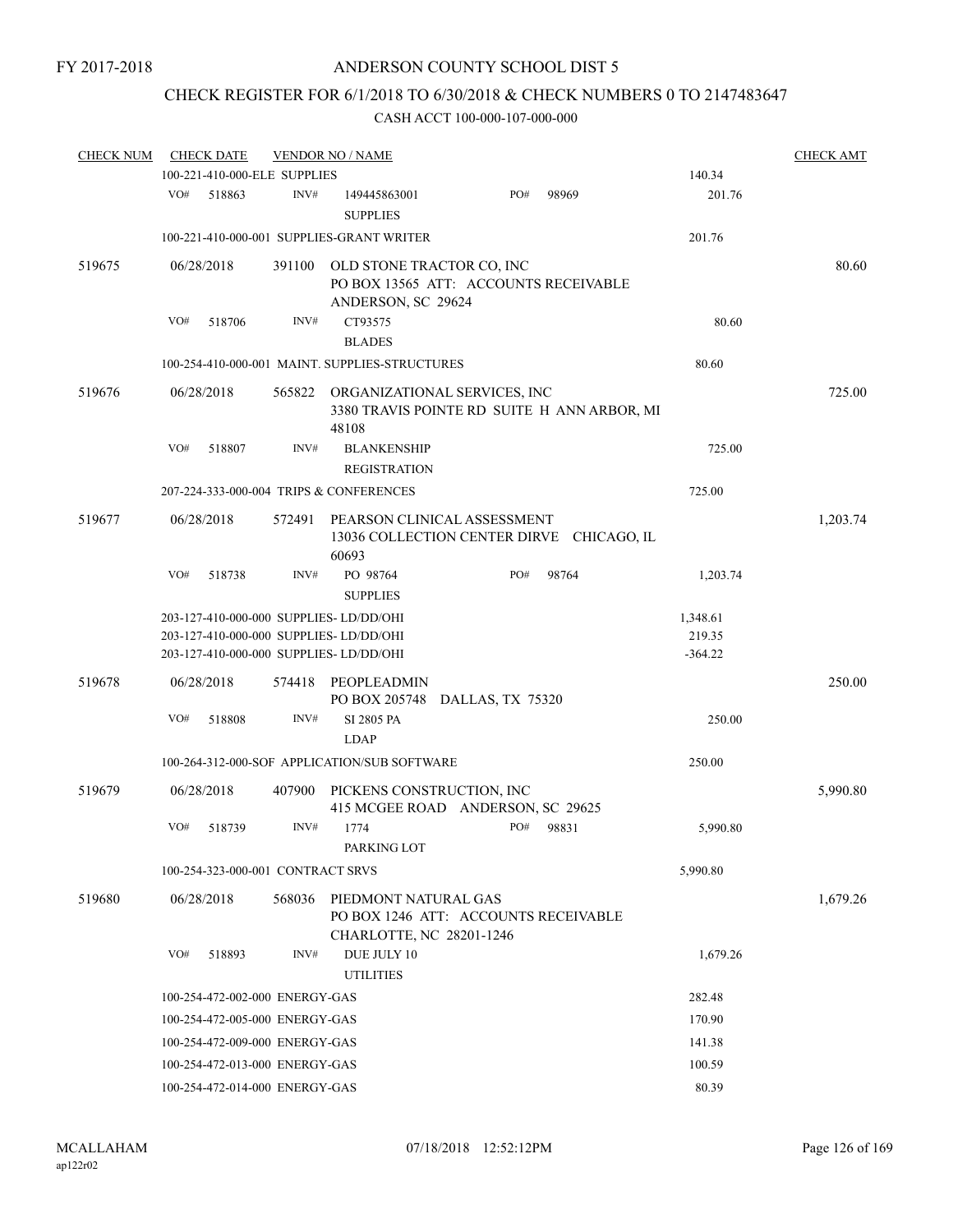# CHECK REGISTER FOR 6/1/2018 TO 6/30/2018 & CHECK NUMBERS 0 TO 2147483647

| CHECK NUM | <b>CHECK DATE</b>                    |      | <b>VENDOR NO / NAME</b>                                                                                      |     |       |                  | <b>CHECK AMT</b> |
|-----------|--------------------------------------|------|--------------------------------------------------------------------------------------------------------------|-----|-------|------------------|------------------|
|           | 100-254-472-019-000 ENERGY-GAS       |      |                                                                                                              |     |       | 24.72            |                  |
|           | 100-254-472-020-000 ENERGY-GAS       |      |                                                                                                              |     |       | 142.93           |                  |
|           | 100-254-472-023-000 ENERGY-GAS       |      |                                                                                                              |     |       | 49.44            |                  |
|           | 600-256-470-002-000 ENERGY           |      |                                                                                                              |     |       | 76.88            |                  |
|           | 600-256-470-005-000 ENERGY           |      |                                                                                                              |     |       | 159.21           |                  |
|           | 600-256-470-009-000 ENERGY           |      |                                                                                                              |     |       | 24.72            |                  |
|           | 600-256-470-014-000 ENERGY           |      |                                                                                                              |     |       | 130.52           |                  |
|           |                                      |      |                                                                                                              |     |       |                  |                  |
|           | 600-256-470-017-000 ENERGY           |      |                                                                                                              |     |       | 158.17           |                  |
|           | 600-256-470-019-000 ENERGY           |      |                                                                                                              |     |       | 136.93           |                  |
| 519681    | 06/28/2018                           |      | 574425 PROTECTIVE LIFE<br>ATHENE ANNUITY & LIFE INSURANCE COMPANY<br>PO BOX 2224 BIRMINGHAM, AL 35246-0030   |     |       |                  | 11.10            |
|           | VO#<br>518866                        | INV# | <b>JULY 2018</b><br>GROUP #760014                                                                            |     |       | 11.10            |                  |
|           | 100-000-450-000-000 MISC. DEDUCTIONS |      |                                                                                                              |     |       | 11.10            |                  |
| 519682    | 06/28/2018                           |      | 438450 RIGGINS GARMENT CARE, INC<br>1903 NORTH MAIN STREET ANDERSON, SC 29621                                |     |       |                  | 255.30           |
|           | VO#<br>518809                        | INV# | 5373 & 5993<br><b>WESTSIDE</b>                                                                               |     |       | 255.30           |                  |
|           |                                      |      | 100-114-410-003-VEN SUPPLY-ADDT'L FOR LOST VENDING                                                           |     |       | 255.30           |                  |
| 519683    | 06/28/2018                           |      | 567525 ROWLAND MECHANICAL<br>206 SADDLE TRAIL ANDERSON, SC 29621                                             |     |       |                  | 7,281.53         |
|           | VO#<br>518810                        | INV# | 8540-8552<br><b>BUS REPAIRS</b>                                                                              | PO# | 98126 | 1,214.38         |                  |
|           |                                      |      | 100-255-323-000-ACT ACTIVITY BUS CONTRACTED SERVICES                                                         |     |       | 46.00            |                  |
|           |                                      |      | 100-255-323-000-ACT ACTIVITY BUS CONTRACTED SERVICES                                                         |     |       | 46.00            |                  |
|           |                                      |      | 100-255-323-000-ACT ACTIVITY BUS CONTRACTED SERVICES                                                         |     |       | 46.00            |                  |
|           |                                      |      | 100-255-323-000-ACT ACTIVITY BUS CONTRACTED SERVICES                                                         |     |       | 57.77            |                  |
|           |                                      |      | 100-255-323-000-ACT ACTIVITY BUS CONTRACTED SERVICES                                                         |     |       | 83.66            |                  |
|           |                                      |      | 100-255-323-000-ACT ACTIVITY BUS CONTRACTED SERVICES                                                         |     |       | 83.66            |                  |
|           |                                      |      | 100-255-323-000-ACT ACTIVITY BUS CONTRACTED SERVICES                                                         |     |       | 90.99            |                  |
|           |                                      |      | 100-255-323-000-ACT ACTIVITY BUS CONTRACTED SERVICES                                                         |     |       | 98.32            |                  |
|           |                                      |      | 100-255-323-000-ACT ACTIVITY BUS CONTRACTED SERVICES                                                         |     |       | 90.99            |                  |
|           |                                      |      | 100-255-323-000-ACT ACTIVITY BUS CONTRACTED SERVICES                                                         |     |       | 90.99            |                  |
|           |                                      |      | 100-255-323-000-ACT ACTIVITY BUS CONTRACTED SERVICES<br>100-255-323-000-ACT ACTIVITY BUS CONTRACTED SERVICES |     |       | 115.00           |                  |
|           |                                      |      | 100-255-323-000-ACT ACTIVITY BUS CONTRACTED SERVICES                                                         |     |       | 250.00<br>115.00 |                  |
|           | VO#<br>518811                        | INV# | 8525-8539                                                                                                    | PO# | 98126 | 6,067.15         |                  |
|           |                                      |      | <b>BUS REPAIRS</b>                                                                                           |     |       |                  |                  |
|           |                                      |      | 100-255-323-000-ACT ACTIVITY BUS CONTRACTED SERVICES                                                         |     |       | 999.67           |                  |
|           |                                      |      | 100-255-323-000-ACT ACTIVITY BUS CONTRACTED SERVICES                                                         |     |       | 691.45           |                  |
|           |                                      |      | 100-255-323-000-ACT ACTIVITY BUS CONTRACTED SERVICES                                                         |     |       | 1,497.65         |                  |
|           |                                      |      | 100-255-323-000-ACT ACTIVITY BUS CONTRACTED SERVICES                                                         |     |       | 58.29            |                  |
|           |                                      |      | 100-255-323-000-ACT ACTIVITY BUS CONTRACTED SERVICES                                                         |     |       | 90.99            |                  |
|           |                                      |      | 100-255-323-000-ACT ACTIVITY BUS CONTRACTED SERVICES                                                         |     |       | 83.66            |                  |
|           |                                      |      | 100-255-323-000-ACT ACTIVITY BUS CONTRACTED SERVICES                                                         |     |       | 90.99            |                  |
|           |                                      |      | 100-255-323-000-ACT ACTIVITY BUS CONTRACTED SERVICES                                                         |     |       | 90.99            |                  |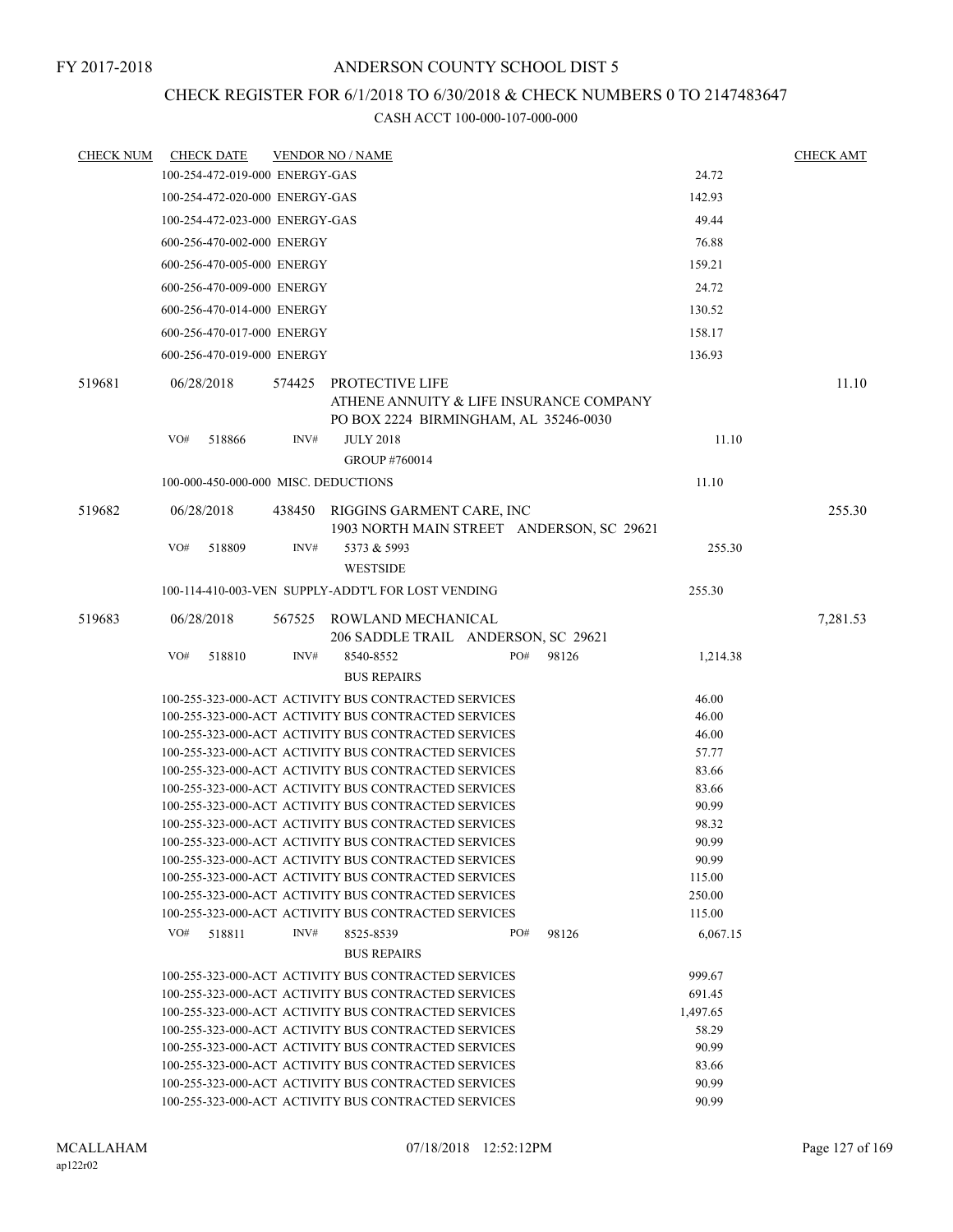# CHECK REGISTER FOR 6/1/2018 TO 6/30/2018 & CHECK NUMBERS 0 TO 2147483647

| <b>CHECK NUM</b> | <b>CHECK DATE</b>                      |        | <b>VENDOR NO / NAME</b>                                                                                  |          | <b>CHECK AMT</b> |
|------------------|----------------------------------------|--------|----------------------------------------------------------------------------------------------------------|----------|------------------|
|                  |                                        |        | 100-255-323-000-ACT ACTIVITY BUS CONTRACTED SERVICES                                                     | 94.66    |                  |
|                  |                                        |        | 100-255-323-000-ACT ACTIVITY BUS CONTRACTED SERVICES                                                     | 98.32    |                  |
|                  |                                        |        | 100-255-323-000-ACT ACTIVITY BUS CONTRACTED SERVICES                                                     | 250.00   |                  |
|                  |                                        |        | 100-255-323-000-ACT ACTIVITY BUS CONTRACTED SERVICES                                                     | 1,259.70 |                  |
|                  |                                        |        | 100-255-323-000-ACT ACTIVITY BUS CONTRACTED SERVICES                                                     | 567.49   |                  |
|                  |                                        |        | 100-255-323-000-ACT ACTIVITY BUS CONTRACTED SERVICES                                                     | 135.00   |                  |
|                  |                                        |        | 100-255-323-000-ACT ACTIVITY BUS CONTRACTED SERVICES                                                     | 58.29    |                  |
| 519684           | 06/28/2018                             | 574561 | RUZGA, MARY^^<br>521 CAMBRIDGE DRIVE SPARTANBURG, SC<br>29301                                            |          | 4,500.00         |
|                  | VO#<br>518772                          | INV#   | PO#<br>3 DAYS<br>99063                                                                                   | 4,500.00 |                  |
|                  |                                        |        | <b>CONSULTANT</b>                                                                                        |          |                  |
|                  |                                        |        | 100-224-312-000-000 STAFF DEV. - PURCHASED SERVICES                                                      | 4,500.00 |                  |
| 519685           | 06/28/2018                             | 445100 | <b>SCASA</b><br>SC ASSOC SCHOOL ADMINISTRATORS 1<br>FERNANDINA COURT COLUMBIA, SC 29212                  |          | 195.00           |
|                  | VO#<br>518812                          | INV#   | 062518 KG 4<br><b>HUDSON BALANCE</b>                                                                     | 195.00   |                  |
|                  | 100-233-312-000-000 PURCHASED SERVICES |        |                                                                                                          | 195.00   |                  |
| 519686           | 06/28/2018                             | 452202 | <b>SC DEPT OF REVENUE</b><br>POBOX 125 301 GERVAIS STREET CENTRAL<br>LEVY UNIT COLUMBIA, SC 29214-0213   |          | 218.57           |
|                  | VO#<br>518835                          | INV#   | 6/29/18 PAYROLL<br><b>DEDUCTIONS</b>                                                                     | 218.57   |                  |
|                  | 100-000-440-000-000 SC STATE TAX LEVY  |        |                                                                                                          | 218.57   |                  |
| 519687           | 06/28/2018                             | 501885 | SCHOOL DISTRICT OF GREENVILLE<br>POBOX 2848 GREENVILLE, SC 29602                                         |          | 1,914.31         |
|                  | VO#<br>518813                          | INV#   | 2017-2018<br><b>PROVISO</b>                                                                              | 1,914.31 |                  |
|                  |                                        |        | 100-412-720-000-000 PAYMENTS TO OTHER GOV'T UNITS                                                        | 1,914.31 |                  |
| 519688           | 06/28/2018                             | 570099 | SCHOOL SPECIALTY, INC.<br>32656 COLLECTION CENTER DR. ATT:<br>ACCOUNTS RECEIVABLE CHICAGO, IL 60693-0656 |          | 337.10           |
|                  | VO#<br>518740                          | INV#   | 208120597956<br><b>TABLE</b>                                                                             | 337.10   |                  |
|                  | 100-112-410-007-000 SUPPLIES           |        |                                                                                                          | 337.10   |                  |
| 519689           | 06/28/2018                             | 450701 | SC RETIREMENT SYSTEM (SPP)<br>POBOX 11960 CAPITOL STATION COLUMBIA, SC<br>29211                          |          | 283.27           |
|                  | VO#<br>518829                          | INV#   | 6/29/18 PAYROLL<br><b>DEDUCTIONS</b>                                                                     | 283.27   |                  |
|                  |                                        |        | 100-000-438-000-000 RETIREMENT SERV PURCHASE                                                             | 283.27   |                  |
| 519690           | 06/28/2018                             | 574429 | SECOND STEP/COMMITTEE FOR CHILDREN<br>2815 SECOND AVE., SUITE 400 SEATTLE, WA<br>98121                   |          | 4,529.00         |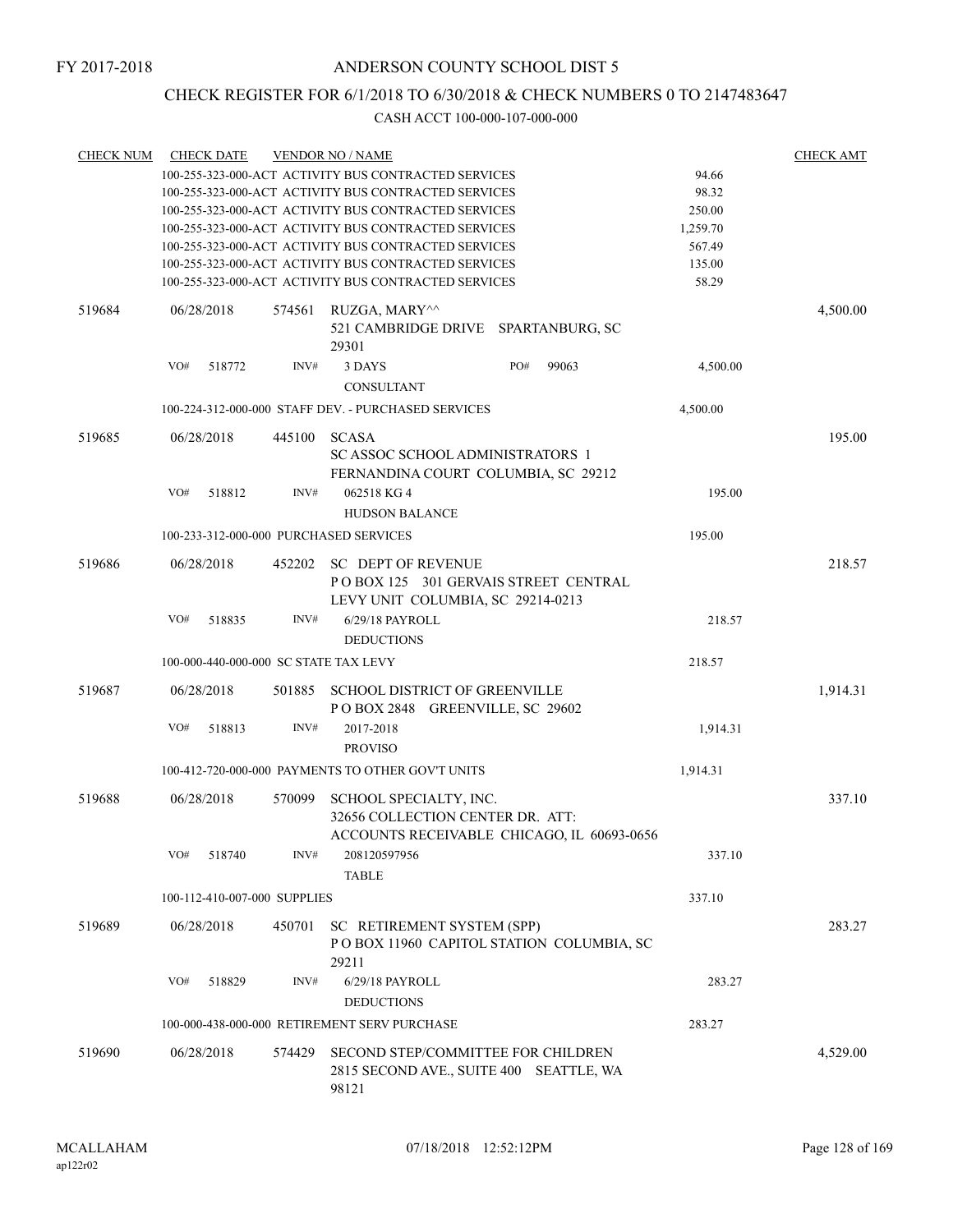# CHECK REGISTER FOR 6/1/2018 TO 6/30/2018 & CHECK NUMBERS 0 TO 2147483647

| <b>CHECK NUM</b> | <b>CHECK DATE</b> |                                    | <b>VENDOR NO / NAME</b>                     |                                                                         |       |          | <b>CHECK AMT</b> |
|------------------|-------------------|------------------------------------|---------------------------------------------|-------------------------------------------------------------------------|-------|----------|------------------|
|                  | VO#               | 518867<br>INV#                     | 286557<br>WHITEHALL                         | PO#                                                                     | 99010 | 2,215.00 |                  |
|                  |                   | 100-112-410-019-000 SUPPLIES       |                                             |                                                                         |       | 2,215.00 |                  |
|                  | VO#               | 518869<br>INV#                     | 286557                                      |                                                                         |       | 2,314.00 |                  |
|                  |                   |                                    | WHITEHALL                                   |                                                                         |       |          |                  |
|                  |                   |                                    | 719-271-660-019-201 MISCELLANEOUS EXPENSE   |                                                                         |       | 2,314.00 |                  |
| 519691           | 06/28/2018        |                                    | 572126 SERVICE ASSOCIATES, INC              | 807 BURKE STREET WINSTON SALEM, NC 27101                                |       |          | 781.25           |
|                  | VO#               | INV#<br>518814                     | 4802<br><b>JUNE SERVICE</b>                 | PO#                                                                     | 97966 | 781.25   |                  |
|                  |                   |                                    | 850-266-410-000-000 SUPPLIES AND MATERIALS  |                                                                         |       | 781.25   |                  |
| 519692           | 06/28/2018        | 469775                             | OAKBORO, NC 28129                           | SEVEN OAKS DOORS & HARDWARE, INC<br>PO BOX 280 ATT: ACCOUNTS RECEIVABLE |       |          | 893.45           |
|                  | VO#               | INV#<br>518703                     | 975126<br><b>WESTSIDE</b>                   |                                                                         |       | 893.45   |                  |
|                  |                   | 100-254-323-003-CAP DOORS          |                                             |                                                                         |       | 893.45   |                  |
| 519693           | 06/28/2018        | 570059                             | <b>SHARP BUSINESS SYSTEMS</b><br>75312-1216 | DEPT 1216 PO BOX 121216 DALLAS, TX                                      |       |          | 1,378.57         |
|                  | VO#               | 518741<br>INV#                     | 9001223145<br><b>COPIES</b>                 |                                                                         |       | 55.98    |                  |
|                  |                   |                                    | 124-114-445-024-000 TECHNOLOGY SUPPLIES     |                                                                         |       | 55.98    |                  |
|                  | VO#               | INV#<br>518742                     | 9001222645<br><b>COPIES</b>                 |                                                                         |       | 19.26    |                  |
|                  |                   | 100-113-410-007-000 SUPPLIES       |                                             |                                                                         |       | 19.26    |                  |
|                  | VO#               | 518743<br>INV#                     | 9001228102<br><b>COPIES</b>                 |                                                                         |       | 80.20    |                  |
|                  |                   | 717-190-660-017-362 COPIER EXPENSE |                                             |                                                                         |       | 80.20    |                  |
|                  | VO#               | 518744<br>INV#                     | 9001222643<br><b>COPIES</b>                 |                                                                         |       | 19.26    |                  |
|                  |                   |                                    | 714-271-660-014-201 MISCELLANEOUS EXPENSE   |                                                                         |       | 19.26    |                  |
|                  | VO#               | INV#<br>518745                     | 9001226127<br><b>COPIES</b>                 |                                                                         |       | 126.93   |                  |
|                  |                   | 100-113-410-020-000 SUPPLIES       |                                             |                                                                         |       | 126.93   |                  |
|                  | VO#               | INV#<br>518746                     | 9001223155<br><b>COPIES</b>                 |                                                                         |       | 109.88   |                  |
|                  |                   | 723-190-660-023-913 COPIER EXPENSE |                                             |                                                                         |       | 109.88   |                  |
|                  | VO#               | INV#<br>518815                     | 9001209508<br><b>COPIES</b>                 |                                                                         |       | 323.12   |                  |
|                  |                   | 201-112-490-010-000 COPIER COST    |                                             |                                                                         |       | 323.12   |                  |
|                  | VO#               | INV#<br>518870                     | 9001228048<br><b>COPIES</b>                 |                                                                         |       | 643.94   |                  |
|                  |                   |                                    | 100-252-360-000-000 PRINTING AND BINDING    |                                                                         |       | 643.94   |                  |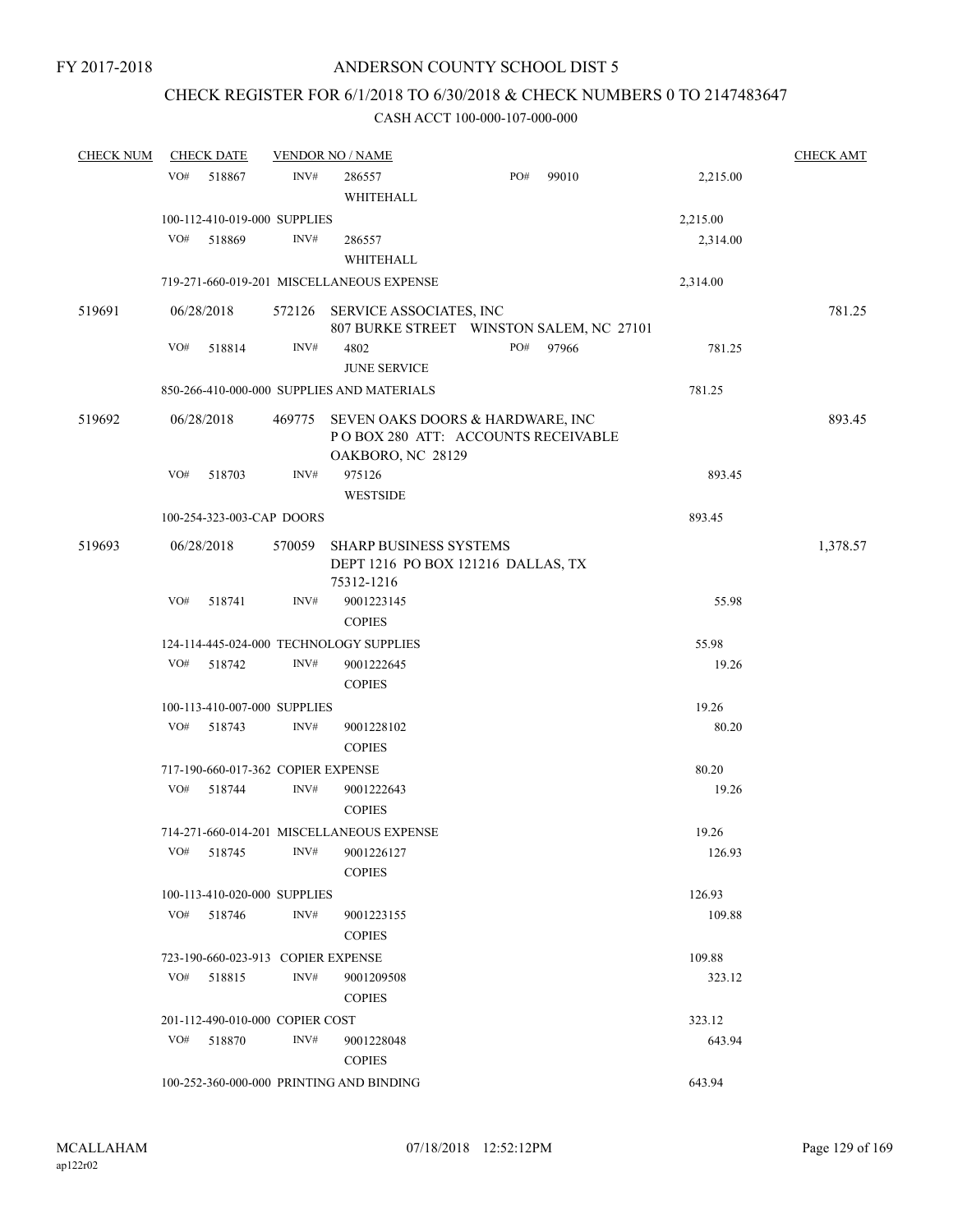FY 2017-2018

# ANDERSON COUNTY SCHOOL DIST 5

# CHECK REGISTER FOR 6/1/2018 TO 6/30/2018 & CHECK NUMBERS 0 TO 2147483647

| <b>CHECK NUM</b> | <b>CHECK DATE</b>                       |                | <b>VENDOR NO / NAME</b>                                                                              |                  | <b>CHECK AMT</b> |
|------------------|-----------------------------------------|----------------|------------------------------------------------------------------------------------------------------|------------------|------------------|
| 519694           | 06/28/2018                              | 568954         | <b>SHRED A WAY</b><br>PO BOX 51132 ATT: ACCOUNTS RECEIVABLE<br>PIEDMONT, SC 29673                    |                  | 98.00            |
|                  | VO#<br>518747                           | $\text{INV}\#$ | A61501<br>WHITEHALL                                                                                  | 65.00            |                  |
|                  |                                         |                | 719-271-660-019-201 MISCELLANEOUS EXPENSE                                                            | 65.00            |                  |
|                  | VO#<br>518816                           | INV#           | A61661<br>WHITEHALL                                                                                  | 33.00            |                  |
|                  |                                         |                | 719-271-660-019-201 MISCELLANEOUS EXPENSE                                                            | 33.00            |                  |
| 519695           | 06/28/2018                              | 573893         | <b>SIDELINE POWER</b><br>PO BOX 192 GREENWOOD, NE 68366-0192                                         |                  | 1,683.00         |
|                  | VO#<br>518748                           | INV#           | 3040<br><b>WESTSIDE</b>                                                                              | 1,683.00         |                  |
|                  | 100-114-410-003-000 SUPPLIES            |                |                                                                                                      | 1,683.00         |                  |
| 519696           | 06/28/2018                              | 473315         | SIGNARAMA<br>4130 CLEMSON BLVD SUITE A ANDERSON, SC<br>29621                                         |                  | 127.84           |
|                  | VO#<br>518704                           | INV#           | 9668<br><b>WHS SCOREBOARD</b>                                                                        | 127.84           |                  |
|                  |                                         |                | 100-254-410-003-001 SUPPLIES - MAINTENANCE                                                           | 127.84           |                  |
| 519697           | 06/28/2018                              | 571007         | SIMPLIFIED OFFICE SYSTEMS                                                                            |                  | 88.93            |
|                  | VO#<br>518749                           | INV#           | 6220 BUSH RIVER ROAD COLUMBIA, SC 29212<br>180618-0010                                               | 88.93            |                  |
|                  |                                         |                | <b>COPIES</b>                                                                                        |                  |                  |
|                  | 100-113-410-020-000 SUPPLIES            |                |                                                                                                      | 88.93            |                  |
| 519698           | 06/28/2018                              | 475500         | SLAPPY, JAMES E <sup><math>\wedge\wedge</math></sup><br>1035 GREENWOOD AVE ANDERSON, SC 29621        |                  | 100.00           |
|                  | VO#<br>518877                           | INV#           | <b>JUNE 18 WHS</b><br><b>OFFICIAL</b>                                                                | 100.00           |                  |
|                  | 100-271-312-003-000 ADDITIONAL SECURITY |                |                                                                                                      | 100.00           |                  |
| 519699           | 06/28/2018                              |                | 574516 SOCIAL SECURTIY ADMINISTRATION<br>PO BOX 3430 PHILADELPHIA, PA 19122-9985                     |                  | 135.11           |
|                  | VO#<br>518828                           | INV#           | 6/29/18 PAYROLL<br><b>DEDUCTIONS</b>                                                                 | 135.11           |                  |
|                  | 100-000-441-000-000 MISCELLANEOUS       |                |                                                                                                      | 135.11           |                  |
| 519700           | 06/28/2018                              | 563982         | <b>SOUTHEASTERN PAPER GROUP</b><br>POBOX 890671 ATT: ACCOUNTS RECEIVABLE<br>CHARLOTTE, NC 28289-0671 |                  | 410.96           |
|                  | VO#<br>518817                           | INV#           | 4151522<br>PO#<br>98684<br>4151686                                                                   | 410.96           |                  |
|                  |                                         |                | 100-000-170-000-000 WAREHOUSE INVENTORY<br>100-000-170-000-000 WAREHOUSE INVENTORY                   | 207.01<br>203.95 |                  |
| 519701           | 06/28/2018                              | 573721         | SSBT AS TTEE FOR SCORP MM61953-001-042                                                               |                  | 18,288.75        |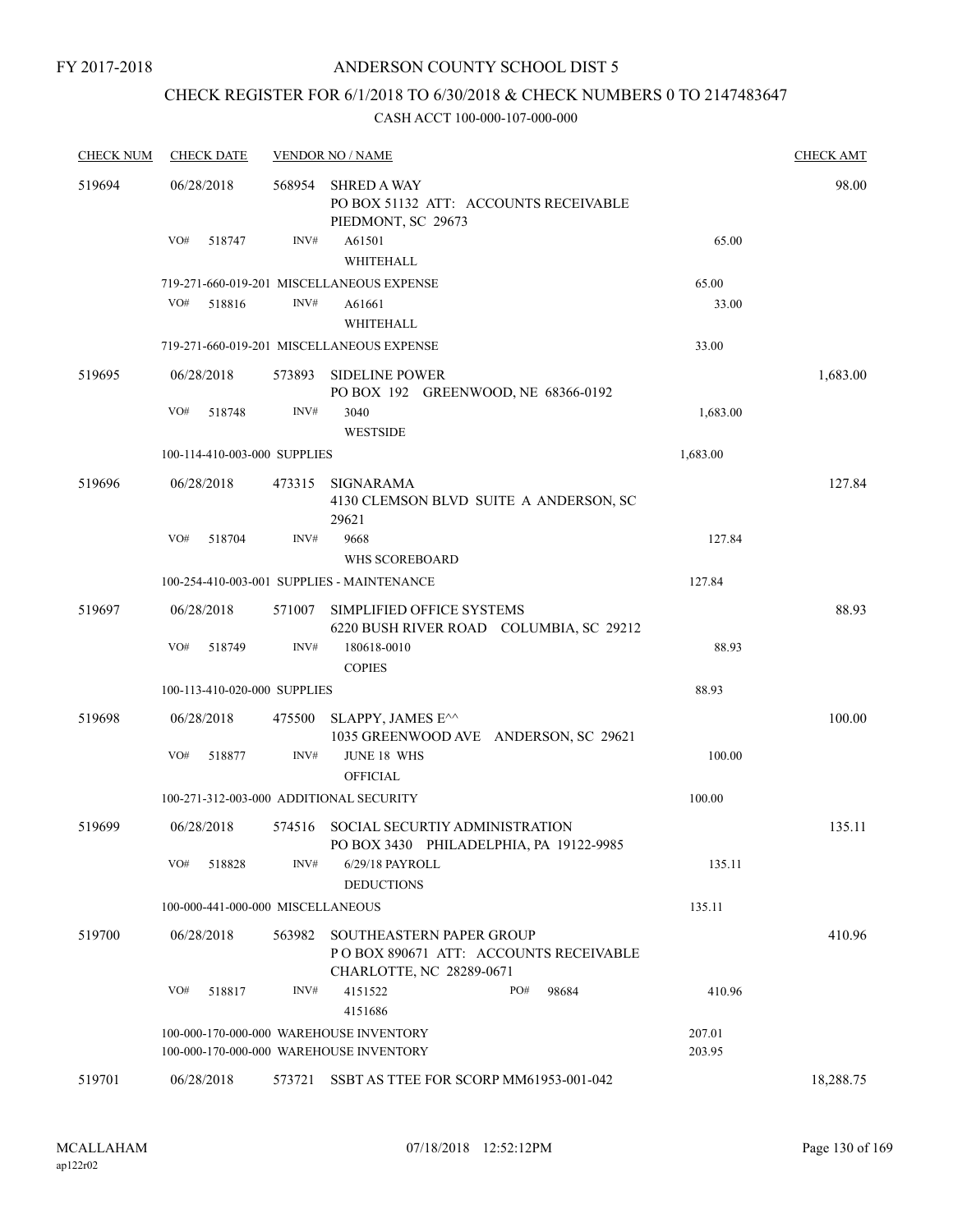FY 2017-2018

# ANDERSON COUNTY SCHOOL DIST 5

# CHECK REGISTER FOR 6/1/2018 TO 6/30/2018 & CHECK NUMBERS 0 TO 2147483647

| <b>CHECK NUM</b> | <b>CHECK DATE</b>                       |        | <b>VENDOR NO / NAME</b>                                                        |           | <b>CHECK AMT</b> |
|------------------|-----------------------------------------|--------|--------------------------------------------------------------------------------|-----------|------------------|
|                  |                                         |        | MASS MUTUAL RETIREMENT SERVICES PO BOX                                         |           |                  |
|                  |                                         |        | 219062 KANSAS CITY, MO 64121                                                   |           |                  |
|                  | VO#<br>518843                           | INV#   | 6/29/18 PAYROLL                                                                | 18,288.75 |                  |
|                  |                                         |        | <b>DEDUCTIONS</b>                                                              |           |                  |
|                  |                                         |        | 100-000-468-000-000 OPTIONAL RETIREMENT PLAN                                   | 11,757.06 |                  |
|                  |                                         |        | 100-000-484-000-000 EMPLOYER RETIREMENT PAYABLE                                | 6,531.69  |                  |
| 519702           | 06/28/2018                              | 574096 | SUMMIT CONSTRUCTION GROUP LLS                                                  |           | 25,420.00        |
|                  |                                         |        | 101 CONCORD CIR ANDERSON, SC 29621                                             |           |                  |
|                  | VO#<br>518750                           | INV#   | PO#<br>83<br>98127                                                             | 25,420.00 |                  |
|                  |                                         |        | <b>MCCANTS</b>                                                                 |           |                  |
|                  |                                         |        | 505-254-323-005-000 CONTRACTED SERVICES                                        | 25,420.00 |                  |
| 519703           | 06/28/2018                              | 492250 | <b>SUMTER SCHOOL DISTRICT</b>                                                  |           | 2,494.54         |
|                  |                                         |        | PO DRAWER 2039 ATTN: MARIA THOMAS                                              |           |                  |
|                  |                                         |        | SUMTER, SC 29151-2039                                                          |           |                  |
|                  | VO#<br>518818                           | INV#   | 2017-2018                                                                      | 2,494.54  |                  |
|                  |                                         |        | <b>PROVISO</b>                                                                 |           |                  |
|                  |                                         |        | 100-412-720-000-000 PAYMENTS TO OTHER GOV'T UNITS                              | 2,494.54  |                  |
| 519704           | 06/28/2018                              | 575405 | TC EDUCATIONAL CONSULTING LLC                                                  |           | 750.00           |
|                  |                                         |        | 219 COUNTRY GLEN LANE PELZER, SC 29669                                         |           |                  |
|                  | VO#<br>518773                           | INV#   | <b>JUNE 25-27</b>                                                              | 750.00    |                  |
|                  |                                         |        | <b>TRAINING</b>                                                                |           |                  |
|                  |                                         |        | 100-224-312-000-TEF TEACHER EFFECTIVENESS                                      | 750.00    |                  |
| 519705           | 06/28/2018                              | 572503 | TG                                                                             |           | 403.49           |
|                  |                                         |        | P O BOX 659601 SAN ANTONIO, TX 78265-9601                                      |           |                  |
|                  | VO#<br>518838                           | INV#   | 6/29/18 PAYROLL                                                                | 403.49    |                  |
|                  |                                         |        | <b>DEDUCTIONS</b>                                                              |           |                  |
|                  | 100-000-441-000-000 MISCELLANEOUS       |        |                                                                                | 403.49    |                  |
| 519706           | 06/28/2018                              | 569972 | THE MAYFLOWER                                                                  |           | 359.91           |
|                  |                                         |        | 11278 CONNECTICUT AVE NW WASHINGTON, DC                                        |           |                  |
|                  | VO#                                     | INV#   | 20036                                                                          |           |                  |
|                  | 518872                                  |        | <b>BLANKENSHIP</b><br>JULY 8-11 #587                                           | 359.91    |                  |
|                  | 207-224-333-000-004 TRIPS & CONFERENCES |        |                                                                                | 359.91    |                  |
|                  |                                         |        |                                                                                |           |                  |
| 519707           | 06/28/2018                              | 501311 | THE COLLEGE BOARD                                                              |           | 16,815.00        |
|                  | VO#                                     | INV#   | PO BOX 30171 NEW YORK, NY 10087-0171<br>PO#<br>99056                           |           |                  |
|                  | 518819                                  |        | EA80212113<br><b>WESTSIDE</b>                                                  | 5,700.00  |                  |
|                  | 100-221-312-000-PSA PSAT payment        |        |                                                                                | 5,700.00  |                  |
|                  | VO#<br>518820                           | INV#   | PO#<br>99057<br>EA79655013                                                     | 11,115.00 |                  |
|                  |                                         |        | <b>TL HANNA</b>                                                                |           |                  |
|                  | 100-221-312-000-PSA PSAT payment        |        |                                                                                | 11,115.00 |                  |
|                  |                                         |        |                                                                                |           |                  |
| 519708           | 06/28/2018                              | 501344 | THE GALLEY RESTAURANT                                                          |           | 4,119.25         |
|                  |                                         |        | 1629 MARINA RD @ PORTMAN MARINA ATT:<br>ACCOUNTS RECEIVABLE ANDERSON, SC 29625 |           |                  |
|                  |                                         |        |                                                                                |           |                  |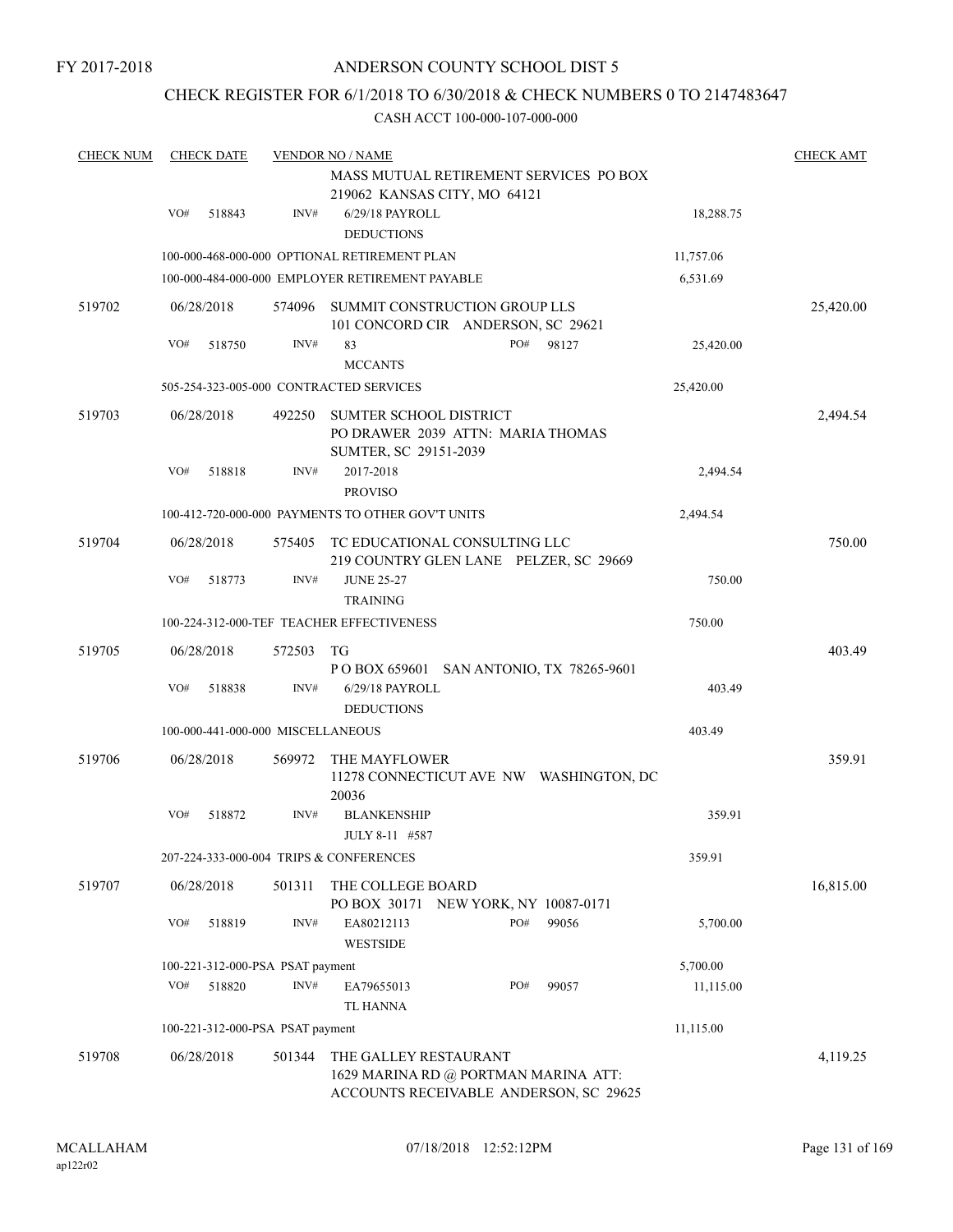# CHECK REGISTER FOR 6/1/2018 TO 6/30/2018 & CHECK NUMBERS 0 TO 2147483647

| <b>CHECK NUM</b> | <b>CHECK DATE</b>                        |        | <b>VENDOR NO / NAME</b>                                                                             |     |       |           | <b>CHECK AMT</b> |
|------------------|------------------------------------------|--------|-----------------------------------------------------------------------------------------------------|-----|-------|-----------|------------------|
|                  | VO#<br>518751                            | INV#   | 1064692<br><b>MAY 3 BANQUET</b>                                                                     | PO# | 98659 | 4,119.25  |                  |
|                  | 100-231-334-000-000 TRUSTEE EXPENSE      |        |                                                                                                     |     |       | 4,119.25  |                  |
| 519709           | 06/28/2018                               | 568718 | THE READING WAREHOUSE<br>PO BOX 41328 ATT: ACCOUNTS RECEIVABLE<br>NORTH CHARLESTON, SC 29423        |     |       |           | 6,182.72         |
|                  | VO#<br>518752                            | INV#   | 184099,184203<br><b>SUMMER READS</b>                                                                | PO# | 98912 | 6,182.72  |                  |
|                  | 100-111-410-000-000 SUPPLIES             |        |                                                                                                     |     |       | 0.00      |                  |
|                  |                                          |        | 100-112-410-000-000 SUPPLIES AND MATERIALS                                                          |     |       | 1,809.63  |                  |
|                  | 926-171-410-019-000 SUPPLIES             |        |                                                                                                     |     |       | 4,373.09  |                  |
| 519710           | 06/28/2018                               | 504890 | <b>TIAA-CREF</b><br>POBOX 105316 ATLANTA, GA 30348-5316                                             |     |       |           | 17,336.25        |
|                  | VO#<br>518841                            | INV#   | 6/29/18 PAYROLL<br><b>DEDUCTIONS</b>                                                                |     |       | 17,336.25 |                  |
|                  |                                          |        | 100-000-468-000-000 OPTIONAL RETIREMENT PLAN                                                        |     |       | 11,144.74 |                  |
|                  |                                          |        | 100-000-484-000-000 EMPLOYER RETIREMENT PAYABLE                                                     |     |       | 6,191.51  |                  |
| 519711           | 06/28/2018                               | 497150 | T L HANNA HIGH SCHOOL<br>2600 HWY 81 NORTH ANDERSON, SC 29621                                       |     |       |           | 320.00           |
|                  | VO#<br>518821                            | INV#   | JAN - JUNE<br><b>SSA PROCESSING</b>                                                                 |     |       | 320.00    |                  |
|                  |                                          |        | 100-001-999-000-DDS DDS FORM REIMBURSEMENT                                                          |     |       | 320.00    |                  |
| 519712           | 06/28/2018                               | 507850 | <b>TRANE</b><br>PO BOX 406469 ATT: ACCOUNTS RECEIVABLE                                              |     |       |           | 2,946.39         |
|                  | VO#<br>518753                            | INV#   | ATLANTA, GA 30384-6469<br>4448082<br><b>REPAIR</b>                                                  | PO# | 98971 | 2,946.39  |                  |
|                  |                                          |        | 100-254-323-002-400 CONTR SERV-HVAC/ELECT/PLUMBING                                                  |     |       | 2,946.39  |                  |
| 519713           | 06/28/2018                               | 574238 | TRANSWORLD SYSTEMS, INC.<br>ATTN: 417 PO BOX 15110 WILMINGTON, DE 19850                             |     |       |           | 83.68            |
|                  | VO#<br>518837                            | INV#   | 6/29/18 PAYROLL<br><b>DEDUCTIONS</b>                                                                |     |       | 83.68     |                  |
|                  | 100-000-441-000-000 MISCELLANEOUS        |        |                                                                                                     |     |       | 83.68     |                  |
| 519714           | 06/28/2018                               | 563377 | UNIFIED AV SYSTEMS<br>DBA: MULTI MEDIA SERVICES 161 AUSTIN<br>AVENUE NE MARIETTA, GA 30060          |     |       |           | 8,989.12         |
|                  | VO#<br>518822                            | INV#   | 33855<br><b>MIDWAY ELEM</b>                                                                         | PO# | 98985 | 8,989.12  |                  |
|                  | 100-266-314-017-000 REPAIRS TO EQUIPMENT |        |                                                                                                     |     |       | 8,989.12  |                  |
| 519715           | 06/28/2018                               | 565675 | UNISOURCE - COLUMBIA<br>POBX 409884 UNISOURCE WORLDWIDE INC ATT:<br>ACCOUNTS RECEIVABLE ATLANTA, GA |     |       |           | 683.39           |
|                  | VO#<br>518825                            | INV#   | 30384-9884<br>715-33947910                                                                          | PO# | 99028 | 683.39    |                  |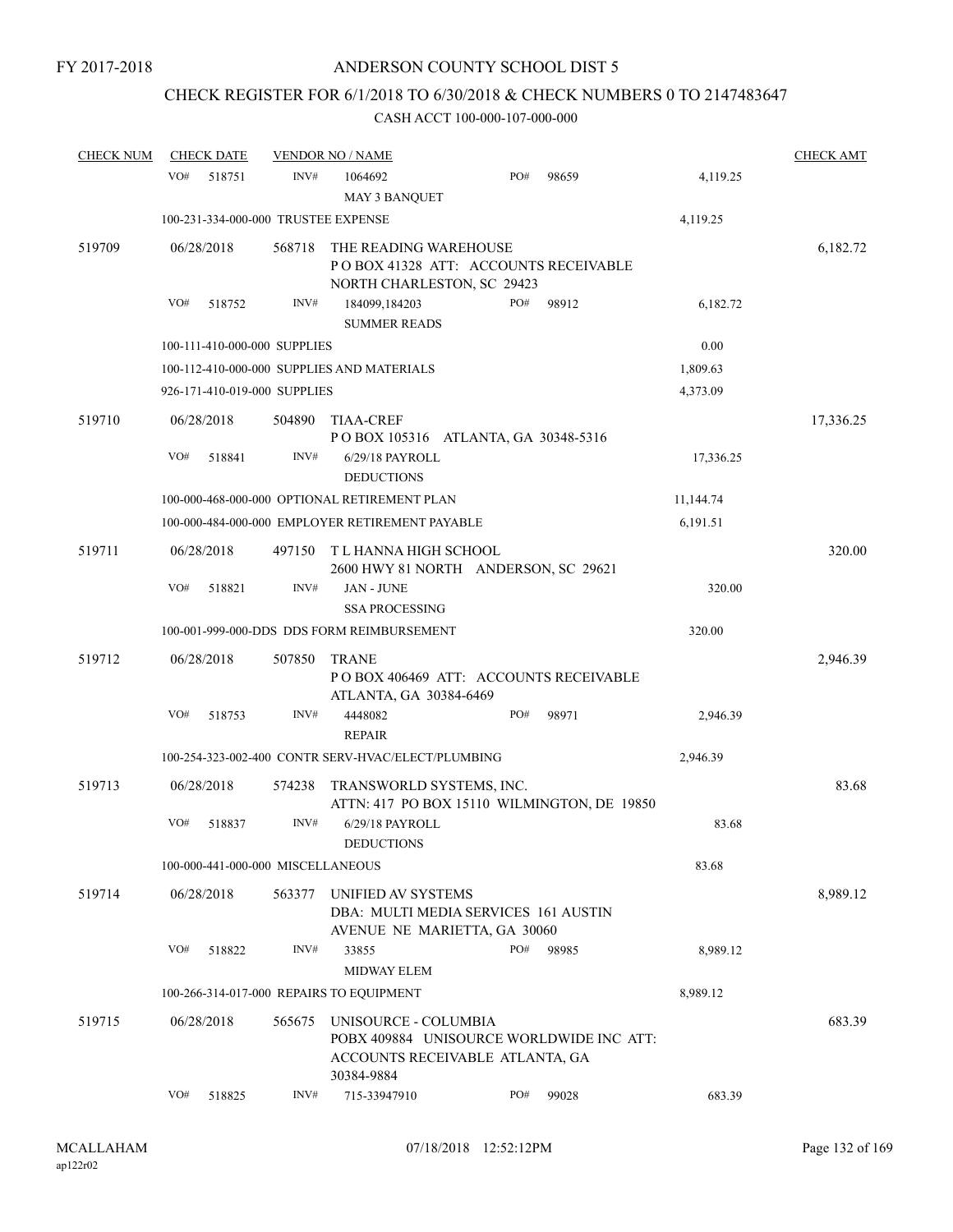# CHECK REGISTER FOR 6/1/2018 TO 6/30/2018 & CHECK NUMBERS 0 TO 2147483647

| <b>CHECK NUM</b> | <b>CHECK DATE</b> |                                   | <b>VENDOR NO / NAME</b>                         |                                                                 |       |           | <b>CHECK AMT</b> |
|------------------|-------------------|-----------------------------------|-------------------------------------------------|-----------------------------------------------------------------|-------|-----------|------------------|
|                  |                   |                                   | <b>SUPPLIES</b>                                 |                                                                 |       |           |                  |
|                  |                   |                                   | 100-000-170-000-000 WAREHOUSE INVENTORY         |                                                                 |       | 683.39    |                  |
| 519716           | 06/28/2018        | 572513                            | UNITED LASER                                    | P.O. BOX 6889 FLORENCE, SC 29501                                |       |           | 584.22           |
|                  | VO#<br>518823     | INV#                              | 161369                                          | PO#                                                             | 98787 | 202.23    |                  |
|                  |                   |                                   | <b>TONER</b>                                    |                                                                 |       |           |                  |
|                  |                   | 387-224-410-000-SUS SUPPLIES      |                                                 |                                                                 |       | 202.23    |                  |
|                  | VO#<br>518824     | INV#                              | 163182                                          |                                                                 |       | 163.71    |                  |
|                  |                   |                                   | WHITEHALL                                       |                                                                 |       |           |                  |
|                  |                   |                                   | 719-271-660-019-201 MISCELLANEOUS EXPENSE       |                                                                 |       | 163.71    |                  |
|                  | VO#<br>518871     | INV#                              | 162041                                          |                                                                 |       | 218.28    |                  |
|                  |                   |                                   | <b>TONER</b>                                    |                                                                 |       |           |                  |
|                  |                   | 600-256-410-000-000 SUPPLIES      |                                                 |                                                                 |       | 218.28    |                  |
| 519717           | 06/28/2018        | 564298                            |                                                 | UNITED WAY OF ANDERSON COUNTY<br>POBOX 2067 ANDERSON, SC 29622  |       |           | 1,487.69         |
|                  | VO#<br>518830     | INV#                              | 6/29/18 PAYROLL<br><b>DEDUCTIONS</b>            |                                                                 |       | 1,487.69  |                  |
|                  |                   |                                   | 100-000-455-000-000 UNITED FUND - PAYABLE       |                                                                 |       | 1,487.69  |                  |
| 519718           | 06/28/2018        | 572350                            |                                                 | US DEPARTMENT OF EDUCATION                                      |       |           | 514.02           |
|                  |                   |                                   | ATLANTA, GA 30348-5081                          | NATIONAL PAYMENT CENTER PO BOX 105081                           |       |           |                  |
|                  | VO#<br>518836     | INV#                              | 6/29/18 PAYROLL                                 |                                                                 |       | 514.02    |                  |
|                  |                   |                                   | <b>DEDUCTIONS</b>                               |                                                                 |       |           |                  |
|                  |                   | 100-000-441-000-000 MISCELLANEOUS |                                                 |                                                                 |       | 514.02    |                  |
| 519719           | 06/28/2018        | 575086                            | VALIC<br>DALLAS, TX 75303-1701                  | C/O JP MORGAN CHASE PO BOX 301701                               |       |           | 41,203.53        |
|                  | VO#<br>518842     | INV#                              | 6/29/18 PAYROLL<br><b>DEDUCTIONS</b>            |                                                                 |       | 41,203.53 |                  |
|                  |                   |                                   | 100-000-468-000-000 OPTIONAL RETIREMENT PLAN    |                                                                 |       | 26,488.00 |                  |
|                  |                   |                                   | 100-000-484-000-000 EMPLOYER RETIREMENT PAYABLE |                                                                 |       | 14,715.53 |                  |
| 519720           |                   | 06/28/2018 520900 VIRCO INC       |                                                 | PO BOX 5000 CONWAY, AR 72033                                    |       |           | 447.26           |
|                  | VO#<br>518894     | INV#                              | 91814462<br>CUST #108807                        | PO#                                                             | 98995 | 447.26    |                  |
|                  |                   | 100-221-410-000-ELE SUPPLIES      |                                                 |                                                                 |       | 447.26    |                  |
| 519721           | 06/28/2018        | 529275                            | WESTAR TIRE                                     |                                                                 |       |           | 40.00            |
|                  |                   |                                   | P O BOX 400                                     | 715 NORTH MURRAY ATT:<br>ACCOUNTS RECEIVABLE ANDERSON, SC 29622 |       |           |                  |
|                  | VO#<br>518755     | INV#                              | 144730                                          | PO# 98843                                                       |       | 20.00     |                  |
|                  |                   |                                   | <b>FLAT REPAIR</b>                              |                                                                 |       |           |                  |
|                  |                   | 100-257-412-000-000 TRUCK SERVICE |                                                 |                                                                 |       | 20.00     |                  |
|                  | VO#<br>518895     | INV#                              | 145608<br><b>FLAT REPAIR</b>                    |                                                                 |       | 20.00     |                  |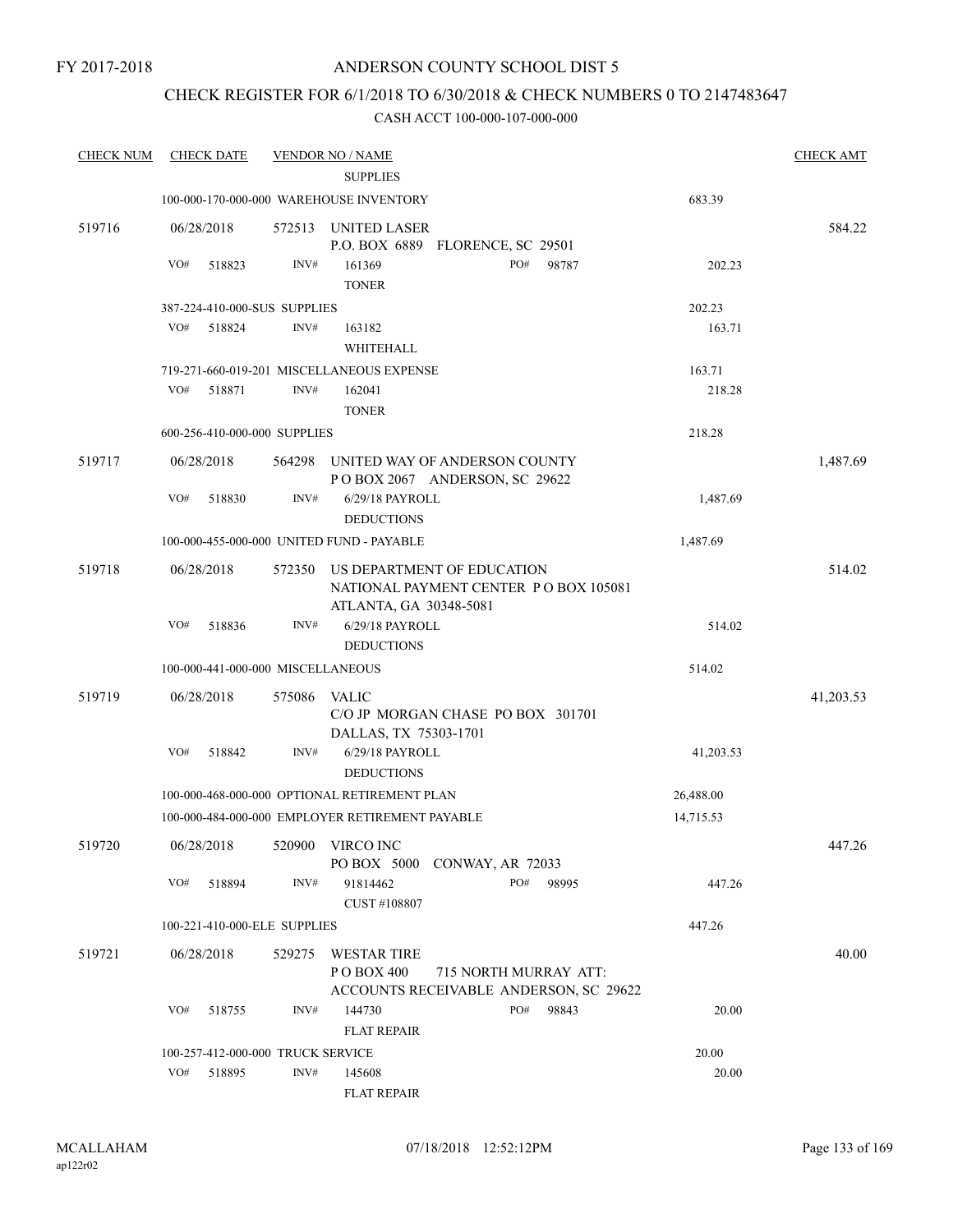FY 2017-2018

# ANDERSON COUNTY SCHOOL DIST 5

# CHECK REGISTER FOR 6/1/2018 TO 6/30/2018 & CHECK NUMBERS 0 TO 2147483647

|   | <b>CHECK NUM</b> |     | <b>CHECK DATE</b> |                              | <b>VENDOR NO / NAME</b><br>600-256-323-000-000 REPAIRS TO EQUIPMENT                    | 20.00     | <b>CHECK AMT</b> |   |
|---|------------------|-----|-------------------|------------------------------|----------------------------------------------------------------------------------------|-----------|------------------|---|
|   | 519722           |     | 06/28/2018        | 574530                       | WEST INTERACTIVE SERVICES<br>PO BOX 561484 DENVER, CO 80256-1484                       |           | 24,439.85        |   |
|   |                  | VO# | 518754            | INV#                         | 91855<br>PO#<br>98892<br>18-19 RENEWAL                                                 | 24,439.85 |                  |   |
|   |                  |     |                   |                              | 100-266-445-000-000 SOFTWARE TECHNOLOGY                                                | 24,439.85 |                  |   |
|   | 519723           |     | 06/28/2018        | 531000                       | WESTSIDE HIGH SCHOOL<br>806 PEARMAN DAIRY ROAD ANDERSON, SC<br>29625                   |           | 260.00           |   |
|   |                  | VO# | 518826            | INV#                         | JAN - JUNE<br><b>SSA PROCESSING</b>                                                    | 260.00    |                  |   |
|   |                  |     |                   |                              | 100-001-999-000-DDS DDS FORM REIMBURSEMENT                                             | 260.00    |                  |   |
|   | 519724           |     | 06/28/2018        | 531000                       | WESTSIDE HIGH SCHOOL<br>806 PEARMAN DAIRY ROAD ANDERSON, SC<br>29625                   |           | 862.97           |   |
|   |                  | VO# | 518827            | INV#                         | CK 24530<br>REIMBURSEMENT                                                              | 862.97    |                  |   |
|   |                  |     |                   | 100-271-410-003-000 SUPPLIES |                                                                                        | 862.97    |                  |   |
|   | 519725           |     | 06/28/2018        | 532300                       | WHITE JONES ACE HARDWARE<br>POBOX 13012 ATT: ACCOUNTS RECEIVABLE<br>ANDERSON, SC 29624 |           | 294.84           |   |
|   |                  | VO# | 518756            | INV#                         | PO#<br>872237<br>98565<br><b>TOOLS</b>                                                 | 294.84    |                  |   |
|   |                  |     |                   |                              | 100-000-170-000-000 WAREHOUSE INVENTORY                                                | 294.84    |                  |   |
| * | 2434             |     | 06/08/2018        | 574673                       | EMPLOYEE VENDOR<br>109 COUNTRY GARDEN LANE ANDERSON, SC<br>29626                       |           | 282.48 E         |   |
|   |                  | VO# | 517691            | INV#                         | <b>TEACHER GIFTS</b><br>REIMBURSEMENT                                                  | 282.48    |                  |   |
|   |                  |     |                   | 100-115-410-001-000 SUPPLIES |                                                                                        | 282.48    |                  |   |
|   | 2435             |     | 06/08/2018        | 123225                       | <b>EMPLOYEE VENDOR</b><br>121 BRIAR PATCH ROAD ANDERSON, SC 29621                      |           | 40.13            | E |
|   |                  | VO# | 517714            | INV#                         | <b>MAY 2018</b><br><b>MILEAGE</b>                                                      | 40.13     |                  |   |
|   |                  |     |                   | 100-221-332-000-000 TRAVEL   |                                                                                        | 40.13     |                  |   |
|   | 2436             |     | 06/08/2018        | 575109                       | <b>EMPLOYEE VENDOR</b><br>116 CROSSCREEK DRIVE ANDERSON, SC 29621                      |           | 136.96 E         |   |
|   |                  | VO# | 517727            | INV#                         | <b>MAY 17-18</b><br><b>COLUMBIA</b>                                                    | 136.96    |                  |   |
|   |                  |     |                   |                              | 100-221-333-000-001 GRANT WRITER TRAVEL                                                | 136.96    |                  |   |
|   | 2437             |     | 06/08/2018        | 574767                       | EMPLOYEE VENDOR<br>305 MEETING STREET ANDERSON, SC 29621                               |           | 76.36 E          |   |
|   |                  | VO# | 517682            | INV#                         | <b>SUPPLIES</b><br>REIMBURSEMENT                                                       | 76.36     |                  |   |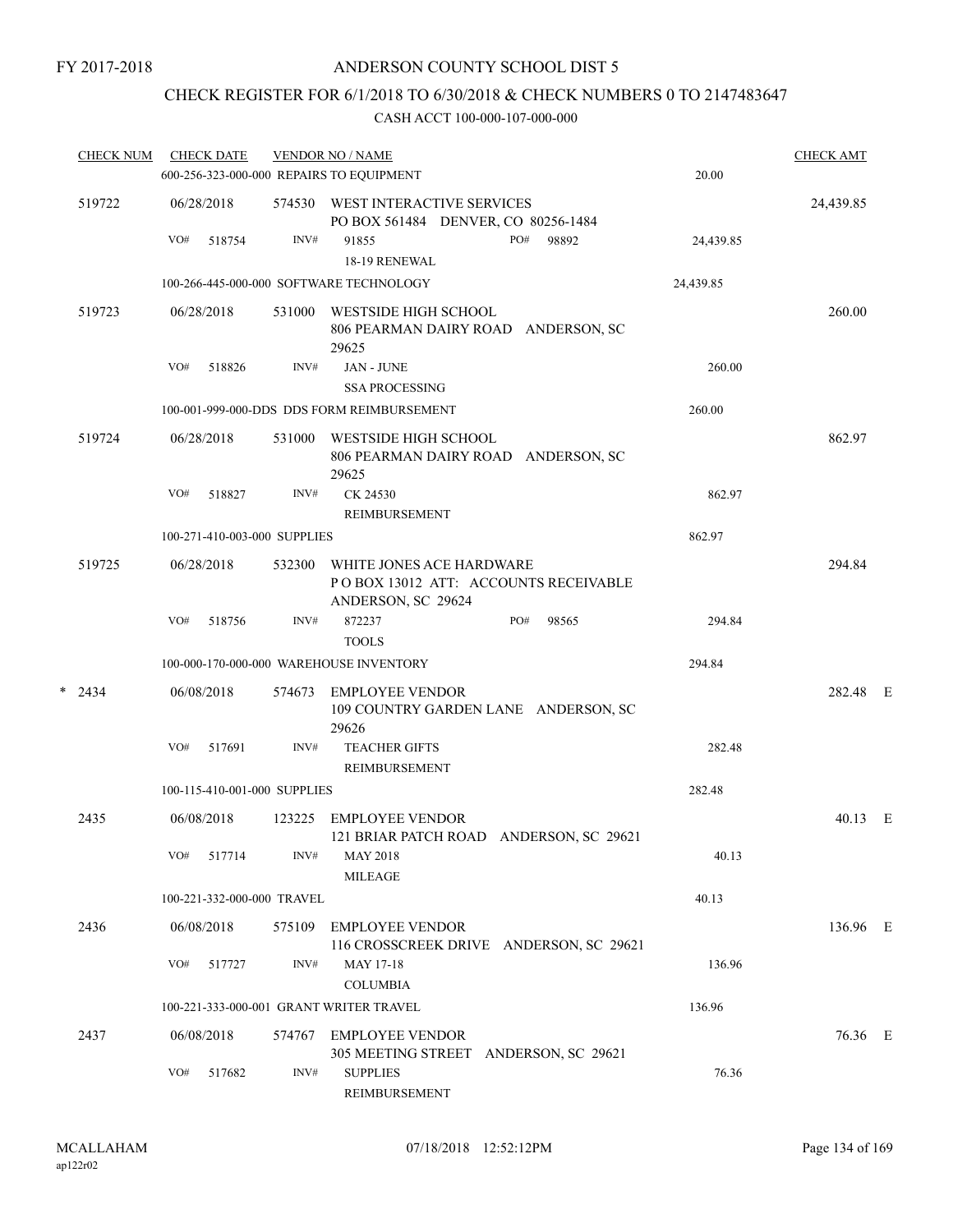# CHECK REGISTER FOR 6/1/2018 TO 6/30/2018 & CHECK NUMBERS 0 TO 2147483647

| <b>CHECK NUM</b><br><b>CHECK DATE</b> |                                        |        | <b>VENDOR NO / NAME</b>                                          |        | <b>CHECK AMT</b> |  |
|---------------------------------------|----------------------------------------|--------|------------------------------------------------------------------|--------|------------------|--|
|                                       | 713-271-660-013-228 ART EXPENSE        |        |                                                                  | 76.36  |                  |  |
| 2438                                  | 06/08/2018                             |        | 571798 EMPLOYEE VENDOR<br>509 WESTVIEW AVE ANDERSON, SC 29625    |        | 47.89 E          |  |
|                                       | VO#<br>517707                          | INV#   | <b>MAY 2018</b><br><b>MILEAGE</b>                                | 47.89  |                  |  |
|                                       | 283-223-333-000-000 TRIPS- ADMIN       |        |                                                                  | 47.89  |                  |  |
| 2439                                  | 06/08/2018                             |        | 574699 EMPLOYEE VENDOR<br>5737 HWY 29 SOUTH STARR, SC 29684      |        | 52.97 E          |  |
|                                       | VO#<br>517758                          | INV#   | <b>SEPT-MAY</b><br><b>MILEAGE</b>                                | 52.97  |                  |  |
|                                       | 600-256-332-008-000 IN DISTRICT TRAVEL |        |                                                                  | 52.97  |                  |  |
| 2440                                  | 06/08/2018                             |        | 575360 EMPLOYEE VENDOR<br>24 FAWN HILL DRIVE ANDERSON, SC 29621  |        | 582.06 E         |  |
|                                       | VO#<br>517742                          | INV#   | <b>CLASS PARTY</b><br>REIMBURSEMENT                              | 582.06 |                  |  |
|                                       |                                        |        | 717-190-660-017-354 FIELD TRIPS GRADE 4 EXPENSE                  | 582.06 |                  |  |
| 2441                                  | 06/08/2018                             |        | 564276 EMPLOYEE VENDOR<br>936 CAMEO COURT ANDERSON, SC 29621     |        | 130.54 E         |  |
|                                       | VO#<br>517729                          | INV#   | <b>MAY 15</b><br><b>ATLANTA</b>                                  | 130.54 |                  |  |
|                                       |                                        |        | 711-271-660-011-352 FIELD TRIPS GRADE 2 EXPENSE                  | 130.54 |                  |  |
| 2442                                  | 06/08/2018                             |        | 147625 EMPLOYEE VENDOR<br>201 DANDELION TRAIL ANDERSON, SC 29621 |        | 85.14 E          |  |
|                                       | VO#<br>517695                          | INV#   | <b>DECORATIONS</b><br>REIMBURSEMENT                              | 85.14  |                  |  |
|                                       |                                        |        | 707-190-660-007-201 MISCELLANEOUS EXPENSE                        | 85.14  |                  |  |
| 2443                                  | 06/08/2018                             |        | 574859 EMPLOYEE VENDOR<br>204 CRETEWOOD DRIVE ANDERSON, SC 29621 |        | 53.29 E          |  |
|                                       | VO#<br>517724                          | INV#   | <b>MAY 2018</b><br><b>MILEAGE</b>                                | 53.29  |                  |  |
|                                       |                                        |        | 100-263-333-000-000 TRIPS AND CONFERENCES                        | 53.29  |                  |  |
| 2444                                  | 06/08/2018                             |        | 574607 EMPLOYEE VENDOR<br>107 ALENE HILLS WAY ANDERSON, SC 29625 |        | 119.09 E         |  |
|                                       | VO#<br>517725                          | INV#   | <b>MAY 2018</b><br><b>MILEAGE</b>                                | 119.09 |                  |  |
|                                       |                                        |        | 100-223-333-000-JAG TRIPS AND CONFERENCES-JAG                    | 119.09 |                  |  |
| 2445                                  | 06/08/2018                             |        | 574515 EMPLOYEE VENDOR<br>3 CATALINA DRIVE GREENVILLE, SC 29609  |        | 58.48 E          |  |
|                                       | VO#<br>517759                          | INV#   | MAY 2- JUNE 1<br><b>MILEAGE</b>                                  | 58.48  |                  |  |
|                                       |                                        |        | 600-256-333-000-000 TRIPS AND CONFERENCES                        | 58.48  |                  |  |
| 2446                                  | 06/08/2018                             | 186050 | EMPLOYEE VENDOR<br>114 DANDELION TRAIL ANDERSON, SC 29621        |        | 77.95 E          |  |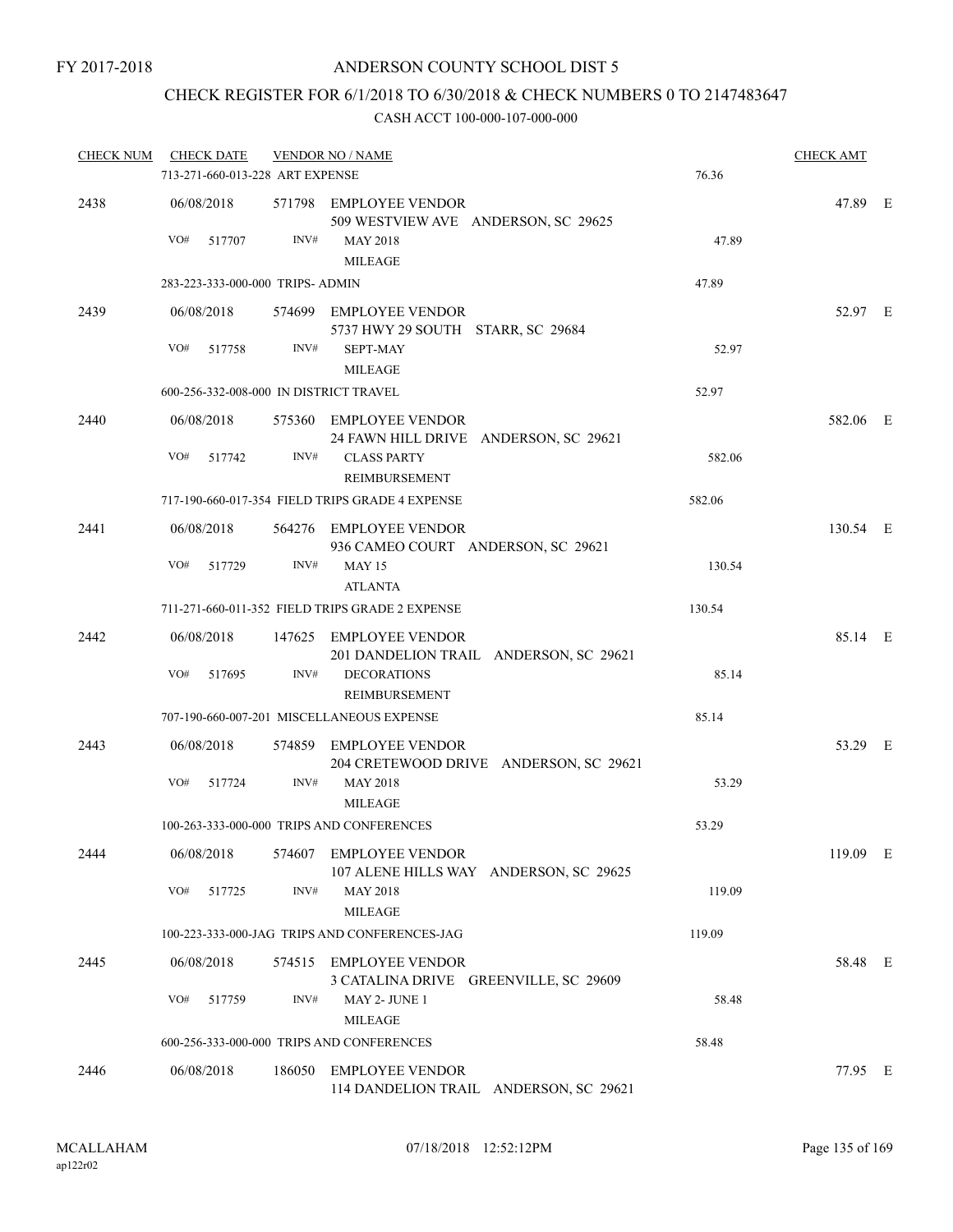# CHECK REGISTER FOR 6/1/2018 TO 6/30/2018 & CHECK NUMBERS 0 TO 2147483647

| <b>CHECK NUM</b> | <b>CHECK DATE</b> |                                   |        | <b>VENDOR NO / NAME</b>                                                                 |        | <b>CHECK AMT</b> |  |
|------------------|-------------------|-----------------------------------|--------|-----------------------------------------------------------------------------------------|--------|------------------|--|
|                  | VO#               | 517693                            | INV#   | <b>CHORUS</b><br>REIMBURSEMENT                                                          | 77.95  |                  |  |
|                  |                   | 714-271-660-014-220 MUSIC EXPENSE |        |                                                                                         | 77.95  |                  |  |
| 2447             | 06/08/2018        |                                   |        | 575354 EMPLOYEE VENDOR<br>1013 ANTREVILLE HIGHWAY IVA, SC 29655                         |        | 50.00 E          |  |
|                  | VO#               | 517683                            | INV#   | <b>WORK BOOTS</b><br>REIMBURSEMENT                                                      | 50.00  |                  |  |
|                  |                   |                                   |        | 100-254-410-000-075 UNIFORM PURCHASES                                                   | 50.00  |                  |  |
| 2448             | 06/08/2018<br>VO# | 517744                            | INV#   | 563722 EMPLOYEE VENDOR<br>718 E CALHOUN STREET ANDERSON, SC 29621<br><b>CBI LESSONS</b> | 171.45 | 171.45 E         |  |
|                  |                   |                                   |        | REIMBURSEMENT                                                                           |        |                  |  |
|                  |                   |                                   |        | 283-127-410-000-000 SUPPLIES-LD/DD/OHI                                                  | 171.45 |                  |  |
| 2449             | 06/08/2018        |                                   |        | 575129 EMPLOYEE VENDOR<br>525 BARKERS CREEK ROAD HONEA PATH, SC<br>29654                |        | 56.82 E          |  |
|                  | VO#               | 517717                            | INV#   | <b>MAY 2018</b><br><b>MILEAGE</b>                                                       | 56.82  |                  |  |
|                  |                   | 283-223-333-000-000 TRIPS- ADMIN  |        |                                                                                         | 56.82  |                  |  |
| 2450             | 06/08/2018        |                                   |        | 242200 EMPLOYEE VENDOR<br>1208 FAIRHAVEN DR ANDERSON, SC 29626                          |        | 22.26 E          |  |
|                  | VO#               | 517711                            | INV#   | <b>MAY 2018</b><br><b>MILEAGE</b>                                                       | 22.26  |                  |  |
|                  |                   |                                   |        | 706-271-660-006-411 MISCELLANEOUS EXPENSE                                               | 22.26  |                  |  |
| 2451             | 06/08/2018        |                                   |        | 572772 EMPLOYEE VENDOR<br>156 CALEB COURT ANDERSON, SC 29625                            |        | 21.39 E          |  |
|                  | VO#               | 517672                            | INV#   | <b>PROPANE</b><br>REIMBURSEMENT                                                         | 21.39  |                  |  |
|                  |                   | 100-113-410-006-000 SUPPLIES      |        |                                                                                         | 21.39  |                  |  |
| 2452             | 06/08/2018        |                                   |        | 575016 EMPLOYEE VENDOR<br>221 BROOK FOREST DRIVE ANDERSON, SC 29621                     |        | 31.46 E          |  |
|                  | VO# 517722        |                                   |        | $INV#$ MAY 2018<br><b>MILEAGE</b>                                                       | 31.46  |                  |  |
|                  |                   | 100-221-332-000-000 TRAVEL        |        |                                                                                         | 31.46  |                  |  |
| 2453             | 06/08/2018        |                                   | 475759 | <b>EMPLOYEE VENDOR</b><br>309 WILKES WAY ANDERSON, SC 29621                             |        | 91.78 E          |  |
|                  | VO#               | 517666                            | INV#   | CAKE<br><b>REIMBURSEMENT</b>                                                            | 91.78  |                  |  |
|                  |                   |                                   |        | 713-271-660-013-375 FACULTY EXPENSE                                                     | 91.78  |                  |  |
| 2454             | 06/08/2018        |                                   |        | 574701 EMPLOYEE VENDOR<br>210 METZ ROAD ANDERSON, SC 29621                              |        | 47.48 E          |  |
|                  | VO#               | 517681                            | INV#   | <b>COINS</b><br>REIMBURSEMENT                                                           | 47.48  |                  |  |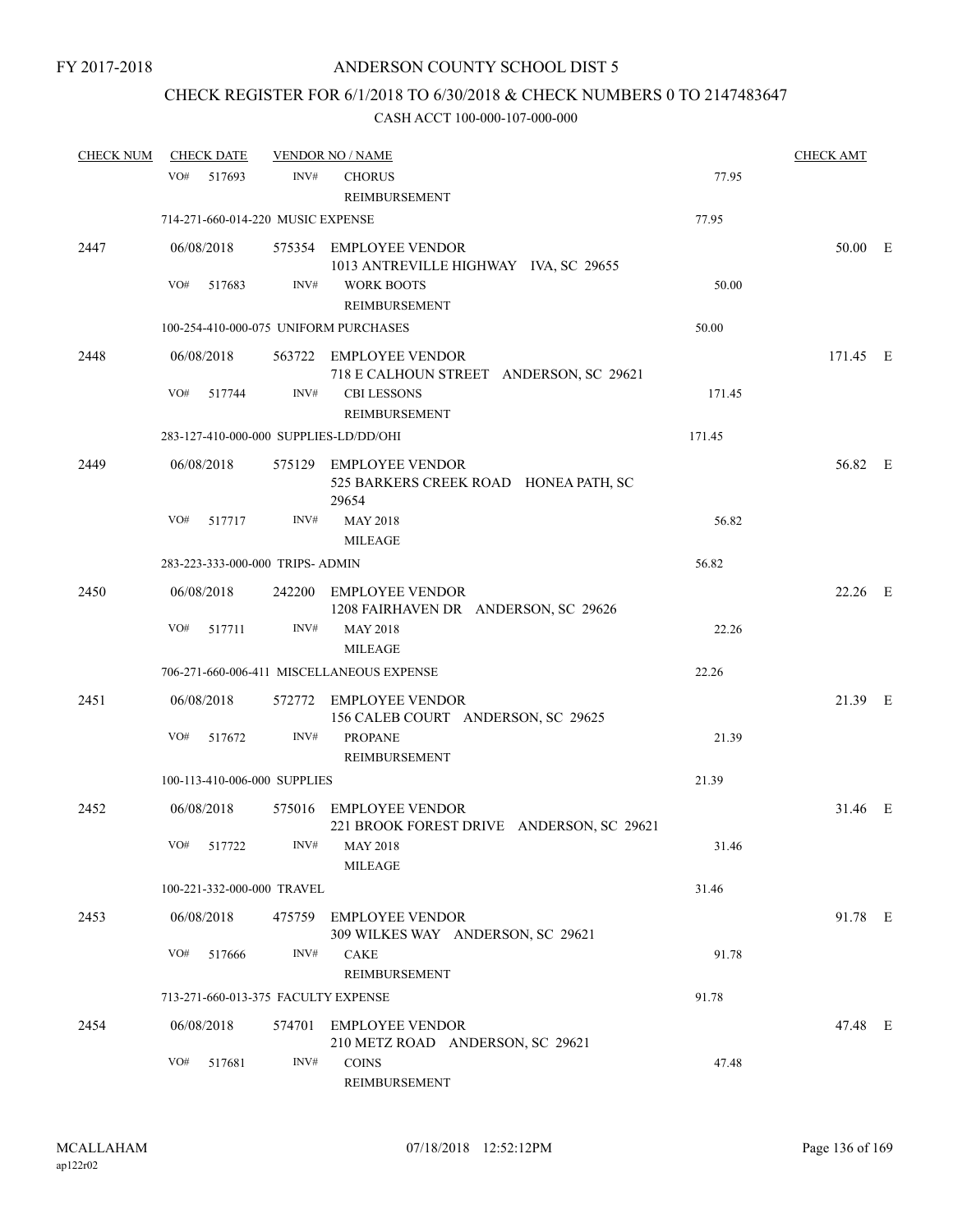# CHECK REGISTER FOR 6/1/2018 TO 6/30/2018 & CHECK NUMBERS 0 TO 2147483647

| <b>CHECK NUM</b> | <b>CHECK DATE</b>                       |        | <b>VENDOR NO / NAME</b>                                            | <b>CHECK AMT</b> |          |  |
|------------------|-----------------------------------------|--------|--------------------------------------------------------------------|------------------|----------|--|
|                  |                                         |        | 709-271-660-009-201 MISCELLANEOUS EXPENSE                          | 47.48            |          |  |
| 2455             | 06/08/2018                              |        | 258760 EMPLOYEE VENDOR<br>7 DACUS DR. WILLIAMSTON, SC 29697        |                  | 40.23 E  |  |
|                  | VO#<br>517709                           | INV#   | <b>APRIL 2018</b><br><b>MILEAGE</b>                                | 40.23            |          |  |
|                  | 283-223-333-000-000 TRIPS- ADMIN        |        |                                                                    | 40.23            |          |  |
| 2456             | 06/08/2018                              |        | 575025 EMPLOYEE VENDOR<br>3320 VAUGHN STREET ANDERSON, SC 29624    |                  | 62.76 E  |  |
|                  | VO#<br>517723                           | INV#   | <b>MAY 2018</b><br><b>MILEAGE</b>                                  | 62.76            |          |  |
|                  | 100-221-332-000-000 TRAVEL              |        |                                                                    | 62.76            |          |  |
| 2457             | 06/08/2018                              |        | 573954 EMPLOYEE VENDOR<br>1045 BLYTHWOOD DRIVE PIEDMONT, SC 29673  |                  | 73.46 E  |  |
|                  | VO# 517721                              | INV#   | <b>MAY 2018</b><br><b>MILEAGE</b>                                  | 73.46            |          |  |
|                  | 283-223-333-000-000 TRIPS- ADMIN        |        |                                                                    | 73.46            |          |  |
| 2458             | 06/08/2018                              |        | 261875 EMPLOYEE VENDOR<br>300 DEVON WAY ANDERSON, SC 29621         |                  | 45.45 E  |  |
|                  | VO#<br>517698                           | INV#   | <b>HOBBY LOBBY</b><br>REIMBURSEMENT                                | 45.45            |          |  |
|                  | 714-271-660-014-328 PRODUCTIONS EXPENSE |        |                                                                    | 45.45            |          |  |
| 2459             | 06/08/2018                              |        | 262110 EMPLOYEE VENDOR<br>207 MAGNOLIA TERRACE PENDLETON, SC 29670 |                  | 225.95 E |  |
|                  | VO# 517728                              | INV#   | <b>MAY 24</b><br><b>COLUMBIA</b>                                   | 225.95           |          |  |
|                  |                                         |        | 100-257-333-000-000 TRIPS AND CONFERENCES                          | 225.95           |          |  |
| 2460             | 06/08/2018                              |        | 267575 EMPLOYEE VENDOR<br>P.O. BOX 54 ANDERSON, SC 29622           |                  | 190.75 E |  |
|                  | VO#<br>517748                           | INV#   | <b>CLASS PARTY</b><br>REIMBURSEMENT                                | 190.75           |          |  |
|                  |                                         |        | 717-190-660-017-351 FIELD TRIPS GRADE 1 EXPENSE                    | 190.75           |          |  |
| 2461             | 06/08/2018                              |        | 270775 EMPLOYEE VENDOR<br>115 LAURELWOOD DR ANDERSON, SC 29621     |                  | 395.05 E |  |
|                  | VO#<br>517704                           | INV#   | APRIL-MAY<br><b>MILEAGE</b>                                        | 395.05           |          |  |
|                  | 100-266-332-000-000 IN-DISTRICT TRAVEL  |        |                                                                    | 395.05           |          |  |
| 2462             | 06/08/2018                              |        | 573252 EMPLOYEE VENDOR<br>512 W. HAMPTON STREET ANDERSON, SC 29624 |                  | 70.09 E  |  |
|                  | VO#<br>517716                           | INV#   | <b>JAN-MAY</b><br><b>MILEAGE</b>                                   | 70.09            |          |  |
|                  | 880-114-332-000-000 IN-DISTRICT TRAVEL  |        |                                                                    | 70.09            |          |  |
| 2463             | 06/08/2018                              | 573588 | <b>EMPLOYEE VENDOR</b><br>207 BOWEN DR. ANDERSON, SC 29621         |                  | 33.62 E  |  |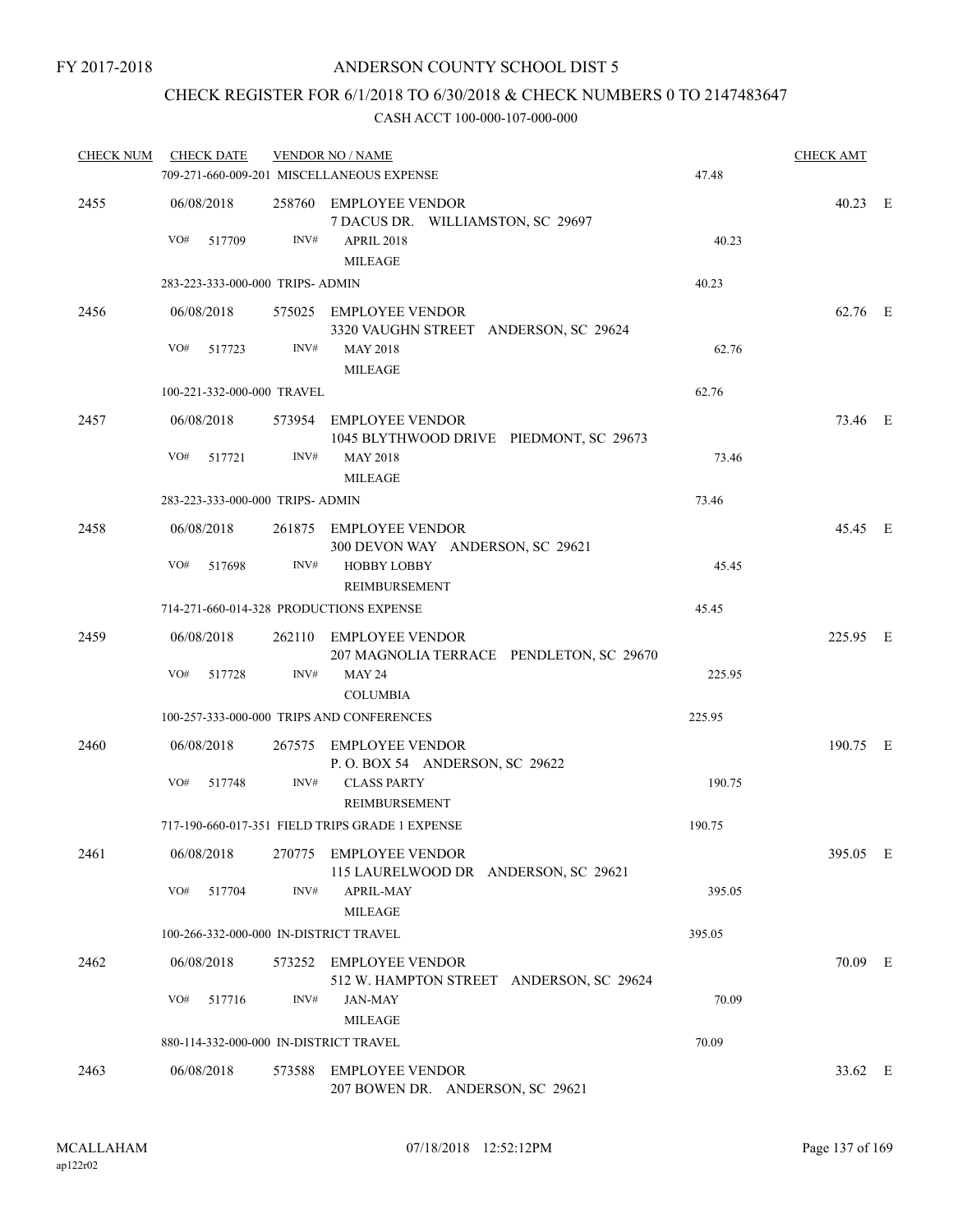# CHECK REGISTER FOR 6/1/2018 TO 6/30/2018 & CHECK NUMBERS 0 TO 2147483647

| <b>CHECK NUM</b> |            | <b>CHECK DATE</b> |                                                                    | <b>VENDOR NO / NAME</b>                                                    |                 | <b>CHECK AMT</b> |  |
|------------------|------------|-------------------|--------------------------------------------------------------------|----------------------------------------------------------------------------|-----------------|------------------|--|
|                  | VO#        | 517699            | INV#                                                               | <b>AWARDS</b><br><b>REIMBURSEMENT</b>                                      | 33.62           |                  |  |
|                  |            |                   |                                                                    | 714-271-660-014-310 RUNNING CLUB EXPENSE                                   | 33.62           |                  |  |
| 2464             | 06/08/2018 |                   |                                                                    | 563964 EMPLOYEE VENDOR<br>11 MATTESON BROOK LANE SIMPSONVILLE, SC<br>29681 |                 | 424.96 E         |  |
|                  | VO#        | 517706            | INV#                                                               | <b>JAN-MAY</b>                                                             | 424.96          |                  |  |
|                  |            |                   |                                                                    | <b>MILEAGE</b>                                                             |                 |                  |  |
|                  |            |                   |                                                                    | 100-266-332-000-000 IN-DISTRICT TRAVEL                                     | 424.96          |                  |  |
| 2465             | 06/08/2018 |                   |                                                                    | 314500 EMPLOYEE VENDOR<br>128 TOWNE CREEK TRAIL ANDERSON, SC 29621         |                 | 8.03 E           |  |
|                  | VO#        | 517761            | INV#                                                               | <b>MAY 2018</b><br><b>MILEAGE</b>                                          | 8.03            |                  |  |
|                  |            |                   |                                                                    | 600-256-332-021-000 IN DISTRICT TRAVEL                                     | 8.03            |                  |  |
| 2466             | 06/08/2018 |                   |                                                                    | 574000 EMPLOYEE VENDOR<br>103 HUDSON CIRCLE ANDERSON, SC 29625             |                 | 276.46 E         |  |
|                  | VO#        | 517678            | INV#                                                               | FFA SUPPLIES<br>REIMBURSEMENT                                              | 276.46          |                  |  |
|                  |            |                   | 701-271-660-001-850 FFA EXPENSE<br>701-271-660-001-850 FFA EXPENSE |                                                                            | 200.28<br>76.18 |                  |  |
| 2467             | 06/08/2018 |                   |                                                                    | 574631 EMPLOYEE VENDOR<br>918 BRENTWOOD WAY SIMPSONVILLE, SC 29680         |                 | 69.39 E          |  |
|                  | VO#        | 517720            | INV#                                                               | <b>MAY 2018</b><br><b>MILEAGE</b>                                          | 69.39           |                  |  |
|                  |            |                   | 283-223-333-000-000 TRIPS- ADMIN                                   |                                                                            | 69.39           |                  |  |
| 2468             | 06/08/2018 |                   |                                                                    | 572738 EMPLOYEE VENDOR<br>4 DOTTIE COURT WILLIAMSTON, SC 29697             |                 | 40.00 E          |  |
|                  | VO#        | 517749            | INV#                                                               | <b>TUITION</b><br>REIMBURSEMENT                                            | 40.00           |                  |  |
|                  |            |                   |                                                                    | 100-224-312-000-000 STAFF DEV. - PURCHASED SERVICES                        | 40.00           |                  |  |
| 2469             | 06/08/2018 |                   |                                                                    | 574557 EMPLOYEE VENDOR<br>200 LOCKE ROAD BELTON, SD 29627                  |                 | 884.91 E         |  |
|                  |            | VO# 517668        | INV#                                                               | <b>SUPPLIES</b><br>REIMBURSEMENT                                           | 517.30          |                  |  |
|                  |            |                   | 100-221-410-007-DIS SUPPLIES                                       |                                                                            | 517.30          |                  |  |
|                  |            | VO# 517669        | INV#                                                               | <b>SUPPLIES</b><br>REIMBURSEMENT                                           | 29.29           |                  |  |
|                  |            |                   | 100-221-410-007-DIS SUPPLIES                                       |                                                                            | 29.29           |                  |  |
|                  |            | $VO#$ 517670      | INV#                                                               | <b>SUPPLIES</b><br><b>REIMBURSEMENT</b>                                    | 154.85          |                  |  |
|                  |            |                   | 100-221-410-007-DIS SUPPLIES                                       |                                                                            | 154.85          |                  |  |
|                  |            | VO# 517687        | INV#                                                               | PARTY CITY<br>REIMBURSEMENT                                                | 183.47          |                  |  |
|                  |            |                   | 100-221-410-017-DIS SUPPLIES                                       |                                                                            | 183.47          |                  |  |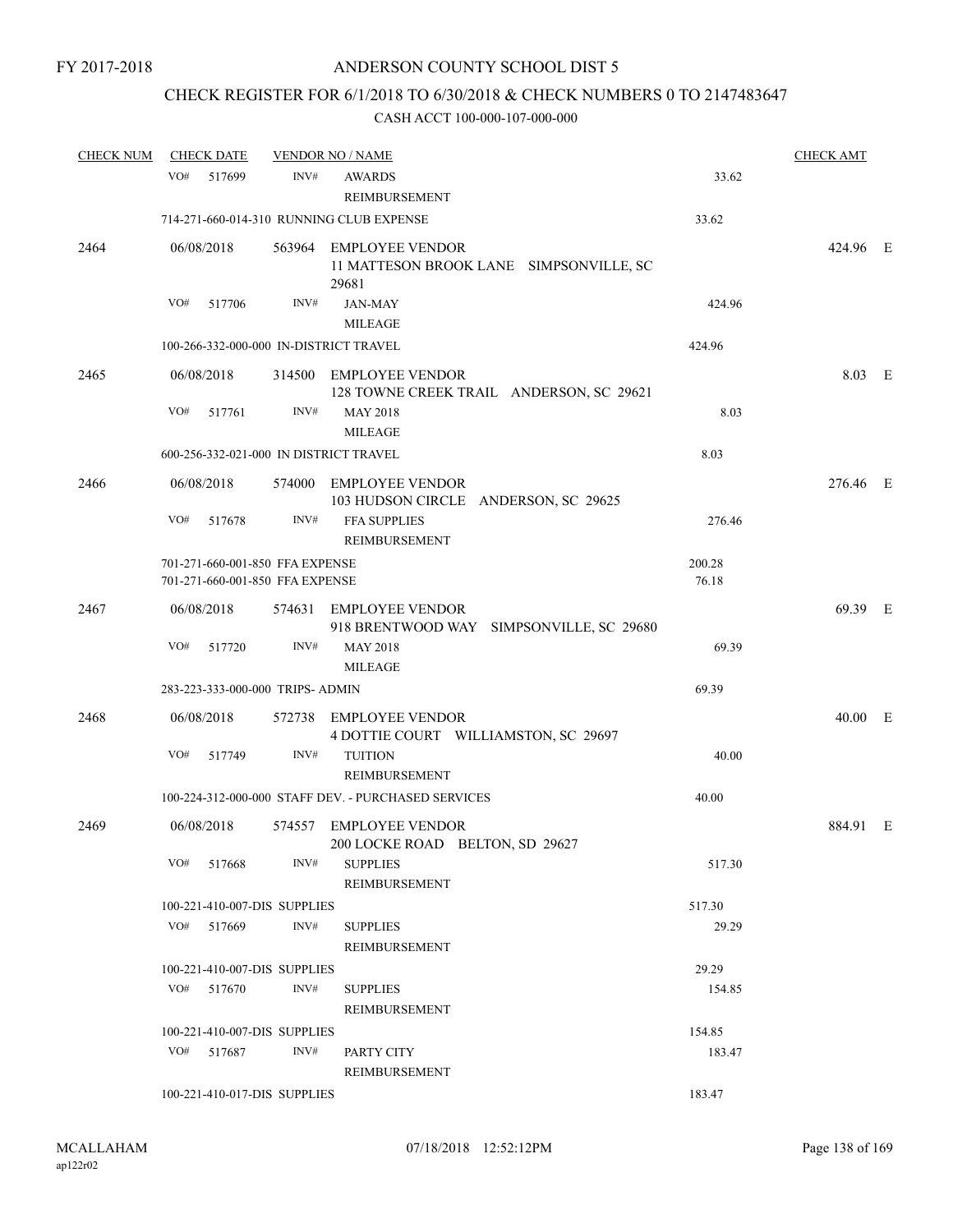# CHECK REGISTER FOR 6/1/2018 TO 6/30/2018 & CHECK NUMBERS 0 TO 2147483647

| <b>CHECK NUM</b> | <b>CHECK DATE</b>                      | <b>VENDOR NO / NAME</b> | <b>CHECK AMT</b>                                                                   |        |          |  |
|------------------|----------------------------------------|-------------------------|------------------------------------------------------------------------------------|--------|----------|--|
| 2470             | 06/08/2018                             |                         | 574818 EMPLOYEE VENDOR<br>116 COACHMAN DRIVE ANDERSON, SC 29625                    |        | 31.92 E  |  |
|                  | VO#<br>517696                          | INV#                    | <b>SAMS CLUB</b><br>REIMBURSEMENT                                                  | 31.92  |          |  |
|                  |                                        |                         | 707-190-660-007-310 RUNNING CLUB EXPENSE                                           | 31.92  |          |  |
| 2471             | 06/08/2018                             |                         | 575312 EMPLOYEE VENDOR<br>694 BROOKWOOD CIRCLE LAURENS, SC 29360                   |        | 15.98 E  |  |
|                  | VO#<br>517674                          | INV#                    | <b>SUPPLIES</b><br><b>REIMBURSEMENT</b>                                            | 15.98  |          |  |
|                  | 325-115-410-000-0CO SUPPLIES (C/O)     |                         |                                                                                    | 15.98  |          |  |
| 2472             | 06/08/2018                             |                         | 339625 EMPLOYEE VENDOR<br>404 REGENCY CIRCLE ANDERSON, SC 29625                    |        | 103.36 E |  |
|                  | VO#<br>517726                          | INV#                    | <b>MAY 2018</b><br><b>MILEAGE</b>                                                  | 103.36 |          |  |
|                  | 124-114-332-024-000 IN-DISTRICT TRAVEL |                         |                                                                                    | 103.36 |          |  |
| 2473             | 06/08/2018                             |                         | 340065 EMPLOYEE VENDOR<br>166 AMBERWOOD DRIVE ANDERSON, SC 29621                   |        | 28.95 E  |  |
|                  | VO#<br>517684                          | INV#                    | <b>CHALK ICON</b><br>REIMBURSEMENT                                                 | 12.75  |          |  |
|                  | 100-221-410-000-TST SUPPLIES-TESTING   |                         |                                                                                    | 12.75  |          |  |
|                  | VO#<br>517688                          | INV#                    | <b>AMAZON</b><br>REIMBURSEMENT                                                     | 16.20  |          |  |
|                  | 100-221-410-000-TST SUPPLIES-TESTING   |                         |                                                                                    | 16.20  |          |  |
| 2474             | 06/08/2018                             |                         | 572184 EMPLOYEE VENDOR<br>112 HERITAGE RIVERWOOD DRIVE APT. E<br>CENTRAL, SC 29630 |        | 31.03 E  |  |
|                  | VO#<br>517708                          | INV#                    | <b>MAY 2018</b><br><b>MILEAGE</b>                                                  | 31.03  |          |  |
|                  | 283-223-333-000-000 TRIPS- ADMIN       |                         |                                                                                    | 31.03  |          |  |
| 2475             | 06/08/2018                             |                         | 568087 EMPLOYEE VENDOR<br>401 MARTIN ROAD WILLIAMSTON, SC 29697                    |        | 98.95 E  |  |
|                  | VO# 517747                             |                         | INV# SNACKS<br>REIMBURSEMENT                                                       | 98.95  |          |  |
|                  |                                        |                         | 714-271-660-014-353 FIELD TRIPS GRADE 3 EXPENSE                                    | 98.95  |          |  |
| 2476             | 06/08/2018                             |                         | 347925 EMPLOYEE VENDOR<br>1434 WILDERNESS TRAIL ANDERSON, SC 29626                 |        | 58.43 E  |  |
|                  | VO#<br>517713                          | INV#                    | <b>JAN-JUNE</b><br><b>MILEAGE</b>                                                  | 58.43  |          |  |
|                  | 100-221-332-000-000 TRAVEL             |                         |                                                                                    | 58.43  |          |  |
| 2477             | 06/08/2018                             |                         | 349250 EMPLOYEE VENDOR<br>2209 HUNTER DRIVE ANDERSON, SC 29625                     |        | 342.40 E |  |
|                  | VO#<br>517730                          | INV#                    | MAY 23-25<br><b>JEKYLL ISLAND</b>                                                  | 342.40 |          |  |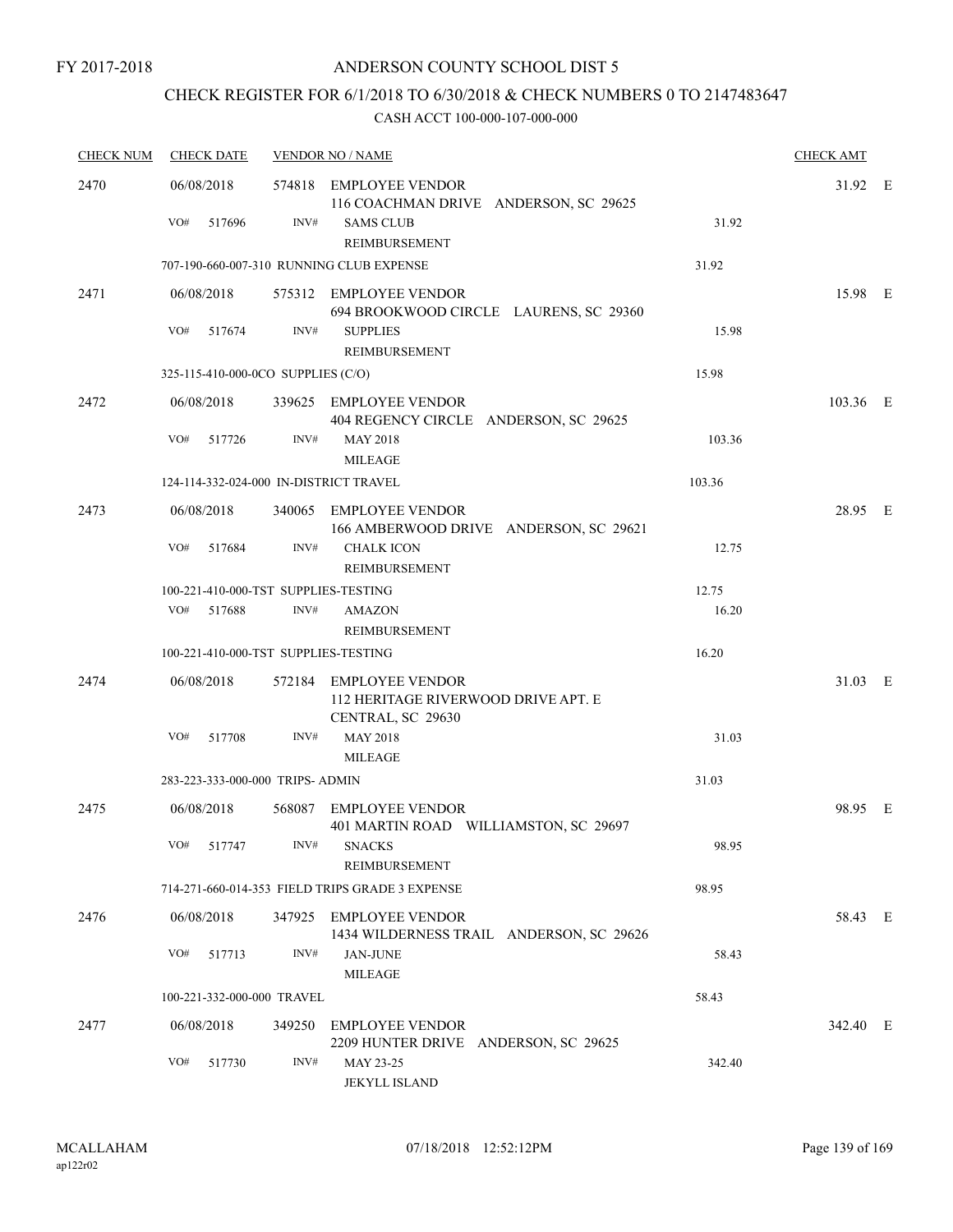# CHECK REGISTER FOR 6/1/2018 TO 6/30/2018 & CHECK NUMBERS 0 TO 2147483647

|   | <b>CHECK NUM</b> |     | <b>CHECK DATE</b>            |        | <b>VENDOR NO / NAME</b>                                            |        | <b>CHECK AMT</b> |  |
|---|------------------|-----|------------------------------|--------|--------------------------------------------------------------------|--------|------------------|--|
|   |                  |     |                              |        | 705-271-660-005-582 JEKYLL ISLAND TRIP EXPENSE                     | 342.40 |                  |  |
|   | 2478             |     | 06/08/2018                   |        | 571837 EMPLOYEE VENDOR<br>202 FOX CREEK RD ANDERSON, SC 29621      |        | 1,377.37 E       |  |
|   |                  | VO# | 517677                       | INV#   | <b>SUPPLIES</b><br><b>REIMBURSEMENT</b>                            | 790.00 |                  |  |
|   |                  |     |                              |        | 717-190-660-017-201 MISCELLANEOUS EXPENSE                          | 790.00 |                  |  |
|   |                  |     | VO# 517694                   | INV#   | <b>RETIREE GIFTS</b><br><b>REIMBURSEMENT</b>                       | 587.37 |                  |  |
|   |                  |     |                              |        | 717-190-660-017-201 MISCELLANEOUS EXPENSE                          | 587.37 |                  |  |
|   | 2479             |     | 06/08/2018                   |        | 574558 EMPLOYEE VENDOR<br>207 THOMAS ST. CLEMSON, SC 29631         |        | 479.45 E         |  |
|   |                  | VO# | 517665                       | INV#   | <b>SUPPLIES</b><br>REIMBURSEMENT                                   | 179.31 |                  |  |
|   |                  |     | 100-221-410-017-DIS SUPPLIES |        |                                                                    | 179.31 |                  |  |
|   |                  | VO# | 517671                       | INV#   | <b>CHAIRS</b><br><b>REIMBURSEMENT</b>                              | 300.14 |                  |  |
|   |                  |     | 100-221-410-007-DIS SUPPLIES |        |                                                                    | 300.14 |                  |  |
|   | 2480             |     | 06/08/2018                   |        | 363329 EMPLOYEE VENDOR<br>296 AXMAN RD ANDERSON, SC 29626          |        | 76.40 E          |  |
|   |                  | VO# | 517739                       | INV#   | <b>NOV 16-17</b><br><b>GREENVILLE</b>                              | 76.40  |                  |  |
|   |                  |     |                              |        | 201-224-333-006-000 TRIPS AND CONFERENCES                          | 76.40  |                  |  |
| * | 2482             |     | 06/08/2018                   |        | 575355 EMPLOYEE VENDOR<br>4106 OLD PORTMAN ROAD ANDERSON, SC 29626 |        | 50.00 E          |  |
|   |                  | VO# | 517690                       | INV#   | <b>WORK BOOTS</b><br>REIMBURSEMENT                                 | 50.00  |                  |  |
|   |                  |     |                              |        | 100-254-410-000-075 UNIFORM PURCHASES                              | 50.00  |                  |  |
|   | 2483             |     | 06/08/2018                   | 575294 | EMPLOYEE VENDOR<br>320 STEPHEN KING DRIVE ANDERSON, SC 29621       |        | 47.48 E          |  |
|   |                  | VO# | 517685                       | INV#   | <b>SAMS CLUB</b><br><b>REIMBURSEMENT</b>                           | 47.48  |                  |  |
|   |                  |     |                              |        | 100-221-410-000-TST SUPPLIES-TESTING                               | 47.48  |                  |  |
|   | 2484             |     | 06/08/2018                   | 573329 | <b>EMPLOYEE VENDOR</b><br>1423 OAK HILL DRIVE ANDERSON, SC 29621   |        | 24.40 E          |  |
|   |                  | VO# | 517762                       | INV#   | <b>MAY 2018</b><br>MILEAGE                                         | 24.40  |                  |  |
|   |                  |     |                              |        | 600-256-332-013-000 IN DISTRICT TRAVEL                             | 24.40  |                  |  |
|   | 2485             |     | 06/08/2018                   | 572025 | EMPLOYEE VENDOR<br>105 HANOVER CIRCLE ANDERSON, SC 29621           |        | 276.81 E         |  |
|   |                  | VO# | 517675                       | INV#   | <b>CHAMBER</b><br>REIMBURSEMENT                                    | 140.00 |                  |  |
|   |                  |     |                              |        | 100-263-410-000-000 SUPPLIES AND MATERIALS                         | 140.00 |                  |  |
|   |                  |     | VO# 517676                   | INV#   | <b>UNITED WAY</b><br><b>REIMBURSEMENT</b>                          | 75.00  |                  |  |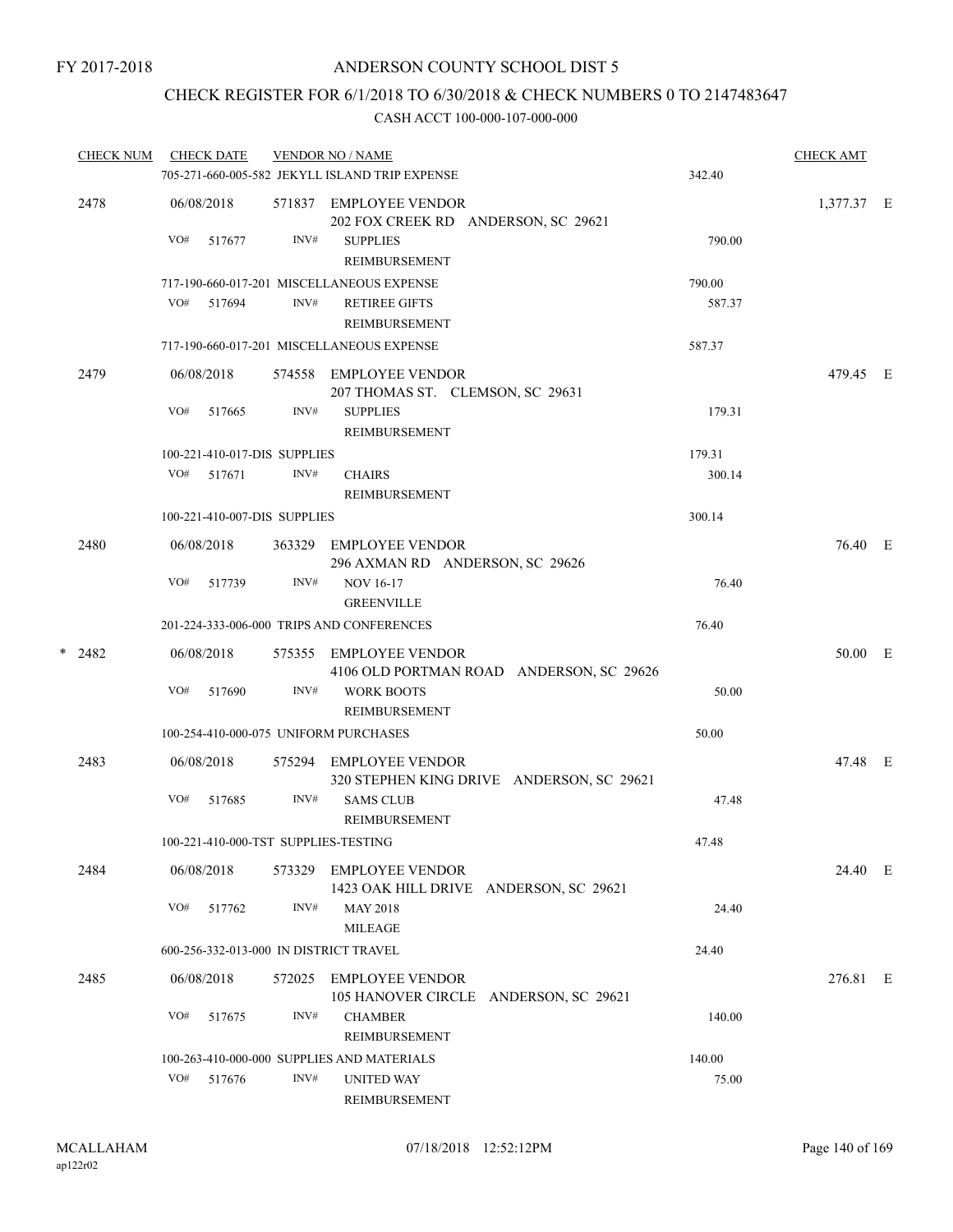# CHECK REGISTER FOR 6/1/2018 TO 6/30/2018 & CHECK NUMBERS 0 TO 2147483647

| <b>CHECK NUM</b> | <b>CHECK DATE</b>                      |        | <b>VENDOR NO / NAME</b>                                         |          | <b>CHECK AMT</b> |  |
|------------------|----------------------------------------|--------|-----------------------------------------------------------------|----------|------------------|--|
|                  |                                        |        | 100-390-410-000-000 SUPPLIES AND MATERIALS                      | 75.00    |                  |  |
|                  | VO#<br>517702                          | INV#   | <b>SULLIVANS</b><br>REIMBURSEMENT                               | 61.81    |                  |  |
|                  |                                        |        | 100-115-312-001-CAR PURCHASED SERVICES                          | 61.81    |                  |  |
| 2486             | 06/08/2018                             |        | 575363 EMPLOYEE VENDOR<br>302 BRIGHTON RD ANDERSON, SC 29621    |          | 165.00 E         |  |
|                  | VO#<br>517743                          | INV#   | <b>OVER THE TOP</b><br><b>REIMBURSEMENT</b>                     | 165.00   |                  |  |
|                  |                                        |        | 709-271-660-009-351 FIELD TRIPS GRADE 1 EXPENSE                 | 165.00   |                  |  |
| 2487             | 06/08/2018                             |        | 573676 EMPLOYEE VENDOR<br>5028 WEST WIND WAY ANDERSON, SC 29626 |          | 50.00 E          |  |
|                  | VO#<br>517757                          | INV#   | <b>SHOES</b><br>REIMBURSEMENT                                   | 50.00    |                  |  |
|                  | 600-256-410-000-000 SUPPLIES           |        |                                                                 | 50.00    |                  |  |
| 2488             | 06/08/2018                             |        | 565357 EMPLOYEE VENDOR<br>103 LINKSIDE DRIVE ANDERSON, SC 29621 |          | 1,170.40 E       |  |
|                  | VO#<br>517703                          | INV#   | <b>BOOKS</b><br><b>REIMBURSEMENT</b>                            | 1,170.40 |                  |  |
|                  | 100-113-410-006-000 SUPPLIES           |        |                                                                 | 850.39   |                  |  |
|                  | 100-212-410-006-000 SUPPLIES           |        |                                                                 | 320.01   |                  |  |
| 2489             | 06/08/2018                             |        | 574804 EMPLOYEE VENDOR<br>243 ANSONBOROUGH BELTON, SC 29627     |          | 1,375.36 E       |  |
|                  | VO#<br>517701                          | INV#   | <b>MUSIC &amp; DRAMA</b><br>REIMBURSEMENT                       | 1,375.36 |                  |  |
|                  |                                        |        | 309-113-410-017-0CO SUPPLIES-ARTS IN RESIDENCE                  | 114.43   |                  |  |
|                  |                                        |        | 717-190-660-017-201 MISCELLANEOUS EXPENSE                       | 0.85     |                  |  |
|                  | 717-190-660-017-220 MUSIC EXPENSE      |        |                                                                 | 583.00   |                  |  |
|                  | 717-190-660-017-284 DRAMA CLUB EXPENSE |        |                                                                 | 677.08   |                  |  |
| 2490             | 06/08/2018                             | 563687 | <b>EMPLOYEE VENDOR</b><br>211 GRACEVIEW W ANDERSON, SC 29625    |          | 258.51 E         |  |
|                  | VO#<br>517692                          | INV#   | <b>REFRESHMENTS</b><br>REIMBURSEMENT                            | 32.79    |                  |  |
|                  | 100-115-410-001-000 SUPPLIES           |        |                                                                 | 32.79    |                  |  |
|                  | VO# 517750                             | INV#   | <b>HOTEL</b><br>REIMBURSEMENT                                   | 225.72   |                  |  |
|                  |                                        |        | 329-271-312-000-000 PUPIL ACTIV/FIELD TRIPS-WBL                 | 225.72   |                  |  |
| 2491             | 06/08/2018                             |        | 574606 EMPLOYEE VENDOR<br>7 TIN ROOF CT. PENDLETON, SC 29670    |          | 199.30 E         |  |
|                  | VO#<br>517679                          | INV#   | PIZZA<br><b>REIMBURSEMENT</b>                                   | 199.30   |                  |  |
|                  |                                        |        | 712-271-660-012-324 POSTIVE BEHAVIOR I.S. EXPENSE               | 199.30   |                  |  |
| 2492             | 06/08/2018                             |        | 574513 EMPLOYEE VENDOR<br>115 VICKI COURT ANDERSON, SC 29624    |          | 141.57 E         |  |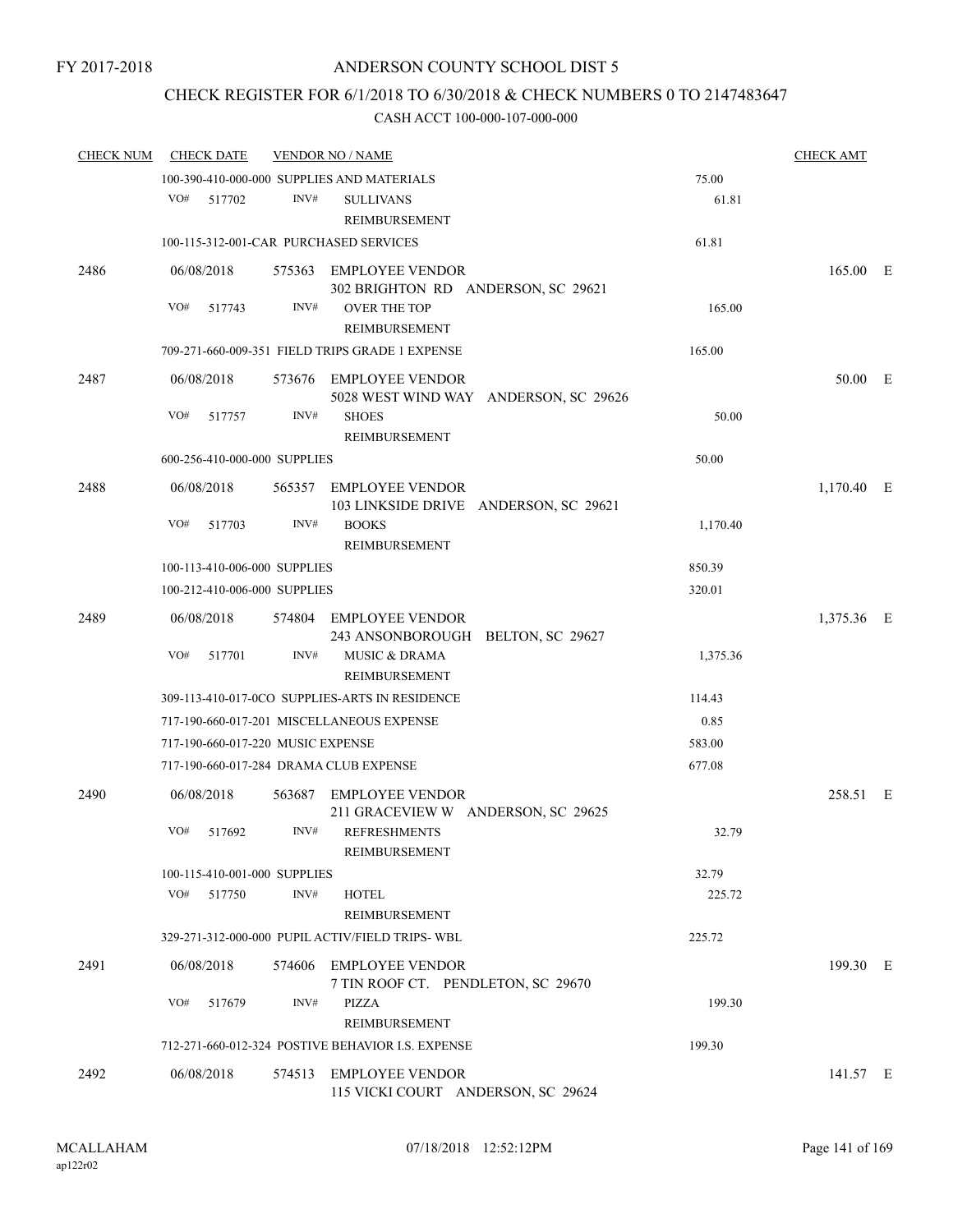# CHECK REGISTER FOR 6/1/2018 TO 6/30/2018 & CHECK NUMBERS 0 TO 2147483647

| <b>CHECK NUM</b> | <b>CHECK DATE</b>                   | <b>VENDOR NO / NAME</b> |                                                                         | <b>CHECK AMT</b> |            |  |
|------------------|-------------------------------------|-------------------------|-------------------------------------------------------------------------|------------------|------------|--|
|                  | VO#<br>517712                       | INV#                    | <b>MAY 2018</b><br><b>MILEAGE</b>                                       | 141.57           |            |  |
|                  | 100-221-332-000-000 TRAVEL          |                         |                                                                         | 141.57           |            |  |
| 2493             | 06/08/2018                          |                         | 574685 EMPLOYEE VENDOR<br>515 SELLWOOD CIRCLE SIMPSONVILLE, SC<br>29680 |                  | 86.41 E    |  |
|                  | VO#<br>517700                       | INV#                    | <b>BREAKFAST</b><br>REIMBURSEMENT                                       | 86.41            |            |  |
|                  |                                     |                         | 705-271-660-005-502 STUDENT GOV/COUNCIL EXPENSE                         | 86.41            |            |  |
| 2494             | 06/08/2018                          |                         | 564672 EMPLOYEE VENDOR<br>803 WOODFIELD DRIVE ANDERSON, SC 29621        |                  | 57.90 E    |  |
|                  | VO#<br>517689                       | INV#                    | <b>MUSIC</b><br>REIMBURSEMENT                                           | 57.90            |            |  |
|                  | 100-112-410-009-000 SUPPLIES        |                         |                                                                         | 57.90            |            |  |
| 2495             | 06/08/2018                          |                         | 443410 EMPLOYEE VENDOR<br>1213 RAVENSWOOD DR. ANDERSON, SC 29625        |                  | 53.48 E    |  |
|                  | VO#<br>517680                       | INV#                    | <b>ROBOTICS</b><br>REIMBURSEMENT                                        | 53.48            |            |  |
|                  |                                     |                         | 709-271-660-009-201 MISCELLANEOUS EXPENSE                               | 53.48            |            |  |
| 2496             | 06/08/2018                          |                         | 575237 EMPLOYEE VENDOR<br>849 RIVER STREET BELTON, SC 29627             |                  | 40.00 E    |  |
|                  | VO#<br>517686                       | INV#                    | <b>TUITION</b><br>REIMBURSEMENT                                         | 40.00            |            |  |
|                  |                                     |                         | 100-224-312-000-000 STAFF DEV. - PURCHASED SERVICES                     | 40.00            |            |  |
| 2497             | 06/08/2018                          |                         | 476385 EMPLOYEE VENDOR<br>119 EDGEWATER DR ANDERSON, SC 29626           |                  | $114.04$ E |  |
|                  | VO#<br>517740                       | INV#                    | MAY 29-30<br><b>GREER</b>                                               | 114.04           |            |  |
|                  |                                     |                         | 705-271-660-005-411 MISCELLANEOUS EXPENSE                               | 114.04           |            |  |
| 2498             | 06/08/2018                          |                         | 574599 EMPLOYEE VENDOR<br>110 LYTTLETON WAY ANDERSON, SC 29621          |                  | 61.79 E    |  |
|                  | VO# 517667                          |                         | INV# EXPENSES<br>REIMBURSEMENT                                          | 61.79            |            |  |
|                  | 721-190-660-021-429 FACULTY EXPENSE |                         |                                                                         | 31.79            |            |  |
|                  |                                     |                         | 721-190-660-021-502 STUDENT GOV/COUNCIL EXPENSE                         | 30.00            |            |  |
| 2499             | 06/08/2018                          |                         | 563805 EMPLOYEE VENDOR<br>102 ISSAC COURT ANDERSON, SC 29625            |                  | 40.61 E    |  |
|                  | VO#<br>517718                       | INV#                    | <b>AMAZON</b>                                                           | 40.61            |            |  |
|                  |                                     |                         | REIMBURSEMENT<br>871-113-410-000-000 SUPPLIES AND MATERIALS             | 40.61            |            |  |
| 2500             | 06/08/2018                          |                         | 573295 EMPLOYEE VENDOR<br>113 DOGWOOD DRIVE BELTON, SC 29627            |                  | 101.38 E   |  |
|                  | VO#<br>517715                       | INV#                    | <b>MAY 2018</b>                                                         | 101.38           |            |  |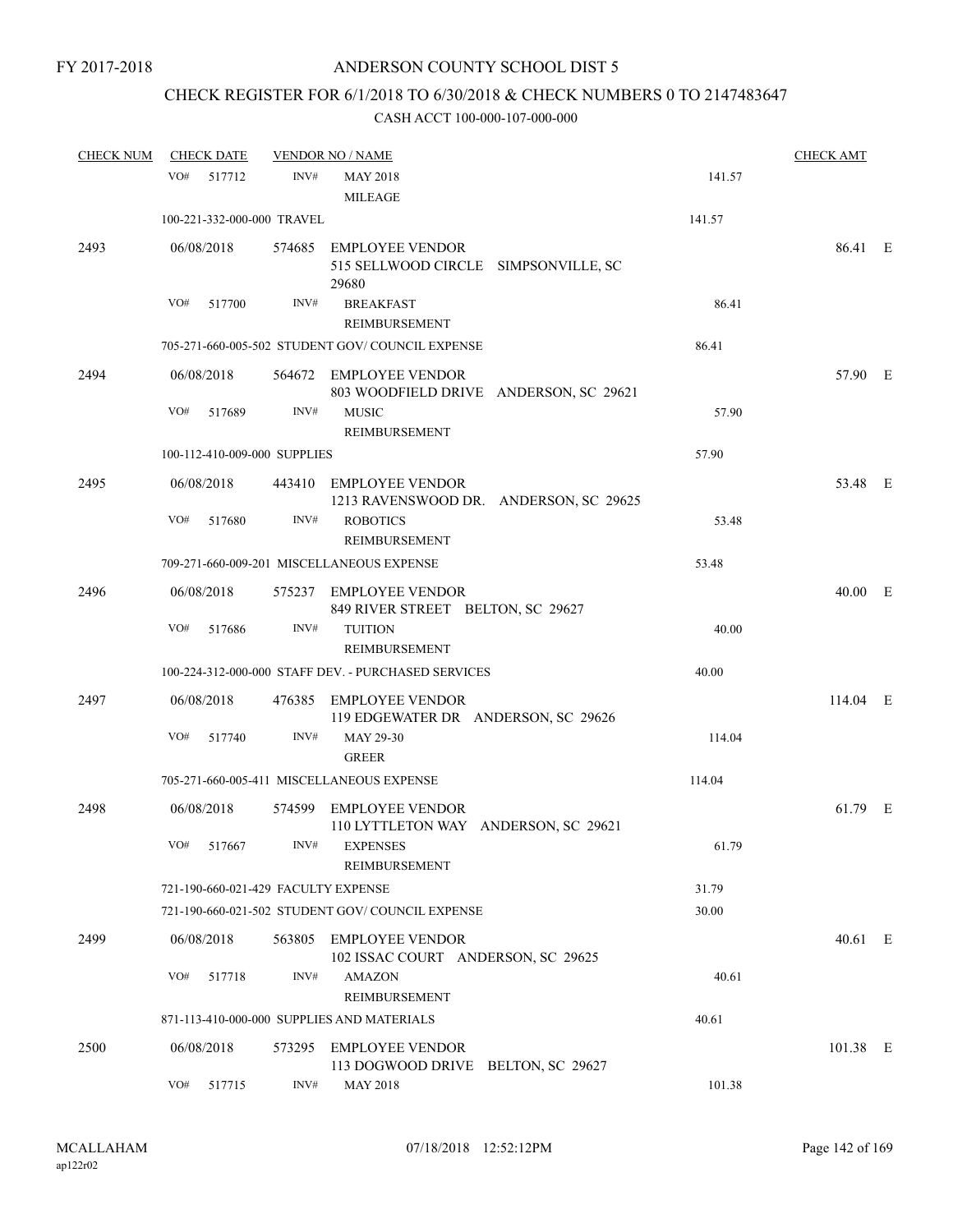# CHECK REGISTER FOR 6/1/2018 TO 6/30/2018 & CHECK NUMBERS 0 TO 2147483647

| <b>CHECK NUM</b> |            | <b>CHECK DATE</b> |                                    | <b>VENDOR NO / NAME</b>                                                       |        | <b>CHECK AMT</b> |  |
|------------------|------------|-------------------|------------------------------------|-------------------------------------------------------------------------------|--------|------------------|--|
|                  |            |                   |                                    | <b>MILEAGE</b>                                                                |        |                  |  |
|                  |            |                   |                                    | 100-266-332-000-000 IN-DISTRICT TRAVEL                                        | 101.38 |                  |  |
| 2501             | 06/08/2018 |                   |                                    | 509430 EMPLOYEE VENDOR<br>250 CIRCLE DRIVE PENDLETON, SC 29670                |        | 135.00 E         |  |
|                  | VO#        | 517741            | INV#                               | <b>FIELD TRIP</b><br><b>REIMBURSEMENT</b>                                     | 135.00 |                  |  |
|                  |            |                   |                                    | 714-271-660-014-328 PRODUCTIONS EXPENSE                                       | 135.00 |                  |  |
| 2502             | 06/08/2018 |                   |                                    | 572098 EMPLOYEE VENDOR<br>103 WATT ROGERS ROAD PELZER, SC 29669               |        | 238.66 E         |  |
|                  | VO#        | 517705            | INV#                               | DEC-MAY<br><b>MILEAGE</b>                                                     | 238.66 |                  |  |
|                  |            |                   |                                    | 100-266-332-000-000 IN-DISTRICT TRAVEL                                        | 238.66 |                  |  |
| 2503             | 06/08/2018 |                   |                                    | 572674 EMPLOYEE VENDOR<br>1201 NEW HOPE ROAD ANDERSON, SC 29625               |        | 35.31 E          |  |
|                  | VO#        | 517760            | INV#                               | <b>MAY 2018</b><br><b>MILEAGE</b>                                             | 35.31  |                  |  |
|                  |            |                   |                                    | 600-256-333-002-000 TRIPS AND CONFERENCES                                     | 35.31  |                  |  |
| 2504             | 06/08/2018 |                   |                                    | 574485 EMPLOYEE VENDOR<br>615 LOOKOVER DRIVE ANDERSON, SC 29621               |        | 108.88 E         |  |
|                  | VO#        | 517719            | INV#                               | <b>MAY 2018</b><br><b>MILEAGE</b>                                             | 108.88 |                  |  |
|                  |            |                   |                                    | 100-266-332-000-000 IN-DISTRICT TRAVEL                                        | 108.88 |                  |  |
| 2505             | 06/08/2018 |                   |                                    | 575112 EMPLOYEE VENDOR<br>200 COUNTRY CLUB LANE APT D13 ANDERSON,<br>SC 29625 |        | 130.85 E         |  |
|                  | VO#        | 517673            | INV#                               | <b>SUPPLIES</b><br>REIMBURSEMENT                                              | 130.85 |                  |  |
|                  |            |                   | 325-115-410-000-0CO SUPPLIES (C/O) |                                                                               | 130.85 |                  |  |
| 2506             | 06/08/2018 |                   |                                    | 574977 EMPLOYEE VENDOR<br>205 FRETWELL DRIVE ANDERSON, SC 29626               |        | 17.33 E          |  |
|                  | VO#        | 517710            | INV#                               | <b>MAY 2018</b><br><b>MILEAGE</b>                                             | 17.33  |                  |  |
|                  |            |                   | 283-223-333-000-000 TRIPS- ADMIN   |                                                                               | 17.33  |                  |  |
| 2507             | 06/08/2018 |                   |                                    | 564702 EMPLOYEE VENDOR<br>111 RICHFIELD DR. ANDERSON, SC 29625                |        | 424.19 E         |  |
|                  | VO#        | 517697            | INV#                               | <b>PARTY</b><br>REIMBURSEMENT                                                 | 207.71 |                  |  |
|                  |            |                   |                                    | 708-271-660-008-350 FIELD TRIPS KINDERGARTEN EXPENSE                          | 207.71 |                  |  |
|                  | VO#        | 517745            | INV#                               | <b>CLASS PARTY</b><br><b>REIMBURSEMENT</b>                                    | 190.37 |                  |  |
|                  |            |                   |                                    | 708-271-660-008-350 FIELD TRIPS KINDERGARTEN EXPENSE                          | 190.37 |                  |  |
|                  | VO#        | 517746            | INV#                               | <b>CLASS PARTY</b><br>REIMBURSEMENT                                           | 26.11  |                  |  |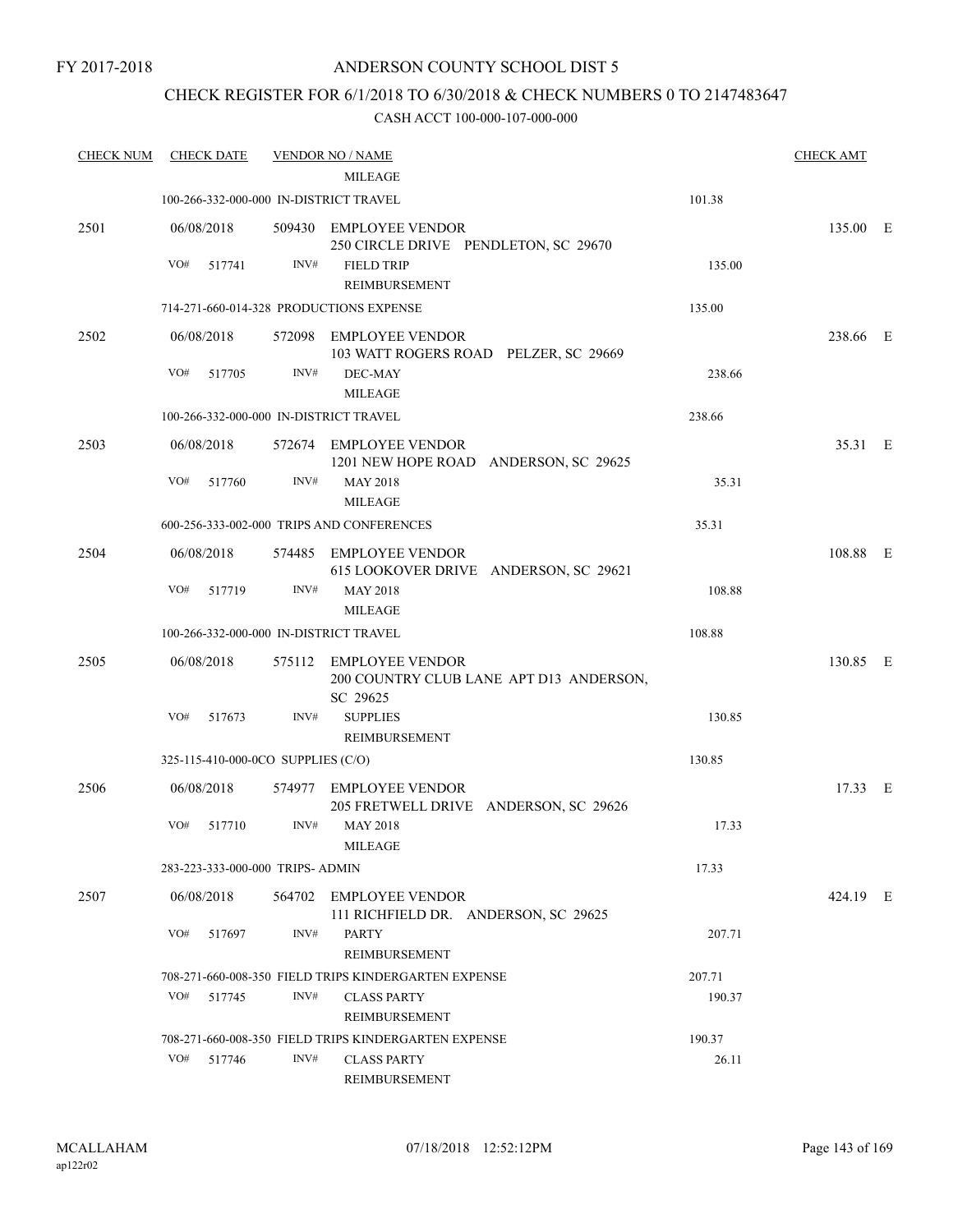# CHECK REGISTER FOR 6/1/2018 TO 6/30/2018 & CHECK NUMBERS 0 TO 2147483647

| <b>CHECK NUM</b> |                   | <b>CHECK DATE</b>                |      | <b>VENDOR NO / NAME</b><br>708-271-660-008-350 FIELD TRIPS KINDERGARTEN EXPENSE                              | 26.11  | <b>CHECK AMT</b> |  |
|------------------|-------------------|----------------------------------|------|--------------------------------------------------------------------------------------------------------------|--------|------------------|--|
| 2508             | 06/08/2018<br>VO# | 517663                           | INV# | 574879 EMPLOYEE VENDOR<br>2417 NORTHVIEW AVENUE ANDERSON, SC 29625<br><b>KRISPY KREME</b>                    | 45.78  | 45.78 E          |  |
|                  |                   |                                  |      | REIMBURSEMENT                                                                                                |        |                  |  |
|                  |                   |                                  |      | 712-271-660-012-324 POSTIVE BEHAVIOR I.S. EXPENSE                                                            | 45.78  |                  |  |
| 2509             | 06/14/2018<br>VO# | 518253                           | INV# | 246225 EMPLOYEE VENDOR<br>2024 MOULTRIE SQUARE ANDERSON, SC 29621<br><b>REIMBURSEMENT</b><br><b>SUPPLIES</b> | 192.58 | 192.58 E         |  |
|                  |                   | 100-212-410-009-000 SUPPLIES     |      |                                                                                                              | 192.58 |                  |  |
| 2510             | 06/14/2018        |                                  |      | 574534 EMPLOYEE VENDOR                                                                                       |        | 316.27 E         |  |
|                  |                   |                                  |      | 175 AMBERWOOD DR. ANDERSON, SC 29621                                                                         |        |                  |  |
|                  | VO#               | 518112                           | INV# | <b>SUPPLIES</b><br>REIMBURSEMENT                                                                             | 299.19 |                  |  |
|                  |                   |                                  |      | 302-223-410-000-000 SUPPLIES AND MATERIALS                                                                   | 299.19 |                  |  |
|                  | VO#               | 518156                           | INV# | <b>PUBLIX</b><br><b>REIMBURSEMENT</b>                                                                        | 17.08  |                  |  |
|                  |                   |                                  |      | 100-224-312-000-TEF TEACHER EFFECTIVENESS                                                                    | 17.08  |                  |  |
| 2511             | 06/14/2018        |                                  |      | 123225 EMPLOYEE VENDOR<br>121 BRIAR PATCH ROAD ANDERSON, SC 29621                                            |        | 21.40 E          |  |
|                  | VO#               | 518087                           | INV# | <b>MAY-JUNE</b><br><b>MILEAGE</b>                                                                            | 21.40  |                  |  |
|                  |                   | 100-221-332-000-000 TRAVEL       |      |                                                                                                              | 21.40  |                  |  |
| 2512             | 06/14/2018        |                                  |      | 573677 EMPLOYEE VENDOR<br>307 READING COURT EASLEY, SC 29642                                                 |        | 26.74 E          |  |
|                  | VO#               | 518209                           | INV# | <b>HOBBY LOBBY</b><br><b>REIMBURSEMENT</b>                                                                   | 26.74  |                  |  |
|                  |                   |                                  |      | 712-271-660-012-201 MISCELLANEOUS EXPENSE                                                                    | 26.74  |                  |  |
| 2513             | 06/14/2018        |                                  |      | 575109 EMPLOYEE VENDOR<br>116 CROSSCREEK DRIVE ANDERSON, SC 29621                                            |        | 473.26 E         |  |
|                  |                   | VO# 518183                       |      | $INV#$ JUNE 5-7<br><b>COLUMBIA</b>                                                                           | 473.26 |                  |  |
|                  |                   |                                  |      | 880-224-333-000-000 TRIPS AND CONFERENCES                                                                    | 473.26 |                  |  |
| 2514             | 06/14/2018        |                                  |      | 572406 EMPLOYEE VENDOR<br>190 WEXFORD DRIVE-UNIT 205 ANDERSON, SC<br>29621                                   |        | 35.58 E          |  |
|                  | VO#               | 518079                           | INV# | <b>MAY 2018</b><br><b>MILEAGE</b>                                                                            | 35.58  |                  |  |
|                  |                   | 283-223-333-000-000 TRIPS- ADMIN |      |                                                                                                              | 35.58  |                  |  |
| 2515             | 06/14/2018        |                                  |      | 573879 EMPLOYEE VENDOR<br>1020 GRADY HALL ROAD ANDERSON, SC 29626                                            |        | 19.25 E          |  |
|                  | VO#               | 518254                           | INV# | REIMBURSEMENT<br><b>SUPPLIES</b>                                                                             | 19.25  |                  |  |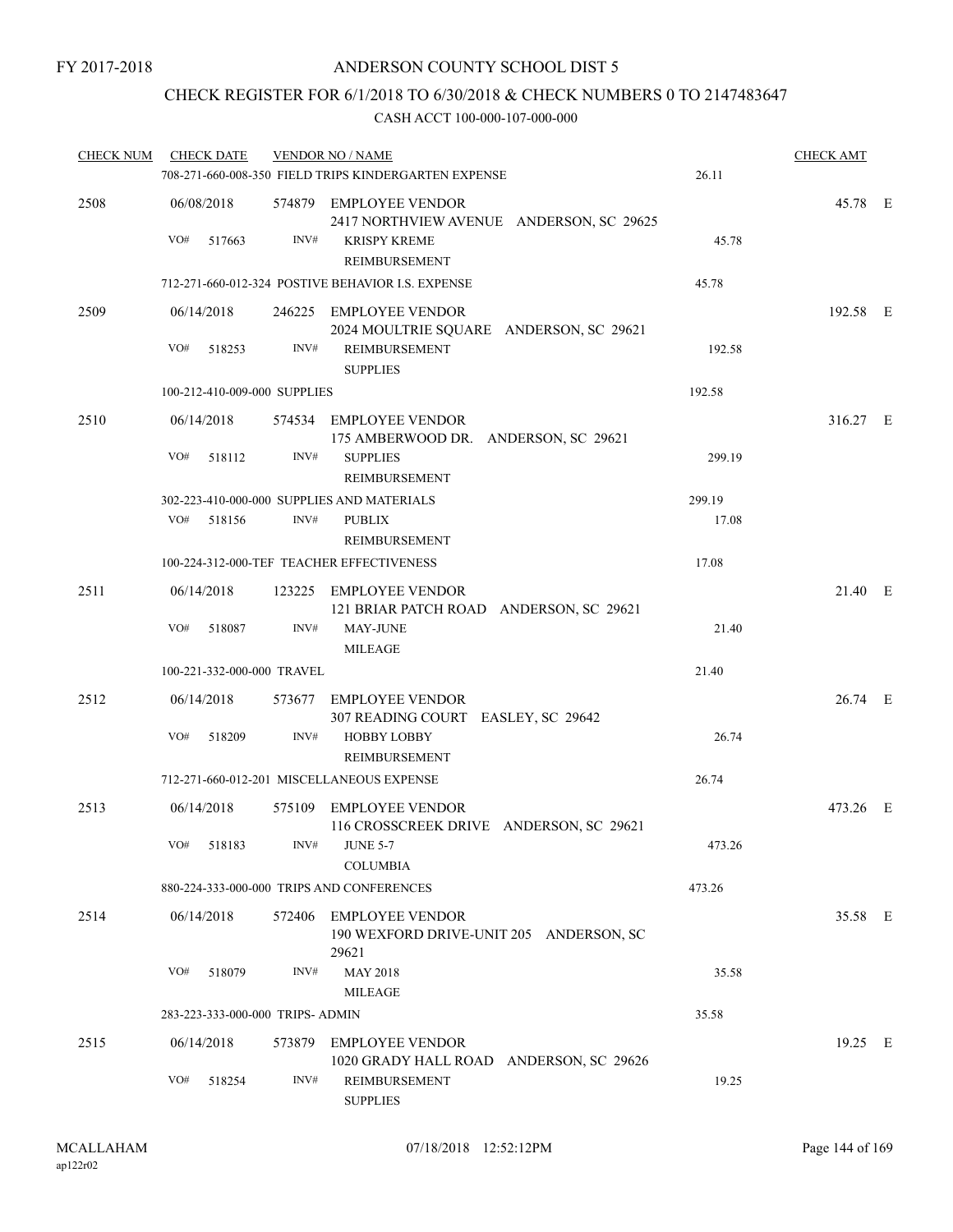### CHECK REGISTER FOR 6/1/2018 TO 6/30/2018 & CHECK NUMBERS 0 TO 2147483647

| <b>CHECK NUM</b> | <b>CHECK DATE</b> |                                      | <b>VENDOR NO / NAME</b>                                                    |        | <b>CHECK AMT</b> |  |
|------------------|-------------------|--------------------------------------|----------------------------------------------------------------------------|--------|------------------|--|
|                  |                   |                                      | 717-190-660-017-352 FIELD TRIPS GRADE 2 EXPENSE                            | 19.25  |                  |  |
| 2516             |                   |                                      | 06/14/2018 141455 EMPLOYEE VENDOR<br>201 BOXWOOD LANE ANDERSON, SC 29621   |        | 25.51 E          |  |
|                  | VO#               | INV#<br>518160                       | <b>SUPPLIES</b><br>REIMBURSEMENT                                           | 25.51  |                  |  |
|                  |                   | 283-213-410-000-000 NURSING SUPPLIES |                                                                            | 25.51  |                  |  |
| 2517             | 06/14/2018        |                                      | 574178 EMPLOYEE VENDOR<br>1514 WEST END AVENUE ANDERSON, SC 29625          |        | 32.10 E          |  |
|                  | VO#               | INV#<br>518071                       | <b>MAY-JUNE</b><br><b>MILEAGE</b>                                          | 32.10  |                  |  |
|                  |                   | 283-223-333-000-000 TRIPS- ADMIN     | 32.10                                                                      |        |                  |  |
| 2518             | 06/14/2018        |                                      | 564276 EMPLOYEE VENDOR<br>936 CAMEO COURT ANDERSON, SC 29621               |        | 313.05 E         |  |
|                  | VO#               | INV#<br>518231                       | <b>BREAKFAST</b><br>REIMBURSEMENT                                          | 313.05 |                  |  |
|                  |                   | 100-233-410-011-000 SUPPLIES         |                                                                            | 313.05 |                  |  |
| 2519             | 06/14/2018        |                                      | 148353 EMPLOYEE VENDOR<br>116 STRATTON LANE ANDERSON, SC 29621             |        | $7.44$ E         |  |
|                  | VO#               | INV#<br>518072                       | <b>MAY-JUNE</b><br><b>MILEAGE</b>                                          | 7.44   |                  |  |
|                  |                   |                                      | 100-213-333-000-000 TRIPS AND CONFERENCES                                  | 7.44   |                  |  |
| 2520             | 06/14/2018        |                                      | 574883 EMPLOYEE VENDOR<br>315 STRAWBERRY LANE ANDERSON, SC 29625           |        | 46.28 E          |  |
|                  | VO#               | INV#<br>518069                       | <b>APRIL-MAY</b><br><b>MILEAGE</b>                                         | 46.28  |                  |  |
|                  |                   | 283-223-333-000-000 TRIPS- ADMIN     |                                                                            | 46.28  |                  |  |
| 2521             | 06/14/2018        |                                      | 572771 EMPLOYEE VENDOR<br>124 HIGH C DRIVE ANDERSON, SC 29621              |        | 59.82 E          |  |
|                  | VO#               | INV#<br>518127                       | <b>STAMPS</b><br><b>REIMBURSEMENT</b>                                      | 50.00  |                  |  |
|                  |                   | 124-114-410-024-000 SUPPLIES         |                                                                            | 50.00  |                  |  |
|                  | VO#               | 518229<br>INV#                       | WALGREENS<br>REIMBURSEMENT                                                 | 9.82   |                  |  |
|                  |                   | 124-114-410-024-000 SUPPLIES         |                                                                            | 9.82   |                  |  |
| 2522             | 06/14/2018        |                                      | 575126 EMPLOYEE VENDOR<br>213 GILES ST ANDERSON, SC 29621                  |        | 26.82 E          |  |
|                  | VO#               | INV#<br>518230                       | <b>BALLOONS</b><br>REIMBURSEMENT                                           | 26.82  |                  |  |
|                  |                   | 124-114-410-024-000 SUPPLIES         |                                                                            | 26.82  |                  |  |
| 2523             | 06/14/2018        | 573021                               | <b>EMPLOYEE VENDOR</b><br>111 WEXFORD DRIVE UNIT 300 ANDERSON, SC<br>29621 |        | 69.50 E          |  |
|                  | VO#               | 518232<br>INV#                       | PARTY CITY                                                                 | 69.50  |                  |  |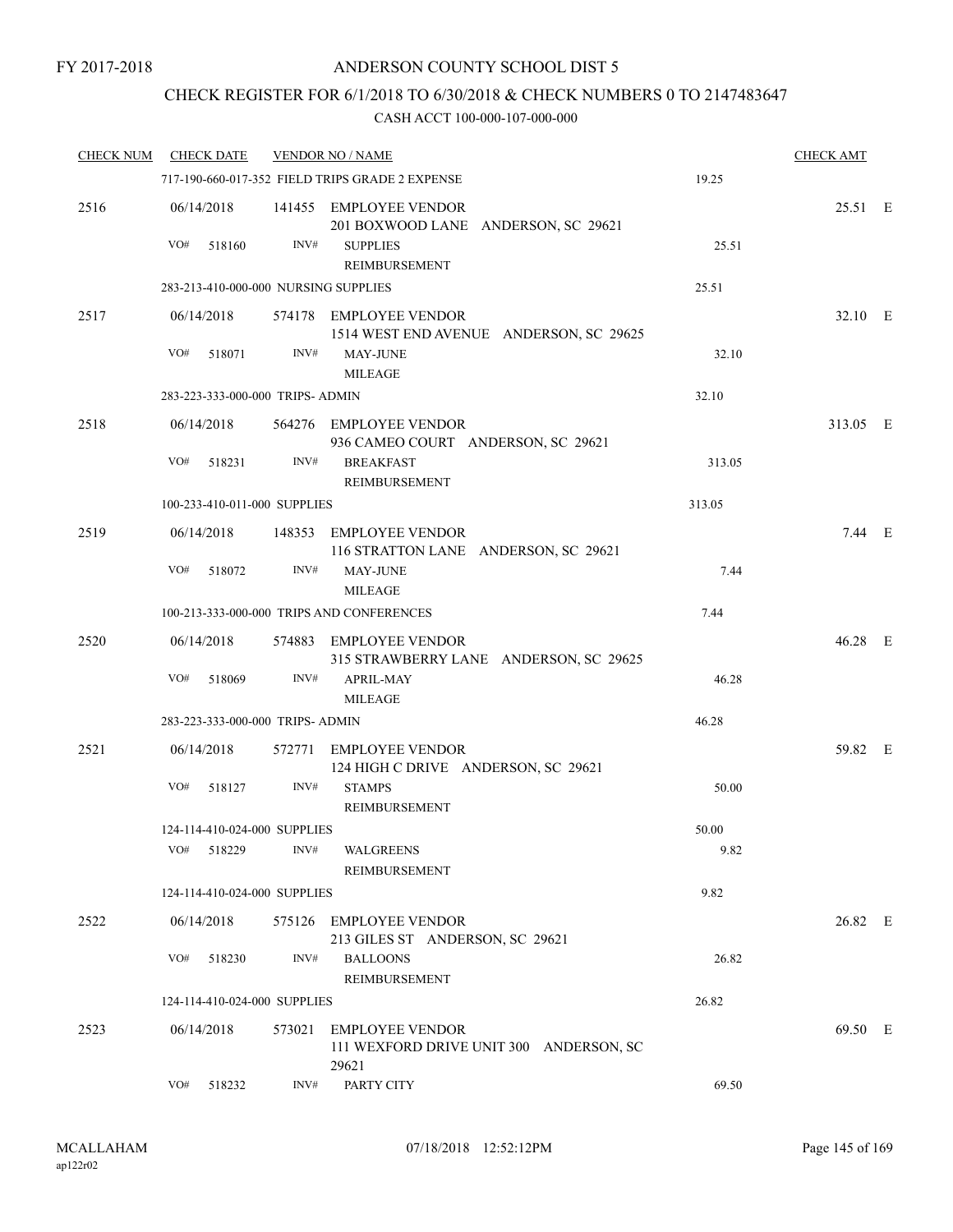### CHECK REGISTER FOR 6/1/2018 TO 6/30/2018 & CHECK NUMBERS 0 TO 2147483647

| <b>CHECK NUM</b> | <b>CHECK DATE</b>                       |      | <b>VENDOR NO / NAME</b>                                                   |        | <b>CHECK AMT</b> |  |
|------------------|-----------------------------------------|------|---------------------------------------------------------------------------|--------|------------------|--|
|                  |                                         |      | REIMBURSEMENT                                                             |        |                  |  |
|                  |                                         |      | 721-190-660-021-502 STUDENT GOV/COUNCIL EXPENSE                           | 69.50  |                  |  |
| 2524             | 06/14/2018                              |      | 574904 EMPLOYEE VENDOR<br>533 DRAYTON CIRCLE ANDERSON, SC 29621           |        | $160.00$ E       |  |
|                  | VO#<br>518006                           | INV# | 105<br><b>ALTERATIONS</b>                                                 | 160.00 |                  |  |
|                  |                                         |      | 723-190-660-023-911 MISCELLANEOUS- ADULT ED EXPENSE                       | 160.00 |                  |  |
| 2525             | 06/14/2018                              |      | 234055 EMPLOYEE VENDOR<br>114 WOODSIDE DRIVE HONEA PATH, SC 29654         |        | 13.00 E          |  |
|                  | VO#<br>518181                           | INV# | APRIL 11<br><b>COLUMBIA</b>                                               | 13.00  |                  |  |
|                  | 311-224-312-006-000 PURCHASED SERVICES  |      |                                                                           | 13.00  |                  |  |
| 2526             | 06/14/2018                              |      | 574917 EMPLOYEE VENDOR<br>414 STONEHAVEN DR. ANDERSON, SC 29625           |        | $101.12$ E       |  |
|                  | VO#<br>518068                           | INV# | <b>MAY-JUNE</b><br><b>MILEAGE</b>                                         | 101.12 |                  |  |
|                  | 283-223-333-000-000 TRIPS- ADMIN        |      |                                                                           | 101.12 |                  |  |
| 2527             | 06/14/2018                              |      | 573989 EMPLOYEE VENDOR<br>1804 BOLT DRIVE ANDERSON, SC 29621              |        | 9.36 E           |  |
|                  | VO#<br>518076                           | INV# | <b>MAY 2018</b><br><b>MILEAGE</b>                                         | 9.36   |                  |  |
|                  |                                         |      | 707-190-660-007-201 MISCELLANEOUS EXPENSE                                 | 9.36   |                  |  |
| 2528             | 06/14/2018                              |      | 572643 EMPLOYEE VENDOR<br>836 OAK GROVE ROAD CARROLLTON, GA 30117         |        | 80.01 E          |  |
|                  | VO#<br>518195                           | INV# | <b>GIFT</b><br><b>REIMBURSEMENT</b>                                       | 80.01  |                  |  |
|                  | 712-271-660-012-315 HOSPITALITY EXPENSE |      |                                                                           | 80.01  |                  |  |
| 2529             | 06/14/2018                              |      | 574701 EMPLOYEE VENDOR<br>210 METZ ROAD ANDERSON, SC 29621                |        | 14.10 E          |  |
|                  | VO#<br>518216                           | INV# | <b>WHITE JONES</b><br><b>REIMBURSEMENT</b>                                | 14.10  |                  |  |
|                  |                                         |      | 709-271-660-009-201 MISCELLANEOUS EXPENSE                                 | 14.10  |                  |  |
| 2530             | 06/14/2018                              |      | 571788 EMPLOYEE VENDOR<br>221 BEDFORD FOREST AVENUE ANDERSON, SC<br>29625 |        | 84.42 E          |  |
|                  | VO#<br>518005                           | INV# | <b>TUITION</b><br>REIMBURSEMENT                                           | 40.00  |                  |  |
|                  |                                         |      | 100-224-312-000-000 STAFF DEV. - PURCHASED SERVICES                       | 40.00  |                  |  |
|                  | VO#<br>518140                           | INV# | <b>WALMART</b><br>REIMBURSEMENT                                           | 44.42  |                  |  |
|                  |                                         |      | 715-271-660-015-201 MISCELLANEOUS EXPENSE                                 | 44.42  |                  |  |
| 2531             | 06/14/2018                              |      | 563717 EMPLOYEE VENDOR<br>1039 WHIRLAWAY CIRCLE ANDERSON, SC 29621        |        | 42.99 E          |  |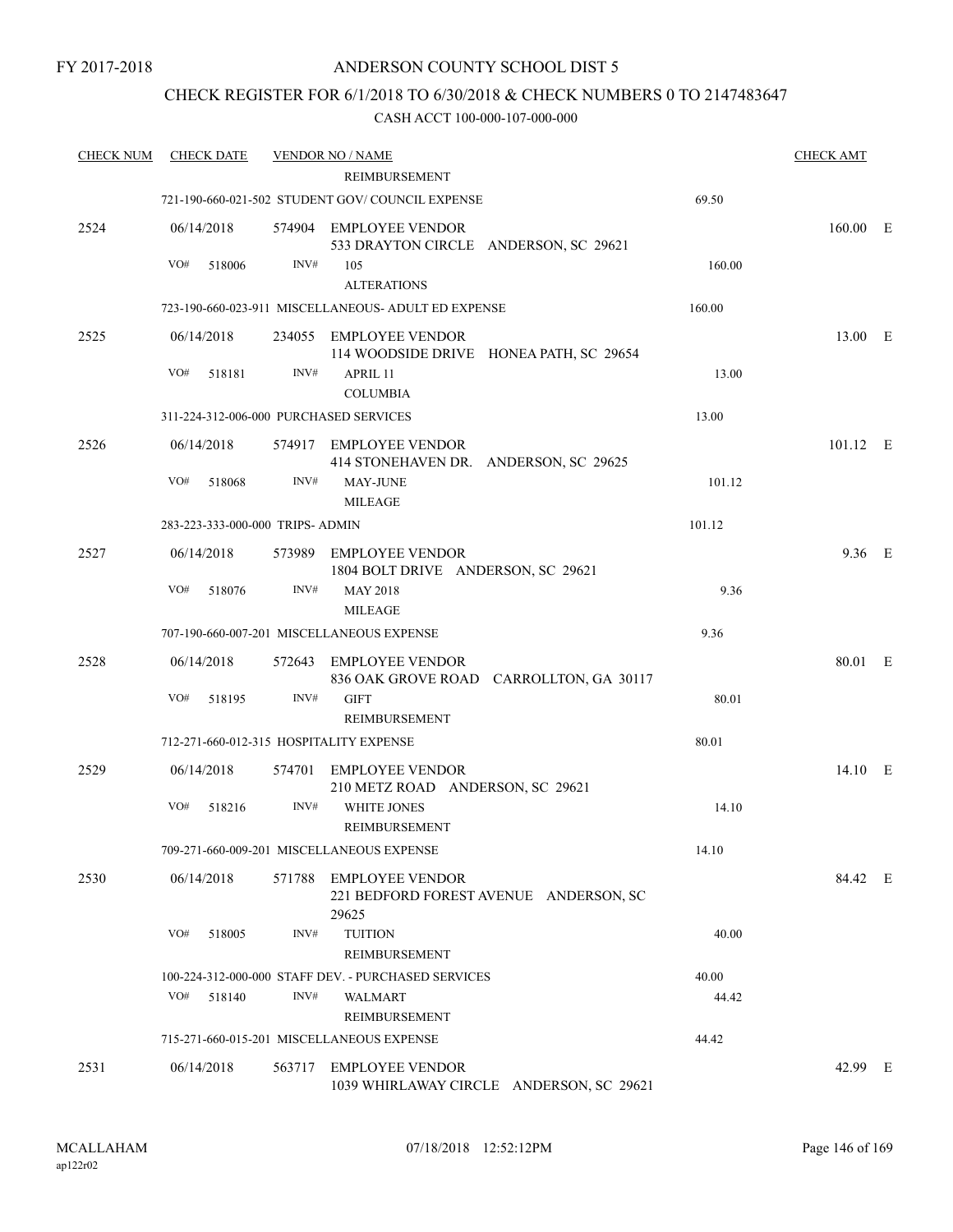## CHECK REGISTER FOR 6/1/2018 TO 6/30/2018 & CHECK NUMBERS 0 TO 2147483647

| <b>CHECK NUM</b> | <b>CHECK DATE</b>                                            |        | <b>VENDOR NO / NAME</b>                                                                   |               | <b>CHECK AMT</b> |  |
|------------------|--------------------------------------------------------------|--------|-------------------------------------------------------------------------------------------|---------------|------------------|--|
|                  | VO#<br>518062                                                | INV#   | <b>REGISTRATION</b><br><b>REIMBURSEMENT</b>                                               | 42.99         |                  |  |
|                  |                                                              |        | 871-224-333-000-000 TRIPS AND CONFERENCES                                                 | 42.99         |                  |  |
| 2532             | 06/14/2018                                                   |        | 575384 EMPLOYEE VENDOR<br>147 B HUNTER ROAD PICKENS, SC 29671                             |               | 999.45 E         |  |
|                  | VO#<br>518255                                                | INV#   | REIMBURSEMENT<br><b>SUPPLIES</b>                                                          | 999.45        |                  |  |
|                  |                                                              |        | 900-113-416-006-DLH TEACHER GRANT - HAMBRIGHT                                             | 999.45        |                  |  |
| 2533             | 06/14/2018                                                   |        | 574935 EMPLOYEE VENDOR<br>11377 HIGHLANDS HIGHWAY P.O. BOX 120<br>MOUNTAIN REST, SC 29664 |               | 27.29 E          |  |
|                  | VO#<br>518251                                                | INV#   | REIMBURSEMENT<br><b>SUPPLIES</b>                                                          | 27.29         |                  |  |
|                  | 713-271-660-013-220 MUSIC EXPENSE                            |        |                                                                                           | 27.29         |                  |  |
| 2534             | 06/14/2018                                                   |        | 269725 EMPLOYEE VENDOR<br>119 ROLLING OAK DRIVE EASLEY, SC 29642                          |               | 253.40 E         |  |
|                  | VO#<br>518138                                                | INV#   | <b>FIELD DAY</b><br>REIMBURSEMENT                                                         | 253.40        |                  |  |
|                  |                                                              |        | 707-190-660-007-310 RUNNING CLUB EXPENSE                                                  | 253.40        |                  |  |
| 2535             | 06/14/2018                                                   |        | 573252 EMPLOYEE VENDOR<br>512 W. HAMPTON STREET ANDERSON, SC 29624                        |               | 589.34 E         |  |
|                  | VO#<br>518184                                                | INV#   | <b>JUNE 5-7</b><br><b>COLUMBIA</b>                                                        | 589.34        |                  |  |
|                  |                                                              |        | 880-224-333-000-000 TRIPS AND CONFERENCES                                                 | 589.34        |                  |  |
| 2536             | 06/14/2018                                                   | 286330 | <b>EMPLOYEE VENDOR</b><br>2209 MULLINAX DRIVE ANDERSON, SC 29625                          |               | $10.97$ E        |  |
|                  | VO#<br>518075                                                | INV#   | <b>MAY-JUNE</b><br><b>MILEAGE</b>                                                         | 10.97         |                  |  |
|                  |                                                              |        | 100-213-333-000-000 TRIPS AND CONFERENCES                                                 | 10.97         |                  |  |
| 2537             | 06/14/2018                                                   |        | 288175 EMPLOYEE VENDOR<br>207 SWEET GUM CIRCLE WILLIAMSTON, SC<br>29697                   |               | 21.37 E          |  |
|                  | VO#<br>518147                                                | INV#   | WALMART<br>REIMBURSEMENT                                                                  | 21.37         |                  |  |
|                  | 708-271-660-008-305 LIBRARY EXPENSE                          |        |                                                                                           | 21.37         |                  |  |
| 2538             | 06/14/2018                                                   |        | 298825 EMPLOYEE VENDOR<br>325 HOBSON ROAD ANDERSON, SC 29621                              |               | 98.70 E          |  |
|                  | VO#<br>518153                                                | INV#   | <b>SUPPLIES</b><br>REIMBURSEMENT                                                          | 98.70         |                  |  |
|                  | 100-115-410-001-000 SUPPLIES<br>100-115-410-001-000 SUPPLIES |        |                                                                                           | 40.24<br>7.49 |                  |  |
|                  |                                                              |        | 701-271-660-001-874 CULINARY ARTS- JOHNSON EXPENSE                                        | 50.97         |                  |  |
| 2539             | 06/14/2018                                                   |        | 299175 EMPLOYEE VENDOR<br>3001 LECONTE ROAD ANDERSON, SC 29621                            |               | 150.26 E         |  |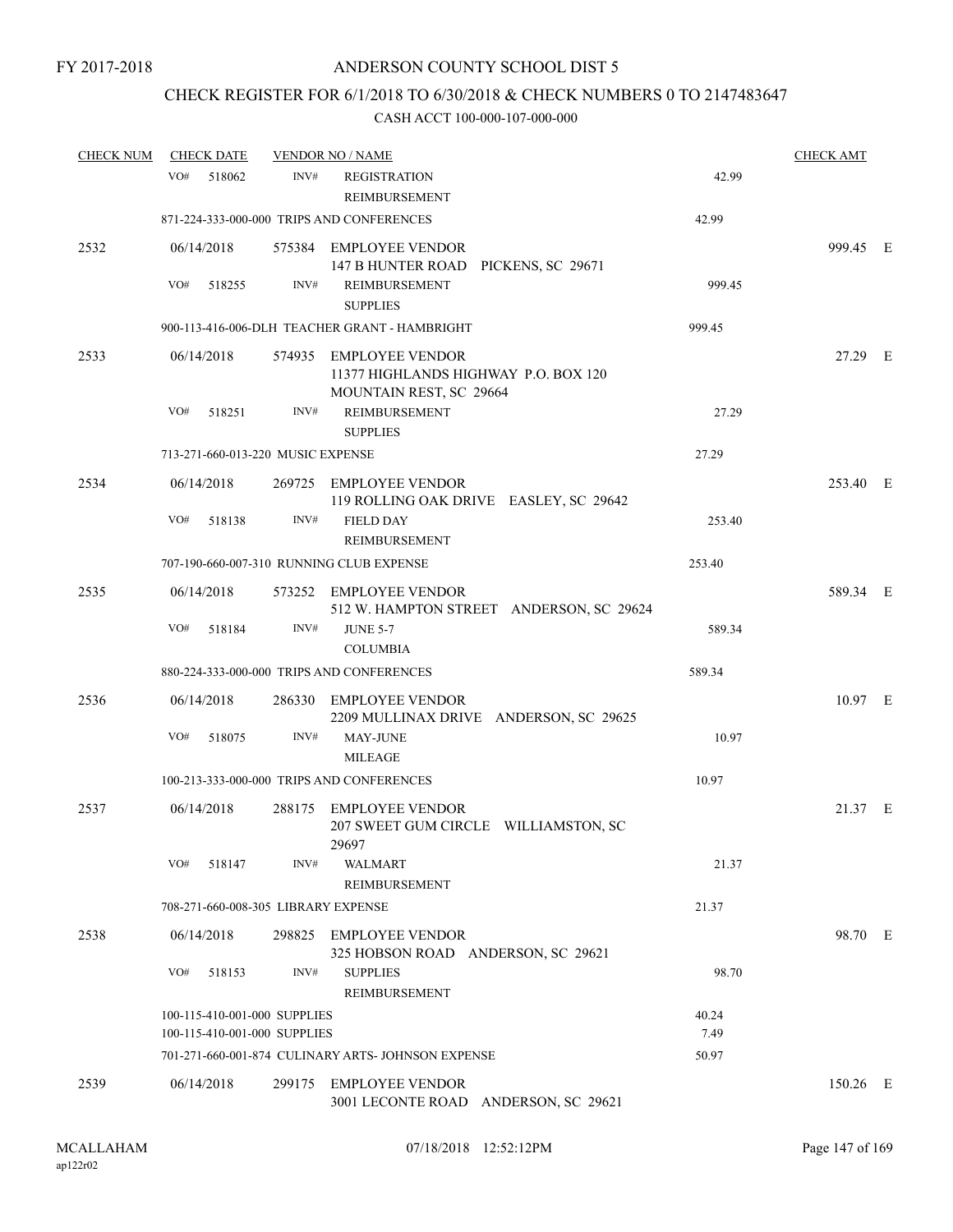## CHECK REGISTER FOR 6/1/2018 TO 6/30/2018 & CHECK NUMBERS 0 TO 2147483647

| <b>CHECK NUM</b> | <b>CHECK DATE</b>                |      | <b>VENDOR NO / NAME</b>                                       |                                        |        | <b>CHECK AMT</b> |  |
|------------------|----------------------------------|------|---------------------------------------------------------------|----------------------------------------|--------|------------------|--|
|                  | VO#<br>518252                    | INV# | <b>REIMBURSEMENT</b><br><b>SUPPLIES</b>                       |                                        | 150.26 |                  |  |
|                  |                                  |      | 720-271-660-020-411 MISCELLANEOUS EXPENSE                     |                                        | 150.26 |                  |  |
| 2540             | 06/14/2018                       |      | 574725 EMPLOYEE VENDOR<br>202 ANSONBOROUGH BELTON, SC 29627   |                                        |        | 53.29 E          |  |
|                  | VO#<br>518085                    | INV# | <b>MAY-JUNE</b><br><b>MILEAGE</b>                             |                                        | 53.29  |                  |  |
|                  | 283-223-333-000-000 TRIPS- ADMIN |      |                                                               |                                        | 53.29  |                  |  |
| 2541             | 06/14/2018<br>VO#<br>518082      | INV# | 306050 EMPLOYEE VENDOR<br><b>MAY 2018</b>                     | 104 LYNDHURST DRIVE ANDERSON, SC 29621 | 122.73 | 122.73 E         |  |
|                  |                                  |      | <b>MILEAGE</b>                                                |                                        |        |                  |  |
|                  | 283-223-333-000-000 TRIPS- ADMIN |      |                                                               |                                        | 122.73 |                  |  |
| 2542             | 06/14/2018                       |      | 307650 EMPLOYEE VENDOR                                        | 106 WYCOMBE DRIVE ANDERSON, SC 29621   |        | $3.07$ E         |  |
|                  | VO#<br>518221                    | INV# | <b>SUMMER CAMP</b><br>REIMBURSEMENT                           |                                        | 3.07   |                  |  |
|                  | 926-171-410-019-000 SUPPLIES     |      |                                                               |                                        | 3.07   |                  |  |
| 2543             | 06/14/2018                       |      | 572054 EMPLOYEE VENDOR<br>29673                               | 227 LAUREL TRACE CIRCLE PIEDMONT, SC   |        | 36.35 E          |  |
|                  | VO#<br>518233                    | INV# | <b>SHIPPING</b><br>REIMBURSEMENT                              |                                        | 36.35  |                  |  |
|                  |                                  |      | 721-190-660-021-647 DRAMA HIGH EXPENSE                        |                                        | 36.35  |                  |  |
| 2544             | 06/14/2018                       |      | 571672 EMPLOYEE VENDOR                                        | 104 BELSPRING LANE ANDERSON, SC 29621  |        | 103.20 E         |  |
|                  | VO#<br>518248                    | INV# | <b>AVID PARTY</b><br><b>REIMBURSEMENT</b>                     |                                        | 103.20 |                  |  |
|                  |                                  |      | 720-271-660-020-481 AVID FUNDRAISER EXPENSE                   |                                        | 103.20 |                  |  |
| 2545             | 06/14/2018                       |      | 574761 EMPLOYEE VENDOR                                        | 106 HARLOND DRIVE ANDERSON, SC 29621   |        | 33.22 E          |  |
|                  | VO# 518105                       |      | INV# MAY 2018<br><b>MILEAGE</b>                               |                                        | 33.22  |                  |  |
|                  | 100-221-332-000-000 TRAVEL       |      |                                                               |                                        | 33.22  |                  |  |
| 2546             | 06/14/2018                       |      | 574514 EMPLOYEE VENDOR<br>410 CONCORD ROAD ANDERSON, SC 29621 |                                        |        | 74.89 E          |  |
|                  | VO#<br>518115                    | INV# | <b>COOLER</b><br>REIMBURSEMENT                                |                                        | 74.89  |                  |  |
|                  | 100-266-410-000-000 SUPPLIES     |      |                                                               |                                        | 74.89  |                  |  |
| 2547             | 06/14/2018                       |      | 574152 EMPLOYEE VENDOR<br>107 CAYMAN WAY ANDERSON, SC 29621   |                                        |        | 74.20 E          |  |
|                  | VO#<br>518220                    | INV# | <b>SNACKS</b><br>REIMBURSEMENT                                |                                        | 74.20  |                  |  |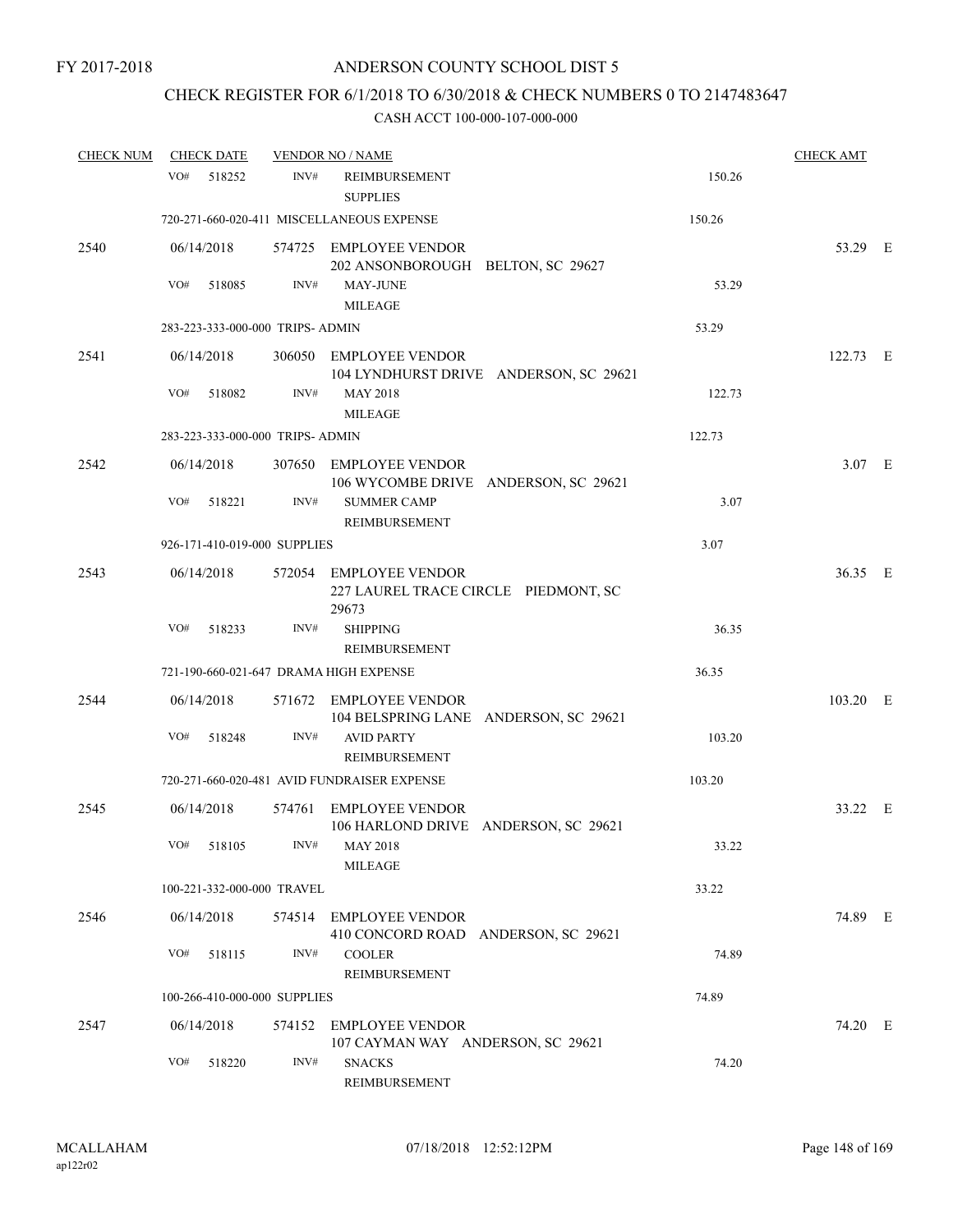### CHECK REGISTER FOR 6/1/2018 TO 6/30/2018 & CHECK NUMBERS 0 TO 2147483647

| <b>CHECK NUM</b> | <b>CHECK DATE</b>                   |        | <b>VENDOR NO / NAME</b>                                                          |       | <b>CHECK AMT</b> |  |
|------------------|-------------------------------------|--------|----------------------------------------------------------------------------------|-------|------------------|--|
|                  | 713-271-660-013-220 MUSIC EXPENSE   |        |                                                                                  | 74.20 |                  |  |
| 2548             | 06/14/2018                          |        | 327400 EMPLOYEE VENDOR<br>208 MIRIAM RD. STARR, SC 29684                         |       | 64.20 E          |  |
|                  | VO#<br>518103                       | INV#   | <b>MAY-JUNE</b><br><b>MILEAGE</b>                                                | 64.20 |                  |  |
|                  | 100-221-332-000-000 TRAVEL          |        |                                                                                  | 64.20 |                  |  |
| 2549             | 06/14/2018                          |        | 574799 EMPLOYEE VENDOR<br>926 CLEVELAND STREET APT. 3110 GREENVILLE,<br>SC 29601 |       | 20.22 E          |  |
|                  | VO#<br>518083                       | INV#   | <b>MAY 2018</b><br><b>MILEAGE</b>                                                | 20.22 |                  |  |
|                  | 283-223-333-000-000 TRIPS- ADMIN    |        |                                                                                  | 20.22 |                  |  |
| 2550             | 06/14/2018                          |        | 574708 EMPLOYEE VENDOR<br>17 TIDEWATER ANDERSON, SC 29625                        |       | 63.77 E          |  |
|                  | VO#<br>518192                       | INV#   | <b>REFRESHMENTS</b><br><b>REIMBURSEMENT</b>                                      | 63.77 |                  |  |
|                  |                                     |        | 387-224-312-000-MAP PURCHASED SERVICES                                           | 63.77 |                  |  |
| 2551             | 06/14/2018                          |        | 338700 EMPLOYEE VENDOR<br>1104 STRATFORD DRIVE ANDERSON, SC 29621                |       | 40.55 E          |  |
|                  | VO#<br>518104                       | INV#   | <b>MAY 2018</b><br><b>MILEAGE</b>                                                | 40.55 |                  |  |
|                  | 100-221-332-000-000 TRAVEL          |        |                                                                                  | 40.55 |                  |  |
| 2552             | 06/14/2018                          |        | 572554 EMPLOYEE VENDOR<br>119 NORTH FORK DRIVE ANDERSON, SC 29621                |       | 6.37 E           |  |
|                  | VO#<br>518073                       | INV#   | MAY-JUNE<br><b>MILEAGE</b>                                                       | 6.37  |                  |  |
|                  |                                     |        | 100-213-333-000-000 TRIPS AND CONFERENCES                                        | 6.37  |                  |  |
| 2553             | 06/14/2018                          |        | 345710 EMPLOYEE VENDOR<br>224 PENINSULA DRIVE ANDERSON, SC 29626                 |       | 36.32 E          |  |
|                  | VO#<br>518186                       | INV#   | <b>JUNE 6</b><br><b>GREENVILLE</b>                                               | 36.32 |                  |  |
|                  |                                     |        | 100-264-333-000-000 TRIPS AND CONFERENCES                                        | 36.32 |                  |  |
| 2554             | 06/14/2018                          |        | 574462 EMPLOYEE VENDOR<br>501 JACKSON SQUARE ANDERSON, SC 29625                  |       | 38.09 E          |  |
|                  | VO#<br>518157                       | INV#   | <b>SUPPLIES</b><br>REIMBURSEMENT                                                 | 38.09 |                  |  |
|                  |                                     |        | 100-252-410-000-000 SUPPLIES AND MATERIALS                                       | 38.09 |                  |  |
| 2555             | 06/14/2018                          |        | 262185 EMPLOYEE VENDOR<br>107 OLDE TOWNE DRIVE ANDERSON, SC 29621                |       | 77.55 E          |  |
|                  | VO#<br>518063                       | INV#   | <b>JUNE 8</b><br><b>GREENVILLE</b>                                               | 77.55 |                  |  |
|                  | 311-224-333-000-0AM TRIPS-AMY MCCOY |        |                                                                                  | 77.55 |                  |  |
| 2556             | 06/14/2018                          | 346425 | <b>EMPLOYEE VENDOR</b>                                                           |       | 201.30 E         |  |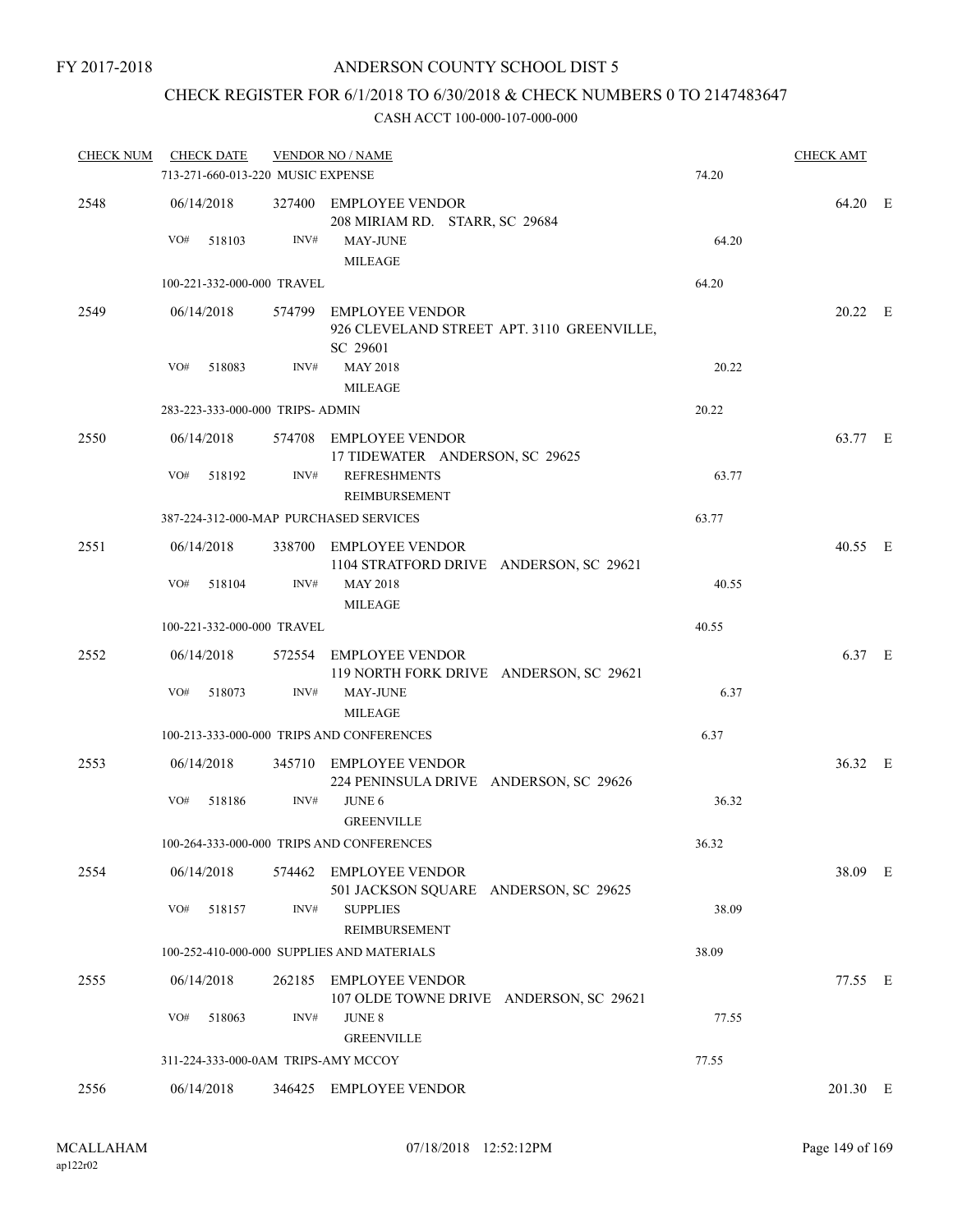### ANDERSON COUNTY SCHOOL DIST 5

### CHECK REGISTER FOR 6/1/2018 TO 6/30/2018 & CHECK NUMBERS 0 TO 2147483647

| <b>CHECK NUM</b> | <b>CHECK DATE</b>           |                                     | <b>VENDOR NO / NAME</b>                                                             |        | <b>CHECK AMT</b> |  |
|------------------|-----------------------------|-------------------------------------|-------------------------------------------------------------------------------------|--------|------------------|--|
|                  | VO#<br>518223               | INV#                                | 2436 WHITEHALL RD ANDERSON, SC 29625<br><b>SUPPLIES</b><br>REIMBURSEMENT            | 201.30 |                  |  |
|                  |                             | 100-233-410-006-000 SUPPLIES        |                                                                                     | 201.30 |                  |  |
| 2557             | 06/14/2018<br>VO#           | INV#                                | 346650 EMPLOYEE VENDOR<br>110 FIELDSTONE WAY ANDERSON, SC 29625                     |        | 23.53 E          |  |
|                  | 518212                      |                                     | <b>INGLES</b><br><b>REIMBURSEMENT</b>                                               | 23.53  |                  |  |
|                  |                             | 705-271-660-005-429 FACULTY EXPENSE |                                                                                     | 23.53  |                  |  |
| 2558             | 06/14/2018                  |                                     | 226700 EMPLOYEE VENDOR<br>102 GREENBRIAR ROAD ANDERSON, SC 29621                    |        | 982.82 E         |  |
|                  | VO#<br>518222               | INV#                                | <b>LOWES</b><br>REIMBURSEMENT                                                       | 982.82 |                  |  |
|                  |                             | 924-147-410-018-000 SUPPLIES        |                                                                                     | 982.82 |                  |  |
| 2559             | 06/14/2018                  |                                     | 564431 EMPLOYEE VENDOR<br>212 DANDELION TRAIL ANDERSON, SC 29621                    |        | 199.17 E         |  |
|                  | VO#<br>518247               | INV#                                | REIMBURSEMENT<br><b>SUPPLIES</b>                                                    | 199.17 |                  |  |
|                  |                             | 100-112-410-017-0RE RELATED ARTS    |                                                                                     | 199.17 |                  |  |
| 2560             | 06/14/2018                  |                                     | 573328 EMPLOYEE VENDOR<br>1310 SHADOW LANE ANDERSON, SC 29625                       |        | 49.15 E          |  |
|                  | VO#<br>518110               | INV#                                | <b>LUNCH &amp; LEARN</b><br>REIMBURSEMENT                                           | 49.15  |                  |  |
|                  |                             |                                     | 387-224-333-000-ELA TRIPS AND CONFERENCES                                           | 49.15  |                  |  |
| 2561             | 06/14/2018                  |                                     | 575011 EMPLOYEE VENDOR<br>210 STREAMS WAY ANDERSON, SC 29625                        |        | 19.00 E          |  |
|                  | VO#<br>518182               | INV#                                | <b>JUNE 5-7</b><br><b>COLUMBIA</b>                                                  | 19.00  |                  |  |
|                  |                             |                                     | 880-224-333-000-000 TRIPS AND CONFERENCES                                           | 19.00  |                  |  |
| 2562             | 06/14/2018                  |                                     | 127350 EMPLOYEE VENDOR<br>120 OLIVE BRANCH ANDERSON, SC 29626                       |        | 75.44 E          |  |
|                  | VO# 518081                  |                                     | INV# MAY-JUNE<br>MILEAGE                                                            | 75.44  |                  |  |
|                  |                             | 100-221-332-000-000 TRAVEL          |                                                                                     | 75.44  |                  |  |
| 2563             | 06/14/2018                  |                                     | 574772 EMPLOYEE VENDOR<br>102 LOTTS DRIVE CLINTON, SC 29325                         |        | 206.70 E         |  |
|                  | VO#<br>518228               | INV#                                | <b>SUPPLIES</b><br>REIMBURSEMENT                                                    | 206.70 |                  |  |
|                  |                             |                                     | 817-112-410-014-000 SUPPLIES AND MATERIALS                                          | 206.70 |                  |  |
| 2564             | 06/14/2018<br>VO#<br>518226 | INV#                                | 176575 EMPLOYEE VENDOR<br>110 CEDAR POND ROAD ANDERSON, SC 29621<br><b>SUPPLIES</b> | 47.06  | 57.59 E          |  |
|                  |                             |                                     | REIMBURSEMENT                                                                       |        |                  |  |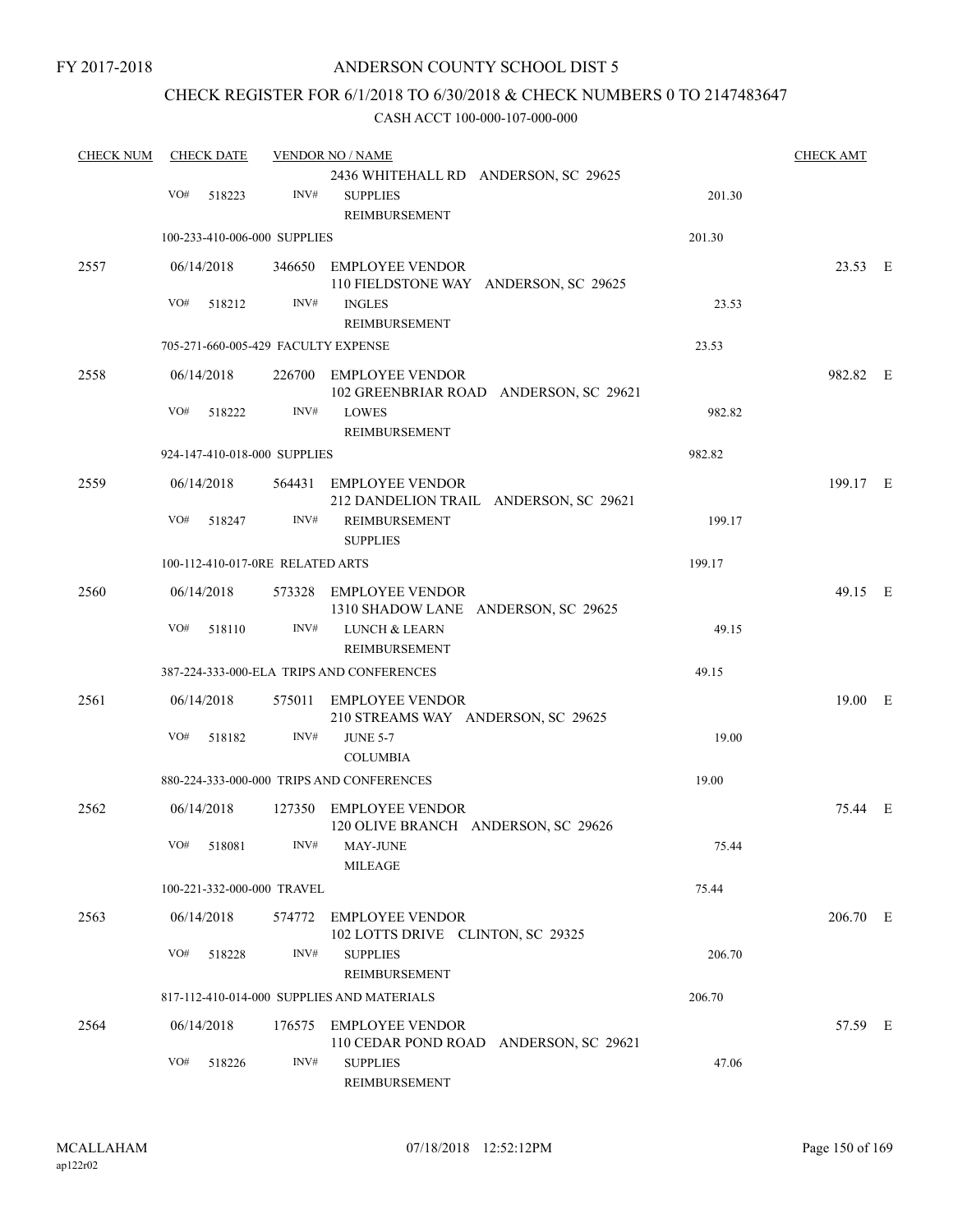## CHECK REGISTER FOR 6/1/2018 TO 6/30/2018 & CHECK NUMBERS 0 TO 2147483647

| <b>CHECK NUM</b> | <b>CHECK DATE</b>                   | <b>VENDOR NO / NAME</b> |                                                                             | <b>CHECK AMT</b> |          |  |
|------------------|-------------------------------------|-------------------------|-----------------------------------------------------------------------------|------------------|----------|--|
|                  | 100-222-410-014-000 SUPPLIES        |                         |                                                                             | 47.06            |          |  |
|                  | VO#<br>518227                       | INV#                    | <b>SUPPLIES</b><br>REIMBURSEMENT                                            | 10.53            |          |  |
|                  | 100-222-410-014-000 SUPPLIES        |                         |                                                                             | 10.53            |          |  |
| 2565             | 06/14/2018                          |                         | 370900 EMPLOYEE VENDOR<br>2603 CENTERVILLE ROAD ANDERSON, SC 29625          |                  | 32.52 E  |  |
|                  | VO#<br>518213                       | INV#                    | <b>AWARDS DAY</b><br><b>REIMBURSEMENT</b>                                   | 32.52            |          |  |
|                  |                                     |                         | 724-271-660-024-410 GENERAL ADMINISTRATION EXPENSE                          | 32.52            |          |  |
| 2566             | 06/14/2018                          |                         | 572025 EMPLOYEE VENDOR<br>105 HANOVER CIRCLE ANDERSON, SC 29621             |                  | 456.53 E |  |
|                  | VO#<br>518061                       | INV#                    | <b>JUNE 11-12</b><br><b>COLUMBIA</b>                                        | 456.53           |          |  |
|                  |                                     |                         | 100-232-333-000-000 TRIPS AND CONFERENCES                                   | 456.53           |          |  |
| 2567             | 06/14/2018                          |                         | 575382 EMPLOYEE VENDOR<br>114 AUSTON WOODS CIRCLE APT W EASLEY, SC<br>29640 |                  | 374.00 E |  |
|                  | VO#<br>518249                       | INV#                    | REIMBURSEMENT<br><b>SUPPLIES</b>                                            | 374.00           |          |  |
|                  | 100-114-410-002-BUD SUPPLIES        |                         |                                                                             | 374.00           |          |  |
| 2568             | 06/14/2018                          |                         | 565357 EMPLOYEE VENDOR<br>103 LINKSIDE DRIVE ANDERSON, SC 29621             |                  | 248.90 E |  |
|                  | VO#<br>518145                       | INV#                    | <b>WALMART</b><br>REIMBURSEMENT                                             | 49.76            |          |  |
|                  | 706-271-660-006-429 FACULTY EXPENSE |                         |                                                                             | 49.76            |          |  |
|                  | VO#<br>518224                       | INV#                    | <b>SUPPLIES</b><br>REIMBURSEMENT                                            | 199.14           |          |  |
|                  | 100-233-410-006-000 SUPPLIES        |                         |                                                                             | 199.14           |          |  |
| 2569             | 06/14/2018                          |                         | 574722 EMPLOYEE VENDOR<br>402 CATHEY ROAD ANDERSON, SC 29621                |                  | 698.67 E |  |
|                  | VO#<br>518139                       | INV#                    | <b>SUPPLIES</b><br>REIMBURSEMENT                                            | 309.90           |          |  |
|                  |                                     |                         | 721-190-660-021-452 SUMMER SCHOOL EXPENSE                                   | 309.90           |          |  |
|                  | VO#<br>518234                       | INV#                    | <b>SUPPLIES</b><br>REIMBURSEMENT                                            | 388.77           |          |  |
|                  |                                     |                         | 721-190-660-021-411 MISCELLANEOUS EXPENSE                                   | 388.77           |          |  |
| 2570             | 06/14/2018                          |                         | 574606 EMPLOYEE VENDOR<br>7 TIN ROOF CT. PENDLETON, SC 29670                |                  | 24.47 E  |  |
|                  | VO#<br>518211                       | INV#                    | <b>CVS</b><br>REIMBURSEMENT                                                 | 24.47            |          |  |
|                  |                                     |                         | 712-271-660-012-201 MISCELLANEOUS EXPENSE                                   | 24.47            |          |  |
| 2571             | 06/14/2018                          |                         | 574835 EMPLOYEE VENDOR<br>409 QUAIL HOLLOW RD. ANDERSON, SC 29621           |                  | 36.05 E  |  |
|                  | VO#<br>518207                       | INV#                    | <b>CLASS PARTY</b>                                                          | 36.05            |          |  |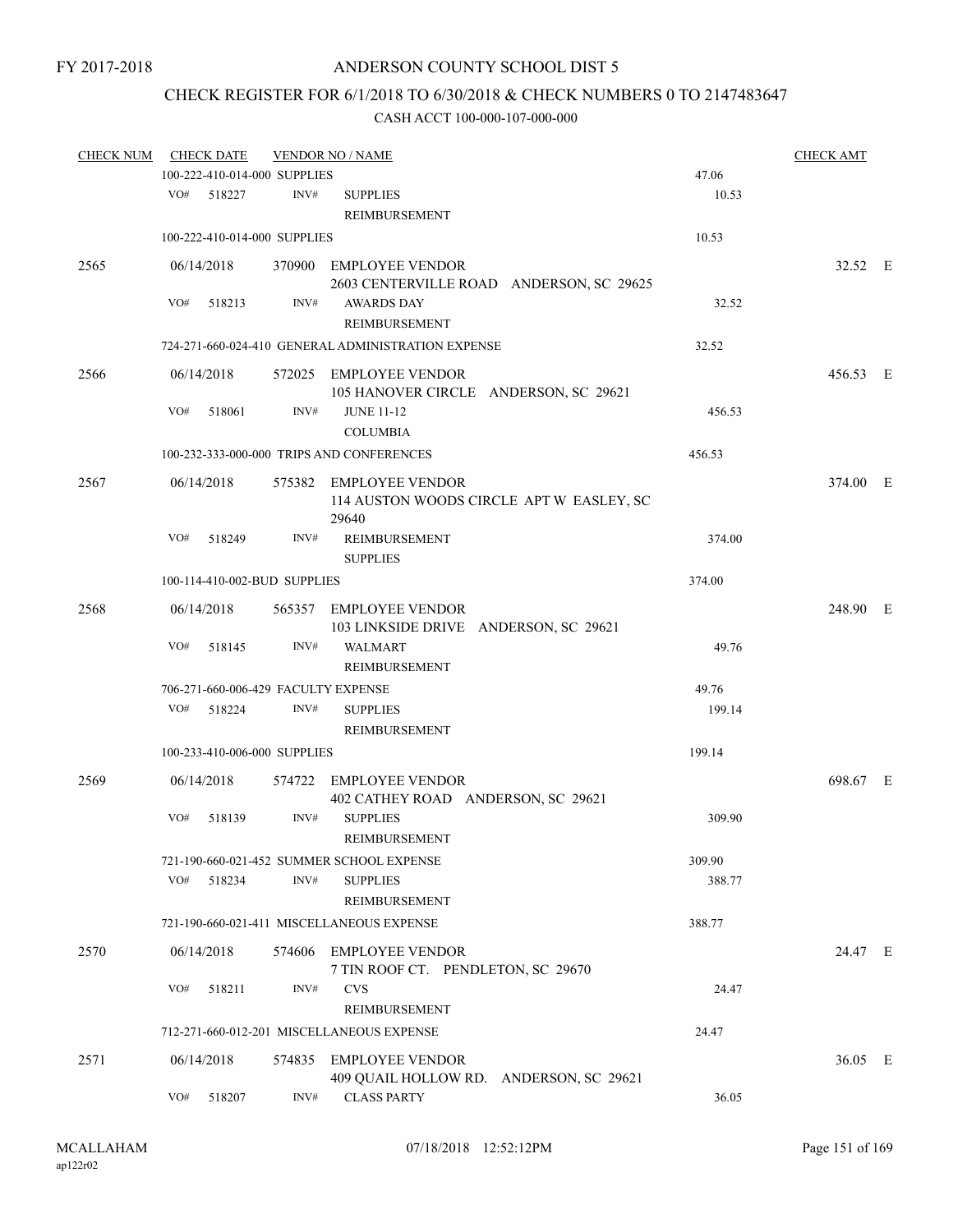### CHECK REGISTER FOR 6/1/2018 TO 6/30/2018 & CHECK NUMBERS 0 TO 2147483647

| <b>CHECK NUM</b> | <b>CHECK DATE</b>                      |        | <b>VENDOR NO / NAME</b>                                          |        | <b>CHECK AMT</b> |  |
|------------------|----------------------------------------|--------|------------------------------------------------------------------|--------|------------------|--|
|                  |                                        |        | <b>REIMBURSEMENT</b>                                             |        |                  |  |
|                  |                                        |        | 717-190-660-017-352 FIELD TRIPS GRADE 2 EXPENSE                  | 36.05  |                  |  |
| 2572             | 06/14/2018                             |        | 574999 EMPLOYEE VENDOR<br>100 TALLEY COURT ANDERSON, SC 29621    |        | 77.63 E          |  |
|                  | VO#<br>518190                          | INV#   | DEC-MARCH<br><b>MILEAGE</b>                                      | 77.63  |                  |  |
|                  |                                        |        | 600-256-333-000-000 TRIPS AND CONFERENCES                        | 77.63  |                  |  |
| 2573             | 06/14/2018                             |        | 572040 EMPLOYEE VENDOR<br>100 TORTUGA LANE EASLEY, SC 29642      |        | 87.74 E          |  |
|                  | VO#<br>518080                          | INV#   | <b>APRIL-MAY</b><br><b>MILEAGE</b>                               | 87.74  |                  |  |
|                  | 283-223-333-000-000 TRIPS- ADMIN       |        |                                                                  | 87.74  |                  |  |
| 2574             | 06/14/2018                             |        | 574908 EMPLOYEE VENDOR<br>121 JAMES ROAD EASLEY, SC 29642        |        | 105.36 E         |  |
|                  | VO#<br>518154                          | INV#   | <b>INCENTIVES</b><br><b>REIMBURSEMENT</b>                        | 105.36 |                  |  |
|                  | 283-127-410-000-000 SUPPLIES-LD/DD/OHI |        |                                                                  | 105.36 |                  |  |
| 2575             | 06/14/2018                             |        | 573650 EMPLOYEE VENDOR<br>104 COACHMAN DRIVE ANDERSON, SC 29625  |        | $10.97$ E        |  |
|                  | VO#<br>518074                          | INV#   | <b>MAY-JUNE</b><br><b>MILEAGE</b>                                | 10.97  |                  |  |
|                  |                                        |        | 100-213-333-000-000 TRIPS AND CONFERENCES                        | 10.97  |                  |  |
| 2576             | 06/14/2018                             |        | 468850 EMPLOYEE VENDOR<br>404 TIMBER LANE ANDERSON, SC 29621     |        | 527.31 E         |  |
|                  | VO#<br>518215                          | INV#   | <b>STAFF LUNCH</b><br><b>REIMBURSEMENT</b>                       | 527.31 |                  |  |
|                  |                                        |        | 714-271-660-014-201 MISCELLANEOUS EXPENSE                        | 527.31 |                  |  |
| 2577             | 06/14/2018                             |        | 574734 EMPLOYEE VENDOR<br>602 CREEK DRIVE EASLEY, SC 29642       |        | $117.18$ E       |  |
|                  | VO#<br>518070                          | INV#   | <b>MAY-JUNE</b><br><b>MILEAGE</b>                                | 117.18 |                  |  |
|                  | 283-223-333-000-000 TRIPS- ADMIN       |        |                                                                  | 117.18 |                  |  |
| 2578             | 06/14/2018                             | 574979 | <b>EMPLOYEE VENDOR</b><br>332 KNOLLWOOD DRIVE ANDERSON, SC 29625 |        | 27.77 E          |  |
|                  | VO#<br>518086                          | INV#   | <b>MAY 2018</b><br><b>MILEAGE</b>                                | 27.77  |                  |  |
|                  | 283-223-333-000-000 TRIPS- ADMIN       |        |                                                                  | 27.77  |                  |  |
| 2579             | 06/14/2018                             | 574599 | <b>EMPLOYEE VENDOR</b><br>110 LYTTLETON WAY ANDERSON, SC 29621   |        | 4,019.49 E       |  |
|                  | VO#<br>518197                          | INV#   | <b>GIFTS</b><br>REIMBURSEMENT                                    | 35.26  |                  |  |
|                  | 721-190-660-021-429 FACULTY EXPENSE    |        |                                                                  | 35.26  |                  |  |
|                  | VO#<br>518200                          | INV#   | <b>LUNCHEON</b>                                                  | 994.45 |                  |  |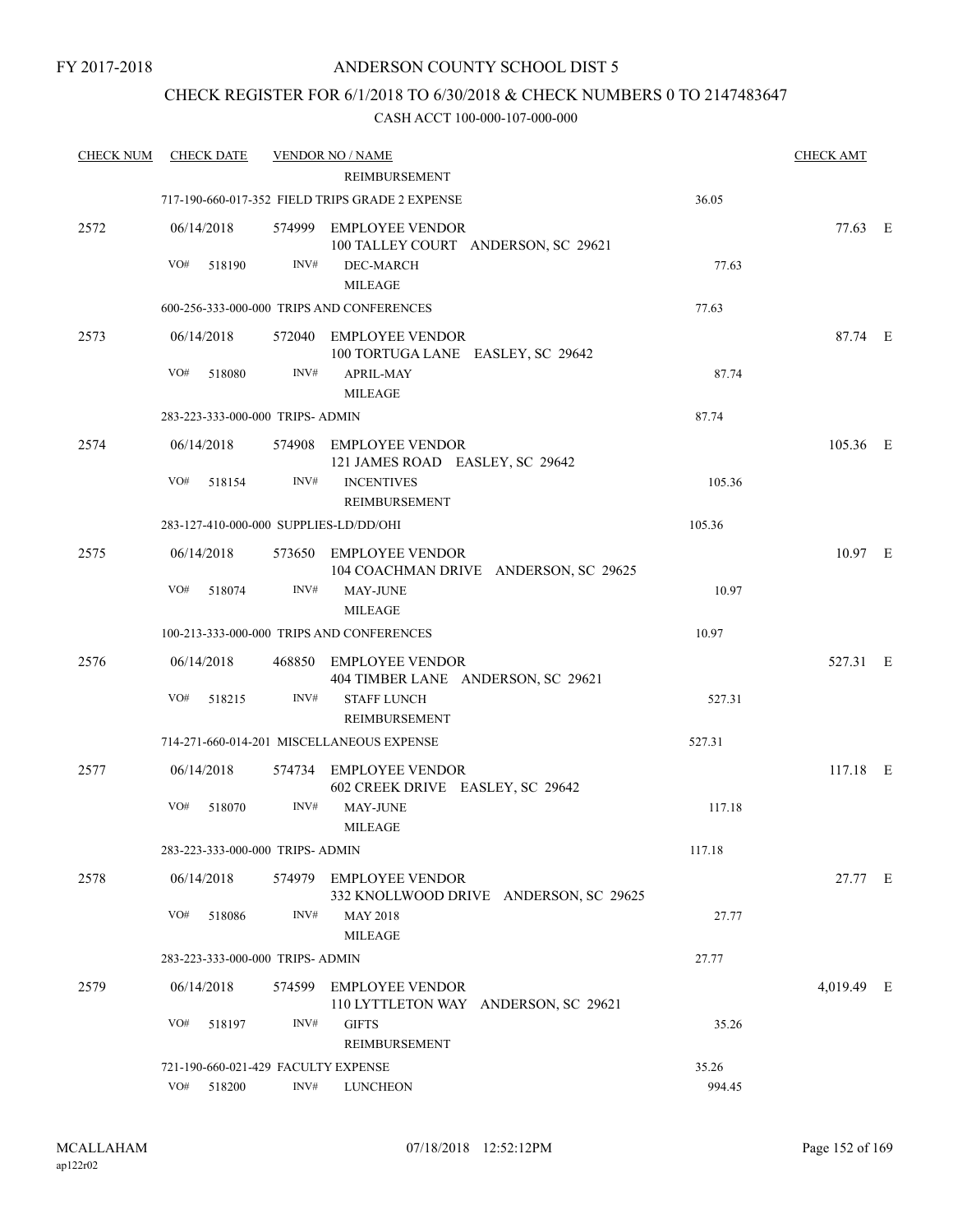### ANDERSON COUNTY SCHOOL DIST 5

### CHECK REGISTER FOR 6/1/2018 TO 6/30/2018 & CHECK NUMBERS 0 TO 2147483647

| <b>CHECK NUM</b> | <b>CHECK DATE</b>                       |        | <b>VENDOR NO / NAME</b>                                       |          | <b>CHECK AMT</b> |  |
|------------------|-----------------------------------------|--------|---------------------------------------------------------------|----------|------------------|--|
|                  |                                         |        | REIMBURSEMENT                                                 |          |                  |  |
|                  |                                         |        | 100-113-410-021-VEN SUPPLY-ADDT'L FOR LOST VENDING            | 994.45   |                  |  |
|                  | VO#<br>518203                           | INV#   | <b>FIELD TRIP</b>                                             | 2,989.78 |                  |  |
|                  |                                         |        | REIMBURSEMENT                                                 |          |                  |  |
|                  |                                         |        | 721-190-660-021-583 WASHINGTON TRIP EXPENSE                   | 2,633.23 |                  |  |
|                  |                                         |        | 721-190-660-021-585 FIELD TRIPS- GR. 6 EXPENSE                | 356.55   |                  |  |
| 2580             | 06/14/2018                              |        | 565412 EMPLOYEE VENDOR                                        |          | 54.84 E          |  |
|                  |                                         |        | 1100 WHITE OAK DR ANDERSON, SC 29621                          |          |                  |  |
|                  | VO#<br>518219                           | INV#   | <b>CAROWINDS</b>                                              | 54.84    |                  |  |
|                  |                                         |        | REIMBURSEMENT                                                 |          |                  |  |
|                  | 720-271-660-020-604 CHORUS CLUB EXPENSE |        |                                                               | 54.84    |                  |  |
| 2581             | 06/14/2018                              |        | 572170 EMPLOYEE VENDOR                                        |          | 64.36 E          |  |
|                  |                                         |        | 715 W. WHITNER STREET ANDERSON, SC 29624                      |          |                  |  |
|                  | VO#<br>518084                           | INV#   | <b>MAY-JUNE</b>                                               | 64.36    |                  |  |
|                  |                                         |        | <b>MILEAGE</b>                                                |          |                  |  |
|                  | 283-223-333-000-000 TRIPS- ADMIN        |        |                                                               | 64.36    |                  |  |
| 2582             | 06/14/2018                              |        | 574926 EMPLOYEE VENDOR                                        |          | 28.50 E          |  |
|                  |                                         |        | 102 CHICOMA DRIVE TOWNVILLE, SC 29689                         |          |                  |  |
|                  | VO#<br>518134                           | INV#   | <b>BREAKFAST</b>                                              | 28.50    |                  |  |
|                  |                                         |        | <b>REIMBURSEMENT</b>                                          |          |                  |  |
|                  |                                         |        | 720-271-660-020-411 MISCELLANEOUS EXPENSE                     | 28.50    |                  |  |
| 2583             | 06/14/2018                              |        | 575385 EMPLOYEE VENDOR                                        |          | 57.14 E          |  |
|                  |                                         |        | 603 BEDFORD DRIVE ANDERSON, SC 29621                          |          |                  |  |
|                  | VO#<br>518256                           | INV#   | REIMBURSEMENT                                                 | 57.14    |                  |  |
|                  |                                         |        | <b>SUPPLIES</b>                                               |          |                  |  |
|                  | 100-213-410-009-000 SUPPLIES            |        |                                                               | 57.14    |                  |  |
| 2584             | 06/14/2018                              | 574286 | EMPLOYEE VENDOR                                               |          | 54.68 E          |  |
|                  |                                         |        | 300 HOLLY RIDGE DRIVE ANDERSON, SC 29621                      |          |                  |  |
|                  | VO#<br>518067                           | INV#   | MAY-JUNE                                                      | 54.68    |                  |  |
|                  |                                         |        | <b>MILEAGE</b>                                                |          |                  |  |
|                  | 283-223-333-000-000 TRIPS- ADMIN        |        |                                                               | 54.68    |                  |  |
| 2585             | 06/14/2018                              |        | 574801 EMPLOYEE VENDOR                                        |          | 151.50 E         |  |
|                  |                                         |        | 214 TEA ROSE CT ANDERSON, SC 29625                            |          |                  |  |
|                  | VO#<br>518149                           | INV#   | PLANK ROAD<br>REIMBURSEMENT                                   | 151.50   |                  |  |
|                  | 707-190-660-007-220 MUSIC EXPENSE       |        |                                                               | 151.50   |                  |  |
|                  |                                         |        |                                                               |          |                  |  |
| 2586             | 06/14/2018                              |        | 526475 EMPLOYEE VENDOR                                        |          | 407.65 E         |  |
|                  | VO#<br>518143                           | INV#   | 2901 PLAINFIELD DRIVE ANDERSON, SC 29624<br><b>SUPPLIES</b>   | 407.65   |                  |  |
|                  |                                         |        | REIMBURSEMENT                                                 |          |                  |  |
|                  |                                         |        | 715-271-660-015-201 MISCELLANEOUS EXPENSE                     | 407.65   |                  |  |
|                  |                                         |        |                                                               |          |                  |  |
| 2587             | 06/14/2018                              |        | 574608 EMPLOYEE VENDOR<br>245 INDIAN TRAIL ANDERSON, SC 29625 |          | 385.69 E         |  |
|                  |                                         |        |                                                               |          |                  |  |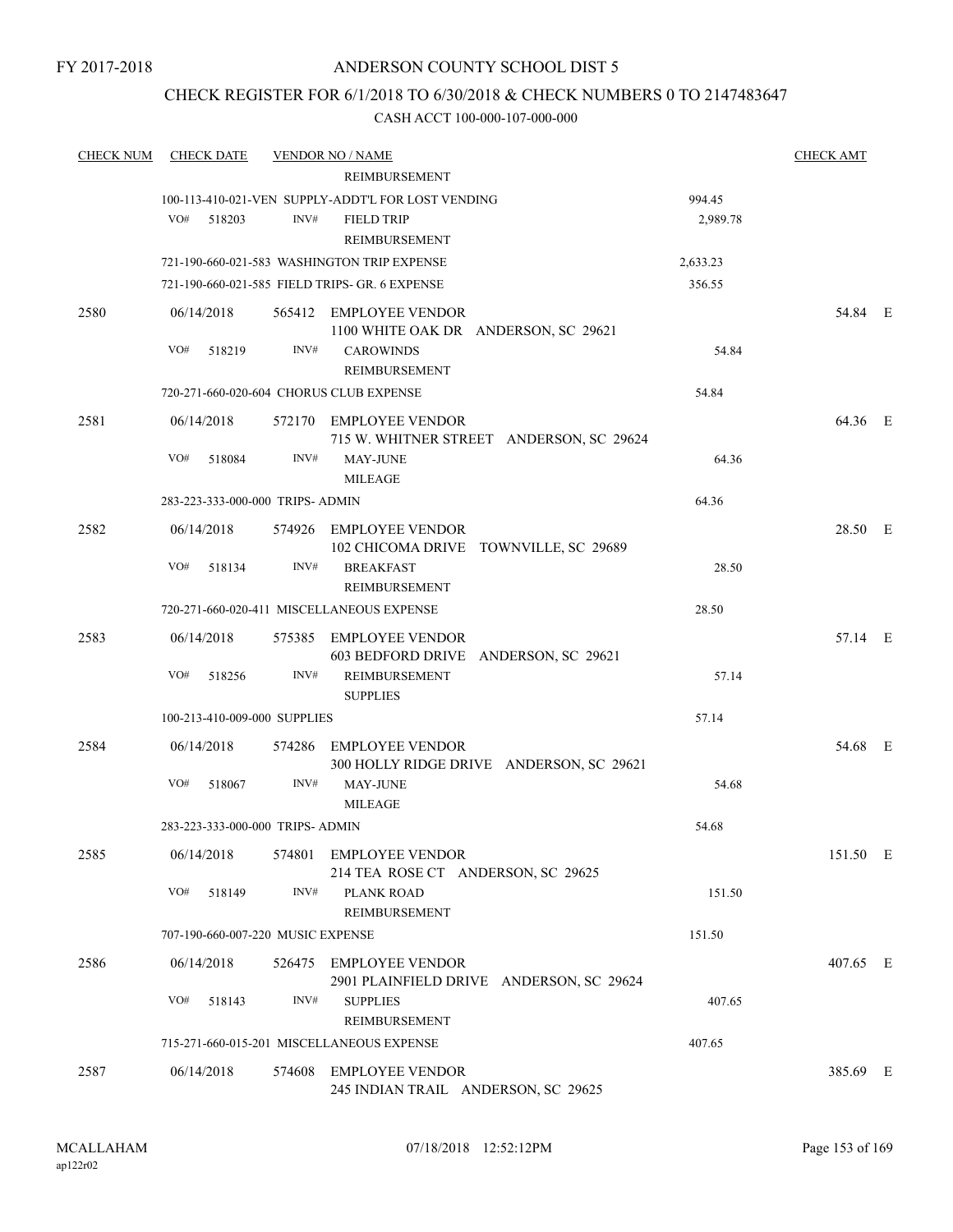### CHECK REGISTER FOR 6/1/2018 TO 6/30/2018 & CHECK NUMBERS 0 TO 2147483647

| <b>CHECK NUM</b> | <b>CHECK DATE</b>                       | <b>VENDOR NO / NAME</b> |                                                                               |        | <b>CHECK AMT</b> |  |
|------------------|-----------------------------------------|-------------------------|-------------------------------------------------------------------------------|--------|------------------|--|
|                  | VO#<br>518217                           | INV#                    | THE SWEETERY<br>REIMBURSEMENT                                                 | 71.63  |                  |  |
|                  |                                         |                         | 720-271-660-020-411 MISCELLANEOUS EXPENSE                                     | 71.63  |                  |  |
|                  | VO#<br>518225                           | INV#                    | <b>BREAKFAST</b><br>REIMBURSEMENT                                             | 314.06 |                  |  |
|                  | 720-271-660-020-429 FACULTY EXPENSE     |                         |                                                                               | 314.06 |                  |  |
| 2588             | 06/14/2018                              |                         | 575383 EMPLOYEE VENDOR                                                        |        | 72.90 E          |  |
|                  |                                         |                         | 101 JULIA CIRCLE ANDERSON, SC 29625                                           |        |                  |  |
|                  | VO#<br>518250                           | INV#                    | <b>REIMBURSEMENT</b><br><b>SUPPLIES</b>                                       | 72.90  |                  |  |
|                  |                                         |                         | 710-271-660-010-300 ART CLUB/ ART ROOM EXPENSE                                | 72.90  |                  |  |
| 2589             | 06/14/2018                              |                         | 574111 EMPLOYEE VENDOR<br>207 ONEAL DRIVE ANDERSON, SC 29625                  |        | 169.44 E         |  |
|                  | VO#<br>518077                           | INV#                    | <b>MAY 2018</b><br><b>MILEAGE</b>                                             | 169.44 |                  |  |
|                  | 100-221-332-000-000 TRAVEL              |                         |                                                                               | 169.44 |                  |  |
|                  |                                         |                         |                                                                               |        |                  |  |
| 2590             | 06/14/2018                              |                         | 532670 EMPLOYEE VENDOR<br>506 WELDON WAY ANDERSON, SC 29626                   |        | 24.12 E          |  |
|                  | VO#<br>518162                           | INV#                    | <b>WALMART</b><br>REIMBURSEMENT                                               | 24.12  |                  |  |
|                  | 100-221-410-000-ELE SUPPLIES            |                         |                                                                               | 24.12  |                  |  |
|                  |                                         |                         |                                                                               |        |                  |  |
| 2591             | 06/14/2018                              |                         | 575112 EMPLOYEE VENDOR<br>200 COUNTRY CLUB LANE APT D13 ANDERSON,<br>SC 29625 |        | 21.83 E          |  |
|                  | 518131<br>VO#                           | INV#                    | <b>MICHAELS</b>                                                               | 21.83  |                  |  |
|                  |                                         |                         | REIMBURSEMENT                                                                 |        |                  |  |
|                  | 701-271-660-001-850 FFA EXPENSE         |                         |                                                                               | 21.83  |                  |  |
| 2592             | 06/14/2018                              |                         | 574771 EMPLOYEE VENDOR<br>206 HERIN DRIVE GREENWOOD, SC 29649                 |        | 134.24 E         |  |
|                  | VO#<br>518066                           | INV#                    | <b>MAY-JUNE</b><br><b>MILEAGE</b>                                             | 134.24 |                  |  |
|                  | 283-223-333-000-000 TRIPS- ADMIN        |                         |                                                                               | 134.24 |                  |  |
| 2593             | 06/14/2018                              |                         | 536250 EMPLOYEE VENDOR<br>1420 HARD HILLHOUSE DRIVE ANDERSON, SC              |        | 48.05 E          |  |
|                  | VO#<br>518078                           | INV#                    | 29626<br><b>MAY 2018</b>                                                      | 48.05  |                  |  |
|                  |                                         |                         | <b>MILEAGE</b>                                                                |        |                  |  |
|                  | 326-112-332-000-000 TRAVEL-DELIVER KITS |                         |                                                                               | 48.05  |                  |  |
| 2594             | 06/14/2018                              |                         | 574537 EMPLOYEE VENDOR<br>713 EAST GREENVILLE ST SUITE D, #111                |        | 492.78 E         |  |
|                  | VO#<br>518065                           | INV#                    | ANDERSON, SC 29621<br><b>MAY-JUNE</b>                                         | 150.87 |                  |  |
|                  |                                         |                         | <b>MILEAGE</b>                                                                |        |                  |  |
|                  |                                         |                         | 100-232-333-000-000 TRIPS AND CONFERENCES                                     | 150.87 |                  |  |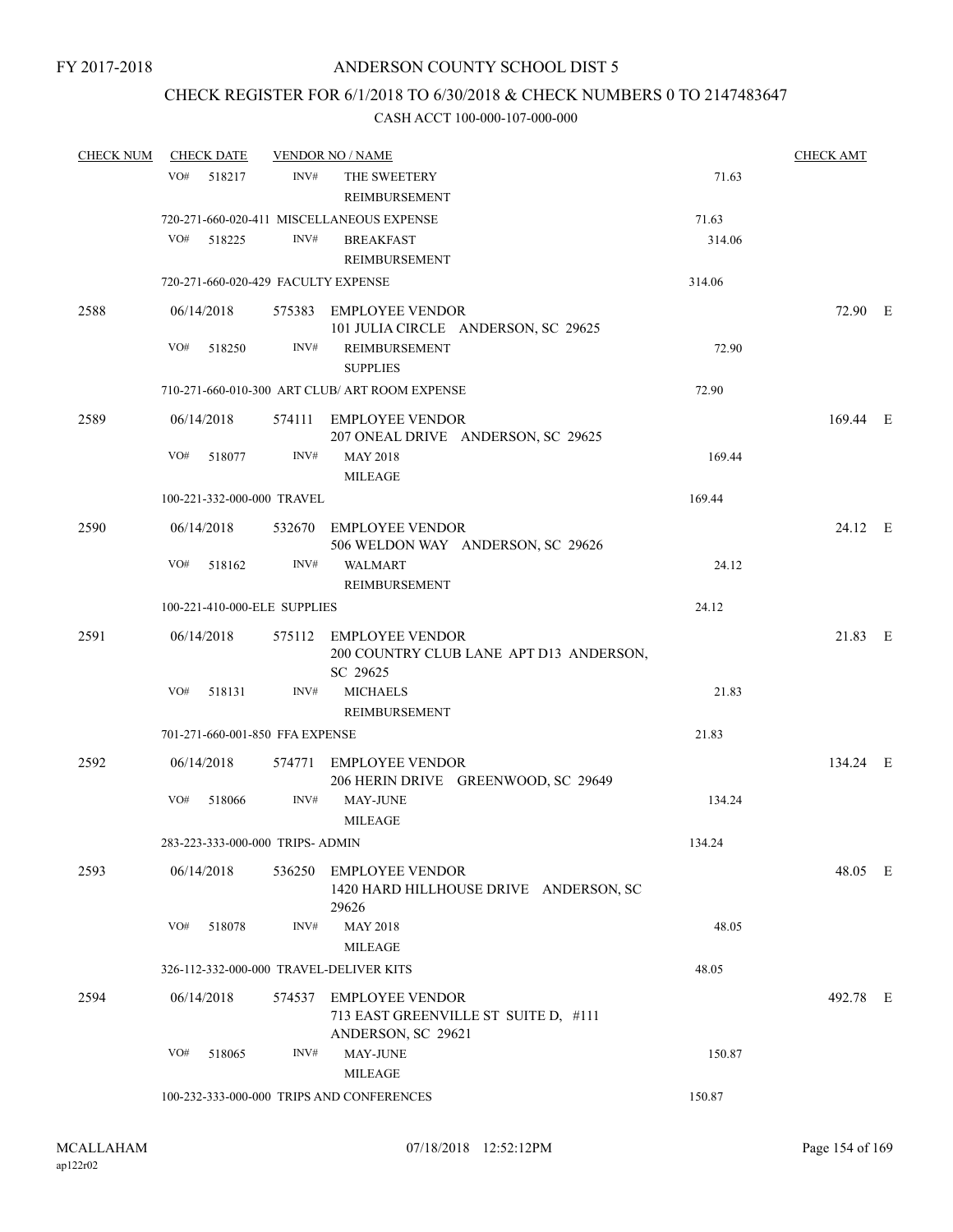## CHECK REGISTER FOR 6/1/2018 TO 6/30/2018 & CHECK NUMBERS 0 TO 2147483647

| <b>CHECK NUM</b> |     | <b>CHECK DATE</b> |                            | <b>VENDOR NO / NAME</b>                                                |        | <b>CHECK AMT</b> |  |
|------------------|-----|-------------------|----------------------------|------------------------------------------------------------------------|--------|------------------|--|
|                  | VO# | 518241            | INV#                       | 06/11-06/12/18<br><b>COLUMBIA</b>                                      | 341.91 |                  |  |
|                  |     |                   |                            | 100-232-333-000-000 TRIPS AND CONFERENCES                              | 341.91 |                  |  |
| 2595             |     | 06/14/2018        |                            | 536460 EMPLOYEE VENDOR<br>1303 NORTHHAMPTON ROAD ANDERSON, SC<br>29621 |        | 81.21 E          |  |
|                  | VO# | 518102            | INV#                       | <b>MAY-JUNE</b><br><b>MILEAGE</b>                                      | 81.21  |                  |  |
|                  |     |                   | 100-221-332-000-000 TRAVEL |                                                                        | 81.21  |                  |  |
| 2596             |     | 06/14/2018        |                            | 574787 EMPLOYEE VENDOR<br>100 MOORE STREET CENTRAL, SC 29630           |        | 35.96 E          |  |
|                  | VO# | 518064            | INV#                       | MAY-JUNE<br><b>MILEAGE</b>                                             | 35.96  |                  |  |
|                  |     |                   |                            | 100-266-332-000-000 IN-DISTRICT TRAVEL                                 | 35.96  |                  |  |
| 2597             |     | 06/14/2018        |                            | 575026 EMPLOYEE VENDOR<br>2812 ECHO TRAIL ANDERSON, SC 29621           |        | 364.11 E         |  |
|                  | VO# | 518236            | INV#                       | <b>SAMS CLUB</b><br>REIMBURSEMENT                                      | 187.18 |                  |  |
|                  |     |                   |                            | 719-271-660-019-302 RELAY FOR LIFE EXPENSE                             | 187.18 |                  |  |
|                  |     | VO# 518239        | INV#                       | <b>FIELD DAY</b><br>REIMBURSEMENT                                      | 176.93 |                  |  |
|                  |     |                   |                            | 719-271-660-019-302 RELAY FOR LIFE EXPENSE                             | 176.93 |                  |  |
| 2598             |     | 06/21/2018        |                            | 574902 EMPLOYEE VENDOR<br>225 LONGVIEW DRIVE WILLIAMSTON, SC 29697     |        | 14.18 E          |  |
|                  | VO# | 518499            | INV#                       | <b>MAY 2018</b><br><b>MILEAGE</b>                                      | 14.18  |                  |  |
|                  |     |                   | 100-221-332-000-000 TRAVEL |                                                                        | 14.18  |                  |  |
| 2599             |     | 06/21/2018        | 143760                     | EMPLOYEE VENDOR<br>1202 NORTHAMPTON ROAD ANDERSON, SC<br>29621         |        | 142.95 E         |  |
|                  | VO# | 518576            | INV#                       | REIMBURSEMENT<br><b>PD</b>                                             | 142.95 |                  |  |
|                  |     |                   |                            | 201-224-410-011-000 SUPPLIES- PROF DEV                                 | 142.95 |                  |  |
| 2600             |     | 06/21/2018        |                            | 574637 EMPLOYEE VENDOR<br>1001 KINGS MILL COURT ANDERSON, SC 29621     |        | 780.13 E         |  |
|                  | VO# | 518583            | INV#                       | 06/13-06/16/18<br><b>SAN ANTONIO</b>                                   | 780.13 |                  |  |
|                  |     |                   |                            | 201-224-333-012-000 TRIPS AND CONFERENCES                              | 780.13 |                  |  |
| 2601             |     | 06/21/2018        | 564276                     | EMPLOYEE VENDOR<br>936 CAMEO COURT ANDERSON, SC 29621                  |        | 64.00 E          |  |
|                  | VO# | 518577            | INV#                       | <b>REIMBURSEMENT</b><br>PD                                             | 64.00  |                  |  |
|                  |     |                   |                            | 201-224-410-011-000 SUPPLIES- PROF DEV                                 | 64.00  |                  |  |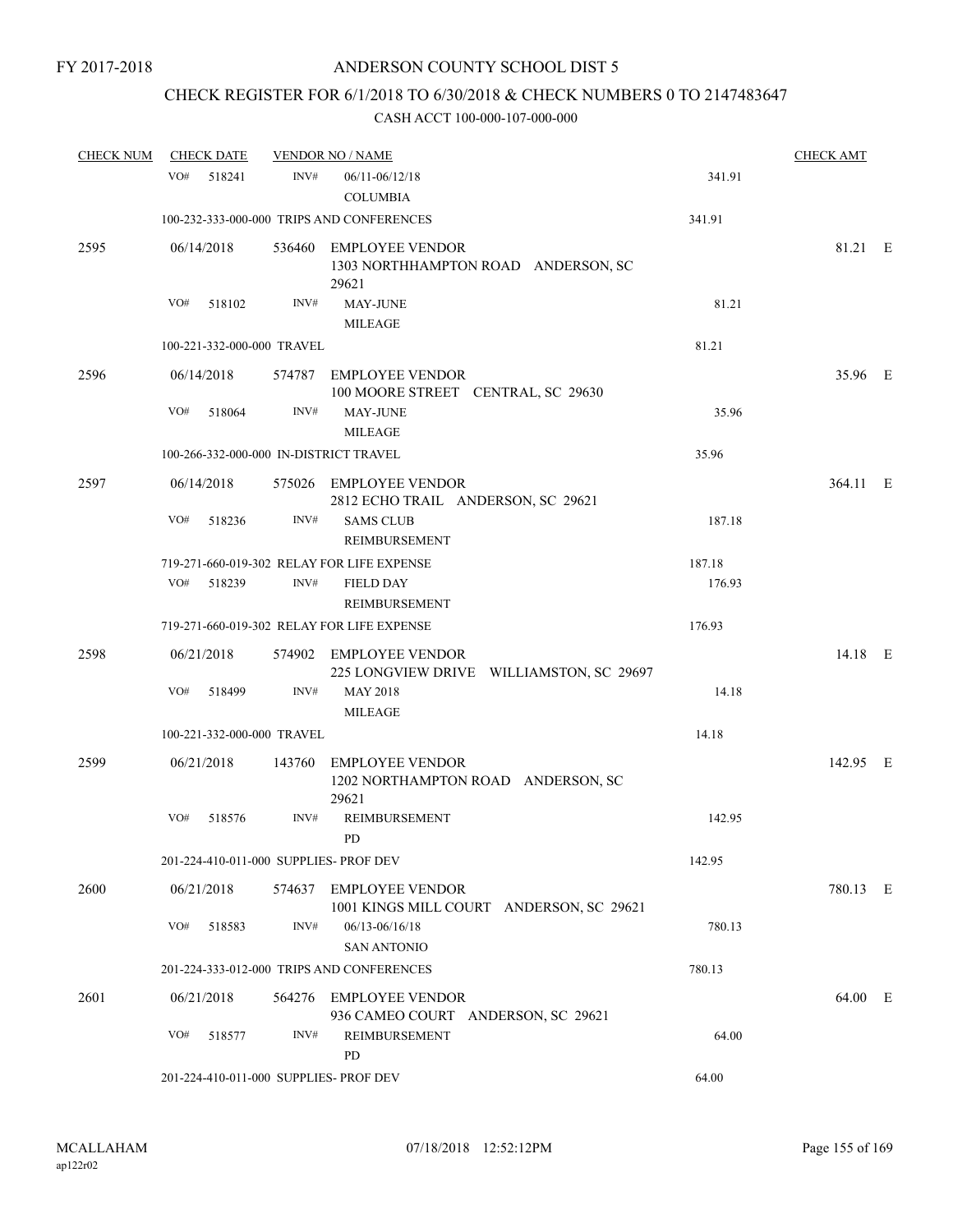## CHECK REGISTER FOR 6/1/2018 TO 6/30/2018 & CHECK NUMBERS 0 TO 2147483647

| <b>CHECK NUM</b> | <b>CHECK DATE</b>                      |        | <b>VENDOR NO / NAME</b>                                                                              |        |          |  |
|------------------|----------------------------------------|--------|------------------------------------------------------------------------------------------------------|--------|----------|--|
| 2602             | 06/21/2018<br>VO#<br>518475            | INV#   | 149150 EMPLOYEE VENDOR<br>227 MCMURTREY ROAD PENDLETON, SC 29670<br>REIMBURSEMENT<br><b>SUPPLIES</b> | 172.00 | 172.00 E |  |
|                  |                                        |        | 900-171-460-000-017 CAMP DISCOVERY SNACK/LUNCH                                                       | 172.00 |          |  |
| 2603             | 06/21/2018                             |        | 563493 EMPLOYEE VENDOR<br>922 NEW PROSPECT CH RD ANDERSON, SC 29625                                  |        | 49.65 E  |  |
|                  | VO#<br>518540                          | INV#   | $5/2 - 6/5/18$<br><b>MILEAGE</b>                                                                     | 49.65  |          |  |
|                  |                                        |        | 600-256-333-010-000 TRIPS AND CONFERENCES                                                            | 49.65  |          |  |
| 2604             | 06/21/2018                             |        | 574515 EMPLOYEE VENDOR<br>3 CATALINA DRIVE GREENVILLE, SC 29609                                      |        | 51.15 E  |  |
|                  | VO#<br>518511                          | INV#   | $6/4 - 6/7/18$<br><b>MILEAGE</b>                                                                     | 51.15  |          |  |
|                  |                                        |        | 600-256-333-000-000 TRIPS AND CONFERENCES                                                            | 51.15  |          |  |
| 2605             | 06/21/2018                             |        | 575397 EMPLOYEE VENDOR<br>232 CEDAR RIDGE ANDERSON, SC 29621                                         |        | 55.17 E  |  |
|                  | VO#<br>518563                          | INV#   | <b>REIMBURSEMENT</b><br><b>STUDENT INCENTIVES</b>                                                    | 55.17  |          |  |
|                  | 283-127-410-000-000 SUPPLIES-LD/DD/OHI |        |                                                                                                      | 55.17  |          |  |
| 2606             | 06/21/2018<br>VO#<br>518503            | INV#   | 572881 EMPLOYEE VENDOR<br>101 BRANDYWINE LANE ANDERSON, SC 29625<br><b>REIMBURSEMENT</b>             | 208.33 | 208.33 E |  |
|                  |                                        |        | <b>SUPPLIES</b>                                                                                      |        |          |  |
|                  | 100-233-410-006-000 SUPPLIES           |        |                                                                                                      | 208.33 |          |  |
| 2607             | 06/21/2018                             | 574753 | EMPLOYEE VENDOR<br>2501 JACKSON SQUARE ANDERSON, SC 29625                                            |        | 51.52 E  |  |
|                  | VO#<br>518539                          | INV#   | $11/6 - 6/7/18$<br><b>MILEAGE</b>                                                                    | 51.52  |          |  |
|                  |                                        |        | 600-256-333-012-000 TRIPS AND CONFERENCES                                                            | 51.52  |          |  |
| 2608             | 06/21/2018                             |        | 574719 EMPLOYEE VENDOR<br>136 WOODFOREST LANE ANDERSON, SC 29626                                     |        | 36.17 E  |  |
|                  | VO#<br>518541                          | INV#   | $2/2 - 6/1/18$<br><b>MILEAGE</b>                                                                     | 36.17  |          |  |
|                  |                                        |        | 600-256-333-021-000 TRIPS AND CONFERENCES                                                            | 36.17  |          |  |
| 2609             | 06/21/2018                             |        | 574680 EMPLOYEE VENDOR<br>309 ELM AVENUE ANDERSON, SC 29625                                          |        | 204.15 E |  |
|                  | VO#<br>518561                          | INV#   | 06/13/18<br><b>COLUMBIA</b>                                                                          | 204.15 |          |  |
|                  | 100-254-332-000-001 IN-DISTRICT TRAVEL |        |                                                                                                      | 204.15 |          |  |
| 2610             | 06/21/2018                             | 211400 | <b>EMPLOYEE VENDOR</b><br>204 ARDEN CHASE ANDERSON, SC 29621                                         |        | 22.62 E  |  |
|                  | VO#<br>518549                          | INV#   | 6/6/18                                                                                               | 22.62  |          |  |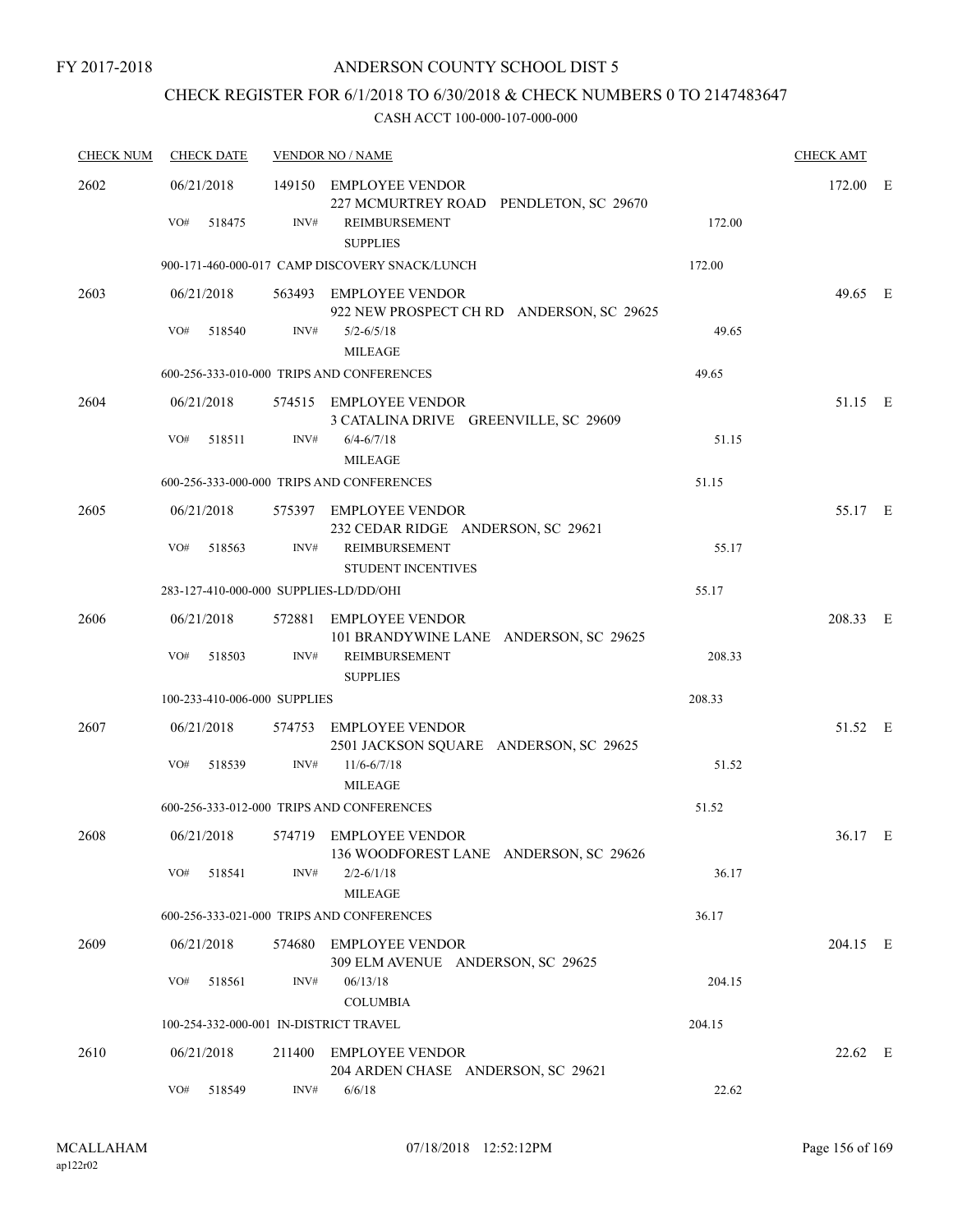### CHECK REGISTER FOR 6/1/2018 TO 6/30/2018 & CHECK NUMBERS 0 TO 2147483647

| <b>CHECK NUM</b> | <b>CHECK DATE</b>                      |        | <b>VENDOR NO / NAME</b>                                                                |               | <b>CHECK AMT</b> |  |
|------------------|----------------------------------------|--------|----------------------------------------------------------------------------------------|---------------|------------------|--|
|                  |                                        |        | <b>GREENVILLE</b>                                                                      |               |                  |  |
|                  |                                        |        | 100-221-333-000-ELE TRIPS AND CONFERENCES                                              | 22.62         |                  |  |
| 2611             | 06/21/2018                             |        | 573840 EMPLOYEE VENDOR<br>131 ALLISON CIRCLE ANDERSON, SC 29625                        |               | 186.02 E         |  |
|                  | VO#<br>518590                          | INV#   | 06/10-06/13/18                                                                         | 186.02        |                  |  |
|                  |                                        |        | <b>COLUMBIA</b>                                                                        |               |                  |  |
|                  |                                        |        | 201-224-333-016-000 TRIPS AND CONFERENCES                                              | 186.02        |                  |  |
| 2612             | 06/21/2018                             |        | 237613 EMPLOYEE VENDOR<br>302 CHEROKEE STREET ANDERSON, SC 29626                       |               | 12.95 E          |  |
|                  | VO#<br>518542                          | INV#   | $5/17 - 6/8/18$<br><b>MILEAGE</b>                                                      | 12.95         |                  |  |
|                  |                                        |        | 600-256-333-017-000 TRIPS AND CONFERENCES                                              | 12.95         |                  |  |
| 2613             | 06/21/2018                             |        | 574619 EMPLOYEE VENDOR<br>3207 MCCURLEY STREET ANDERSON, SC 29626                      |               | 73.19 E          |  |
|                  | VO#<br>518543                          | INV#   | 09/15-06/07/18<br><b>MILEAGE</b>                                                       | 73.19         |                  |  |
|                  |                                        |        | 600-256-333-016-000 TRIPS AND CONFERENCES                                              | 73.19         |                  |  |
| 2614             | 06/21/2018                             |        | 242200 EMPLOYEE VENDOR<br>1208 FAIRHAVEN DR ANDERSON, SC 29626                         |               | $10.27$ E        |  |
|                  | VO#<br>518591                          | INV#   | <b>JUNE 2018</b><br><b>MILEAGE</b>                                                     | 10.27         |                  |  |
|                  |                                        |        | 706-271-660-006-411 MISCELLANEOUS EXPENSE                                              | 10.27         |                  |  |
| 2615             | 06/21/2018                             |        | 243860 EMPLOYEE VENDOR<br>1838 DENVER RD ANDERSON, SC 29625                            |               | 534.10 E         |  |
|                  | VO#<br>518505                          | INV#   | <b>REIMBURSMENT</b><br><b>AIRFARE</b>                                                  | 534.10        |                  |  |
|                  | 311-224-312-020-000 PURCHASED SERVICES |        |                                                                                        | 534.10        |                  |  |
| 2616             | 06/21/2018                             |        | 575016 EMPLOYEE VENDOR<br>221 BROOK FOREST DRIVE ANDERSON, SC 29621                    |               | 5.99 E           |  |
|                  | VO#<br>518500                          | INV#   | <b>JUNE 2018</b><br><b>MILEAGE</b>                                                     | 5.99          |                  |  |
|                  | 100-221-332-000-000 TRAVEL             |        |                                                                                        | 5.99          |                  |  |
| 2617             | 06/21/2018                             | 574701 | <b>EMPLOYEE VENDOR</b><br>210 METZ ROAD ANDERSON, SC 29621                             |               | 33.54 E          |  |
|                  | VO#<br>518495                          | INV#   | REIMBURSEMENT<br><b>SUPPLIES</b>                                                       | 33.54         |                  |  |
|                  |                                        |        | 709-271-660-009-201 MISCELLANEOUS EXPENSE<br>709-271-660-009-201 MISCELLANEOUS EXPENSE | 24.86<br>8.68 |                  |  |
| 2618             | 06/21/2018                             |        | 573256 EMPLOYEE VENDOR<br>1900 HIGHWAY 252 BELTON, SC 29627                            |               | 29.96 E          |  |
|                  | VO#<br>518502                          | INV#   | <b>REIMBURSEMENT</b><br><b>PIZZA</b>                                                   | 29.96         |                  |  |
|                  | 100-113-410-006-000 SUPPLIES           |        |                                                                                        | 29.96         |                  |  |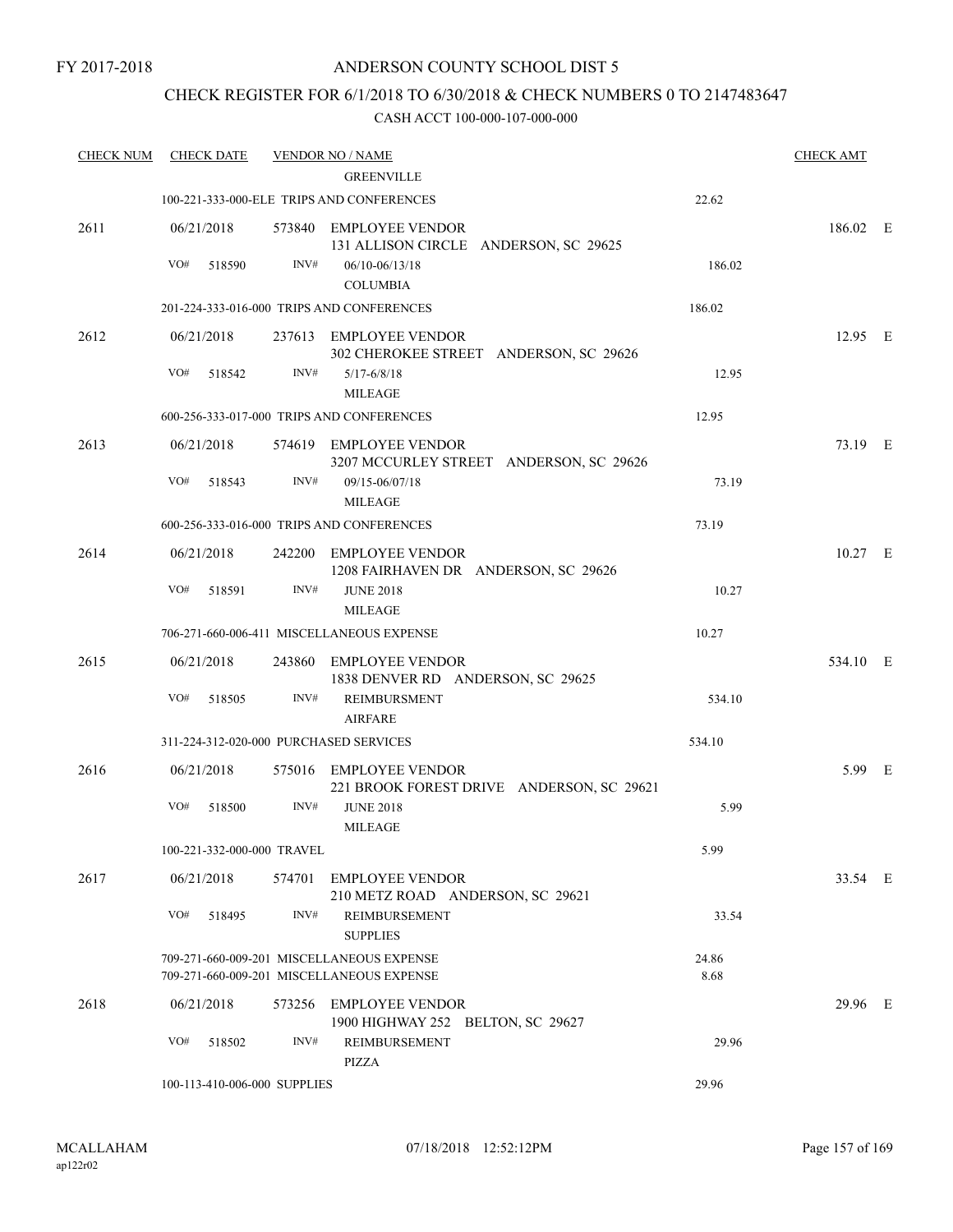## CHECK REGISTER FOR 6/1/2018 TO 6/30/2018 & CHECK NUMBERS 0 TO 2147483647

| <b>CHECK NUM</b> | <b>CHECK DATE</b>                      |      | <b>VENDOR NO / NAME</b>                                           |        |          |  |  |
|------------------|----------------------------------------|------|-------------------------------------------------------------------|--------|----------|--|--|
| 2619             | 06/21/2018                             |      | 258760 EMPLOYEE VENDOR<br>7 DACUS DR. WILLIAMSTON, SC 29697       |        | 65.38 E  |  |  |
|                  | VO#<br>518496                          | INV# | $5/1 - 6/7/18$<br><b>MILEAGE</b>                                  | 65.38  |          |  |  |
|                  | 283-223-333-000-000 TRIPS- ADMIN       |      |                                                                   | 65.38  |          |  |  |
| 2620             | 06/21/2018                             |      | 573121 EMPLOYEE VENDOR<br>2014 EDGEWOOD AVE ANDERSON, SC 29625    |        | 25.00 E  |  |  |
|                  | VO#<br>518562                          | INV# | <b>REFUND</b><br><b>YEARBOOK</b>                                  | 25.00  |          |  |  |
|                  | 707-190-660-007-240 YEARBOOK EXPENSE   |      |                                                                   | 25.00  |          |  |  |
| 2621             | 06/21/2018                             |      | 574592 EMPLOYEE VENDOR<br>122 WINDCREST LANE ANDERSON, SC 29626   |        | 51.28 E  |  |  |
|                  | VO#<br>518460                          | INV# | $10/9 - 6/8/18$<br><b>MILEAGE</b>                                 | 51.28  |          |  |  |
|                  |                                        |      | 600-256-333-015-000 TRIPS AND CONFERENCES                         | 51.28  |          |  |  |
| 2622             | 06/21/2018                             |      | 573954 EMPLOYEE VENDOR<br>1045 BLYTHWOOD DRIVE PIEDMONT, SC 29673 |        | 120.33 E |  |  |
|                  | VO#<br>518575                          | INV# | $06/4 - 06/18/18$<br><b>MILEAGE</b>                               | 66.61  |          |  |  |
|                  | 283-223-333-000-000 TRIPS- ADMIN       |      |                                                                   | 66.61  |          |  |  |
|                  | VO#<br>518580                          | INV# | REIMBURSEMENT<br>PD.                                              | 53.72  |          |  |  |
|                  | 283-127-410-000-000 SUPPLIES-LD/DD/OHI |      |                                                                   | 53.72  |          |  |  |
| 2623             | 06/21/2018                             |      | 574754 EMPLOYEE VENDOR<br>12 ROHAN DRIVE ANDERSON, SC 29621       |        | 845.34 E |  |  |
|                  | VO#<br>518586                          | INV# | $06/13 - 06/16/18$                                                | 845.34 |          |  |  |
|                  |                                        |      | <b>SAN ANTONIO</b>                                                | 845.34 |          |  |  |
|                  |                                        |      | 201-224-333-012-000 TRIPS AND CONFERENCES                         |        |          |  |  |
| 2624             | 06/21/2018                             |      | 572696 EMPLOYEE VENDOR<br>141 DOWELL ROAD ANDERSON, SC 29626      |        | 44.30 E  |  |  |
|                  | VO#<br>518544                          | INV# | $1/30 - 6/8/18$<br><b>MILEAGE</b>                                 | 44.30  |          |  |  |
|                  |                                        |      | 600-256-333-012-000 TRIPS AND CONFERENCES                         | 44.30  |          |  |  |
| 2625             | 06/21/2018                             |      | 574697 EMPLOYEE VENDOR<br>102 CEDAR POND ROAD ANDERSON, SC 29621  |        | 45.05 E  |  |  |
|                  | VO#<br>518545                          | INV# | $5/15 - 6/8/18$<br><b>MILEAGE</b>                                 | 45.05  |          |  |  |
|                  |                                        |      | 600-256-333-017-000 TRIPS AND CONFERENCES                         | 45.05  |          |  |  |
| 2626             | 06/21/2018                             |      | 307650 EMPLOYEE VENDOR<br>106 WYCOMBE DRIVE ANDERSON, SC 29621    |        | 6.70 E   |  |  |
|                  | VO#<br>518497                          | INV# | REIMBURSEMENT<br><b>SUPPLIES</b>                                  | 6.70   |          |  |  |
|                  | 926-171-410-019-000 SUPPLIES           |      |                                                                   | 6.70   |          |  |  |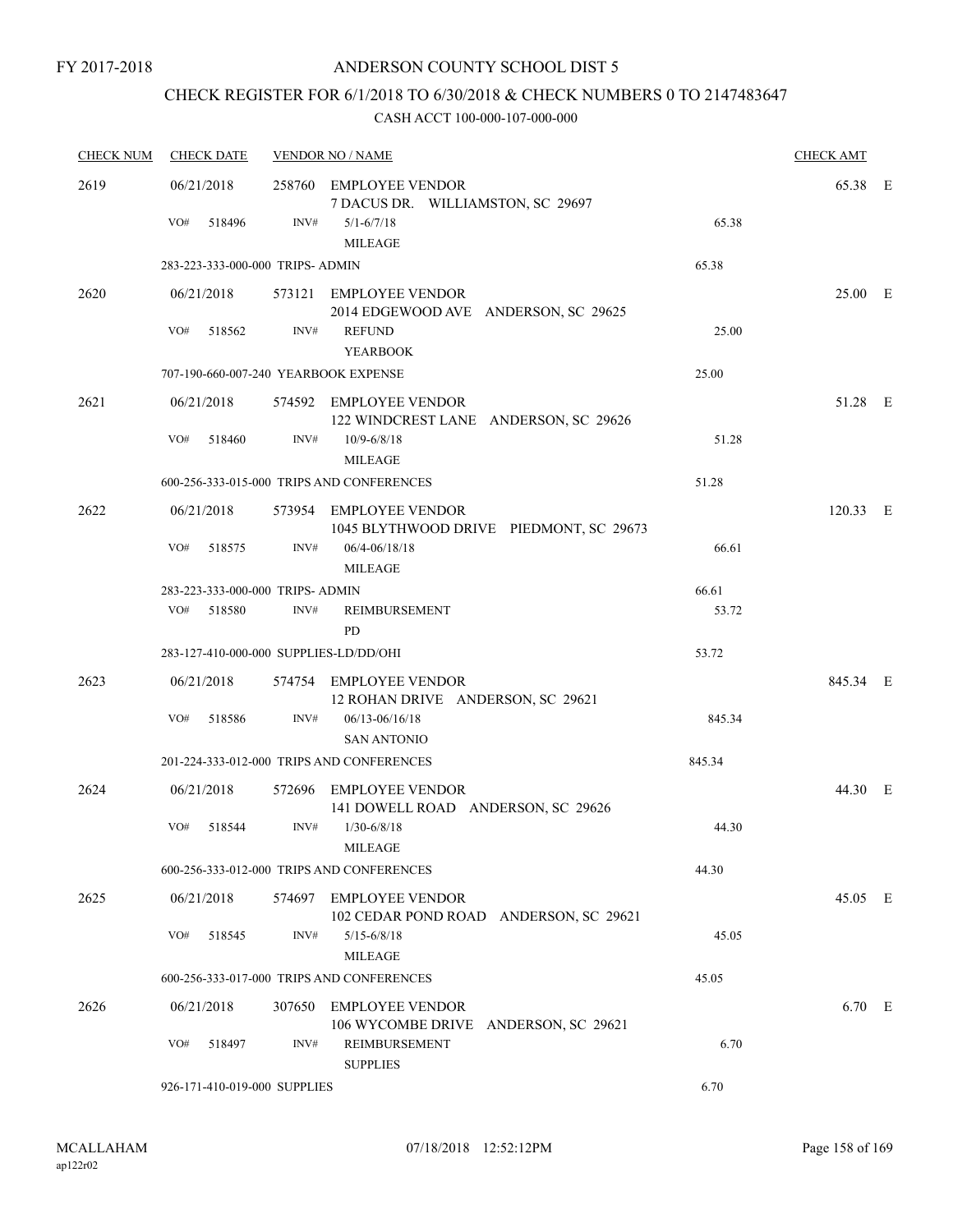## CHECK REGISTER FOR 6/1/2018 TO 6/30/2018 & CHECK NUMBERS 0 TO 2147483647

| <b>CHECK NUM</b> | <b>CHECK DATE</b>                        |        | <b>VENDOR NO / NAME</b>                                                           |        | <b>CHECK AMT</b> |  |
|------------------|------------------------------------------|--------|-----------------------------------------------------------------------------------|--------|------------------|--|
| 2627             | 06/21/2018<br>VO#<br>518546              | INV#   | 573151 EMPLOYEE VENDOR<br>3012 HUNT STREET ANDERSON, SC 29624<br>$02/05 - 6/4/18$ | 20.28  | 20.28 E          |  |
|                  |                                          |        | <b>MILEAGE</b>                                                                    |        |                  |  |
|                  |                                          |        | 600-256-333-012-000 TRIPS AND CONFERENCES                                         | 20.28  |                  |  |
| 2628             | 06/21/2018                               |        | 314500 EMPLOYEE VENDOR<br>128 TOWNE CREEK TRAIL ANDERSON, SC 29621                |        | 4.82 E           |  |
|                  | VO#<br>518547                            | INV#   | <b>JUNE 2018</b><br><b>MILEAGE</b>                                                | 4.82   |                  |  |
|                  | 600-256-323-021-000 REPAIRS TO EQUIPMENT |        |                                                                                   | 4.82   |                  |  |
| 2629             | 06/21/2018                               |        | 574000 EMPLOYEE VENDOR<br>103 HUDSON CIRCLE ANDERSON, SC 29625                    |        | 244.72 E         |  |
|                  | VO#<br>518492                            | INV#   | REIMBURSEMENT<br><b>SUPPLIES</b>                                                  | 244.72 |                  |  |
|                  | 701-271-660-001-850 FFA EXPENSE          |        |                                                                                   | 175.46 |                  |  |
|                  | 701-271-660-001-878 EQUINE EXPENSE       |        |                                                                                   | 69.26  |                  |  |
| 2630             | 06/21/2018                               |        | 574565 EMPLOYEE VENDOR<br>116 DOGWOOD TERRACE LANE CLEMSON, SC<br>29631           |        | 204.37 E         |  |
|                  | VO#<br>518498                            | INV#   | AUG 2017 - JUNE 2018<br><b>MILEAGE</b>                                            | 204.37 |                  |  |
|                  |                                          |        | 100-264-333-000-000 TRIPS AND CONFERENCES                                         | 204.37 |                  |  |
| 2631             | 06/21/2018                               |        | 564511 EMPLOYEE VENDOR<br>313 DUNHILL DR ANDERSON, SC 29625                       |        | 42.80 E          |  |
|                  | VO#<br>518493                            | INV#   | $5/3 - 6/12/18$<br><b>MILEAGE</b>                                                 | 42.80  |                  |  |
|                  | 708-271-660-008-375 FACULTY EXPENSE      |        |                                                                                   | 42.80  |                  |  |
| 2632             | 06/21/2018                               |        | 574708 EMPLOYEE VENDOR<br>17 TIDEWATER ANDERSON, SC 29625                         |        | 44.83 E          |  |
|                  | VO#<br>518550                            | INV#   | $5/30 - 6/7/18$<br><b>MILEAGE</b>                                                 | 44.83  |                  |  |
|                  | 283-223-333-000-000 TRIPS- ADMIN         |        |                                                                                   | 44.83  |                  |  |
| 2633             | 06/21/2018                               | 340065 | <b>EMPLOYEE VENDOR</b><br>166 AMBERWOOD DRIVE ANDERSON, SC 29621                  |        | 320.75 E         |  |
|                  | VO#<br>518551                            | INV#   | 06/12/18<br><b>COLUMBIA</b>                                                       | 18.00  |                  |  |
|                  |                                          |        | 311-224-333-000-0SM TRIPS- SHERRY MARTIN                                          | 18.00  |                  |  |
|                  | VO#<br>518552                            | INV#   | 06/13/18<br><b>COLUMBIA</b>                                                       | 302.75 |                  |  |
|                  |                                          |        | 264-224-333-000-000 TRIPS AND CONFERENCES                                         | 302.75 |                  |  |
| 2634             | 06/21/2018                               |        | 345207 EMPLOYEE VENDOR<br>1404 STONEHURST DRIVE ANDERSON, SC 29621                |        | 534.10 E         |  |
|                  | VO#<br>518506                            | INV#   | <b>REIMBURSMENT</b>                                                               | 534.10 |                  |  |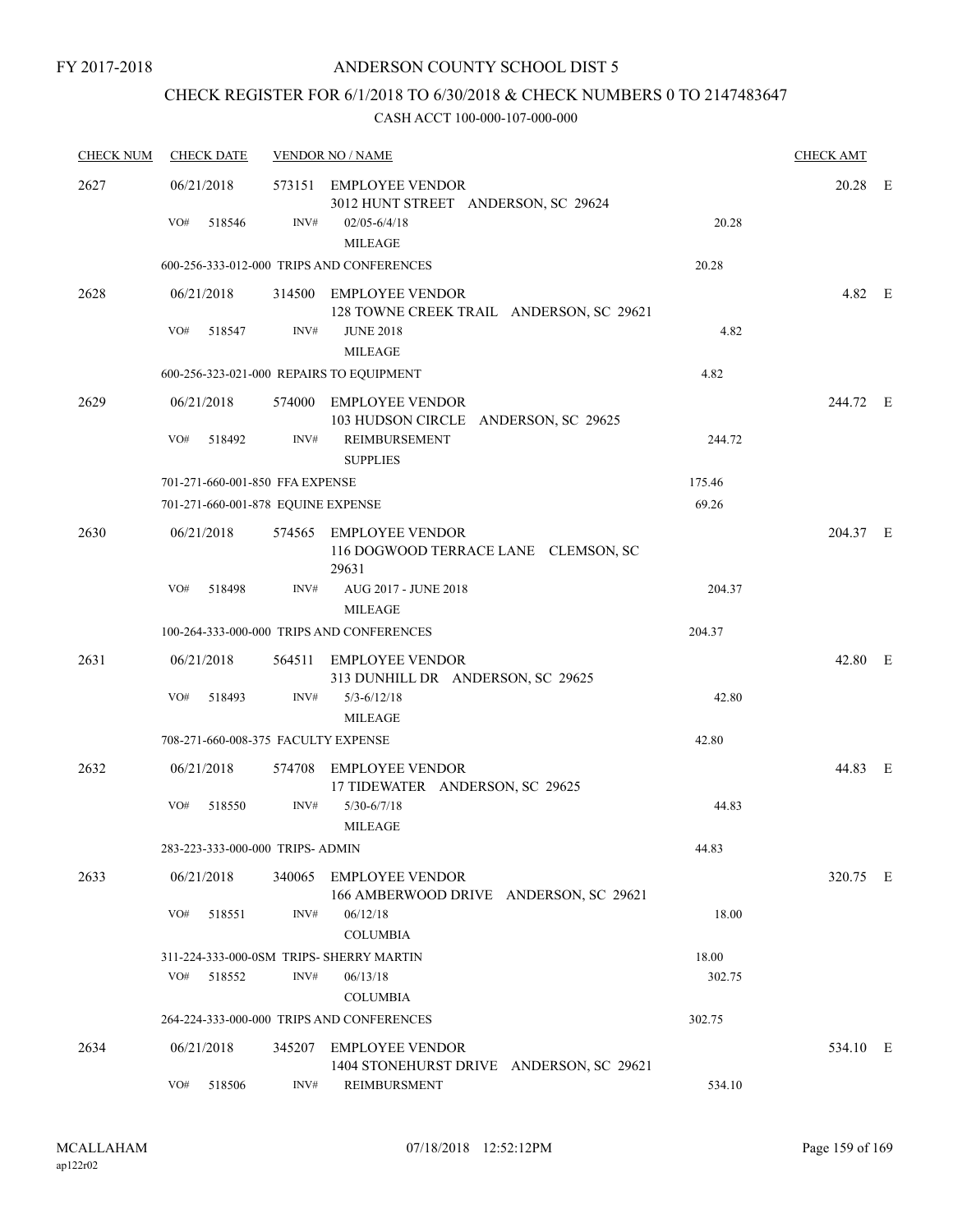### CHECK REGISTER FOR 6/1/2018 TO 6/30/2018 & CHECK NUMBERS 0 TO 2147483647

| <b>CHECK NUM</b> | <b>CHECK DATE</b>                      |        | <b>VENDOR NO / NAME</b>                                             |        | <b>CHECK AMT</b> |  |
|------------------|----------------------------------------|--------|---------------------------------------------------------------------|--------|------------------|--|
|                  |                                        |        | <b>AIRFARE</b>                                                      |        |                  |  |
|                  | 311-224-312-020-000 PURCHASED SERVICES |        |                                                                     | 534.10 |                  |  |
| 2635             | 06/21/2018                             |        | 489480 EMPLOYEE VENDOR<br>9204 HIGHWAY 184 EAST DONALDS, SC 29638   |        | 146.64 E         |  |
|                  | VO#<br>518585                          | INV#   | 06/10-06/13/18                                                      | 146.64 |                  |  |
|                  |                                        |        | <b>COLUMBIA</b>                                                     |        |                  |  |
|                  |                                        |        | 201-224-333-016-000 TRIPS AND CONFERENCES                           | 146.64 |                  |  |
| 2636             | 06/21/2018                             |        | 573789 EMPLOYEE VENDOR<br>102 CARRIE LEIGH LANE PENDLETON, SC 29670 |        | 170.83 E         |  |
|                  | VO#<br>518584                          | INV#   | $06/10 - 06/13/18$<br><b>COLUMBIA</b>                               | 170.83 |                  |  |
|                  |                                        |        | 100-221-333-000-ELE TRIPS AND CONFERENCES                           | 170.83 |                  |  |
| 2637             | 06/21/2018                             |        | 572025 EMPLOYEE VENDOR<br>105 HANOVER CIRCLE ANDERSON, SC 29621     |        | 395.00 E         |  |
|                  | VO#<br>518477                          | INV#   | REIMBURSEMENT<br><b>SCSBA</b>                                       | 395.00 |                  |  |
|                  |                                        |        | 100-263-333-000-000 TRIPS AND CONFERENCES                           | 395.00 |                  |  |
| 2638             | 06/21/2018                             |        | 565317 EMPLOYEE VENDOR<br>2707 EDGEWOOD AVE ANDERSON, SC 29625      |        | $12.14$ E        |  |
|                  | VO#<br>518579                          | INV#   | $06/01 - 06/14/18$<br><b>MIELAGE</b>                                | 12.14  |                  |  |
|                  |                                        |        | 100-252-333-000-000 TRIPS AND CONFERENCES                           | 12.14  |                  |  |
| 2639             | 06/21/2018                             |        | 575047 EMPLOYEE VENDOR<br>1901 GREEN STREET ANDERSON, SC 29625      |        | 300.00 E         |  |
|                  | VO#<br>518564                          | INV#   | REIMBURSEMENT<br>GAS                                                | 300.00 |                  |  |
|                  | 100-255-411-000-000 GASOLINE           |        |                                                                     | 300.00 |                  |  |
| 2640             | 06/21/2018                             |        | 574804 EMPLOYEE VENDOR<br>243 ANSONBOROUGH BELTON, SC 29627         |        | 756.90 E         |  |
|                  | VO#<br>518474                          | INV#   | <b>REIMBURSEMENT</b><br><b>SUPPLIES</b>                             | 756.90 |                  |  |
|                  | 717-190-660-017-220 MUSIC EXPENSE      |        |                                                                     | 607.89 |                  |  |
|                  | 717-190-660-017-284 DRAMA CLUB EXPENSE |        |                                                                     | 149.01 |                  |  |
| 2641             | 06/21/2018                             |        | 416375 EMPLOYEE VENDOR<br>405 ALLENBY ROAD ANDERSON, SC 29621       |        | 13.91 E          |  |
|                  | VO#<br>518548                          | INV#   | $5/3 - 6/8/18$<br><b>MILEAGE</b>                                    | 13.91  |                  |  |
|                  |                                        |        | 600-256-333-009-000 TRIPS AND CONFERENCES                           | 13.91  |                  |  |
| 2642             | 06/21/2018                             | 565666 | <b>EMPLOYEE VENDOR</b><br>100 TALLEY COURT ANDERSON, SC 29621       |        | 161.15 E         |  |
|                  | VO#<br>518507                          | INV#   | $2/2 - 6/8/18$<br><b>MILEAGE</b>                                    | 161.15 |                  |  |
|                  |                                        |        | 600-256-333-008-000 TRIPS AND CONFERENCES                           | 161.15 |                  |  |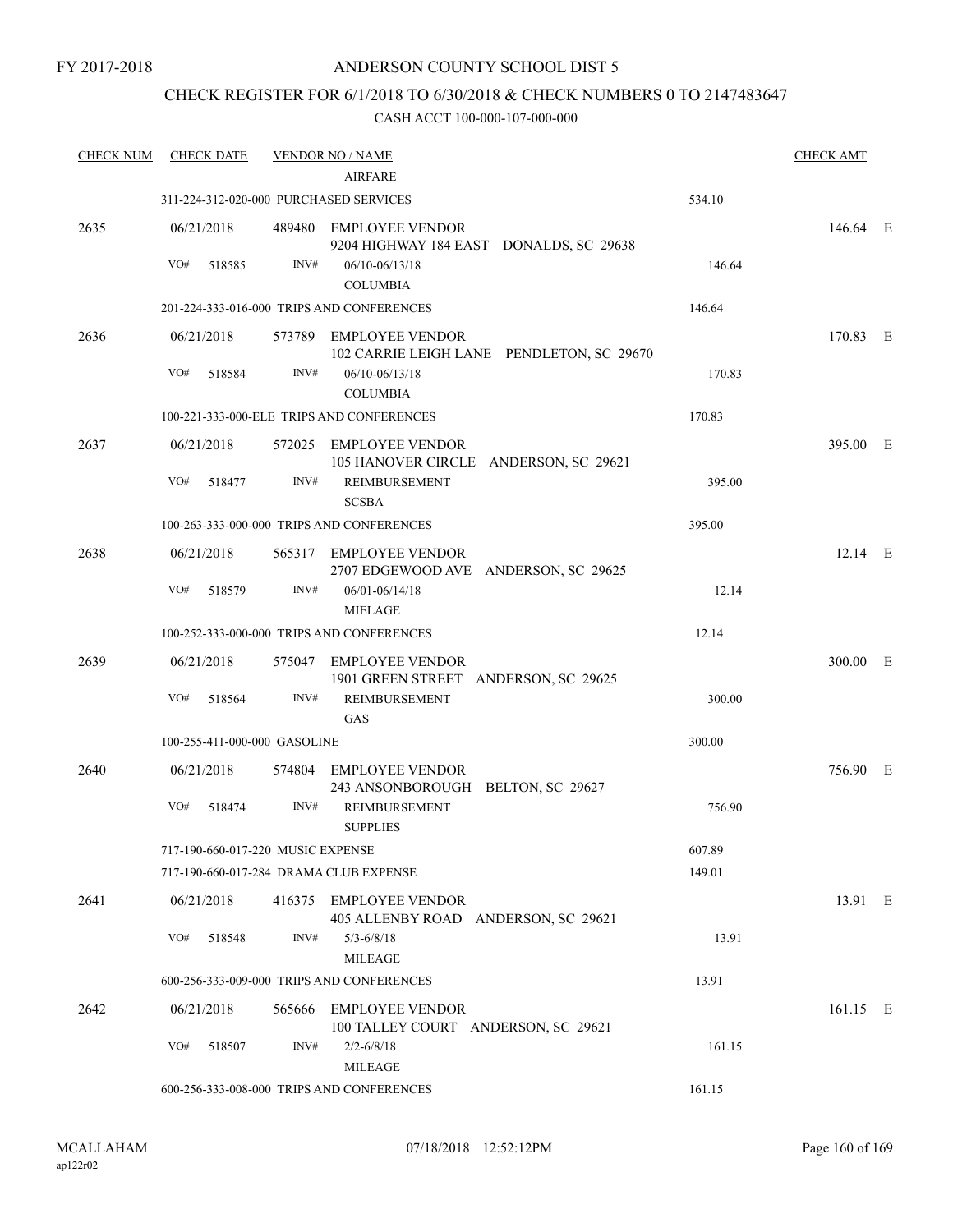## CHECK REGISTER FOR 6/1/2018 TO 6/30/2018 & CHECK NUMBERS 0 TO 2147483647

| <b>CHECK NUM</b><br><b>CHECK DATE</b> |                   | <b>VENDOR NO / NAME</b> | <b>CHECK AMT</b> |                                                                                        |          |            |  |
|---------------------------------------|-------------------|-------------------------|------------------|----------------------------------------------------------------------------------------|----------|------------|--|
| 2643                                  | 06/21/2018<br>VO# | 518588                  | INV#             | 574672 EMPLOYEE VENDOR<br>101 SHADOW OAKS DRIVE EASLEY, SC 29642<br>$06/13 - 06/16/18$ | 634.23   | 634.23 E   |  |
|                                       |                   |                         |                  | <b>SAN ANTONIO</b><br>201-224-333-012-000 TRIPS AND CONFERENCES                        | 634.23   |            |  |
| 2644                                  | 06/21/2018        |                         |                  | 490575 EMPLOYEE VENDOR<br>2010 SHELDON DR ANDERSON, SC 29621                           |          | 33.06 E    |  |
|                                       | VO#               | 518494                  | INV#             | $4/9 - 6/12/18$<br><b>MILEAGE</b>                                                      | 33.06    |            |  |
|                                       |                   |                         |                  | 714-271-660-014-201 MISCELLANEOUS EXPENSE                                              | 33.06    |            |  |
| 2645                                  | 06/21/2018        |                         |                  | 573295 EMPLOYEE VENDOR<br>113 DOGWOOD DRIVE BELTON, SC 29627                           |          | 89.99 E    |  |
|                                       | VO#               | 518501                  | INV#             | $6/5 - 6/14/18$<br><b>MILEAGE</b>                                                      | 89.99    |            |  |
|                                       |                   |                         |                  | 100-266-332-000-000 IN-DISTRICT TRAVEL                                                 | 89.99    |            |  |
| 2646                                  | 06/21/2018        |                         |                  | 574884 EMPLOYEE VENDOR<br>118 A HEATHERBROOK COURT ANDERSON, SC<br>29625               |          | 193.70 E   |  |
|                                       | VO#               | 518476                  | INV#             | <b>REIMBURSEMENT</b><br><b>SUPPLIES</b>                                                | 36.89    |            |  |
|                                       |                   |                         |                  | 900-171-410-000-017 CAMP DISCOVERY SUPPLIES                                            | 36.89    |            |  |
|                                       | VO#               | 518478                  | INV#             | REIMBURSEMENT<br><b>SUPPLIES</b>                                                       | 156.81   |            |  |
|                                       |                   |                         |                  | 900-171-410-000-017 CAMP DISCOVERY SUPPLIES                                            | 156.81   |            |  |
| 2647                                  | 06/21/2018        |                         |                  | 573135 EMPLOYEE VENDOR<br>111 RICHEY CIRCLE ANDERSON, SC 29625                         |          | 187.75 E   |  |
|                                       | VO#               | 518554                  | INV#             | 06/13/18<br><b>COLUMBIA</b>                                                            | 187.75   |            |  |
|                                       |                   |                         |                  | 100-254-332-000-001 IN-DISTRICT TRAVEL                                                 | 187.75   |            |  |
| 2648                                  | 06/21/2018        |                         |                  | 572674 EMPLOYEE VENDOR<br>1201 NEW HOPE ROAD ANDERSON, SC 29625                        |          | $9.63$ E   |  |
|                                       | VO# 518553        |                         |                  | INV# JUNE 2018<br>MILEAGE                                                              | 9.63     |            |  |
|                                       |                   |                         |                  | 600-256-333-002-000 TRIPS AND CONFERENCES                                              | 9.63     |            |  |
| 2649                                  | 06/21/2018        |                         |                  | 574879 EMPLOYEE VENDOR<br>2417 NORTHVIEW AVENUE ANDERSON, SC 29625                     |          | 858.18 E   |  |
|                                       | VO#               | 518587                  | INV#             | $06/13 - 06/16/18$<br><b>SAN ANTONIO</b>                                               | 858.18   |            |  |
|                                       |                   |                         |                  | 201-224-333-012-000 TRIPS AND CONFERENCES                                              | 858.18   |            |  |
| 2650                                  | 06/21/2018        |                         |                  | 574537 EMPLOYEE VENDOR<br>713 EAST GREENVILLE ST SUITE D, #111<br>ANDERSON, SC 29621   |          | 2,123.16 E |  |
|                                       | VO#               | 518594                  | INV#             | 06/16-06/20/18<br><b>MYRTLE BEACH</b>                                                  | 2,123.16 |            |  |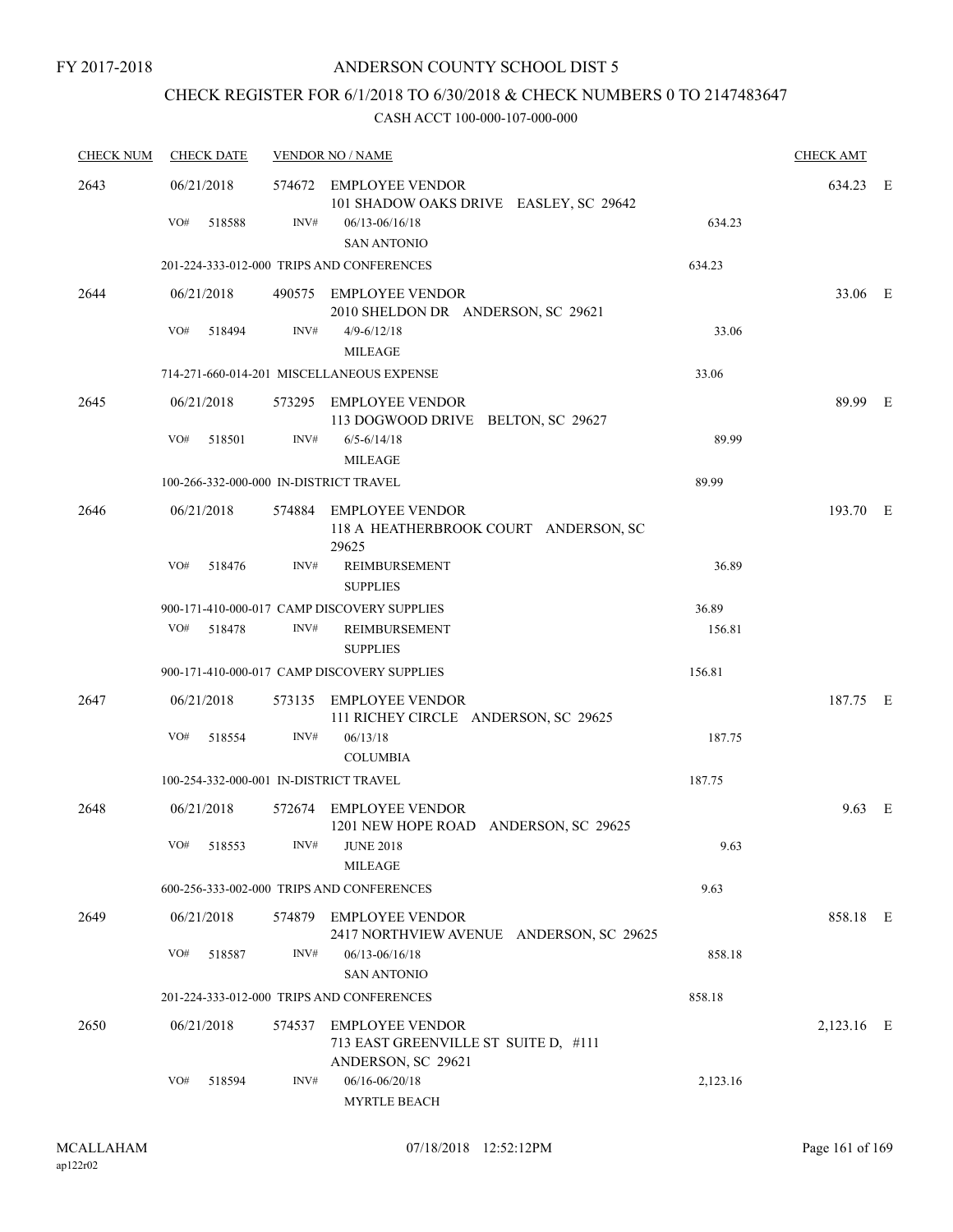## CHECK REGISTER FOR 6/1/2018 TO 6/30/2018 & CHECK NUMBERS 0 TO 2147483647

| <b>CHECK NUM</b> | <b>CHECK DATE</b>                    |        | <b>VENDOR NO / NAME</b>                                                 |          | <b>CHECK AMT</b> |  |
|------------------|--------------------------------------|--------|-------------------------------------------------------------------------|----------|------------------|--|
|                  |                                      |        | 100-232-333-000-000 TRIPS AND CONFERENCES                               | 2,123.16 |                  |  |
| 2651             | 06/26/2018                           |        | 149150 EMPLOYEE VENDOR<br>227 MCMURTREY ROAD PENDLETON, SC 29670        |          | 175.80 E         |  |
|                  | VO#<br>518603                        | INV#   | <b>CAMP SUPPLIES</b><br>REIMBURSEMENT                                   | 9.80     |                  |  |
|                  |                                      |        | 900-171-460-000-017 CAMP DISCOVERY SNACK/LUNCH                          | 9.80     |                  |  |
|                  | VO#<br>518604                        | INV#   | <b>CAMP SUPPLIES</b><br><b>REIMBURSEMENT</b>                            | 166.00   |                  |  |
|                  |                                      |        | 900-171-460-000-017 CAMP DISCOVERY SNACK/LUNCH                          | 166.00   |                  |  |
| 2652             | 06/26/2018                           |        | 574607 EMPLOYEE VENDOR<br>107 ALENE HILLS WAY ANDERSON, SC 29625        |          | 149.89 E         |  |
|                  | VO#<br>518619                        | INV#   | <b>JUNE 18</b><br><b>COLUMBIA</b>                                       | 149.89   |                  |  |
|                  | 830-224-333-000-TLH TRAVEL           |        |                                                                         | 149.89   |                  |  |
| 2653             | 06/26/2018                           |        | 211400 EMPLOYEE VENDOR<br>204 ARDEN CHASE ANDERSON, SC 29621            |          | 376.25 E         |  |
|                  | VO#<br>518617                        | INV#   | <b>JUNE 17-20</b><br><b>MYRTLE BEACH</b>                                | 376.25   |                  |  |
|                  |                                      |        | 100-221-333-000-ELE TRIPS AND CONFERENCES                               | 376.25   |                  |  |
| 2654             | 06/26/2018                           |        | 565738 EMPLOYEE VENDOR<br>100 LIMELIGHT DRIVE ANDERSON, SC 29621        |          | 60.72 E          |  |
|                  | VO#<br>518611                        | INV#   | <b>APRIL-MAY</b><br><b>MILEAGE</b>                                      | 60.72    |                  |  |
|                  | 100-254-333-000-OPS TRIPS-OPERATIONS |        |                                                                         | 60.72    |                  |  |
| 2655             | 06/26/2018                           |        | 574142 EMPLOYEE VENDOR<br>118 KILSPRINGS ROAD ANDERSON, SC 29621        |          | 859.20 E         |  |
|                  | VO#<br>518597                        | INV#   | <b>HOTEL</b><br>REIMBURSEMENT                                           | 859.20   |                  |  |
|                  |                                      |        | 378-224-333-005-000 TRIPS AND CONFERENCES                               | 859.20   |                  |  |
| 2656             | 06/26/2018                           |        | 262110 EMPLOYEE VENDOR<br>207 MAGNOLIA TERRACE PENDLETON, SC 29670      |          | 421.33 E         |  |
|                  | $\rm VO\#$<br>518616                 | INV#   | <b>JUNE 18-19</b><br>NORTH CHARLESTON                                   | 421.33   |                  |  |
|                  |                                      |        | 100-257-333-000-000 TRIPS AND CONFERENCES                               | 421.33   |                  |  |
| 2657             | 06/26/2018                           |        | 573862 EMPLOYEE VENDOR<br>3022 BRACKENBERRY DRIVE ANDERSON, SC<br>29621 |          | 38.84 E          |  |
|                  | VO#<br>518610                        | INV#   | MAY-JUNE<br><b>MILEAGE</b>                                              | 38.84    |                  |  |
|                  | 100-252-380-000-000 TRAVEL           |        |                                                                         | 38.84    |                  |  |
| 2658             | 06/26/2018                           | 572115 | <b>EMPLOYEE VENDOR</b><br>2121 ROE FORD ROAD<br>GREENVILLE, SC 29617    |          | 328.59 E         |  |
|                  | VO#<br>518608                        | INV#   | <b>APRIL-JUNE</b>                                                       | 83.41    |                  |  |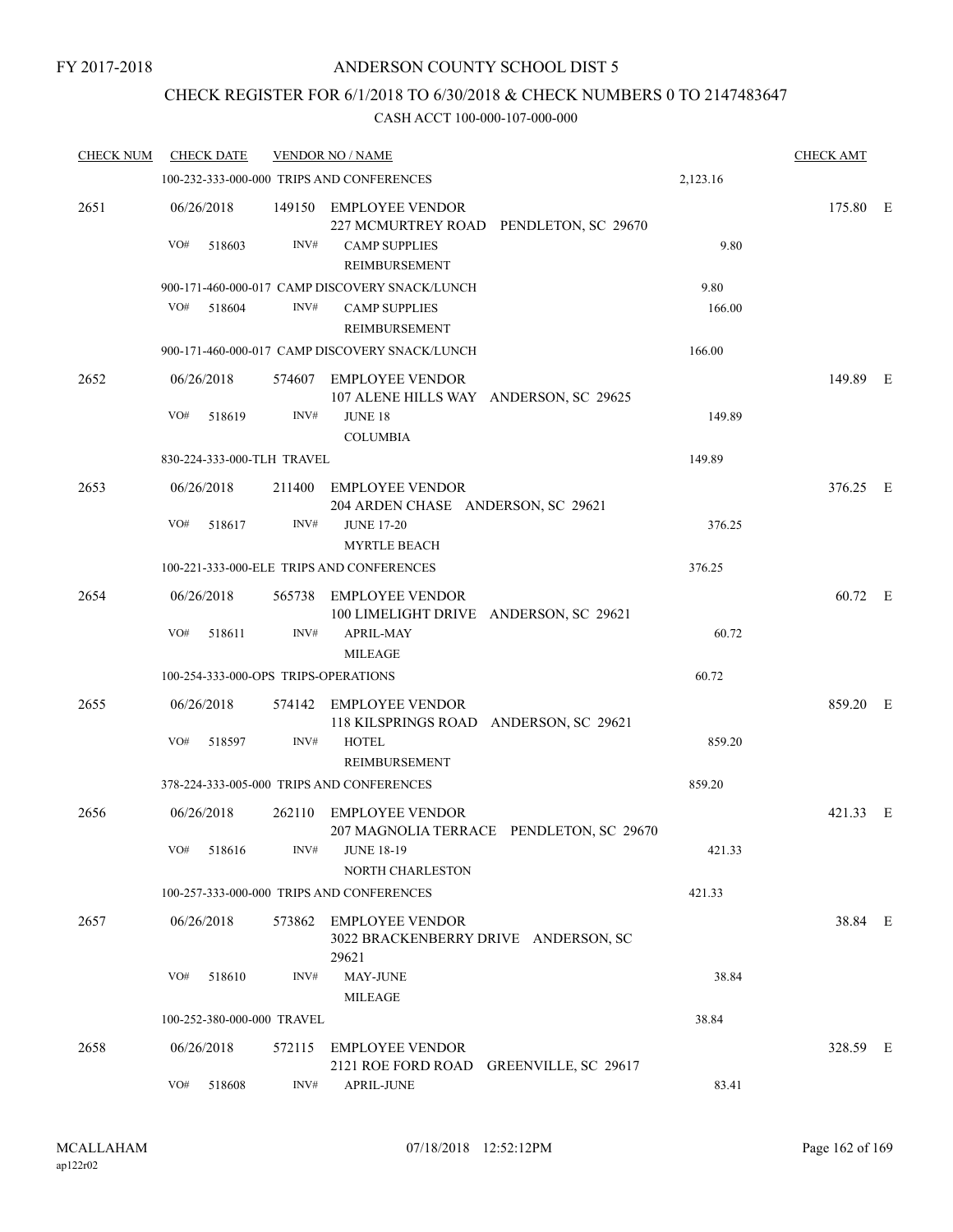### CHECK REGISTER FOR 6/1/2018 TO 6/30/2018 & CHECK NUMBERS 0 TO 2147483647

| <b>CHECK NUM</b> | <b>CHECK DATE</b> |        |                              | <u>VENDOR NO / NAME</u>                                                 |          | <b>CHECK AMT</b> |  |
|------------------|-------------------|--------|------------------------------|-------------------------------------------------------------------------|----------|------------------|--|
|                  |                   |        |                              | <b>MILEAGE</b>                                                          |          |                  |  |
|                  |                   |        |                              | 600-256-332-000-000 IN DISTRICT TRAVEL                                  | 83.41    |                  |  |
|                  | VO#               | 518618 | INV#                         | <b>JUNE 21-22</b>                                                       | 245.18   |                  |  |
|                  |                   |        |                              | <b>COLUMBIA</b>                                                         |          |                  |  |
|                  |                   |        |                              | 600-256-333-000-000 TRIPS AND CONFERENCES                               | 245.18   |                  |  |
| 2659             | 06/26/2018        |        |                              | 307650 EMPLOYEE VENDOR                                                  |          | 8.45 E           |  |
|                  |                   |        |                              | 106 WYCOMBE DRIVE ANDERSON, SC 29621                                    |          |                  |  |
|                  | VO#               | 518601 | INV#                         | LUNCH<br>REIMBURSEMENT                                                  | 8.45     |                  |  |
|                  |                   |        | 926-171-410-019-000 SUPPLIES |                                                                         | 8.45     |                  |  |
| 2660             | 06/26/2018        |        |                              | 574557 EMPLOYEE VENDOR                                                  |          | 1,115.54 E       |  |
|                  | VO#               |        | INV#                         | 200 LOCKE ROAD BELTON, SD 29627                                         |          |                  |  |
|                  |                   | 518615 |                              | <b>JUNE 9-13</b><br><b>GALVESTON TX</b>                                 | 1,115.54 |                  |  |
|                  |                   |        | 312-266-312-000-000 PROF DEV |                                                                         | 1,115.54 |                  |  |
|                  |                   |        |                              |                                                                         |          |                  |  |
| 2661             | 06/26/2018        |        |                              | 334925 EMPLOYEE VENDOR<br>1003 GLENWOOD AVE ANDERSON, SC 29625          |          | 988.59 E         |  |
|                  | VO#               | 518598 | INV#                         | <b>HOTEL</b><br><b>REIMBURSEMENT</b>                                    | 988.59   |                  |  |
|                  |                   |        |                              | 378-224-333-005-000 TRIPS AND CONFERENCES                               | 988.59   |                  |  |
|                  |                   |        |                              |                                                                         |          |                  |  |
| 2662             | 06/26/2018        |        |                              | 345207 EMPLOYEE VENDOR<br>1404 STONEHURST DRIVE ANDERSON, SC 29621      |          | 2,057.45 E       |  |
|                  | VO#               | 518606 | INV#                         | <b>AMAZON</b><br>REIMBURSEMENT                                          | 2,057.45 |                  |  |
|                  |                   |        | 100-113-410-020-000 SUPPLIES |                                                                         | 2,057.45 |                  |  |
| 2663             | 06/26/2018        |        | 345710                       | EMPLOYEE VENDOR                                                         |          | 1,707.91 E       |  |
|                  |                   |        |                              | 224 PENINSULA DRIVE ANDERSON, SC 29626                                  |          |                  |  |
|                  | VO#               | 518607 | INV#                         | <b>APRIL-JUNE</b><br><b>MILEAGE</b>                                     | 64.47    |                  |  |
|                  |                   |        |                              | 100-264-333-000-000 TRIPS AND CONFERENCES                               | 64.47    |                  |  |
|                  | VO# 518613        |        | INV#                         | <b>JUNE 17-20</b><br><b>MYRTLE BEACH</b>                                | 1,643.44 |                  |  |
|                  |                   |        |                              | 100-224-333-000-TEF TEACHER EFFECTIVENESS TRIPS                         | 1,643.44 |                  |  |
| 2664             | 06/26/2018        |        | 574558                       | <b>EMPLOYEE VENDOR</b>                                                  |          | 1,362.90 E       |  |
|                  |                   |        |                              | 207 THOMAS ST. CLEMSON, SC 29631                                        |          |                  |  |
|                  | VO#               | 518614 | INV#                         | <b>JUNE 17-20</b><br><b>MYRTLE BEACH</b>                                | 1,362.90 |                  |  |
|                  |                   |        | 312-266-312-000-000 PROF DEV |                                                                         | 1,362.90 |                  |  |
|                  |                   |        |                              |                                                                         |          |                  |  |
| 2665             | 06/26/2018        |        | 572183                       | <b>EMPLOYEE VENDOR</b><br>4003 BRACKENBERRY DRIVE ANDERSON, SC<br>29621 |          | 141.78 E         |  |
|                  | VO#               | 518609 | INV#                         | <b>JULY-NOV</b><br><b>MILEAGE</b>                                       | 141.78   |                  |  |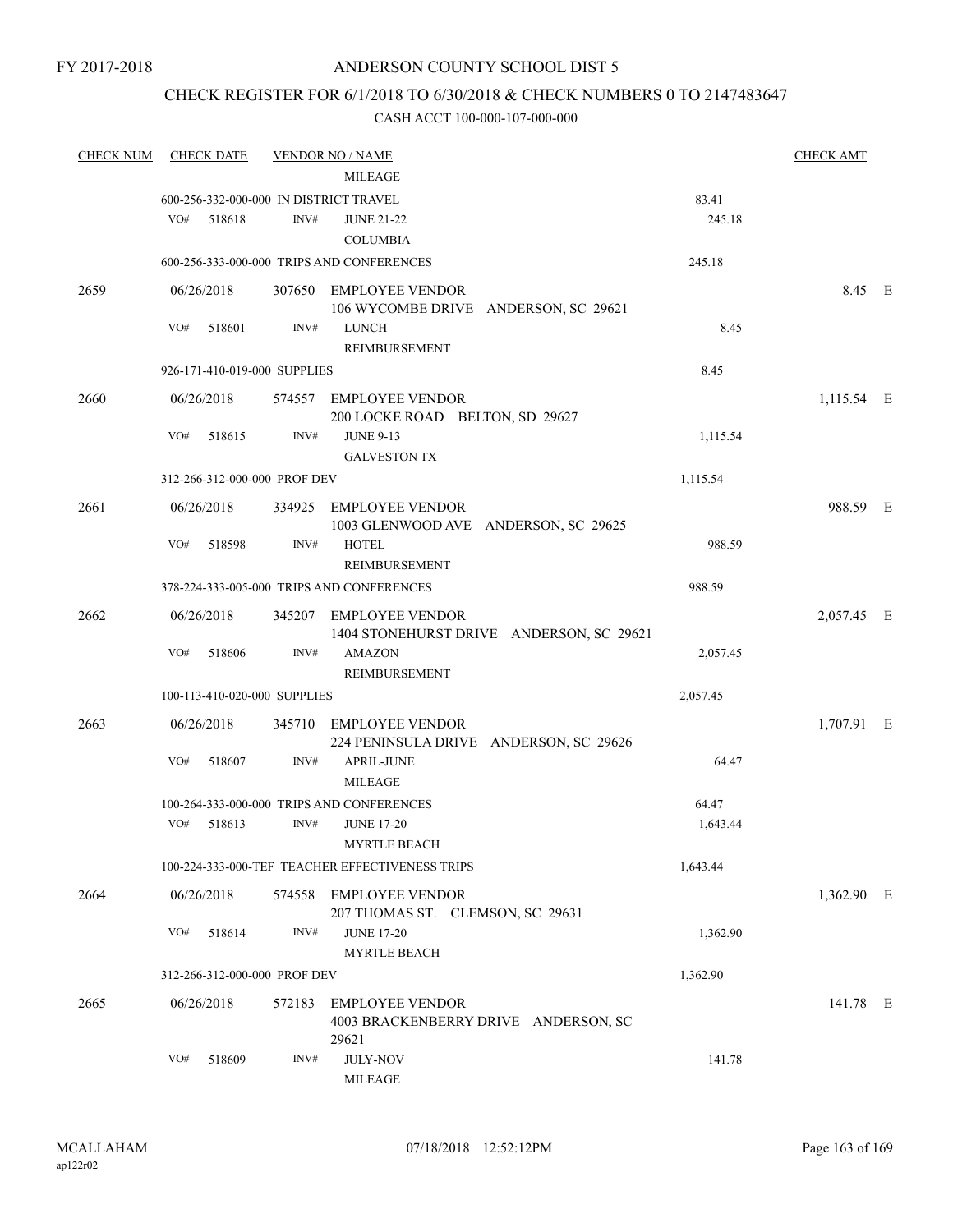### ANDERSON COUNTY SCHOOL DIST 5

# CHECK REGISTER FOR 6/1/2018 TO 6/30/2018 & CHECK NUMBERS 0 TO 2147483647

| <b>CHECK NUM</b> | <b>CHECK DATE</b>                   |      | <b>VENDOR NO / NAME</b>                                                       |        | <b>CHECK AMT</b> |  |
|------------------|-------------------------------------|------|-------------------------------------------------------------------------------|--------|------------------|--|
|                  | 100-221-332-000-000 TRAVEL          |      |                                                                               | 141.78 |                  |  |
| 2666             | 06/26/2018                          |      | 574722 EMPLOYEE VENDOR<br>402 CATHEY ROAD ANDERSON, SC 29621                  |        | 149.57 E         |  |
|                  | VO#<br>518599                       | INV# | <b>ART SUPPLIES</b><br>REIMBURSEMENT                                          | 149.57 |                  |  |
|                  |                                     |      | 721-190-660-021-452 SUMMER SCHOOL EXPENSE                                     | 149.57 |                  |  |
| 2667             | 06/26/2018                          |      | 574671 EMPLOYEE VENDOR<br>2415 POPE DRIVE ANDERSON, SC 29625                  |        | 300.00 E         |  |
|                  | VO#<br>518596                       | INV# | <b>REGISTRATION</b><br>REIMBURSEMENT                                          | 300.00 |                  |  |
|                  |                                     |      | 378-224-333-003-000 TRIPS AND CONFERENCES                                     | 300.00 |                  |  |
| 2668             | 06/26/2018                          |      | 569107 EMPLOYEE VENDOR<br>1004 DRAKES CROSSING ANDERSON, SC 29625             |        | 300.00 E         |  |
|                  | VO#<br>518595                       | INV# | <b>REGISTRATION</b><br>REIMBURSEMENT                                          | 300.00 |                  |  |
|                  |                                     |      | 378-224-333-003-000 TRIPS AND CONFERENCES                                     | 300.00 |                  |  |
| 2669             | 06/26/2018                          |      | 574884 EMPLOYEE VENDOR<br>118 A HEATHERBROOK COURT ANDERSON, SC<br>29625      |        | 20.28 E          |  |
|                  | VO#<br>518602                       | INV# | <b>CAMP SUPPLIES</b><br>REIMBURSEMENT                                         | 20.28  |                  |  |
|                  |                                     |      | 900-171-410-000-017 CAMP DISCOVERY SUPPLIES                                   | 20.28  |                  |  |
| 2670             | 06/26/2018                          |      | 508275 EMPLOYEE VENDOR<br>101 CORAL ST WILLIAMSTON, SC 29697                  |        | 120.91 E         |  |
|                  | VO#<br>518612                       | INV# | <b>JUNE 11</b><br><b>LEXINGTON</b>                                            | 120.91 |                  |  |
|                  |                                     |      | 100-264-333-000-TOY TRIPS & CONF.-TEACHER OF THE YEAR                         | 120.91 |                  |  |
| 2671             | 06/26/2018                          |      | 526475 EMPLOYEE VENDOR<br>2901 PLAINFIELD DRIVE ANDERSON, SC 29624            |        | 512.10 E         |  |
|                  | VO#<br>518600                       | INV# | <b>SHIRTS</b><br>REIMBURSEMENT                                                | 512.10 |                  |  |
|                  | 715-271-660-015-375 FACULTY EXPENSE |      |                                                                               | 512.10 |                  |  |
| 2672             | 06/26/2018                          |      | 575112 EMPLOYEE VENDOR<br>200 COUNTRY CLUB LANE APT D13 ANDERSON,<br>SC 29625 |        | 458.89 E         |  |
|                  | VO#<br>518605                       | INV# | <b>VET SCIENCE</b><br>REIMBURSEMENT                                           | 458.89 |                  |  |
|                  | 325-115-410-000-0CO SUPPLIES (C/O)  |      |                                                                               | 458.89 |                  |  |
| 2673             | 06/28/2018                          |      | 574534 EMPLOYEE VENDOR<br>175 AMBERWOOD DR. ANDERSON, SC 29621                |        | 31.99 E          |  |
|                  | VO#<br>518885                       | INV# | APRIL-JUNE<br><b>MILEAGE</b>                                                  | 31.99  |                  |  |
|                  |                                     |      | 100-264-333-000-000 TRIPS AND CONFERENCES                                     | 31.99  |                  |  |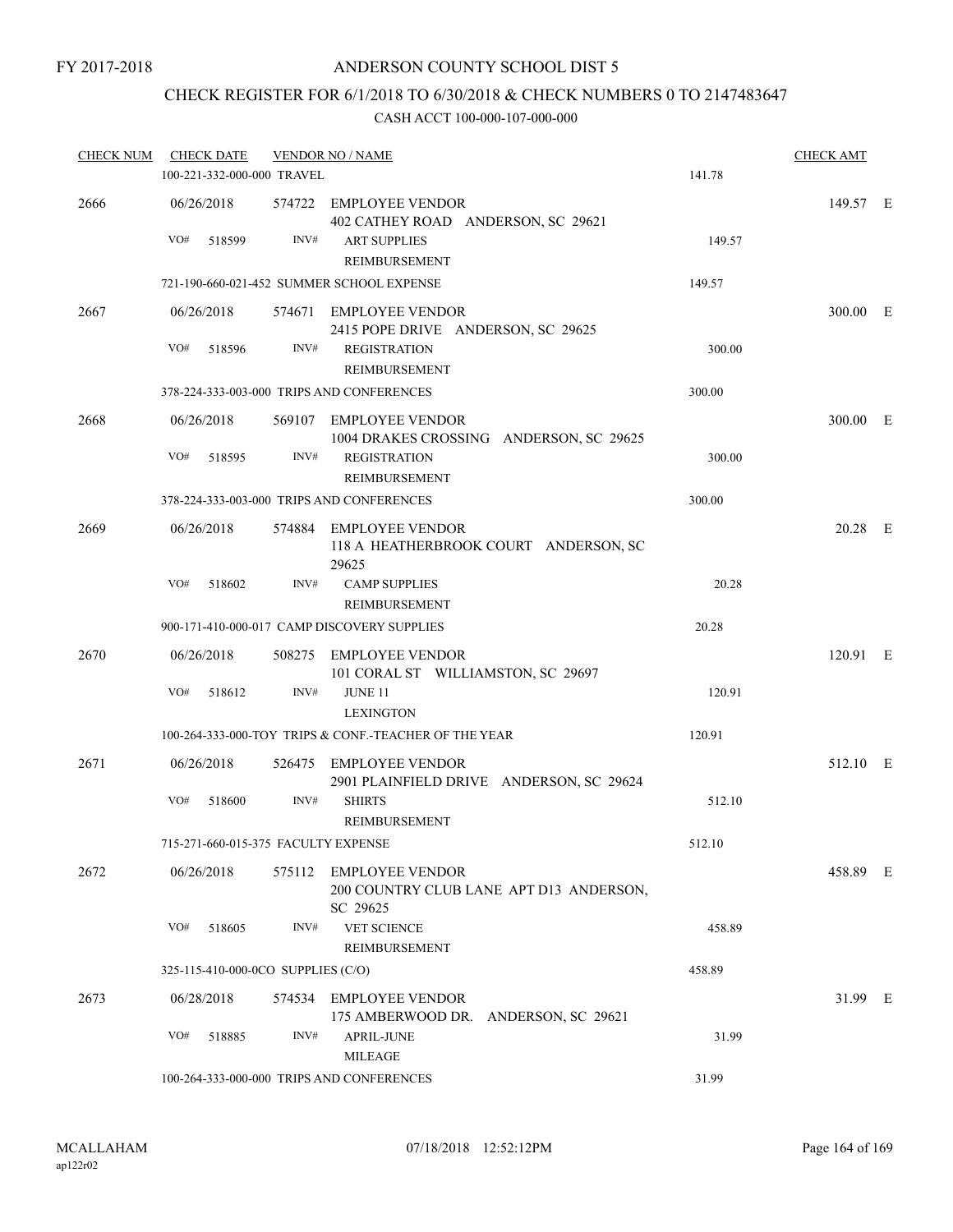## CHECK REGISTER FOR 6/1/2018 TO 6/30/2018 & CHECK NUMBERS 0 TO 2147483647

| <b>CHECK NUM</b> | <b>CHECK DATE</b>                         |                                                                           | <b>VENDOR NO / NAME</b>                                                 |          | <b>CHECK AMT</b> |  |
|------------------|-------------------------------------------|---------------------------------------------------------------------------|-------------------------------------------------------------------------|----------|------------------|--|
| 2674             | 06/28/2018                                | 207050<br><b>EMPLOYEE VENDOR</b><br>3203 HOWLAND DRIVE ANDERSON, SC 29626 |                                                                         |          | 511.52 E         |  |
|                  | VO#<br>518844                             | INV#                                                                      | <b>RENTALS</b><br><b>REIMBURSEMENT</b>                                  | 511.52   |                  |  |
|                  | 600-256-690-000-000 OTHER OBJECTS         |                                                                           |                                                                         | 511.52   |                  |  |
| 2675             | 06/28/2018                                |                                                                           | 574512 EMPLOYEE VENDOR<br>2001 RIDGEVIEW LANE SENECA, SC 29678          |          | 1,952.46 E       |  |
|                  | VO#<br>518887                             | INV#                                                                      | <b>JUNE 15-20</b><br><b>MYRTLE BEACH</b>                                | 1,952.46 |                  |  |
|                  | 312-266-312-000-000 PROF DEV              |                                                                           |                                                                         | 1,952.46 |                  |  |
| 2676             | 06/28/2018                                |                                                                           | 141800 EMPLOYEE VENDOR<br>509 WESTVIEW AVENUE ANDERSON, SC 29625        |          | 395.66 E         |  |
|                  | VO#<br>518761                             | INV#                                                                      | <b>JUNE 17-21</b><br><b>MYRTLE BEACH</b>                                | 395.66   |                  |  |
|                  | 207-224-333-000-004 TRIPS & CONFERENCES   |                                                                           |                                                                         | 395.66   |                  |  |
| 2677             | 06/28/2018                                |                                                                           | 149150 EMPLOYEE VENDOR<br>227 MCMURTREY ROAD PENDLETON, SC 29670        |          | 50.08 E          |  |
|                  | VO#<br>518719                             | INV#                                                                      | <b>JUNE 2018</b><br><b>MILEAGE</b>                                      | 50.08    |                  |  |
|                  | 100-221-333-000-001 GRANT WRITER TRAVEL   |                                                                           |                                                                         | 50.08    |                  |  |
| 2678             | 06/28/2018                                |                                                                           | 574679 EMPLOYEE VENDOR<br>221 RICHLAND POINT ROAD ANDERSON, SC<br>29626 |          | $100.00$ E       |  |
|                  | VO#<br>518882                             | INV#                                                                      | <b>GOOGLE CLASS</b><br><b>REIMBURSEMENT</b>                             | 100.00   |                  |  |
|                  |                                           |                                                                           | 100-224-312-000-000 STAFF DEV. - PURCHASED SERVICES                     | 100.00   |                  |  |
| 2679             | 06/28/2018                                | 211400                                                                    | <b>EMPLOYEE VENDOR</b><br>204 ARDEN CHASE ANDERSON, SC 29621            |          | 192.06 E         |  |
|                  | VO#<br>518764                             | INV#                                                                      | JAN - MAY<br><b>MILEAGE</b>                                             | 192.06   |                  |  |
|                  | 100-221-332-000-000 TRAVEL                |                                                                           |                                                                         | 192.06   |                  |  |
| 2680             | 06/28/2018                                |                                                                           | 565738 EMPLOYEE VENDOR<br>100 LIMELIGHT DRIVE ANDERSON, SC 29621        |          | 2,027.75 E       |  |
|                  | VO#<br>518716                             | INV#                                                                      | <b>JUNE 16-20</b><br><b>MYRTLE BEACH</b>                                | 2,027.75 |                  |  |
|                  | 850-266-333-000-000 Trips and Conferences |                                                                           |                                                                         | 2,027.75 |                  |  |
| 2681             | 06/28/2018                                | 261745                                                                    | <b>EMPLOYEE VENDOR</b><br>117 STARRWOOD DRIVE STARR, SC 29684           |          | 58.74 E          |  |
|                  | VO#<br>518765                             | INV#                                                                      | MAY-JUNE<br><b>MILEAGE</b>                                              | 58.74    |                  |  |
|                  | 100-221-332-000-000 TRAVEL                |                                                                           |                                                                         | 58.74    |                  |  |
| 2682             | 06/28/2018                                | 263050                                                                    | <b>EMPLOYEE VENDOR</b><br>111 CAPEVIEW LANE ANDERSON, SC 29626          |          | 262.41 E         |  |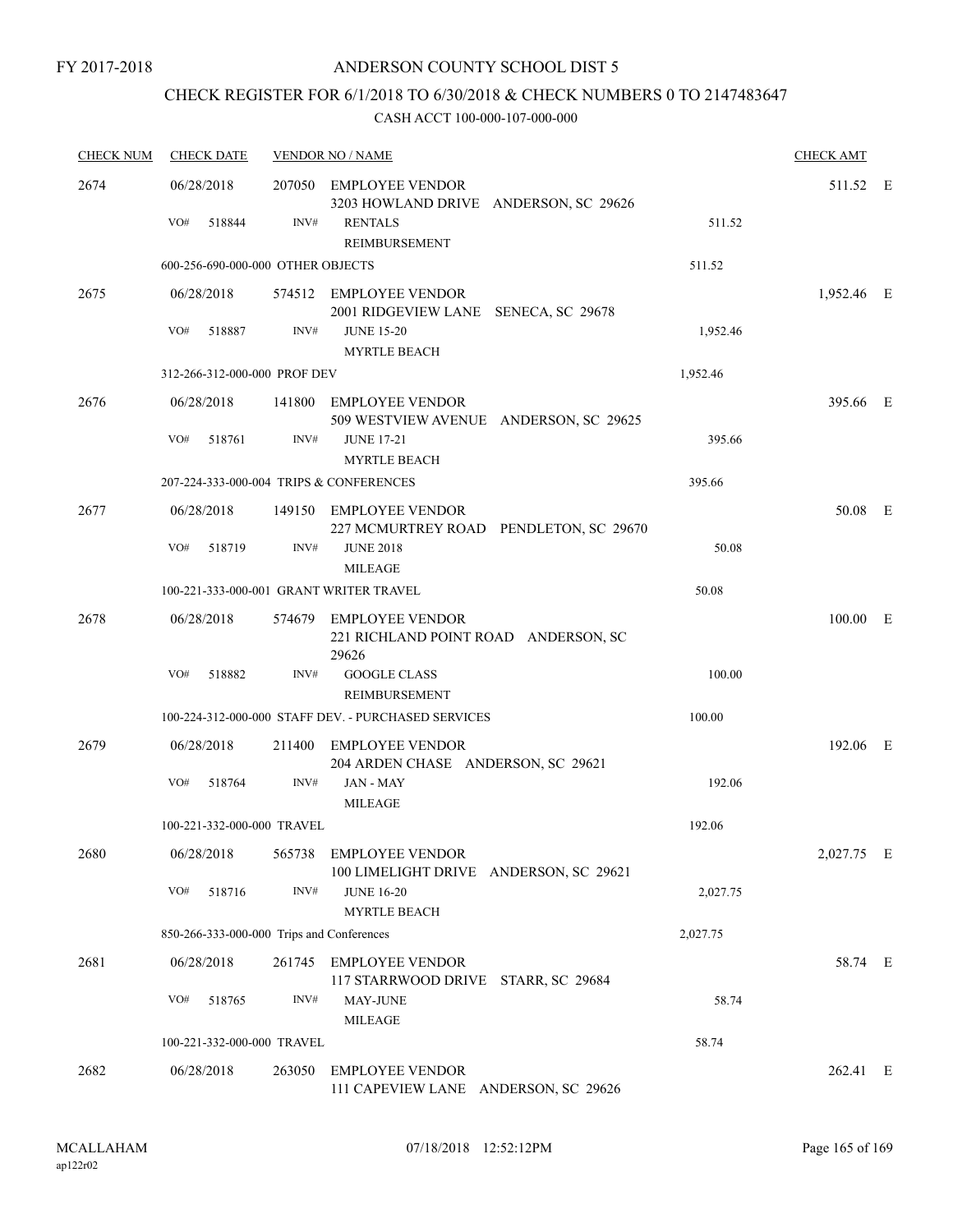# CHECK REGISTER FOR 6/1/2018 TO 6/30/2018 & CHECK NUMBERS 0 TO 2147483647

| <b>CHECK NUM</b> | <b>CHECK DATE</b>                      |        | <b>VENDOR NO / NAME</b>                                           |        | <b>CHECK AMT</b> |  |
|------------------|----------------------------------------|--------|-------------------------------------------------------------------|--------|------------------|--|
|                  | VO# 518769                             | INV#   | <b>FUEL</b><br>REIMBURSEMENT                                      | 262.41 |                  |  |
|                  | 100-255-411-000-000 GASOLINE           |        |                                                                   | 262.41 |                  |  |
| 2683             | 06/28/2018                             |        | 574559 EMPLOYEE VENDOR<br>P.O. BOX 852 BELTON, SC 29627           |        | $1,225.63$ E     |  |
|                  | VO#<br>518757                          | INV#   | <b>JUNE 17-20</b><br><b>MYRTLE BEACH</b>                          | 927.52 |                  |  |
|                  |                                        |        | 100-233-333-000-000 TRIPS AND CONFERENCES                         | 927.52 |                  |  |
|                  | VO#<br>518762                          | INV#   | <b>JAN-JUNE</b><br><b>MILEAGE</b>                                 | 298.11 |                  |  |
|                  |                                        |        | 100-233-333-000-000 TRIPS AND CONFERENCES                         | 298.11 |                  |  |
| 2684             | 06/28/2018                             |        | 574124 EMPLOYEE VENDOR<br>403 CUMBERLAND WAY ANDERSON, SC 29621   |        | 584.39 E         |  |
|                  | VO#<br>518846                          | INV#   | <b>JUNE 20-24</b><br>PHOENIX AZ                                   | 584.39 |                  |  |
|                  |                                        |        | 395-212-333-000-000 TRIPS AND CONFERENCES                         | 584.39 |                  |  |
| 2685             | 06/28/2018                             |        | 575128 EMPLOYEE VENDOR<br>700 CONCORD AVE ANDERSON, SC 29621      |        | 377.32 E         |  |
|                  | VO#<br>518758                          | INV#   | <b>JUNE 17-20</b><br><b>MYRTLE BEACH</b>                          | 377.32 |                  |  |
|                  |                                        |        | 201-224-333-016-000 TRIPS AND CONFERENCES                         | 377.32 |                  |  |
| 2686             | 06/28/2018                             |        | 574514 EMPLOYEE VENDOR<br>410 CONCORD ROAD ANDERSON, SC 29621     |        | 23.22 E          |  |
|                  | VO#<br>518718                          | INV#   | <b>JUNE 2018</b><br><b>MILEAGE</b>                                | 23.22  |                  |  |
|                  | 100-266-332-000-000 IN-DISTRICT TRAVEL |        |                                                                   | 23.22  |                  |  |
| 2687             | 06/28/2018                             |        | 565710 EMPLOYEE VENDOR<br>230 OAKMONT DRIVE ANDERSON, SC 29621    |        | 108.23 E         |  |
|                  | VO#<br>518768                          | INV#   | <b>OCT-APRIL</b><br><b>MILEAGE</b>                                | 108.23 |                  |  |
|                  |                                        |        | 100-233-333-000-000 TRIPS AND CONFERENCES                         | 108.23 |                  |  |
| 2688             | 06/28/2018                             | 574594 | <b>EMPLOYEE VENDOR</b><br>1207 WILLIAMSBURG DR ANDERSON, SC 29621 |        | 24.00 E          |  |
|                  | VO#<br>518873                          | INV#   | FEB 22-24<br><b>HILTON HEAD</b>                                   | 24.00  |                  |  |
|                  |                                        |        | 201-224-333-016-000 TRIPS AND CONFERENCES                         | 24.00  |                  |  |
| 2689             | 06/28/2018                             | 338700 | <b>EMPLOYEE VENDOR</b><br>1104 STRATFORD DRIVE ANDERSON, SC 29621 |        | 13.00 E          |  |
|                  | VO#<br>518884                          | INV#   | <b>JUNE 2018</b><br><b>MILEAGE</b>                                | 13.00  |                  |  |
|                  | 100-221-332-000-000 TRAVEL             |        |                                                                   | 13.00  |                  |  |
| 2690             | 06/28/2018                             |        | 574814 EMPLOYEE VENDOR                                            |        | 63.62 E          |  |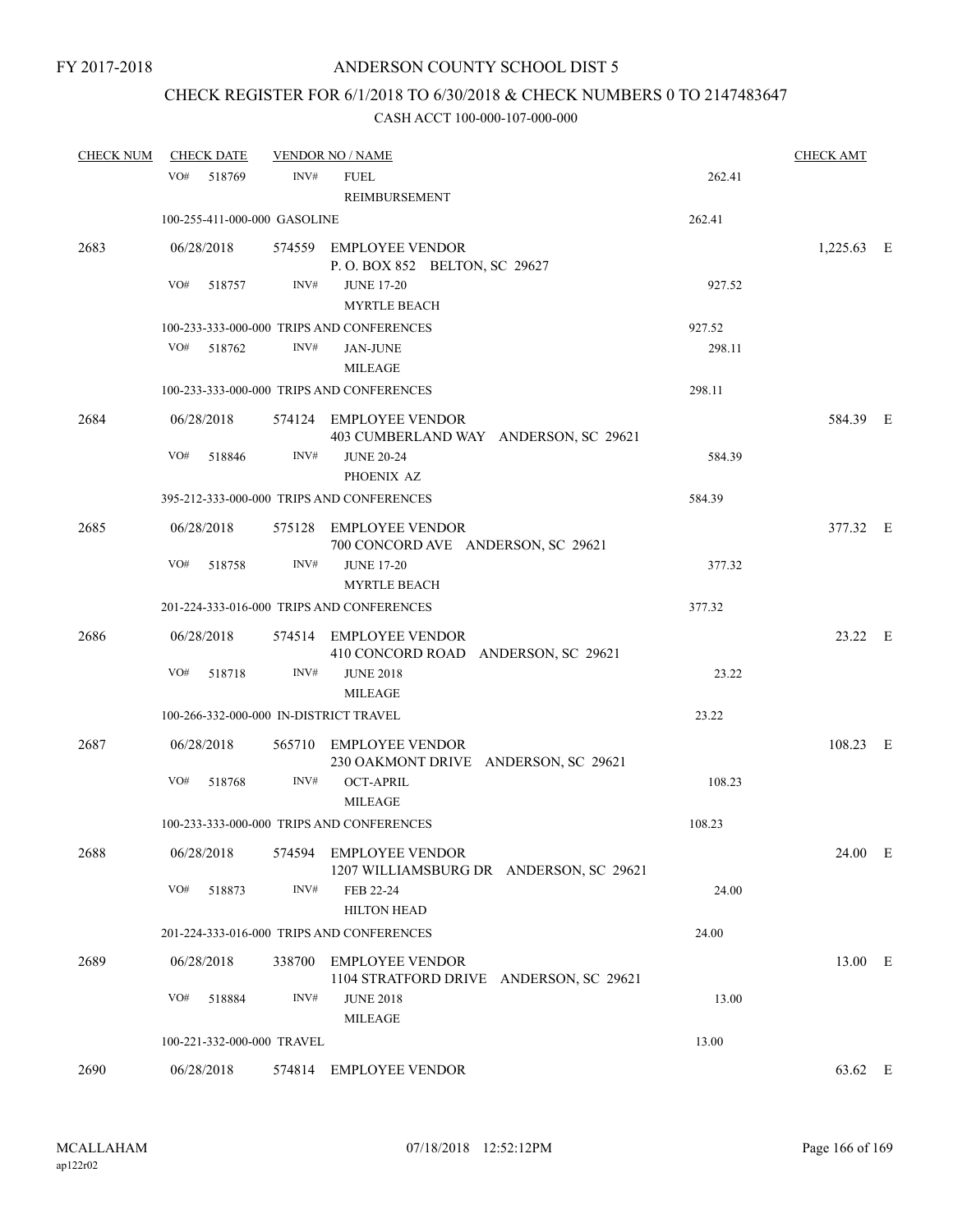### ANDERSON COUNTY SCHOOL DIST 5

### CHECK REGISTER FOR 6/1/2018 TO 6/30/2018 & CHECK NUMBERS 0 TO 2147483647

| <b>CHECK NUM</b> |     | <b>CHECK DATE</b>                  |        | <b>VENDOR NO / NAME</b>                                             |          | <b>CHECK AMT</b> |  |
|------------------|-----|------------------------------------|--------|---------------------------------------------------------------------|----------|------------------|--|
|                  |     |                                    |        | 103 WEST GREER STREET HONEA PATH, SC<br>29654                       |          |                  |  |
|                  | VO# | 518886                             | INV#   | MAY-JUNE<br><b>MILEAGE</b>                                          | 63.62    |                  |  |
|                  |     | 100-221-332-000-000 TRAVEL         |        |                                                                     | 63.62    |                  |  |
| 2691             |     | 06/28/2018                         |        | 340065 EMPLOYEE VENDOR<br>166 AMBERWOOD DRIVE ANDERSON, SC 29621    |          | 393.05 E         |  |
|                  | VO# | 518760                             | INV#   | <b>JUNE 17-20</b><br><b>MYRTLE BEACH</b>                            | 378.39   |                  |  |
|                  |     | 100-221-333-000-TST TESTING TRAVEL |        |                                                                     | 378.39   |                  |  |
|                  | VO# | 518845                             | INV#   | <b>MAY-JUNE</b><br><b>MILEAGE</b>                                   | 14.66    |                  |  |
|                  |     | 100-221-332-000-000 TRAVEL         |        |                                                                     | 14.66    |                  |  |
| 2692             |     | 06/28/2018                         |        | 345207 EMPLOYEE VENDOR<br>1404 STONEHURST DRIVE ANDERSON, SC 29621  |          | 21.70 E          |  |
|                  | VO# | 518771                             | INV#   | <b>SUPPLIES</b><br><b>REIMBURSEMENT</b>                             | 21.70    |                  |  |
|                  |     |                                    |        | 720-271-660-020-411 MISCELLANEOUS EXPENSE                           | 21.70    |                  |  |
| 2693             |     | 06/28/2018                         |        | 489480 EMPLOYEE VENDOR<br>9204 HIGHWAY 184 EAST DONALDS, SC 29638   |          | 340.94 E         |  |
|                  | VO# | 518759                             | INV#   | <b>JUNE 17-20</b><br><b>MYRTLE BEACH</b>                            | 340.94   |                  |  |
|                  |     |                                    |        | 201-224-333-016-000 TRIPS AND CONFERENCES                           | 340.94   |                  |  |
| 2694             |     | 06/28/2018                         |        | 363600 EMPLOYEE VENDOR<br>408 RED FERN TRAIL SIMPSONVILLE, SC 29681 |          | 1,534.76 E       |  |
|                  | VO# | 518889                             | INV#   | <b>JUNE 24-27</b><br><b>CHICAGO</b>                                 | 1,534.76 |                  |  |
|                  |     |                                    |        | 201-223-333-000-000 TRIPS- ADMIN/HOMELESS/SUPPORT                   | 1,534.76 |                  |  |
| 2695             |     | 06/28/2018                         | 572025 | <b>EMPLOYEE VENDOR</b><br>105 HANOVER CIRCLE ANDERSON, SC 29621     |          | 2,756.37 E       |  |
|                  | VO# | 518715                             | INV#   | <b>JUNE 16-20</b><br>MYRTLE BEACH                                   | 1,978.37 |                  |  |
|                  |     |                                    |        | 100-263-333-000-000 TRIPS AND CONFERENCES                           | 1,978.37 |                  |  |
|                  | VO# | 518720                             | INV#   | <b>MAY-JUNE</b><br>MILEAGE                                          | 48.90    |                  |  |
|                  |     |                                    |        | 100-263-333-000-000 TRIPS AND CONFERENCES                           | 48.90    |                  |  |
|                  | VO# | 518721                             | INV#   | <b>FLIGHT</b><br>REIMBURSEMENT                                      | 679.10   |                  |  |
|                  |     |                                    |        | 100-263-333-000-000 TRIPS AND CONFERENCES                           | 679.10   |                  |  |
|                  | VO# | 518722                             | INV#   | LUNCH<br>REIMBURSEMENT                                              | 50.00    |                  |  |
|                  |     |                                    |        | 100-263-410-000-000 SUPPLIES AND MATERIALS                          | 50.00    |                  |  |
| 2696             |     | 06/28/2018                         |        | 572183 EMPLOYEE VENDOR                                              |          | 948.93 E         |  |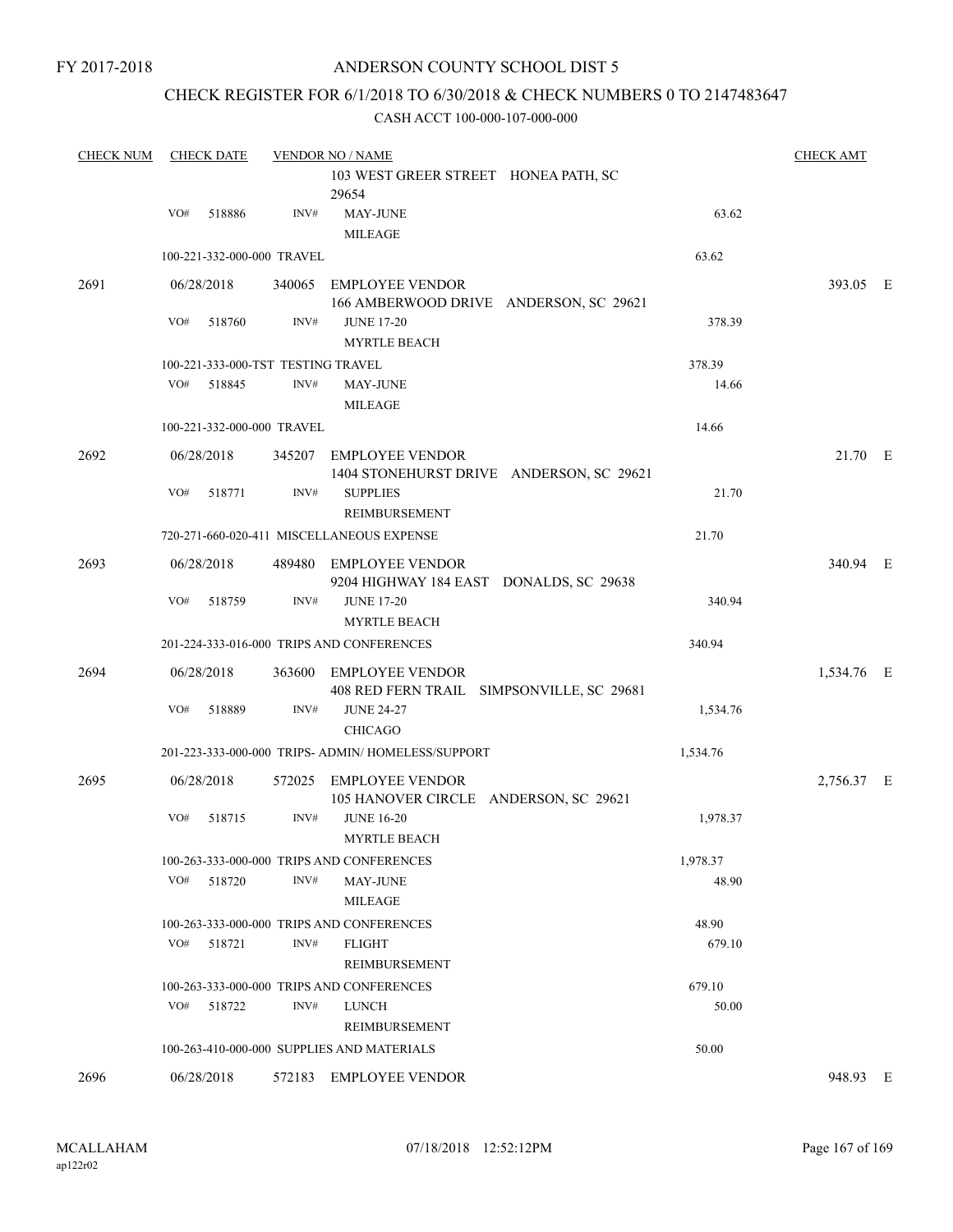### ANDERSON COUNTY SCHOOL DIST 5

### CHECK REGISTER FOR 6/1/2018 TO 6/30/2018 & CHECK NUMBERS 0 TO 2147483647

| <b>CHECK NUM</b> |                            | <b>CHECK DATE</b> |                            | <b>VENDOR NO / NAME</b>                                                    |        | <b>CHECK AMT</b> |  |
|------------------|----------------------------|-------------------|----------------------------|----------------------------------------------------------------------------|--------|------------------|--|
|                  |                            |                   |                            | 4003 BRACKENBERRY DRIVE ANDERSON, SC<br>29621                              |        |                  |  |
|                  | VO#                        | 518766            | INV#                       | DEC-JUNE<br><b>MILEAGE</b>                                                 | 306.77 |                  |  |
|                  | 100-221-332-000-000 TRAVEL | 306.77            |                            |                                                                            |        |                  |  |
|                  | VO#                        | 518888            | INV#                       | <b>JUNE 17-20</b>                                                          | 642.16 |                  |  |
|                  |                            |                   |                            | <b>MYRTLE BEACH</b>                                                        |        |                  |  |
|                  |                            |                   |                            | 100-221-333-000-SEC TRIPS AND CONFERENCES                                  | 642.16 |                  |  |
| 2697             |                            | 06/28/2018        |                            | 563687 EMPLOYEE VENDOR<br>211 GRACEVIEW W ANDERSON, SC 29625               |        | $1,063.95$ E     |  |
|                  | VO#                        | 518847            | INV#                       | <b>JUNE 17-19</b><br><b>MYRTLE BEACH</b>                                   | 332.83 |                  |  |
|                  |                            |                   |                            | 207-224-333-000-004 TRIPS & CONFERENCES                                    | 332.83 |                  |  |
|                  |                            | VO# 518848        | INV#                       | <b>JUNE 20-23</b>                                                          | 731.12 |                  |  |
|                  |                            |                   |                            | PHOENIX AZ                                                                 |        |                  |  |
|                  |                            |                   |                            | 395-212-333-000-000 TRIPS AND CONFERENCES                                  | 731.12 |                  |  |
| 2698             |                            | 06/28/2018        |                            | 574999 EMPLOYEE VENDOR<br>100 TALLEY COURT ANDERSON, SC 29621              |        | 165.91 E         |  |
|                  | VO#                        | 518763            | INV#                       | <b>MARCH - MAY</b><br><b>MILEAGE</b>                                       | 165.91 |                  |  |
|                  |                            |                   |                            | 600-256-332-000-000 IN DISTRICT TRAVEL                                     | 165.91 |                  |  |
| 2699             |                            | 06/28/2018        |                            | 574513 EMPLOYEE VENDOR<br>115 VICKI COURT ANDERSON, SC 29624               |        | 39.80 E          |  |
|                  | VO#                        | 518883            | INV#                       | <b>JUNE 2018</b><br><b>MILEAGE</b>                                         | 39.80  |                  |  |
|                  |                            |                   | 100-221-332-000-000 TRAVEL |                                                                            | 39.80  |                  |  |
| 2700             |                            | 06/28/2018        |                            | 575406 EMPLOYEE VENDOR<br>123 TOPSAIL DRIVE ANDERSON, SC 29625             |        | 24.00 E          |  |
|                  | VO#                        | 518874            | INV#                       | FEB 22-24<br><b>HILTON HEAD</b>                                            | 24.00  |                  |  |
|                  |                            |                   |                            | 201-224-333-016-000 TRIPS AND CONFERENCES                                  | 24.00  |                  |  |
| 2701             |                            |                   |                            | 06/28/2018 574485 EMPLOYEE VENDOR<br>615 LOOKOVER DRIVE ANDERSON, SC 29621 |        | 74.10 E          |  |
|                  |                            | VO# 518717        | INV#                       | <b>JUNE 2018</b><br><b>MILEAGE</b>                                         | 74.10  |                  |  |
|                  |                            |                   |                            | 100-266-332-000-000 IN-DISTRICT TRAVEL                                     | 74.10  |                  |  |
| 2702             |                            | 06/28/2018        |                            | 574618 EMPLOYEE VENDOR<br>208 OLIVE BRANCH ANDERSON, SC 29626              |        | 77.09 E          |  |
|                  |                            | VO# 518767        | INV#                       | MARCH-JUNE<br>MILEAGE                                                      | 77.09  |                  |  |
|                  |                            |                   |                            | 100-233-333-000-000 TRIPS AND CONFERENCES                                  | 77.09  |                  |  |
| 2703             |                            | 06/28/2018        |                            | 565090 EMPLOYEE VENDOR                                                     |        | 20.00 E          |  |
|                  | VO#                        | 518775            | INV#                       | PO BOX 4456 ANDERSON, SC 29622<br><b>FUEL</b>                              | 20.00  |                  |  |